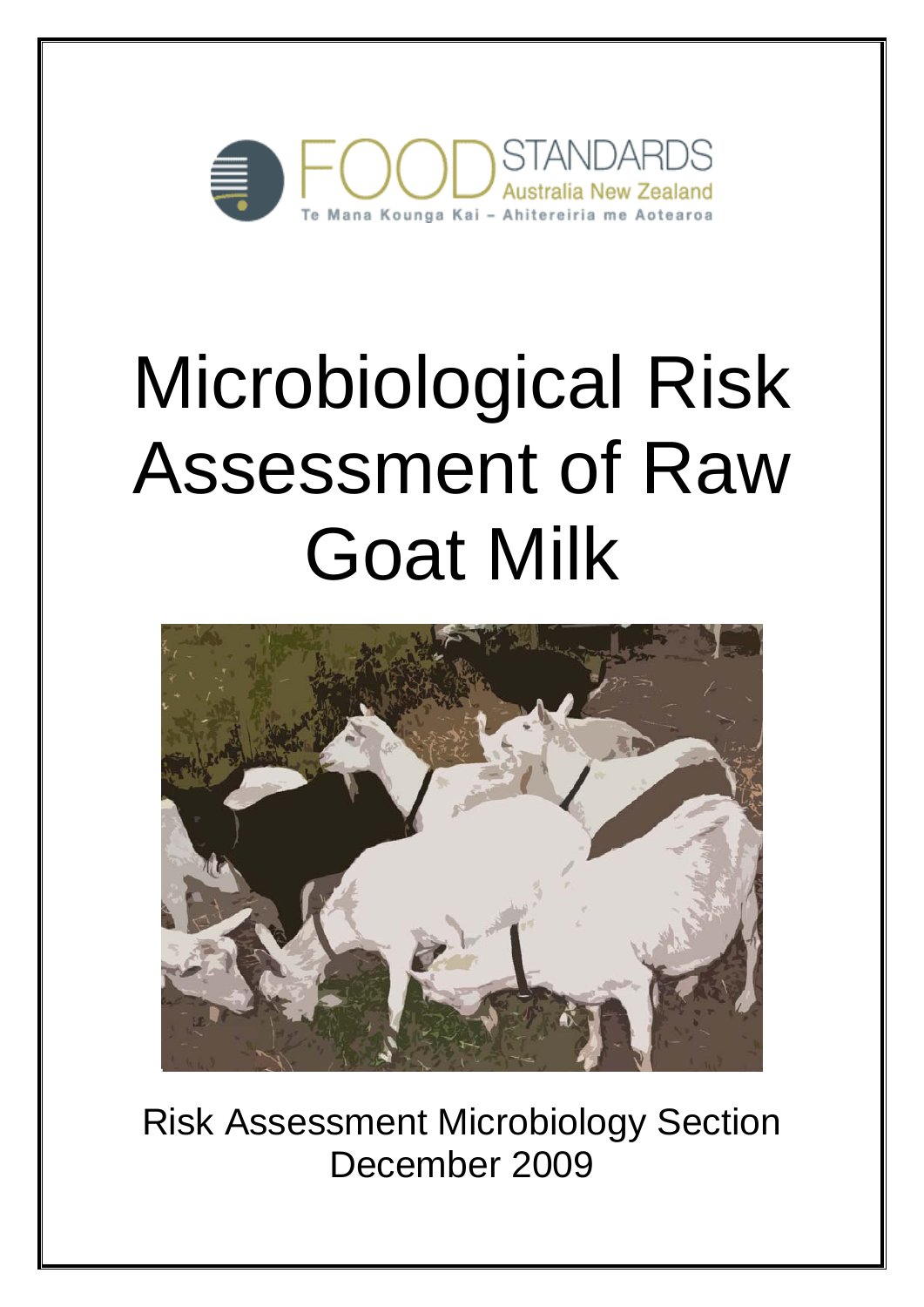[THIS PAGE IS INTENTIONALLY BLANK]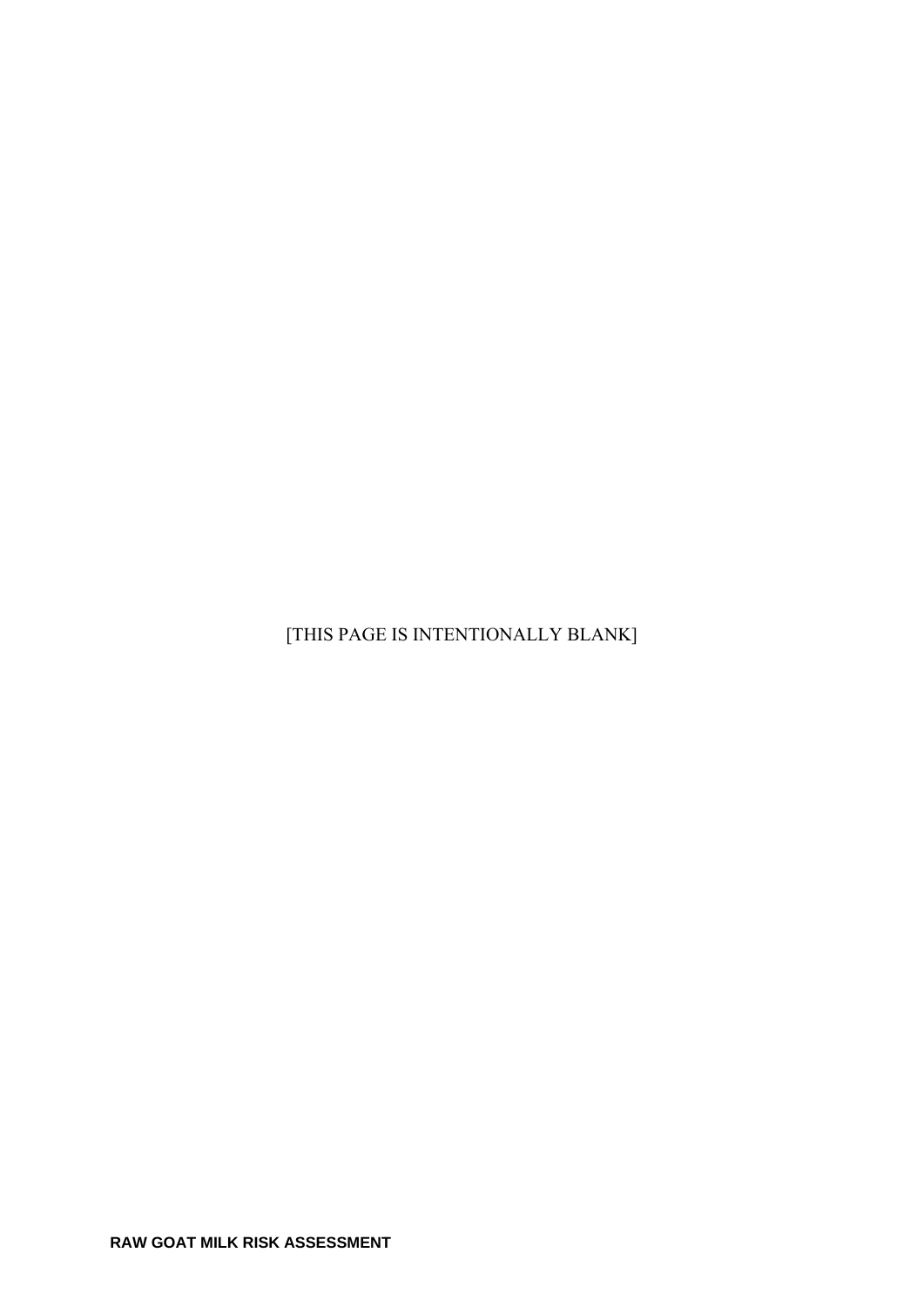# **TABLE OF CONTENTS**

| 2                       |     |                                                                               |  |  |
|-------------------------|-----|-------------------------------------------------------------------------------|--|--|
| 3                       |     |                                                                               |  |  |
|                         |     |                                                                               |  |  |
|                         | 3.2 |                                                                               |  |  |
| $\overline{\mathbf{4}}$ |     |                                                                               |  |  |
| 5                       |     |                                                                               |  |  |
| 6                       |     |                                                                               |  |  |
|                         | 6.1 |                                                                               |  |  |
|                         | 6.2 |                                                                               |  |  |
| 7                       |     |                                                                               |  |  |
| 8                       |     | Occurrence of microbiological hazards associated with raw goat milk 16        |  |  |
|                         | 8.1 |                                                                               |  |  |
|                         | 8.2 |                                                                               |  |  |
|                         | 8.3 |                                                                               |  |  |
| 9                       |     |                                                                               |  |  |
|                         | 9.1 |                                                                               |  |  |
|                         | 9.2 |                                                                               |  |  |
|                         | 9.3 |                                                                               |  |  |
| 10                      |     |                                                                               |  |  |
|                         |     |                                                                               |  |  |
|                         |     |                                                                               |  |  |
|                         |     |                                                                               |  |  |
|                         |     |                                                                               |  |  |
|                         |     |                                                                               |  |  |
| 11                      |     | Summary of major primary production risk factors for raw goat milk production |  |  |
|                         |     |                                                                               |  |  |
| 12                      |     |                                                                               |  |  |
|                         |     |                                                                               |  |  |
|                         |     |                                                                               |  |  |
|                         |     |                                                                               |  |  |
| 13                      |     |                                                                               |  |  |
| 14                      |     |                                                                               |  |  |
| 15                      |     |                                                                               |  |  |
|                         |     |                                                                               |  |  |
| Appendix 1:             |     |                                                                               |  |  |
|                         |     |                                                                               |  |  |
| <b>Appendix 2:</b>      |     | Hazard identification / hazard characterisation of pathogens 48               |  |  |
|                         | 1.  |                                                                               |  |  |
|                         | 2.  |                                                                               |  |  |
|                         | 3.  |                                                                               |  |  |
|                         | 4.  |                                                                               |  |  |
|                         | 5.  |                                                                               |  |  |
|                         | 6.  |                                                                               |  |  |
|                         | 7.  |                                                                               |  |  |
|                         | 8.  |                                                                               |  |  |
|                         |     |                                                                               |  |  |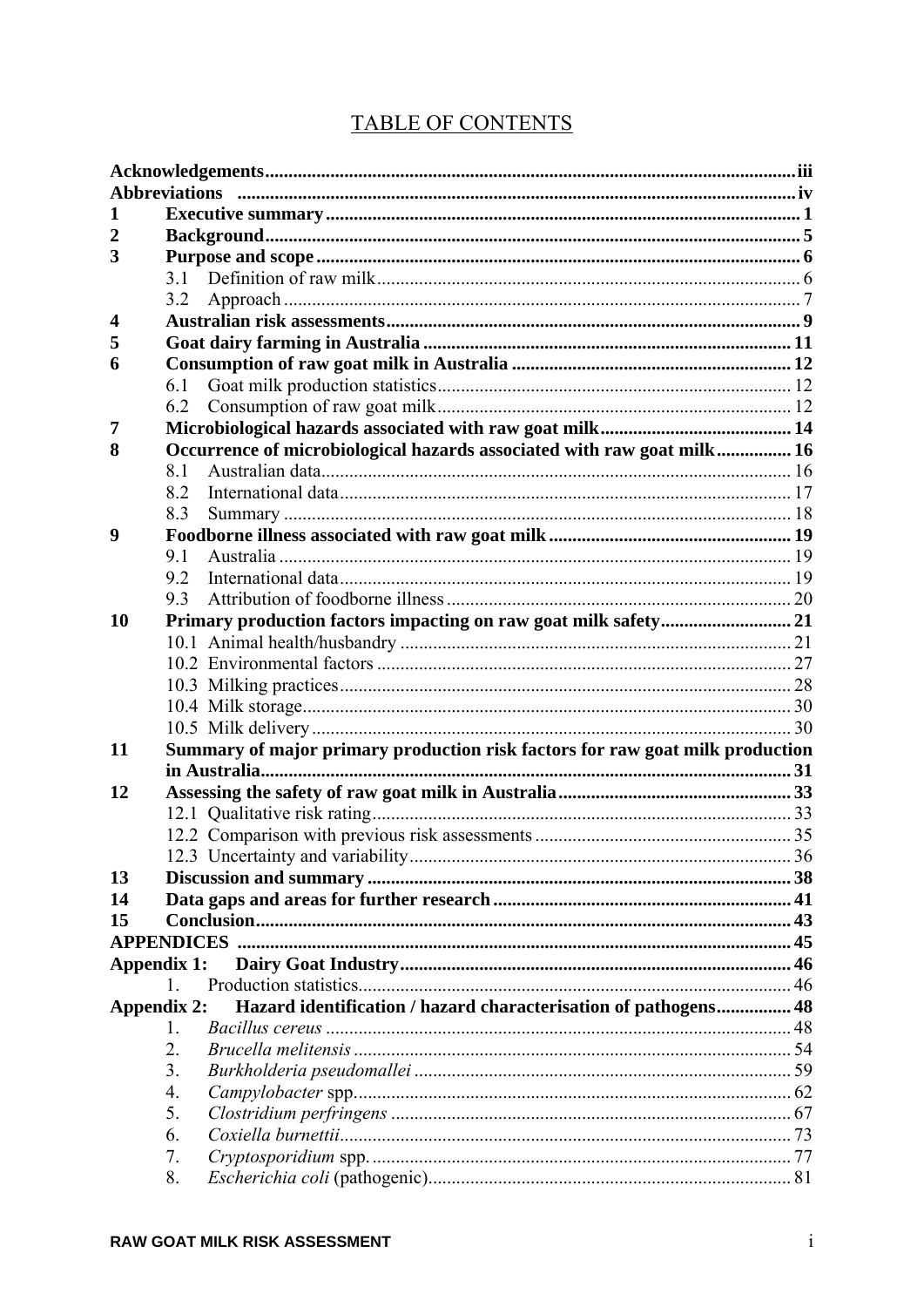| 9.                 |                                                                                    |  |
|--------------------|------------------------------------------------------------------------------------|--|
| 10.                |                                                                                    |  |
| 11.                |                                                                                    |  |
| 12.                |                                                                                    |  |
| 13.                |                                                                                    |  |
| 14.                |                                                                                    |  |
| 15.                |                                                                                    |  |
| 16.                |                                                                                    |  |
| 17.                |                                                                                    |  |
|                    | Appendix 3: Occurrence of microbiological hazards associated with raw goat milk132 |  |
| $\mathbf{1}$       |                                                                                    |  |
| $\overline{2}$ .   |                                                                                    |  |
|                    | Appendix 4: Foodborne illness associated with consumption of raw goat milk 136     |  |
| $\mathbf{1}$       |                                                                                    |  |
| $2^{\circ}$        |                                                                                    |  |
| <b>Appendix 5:</b> |                                                                                    |  |
|                    |                                                                                    |  |
|                    |                                                                                    |  |
| $\mathbf{1}$       |                                                                                    |  |
| $2^{\circ}$        |                                                                                    |  |
| 3.                 |                                                                                    |  |
| Appendix 8:        |                                                                                    |  |
| 1.                 |                                                                                    |  |
| Appendix 9:        |                                                                                    |  |
|                    |                                                                                    |  |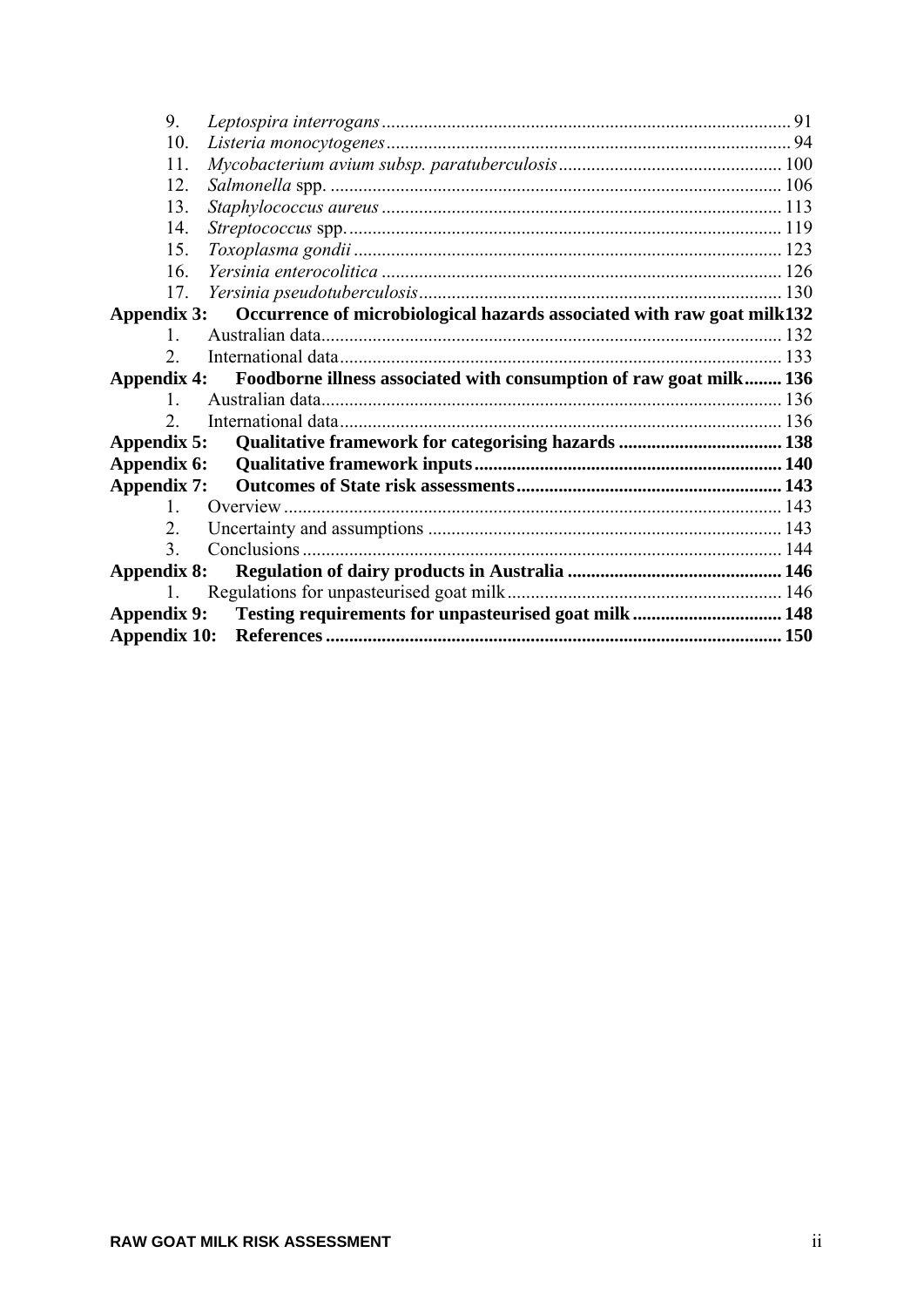# **Acknowledgements**

Food Standards Australia New Zealand gratefully acknowledges the support and assistance of many goat milk producers, industry organisations and individuals in undertaking this risk assessment.

Special thanks are extended to members of the Dairy Scientific Advisory Panel for their commitment, guidance and advice throughout the risk assessment process, to Australian dairy goat industry personnel who graciously authorised access to premises and industry information and to State authorities for the provision of microbiological data and risk assessments.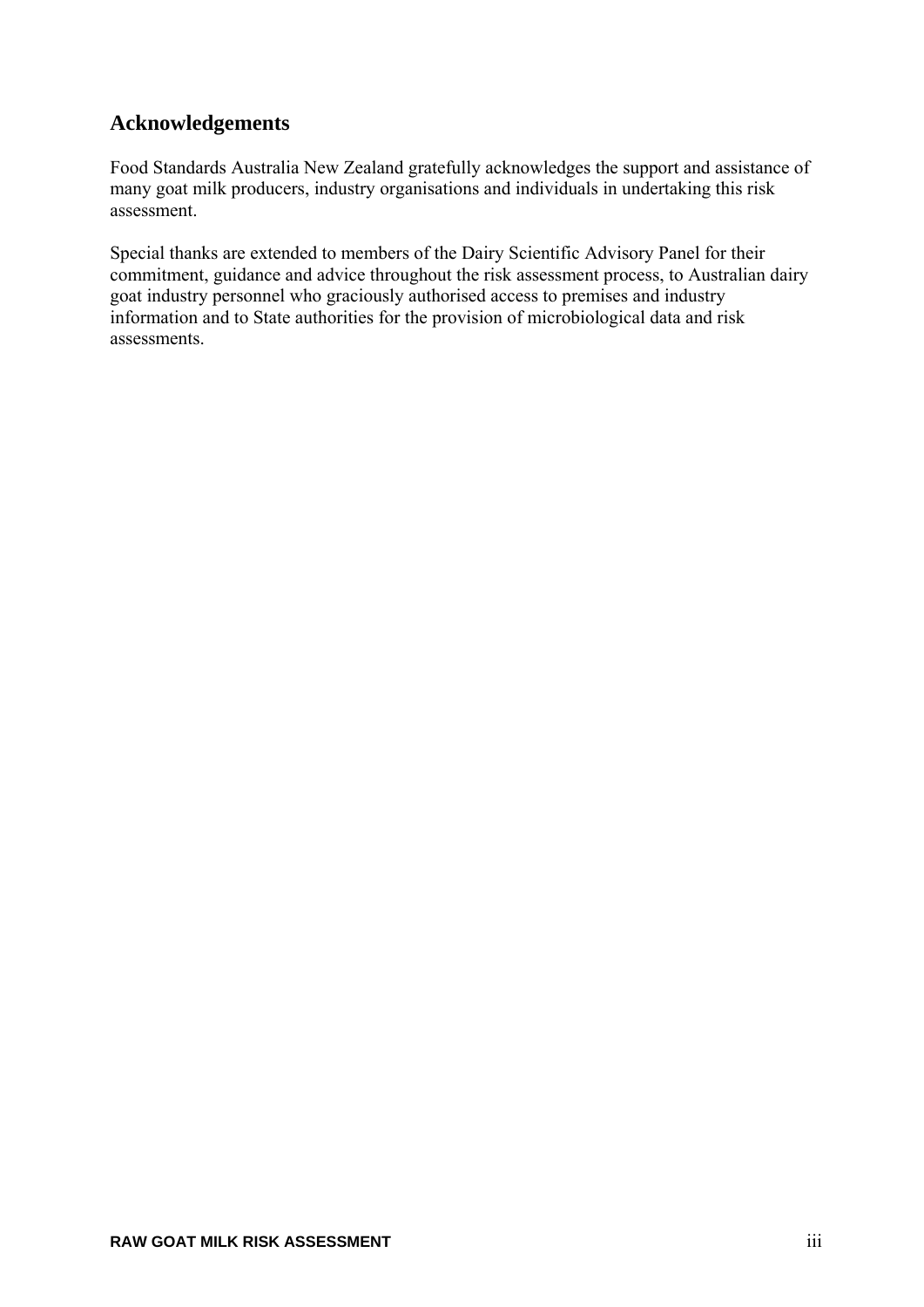# **Abbreviations**

| <b>AIDS</b>  | Acquired immune deficiency syndrome                                  |
|--------------|----------------------------------------------------------------------|
| <b>CDC</b>   | Centres for Disease Control and Prevention                           |
| <b>CDT</b>   | Cytolethal distending toxin                                          |
| <b>CJT</b>   | Campylobacter jejuni toxin                                           |
| Codex        | Codex Alimentarius Commission                                        |
| <b>EAEC</b>  | Enteroaggregative E. Coli                                            |
| <b>EHEC</b>  | Enterohaemorrhagic E. Coli                                           |
| <b>EIEC</b>  | Eenteroinvasive E. Coli                                              |
| <b>EPEC</b>  | Enteropathogenic E. coli (EPEC)                                      |
| <b>ETEC</b>  | Enterotoxigenic E. Coli                                              |
| FAO          | Food and Agriculture Organization of the United Nations              |
| <b>FDA</b>   | United States Food and Drug Administration                           |
| <b>FSANZ</b> | Food Standards Australia New Zealand                                 |
| <b>FSIS</b>  | Food Safety and Inspection Service                                   |
| <b>HACCP</b> | Hazard analysis critical control point                               |
| <b>HTST</b>  | High-temperature-short-time                                          |
| <b>HUS</b>   | Haemolytic ureamic syndrome                                          |
| <b>ICMSF</b> | International Commission on Microbiological Specifications for Foods |
| <b>MAP</b>   | Mycobacterium avium subsp. paratuberculosis                          |
| <b>MMWR</b>  | Morbidity and Mortality Weekly Report                                |
| <b>NEPPS</b> | National Enteric Pathogen Surveillance Scheme                        |
| <b>NSW</b>   | New South Wales                                                      |
| <b>OIE</b>   | World Organisation for animal health                                 |
| pers. comm.  | Personal communication                                               |
| <b>PCR</b>   | Polymerase chain reaction                                            |
| QDPI         | Queensland Department of Primary Industries                          |
| <b>SCC</b>   | Somatic cell count                                                   |
| <b>SPC</b>   | Standard plate count                                                 |
| <b>STEC</b>  | Shiga toxin-producing $E$ . coli                                     |
| The Profile  | A Risk Profile of Dairy Products in Australia                        |
| <b>WHO</b>   | World Health Organization                                            |
|              |                                                                      |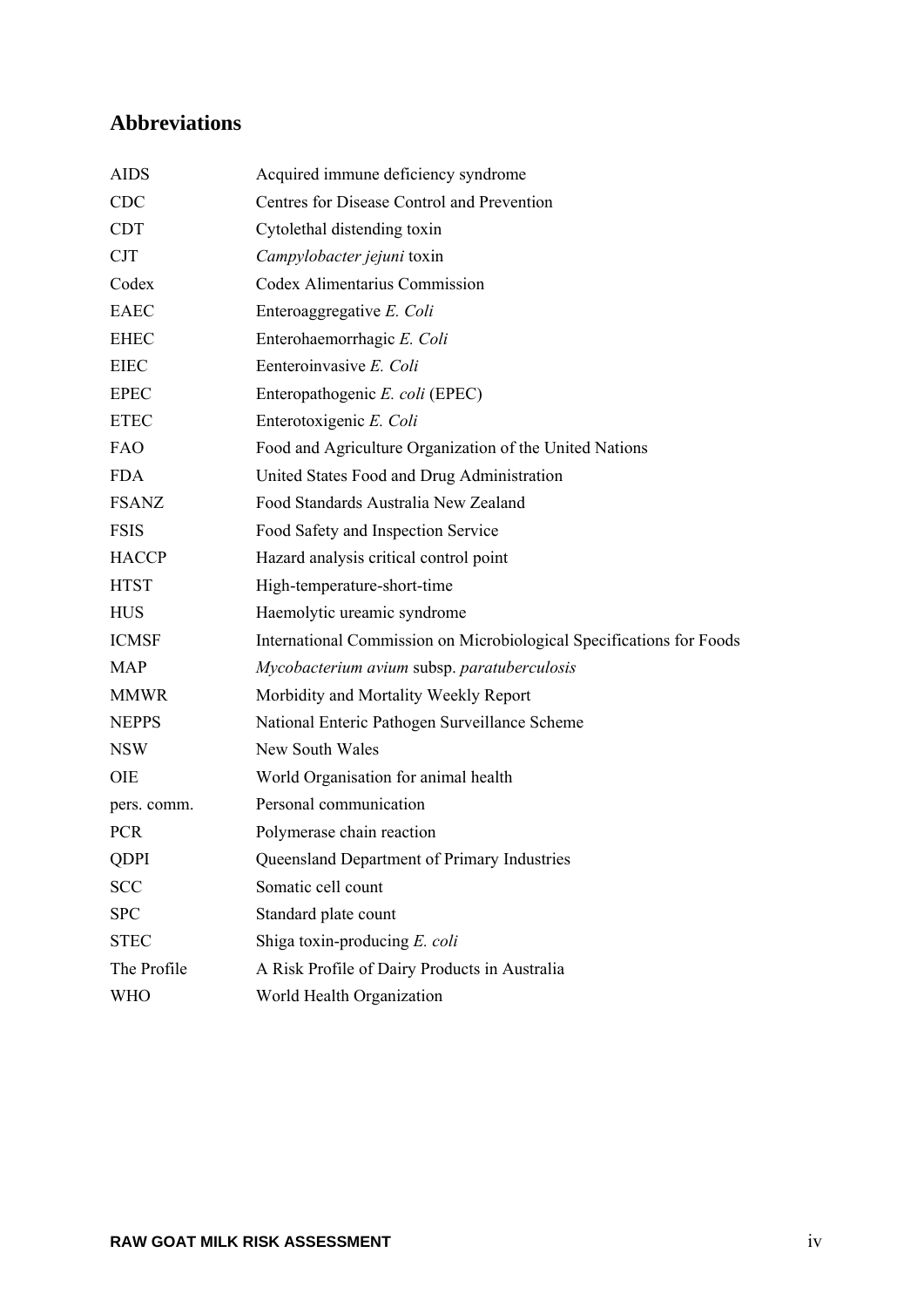# **1 Executive summary**

The risk assessment of raw goat milk describes information on microbiological risks which may be associated with raw goat milk. The purpose of the risk assessment is to provide an objective interpretation of the available scientific data on the public health risks associated with the consumption of raw goat milk. The risk assessment was undertaken within the existing framework of Australian raw goat milk regulations and risk management practices where they exist, and will support the development of regulatory and/or non-regulatory risk management measures as appropriate

The risk assessment was undertaken to address the following overarching questions:

- What are the risks to public health and safety posed by the consumption, in Australia, of raw goat milk?
- What are the factors that would have the greatest impact on public health and safety along the production chain for raw goat milk for direct consumption?

The key findings of the risk assessment can be summarised as:

- A range of pathogenic microorganisms may contaminate raw goat milk
- Enterohaemorrhagic *Escherichia coli* poses a high risk to the general population
- Enterohaemorrhagic *E. coli, Toxoplasma gondii* and *Listeria monocytogenes* pose a high risk and *Salmonella* spp. pose a moderate risk to susceptible populations
- The key risk factors during primary production and processing affecting the microbiological status of raw goat milk are:
	- o Disease status of the animal
	- o External contamination from the farm and processing environment
- The relative contribution of each risk factor to the overall risk to public health and safety will differ for each pathogen

Raw goat milk has a mixed microflora which is not dissimilar to that found in raw cow milk, with the microbial diversity the result of multiple factors. However, there is little published information available on the incidence and prevalence of pathogens in raw goat milk in Australia.

Where pathogens have been detected in raw goat milk in Australia, they are similar to those reported internationally and reflect those generally found in cow milk. Organisms include *Staphylococcus aureus, Campylobacter* spp.*, E. coli, Salmonella* spp.*, Streptococcus* spp., *Bacillus cereus*, *L. monocytogenes and Yersinia enterocolitica. Brucella* spp. have been reported internationally but have not been reported in Australia. *Coxiella burnetti* and *Mycobacterium avium* subsp. *paratuberculosis* have also been reported internationally in raw milk although foodborne transmission of these agents is the subject of ongoing debate.

The available microbiological data shows a very low level of hazards of public health significance in Australian raw goat milk, however the level and frequency of testing is limited. It is however important to note that shiga-like toxin producing *E. coli* was detected in raw goat milk destined for retail sale during routine sampling in Western Australia. The low level of reported foodborne illness associated with raw goat milk may give the impression this is a safe product, although this may simply reflect the generally low level of consumption in Australia and the overall under-reporting of foodborne illness. The impression of safety must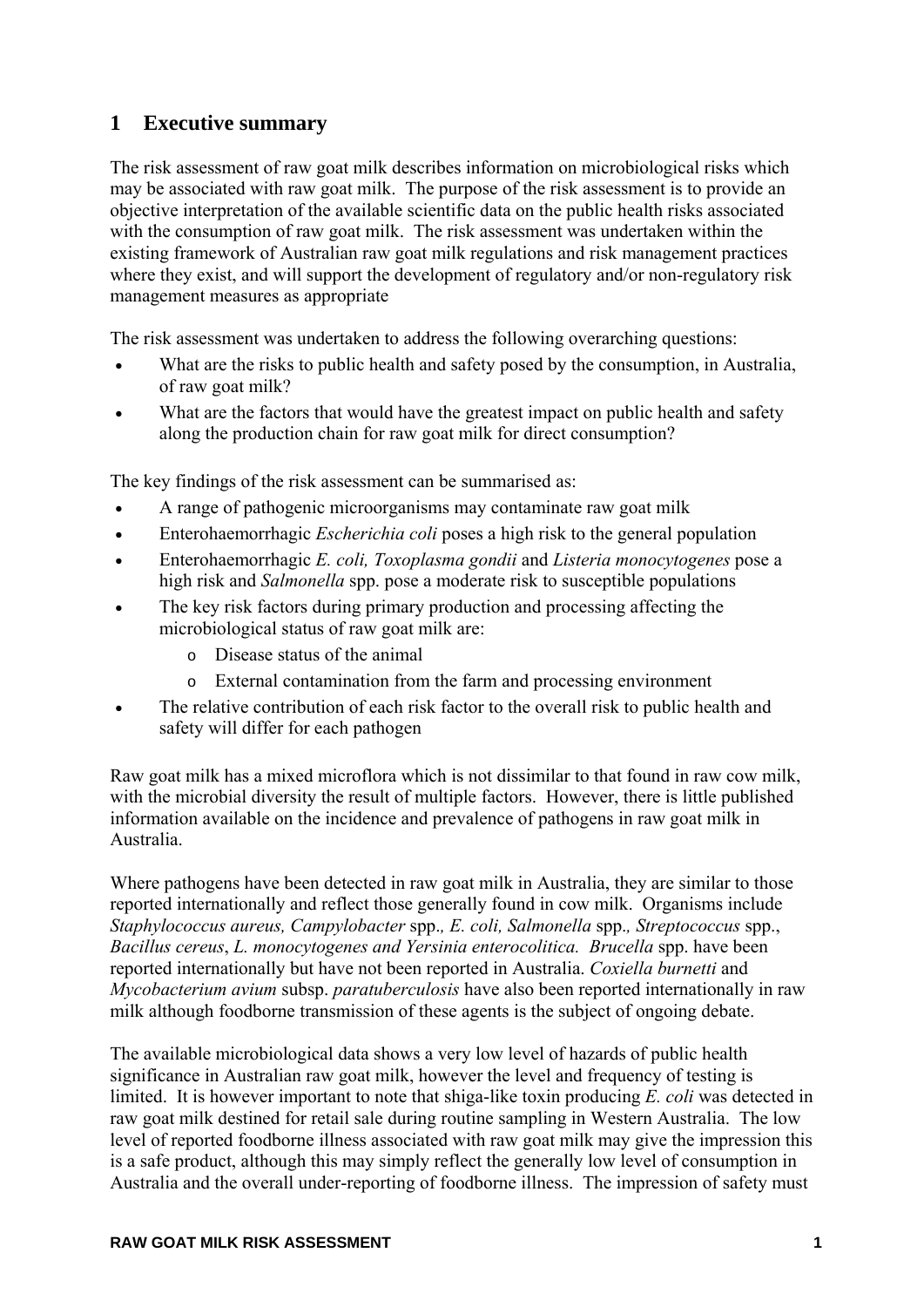however, be balanced against the possibly high proportion of the consumers who are within a susceptible population group.

There have been nineteen outbreaks of illness associated with the consumption of raw goat milk reported internationally. This epidemiological evidence supports the finding that the consumption of raw goat milk poses a risk to public health and safety with the degree of risk dependant on various animal production and milk processing factors.

Production of raw goat milk in Australia uses systems and practices similar to the cow dairy industry and sources of microbial contamination are similar. Similarly to cow milk, raw goat milk may be contaminated by two primary means: pathogens shed directly into the milk via the udder, or through external (or environmental) contamination during milk collection or during post harvest handling and storage.

The health and welfare of the goat has a direct impact on the microbiological quality of raw goat milk. Mastitis (contagious and environmental) and other infections or illnesses result in increased levels and diversity of pathogenic microorganisms being shed directly into the raw milk through the udder. Mastitic and ill goats may also experience increased faecal shedding of pathogens which increases the risk of contamination from the environment. Infected animals with no outward signs of disease (asymptomatic carriers) may harbour and shed pathogens either continuously or intermittently into milk, urine and faeces over undefined periods of time.

Environmental contamination of the raw goat milk may occur from a variety of sources including the farm environment *e.g.* housing, feed, water, etc, and the processing environment *e.g.* milking equipment/practices, personnel, cleaning and packaging etc.

The key risk factors affecting the microbiological status of raw goat milk during primary production and processing are summarised in the following table:

| <b>Risk factor</b>          | Impact on milk safety                                                                                                                                                                                                              | <b>Mitigation strategies</b>                                                                                                       |
|-----------------------------|------------------------------------------------------------------------------------------------------------------------------------------------------------------------------------------------------------------------------------|------------------------------------------------------------------------------------------------------------------------------------|
| Disease                     | Diseased goats will show increased shedding of pathogens<br>into raw milk or faeces. Infected animals with no signs of<br>disease (carriers) may carry and shed pathogens,<br>continuously or intermittently into milk and faeces. | Animal health (including<br>mastitis) control programs.                                                                            |
| Housing<br>and<br>husbandry | Intensive housing practices may increase the risk of<br>contamination of udders due to high stocking density,<br>concentration of waste and soiled bedding.                                                                        | Good herd management<br>practices.<br>Attention to animal welfare.                                                                 |
| Faeces                      | Faeces may contaminate the exterior of the udder and<br>introduce pathogens into raw milk.                                                                                                                                         | Reduce scouring <sup>1</sup> .<br>Udder hygiene at milking.                                                                        |
| Feed                        | Contaminated or poorly prepared feed may increase faecal<br>shedding of pathogens. Poor nutritional practices will affect<br>scouring.                                                                                             | Control over preparation,<br>storage and distribution of<br>feed, especially silage.                                               |
| Water                       | Contaminated water used for stock drinking, teat washing<br>and cleaning increases risk of environmental contamination.                                                                                                            | Ensuring water quality is<br>suitable for purpose.                                                                                 |
| Milking                     | Poor milking practices, including dirty, chapped or cracked<br>teats, hairy udders, inadequate cleaning and maintenance<br>of milking equipment, and poor personnel hygiene can lead<br>to contamination of raw milk.              | Pre and post milking udder<br>emollients/antiseptics.<br>Effective equipment<br>maintenance, sanitation<br>and cleaning practices. |

 $\frac{1}{1}$ Prolonged diarrhoea in animals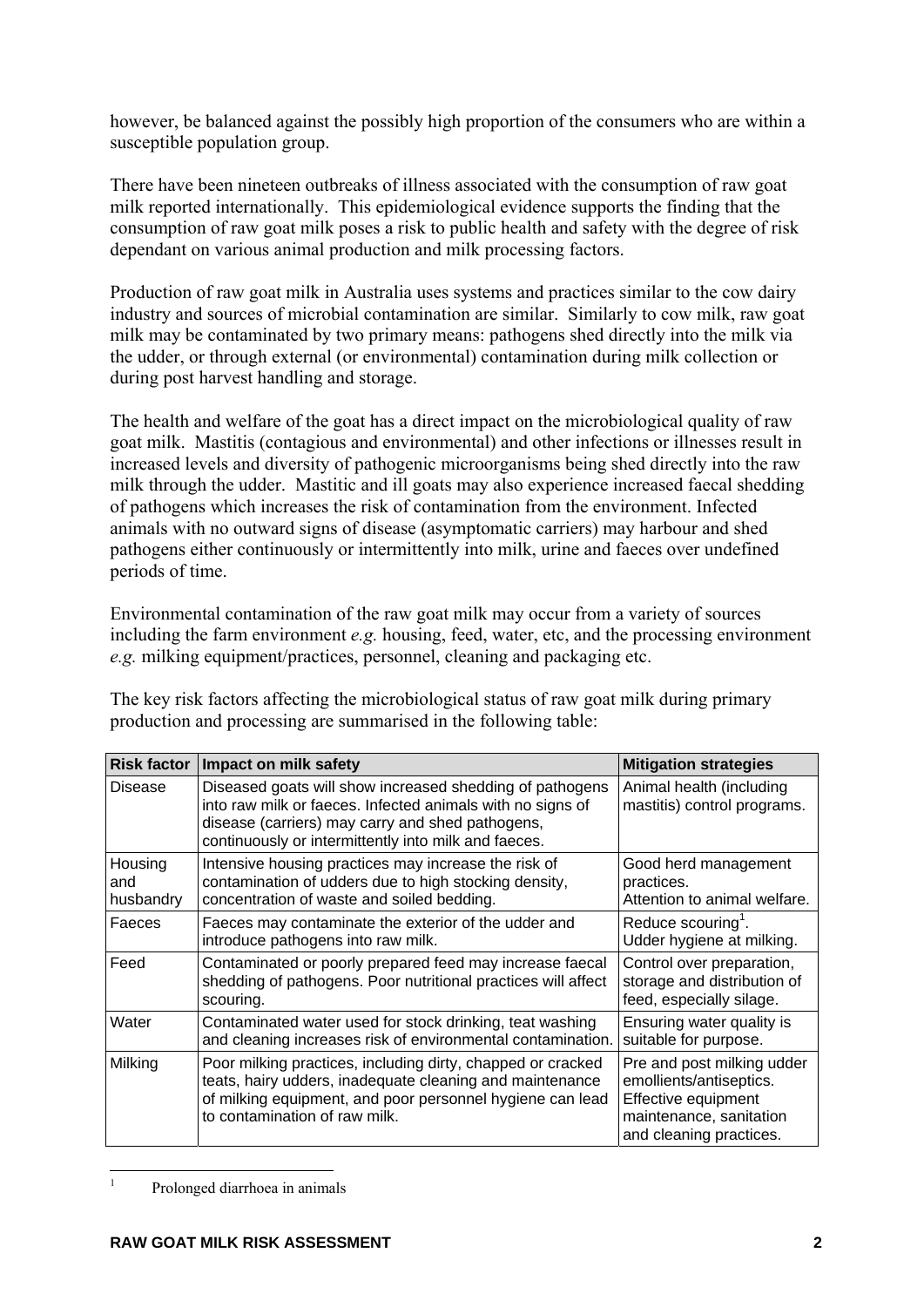|                        | <b>Risk factor Impact on milk safety</b>                                                                                                                                                  | <b>Mitigation strategies</b>                                                           |
|------------------------|-------------------------------------------------------------------------------------------------------------------------------------------------------------------------------------------|----------------------------------------------------------------------------------------|
| Storage                | Inappropriate temperature control of raw goat milk after<br>milking can lead to growth of pathogens.                                                                                      | Rapid cooling and holding<br>l of milk.                                                |
| Packaging/<br>Delivery | Packaging and poor hygiene may contribute to cross-<br>contamination of raw milk. Inappropriate temperature<br>control of milk during delivery can lead to proliferation of<br>pathogens. | Correct sanitising and<br>packaging procedures.<br>Effective cold chain<br>management. |

The relative contribution that each of these risk factors has on the overall risk will differ for each pathogen and could not be determined without quantitative through chain data. However it should be highlighted that the goat itself is the primary source of contamination on-farm.

Raw goat milk does not undergo any pathogen elimination or reduction step. The safety of raw goat milk is therefore primarily dependent upon the control of risk factors on-farm to minimize the opportunity for microbiological hazards to contaminate raw milk. If raw milk does become contaminated, failure to maintain appropriate temperature control throughout storage, distribution and consumer handling may allow the growth of pathogens and increase risk. Other dairy products are rendered safe principally through the pasteurisation process.

FSANZ employed a qualitative framework based on Codex principles to assess the risk from foodborne hazards associated with the consumption of raw goat milk by Australian consumers. Using the qualitative framework, the principal microbiological risks to public health and safety from the consumption of raw goat milk are:

| Organism                            | <b>Risk rating</b><br>(Total population unless otherwise stated)      |  |  |
|-------------------------------------|-----------------------------------------------------------------------|--|--|
| Bacillus cereus                     | Low                                                                   |  |  |
| Burkholderia pseudomallei           | Negligible (general population)<br>Very Low (susceptible population)  |  |  |
| Brucella melitensis*                | <b>Moderate</b> (if introduced to Australia)                          |  |  |
| Campylobacter jejuni/coli           | Low                                                                   |  |  |
| Clostridium perfringens             | Low                                                                   |  |  |
| Cryptosporidium parvum              | Low                                                                   |  |  |
| Enterohaemorrhagic Escherichia coli | High                                                                  |  |  |
| Leptospira interrogans              | Negligible                                                            |  |  |
| Listeria monocytogenes              | Very low (general population)<br><b>High</b> (susceptible population) |  |  |
| Salmonella spp.                     | Low (general population)<br><b>Moderate</b> (susceptible population)  |  |  |
| Staphylococcus aureus               | Low                                                                   |  |  |
| Streptococcus spp.                  | Low                                                                   |  |  |
| Toxoplasma gondii                   | Low (general population)<br><b>High</b> (susceptible population)      |  |  |
| Yersinia enterocolitica             | Very low                                                              |  |  |
| Yersinia pseudotuberculosis         | Very low                                                              |  |  |

\* Currently exotic to Australia. Risk rating applies if introduced into Australia either through imported raw goat milk product or its introduction into domestic herds.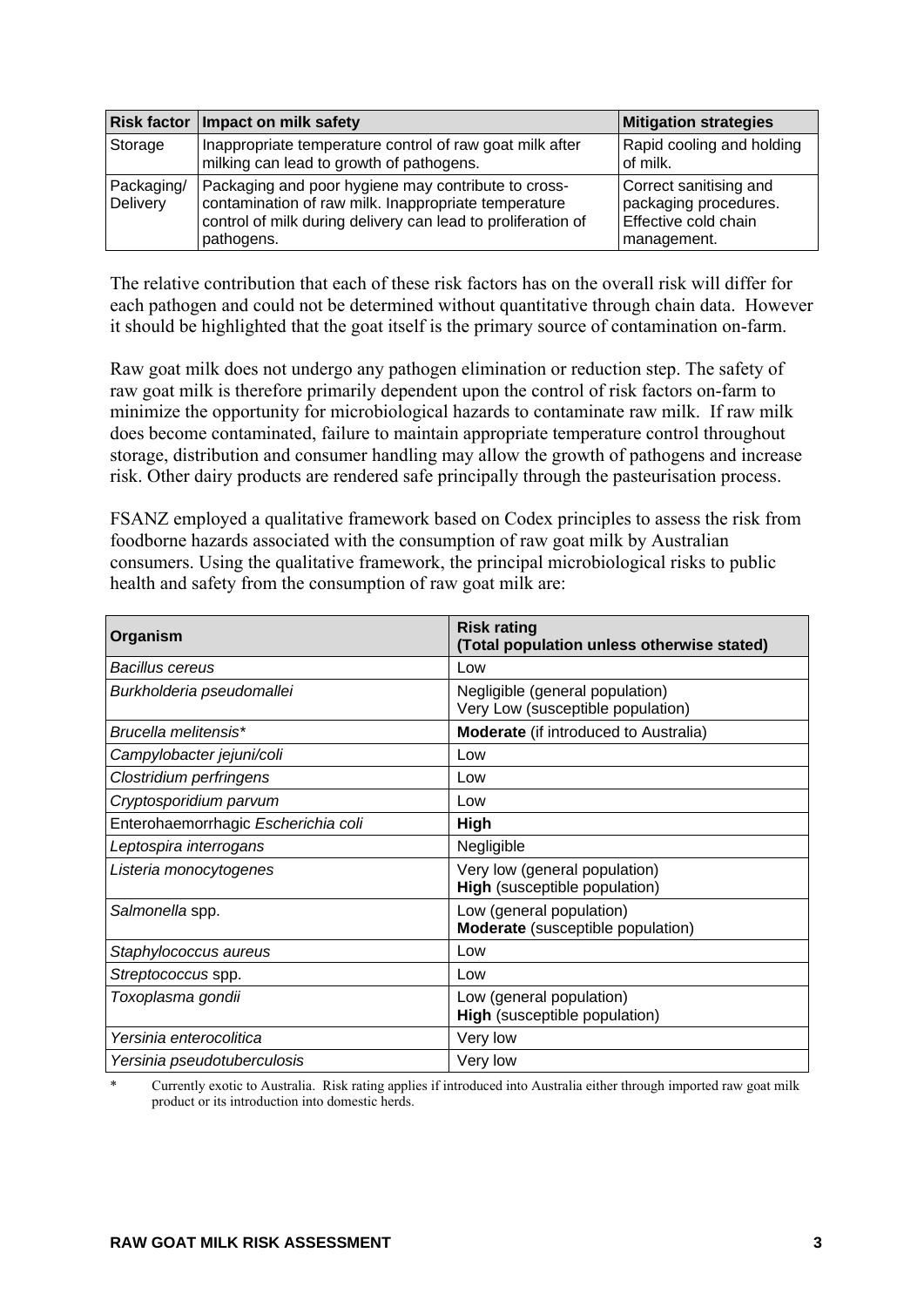Various data gaps were identified during the course of this risk assessment including:

- The prevalence and concentration of pathogens in the domestic raw goat milk supply
- The virulence and infectivity of some pathogens
- The frequency and amount of consumption
- The demographics of the consuming population

Further research in these areas may assist to more accurately estimate the impact and magnitude of any illness resulting from consumption of raw goat milk in Australia, as well as to assess the impact of any control measures put in place.

While the consumption of raw goat milk is considered to be very low among the general population, there is a group of consumers who have very strong beliefs in the health benefits attributed to raw goat milk and subsequently choose this as their milk of choice. Unpublished research conducted in New South Wales indicated that raw goat milk was marketed with a "health food image", with purchasers of the product including people with serious illnesses such as cancer patients and mothers intending to feed the product to their infants (AgriQ, 2000). Similarly, work undertaken during the South Australian raw goat milk risk assessment identified consumers as including those with allergies to cow milk and children with digestive problems.

This suggests that a higher than normal proportion of raw goat milk consumers may have lowered or less developed immunity and may therefore be more susceptible to foodborne pathogens than the general population.

While the volume of raw goat milk consumed in Australia is very low there are risks for both general and susceptible populations consuming this product. Raw goat milk is frequently provided to members of the population who are more susceptible to infection by *L. monocytogenes*, enterohaemorrhagic *E. coli* and *Salmonella* spp. Raw goat milk is often provided to very young children, children with special dietary needs, older people and people convalescing. These sub-populations are at-risk, and exposure to even low levels of these microbial pathogens may result in serious illness.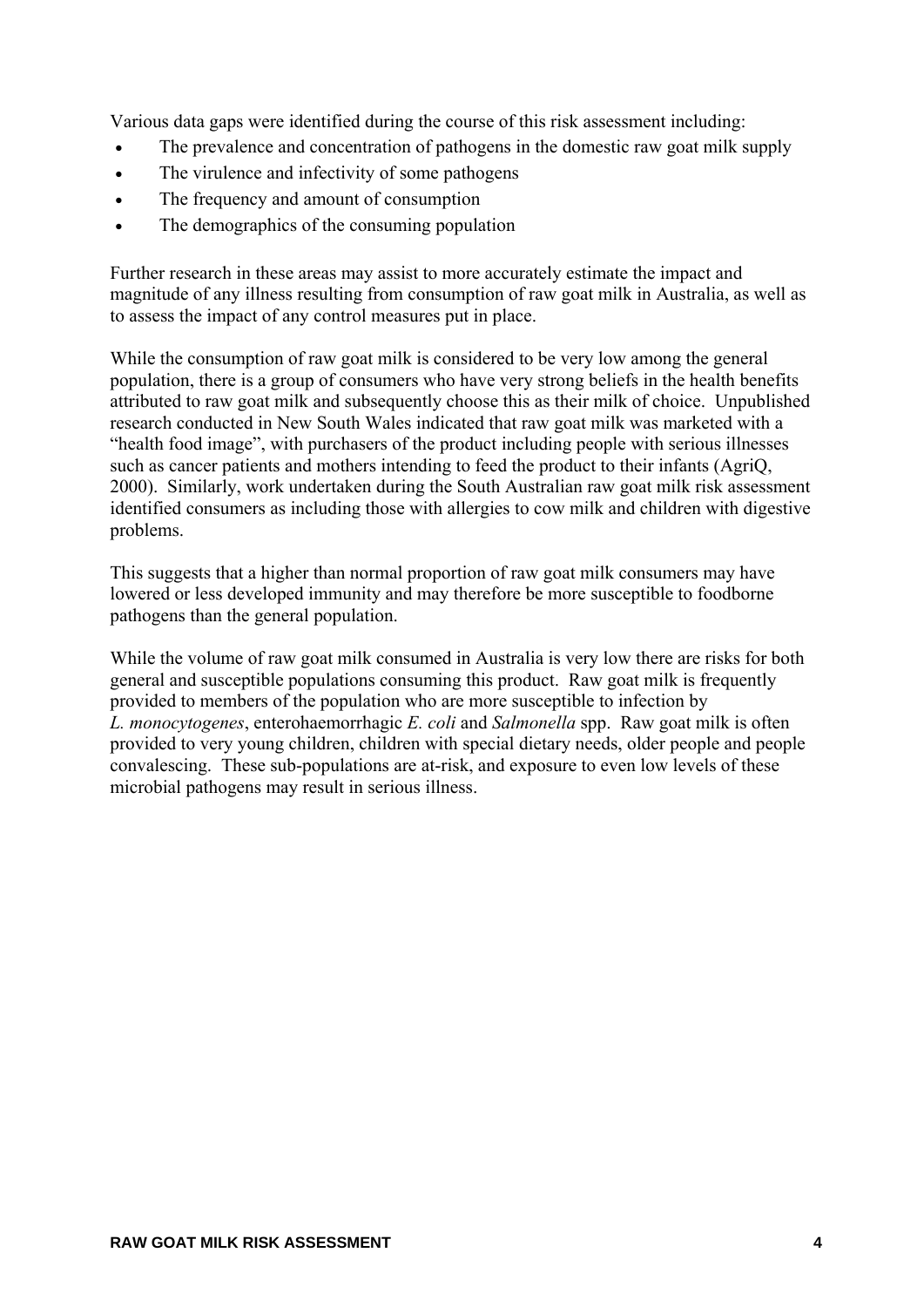# **2 Background**

Food Standards Australia New Zealand (FSANZ) has responsibility for protecting the health and safety of consumers through the development of food standards. A comprehensive evaluation to identify and examine microbiological hazards along the entire dairy supply chain has previously been conducted by FSANZ entitled *A Risk Profile of Dairy Products in Australia* (the Profile) (FSANZ, 2006).<sup>2</sup>.

A key finding of the Profile was that Australian dairy products have an excellent reputation for food safety. This is because dairy products in Australia are pasteurised, and pasteurisation represents the principal process for rendering dairy products safe for consumption. This finding was supported by a lack of evidence attributing foodborne illness to dairy products. The Profile confirmed that unpasteurised dairy products are the most common cause of dairy associated foodborne illness. However, the Profile did not specifically examine the risks to public health and safety from the consumption of raw goat milk.

This document seeks to assess the risks to public health and safety resulting from consumption of raw goat milk. It utilises available scientific data and addresses the uncertainty and variability in the conclusions drawn from the data *e.g.* consideration of the relevance and quality of data and the veracity of its source.

The output of this risk assessment provides an estimate of risk following the consumption of raw goat milk in Australia. It also identifies hazard control measures along the production chain that have the greatest impact on minimising risk, thereby informing risk managers where intervention will be most effective. The outputs of the assessment will be used by FSANZ to develop regulatory and/or non-regulatory measures as appropriate.

 $\overline{2}$ http://www.foodstandards.gov.au/\_srcfiles/DAR\_P296\_Dairy\_PPPS\_Attach2%20Parts%20A-B.pdf#search=%22Risk%20Profile%22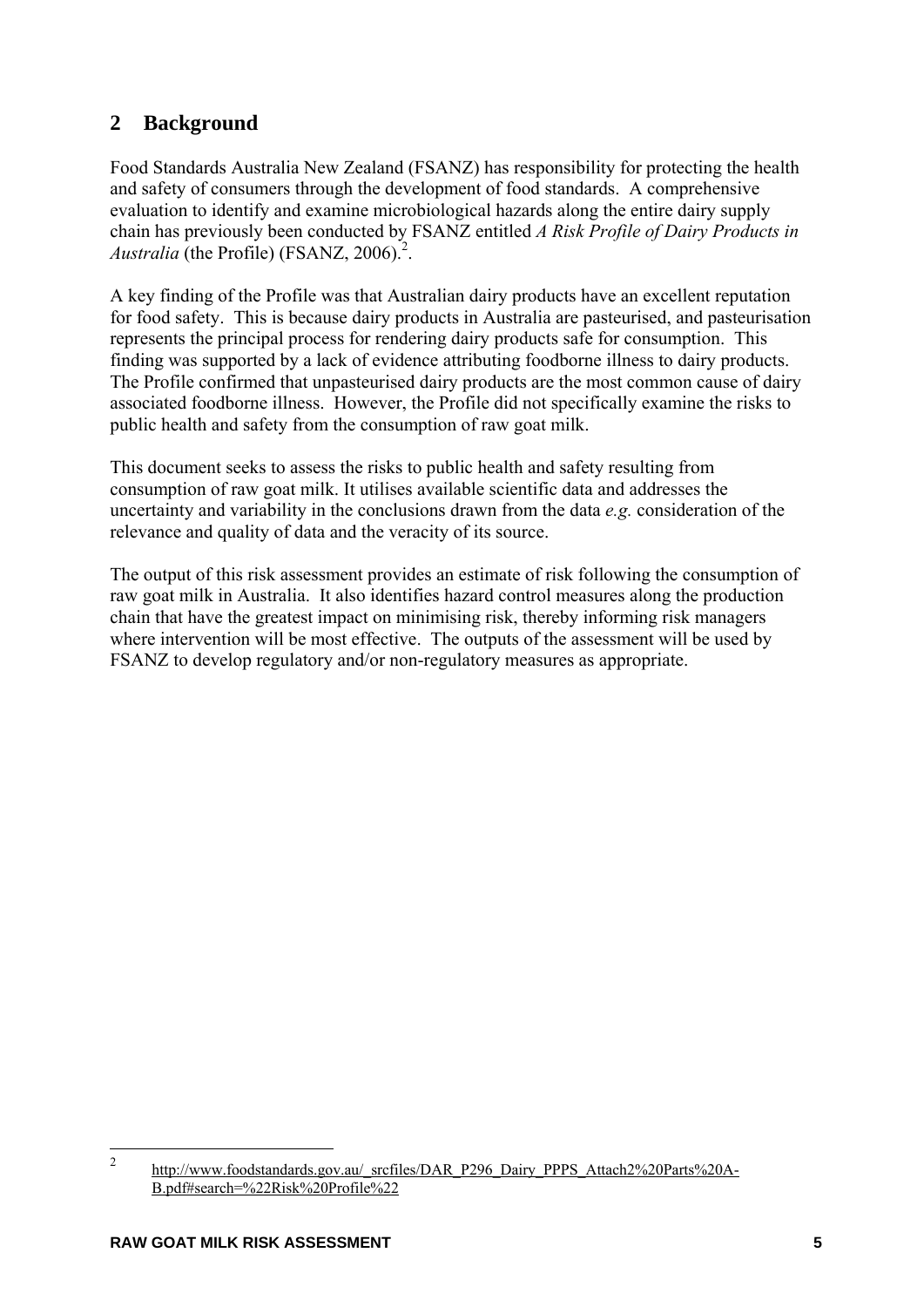# **3 Purpose and scope**

The purpose of this microbiological risk assessment is to provide an objective analysis of available scientific data and information to identify the public health and safety risks associated with the consumption of raw goat milk, and to identify the factors along the production chain that have the greatest impact on public health and safety for the consumption of raw goat milk.

The assessment of the public health and safety risks posed by consumption of raw goat milk in Australia was undertaken to address the following overarching questions:

- 1. What are the risks to public health and safety posed by the consumption, in Australia, of raw goat milk?
- 2. What are the factors that would have the greatest impact on public health and safety along the production chain for raw goat milk for direct consumption?

Specific questions in relation to raw goat milk for human consumption are:

- What are the microbial hazards of public health significance in raw goat milk? What are the prevalence and levels of identified hazards in raw goat milk?
- Do these levels pose a risk if the raw goat milk is directly consumed?
- What are the factors during primary production that impact on the level of these hazards? What practices/controls have the greatest impact on the level of hazard?
- What is the impact of retail and consumer handling on the level of risk to public health and safety on these hazards?

## **3.1 Definition of raw milk**

The Codex definition of **raw milk**<sup>3</sup> is "milk<sup>4</sup> which has not been heated beyond  $40^{\circ}$ C or undergone any treatment that has an equivalent effect".

The European Union Directives define raw milk as "milk produced by secretion of the mammary glands of one or more cows, ewes, goats, or buffaloes from a single holding that has not been heated beyond 40°C or undergone any treatment having a similar effect".

The Food Standards Code<sup>5</sup> specifies processing temperatures for pasteurisation and thermisation in relation to milk and therefore "raw milk" for the purposes of this assessment, is defined as "milk which has not been heat treated in accordance with the Food Standards Code".

 $\frac{1}{3}$  Code of Hygienic Practice for Milk and Milk Products (CAC/RCP 57-2004) 4

Defined in Codex General Standard for the Use of Dairy Terms (CODEX STAN 206-1999)

<sup>5</sup> The Australia New Zealand Food Standards Code - Standard 1.6.2 – *Processing Requirements*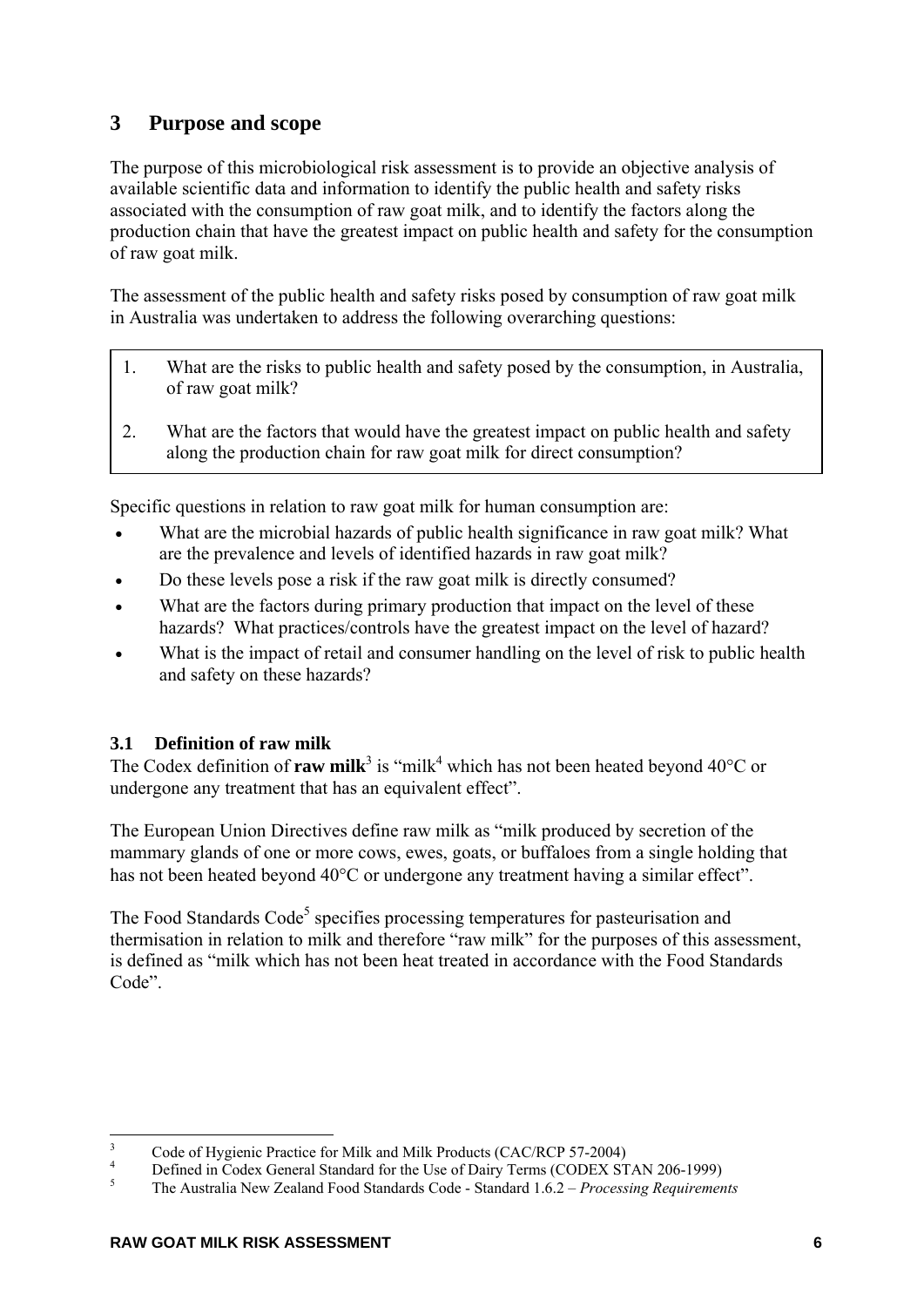#### **3.2 Approach**

The risk assessment qualitatively identifies hazards, epidemiological data and other information to determine whether these hazards have presented, or are likely to present a public health risk, and to identify where in the raw goat milk supply chain these hazards may be introduced. Animal health issues were considered only in the context of those that differ from cow milk production and which specifically impact upon human health via foodborne transmission. The assessment draws upon the Risk Profile of Dairy Products in Australia (FSANZ, 2006) and utilises available information including current scientific and epidemiological data, surveillance data from enforcement agencies and existing published and unpublished Australian risk assessments on the safety of raw goat milk.

The Codex Alimentarius Commission, the Food and Agriculture Organization of the United Nations (FAO) and the World Health Organization (WHO) have established an internationally recognised framework for undertaking a microbiological risk assessment<sup>6</sup>. The risk assessment process used by FSANZ is consistent with international protocols and involves four distinct steps: hazard identification, hazard characterisation, exposure assessment and risk characterisation.

There is no internationally agreed framework for undertaking a qualitative risk assessment for microbiological hazards.  $Codex^7$  and  $FSANZ^8$  have guidelines for conducting microbiological risk assessments but they do not provide actual tools that can be used to objectively assess or rank the risk to public health and safety. In the absence of an internationally agreed method to qualitatively assess the risk of foodborne hazards associated with the consumption of raw goat milk, FSANZ has used a tool developed by Food Science Australia (Appendix 5) for the assessment of microbiological hazards in a raw milk cheese<sup>9</sup>. The approach utilises a qualitative framework based on Codex principles and employs elements of Risk Ranger (Ross and Sumner, 2002), a widely accepted semi-quantitative tool.

## *3.2.1 A Risk Profile of Dairy Products in Australia*

The Profile was undertaken within the framework of existing management and regulations in Australia. It identified and examined hazards along the entire dairy supply chain from milk production through to consumption of dairy products and considered relevant inputs *e.g.* feed, water, etc along the dairy primary production and processing chain.

The primary focus of the Profile was the production of cow milk, however, the report also incorporated information on milk from non-bovine species. Information identified as being relevant to the dairy goat industry has been utilised in this assessment.

 $\frac{1}{6}$  Risk assessment is a scientific process undertaken to characterise the risk to public health and safety posed by foodborne hazards associated with a food commodity. Codex Alimentarius Commission (1999). Principles and guidelines for the conduct of microbiological risk assessment. ALINORM, 99/13, Appendix IV, pp. 58-64

CODEX (CAC/GL 30, 1999) Principles and Guidelines for the Conduct of Microbiological Risk Assessment http://www.codexalimentarius.net/download/standards/357/CXG\_030e.pdf  $\frac{8}{56}$ 

FSANZ (2009) The Analysis of Food-Related Health Risks.

http://www.foodstandards.gov.au/\_srcfiles/Food%20Related%20Health%20Risks%20WEB\_FA.pdf Application A499 To permit the sale of Roquefort cheese

http://www.foodstandards.gov.au/\_srcfiles/A499\_Roquefort\_FAR\_FINALv2.pdf#search=%22A499%22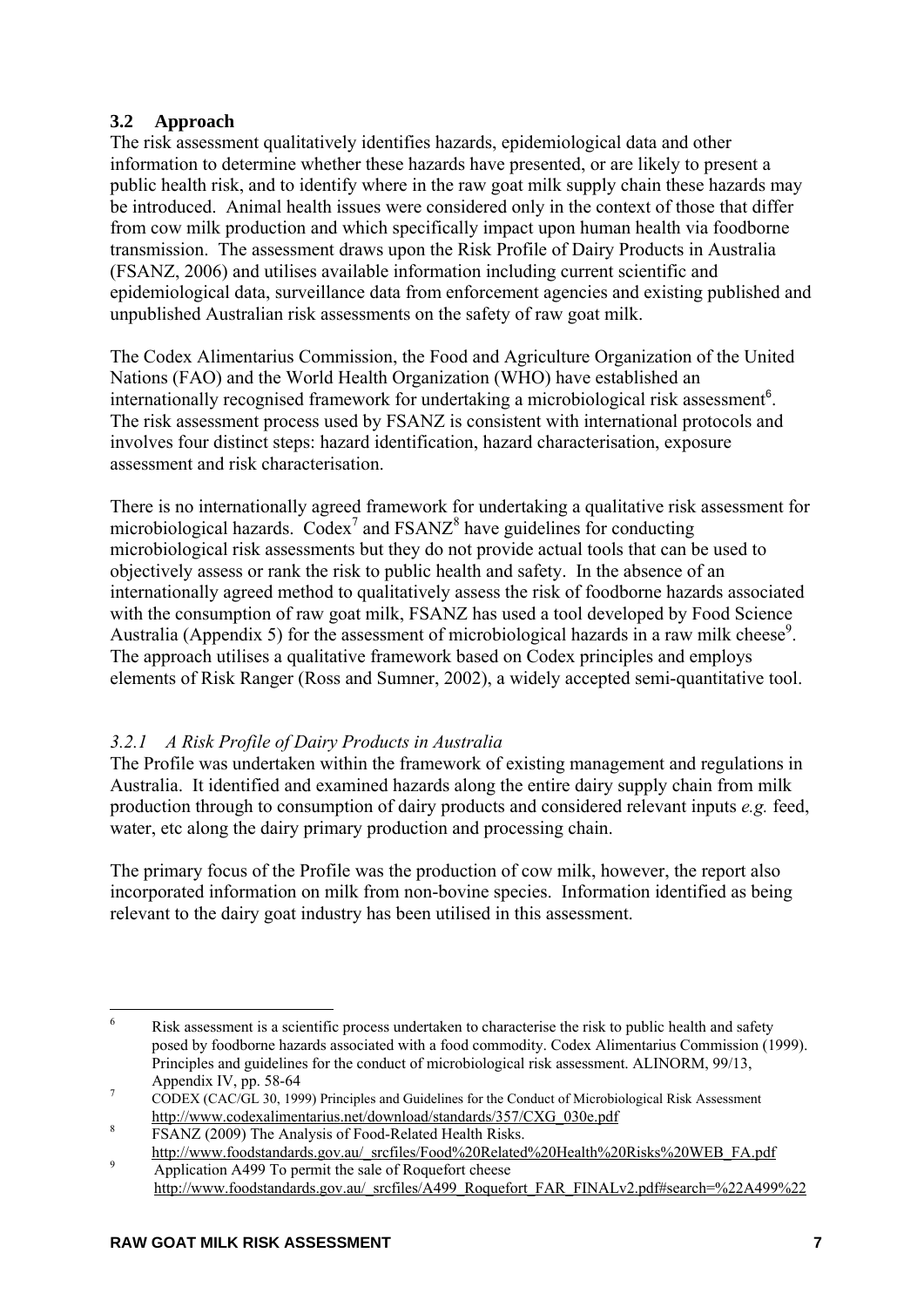#### *3.2.2 Australian Risk Assessments*

In undertaking the scientific assessment FSANZ has, with permission, drawn upon the findings of unpublished risk assessments conducted for New South Wales (AgriQ, 2002), South Australia (Pointon *et al.*, 2004) and Queensland (QDPI, 2004).

#### *3.2.3 Qualitative framework*

The qualitative framework considers the characteristics of identified hazards (hazard identification and characterisation) and an assessment of the likely exposure to these hazards (exposure assessment) to arrive at a final estimate of risk (risk characterisation).

The hazard characterisation module categorises each identified hazard based on the probability of disease (infective dose) and the severity of the disease. The exposure module considers the likelihood of the hazard being present in the raw product and the effect of processing on the hazard. This assumes no change in the hazard over time in the product. The risk characterisation combines the hazard characterisation and exposure modules to give an overall categorisation of risk. Essentially the framework categorises the risk for each hazard by combining information about the hazard (severity and infective dose) with exposure information (prevalence in raw materials and effect of processing).

A detailed example of the risk characterisation for EHEC in the general population is given in Appendix 5. Briefly, the hazard characterisation for EHEC is high due to the low infective dose (conservatively estimated to be <10 organisms) and serious consequence of exposure in the general population. The exposure assessment was rated as low due to the infrequent product contamination combined with no effect of processing. Combining the hazard characterisation and exposure assessment results gives EHEC in raw goat milk a risk characterisation of high for the general population.

Assumptions used for assigning risk categories for all hazards under consideration for both the general and susceptible population groups are given in Appendix 6. Information used to derive these assumptions included scientific data, published literature, professional judgement and expert elicitation.

Susceptible populations have been described as individuals who may be more susceptible to infection from specific microbiological hazards due to an impaired immune system and includes the very young and old, the immunocompromised and pregnant women and their unborn children. This assessment uses the term susceptible populations to include all susceptible individuals.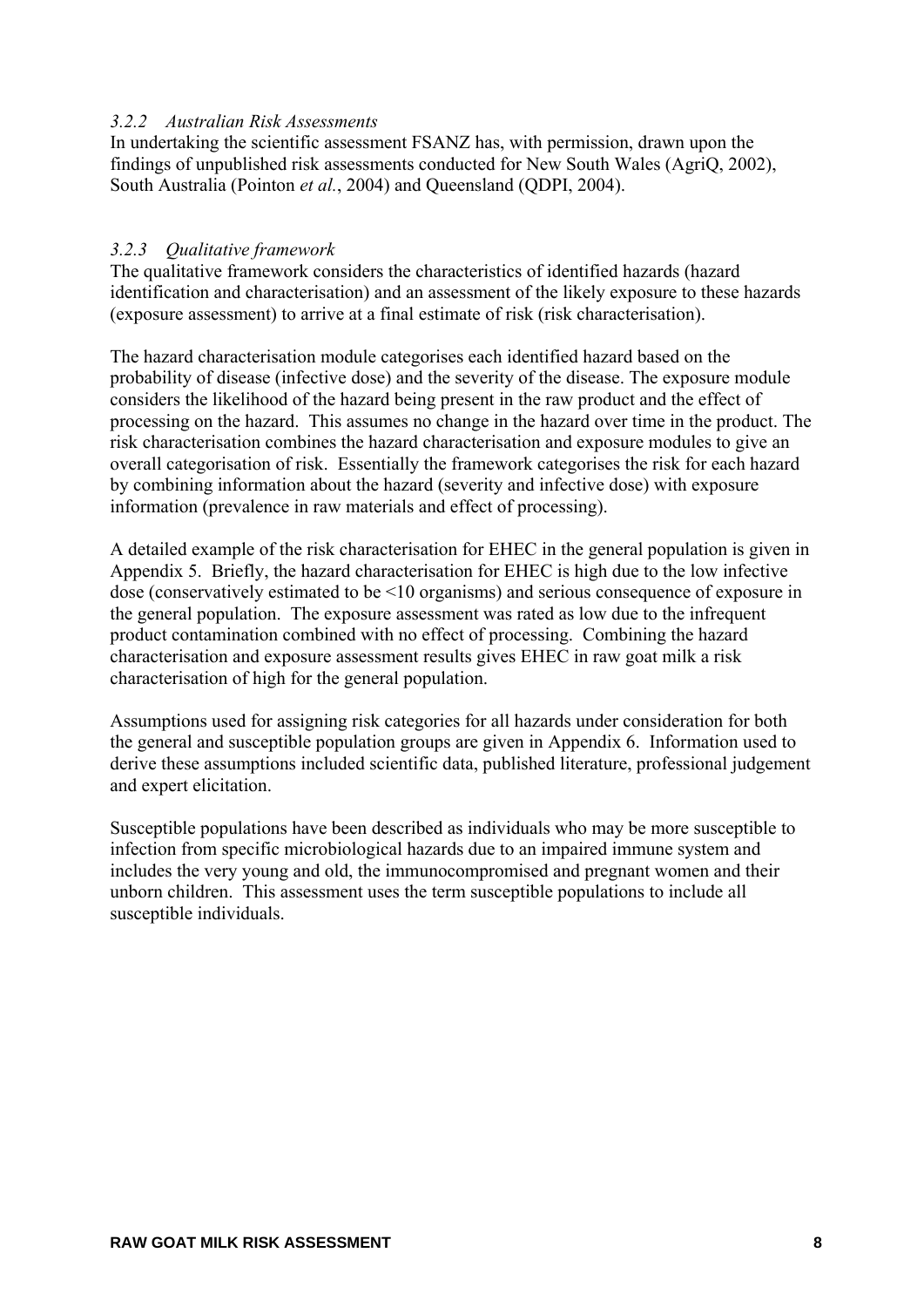# **4 Australian risk assessments**

In recent years, authorities in South Australia, Queensland and New South Wales have commissioned risk assessments of the raw goat milk industry. Some differences exist between organisms considered in each state's risk assessment, *e.g. Burkholderia pseudomallei*  is an organism limited to tropical regions of Australia such as Queensland and the Northern Territory and was only considered in the Queensland and New South Wales risk assessments. Details of each risk assessment are included in Appendix 7.

The South Australian study was undertaken following a risk profile of the primary industry sector and aimed to identify appropriate food safety risk management options, both policy and regulatory for the dairy goat milk industry. The study adopted a qualitative risk ranking approach, based on International Commission on Microbiological Specifications for Foods principles and considered hazard severity; occurrence of the hazard in foods; potential for growth; effects of production, processing and handling (including a consumer terminal step); and epidemiological data.

Findings from the South Australian study identified *Cryptosporidium parvum,*  Enterohaemorrhagic *Escherichia coli* (EHEC), *Listeria monocytogenes, Salmonella* spp. and *Toxoplasma gondii* as high risk for susceptible populations, whilst *Campylobacter jejuni/coli, Salmonella* and EHEC were rated as medium risk for the general population. *C. parvum*, *L. monocytogenes*, *Staphylococcus aureus* and *T. gondii* were all rated low risk for the general population.

The risk assessment undertaken in Queensland utilised methodology based on Codex Alimentarius Commission principles (CAC/GL-30 1999) to rank food safety hazards identified during an extensive literature search. A semi-quantitative approach assigned risk scores (maximum of 100) to hazards and determined total assessed risk scores for each of four population segments based on exposure and severity of consequence.

Queensland's risk assessment concluded that for the general population where goat milk is typically not consumed, there was an overall low risk. *E. coli* O157:H7 and other pathogenic *E. coli* were a medium risk to babies and infants, and *L. monocytogenes* was a medium risk to babies/infants and the immunocompromised. For the niche market where raw goat milk is consumed as the milk of choice, there was an overall increase in risk compared to the normal market population. *S. aureus* toxins and *B. pseudomallei* were considered a medium risk to all populations segments, while *E. coli* O157:H7 was a medium risk to the general population and immunocompromised and a high risk to babies/infants. *L. monocytogenes*, while considered a low risk to the general population, was a high risk to both babies/infants and the immunocompromised.

The New South Wales (NSW) risk assessment was conducted as two separate parts: a qualitative analysis of risk for each hazard identified in a previous hazard analysis, and a stochastic semi-quantitative model (Excel- $@Risk$ ) to scope the public health significance of *Salmonella* spp., *S. aureus* and *L. monocytogenes*.

The NSW risk assessment declined to make any determination, qualitative or quantitative, on the risks associated with microbial hazards identified in the hazard analysis.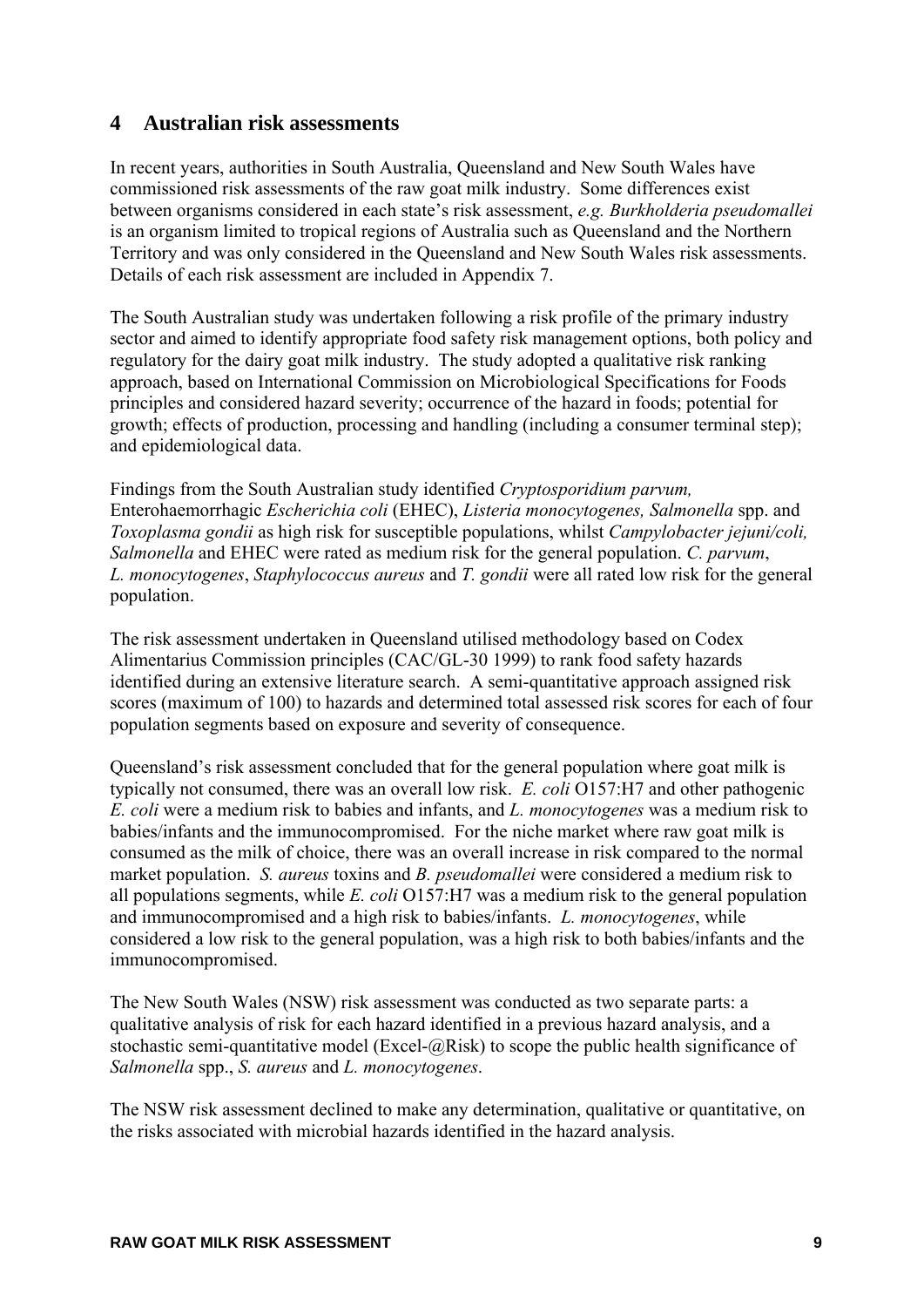Modelling of the public health significance for *Salmonella* spp., *S. aureus* and *L. monocytogenes* indicates that a single contamination event resulting from contamination and subsequent abuse of the product could lead to severe public health consequences.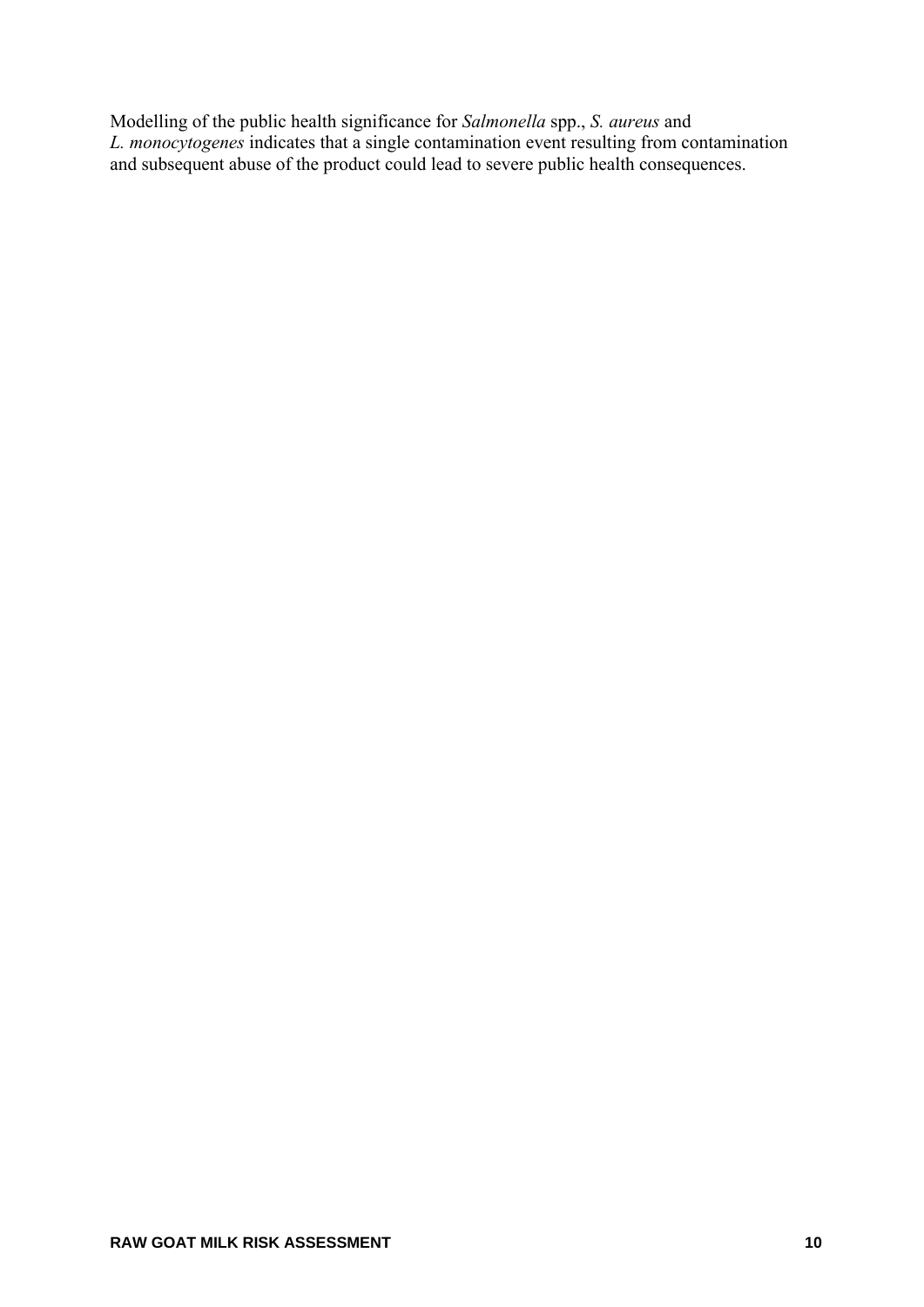# **5 Goat dairy farming in Australia**

The main breeds of dairy goats in Australia are the three Swiss breeds (Saanen, British Alpine and Toggenburg), crosses of the Swiss breeds, Anglo-Nubians and crosses of the Swiss breeds with Anglo-Nubians. The Saanen generally produces a greater volume of milk over a longer lactation period than the other dairy goat breeds. Toggenburgs are the second highest producers, with British Alpine and then Anglo-Nubians next in line. The Anglo-Nubians' milk has the highest percentage of butterfat, which is coveted by cheese makers.

Typical lactations last for 300 days or greater and herd production ranges from 2 - 3 litres of milk per doe per day. At the peak of lactation, average production may reach 3.5 - 4 litres of milk per doe per day, with a good doe producing milk for ten years (McGregor, 1997).

The dairy goat industry in Australia has expanded in recent years driven primarily by specialty cheese production (Appendix 1). There are an estimated 65 commercial dairy goat farms in Australia carrying almost 11,000 goats, producing approximately 5.4 million litres of goat milk annually. Currently it is estimated that only 300,000 litres is sold as raw goat milk.

Four states currently permit the sale of raw goat milk: NSW, South Australia, Western Australia and Queensland.

In NSW, raw goat milk is regulated by the NSW Food Authority using Regulations under the Food Production (Safety) Act 1998. In 2000, there were 17 hobby/small permit holding farms and an estimated 50 unlicensed dairy goat units (AgriQ, 2000).

South Australia has experienced rapid development in the dairy goat industry, with five commercial goat milk producers licensed by the Dairy Authority of South Australia in 2004. Three farmers sold raw goat milk direct to the public, and operated under the Authority's Code of Practice for Dairy Food Safety and the Guidelines for Raw or Unpasteurised Goat Milk (Dairy Authority of South Australia, 2005). Recently the number of accredited (previously licensed) goat milk producers selling raw milk has decreased to a single supplier.

In 2004 there were three operating and licensed raw goat milk dairies in Queensland. These operations comprised approximately 700 goats, including 300 milking animals (QDPI, 2004). Safe Food Queensland regulates raw goat milk under the Food Production (Safety) Act 2000, with Part 3 of the Food Production (Safety) Regulation 2002 stating requirements for production, testing and labelling.

At the time of writing, Western Australia had an estimated three unlicensed goat dairies supplying raw goat milk to the public. The Health Department of Western Australia regulates dairy products under the Health Act 1911 and Health (Food Hygiene) Regulations 1993 with regulations specific for raw goat milk defined under Part VIIA, Division 4 of the Health Act. Codes of Practice for the Goat Dairy Industry outline requirements for Building and Facilities (Part 1) and Hygiene (Part 2). These Codes of Practice are currently not enforceable under any legislation but are used by local government enforcement officers who may be required to approve a goat dairy if a development application is received. Regulations applicable to the production of raw goat milk are contained within Appendix 8. State testing specifications for raw goat milk are outlined in Appendix 9.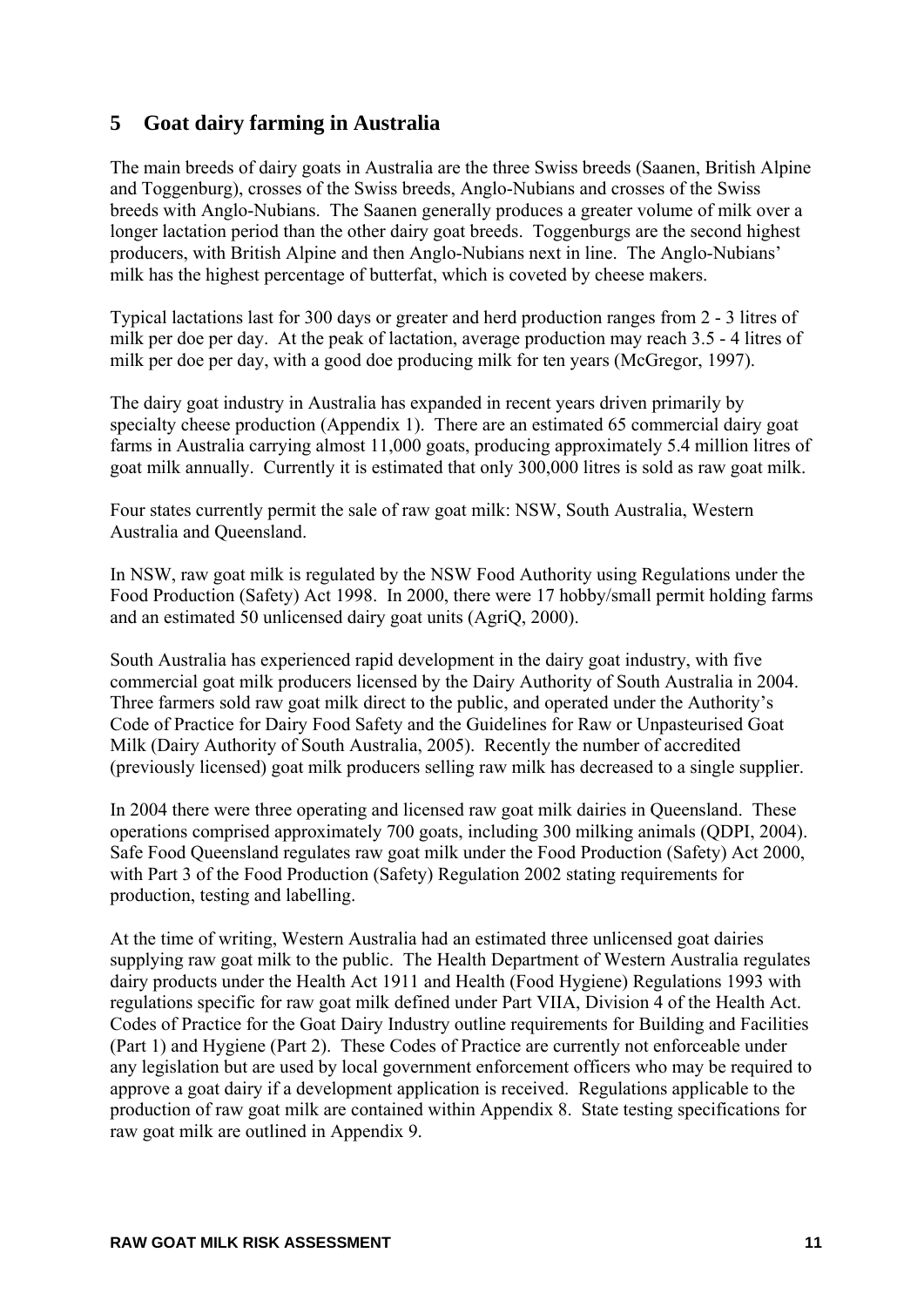# **6 Consumption of raw goat milk in Australia**

Food consumption data can be derived from total production statistics or food consumption surveys. Food production statistics provide an estimate of the amount of a specific food commodity that is available to the total population. Consumption surveys (such as national nutrition surveys, independent single source surveys, etc) provide detailed information on the types and amount of food consumed by individuals or households and sometimes the frequency with which these foods are consumed.

#### **6.1 Goat milk production statistics**

Total sales of goat milk in Australia are steadily increasing with the majority of supermarket sales occurring in NSW, followed by Queensland, Victoria, Western Australia and South Australia. The majority of the raw goat milk sold in Australia is distributed through health food shops or farm gate sales.

Accurate information on the volumes of goat milk and in particular raw goat milk produced and sold in Australia is difficult to obtain. The most recent production information indicates around 5.4 million litres of goat milk were produced in Australia during 2003/04. It is estimated that approximately 300,000 litres of raw goat milk was marketed in Australia during 2003 (Abud, 2005). However, observations by industry organisations suggest that the amount of raw goat milk entering the market from unlicensed sources could be double the estimated volume from licensed premises (pers. comm. Riches, 2006).

NSW markets around two-thirds of its whole goat milk production as raw milk (approximately 270,000 litres). South Australia had an estimated 32,000 litres of raw milk sales in 2003 (Pointon *et al.*, 2004), however this is expected to decrease in the future as a consequence of a reduction in the number of accredited producers from three to one. Queensland and Western Australia are responsible for small volumes of raw goat milk although no actual figures could be obtained.

#### **6.2 Consumption of raw goat milk**

Data from the Australian National Nutrition Survey provides information regarding the types and amounts of dairy foods consumed by Australians. The most recent national survey was conducted during the period February 1995 to March 1996 using the 24-hour recall method. Approximately 13,800 people aged two years or over from urban and rural areas in all States and Territories participated in the survey.

Only 0.08% (11/12,858 respondents) consumed goat milk, with an average consumption of 248 grams per day. Of the eleven people consuming goat milk, one was a child aged 2 - 3 years and two were females aged 65+ years. The data did not permit differentiation between pasteurised or raw goat milk, as there was no specific information available on the consumption of raw goat milk. The very low numbers reported in this survey for consumption of goat milk does not enable an accurate determination of population consumption patterns to be made.

In a recent consumer survey in Australia, less than 1% (7/1000) of those surveyed either consumed or knew of consumers of raw goat milk (Colmar Brunton Social Research, 2008, unpublished). Pointon *et al.* (2004) notes that people owning their own goats or people who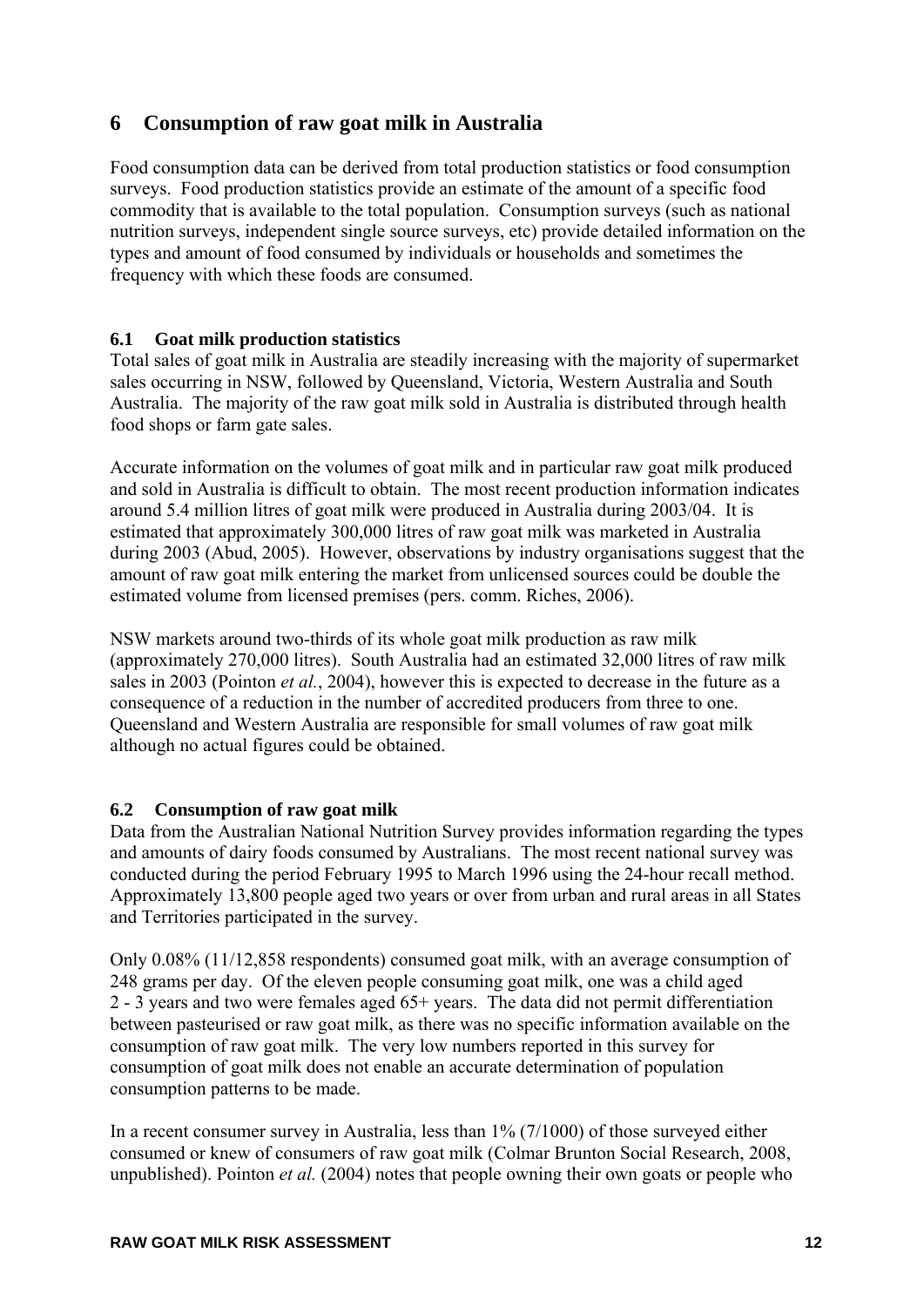have an allergy to cow milk are the primary consumers of goat milk. There is also a group of consumers who have very strong beliefs regarding the health benefits attributed to raw goat milk and subsequently choose this as their milk of choice.

Unpublished research conducted in NSW indicated that raw goat milk was marketed with a "health food image", with purchasers of the product including people with serious illnesses such as cancer patients and mothers intending to feed the product to their infants (AgriQ, 2002). Goat milk is widely promoted throughout the industry as an infant milk replacement, particularly where infants are intolerant to cow milk (AgriQ, 2000). The population drinking goat milk is therefore assumed to include a high number of children (Pointon *et al.*, 2004).

The consumption of raw goat milk is a contentious issue with the niche market of consumers of this product having strong beliefs in its health benefits. There is also a prevalent belief among its consumers that the product has properties that limit the survival of human pathogens. In many cases these consumers have an equally strong opposition to the commercial processing of foods, in particular pasteurisation and homogenisation (QDPI, 2004).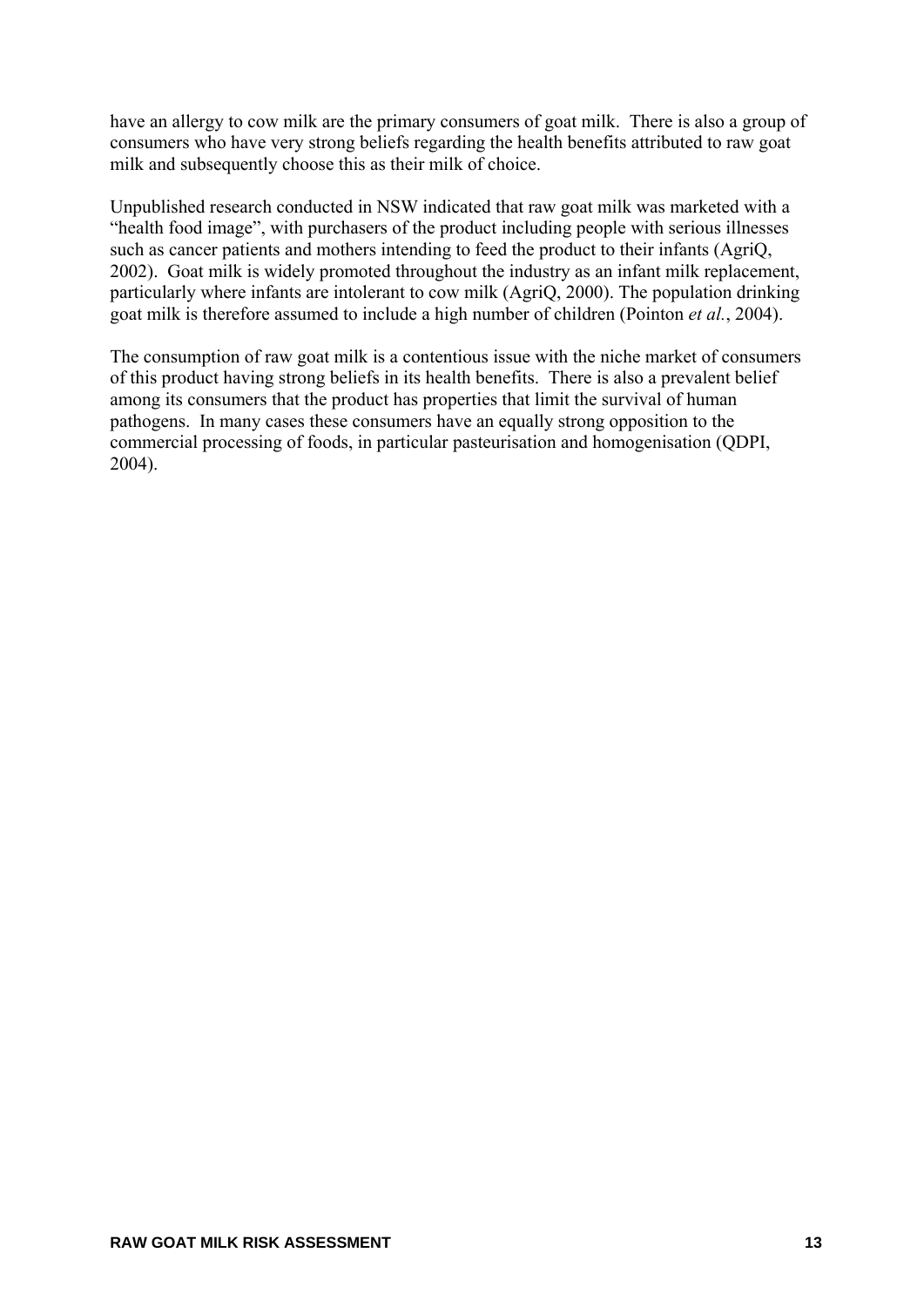## **7 Microbiological hazards associated with raw goat milk**

The microbial status of raw goat milk is influenced by numerous factors, with pathogens introduced at various stages along the primary production and processing chain.

Raw goat milk has a mixed microflora that is derived from several sources including the interior of the udder, exterior surfaces of the goat, the environment, milk-handling equipment and personnel. Additionally, the milking procedure, subsequent packaging, storage and delivery of raw milk also carry the risk of further contamination or growth of intrinsic pathogens. Raw goat milk does not undergo any pathogen elimination or reduction step, therefore any pathogenic contamination, regardless of origin, may pose a risk to public health and safety.

A broad range of microbiological hazards were identified from previous risk assessments conducted by NSW, South Australia and Queensland. These microorganisms are representative of those that may be present in raw goat milk, either directly transmitted via the mammary gland or via faecal and environmental contamination. Also considered were microorganisms originating from the milking environment and post-milking contamination.

Table 1 provides a brief summary of the microbiological hazards that may be encountered in raw goat milk and outlines possible routes of contamination and the availability of epidemiological data.

| Organism                                      | Shed<br>directly in<br>$m$ ilk $*$ | Contaminant of<br>raw milk <sup>##</sup> | <b>Survives</b><br>pasteurisation | Severity of<br>illness <sup>§</sup> | Implicated in<br>foodborne illness<br>(Reported) |
|-----------------------------------------------|------------------------------------|------------------------------------------|-----------------------------------|-------------------------------------|--------------------------------------------------|
| <b>Bacillus cereus</b>                        | <b>No</b>                          | Yes                                      | Yes                               | Mild                                | $++$                                             |
| <b>Brucella melitensis</b>                    | Yes                                | Yes                                      | <b>No</b>                         | Serious                             | $++$                                             |
| Burkholderia pseudomallei                     | Yes                                | Yes                                      |                                   | Severe <sup>^</sup>                 | $++$ *                                           |
| Campylobacter jejuni/coli                     | Yes                                | Yes                                      | <b>No</b>                         | Serious <sup>^</sup>                | $++$                                             |
| Clostridium perfringens                       | <b>No</b>                          | Yes                                      | Yes                               | Mild                                | $\pm$                                            |
| Coxiella burnetii                             | Yes                                | Yes                                      | <b>No</b>                         | Serious <sup>^</sup>                | +                                                |
| Cryptosporidium parvum                        | <b>No</b>                          | Yes                                      | <b>No</b>                         | Serious^                            | $\ddot{}$                                        |
| Enterohaemorrhagic E. coli                    | Yes                                | Yes                                      | <b>No</b>                         | Serious                             | $++$                                             |
| Leptospira interrogans                        | Yes                                | Yes                                      | <b>No</b>                         | Moderate                            |                                                  |
| Listeria monocytogenes                        | Yes                                | Yes                                      | <b>No</b>                         | Severe <sup>^</sup>                 | $++$                                             |
| Mycobacterium avium subs.<br>paratuberculosis | Yes                                | Yes                                      | <b>No</b>                         | Moderate <sup>^</sup>               | ۰                                                |
| Salmonella spp.                               | <b>No</b>                          | Yes                                      | <b>No</b>                         | Serious <sup>^</sup>                | $++$                                             |
| Staphylococcus aureus                         | Yes                                | Yes                                      | No**                              | Mild                                | $++$                                             |
| Streptococcus spp.                            | Yes                                | Yes                                      | <b>No</b>                         | Mild                                | $\ddot{}$                                        |
| Toxoplasma gondii                             | Yes                                | Yes                                      | Yes                               | Serious <sup>^</sup>                | $++$                                             |
| Yersinia enterocolitica                       | <b>No</b>                          | Yes                                      | <b>No</b>                         | Moderate <sup>^</sup>               | +                                                |
| Yersinia pseudotuberculosis                   | Yes                                | Yes                                      |                                   | Moderate <sup>^</sup>               |                                                  |

#### **Table 1:** Summary of key microbiological hazards associated with raw goat milk

#

Transmission through udder; mastitis etc \*\* Enterotoxin is heat stable + Reported, but rare<br>Via faeces, the environment etc − No data/unknown ++ Commonly associated with

foodborne illness

- <sup>§</sup> Qualitative Framework (see Appendix 6) \* Plausible but not reported
-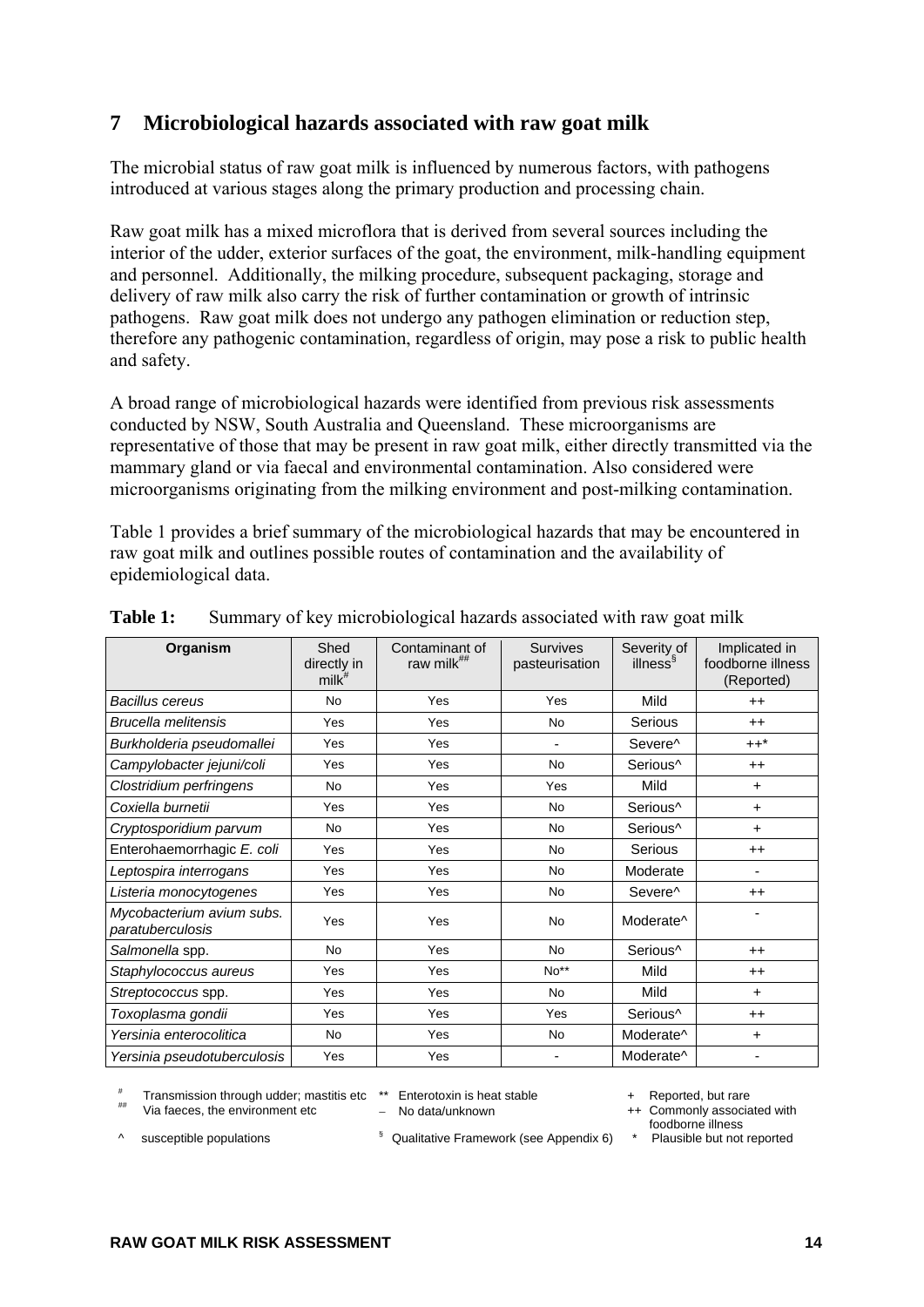While many of the organisms listed in Table 1 are commonly implicated in foodborne illness, the following organisms are not proven pathogens via ingestion or have not been found in Australian goats:

- *Mycobacterium avium* subsp. *paratuberculosis* is the causative agent for Johne's disease in ruminants. A statistical association between Johne's disease in animals and Crohn's disease in humans has been reported but there is insufficient evidence presently available to either prove or disprove a causal link (Anon, 2004a; Feller *et al.*, 2007).
- Although *Coxiella burnettii* infection has been associated with consumption of raw goat milk (Rampling, 1998), ingestion is considered a minor route for human infection (Maurin and Raoult, 1999). Consequently little information exists regarding ingestion mediated illness.
- *Brucella melitensis* is an important infectious organism within dairy goats although it has not been reported in Australian herds.

These organisms have been included within Table 1 and Appendix 2 as potential pathogens associated with raw goat milk, however the risk characterisation for raw goat milk has been treated separately.

Detailed descriptions of the organisms identified in Table 1 are contained within Appendix 2. Severity rankings are discussed within Appendix 6.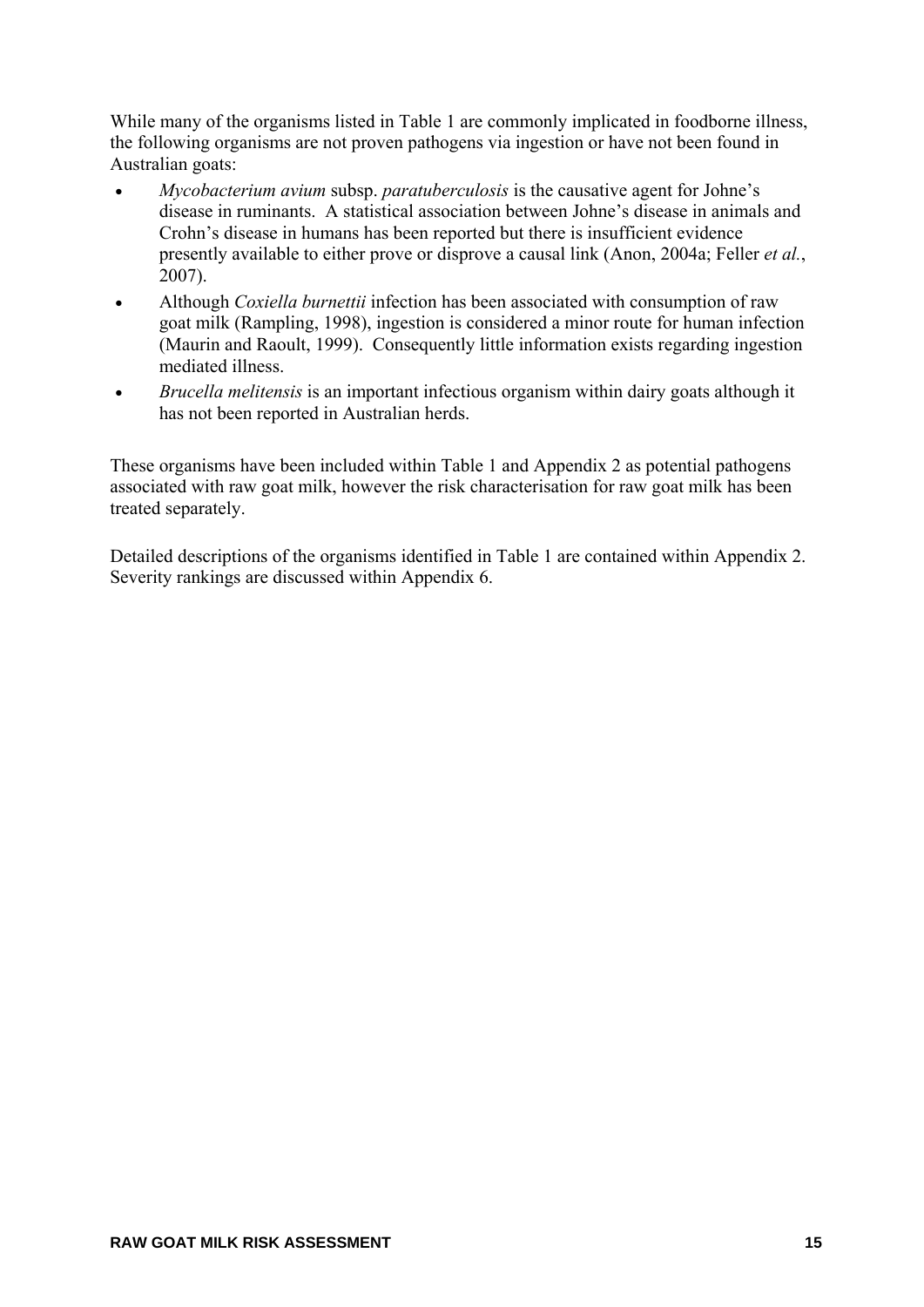# **8 Occurrence of microbiological hazards associated with raw goat milk**

Raw goat milk has been shown to contain a variety of pathogens including: *Brucella* spp., *C. burnettii*, *Campylobacter* spp., pathogenic *E. coli, L. monocytogenes*, *Mycobacterium* spp., *S. aureus, Salmonella* serovars, *T. gondii* and *Y. enterocolitica.*

#### **8.1 Australian data**

Microbiological data was obtained from a number of sources including the scientific literature, the National Enteric Pathogen Surveillance Scheme, State authorities and FSANZ's food recall database and is detailed in Appendix 3. Unfortunately, while there is little recently published microbiological data available on raw goat milk in Australia, surveys in the 1980's and early 1990's indicate considerable microbiological contamination of raw goat milk in Australia (Arnold and Coble, 1995; Jensen and Hughes, 1980; Ryan and Greenwood, 1990). Recent data from state testing programs indicate an improvement in the overall microbiological quality of Australian raw goat milk (Appendix 3: Table 2 and Table 3).

#### *8.1.1 National Enteric Pathogen Surveillance Scheme data*

Data collated by the National Enteric Pathogen Surveillance Scheme from 1983 - 2004 showed that of the 1,156 dairy samples positive for *Salmonella* spp., only 14 (1.2 %) samples were raw goat milk (Appendix 3: Table 1). The data showed that a range of *Salmonella* serovars have been isolated from dairy products in Australia, but the total number of samples is not provided in the dataset so prevalence calculations cannot be made.

#### *8.1.2 State testing data*

Microbiological test results were obtained from each State permitting the sale of raw goat milk, covering the period from 1993 to 2006 (Appendix 3: Table 2). Tests were undertaken for coagulase positive *Staphylococcus* spp., coliforms, *E. coli*, *Salmonella* spp., *Listeria* spp. and *Campylobacter* spp. with the overall prevalence displayed graphically in Figure 1.



**Figure 1:** Combined prevalence of organisms from State testing data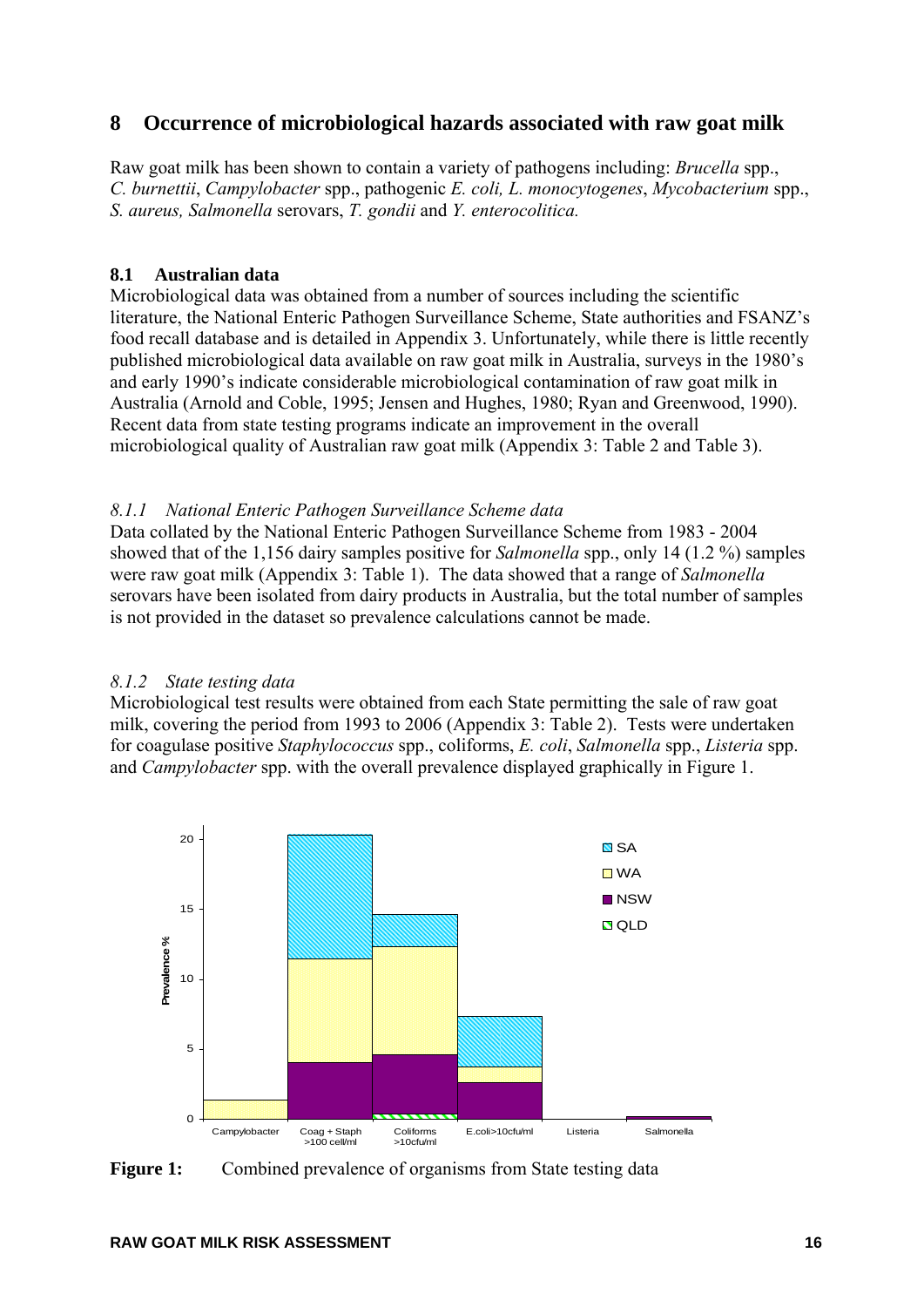Coagulase positive *Staphylococcus* spp., coliforms and *E. coli* were regularly detected, whilst *Campylobacter* spp. had a very low prevalence and *Salmonella* spp. and *Listeria* spp. were generally not detected (*Salmonella* spp. was detected in 1 out of 511 samples) (Appendix 3: Table 2).

A sample of raw goat milk was recently reported as testing positive for Shiga-like toxin producing *E. coli* during routine testing in Western Australia (pers. comm. Calder, 2008).

Direct comparison of results was difficult due to differences between each State in relation to the types of organisms tested for, the frequency of testing and the manner of reporting results *e.g.* pass/fail or detected/not detected. The effectiveness of State sampling plans to detect pathogens in raw goat milk has been queried. In assessing the South Australian regulations Pointon *et al.* (2004) determined that monthly sampling for indicators of hygiene and quarterly sampling for some pathogens provides minimal confidence that contaminated milk is not entering the marketplace.

#### *8.1.3 Summary of data from other programs*

Aside from routine testing programs, raw goat milk has been analysed during pilot studies and during data collection for risk assessments (Appendix 3: Table 3).

There is some overlap between data provided by the South Australia Risk Assessment (Pointon *et al.*, 2004) and the data obtained directly from the Dairy Authority of South Australia. Survey data results cited in the risk assessment undertaken for NSW (AgriQ, 2002) have also been included where not recorded elsewhere in this report.

Generally, coagulase positive *Staphylococcus* spp., coliforms and *E. coli* have been frequently detected whilst *Salmonella* spp., *Campylobacter* spp. and *Yersinia* spp. are rarely detected. *Listeria monocytogenes* was not detected but the non-pathogenic, non-haemolytic *Listeria innocua* was detected at a very low incidence.

#### *8.1.4 Food recalls*

There were 43 recalls for dairy products due to microbiological concerns during the period 1990-2005, out of a total of 716 food recalls. Of these 43 dairy recalls, only three were from products made from goat milk (0.42%) and only one was positively identified as being from raw goat milk (Appendix 3: Table 5). Frozen raw goat milk was also recalled in Queensland in early 2008 due to *Salmonella* Zanzibar contamination.

#### **8.2 International data**

While limited data is published on Australian raw goat milk, the international literature indicates a range of microorganisms can contaminate raw goat milk (Appendix 3: Section 2). It is difficult to directly compare results between individual studies due to differences in the type and number of samples taken, the point in production from where the sample was taken and the methodology used to isolate and/or enumerate the various organisms. In general, the reported prevalence of microbiological hazards in raw goat milk is highly variable and influenced by local factors.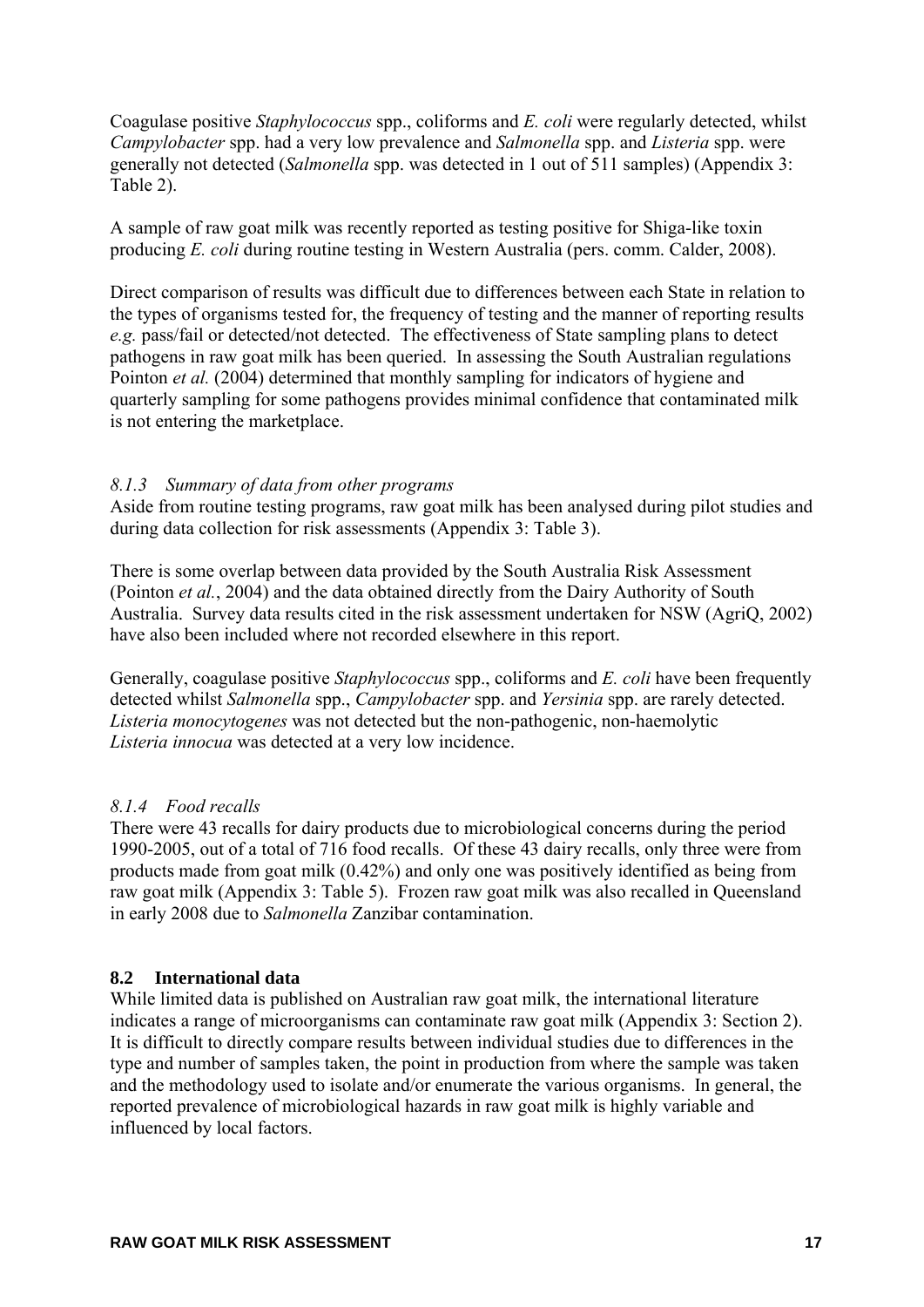Pathogens detected in raw goat milk internationally include *Brucella* spp., *C. burnettii*, *Campylobacter* spp., *Listeria* spp., pathogenic *E. coli* including *E. coli* O157:H7*, Mycobacterium* spp., *S. aureus, Streptococcus* spp., *T. gondii* and *Y. enterocolitica.*

#### **8.3 Summary**

There is little published information available on the incidence and prevalence of pathogens in raw goat milk. Information which is available indicates a variety of pathogens may be isolated from raw goat milk both in Australia and internationally, although greater diversity is reported internationally. This may be an artefact of the level of microbiological testing undertaken in those countries which permit raw goat milk and raw goat milk products.

Similarities exist between the pathogens detected internationally and in Australia. Coagulase positive *Staphylococcus* spp. and *E. coli* are more commonly detected, while *Campylobacter* spp., *Salmonella* spp. and *Yersinia* spp. detections are generally low. Contamination with *Listeria* spp. in Australia is very low whereas it appears to be more problematic internationally (Appendix 3: Table 10).

Particular mention should be made of the prevalence of *Brucella* spp. internationally. Although *Brucella* spp. have been isolated from raw goat milk (Appendix 3: Table 6), it is important to note that Australia has been free from *B. abortus* since 1989 and *B. melitensis* has never been reported in Australian livestock (Australian Quarantine and Inspection Service, 1999).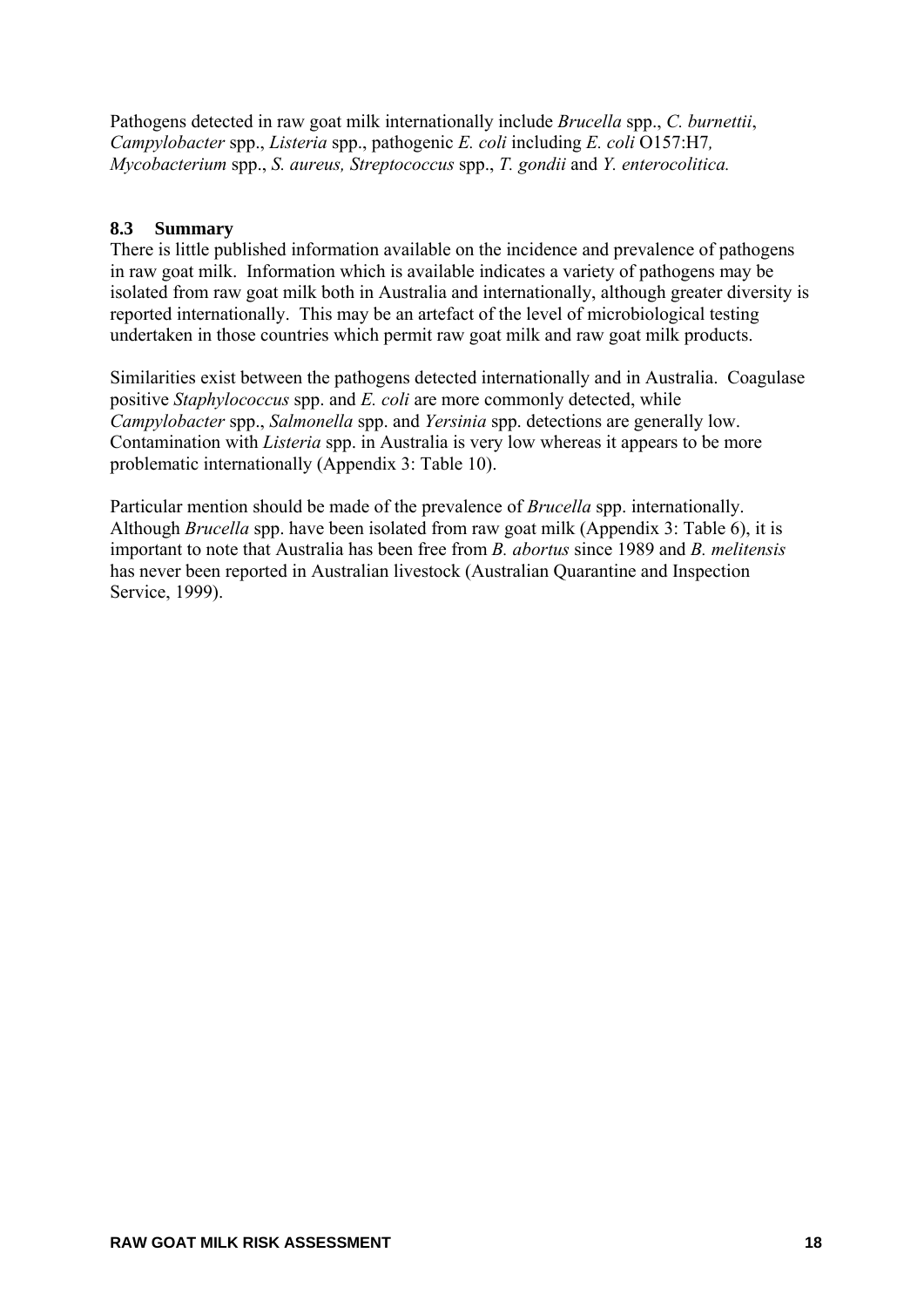## **9 Foodborne illness associated with raw goat milk**

Prior to the introduction of pasteurisation, dairy products such as liquid milk were frequently implicated in outbreaks of foodborne illness. In the  $19<sup>th</sup>$  and early  $20<sup>th</sup>$  century, milk was a common vehicle for communicable diseases such as scarlet fever, diphtheria and tuberculosis.

Pasteurisation became mandatory for milk products in Australia soon after a major outbreak of typhoid fever in Victoria in 1943. However, provisions exist under the Food Acts for South Australia, Western Australia, NSW and Queensland that negate the requirement for the mandatory pasteurisation of goat milk (Appendix 8).

#### **9.1 Australia**

Over the past 20 years, there have been only two incidents of foodborne illness associated with the consumption of raw goat milk reported. In 1990 there were nine cases of Salmonellosis attributed to the consumption of raw goat milk, whilst two cases of illness were attributed to *Cryptosporidium parvum* in 1984 (Appendix 4: Table 1). Since the beginning of OzFoodNet's Outbreak Register in 2000, there have been no reported outbreaks of foodborne illness attributed to the consumption of raw goat milk in Australia (OzFoodNet, 2005).

#### **9.2 International data**

A number of outbreaks of illness have reportedly been associated internationally with the consumption of raw goat milk. The literature describes 34 outbreaks between 1973 - 2006 associated with the consumption of raw goat milk and cheese made from raw goat milk. Of the outbreaks, over half (19/34) were attributed to consumption of raw goat milk (Appendix 4: Table 2), with the remainder associated with raw goat milk cheese (Appendix 4: Table 3).

Organisms commonly associated with illness following consumption of raw goat milk include *E. coli* O157, *C. jejuni*, *S. aureus, C. burnetti, B. melitensis* and *T. gondii* (See Figure 2). In raw goat milk cheese, *B. melitensis* accounted for six outbreaks, *E. coli* and *Salmonella* spp*.* accounted for three outbreaks each, one outbreak was associated with *Coxiella* spp. and *Listeria* spp. was implicated in a single incident involving an immunocompromised individual.

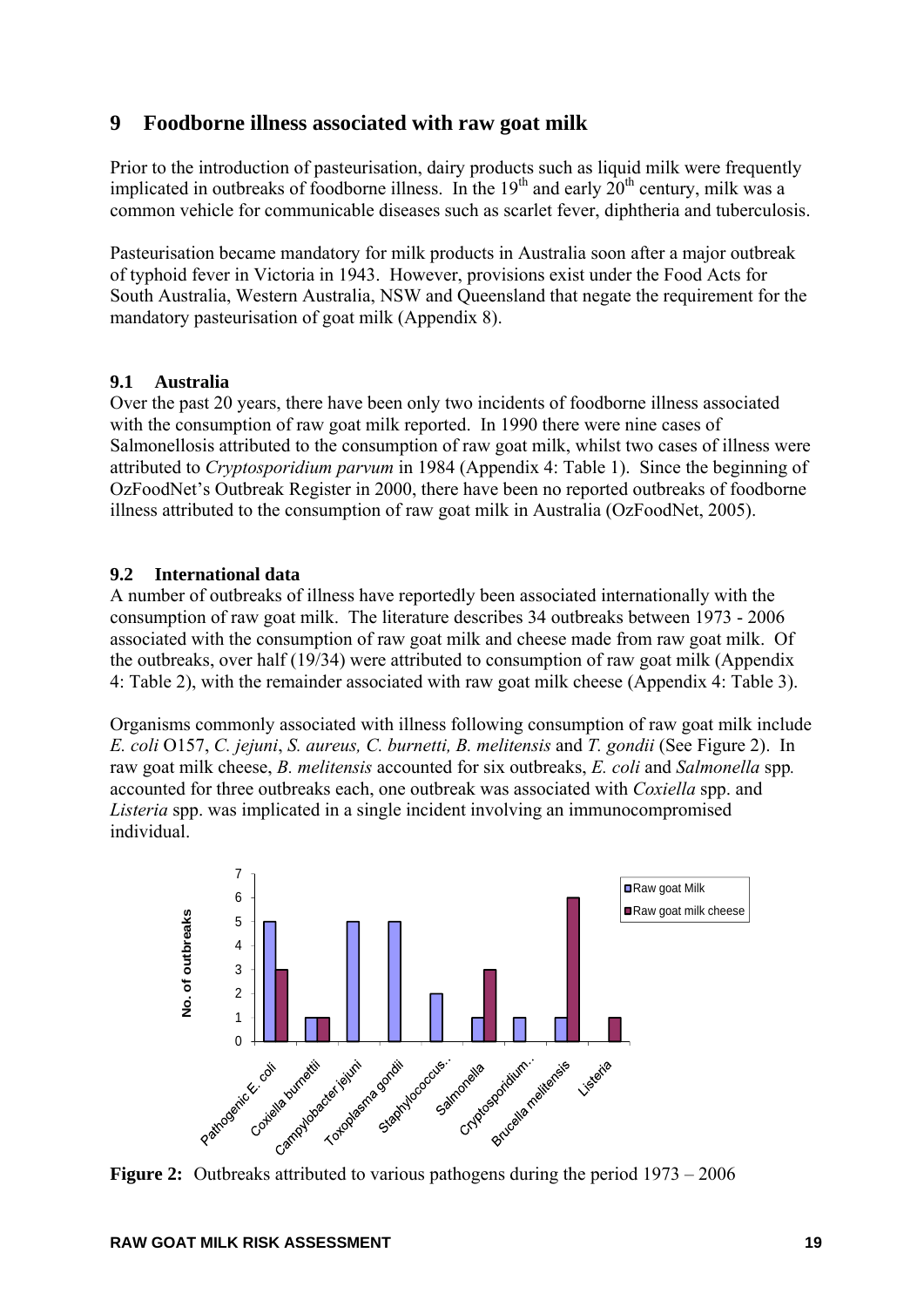#### **9.3 Attribution of foodborne illness**

Over the last 35 years, raw goat milk has only been associated with two reported outbreaks of illness in Australia and 19 reported outbreaks internationally. The extent to which illness can be attributed to raw goat milk does not enable risk assessors to clearly determine the relative risk that consumption of raw goat milk poses to consumers.

Sources of foodborne illness are generally determined through epidemiological and/or microbiological associations in outbreak investigations. Critical in this process is the ability to identify an outbreak through the existing surveillance system to enable an investigation to then proceed. Difficulties exist in identifying and attributing illness to a particular food and include:

- Food recall biases when gathering food consumption histories
- Time delays in recognition or notification of an outbreak
- Inability to trace food products to their source
- Reluctance of individuals to participate in investigations, particularly when they have purchased foods that are not permitted to be sold legally
- Long exposure windows for specific pathogens (e.g. *L. monocytogenes*)
- Inability to obtain representative food samples for analysis
- A lack of precision in or suitable methods for sample analysis and pathogen identification

It is important to recognise that outbreak data only represents a small proportion of actual cases of foodborne illness, as many outbreaks go unrecognised and/or unreported to health authorities. People do not always seek medical attention for mild forms of gastroenteritis, medical practitioners do not always collect specimens for analysis and not all foodborne illnesses require notification to health authorities.

Pointon *et al.* (2004) notes the likelihood of significant under-reporting of illness associated with the consumption of raw goat milk in Australia. A contributing factor is the overall under-reporting of gastrointestinal illness combined with the low frequency of consumption of unpasteurised goat milk among the population (only 32,000 litres were sold in SA in 2002). This means the sensitivity of the surveillance system to detect outbreaks and sporadic illness associated with raw goat milk is low (Pointon *et al.*, 2004). This is evidenced by the fact that only two incidents of illness have been reported in Australia over the last 20 years and none since the inception of OzFoodNet's Outbreak Register in 2000.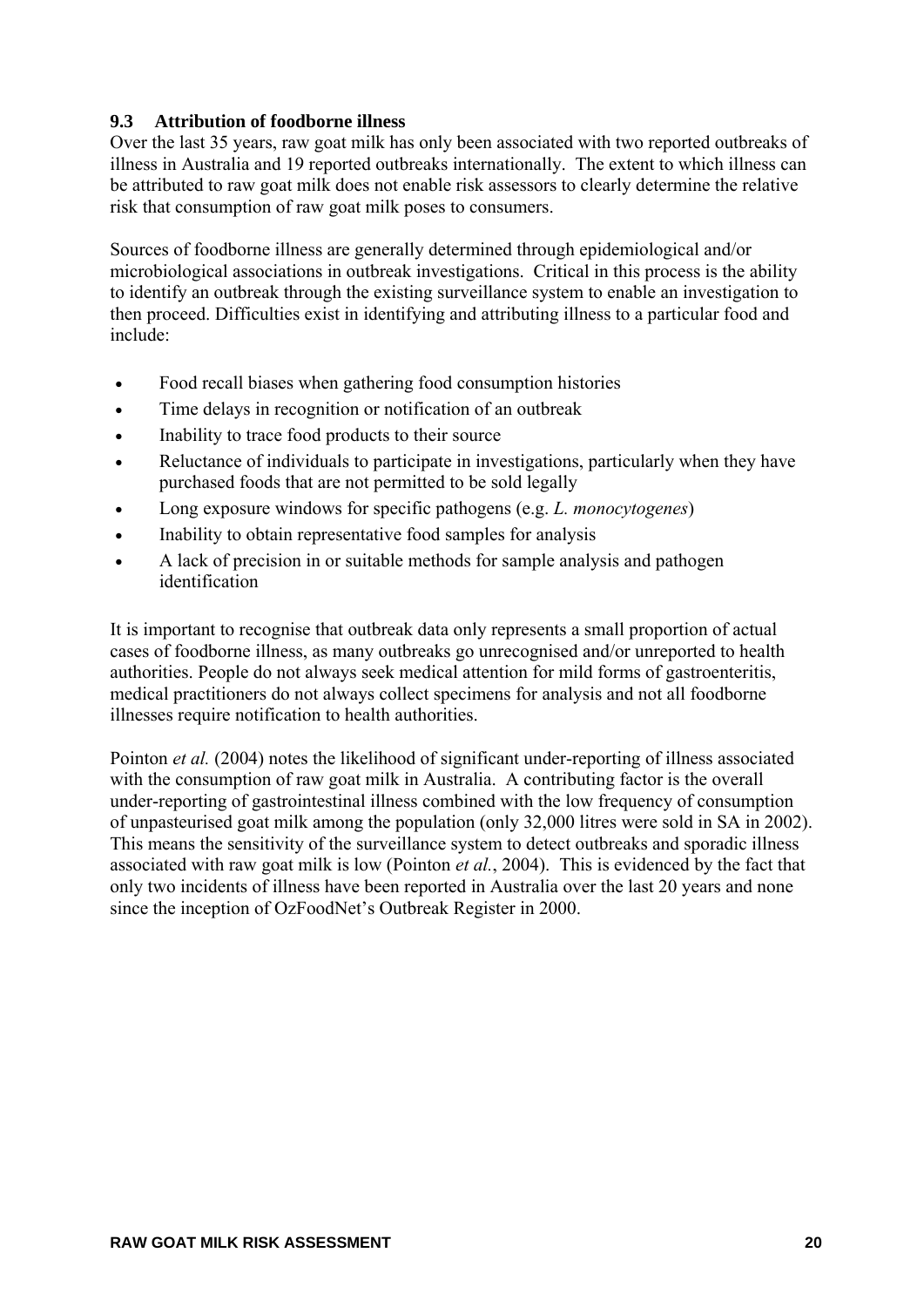# **10 Primary production factors impacting on raw goat milk safety**

Raw goat milk has a mixed microflora which is a result of multiple factors. Contamination may occur when microorganisms are shed directly into the milk from the goat udder, through environmental contamination, and via contamination from the milking environment or personnel. The microflora encountered is not dissimilar to that found in raw cow milk.

Primary production factors that impact on these routes of contamination and the microbiological quality of the raw goat milk include:

- Animal-related factors  $e.g.$  animal health<sup>10</sup> and husbandry
- Environment-related factors *e.g.* housing, faeces, feed, soil, and water
- Milking related practices *e.g.* milking methods, personnel, equipment, storage, packaging and delivery

In Australia, successful goat dairy farms are operating on systems developed for cow dairying. As indicated in Section 3.2.1 only those factors which differ significantly to those depicted for cow milk production have been discussed.

#### **10.1 Animal health/husbandry**

Generally goats are considered clean animals as they produce pelletised faeces and do not like to walk in water or mud (QDPI, 2004). Although goats are generally thought to be naturally healthy animals they succumb quickly when they do become ill, hence veterinary treatment and vaccination of goats may involve the off-label use of veterinary medicines registered for use in other species for other conditions. Therapies developed for dairy cows may be used in goats under veterinary prescription in certain circumstances.

Common diseases of goats include mastitis, toxoplasmosis, leptospirosis, viral infections (including caprine retrovirus) and Johne's disease.

Goat health problems may impact on the microbiological quality of raw milk. Diseased<sup>11</sup> goats will show increased shedding of pathogens directly into raw milk through udder infections or into faeces which may contaminate the production and milking environment. Infected<sup>12</sup> animals with no signs of disease (asymptomatic carriers) may harbour and shed pathogens, often intermittently, into milk and faeces.

#### *10.1.1 Carrier status*

The retention of a disease agent in a group of animals frequently depends on the presence of an individual animal which carries the organism without showing the disease. These are difficult to detect and frequently require repeated laboratory tests to confirm their carrier status. Carriers may be animals which have recovered from the clinical disease or animals which have never had the disease. Their presence confounds conventional disease diagnosis

 $10$ Animal health is defined as incorporating both disease (the clinical and/or pathological manifestation of infection), infection and carrier status of the animal.<br><sup>11</sup> Disease is defined in the OIE Terrestrial Animal Health Code (2007) as the clinical and/or pathological

manifestation of infection (http://www.oie.int/eng/normes/mcode/en\_chapitre\_1.1.1.htm)<br>Infection is defined in the OIE Terristrial Animal Health Code (2007) as the presence of the pathogenic

agent in the host (http://www.oie.int/eng/normes/mcode/en\_chapitre\_1.1.1.htm)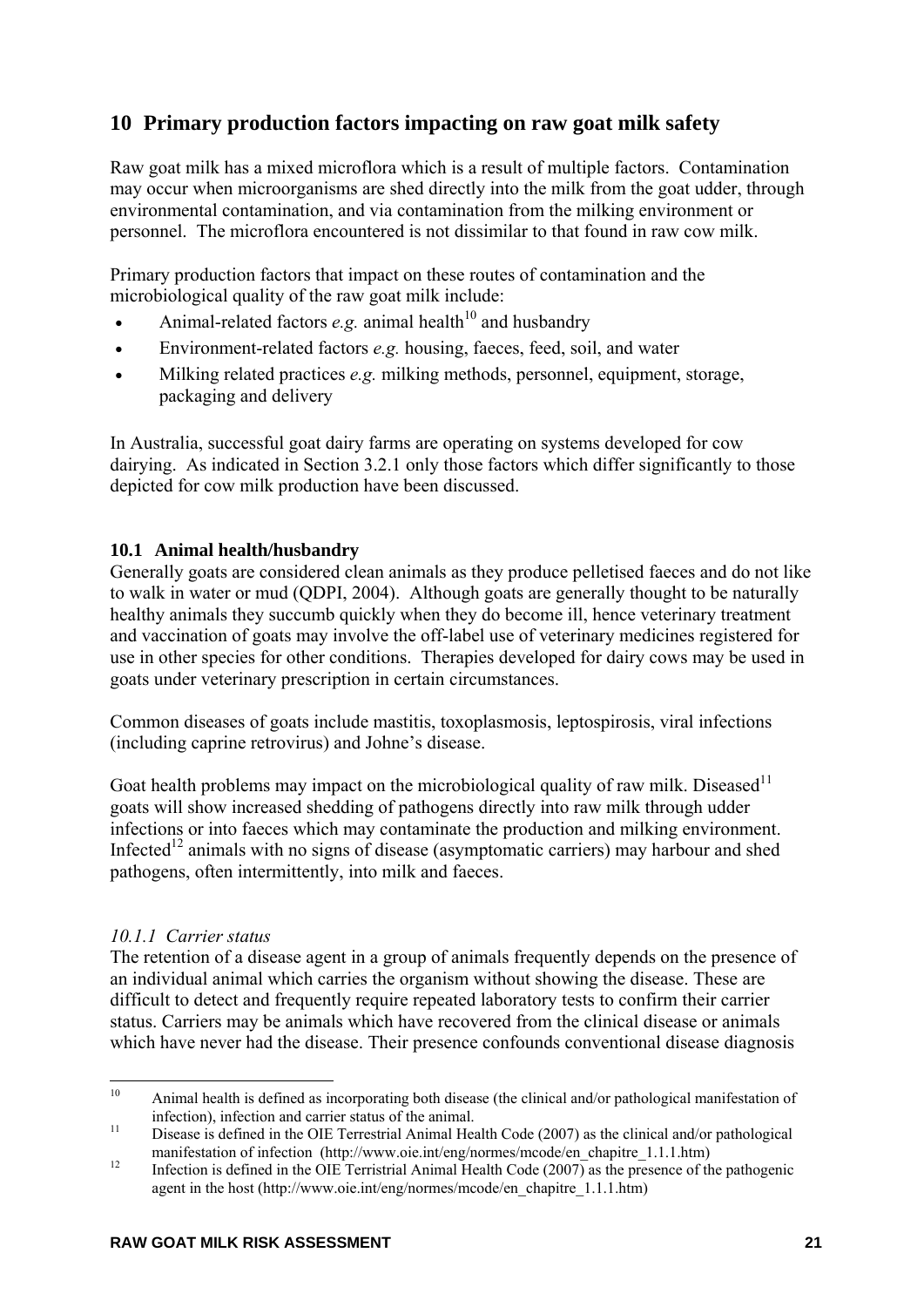and herd treatments and may result in the recrudescence of a disease in a previously negatively tested group.

Some carriers may be masked and not release organisms unless stressed or immunocompromised. In these cases the isolation of microorganisms may be negative until the infection re-activates. The specificity and sensitivity of the laboratory testing will also limit the ability to detect carriers. Where detection is difficult, it is often the reappearance of disease in susceptible animals which is the first indication that carrier animals exist in a group. Destocking and complete replacement with disease free animals may be the only way of removing a disease carrier.

Many human pathogens co-exist in their animal host with little or no apparent ill-effect. For example *E. coli* O157:H7 asymptomatically colonises the terminal rectum of cattle, and a vaccine is being tested to reduce secretion levels by carrier animals (Peterson *et al.*, 2007). This vaccine may potentially also be used in the treatment of goats. Research by Brownlie and Grau in the 1960's demonstrated the effects that stress and starvation have on the shedding of enteric pathogens such as *E. coli* and *Salmonella* spp. in cattle and sheep (Grau *et al.*, 1968; Grau *et al.*, 1969).

The frequency and amount of pathogen excreted by a carrier varies with the organism, the animal, its husbandry and immune status, and the natural history of the disease in that animal species. In some diseases, carriers continue to be infected for many years while in others it can be a matter of a few months. Good husbandry will reduce stress but will not necessarily relieve certain types of production stresses such as pregnancy, parturition and lactation. These are significant stresses which do modulate the immune system and can precipitate the excretion of organisms in a carrier animal.

#### *10.1.2 Mastitis*

Mastitis, both clinical (actual signs of infection) and subclinical (no outward signs of infection) can be caused by the same organisms which can damage the udder, reduce production and adversely affect the quality and quantity of milk produced. Bacteria which infect the mammary gland are classified into two major categories, contagious or environmental pathogens (Tomita and Hart, 2000).

The most prevalent contagious pathogens associated with mastitis in goats are *Streptococcus agalactiae* and *S. aureus.* Causal pathogens of environmental mastitis<sup>13</sup> are present in urine, faeces, soil and bedding. Transmission mainly occurs between milking, but can also occur during milking. Environmental pathogens commonly isolated from infected udders are coliform bacteria, *Streptococcus* spp. other than *St. Agalactiae,* and *Staphylococcus* spp. other than *S. aureus* (Tomita and Hart, 2000).

Staphylococci have frequently been reported as the most prevalent organism in clinical and subclinical mastitis in goats. *S. aureus* is the most significant pathogen associated with clinical mastitis and has been reported at prevalences around 13% (Deinhofer and Pernthaner, 1995; Kalogridou-Vassiliadou, 1991; White and Hinckley, 1999), although one study in Norway reported prevalence of 96.2% in bulk tank milk (Jorgensen *et al*., 2005).

 $13$ Environmental mastitis occurs as a result of an ascending infection through the teat canal.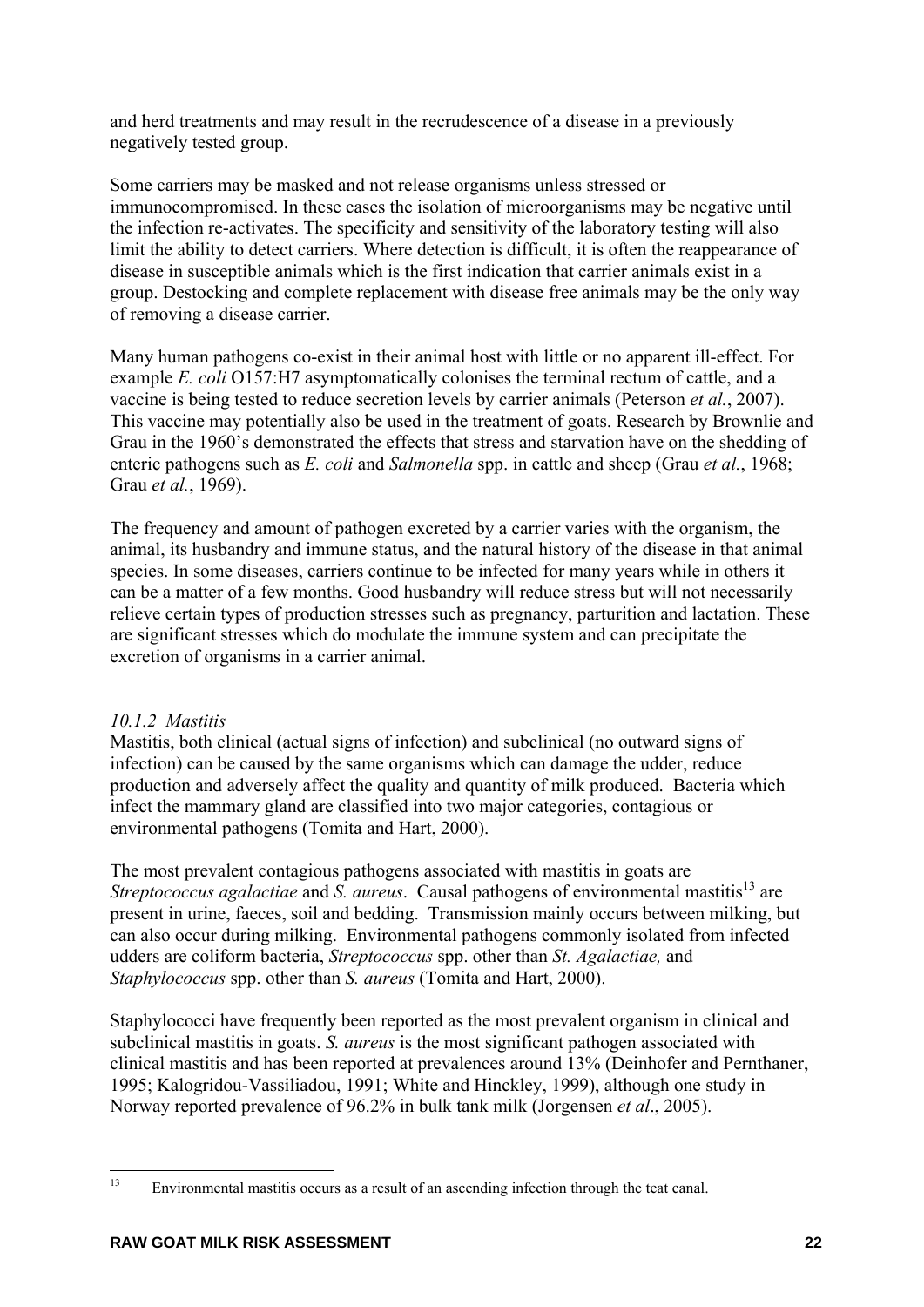International prevalences of approximately 13% are consistent with those reported in Australia (Appendix 3: Table 2).

Other organisms which have been associated with mastitis in goats include *E. coli*, *Streptococcus* spp., *Pseudomonas* spp., *Corynebacteria* spp. and *Bacillus* spp. (Al-Graibawi *et al*., 1986; Bergoinier *et al*., 2003; Deinhofer and Pernthaner, 1995; Jorgensen *et al*., 2005; Kalogridou-Vassiliadou, 1991; Ryan and Greenwood, 1990; White and Hinckley, 1999).

A case of caprine mastitis associated with *Yersinia pseudotuberculosis* (synonym, *Pasteurella pseudotuberculosis*) was documented in California in 1972. Raw or inadequately pasteurized milk contaminated with *Y. pseudotuberculosis*, regardless from which animal species, may be a possible source of Yersinia infections in man (Cappucci *et al*., 1978).

Somatic cell counts (SCC) are used as a method to determine levels of mastitis infection in individual goats, or in bulk milk samples. Some studies have indicated that an increase in SCC alone is not an accurate indicator of mastitic infection in goats and suggest that the establishment of bacteriological examinations (particularly of mastitis-related pathogens) would help establish a SCC threshold (Wilson *et al.,* 1995; Zeng *et al.,* 1997).

Healthy goat udders can have high SCC levels normally, with stage of lactation influencing the actual counts (Haenlein, 2002). SSC levels in milk from goats are higher than from cows and sheep, with the standard SCC in goat milk at  $1 \times 10^6$  cells/ml (Olechnowicz and Jaskowski, 2004). This limit is imposed in the USA and France, although levels in the range of 300,000 - 400,000 cells/ml have often been achieved (Stubbs and Abud, 2002).

An acceptable level of SCC in cow milk is less than 400,000 cells/ml with counts above 200,000 indicating that either clinical or subclinical mastitis is present to a significant degree (Stubbs and Abud, 2002). Hence it is inappropriate to attempt to correlate SCC results between cow and goat species. Importantly, goats with mastitis are much more likely than cows to develop lumps, abscesses and fibrosis in the udder.

#### *10.1.3 Other zoonotic diseases/infections*

Goat health issues other than mastitis may also influence the microbiological quality of the raw milk. There may be increased shedding of pathogens either directly into the milk or into the faeces or urine from sick and diseased animals. Common zoonotic diseases, other than mastitis, affecting goats are discussed below.

#### 10.1.3.1 Leptospirosis

Leptospirosis*,* also known as Weil's or Canecutter's Disease, is caused by *Leptospira interrogans* (Appendix 2). *L. interrogans* can be spread by contact directly between infected animals and humans, by ingestion of contaminated water or food, through aerosolised urine particles, animal foetal fluids or through direct contact with skin (Baranton and Postic, 2006). Similarities exist between the serovars of *L. interrogans* found in cows and goats. Serovars Hardjo, Pomona and Grippotyphosa are common to both cattle and goats, while Canicola, Australis and Icterohaemorrhagiae are further associated with cattle (Anon, 2004b).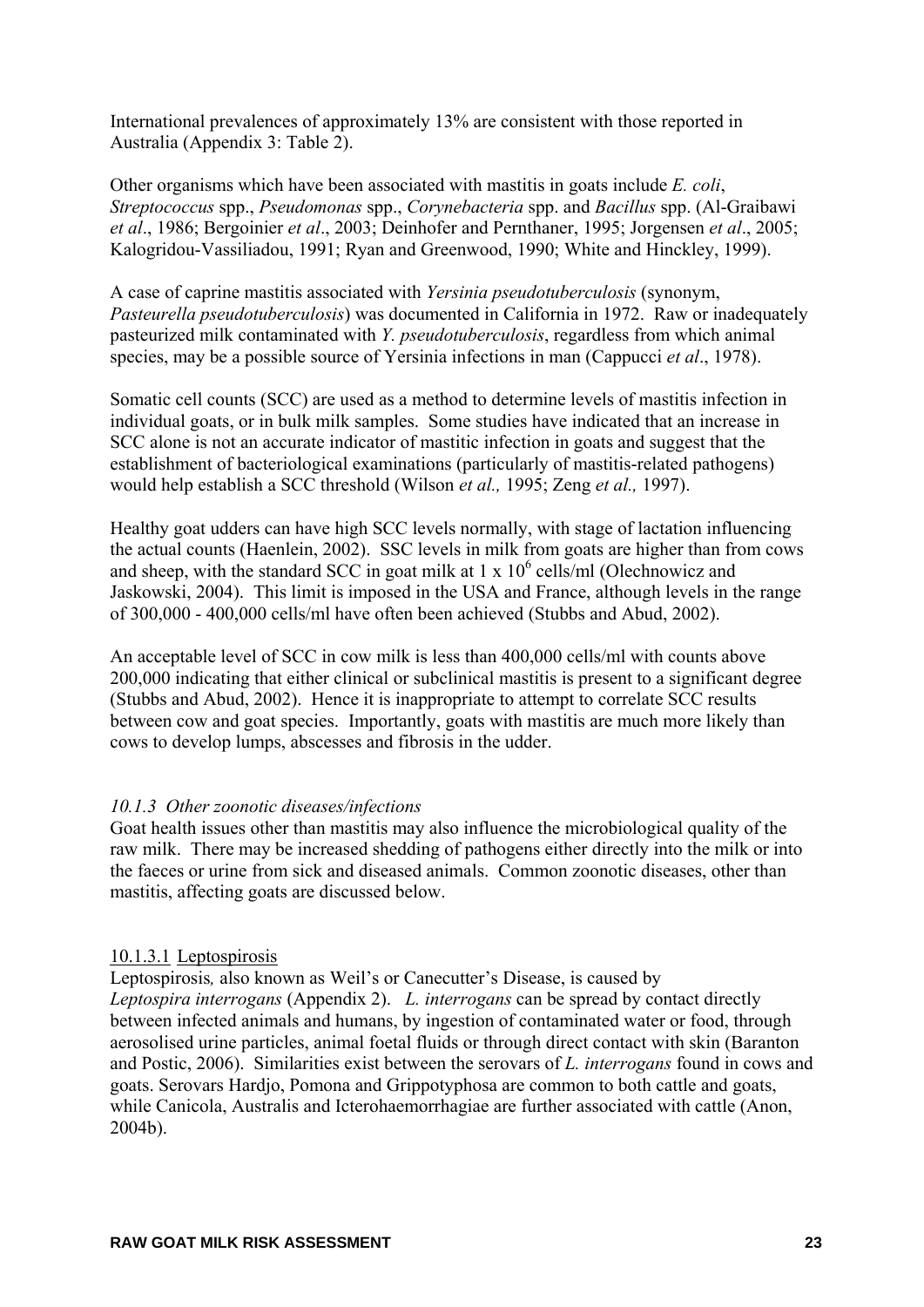Humans are susceptible to all pathogenic serovars found in domestic animals with between 100 - 200 humans cases of leptospirosis reported each year in the US (CDC, 2005). Leptospirosis is a notifiable disease in Australia and had an annual notification rate of 1.3 cases per 100,000 population in 2000 (Anon, 2002). Notifications have been declining in recent years from 243 cases reported in 2000 to 177 in 2004. Leptospirosis occurs across Australia, although the majority of cases are reported in Queensland. The most common serovars are generally Zanoni, Hardjo and Australis (QHSS, 2004).

Primarily excreted via the urine of infected animals, shedding of viable leptospires has been recorded in mastitic cow milk (Bolin and Koellner, 1988). Leptospirosis is problematic for cow dairies and can occur in goats but the extent is unknown. Vaccination programs available to control leptospirosis in cows are unavailable for goats. Urine splashing is less common in goat dairies than cow dairies, although the potential for contamination of raw goat milk does exist.

There is a lack of data on raw goat milk mediated foodborne illness from *L. interrogans*.

#### 10.1.3.2 Melioidosis

*Burkholderia pseudomallei* (previously *Pseudomonas pseudomallei*) (Appendix 2) is the aetiologic agent of melioidosis (also called Whitmore's disease). Melioidosis is generally a disease only seen in tropical and sub-tropical regions; predominately during the wet season. Goats and sheep are particularly susceptible with cases of infection often eventuating in the death of the animal (Choy *et al.,* 2000). *B. pseudomallei* are limited to tropical regions of Australia such as Queensland and the Northern Territory and are hence exotic to southern regions.

It has been suggested that there is a possible public health risk from drinking contaminated milk from an animal infected with the disease melioidosis (Thomas *et al.*, 1988; Choy *et al.*, 2000). *B. pseudomallei* has been isolated from infected goat's udders (Van der Lugt and Henton, 1995), mastitic goat milk (Choy *et al.,* 2000) and is excreted in goat faeces (Dance, 2000). In the Northern Territory, raw goat milk has been banned because of the high incidence of asymptomatic mastitis in dairy goats caused by *B. pseudomallei* (pers. comm. Currie, 2006). A Darwin study undertaken by Choy *et al.*, (2000) found 15/43 (35%) of goats had evidence of mastitis from *B. pseudomallei*, although no information is available on the prevalence of *B. pseudomallei* in raw goat milk.

Melioidosis is known to be a major cause of human morbidity and mortality in the Australian tropics (Dance, 2000). Twelve human deaths out of 33 infections occurred during one outbreak in the Northern Territory during 1990 and 1991 (AgriQ, 2000). *B. pseudomallei* can survive the low pH of the stomach indicating infection by ingestion is possible. A small number of cases in a Darwin prospective study are thought to have resulted from ingestion rather than percutaneous or inhalation routes (Ralph *et al.*, 2004).

There is a lack of data on virulence and infectivity for *B. pseudomallei* obtained via ingestion and no information available on the dose-response relationship for *B. pseudomallei* in human infections. While there is limited information implicating ingestion of *B. pseudomallei* from raw goat milk, it is plausible that foodborne illness could result from consumption of contaminated raw goat milk.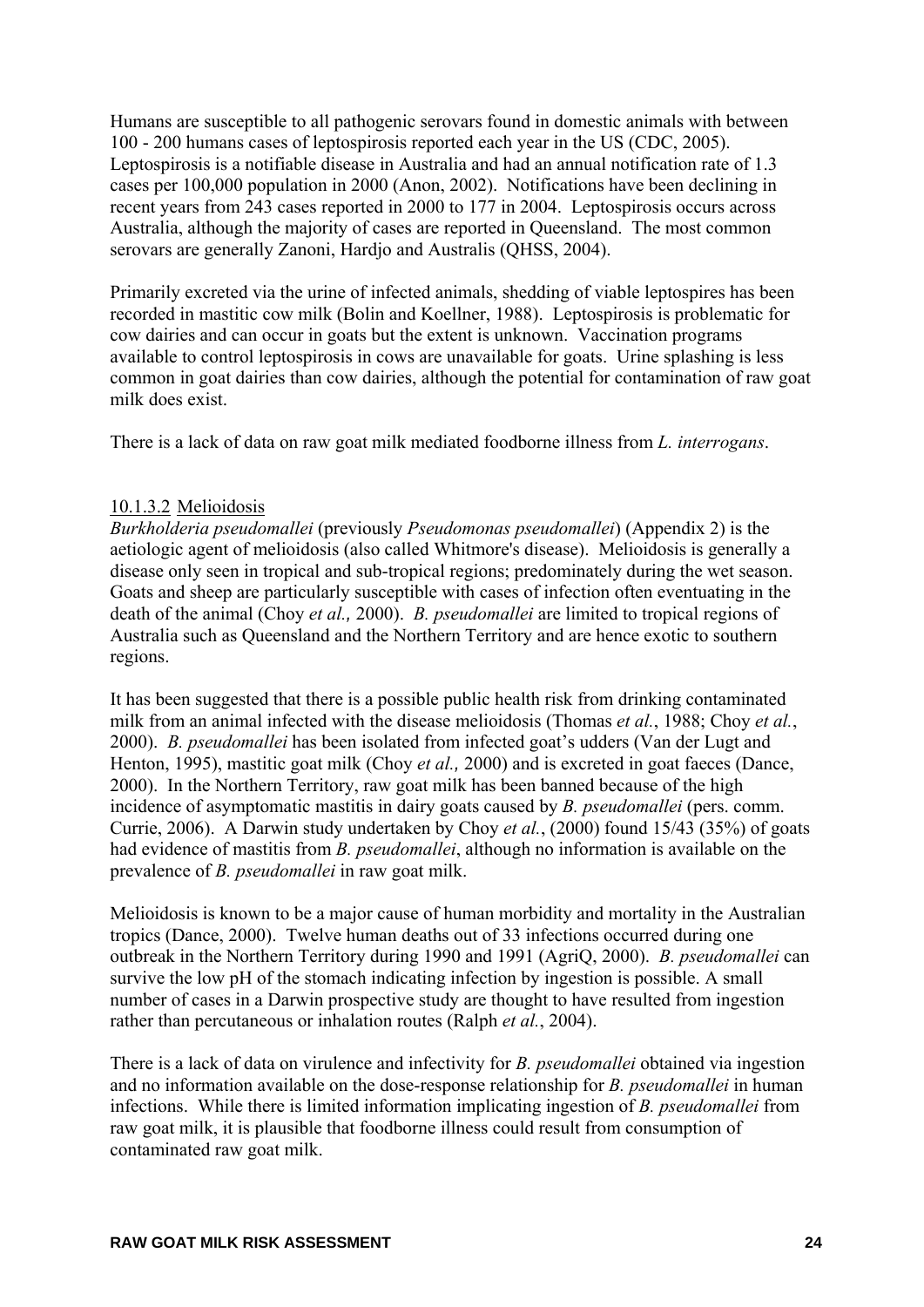#### 10.1.3.3 Johne's disease

*Mycobacterium avium* subsp. *paratuberculosis* (MAP) (Appendix 2) is the organism responsible for Johne's disease in many ruminant species, including goats. Goats are susceptible to both cattle and sheep strains of Johne's disease.

MAP is excreted primarily in the faeces of infected animals and is excreted during both the sub-clinical and clinical stages of disease. In dairy animals, MAP can be transmitted both vertically through the placenta to the foetus in advanced infection and also through the young animal ingesting colostrum, milk or faeces from an infected animal. MAP is also transmitted horizontally through the faecal-oral route (Streeter *et al.*, 1995; Sweeney *et al.*, 1992, Scientific Committee on Animal Health and Animal Welfare, 2000; Anon, 2004b).

A statistical association has been reported between MAP and Crohn's disease, a chronic intestinal enteritis in humans. While such an association is reported, whether it is causal is a matter for debate. The debate is characterised by firmly entrenched opinions on either side, and the subject has been comprehensively reviewed several times (Chiodini, 1989; Thompson, 1994; Anon, 1998; Harris and Lammerding, 2001; Lipiec, 2003; Chacon *et al.*, 2004; Feller *et al,* 2007). Presently there is insufficient evidence to prove or disprove a causal association link between Johne's Disease in ruminants and Crohn's disease in humans (Anon, 2004a; Feller *et al.*, 2007).

#### 10.1.3.4 Q fever

*Coxiella burnettii* (Appendix 2) causes the zoonotic illness Q fever and is commonly found in cattle, sheep and goats. *C. burnettii* has been associated with consumption of raw goats milk and cheese in Europe, Canada and the USA (Rampling, 1998), although this is considered a minor route for human infection (Vanderlinde, 2004; Maurin and Raoult, 1999).

#### 10.1.3.5 Brucellosis

*Brucella* spp. (Appendix 2) are pathogenic for both humans and a wide range of animals. *B. melitensis* is a major cause of brucellosis in sheep and goats and is more pathogenic to humans than other *Brucella* spp. *B. melitensis* is widespread in southern Europe, west and central Asia, Mexico, South America and Africa but has never been reported in sheep or goats in Australia.

Zoonotic transmission from infected animals to humans may occur either via direct or indirect transmission (Kasimoglu, 2002). *Brucella* is most commonly transmitted via raw milk or raw milk products, such as cheeses (Kasimoglu, 2002). Ewes and goats milk has been found to be a more significant source of *Brucella* spp. than cow's milk.

#### 10.1.3.6 Enterotoxaemia

*Clostridium perfringens* (Appendix 2) is a zoonotic organism producing disease in goats which is generically called enterotoxaemia (Uzal, 2004). The infection is characterised by profuse diarrhoea which may last for days or weeks.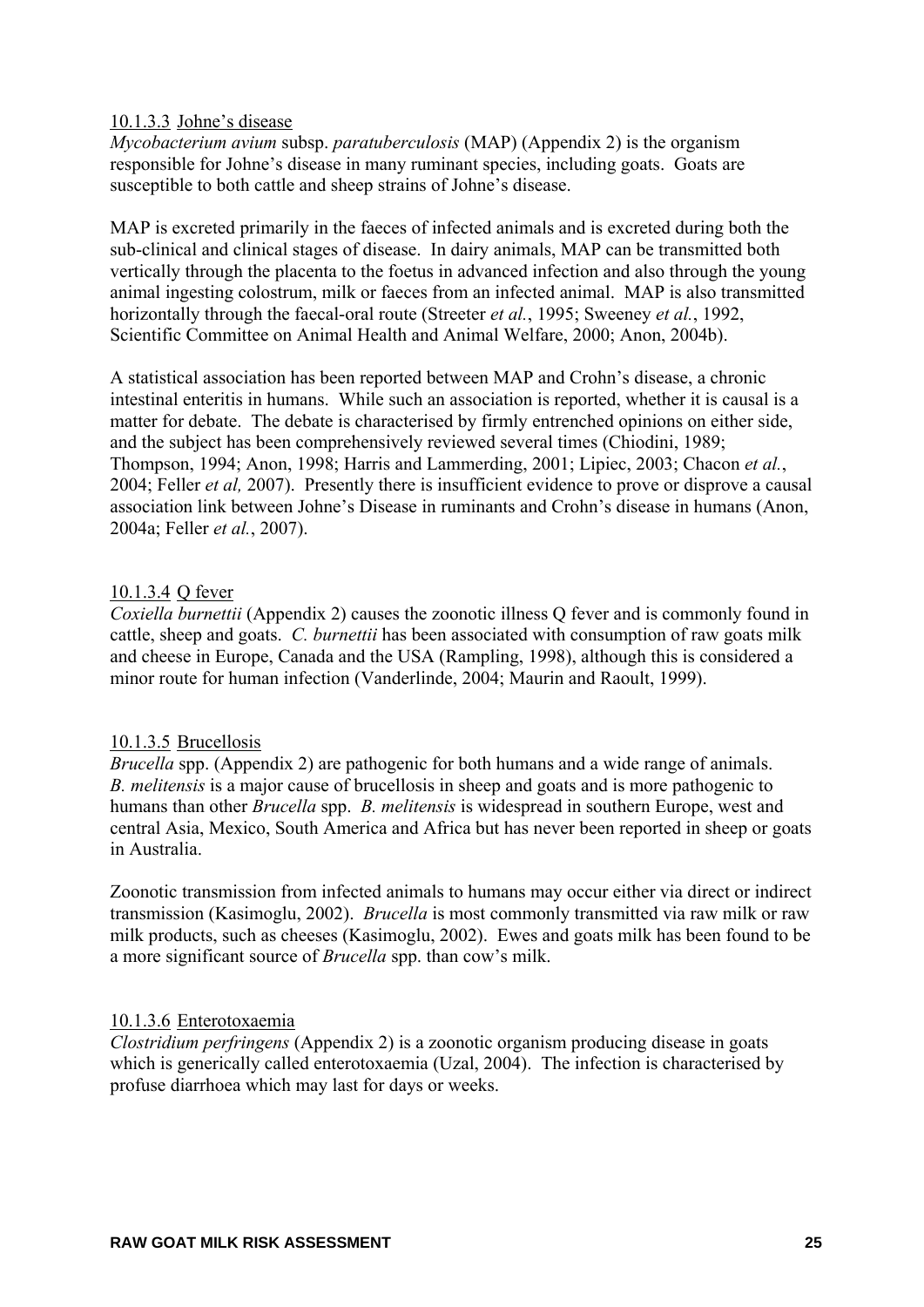#### 10.1.3.7 Toxoplasmosis

The protozoan parasite *Toxoplasma gondii* (Appendix 2) is the cause of the potentially severe disease toxoplasmosis. It can infect a wide range of animals with the primary host belonging to the cat family (Felidae) and secondary hosts including all warm blooded animals (*e.g.* mammals and birds) (Tenter *et al.*, 2000). *T. gondii* causes great losses in sheep and goats, however the disease is more severe in goats (Hill and Dubey, 2003).

Transmission of *T. gondii* occurs via the faecal-oral route, transplacental transfer between mother and foetus, and through the consumption of infected meat and/or milk containing tachyzoites or other forms of the infective parasite from the secondary host (Chiari and Neves, 1984; Skinner *et al*., 1990; Smith, 1993b; Tenter *et al.,* 2000). Raw goat milk has been linked as a probable route of infection in outbreaks of *T. gondii* (Smith, 1993b). One study suggests that *T. gondii* has the ability to survive in refrigerated raw goat milk (Walsh *et*  al., 1999). Exposure to 50°C renders tachyzoites non-infectious and therefore pasteurisation will eliminate tachyzoites (Smith, 1993b).

Toxoplasmosis is widespread in humans, being one of the most common parasitic zoonoses worldwide (Tenter *et al.,* 2000). *T. gondii* infection is very serious in cases where the secondary host is pregnant as this organism has the ability to cause spontaneous abortion or severe congenital defects in the off-spring of the host (Tenter *et al.,* 2000).

#### 10.1.3.8 Cryptosporidiosis

*Cryptosporidium parvum* is a common aetiological agent of diarrhoea in goat kids (de Graaf *et al.*, 1999), with large numbers of oocytes being shed in the faeces during infection. *Cryptosporidium* spp. can also cause illness in humans (Appendix 2).

#### 10.1.3.9 Caprine retrovirus

Caprine retrovirus,formerly known as caprine arthritis encephalitis or "Big Knee" is of major concern for the goat industry. The signs of caprine retrovirus in affected goats are age dependent with kids under 6 months normally developing encephalitis, whilst in older goats the virus primarily affects joints. Chronic progressive pneumonia and the condition known as "hard udder" may also be associated with caprine retrovirus. The disease occurs mainly in dairy goats and has been reported in Australia, New Zealand, UK, USA and other countries (Stubbs and Abud, 2002). Infection with caprine retrovirus usually lasts for the lifetime of the animal with the transmission of the virus primarily being through the colostrum and milk.

The virus does not survive for long in the general environment, such as soil and sheds, and is destroyed by heating such as pasteurisation but not refrigeration (Stubbs and Abud, 2002).

There is no information on the incidence and effect, if any, of caprine retrovirus in humans. Caprine retrovirus, although identified as being of significant concern within dairy goats in Australia, and milk being identified as a transmission vehicle, was not considered in the risk assessment as there is no documented association with human illness.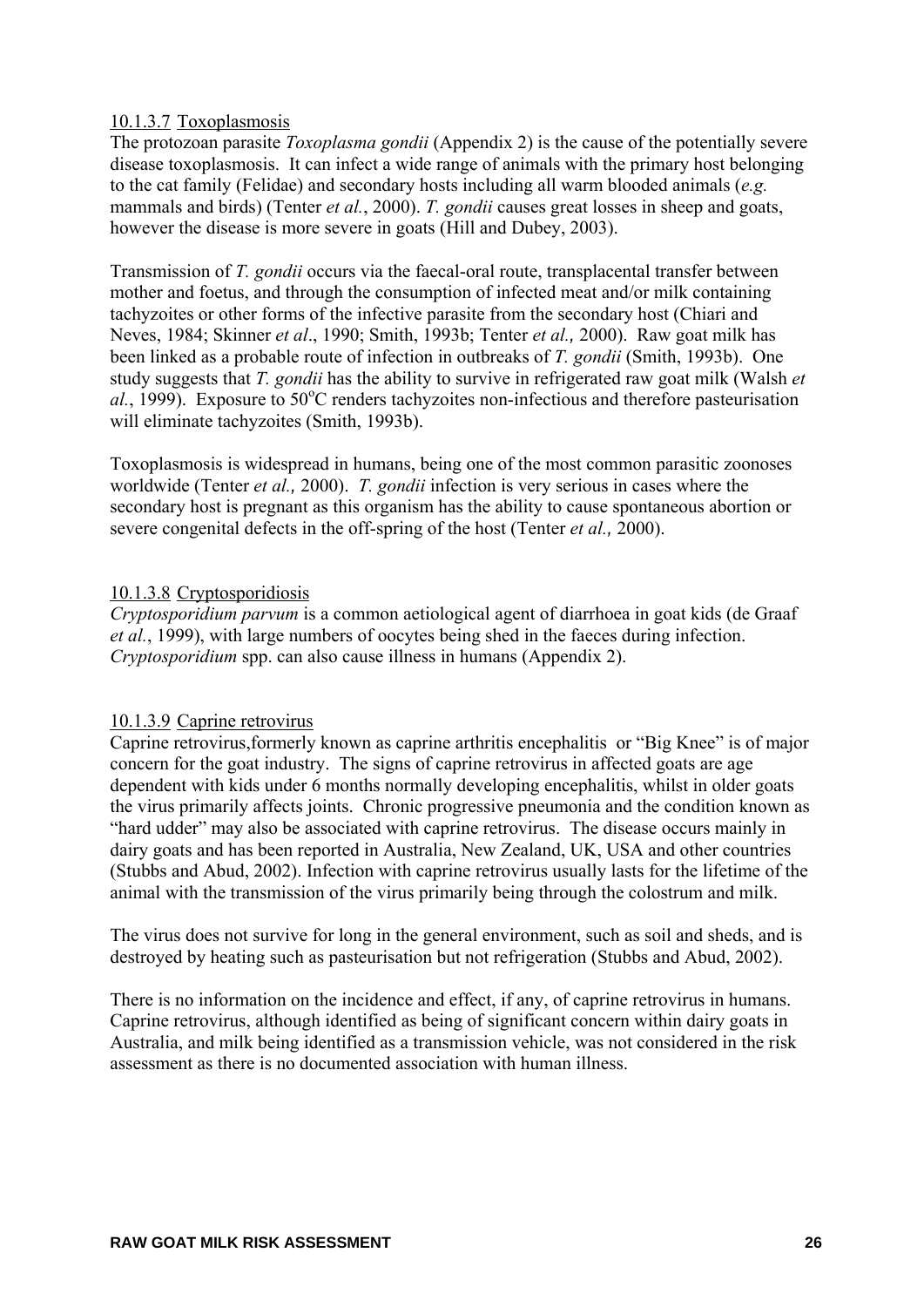#### **10.2 Environmental factors**

Pathogens may originate from the dairy goat environment such as housing, urine and faeces, feed, soil and water. Environmental contaminants may therefore contaminate raw milk or contribute to mastitic or systemic infection in the animal.

#### *10.2.1 Housing*

Goats are kept in situations which vary from extensive grazing to close confinement and housing (Bureau of Animal Welfare, 2001). Mixed housing systems are common in Australia *i.e.* some grazing and some intensive housed herds (Stubbs and Abud, 2002).

Intensive housing has been associated with a higher risk of udder contamination, which may lead to mastitic infection as a result of increased contact with urine and faeces, wet bedding, and contact with other animals, as well as other environmental contaminants.

Pathogens that have been associated with intensive housing for cattle include *L. monocytogenes*, *E. coli*, *B. cereus* and *Salmonella* spp. It is assumed that for goats managed under similar intensive housing systems, the same pathogens may also be of concern.

#### *10.2.2 Faeces*

Unlike the moist faeces produced by cows, goats produce drier pelletised faeces. Pelletised faeces may reduce the amount of direct faecal contamination on the udder; however there is a greater risk of dust being formed. The pelletised faeces can become soft and liquid under circumstances of disease, stress and unsuitable feeding regimes. Risk of contamination on the udder is then enhanced. The goat's hairy udder may more readily become contaminated and may be more difficult to clean than that of a cow udder (QDPI, 2004).

Milking animals may shed a variety of enteric pathogens in the faeces as a result of infection or from ingestion of the organisms from feed or water. Pathogens associated with dairy cattle include *Listeria* spp., *Salmonella* spp., *E. coli*, *Bacillus* spp., *Campylobacter* spp. and pathogenic *E. coli*.

There is limited information available regarding the prevalence of pathogens in goat faeces; however a strain of *E. coli* O157:H7 was detected in goat faeces during a study undertaken in Greece. The testing of 351 faecal samples from goat, sheep and cattle found an *E. coli* O157:H7 prevalence of 0.2% in goat faeces, indicating that goats can be a reservoir of *E. coli* O157:H7 and goat milk, dairy products and meat may serve as a vehicle for the transmission of this pathogen to humans (Dontorou *et al.*, 2004).

Faecal carriage of *Campylobacter* spp. is also common in both sheep and goats. *Campylobacter* spp. have been isolated in goat faeces from 0 - 2.7% of healthy goats and 3.7% of diarrheic goats (Kaneene and Potter, 2003).

The clinical manifestations of listeriosis in goats closely resemble those in sheep: encephalitis, septicaemia and abortion. Goats may be asymptomatic carriers, shedding *L. monocytogenes* in the faeces and milk, which may result in environmental contamination (Schukken *et al.*, 2003).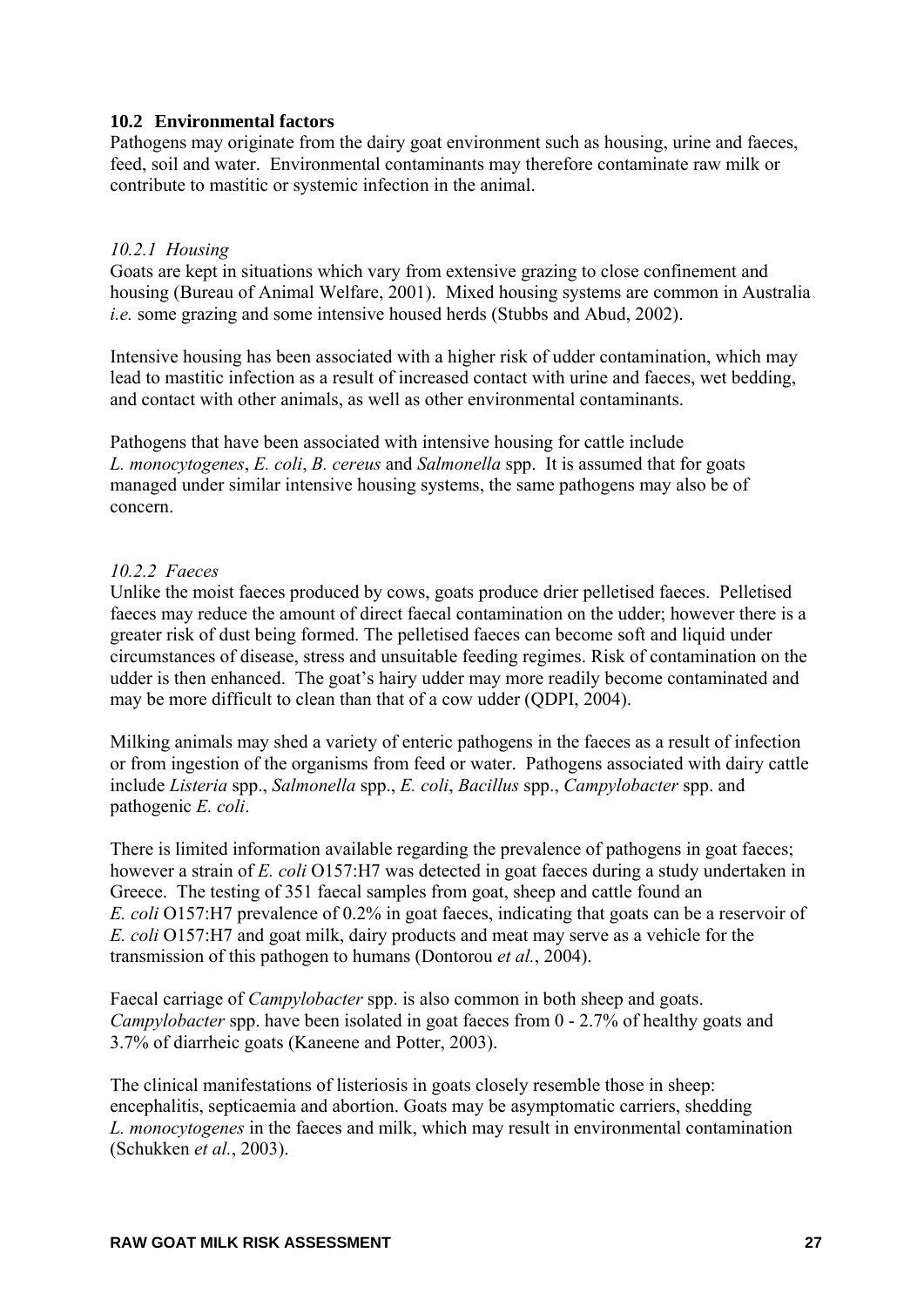#### *10.2.3 Feeding practices*

Feeding regimes for goats vary greatly and include irrigated pasture, scrub, hay, grains, silage, bread and supplements. In Australia, most farms graze goats on some pasture but the degree of pasture management is variable. Some is simply rangeland, much is set stocking and some is highly managed rotational grazing. Hay and grains are commonly used, while silage with minerals and other additives is often fed to goats (Abud and Stubbs, 2005).

Feed can play an important role as a primary vehicle for animal contamination and also an environmental contaminant of raw milk. Contamination of feed may originate from storage of the feedstuff on farm or from the source of the feed (including contamination during feed manufacture). Animal feed can be contaminated with pathogens of faecal, plant and soil origin (Desmarchelier, 2001).

A broad range of pathogens have been associated with dairy cattle feed and feeding practices and may be extrapolated to goats where practices are similar. These pathogens include; *Listeria* spp. and *C. jejuni* in pasture, *Enterobacteriacea*, *Listeria* spp., *Clostridia*, *Bacillus* spp. and *E. coli* in silage and *Salmonella* spp., *E. coli*, *Campylobacter* spp., *B. cereus*  and *Listeria* spp. in feed concentrates.

#### *10.2.4 Soil and water*

Soil represents an important source of pathogens for grazing animals with a wide variety of organisms, including pathogens, often found. *B. cereus* spores have been found internationally to vary at levels between <50 - 380,000 cfu/g (Christiansson *et al.*, 1999). Australian studies have found *Bacillus* spores in soil at levels between  $5.6 \times 10^2$  - $1.8 \times 10^3$  cfu/g (Cook and Sandeman, 2000).

*Listeria* spp., *Salmonella* spp. and enteropathogenic *E. coli* have also been reported as existing and surviving in soil (Desmarchelier, 2001; Fenlon *et al*., 1996).

Water can be a primary source of contamination and is used extensively on goat dairy farms for cleaning, cooling, stock drinking and irrigation. Various pathogenic bacteria have been reported in water including *E. coli* O157:H7 and other pathogenic *E. coli*, *Campylobacter* spp. and *Salmonella* spp. (Lejeune *et al*., 2001; Rice and Johnson, 2000; Stanley *et al*., 1998; Wallace, 1999). *Cryptosporidium parvum* oocysts have been shown to be able to survive up to 176 days in drinking water or river water stored at 4<sup>o</sup>C (Robertson *et al.*, 1992).

#### **10.3 Milking practices**

#### *10.3.1 Milking systems*

Goats are milked by hand or by machine (bucket system or pipeline) with milking methods dependent upon the specific dairy's herd management practices.

The most popular milking parlours for goats are herringbone types and side-by-side parlours with two platforms (Billon, 2002). In Australia, most systems are of a herringbone design with rotary systems only used for very large herds. Unlike milking systems for cows, a kick rail is not needed for goats (Stubbs and Abud, 2002). Because goats tend not to kick off cups during milking, the likelihood of faecal contamination being sucked into the milk line is reduced.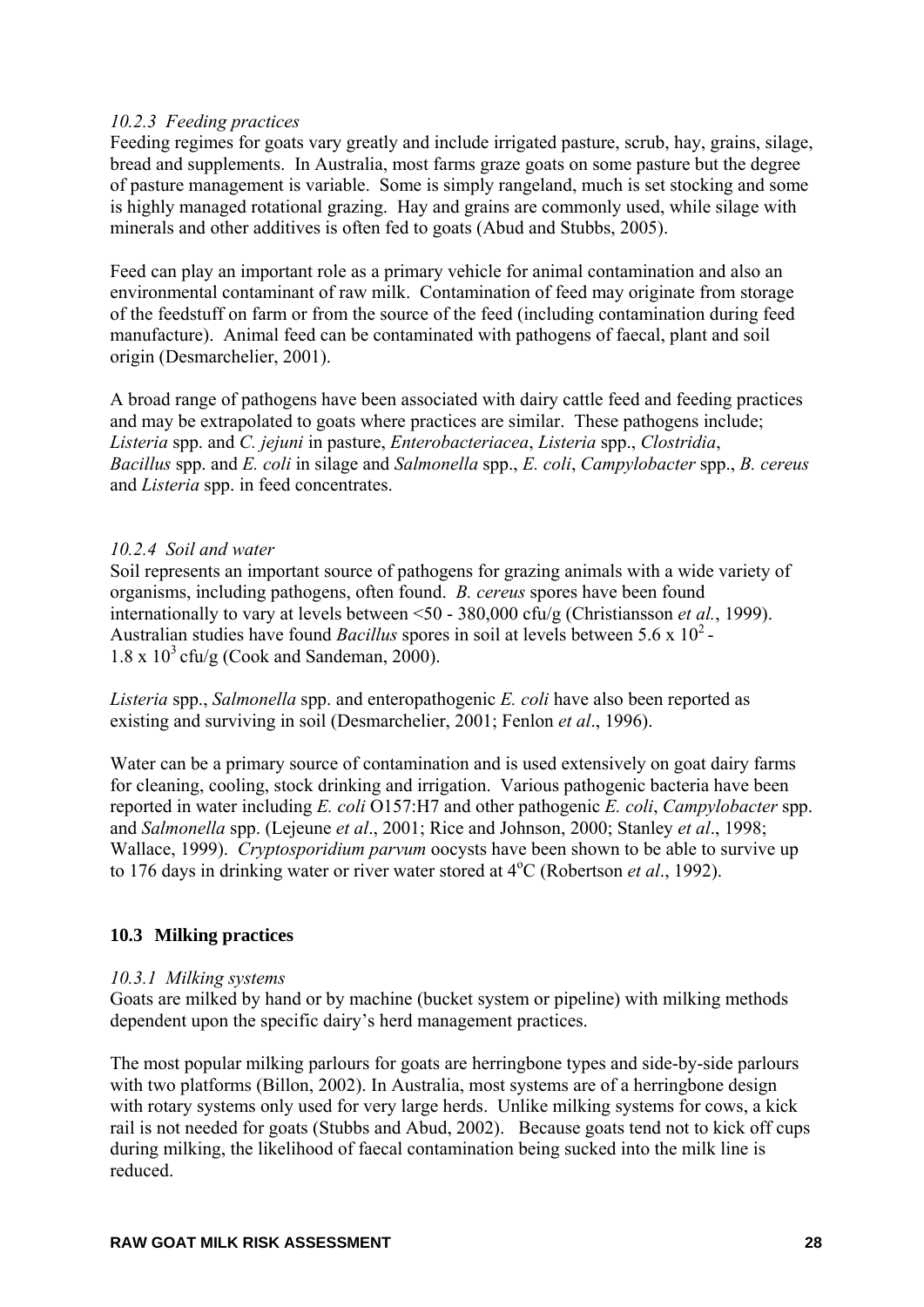The type of milking system employed may influence bacterial contamination of the raw milk. A South African study found that raw milk obtained by the bucket system milking machine had the lowest total bacterial count (16,450 cfu/ml), as compared to that by pipeline milking machine (36,300 cfu/ml) or hand milking (48,000 cfu/ml) (Kyozaire *et al.*, 2005).

Filtration of milk before it enters the bulk milk tank provides a safeguard to ensure sediment or other extraneous matter is removed from the milk prior to storage. Although filtration removes most of the soil and other particles, it does not remove all the bacteria adhering to these particles, nor does it remove any dissolved matter from the milk. Sediment that has been trapped by the filter continues to be washed by the milk flowing through. This dislodges bacteria adhering to the particles and thus contributes to an increased bacterial count in the bulk milk. If filters are not adequately cleaned, this process may be a source of crosscontamination of the milk.

#### *10.3.2 Milking practices*

Poor milking practices may lead to contamination of raw milk. The teat surface is the major avenue of entry for microorganisms into raw milk and the goat's hairy udder may be a greater source of contamination than a cow udder. Pre-milking udder hygiene *e.g.* washing with clean water and drying using hand towels reduces milk contamination by transient bacteria located on the udder. This practice has been advocated for all goat dairies producing liquid milk to be consumed raw (Ryan and Greenwood, 1990).

Post-milking teat disinfection reduces the resident teat skin bacterial population, which is the main source of infection for the mammary gland. In dairy cattle, the rate of new intramammary infection due to *S. aureus* and *St. agalactiae* is reduced by approximately 50% when post-milking teat disinfection is practiced (Sheldrake and Hoare, 1980). A comparable effect on infection rate in goats would also be expected.

#### *10.3.3 Cleaning and sanitation*

There are various methods for cleaning dairy goat milking parlours and yards. Cleaning and sanitation procedures applicable to the cow dairy industry may also be applied to the goat dairy industry, however due to goats' drier pelletised faeces; a water washout may not be undertaken after each milking. The milking bays and floors of the milking area may only undergo sweeping out of solids. When a water washout is carried out, a source of cross contamination is the cleaning water contacting the milking equipment and the creation of aerosols.

Wastewater generated by cleaning operations may contaminate pasture and transmit pathogens to grazing animals.

Cleaning of milk handling equipment involves a combination of chemical, thermal and physical processes. The key principles of a good cleaning system involves sufficient hot water (temperature and volume), correct wash solutions (detergent, acid/alkali), adequate contact time and sufficient turbulence to prevent build up of milk residues and bacteria in the equipment.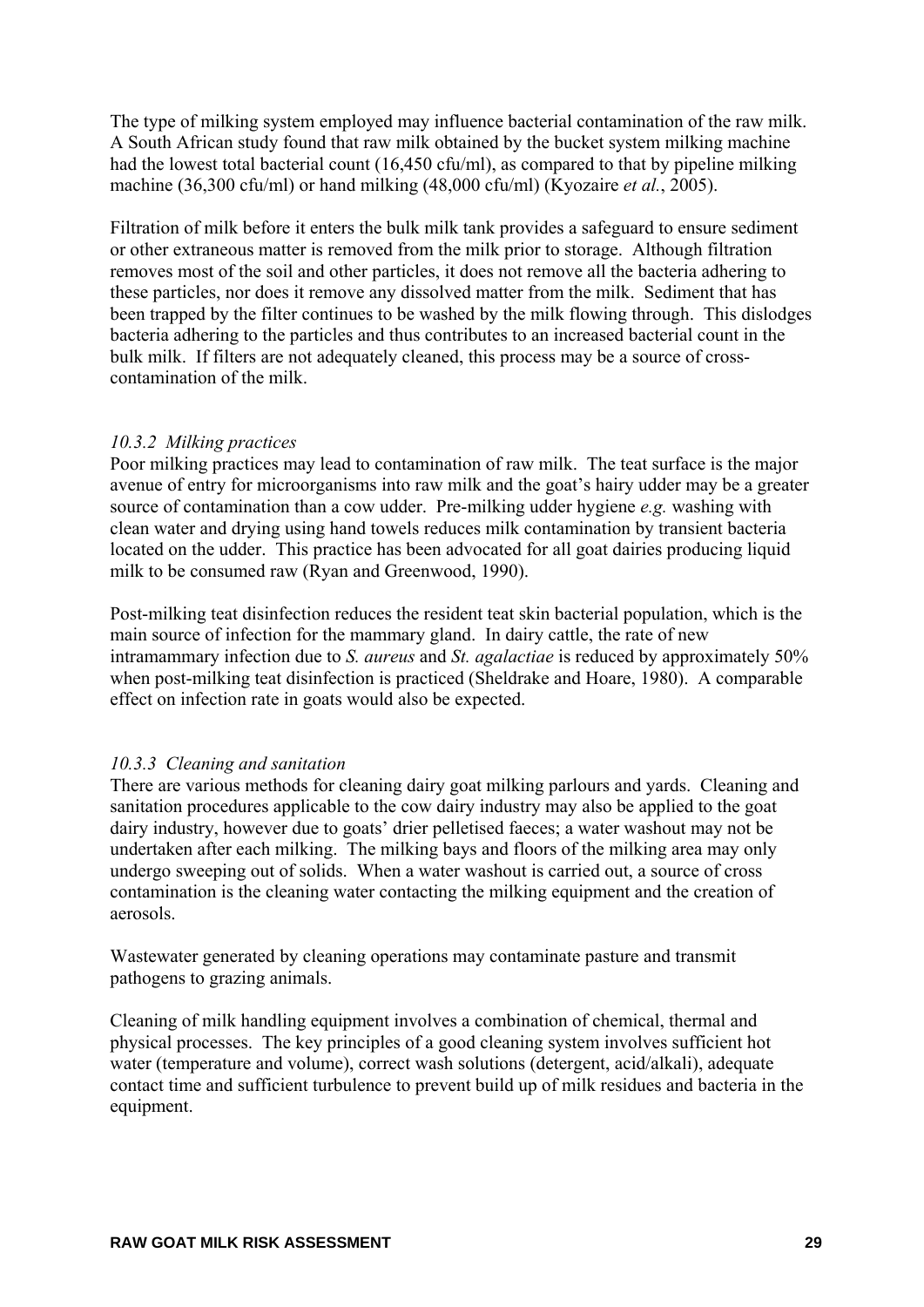#### **10.4 Milk storage**

The composition of milk makes it an excellent growth medium for many microorganisms unless it is frozen or further processed to kill or prevent their growth. As the temperature of raw milk is over 30ºC as it leaves the udder, pathogenic bacteria if present, will grow rapidly. At temperatures between 0 and 5ºC, the growth of most pathogenic and spoilage mesophilic bacteria is slowed.

Cooling of milk to less than  $5^{\circ}$ C in  $3\frac{1}{2}$  hours or less from the start of milking minimises the likelihood of bacterial growth. Goat milk requires rapid cooling to lower temperatures to reduce bacterial activity because of infrequent milk pickup/delivery (Stubbs and Abud, 2002).

In Australia, milk is usually stored in cooled vats of sufficient size to cope with up to a week's production. Cooling systems employed range from artisanal to sophisticated, and include pre-cooling in-line, ripple coolers, plate exchangers, direct expansion vat, cool rooms and buckets in ice (Stubbs and Abud, 2003). Any breakdown in the refrigeration system or failure to properly cool milk prior to collection or delivery may adversely impact on the microbial load in raw milk.

#### **10.5 Milk delivery**

Most producers of raw goat milk for direct human consumption bottle their own milk on site. Consequently correct sanitising procedures for packaging, aseptic packaging, and effective cold chain management practices for the raw milk are important steps for minimising crosscontamination and growth of any microorganism present in the raw milk.

Because of the size of the industry, the goat farmer will typically need to deliver raw milk to the processor if milk is not sold directly off-farm. An Australia-wide survey undertaken by the Rural Industries Research and Development Corporation indicated that self-delivery in food grade plastic containers, twice a week, was the most common method of milk transport (Stubbs and Abud, 2003). A further study conducted in NSW (Miles and Van Den Hout, 2000) indicated that deliveries do not always occur in refrigerated vehicles, but use alternatives such as Styrofoam boxes and packing products in ice covered with a wet blanket.

Information pertaining to the time and temperature conditions which raw goat milk is subject to post milking is scarce. Furthermore, limited information is available on the integrity of cold chain management throughout distribution, retail storage and consumer handling practices. However it is generally accepted that retail and domestic refrigeration units can sometimes be a weak link in cold chain management.

Time and temperature conditions post milking, *i.e.* through storage and distribution, have an important influence on the concentration of any contaminating pathogens. Even assuming the integrity of the cold chain is maintained, growth of *L. monocytogenes* and *Y. enterocolitica* can still occur at refrigeration temperatures if organisms are present in the milk. Other pathogenic microorganisms, if present, will also grow if the temperature increases by only a few degrees, *i.e. E. coli*, *Salmonella* and *S. aureus* may all grow at temperatures between 7 - 8<sup>o</sup>C (ICMSF, 1996).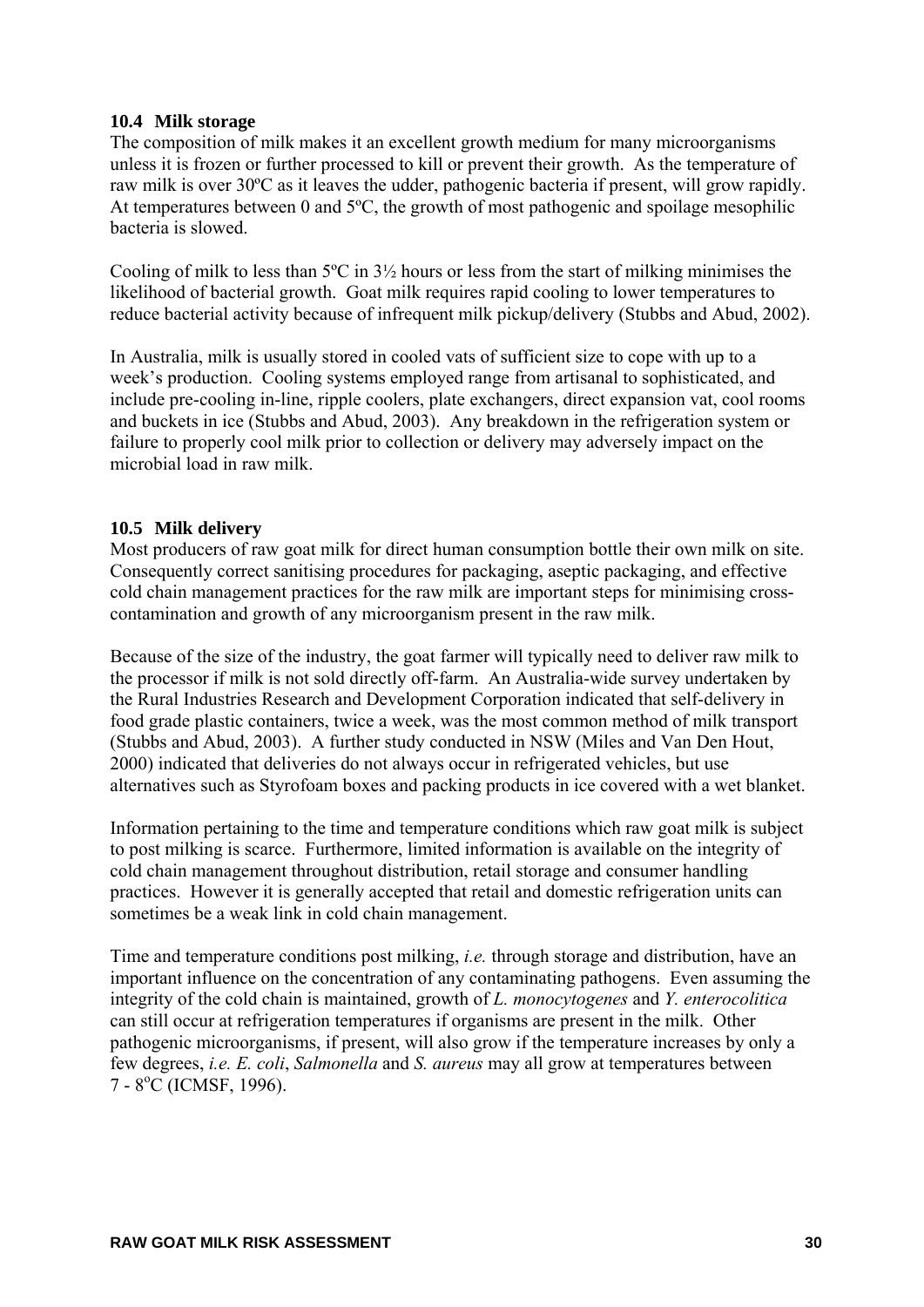# **11 Summary of major primary production risk factors for raw goat milk production in Australia**

Raw goat milk may be contaminated by two primary means: pathogens shed directly into the milk via the udder, or through external (environmental) contamination during or post harvest.

The health and welfare of the goat has a direct impact on the microbiological quality of raw goat milk. Mastitis (contagious and environmental) and other infections or illnesses result in increased levels and diversity of pathogenic microorganisms being shed directly into the raw milk through the udder. Mastitic and ill goats may also experience increased faecal shedding of pathogens which increases the risk of contamination from the environment. Infected animals with no outward signs of disease (asymptomatic carriers) may harbour and shed pathogens either continuously or intermittently into milk, urine and faeces over undefined periods of time.

Environmental contamination of the raw goat milk may occur from a variety of sources including the farm environment *e.g.* housing, feed, water, etc, and the processing environment *e.g.* milking equipment/practices, personnel, cleaning and packaging etc.

Raw goat milk is generally packaged on-farm and does not undergo any heat treatment, such as pasteurisation, to reduce or eliminate pathogenic organisms. Consequently, minimising the level of pathogens entering the raw goat milk, combined with strict temperature controls to limit proliferation, are two primary avenues for controlling the safety of raw goat milk.

The key risk factors during primary production and processing affecting the microbiological status of raw goat milk are summarised in Table 2.

| <b>Risk factor</b>       | Impact on milk safety                                                                                                                                                                                                               | <b>Mitigation strategies</b>                                                                                                    |
|--------------------------|-------------------------------------------------------------------------------------------------------------------------------------------------------------------------------------------------------------------------------------|---------------------------------------------------------------------------------------------------------------------------------|
| Disease                  | Diseased goats will show increased shedding of pathogens into<br>raw milk or faeces. Infected animals with no signs of disease<br>(carriers) may carry and shed pathogens, continuously or<br>intermittently, into milk and faeces. | Animal health (including mastitis)<br>control programs.                                                                         |
| Housing and<br>husbandry | Intensive housing practices may increase the risk of contamination<br>of udders due to high stocking density, concentration of waste,<br>stress and soiled bedding.                                                                 | Good herd management<br>practices.<br>Attention to animal welfare.                                                              |
| Faeces                   | Faeces may contaminate the exterior of the udder and introduce<br>pathogens into raw milk.                                                                                                                                          | Reduce scouring.<br>Udder hygiene at milking.                                                                                   |
| Feed                     | Contaminated or poorly prepared feed may increase faecal<br>shedding of pathogens. Poor nutritional practices will affect<br>scouring.                                                                                              | Control over preparation, storage<br>and distribution of feed, especially<br>silage.                                            |
| Water                    | Contaminated water used for stock drinking, teat washing and<br>cleaning increases risk of environmental contamination.                                                                                                             | Ensuring water quality is suitable<br>for purpose.                                                                              |
| Milking                  | Poor milking practices, including dirty, chapped or cracked teats,<br>hairy udders, inadequate cleaning and maintenance of milking<br>equipment, and poor personnel hygiene can lead to contamination<br>of raw milk.               | Pre and post milking udder<br>emollients/antiseptics. Effective<br>equipment maintenance,<br>sanitation and cleaning practices. |
| Storage                  | Inappropriate temperature control of raw goat milk after milking can<br>lead to growth of pathogens                                                                                                                                 | Rapid cooling and holding of milk.                                                                                              |
| Packaging/<br>Delivery   | Packaging and poor hygiene may contribute to cross-contamination<br>of raw milk. Inappropriate temperature control of milk during<br>delivery can lead to proliferation of pathogens.                                               | Correct sanitising and packaging<br>procedures. Effective cold chain<br>management.                                             |

**Table 2:** Key risk factors for raw goat milk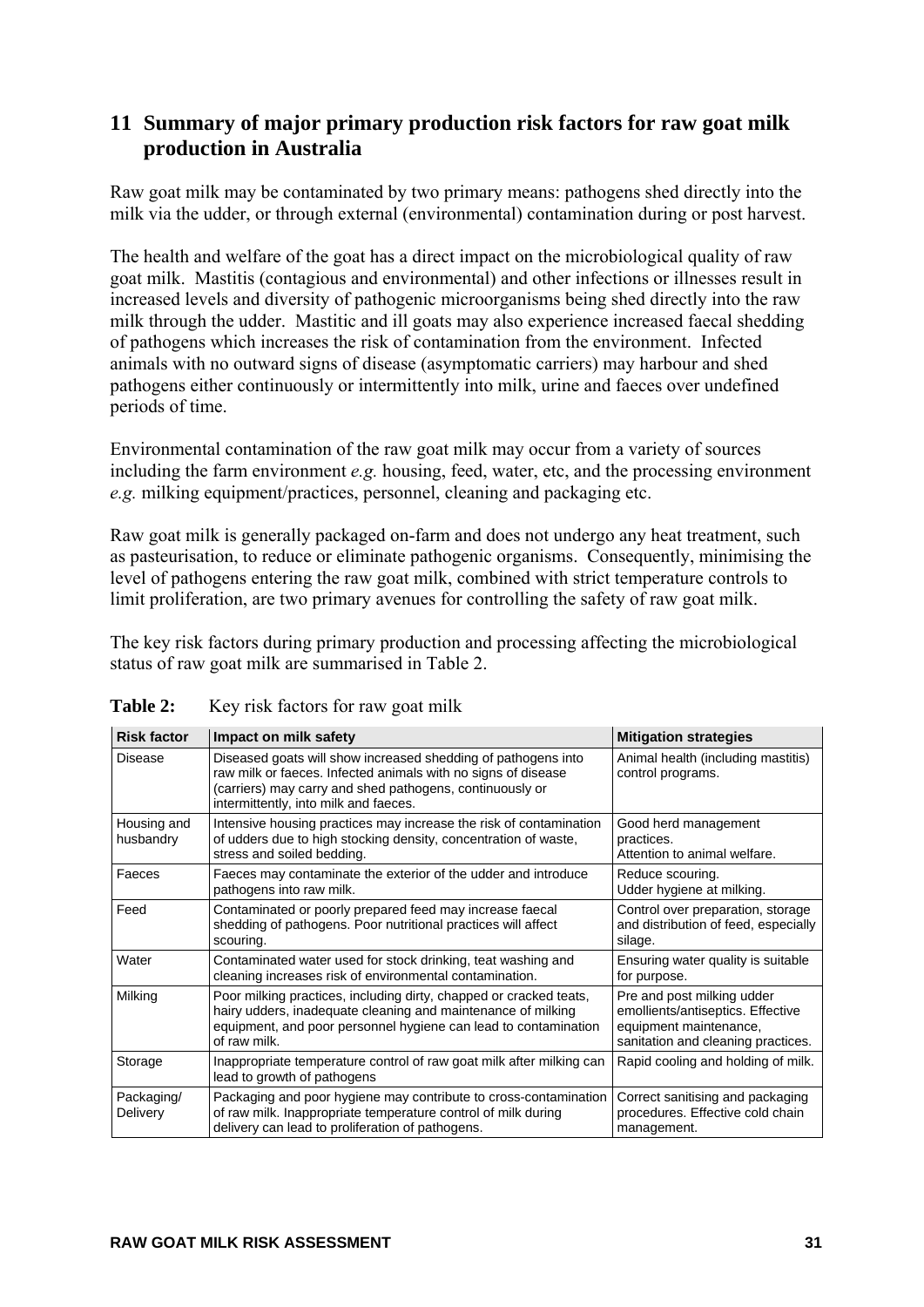The extent to which one risk factor is more important will be hazard specific, and could not be determined in this risk assessment due to a lack of quantitative through chain data.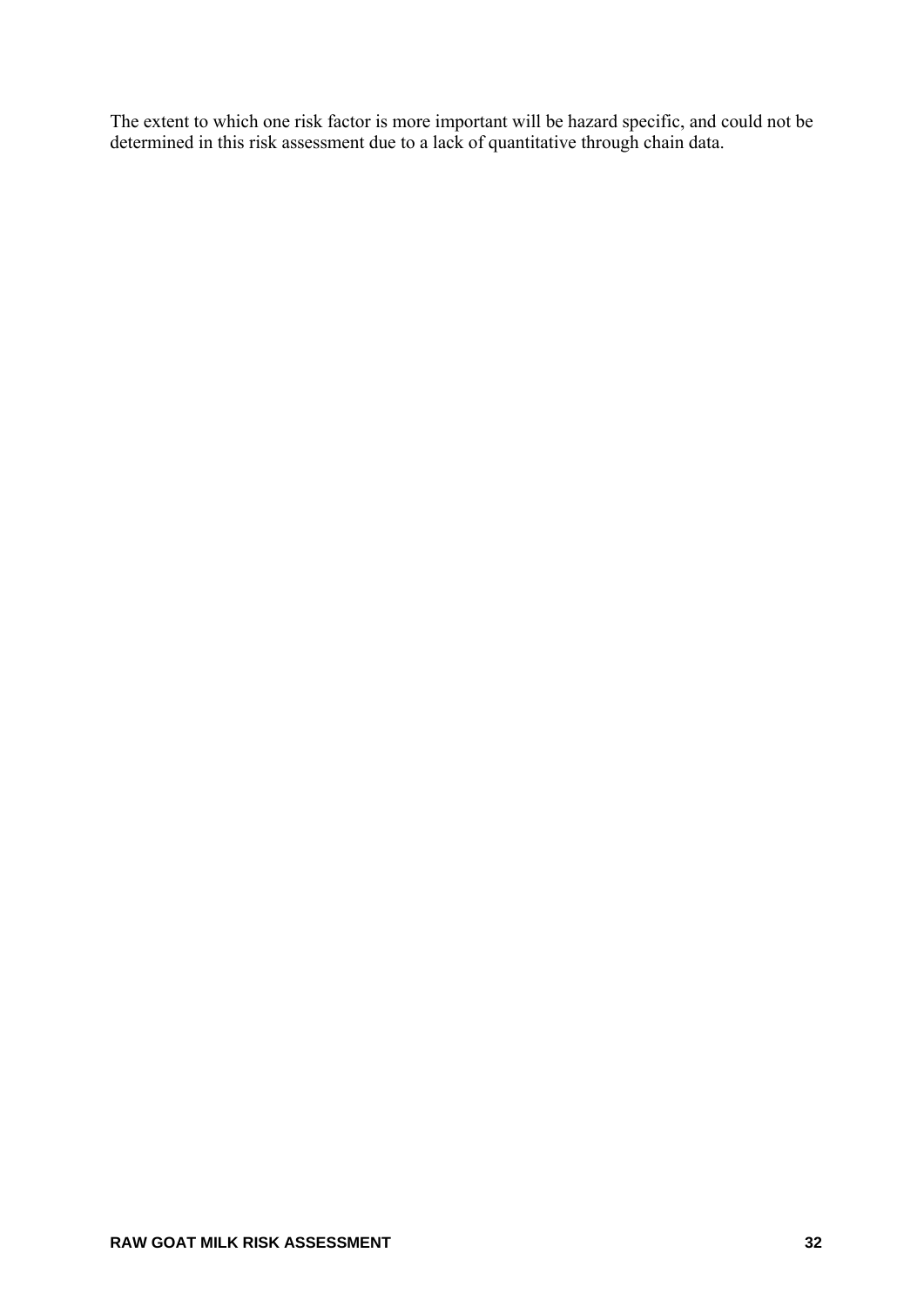# **12 Assessing the safety of raw goat milk in Australia**

The risk assessment process used by FSANZ is consistent with Codex, FAO and WHO protocols and involves four distinct steps: hazard identification, hazard characterisation, exposure assessment and risk characterisation. The previous sections provide a descriptive analysis of the major microbial hazards considered in the risk assessment. A qualitative framework was then utilised to assess the risk selected microbiological hazards pose to public health and safety from the consumption of raw goat milk.

# **12.1 Qualitative risk rating**

The qualitative framework was used to determine risk characterisations for the general and susceptible populations for seventeen microbiological hazards.

There is some uncertainty around the characterisation of two of these microorganisms:

- Although *C. burnettii* infection has been associated with consumption of raw goat milk (Rampling, 1998), ingestion is considered a minor route for human infection (Maurin and Raoult, 1999). Consequently little information exists regarding ingestion mediated illness.
- The causative link between Johne's Disease and Crohn's Disease is tenuous. If there were a proven link, then the transmission of *M. avium* subs. *paratuberculosis* through the consumption of raw goat milk would be a risk factor.

Risk characterisation results for each microbiological hazard, for the general population, are listed in Table 3.

| <b>Identified Hazard</b>                         | <b>Hazard Characterisation</b><br><b>Module</b> | <b>Exposure</b><br><b>Module</b> | <b>Risk Characterisation</b>                    |
|--------------------------------------------------|-------------------------------------------------|----------------------------------|-------------------------------------------------|
| <b>Bacillus cereus</b>                           | Negligible                                      | Moderate                         | Low                                             |
| Brucella melitensis*                             | Moderate                                        | Low                              | <b>Moderate</b> (if introduced<br>to Australia) |
| Burkholderia pseudomallei                        | Negligible                                      | Very Low                         | <b>Negligible</b>                               |
| Campylobacter jejuni                             | Very low                                        | Low                              | Low                                             |
| <b>Clostridium perfringens</b>                   | Negligible                                      | Moderate                         | Low                                             |
| Coxiella burnettii**                             | Low                                             | Low                              | Low                                             |
| Cryptosporidium parvum                           | Very Low                                        | Low                              | Low                                             |
| Enterohaemorrhagic E. coli                       | High                                            | Low                              | <b>High</b>                                     |
| Leptospira interrogans                           | Negligible                                      | Very Low                         | <b>Negligible</b>                               |
| Listeria monocytogenes                           | Negligible                                      | Low                              | <b>Very Low</b>                                 |
| Mycobacterium avium subs.<br>paratuberculosis*** | Negligible                                      | Moderate                         | Low                                             |
| Salmonella spp.                                  | Low                                             | Low                              | Low                                             |
| <b>Staphylococcus aureus</b>                     | Negligible                                      | Moderate                         | Low                                             |
| Streptococcus spp.                               | Negligible                                      | Moderate                         | Low                                             |
| Toxoplasma gondii                                | Very low                                        | Moderate                         | Low                                             |
| Yersinia enterocolitica                          | Negligible                                      | Low                              | <b>Very Low</b>                                 |
| Yersinia pseudotuberculosis                      | Negligible                                      | Low                              | <b>Very Low</b>                                 |
| Organism not in Australian goat herds<br>*       | Foodborne transmission not proven<br>**         | ***                              | Role in human illness not confirmed             |

| Table 3: | Risk characterisation for the general population |  |  |
|----------|--------------------------------------------------|--|--|
|----------|--------------------------------------------------|--|--|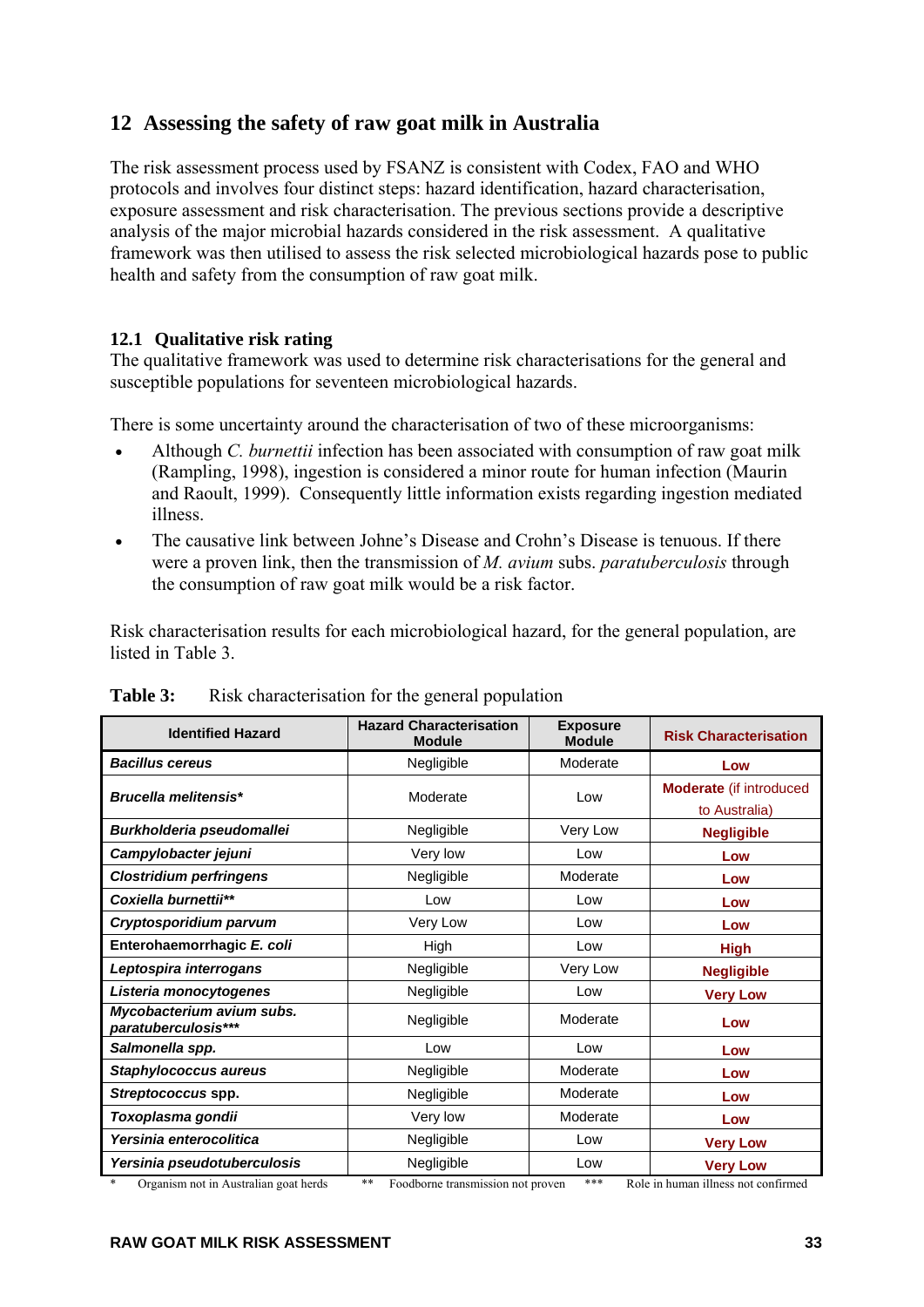The hazard of most concern to the general population from the consumption of raw goat milk produced in Australia is EHEC. This organism has an overall risk characterisation of **high**. Of the remaining hazards, eight were characterised as being of **low** risk, three were rated as **very low** and two were rated as a **negligible** risk.

The risk characterisation for susceptible populations is outlined in Table 4. A number of hazards pose an overall higher risk to the susceptible population group than to the general population group. EHEC remains in the **high** risk category for susceptible populations, while *T. gondii* and *L. monocytogenes* also become **high** risk for susceptible populations. *Salmonella* spp. becomes a **moderate** risk and the remainder of the hazards fall within the **low** (n=6), **very low** (n=3) and **negligible** (n=1) categories.

| <b>Identified Hazard</b>                         | <b>Hazard</b><br><b>Characterisation</b><br><b>Module</b> | <b>Exposure</b><br><b>Module</b> | <b>Risk</b><br><b>Characterisation</b>          |
|--------------------------------------------------|-----------------------------------------------------------|----------------------------------|-------------------------------------------------|
| <b>Bacillus cereus</b>                           | Negligible                                                | Moderate                         | Low                                             |
| Brucella melitensis*                             | Moderate                                                  | Low                              | <b>Moderate</b> (if introduced<br>to Australia) |
| <b>Burkholderia pseudomallei</b>                 | Low                                                       | Very Low                         | <b>Very Low</b>                                 |
| Campylobacter jejuni                             | Low                                                       | Low                              | Low                                             |
| <b>Clostridium perfringens</b>                   | Negligible                                                | Moderate                         | Low                                             |
| Coxiella burnettii**                             | High                                                      | Low                              | <b>High</b>                                     |
| Cryptosporidium parvum                           | Low                                                       | Low                              | Low                                             |
| Enterohaemorrhagic E. coli                       | High                                                      | Low                              | <b>High</b>                                     |
| Leptospira interrogans                           | Negligible                                                | Very Low                         | <b>Negligible</b>                               |
| Listeria monocytogenes                           | High                                                      | Low                              | <b>High</b>                                     |
| Mycobacterium avium subs.<br>paratuberculosis*** | Negligible                                                | Moderate                         | Low                                             |
| Salmonella spp.                                  | Moderate                                                  | Low                              | <b>Moderate</b>                                 |
| <b>Staphylococcus aureus</b>                     | Negligible                                                | Moderate                         | Low                                             |
| Streptococcus spp.                               | Negligible                                                | Moderate                         | Low                                             |
| Toxoplasma gondii                                | Moderate                                                  | Moderate                         | <b>High</b>                                     |
| Yersinia enterocolitica                          | Negligible                                                | Low                              | <b>Very Low</b>                                 |
| Yersinia pseudotuberculosis                      | Negligible                                                | Low                              | <b>Very Low</b>                                 |

**Table 4:** Risk characterisation for the susceptible population

\* Organism not in Australian goat herds \*\* Foodborne transmission not proven \*\*\* Role in human illness not confirmed

An assessment of risk utilising this qualitative framework indicates that *Brucella* spp. pose a **moderate** risk to both general and susceptible populations in areas where the organism is present *e.g.* milk produced in locations where *B. melitensis* is endemic.

*B. melitensis* is an important infectious organism in dairy goats and a serious zoonoses. Although endemic in some countries the disease has not been reported in Australian herds. The Australian Quarantine and Inspection Service and Biosecurity Australia maintain import requirements for animal health and biosecurity issues. These import conditions are currently being reviewed by Biosecurity Australia for Dairy Products and include consideration of *Brucella* spp. It should be highlighted that were *Brucella* spp. to be imported into Australia in raw goat milk product, it would pose a **moderate** risk from consumption.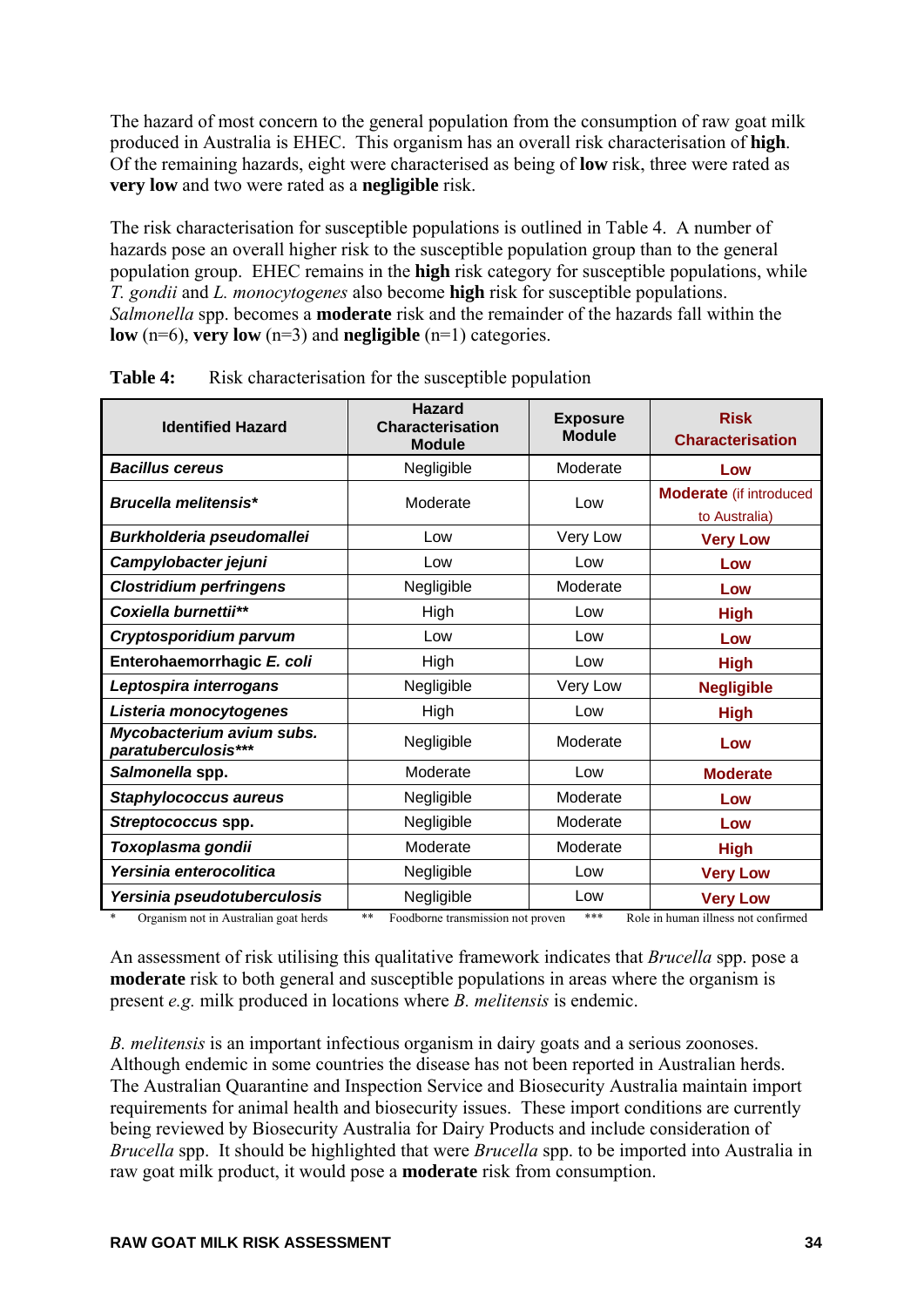*Coxiella* spp. may pose a **low** risk to the general population and a **high** risk for susceptible populations if a definitive link was established for ingestion as a transmission route. *M. avium* subs. *paratuberculosis* would pose a **low** risk to both the general and susceptible population groups if there was a proven link between Johne's disease and Crohn's disease.

# **12.2 Comparison with previous risk assessments**

As outlined in Section 4 and detailed in Appendix 7, risk assessments on raw goat milk were undertaken in Queensland, NSW and South Australia. These assessments were largely state specific although the South Australian assessment expanded on the other two risk assessments, by evaluating existing controls including the efficacy of microbiological testing programs and provided risk management options. Some differences exist in organisms considered between each risk assessment, e.g. *Burkholderia pseudomallei* is an organism limited to tropical regions of Australia and was only considered in the Queensland and NSW risk assessments.

The South Australian and Queensland risk assessments concluded that consumption of raw goat milk represents a medium to high risk for certain hazards for the general and susceptible populations. *C. parvum*, EHEC, *L. monocytogenes*, *Salmonella* spp. and *T. gondii* were identified in the South Australian risk assessment as posing a high risk for susceptible populations, whilst *C. jejuni/coli*, *Salmonella* spp. and EHEC were all rated as medium risk for the general population. The risk assessment for Queensland determined *E. coli* O157 and *L. monocytogenes* posed a medium risk to members of the general population. *E. coli* O157 and *L. monocytogenes* were a high risk and *S. aureus* toxins and *B. pseudomallei* were a medium risk to certain members of the susceptible population.

These conclusions are consistent with the results of this assessment, although the risk characterisation for EHEC in the general population is higher in this assessment. The lower risk characterisation of *B. pseudomallei* in this assessment would be a result of limited information available on infective dose and product contamination levels which feed into the qualitative framework. The New South Wales risk assessment declined to make any determination, qualitative or quantitative, on the risks associated with microbial hazards, although it did predict the possible magnitude of foodborne illness outbreaks for *Salmonella* spp., *S. aureus* and *L. monocytogenes*.

A direct comparison of the assessments is difficult as approaches varied from qualitative, through semi-quantitative to fully quantitative (Appendix 7).

There is a large degree of uncertainty in all assessments due to assumptions made, particularly in relation to consumption of raw goat milk. The NSW and Queensland assessments quantitatively estimated consumption based on sales/production estimates and population data. This produced a very conservative but definitive outcome which differs to both this assessment and the South Australian assessments.

South Australia and FSANZ characterised the risk of raw goat milk on a "per-serve" basis, whereas New South Wales and Queensland quantified risk as "individual risk" *e.g.* risk to the consumer.

For all assessments, risk was characterised for both the general and susceptible populations. Some assessments divided susceptible populations into subgroups *e.g.* infants,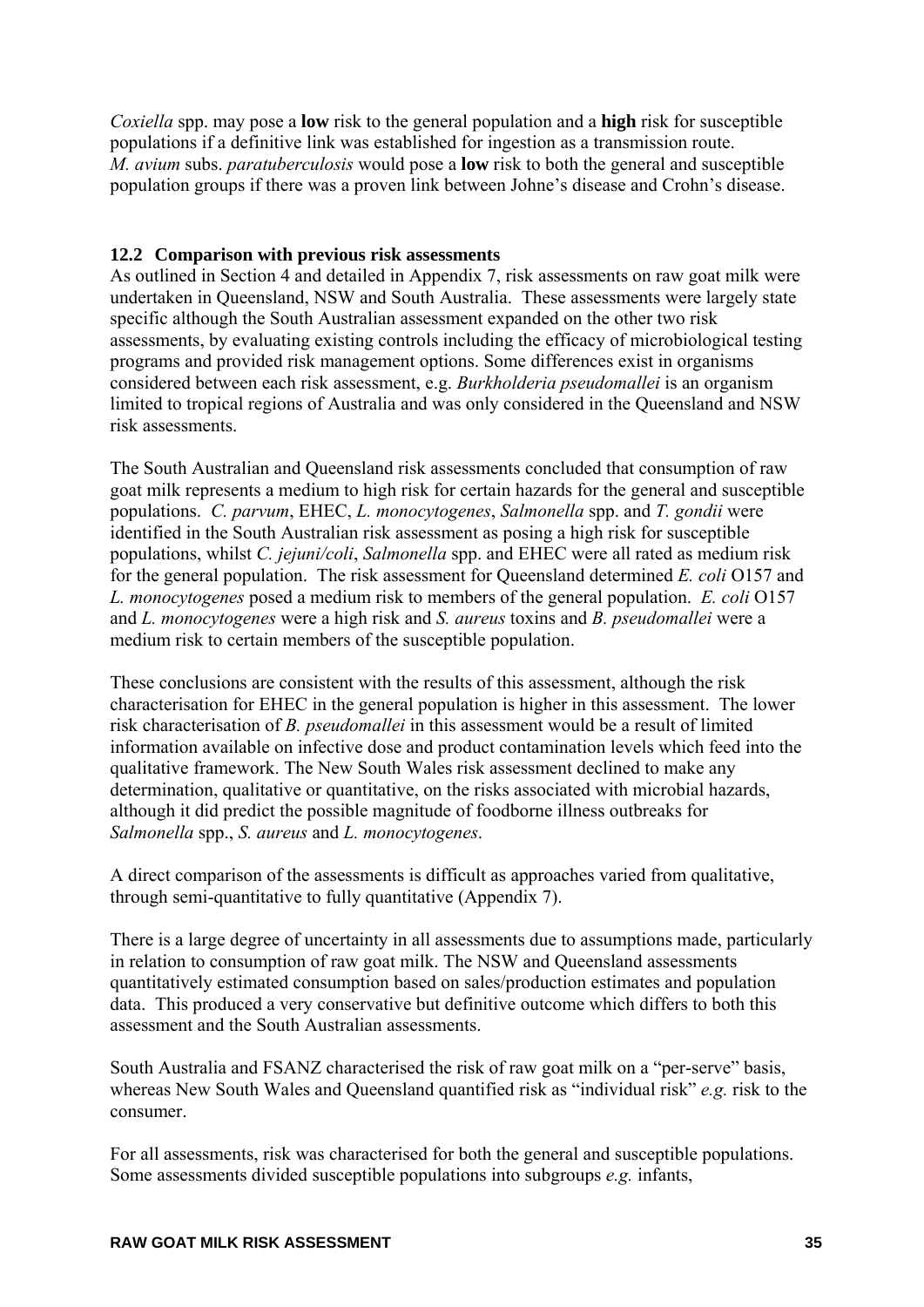immunocompromised and pregnant. Regardless of the degree of grouping, the overall characterisation of risk is comparable between assessments.

Consistent to all risk assessments was the lack of information available on raw goat milk within Australia. Particularly deficient is information pertaining to the incidence and level of pathogens in Australian goat milk, the amount of goat milk consumed, the identity of the consuming population and the incidence of illness associated with raw goat milk. More data in these areas would reduce the level of uncertainty and produce more accurate risk estimates.

# **12.3 Uncertainty and variability**

In characterising the risk associated with consuming raw goat milk in Australia, the level of confidence in the final estimate of risk depends on the adequacy and quality of the available data. Variability is associated with biological systems, food processing technologies, food preservation methods and human behaviour and is therefore inherent. Uncertainty relates to assumptions which had to be made due to a lack of information. Details of the assumptions used in the qualitative framework are contained in Appendix 6.

There was a degree of uncertainty in each component of the qualitative framework due to limited data being available. Particularly in relation to:

- The prevalence and levels of pathogens detected in Australian raw goat milk
- The levels likely to cause illness in consumers (infective dose) *e.g. B. pseudomallei*
- The severity of illness within certain population groups
- Mode of transmission for some organisms *e.g. Coxiella* spp.
- The effect of processing

Where data was not available, assumptions derived following expert consultations were used to determine inputs to populate the framework. Consultations were primarily sought for infective dose/dose response information, severity of illness in general and susceptible populations and contamination levels for the raw goat milk. The qualitative framework inputs are detailed in Appendix 6: Table 1. Similarly, justifications for assigning raw product contamination levels are outlined in Appendix 6: Table 4.

The level of uncertainty in the model, due to the assumptions used gives an overall conservative estimate of risk. More data, particularly on the incidence and prevalence of pathogens in Australian raw goat milk would reduce this uncertainty and improve the level of confidence.

The exposure assessment module characterises exposure to the hazard based on the likely level of the hazard in the initial raw product and the effect of processing on the hazard.

Variability exists within the processes used for the production of raw goat milk. The type of milking system used *e.g.* hand milking or by various mechanised methods, may influence the level of bacterial contamination in the milk. The efficacy of different types of in-line cooling systems is also not considered in the model. For example, the open design of ripple coolers may not be as efficient at cooling milk as in-line plate heat exchangers and may also allow a greater likelihood of environmental contamination. No data was available on the efficacy of different milking or cooling processes used for Australian goat milk.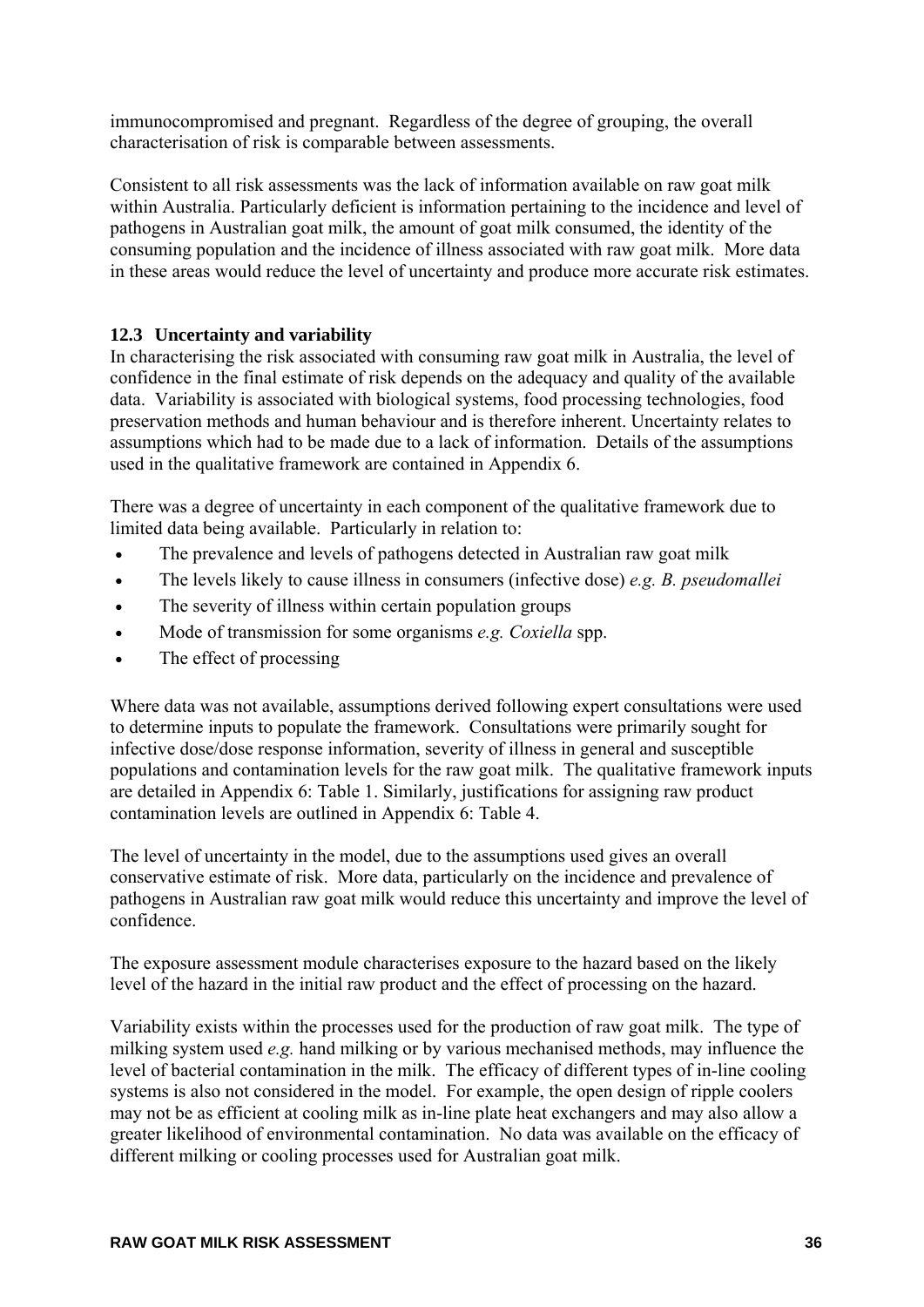Uncertainty exists not only in the degree of contamination of the milk, but also within the effect of processing. Raw goat milk does not undergo any pathogen kill step, either at the packaging stage or the consumer end. For the purposes of the framework, it was assumed that there was no effect of processing. However, this assumes good agricultural, veterinary and processing practices and does not take into account any post-milking contamination, variability in contamination rates due to different milking systems or growth of pathogens which may occur due to poor hygiene practices and ineffective temperature control. Nor does it take into account the growth of any contaminating psychrotrophic pathogens.

Quantitative data was also not available on cold chain integrity from packaging, through storage and transport processes. Failure to maintain appropriate temperature control may allow the growth of pathogens. Even if correct temperature control is maintained, the framework does not take into account the ability of some pathogens to grow at refrigeration temperatures regardless of how and when they enter the raw milk.

The majority of assumptions used in the model introduce conservative estimates of risk to account for worst-case scenarios. The assumptions and variability pertaining to the effect of processing accounts for best-case scenarios and goes some way to offset the conservativeness of the earlier assumptions. More data for all components would assist to reduce the uncertainty and give greater confidence in the estimates of risk.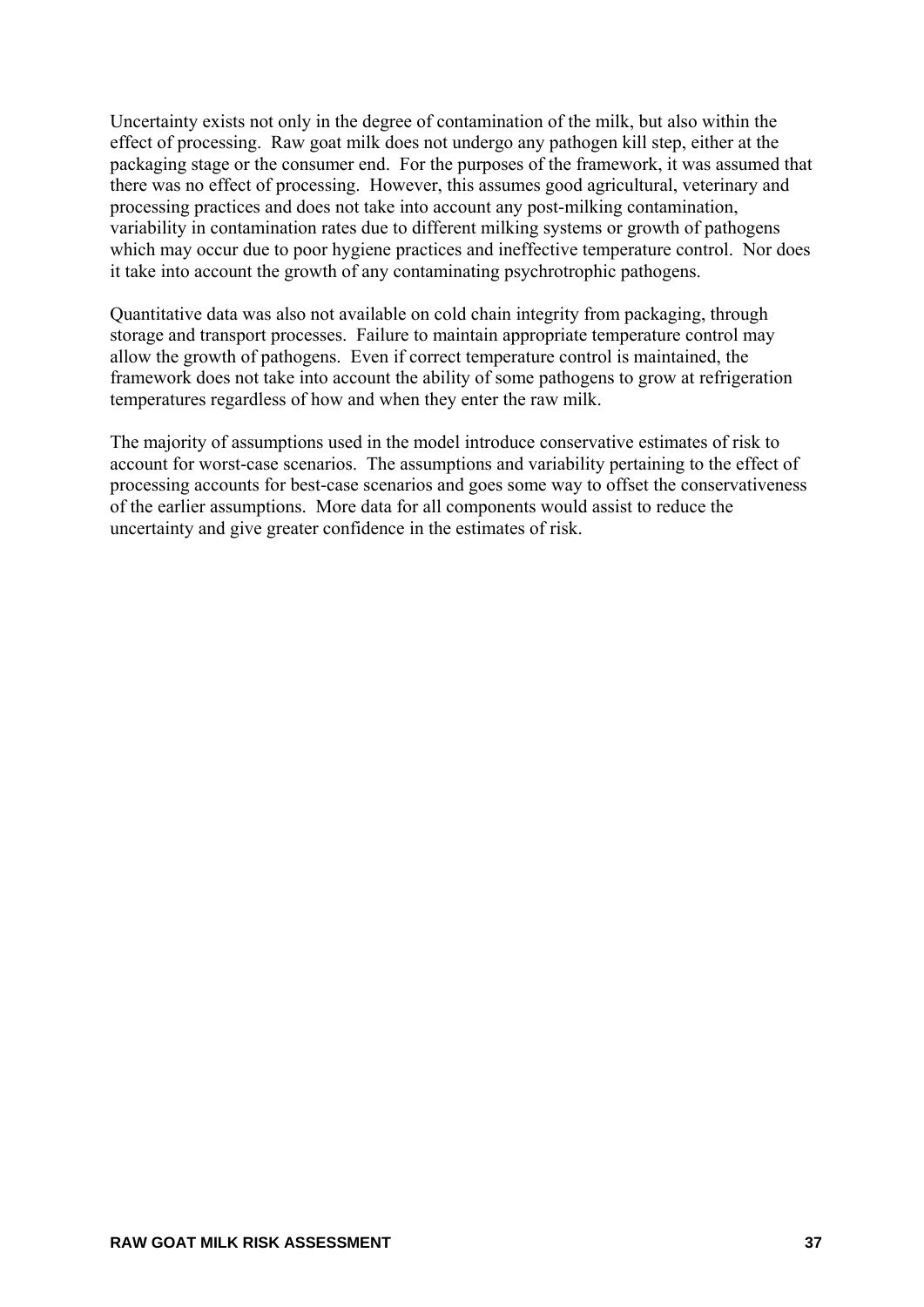# **13 Discussion and summary**

The production of raw goat milk in Australia is very small. Only 300,000 litres of an estimated 5.4 million litres of goat milk produced in Australia annually is marketed as raw milk. However, the volume of raw goat milk entering the market from unlicensed sources is unknown.

There is little information available on the consumption of goat milk and in particular raw goat milk. The 1995 National Nutrition Survey indicated 0.08% of the surveyed population consumed goat milk, although it is unknown what proportion of this, if any, was raw goat milk. A recent survey indicated less than 1% of the population consumes raw goat milk. Therefore, it can be assumed that consumption of raw goat milk is generally very low among the general population.

Raw goat milk is sold primarily through health food shops or farm gate sales and it appears there is a niche group of consumers who consume raw goat milk as their milk of choice. This niche group of consumers generally has strong beliefs in the perceived health benefits of raw milk and widely promote it as having restorative powers, especially as a cow milk replacement for babies. It has further been suggested that the niche consumer group has a high proportion of people with a lowered or less developed immunity to infection.

In Australia, illness arising from the consumption of raw goat milk appears to be rare with only two incidents of foodborne illness reported over the past 20 years. Internationally there have been 19 outbreaks of illness associated with the consumption of raw goat milk and 14 with raw goat milk cheese reported. The low level of reported foodborne illness associated with raw goat milk may give the impression this is a safe product, although it may simply reflect the generally low consumption in Australia and the overall underreporting of foodborne illness. The impression of safety must however, be balanced against the possibly high proportion of the consuming population who are within a susceptible population group.

Typical production of raw goat milk in Australia is undertaken using systems and practices similar to the cow dairy industry. Similarly, contamination of raw milk during primary production and along the processing chain is primarily by two means: pathogens shed directly into the milk via the udder, or via external contamination of the milk during or post harvest.

The key risk factors affecting the microbiological quality of raw goat milk are summarised in Table 2. The extent to which one risk factor is more important will be hazard specific, and could not be determined in this assessment due to a lack of quantitative through chain data.

Raw goat milk does not undergo any pathogen elimination or reduction step. Whereas pasteurisation represents the principal processing intervention to render other dairy products safe for consumption, the safety of raw goat milk is primarily dependent upon the control of risk factors to minimize the opportunity for microbiological hazards to contaminate raw milk. If raw milk does become contaminated, failure to maintain appropriate temperature control throughout storage, distribution and consumer handling may allow the growth of pathogens and increase risk. However, it should also be noted that some pathogens, including *L. monocytogenes* and *Y. enterocolitica* are able to grow at refrigeration temperatures.

Australian microbiological survey data show a very low incidence of hazards of public health significance in raw goat milk, although pathogenic bacteria including coagulase positive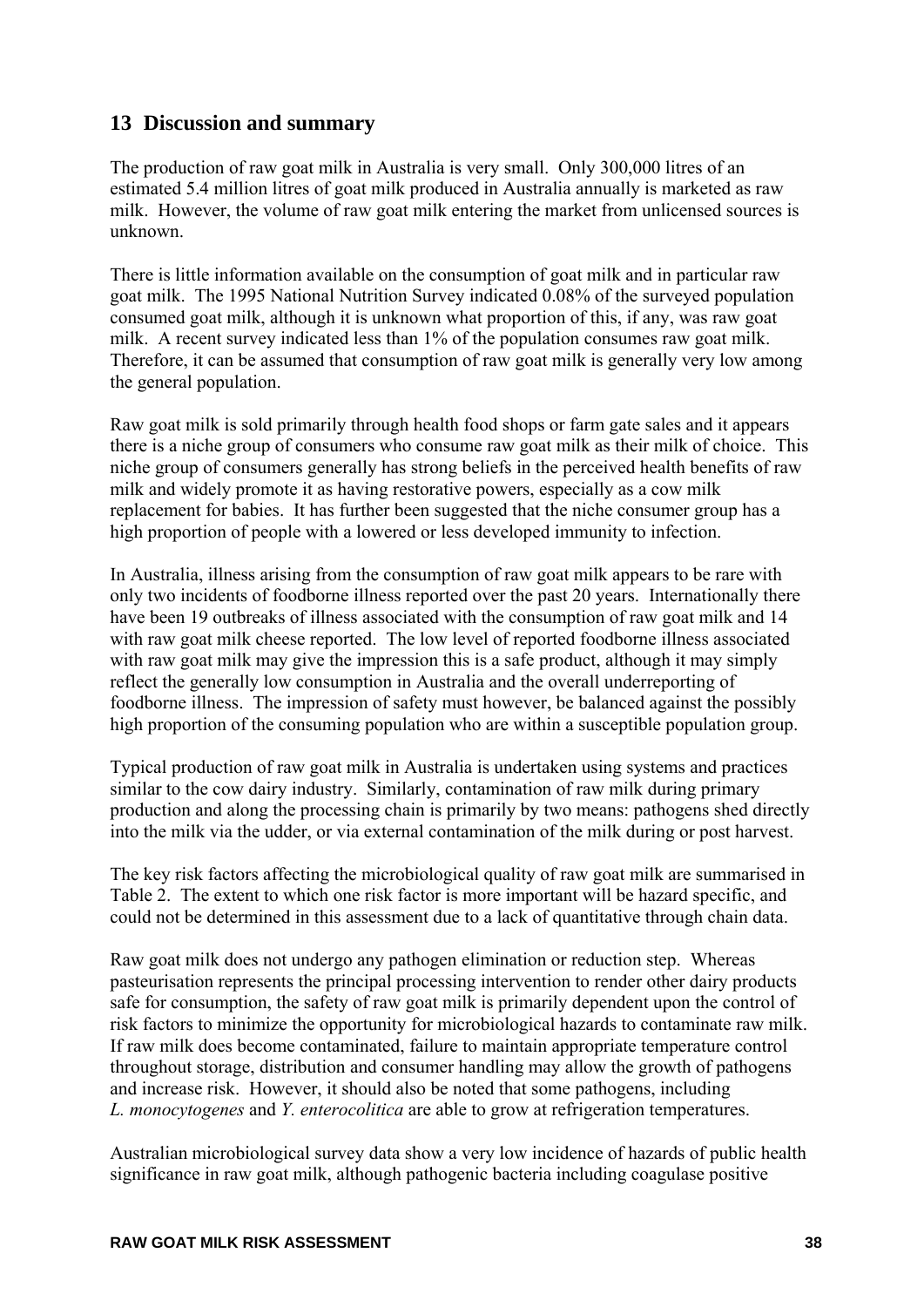*S. aureus*, *Campylobacter* spp., *E. coli* (including shiga-like toxin producing *E. coli*) and *Salmonella* spp. have been detected. The efficacy of current testing protocols was not specifically considered in this risk assessment. The amount of data received from state testing authorities, in conjunction with analysis made by Pointon *et al.,* (2004) indicate it is unlikely that the current microbiological sampling plans are adequate to detect the presence of pathogens. The lack of a requirement to hold batches of milk (prior to despatch and sale), pending the results of microbiological testing, increases the likelihood that raw milk containing pathogens may enter the marketplace and present a risk to public health.

In addition there is little published information available on the incidence and prevalence of pathogens in raw goat milk. Pathogens detected in raw goat milk in Australia are similar to those reported internationally and reflect those generally found in cow milk. Organisms include *S. aureus, Campylobacter* spp.*, E. coli, Salmonella* spp.*, Streptococcus* spp., *B. cereus*, *L. monocytogenes* and *Y. enterocolitica.* Pathogens not normally associated with cow milk, such as *B. pseudomallei*, *L. interrogans* and *T. gondii* may be more of a concern in raw goat milk. *Coxiella* spp. and *M. avium* subsp. *paratuberculosis* have also been reported internationally although the risk these organisms pose to foodborne illness in Australia is minimal. While *Brucella* spp. have been detected in raw goat milk internationally, it is exotic to Australia and therefore domestically it poses no risk of foodborne illness in Australia. Should the organism be introduced into the domestic supply chain, either in a raw goat milk product or through herd infection, the risk would then be substantial.

Table 5 provides a summary of microbiological hazards that have been associated with raw goat milk and their most likely source of contamination, along with the level of risk they pose as assessed using the qualitative framework.

| Organism                               | Likely route of contamination                                                                                                             | Risk rating* (Total population<br>unless otherwise stated)           |
|----------------------------------------|-------------------------------------------------------------------------------------------------------------------------------------------|----------------------------------------------------------------------|
| Bacillus cereus                        | Predominantly an environmental contaminant of Low<br>raw milk but can be associated with<br>environmental mastitis.                       |                                                                      |
| Brucella melitensis*                   | Etiological agent of environmental mastitis.<br>Can be shed in both milk and faeces.                                                      | <b>Moderate</b> (if introduced to<br>Australia)                      |
| Burkholderia pseudomallei              | Environmental contaminant in tropical climates<br>causing melioidosis in both animals and<br>humans. Can be shed in both milk and faeces. | Negligible (general population)<br>Very low (susceptible population) |
| Campylobacter jejuni/coli              | Predominantly an environmental contaminant<br>but can cause mastitis and be excreted in milk<br>and faeces.                               | Low                                                                  |
| Clostridium perfringens                | Environmental contaminant. Organism shed in<br>faeces.                                                                                    | Low                                                                  |
| Coxiella burnettii                     | Foodborne transmission not proven.                                                                                                        | Low (general population)<br><b>High</b> (susceptible population)     |
| Cryptosporidium parvum                 | Environmental contaminant. Shed in faeces of<br>infected animals.                                                                         | Low                                                                  |
| Enterohaemorrhagic<br>Escherichia coli | Etiological agent of environmental mastitis.<br>Can be shed in both milk and faeces.<br>Environmental contaminant.                        | High                                                                 |
| Leptospira interrogans                 | Primarily shed in urine but can be shed in milk.                                                                                          | Negligible                                                           |

**Table 5:** Summary of microbiological hazards associated with raw goat milk and risk to public health and safety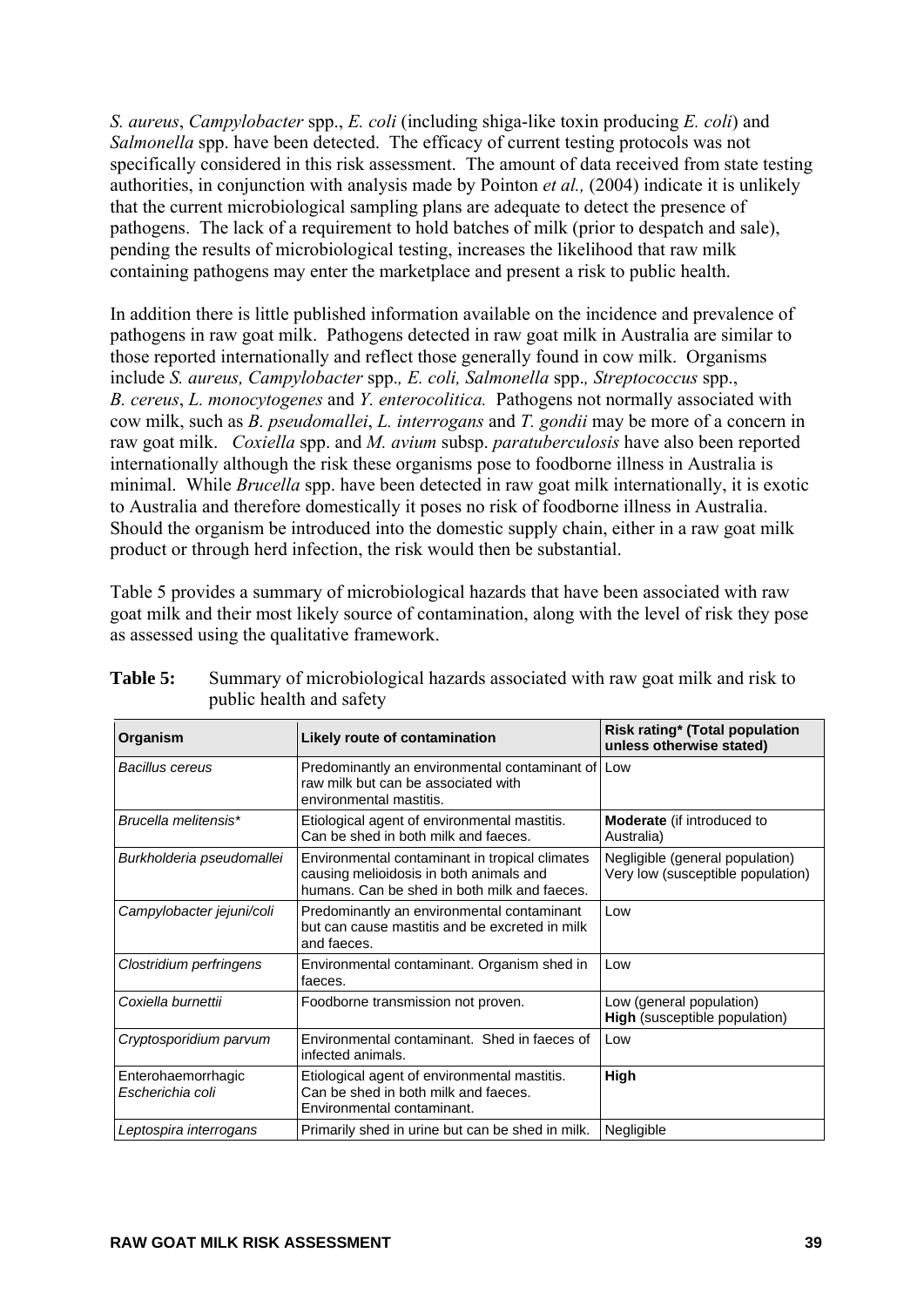**Table 5 cont:** Summary of microbiological hazards associated with raw goat milk and risk to public health and safety

| Organism                                      | Likely route of contamination                                                                                                                          | Risk rating* (Total population<br>unless otherwise stated)            |
|-----------------------------------------------|--------------------------------------------------------------------------------------------------------------------------------------------------------|-----------------------------------------------------------------------|
| Listeria monocytogenes                        | Shed directly in milk and via environmental<br>contamination.                                                                                          | Very low (general population)<br><b>High</b> (susceptible population) |
| Mycobacterium avium subs.<br>paratuberculosis | Role in human illness is not confirmed.                                                                                                                | Low                                                                   |
| Salmonella spp.                               | Predominantly an environmental contaminant of<br>raw milk however can be present in milk during<br>bacteremic phase and before diarrhoea<br>commences. | Low (general population)<br><b>Moderate</b> (susceptible population)  |
| Staphylococcus aureus                         | Highly prevalent contagious mastitis agent.<br>Shed directly via udder and faeces.<br>Environmental contamination.                                     | Low                                                                   |
| Streptococcus spp.                            | Contagious mastitis agent and shed directly in<br>milk.                                                                                                | Low                                                                   |
| Toxoplasma gondii                             | Environmental contaminant, however once<br>infected, animals can shed organism in milk.                                                                | Low (general population)<br><b>High</b> (susceptible population)      |
| Yersinia enterocolitica                       | Contaminant of raw milk.                                                                                                                               | Very low                                                              |
| Yersinia pseudotuberculosis                   | Predominantly a contaminant of milk however<br>has been associated with mastitis.                                                                      | Very low                                                              |

\* Organism is not in Australian goat herds.

For the general population group, this risk assessment indicates the majority of hazards pose a **very low** to **low** risk, although EHEC ranked as a **high** risk. There was an overall higher risk for hazards to the susceptible population group. The increased severity of illness and lower infectious dose required for pregnant women and the elderly resulted in *T. gondii* and *L. monocytogenes* becoming a **high** risk. EHEC remained **high** risk and *Salmonella* spp. became a **moderate** risk for susceptible populations.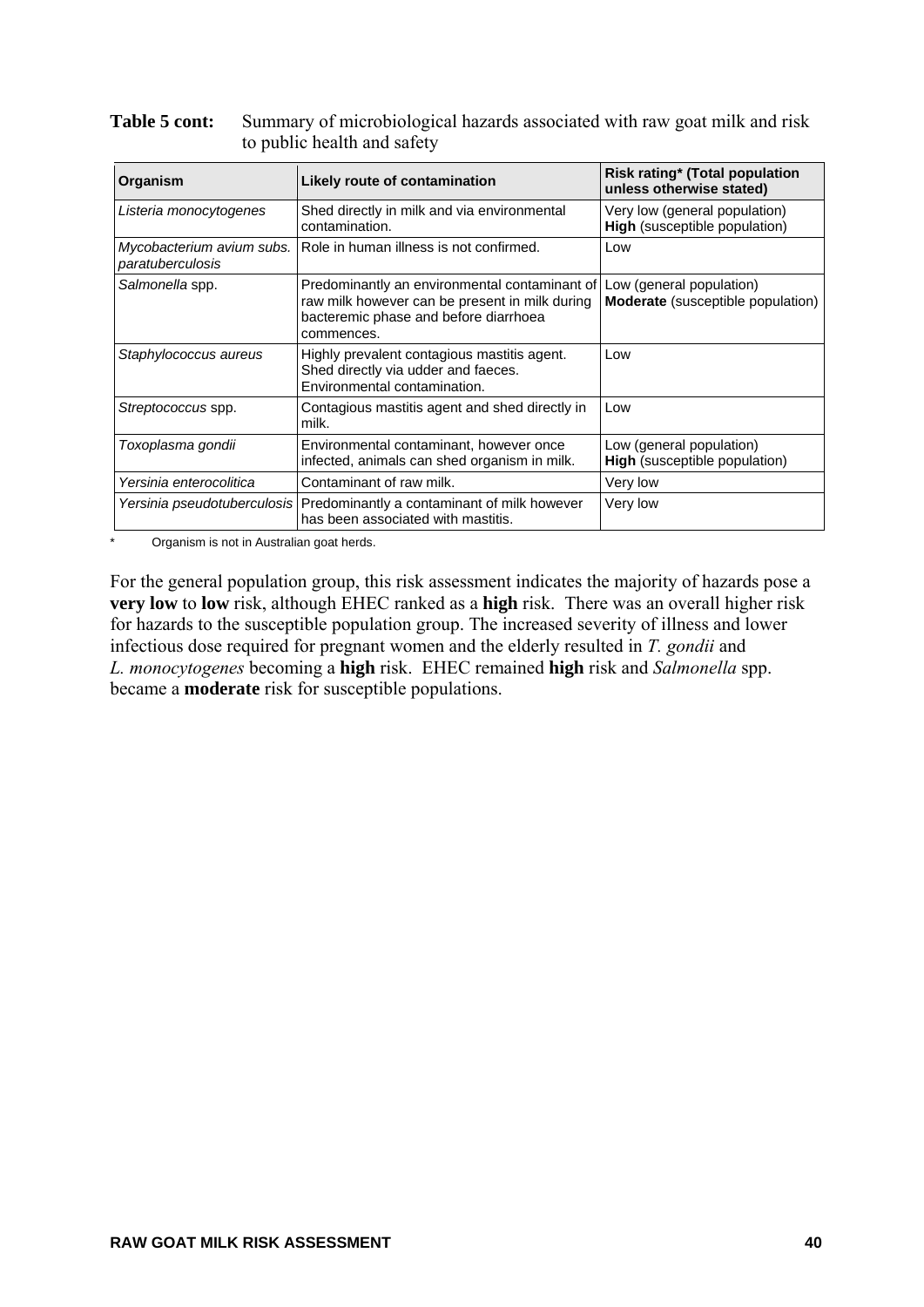# **14 Data gaps and areas for further research**

During the preparation of the risk assessment, a number of data gaps were identified along the raw goat milk supply chain. Research into these data gaps may better assist in describing factors along the farm-to-table continuum that impact on the likelihood and magnitude of any illness resulting from consumption of raw goat milk in Australia.

Significant data gaps exist in the following areas:

- Data on the relative contribution of on-farm risk factors towards contamination of raw goat milk
	- o Numerous on-farm factors have been identified as potential contamination sources of raw goat milk; however their relative impact, either singularly or in combination, has not been determined due to a lack of data. Examples of these factors include: animal health and welfare, housing, faeces, feed, water etc.
- Details on animal health and on-farm hygiene control measures
	- o There is a lack of qualitative and/or quantitative data on the effect of on-farm control measures on pathogens (either individually or collectively) such as: animal health and mastitis programs, herd management practices, animal welfare, feed preparation, storage and distribution, water quality etc.
- The relative contribution of processing risk factors upon contamination of raw goat milk
	- o The extent to which cross-contamination from the farm environment, the milking environment, personnel, storage and packaging etc impacts on the microbial status of raw goat milk.
- Processing control measures
	- o Limited data exists on the effect of pre and post milking antisepsis, cleaning and maintenance protocols etc. and the contribution these have on the contamination of raw goat milk.
- The efficacy of different milking or cooling processes used for Australian raw goat milk
- Cold-chain management through packaging, storage and transport processes
- The prevalence of pathogens detected in Australian raw goat milk
	- o Minimal surveillance of raw goat milk in Australia, as few States allow its production and sale, and also as a result of the limited testing schedules. Consequently, for those pathogens monitored, there is a low prevalence recorded for raw goat milk in Australia, whilst no domestic data exists for other pathogens.
- The level of pathogens in raw goat milk
	- o Very few studies have quantified the contamination level in raw goat milk either domestically or internationally. Under the current testing protocol there is no requirement to quantify any positive detection of pathogens in raw goat milk. Levels of pathogens in raw goat milk will be affected by the source and quality of milk, method of milking, any cross-contamination and the time and temperature conditions during distribution and storage (potential for growth).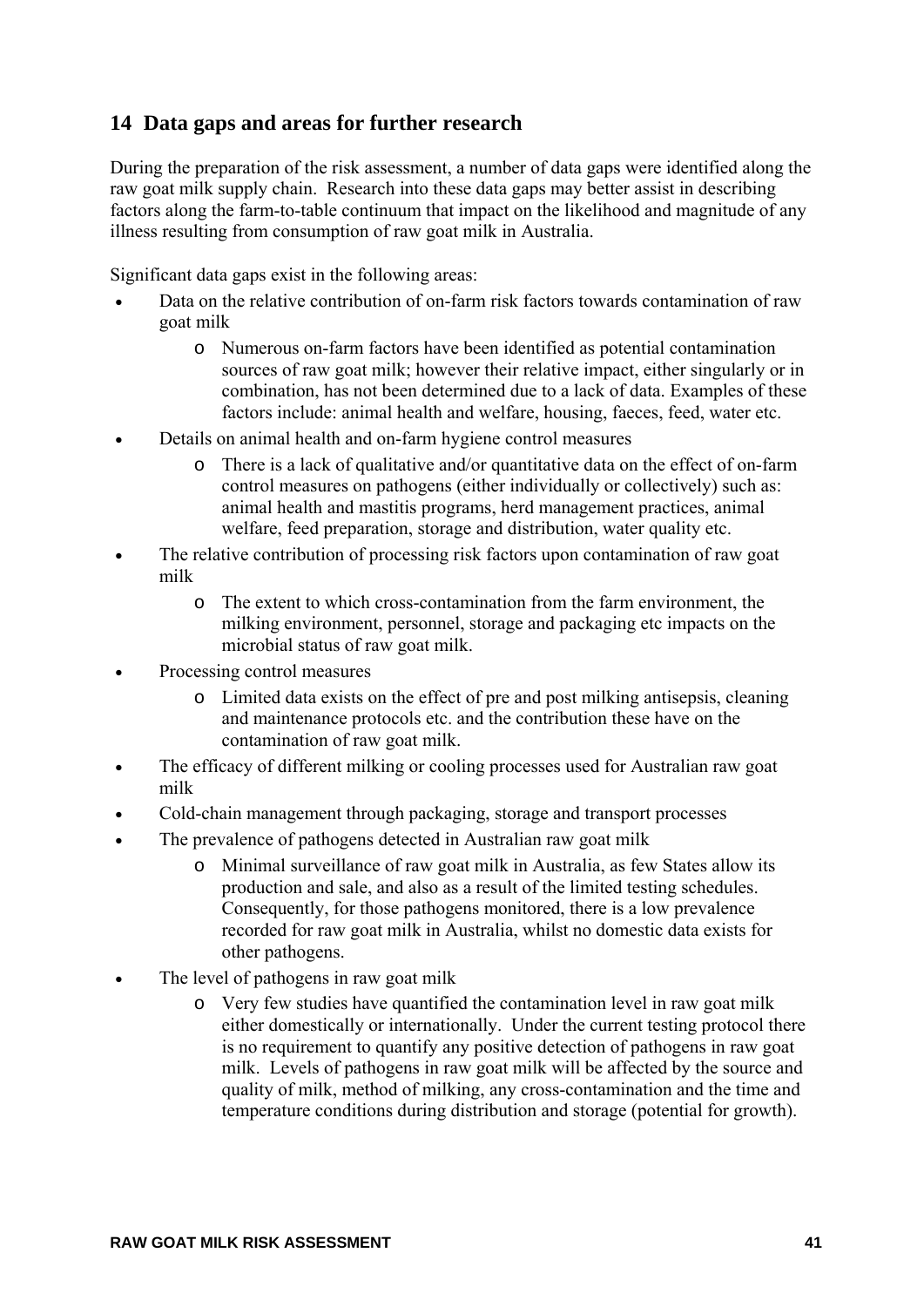- The virulence and infectivity of some organisms as well as the zoonotic potential of certain organisms is not well documented
	- o To populate the qualitative framework with input variables for these pathogens, assumptions were made based on expert consultations. Data on the infective dose and severity of illness was either limited or not available for a number of organisms including; *B. pseudomallei*, *L. interrogans, M. avium* subs. *paratuberculosis*, *Streptococcus* spp., *Y. pseudotuberculosis* and *T. gondii*. Further information is required on the dose-response information for these organisms. Plus information on the milkborne transmission of *Coxiella* and any causal link association between Johne's disease and Crohn's disease was also not available.
- Limited data currently exists on the frequency and amount of raw goat milk consumed as well as the demographics of the consuming population
	- o Discussions with jurisdictional representatives and the industry suggests that raw goat milk is often consumed by individuals with lowered or lessdeveloped immune responses, so further quantitative and/or qualitative data would assist in contextualising the impact of any illness resulting from consumption of raw goat milk.
- Extent and cause of sporadic human cases of raw goat milk associated foodborne illness
	- o Outbreak data is not necessarily indicative of the true incidence and causes of sporadic raw goat milk associated foodborne illness. Attribution of sporadic cases is difficult due to factors such as the general under-reporting of foodborne illness, retrospective nature of foodborne illness investigation, the often non-point source nature of exposure and the low frequency of consumption.

Availability of the following data would also assist in more accurately estimating the impact and magnitude of any illness resulting following the consumption of raw goat milk in Australia per year:

- Levels of pathogens present in Australian raw goat milk both at the farm level and along the supply chain, including at retail sale
- Time and temperature conditions which raw goat milk is subject to throughout storage, distribution and retail sale
- The frequency and amount of consumption of raw goat milk, as well as the demographics of the consuming population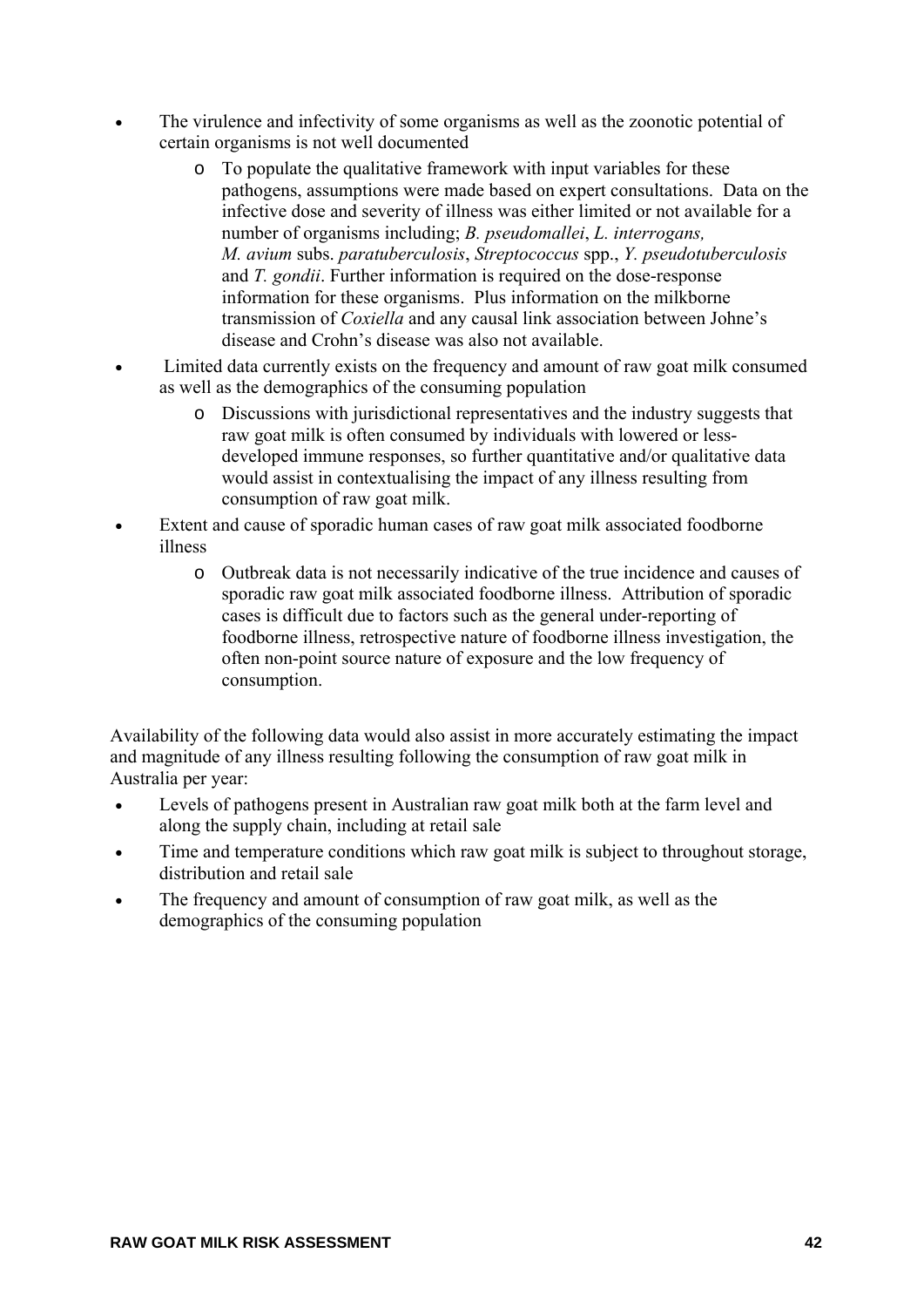# **15 Conclusion**

The assessment of risk associated with raw goat milk demonstrates that raw goat milk may be contaminated with a range of pathogenic microorganisms and pose a public health risk from consumption.

The safety of raw goat milk is primarily dependent upon: ensuring good animal health and welfare; preventing environmental contamination; strict adherence to good milking practices, including cleaning and drying of teats; rapid cooling of milk; strict control over milking parlour hygiene; and correct temperature conditions maintained throughout storage and distribution. This minimizes the opportunity for microbiological hazards to contaminate raw milk and reduces the likelihood that these hazards will proliferate if milk is contaminated. A failure to maintain strict control over these risk factors would be likely to significantly increase the risk to public health and safety from consumption of raw goat milk.

As raw goat milk does not undergo a pathogen elimination step, such as pasteurisation, the microbiological quality of raw goat milk will reflect the stringency of control exercised over these risk factors.

The consumption of raw goat milk in Australia is low, and reflecting this is the low number of reported foodborne outbreaks associated with its consumption. However, raw goat milk has been responsible for a number of outbreaks of foodborne illness overseas.

| Organism                   | Risk rating using qualitative model           |
|----------------------------|-----------------------------------------------|
| Enterohaemorrhagic E. coli | <b>High</b> (all populations)                 |
| Salmonella spp.            | <b>Moderate</b> (susceptible population only) |
| Toxoplasma gondii          | <b>High</b> (susceptible population only)     |
| Listeria monocytogenes     | High (susceptible population only)            |

Using a qualitative framework, the principal risks to public health and safety from the consumption of raw goat milk are:

The principal identified risk to public health and safety, for both general and susceptible populations from the consumption of raw goat milk is pathogenic *E. coli*. This estimation of risk is supported epidemiologically, as there have been five reported outbreaks of *E. coli* O157:H7 associated with the consumption of raw goat milk overseas. The risk of *Salmonella* spp. is estimated to be moderate for the susceptible population and there has been one outbreak in Australia attributed to the consumption of raw goat milk. For susceptible populations, *T. gondii* and *L. monocytogenes* are estimated to be high risk. Again, *T. gondii* has been epidemiologically linked with foodborne illness in a number of outbreaks overseas. The risk rating for *L. monocytogenes* is still considered conservative as the qualitative framework does not account for possible growth of the organism at refrigeration temperature. Although ranked as a low risk, *C. parvum* has been linked to one foodborne illness outbreak in Australia. It should also be highlighted that although *Brucella* spp. is presently exotic to Australia, were it to be introduced either in raw goat milk product or into domestic herds, it would pose a moderate risk following the consumption of raw goat milk.

While the volume of raw goat milk consumed in Australia is very low, raw goat milk poses a risk to both general and susceptible population groups who consume this product. The information available suggests raw goat milk is often provided to very young children,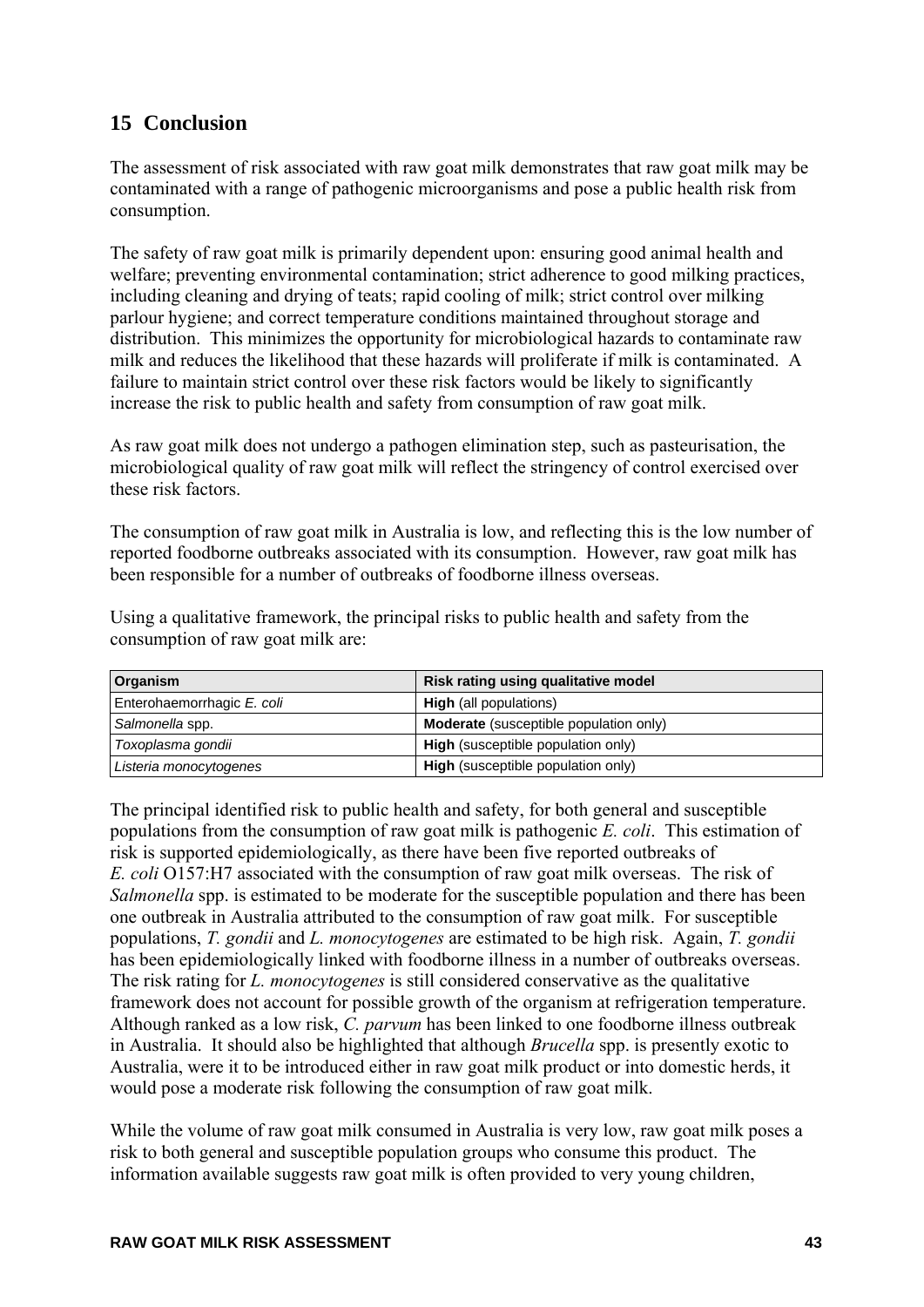children with special dietary needs, older people and people convalescing. These subpopulations are at-risk, and exposure to even low levels of microbial pathogens could result in serious illness.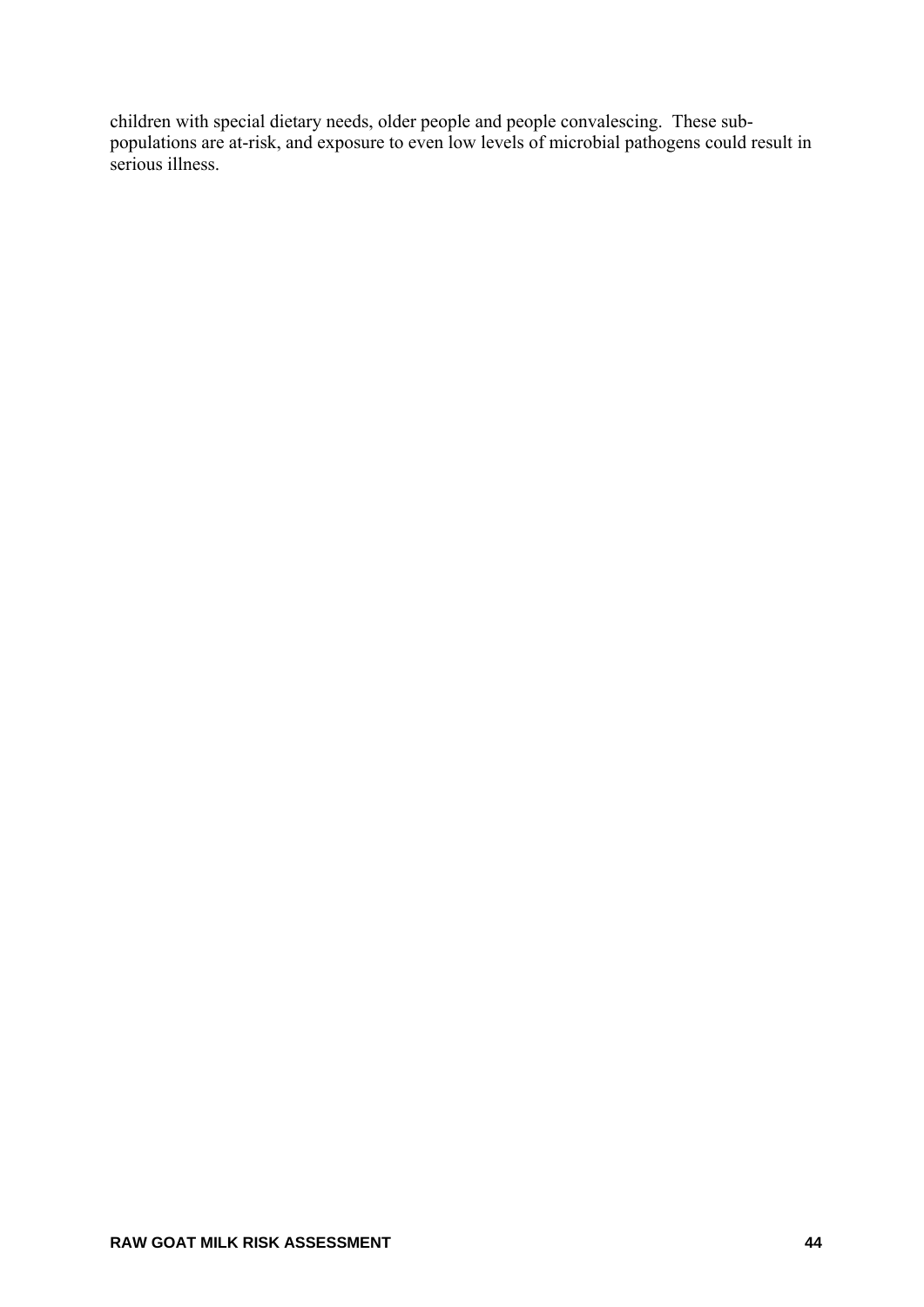# **APPENDICES**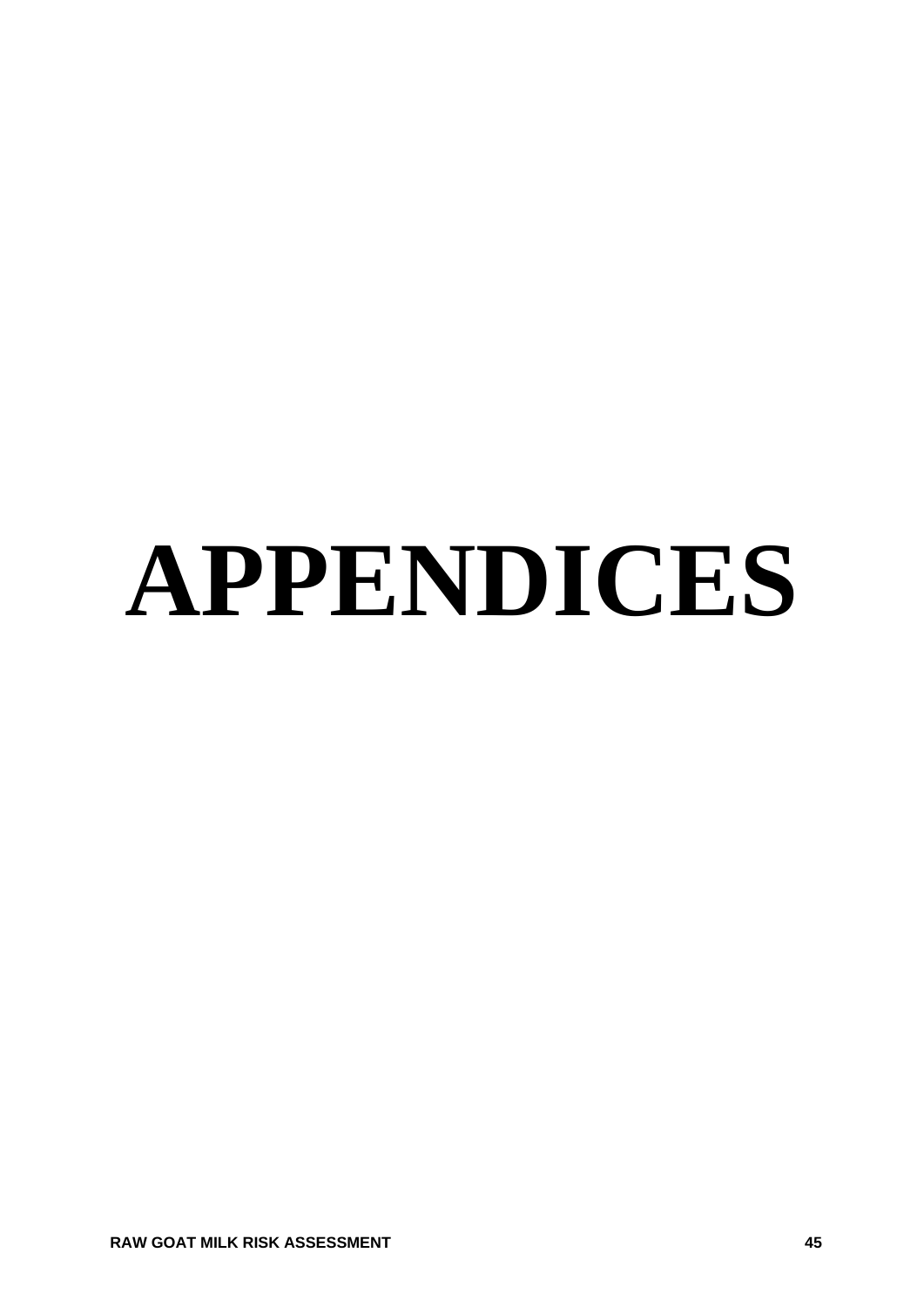# **Appendix 1: Dairy Goat Industry**

In 2003/04, around 5.4 million litres of goat milk was produced in Australia, with about 2.1 million litres (38%) entering the liquid whole milk sector, as well as some yoghurt production. Approximately 60% of the total volume of goat milk produced in Australia in 2003/04 (~3.4 million litres) went into the specialty cheese sector (Abud, 2005). This is an increase from the estimated 2.5 million litres of goat milk used for cheese in 2000/01 (Stubbs and Abud, 2002). Approximately 300,000 litres of raw goat milk was marketed in Australia during 2003.

The estimated retail market for specialty cheese and whole milk production in Australia is valued at approximately \$20 million and \$7 million dollars respectively. These products are increasingly becoming available in supermarket chains and specialty food outlets as well as the hospitality sector.

## **1. Production statistics**

Approximately 65 commercial dairy goat farms are currently in operation across Australia, carrying close to 11,000 goats. The main goat milk producing States are Queensland, Victoria and Tasmania, with unpasteurised milk permitted for sale in South Australia, Queensland, New South Wales and Western Australia.

New South Wales has the majority of farms followed by Victoria and Queensland; however production is highest in Queensland at 1.47 million litres, then Victoria, Tasmania, South Australia, New South Wales and Western Australia with approximately 1.12 million, 1.1 million, 0.77 million, 0.6 million and 0.4 million litres, respectively.

Figure 1 illustrates the proportion of goat milk used for whole milk, cheese and yoghurt production in each state.



**Goat Milk Products**

**Figure 1:** Proportion of goat milk products by state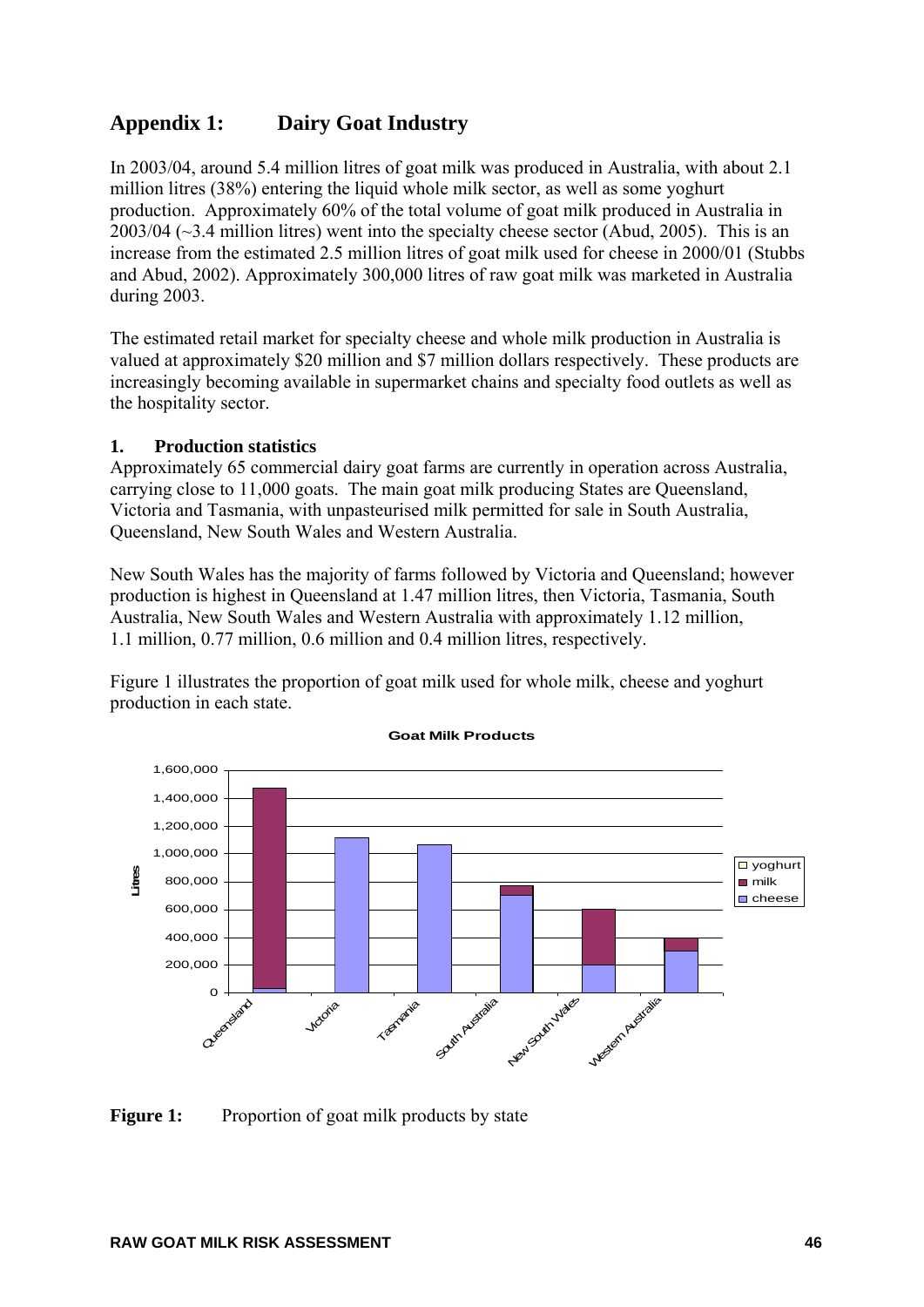Queensland produces around 27% of the total volume which is predominantly for whole milk sales (1.44 million litres). Victoria and Tasmania have similar product distribution with the bulk of milk used for cheese and a very small amount for yoghurt. The main usage of goat milk in South Australia and Western Australia is for cheese (0.7 and 0.3 million litres respectively), then whole milk with a little for yoghurt. Whole milk is the predominant product in New South Wales (0.4 million litres) followed by cheese and then yoghurt. In all States, the contribution of yoghurt to production volume is minimal (Abud and Stubbs, 2005)

The growth in supermarket sales of all goat milk (raw and pasteurised) over the last four years is depicted in Figure 2 (Herd Improvement and Producers Association, 2006).



**Figure 2:** Goat milk supermarket sales by State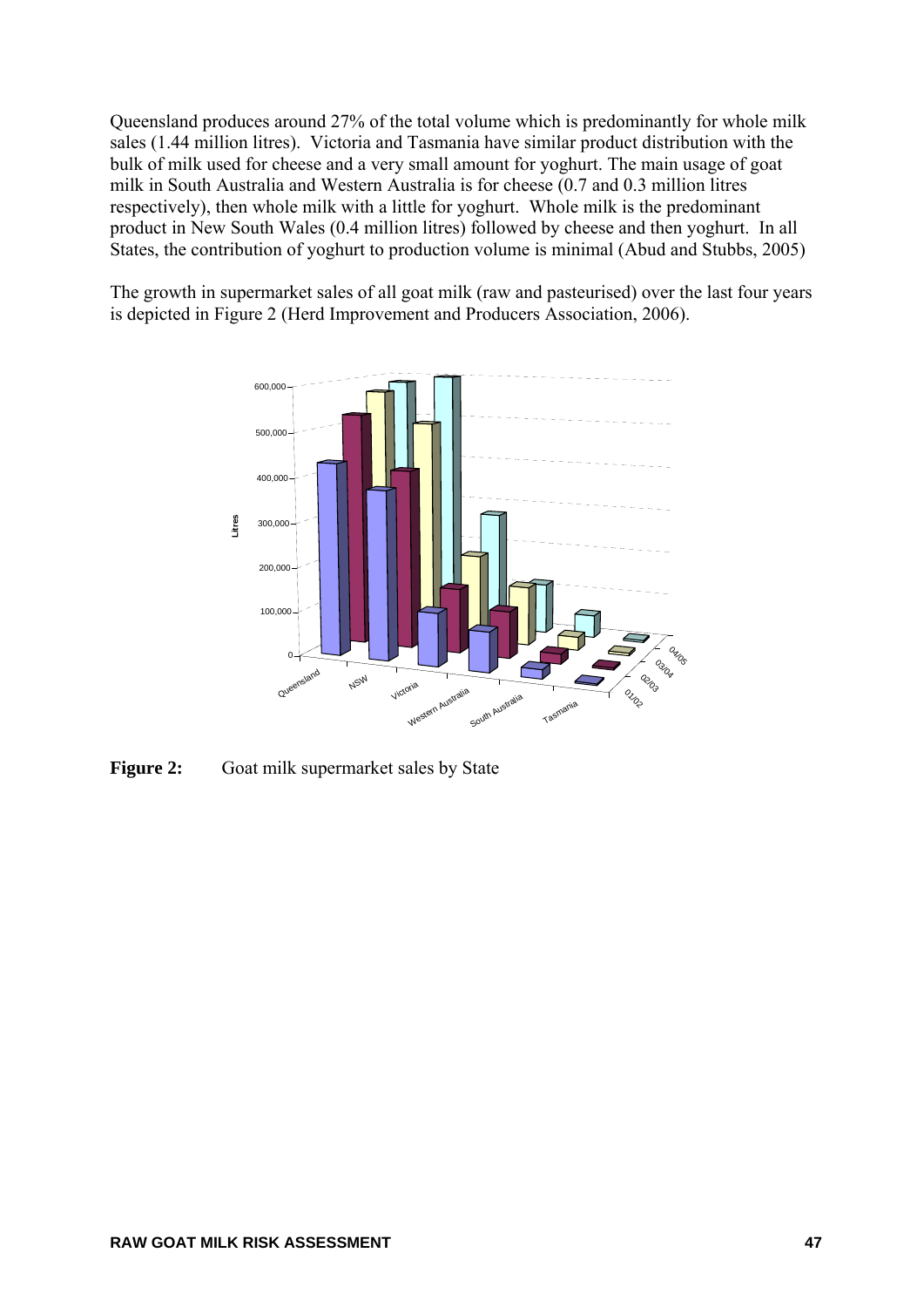# **Appendix 2: Hazard identification / hazard characterisation of pathogens**

## **1.** *Bacillus cereus*

The genus *Bacillus* encompasses a great diversity of species and strains. *Bacillus cereus* are Gram-positive, facultatively aerobic spore-forming bacterium shaped as large rods and are motile by means of peritrichous flagella. *B. cereus* is widely distributed in the environment and is readily isolated from soil, dust, cereal crops, vegetation, animal hair, fresh water and sediments (ICMSF, 1996).

## *Growth characteristics*

Strains of *B. cereus* vary widely in their growth and survival characteristics. Psychrotrophic strains are able to grow at  $4 - 5^{\circ}$ C but not at  $30 - 35^{\circ}$ C, whilst mesophilic strains grow between 15 - 55ºC. The optimum growth temperature ranges from 30 – 40ºC. The pH range at which growth will occur is 5.0 - 8.8 with an optimum of 6.0 - 7.0. The minimum water activity for survival and growth for *B. cereus* is 0.93 (ICMSF, 1996). The maximum salt concentration tolerated by *B. cereus* is 7% at pH 6 - 7 and 30 - 35ºC (Jenson and Moir, 2003). Growth is optimal in the presence of oxygen but can occur under anaerobic conditions. Toxin production is reduced under anaerobic conditions (ESR, 2001).

Vegetative cells are relatively sensitive to environmental stress such as heat, chemicals, preservatives and radiation. However, *B. cereus* spores are more resistant due to their metabolic dormancy and tough physical nature (Jenson and Moir, 2003). Spores are more resistant to dry heat than moist heat. Spores can survive for long periods in dried foods. The heat resistance of *B. cereus* spores has been reported as  $D_{85\degree C} = 33.8 - 106$  minutes in phosphate buffer;  $D_{95^{\circ}C} = 1.5 - 36.2$  minutes in distilled water and 1.8 - 19.1 minutes in milk. Thus, there is considerable strain variability, with D-values for spores of some *B. cereus* strains up to 15 to 20 times greater than for the more heat sensitive strains (ICMSF, 1996). Preservatives such as 0.26% sorbic acid at pH 5.5 and 0.39% potassium sorbate at pH 6.6 can inhibit growth. Nisin is inhibitory to *B. cereus*. Other antimicrobials which have an effect on *B. cereus* include benzoate, ethylenediaminetetraacetic acid and polyphosphates (Jenson and Moir, 2003). Spores are also more resistant to radiation than vegetative cells (Farkas, 1994).

# *Pathology of illness*

There are two types of *B. cereus*-mediated intoxications. The two forms of illness are caused by significantly different toxins; diarrhoeal toxins (enterotoxins) and emetic toxins.

Diarrhoeagenic enterotoxins are formed in the small intestine following consumption of a large number of cells, which then results in illness. These toxins are heat labile, being inactivated in 5 minutes at 56ºC (but not 45ºC for 30 minutes). Four enterotoxins have been identified and characterised: two three-component enterotoxins (haemolysin BL and nonhaemolytic); enterotoxin T; and a cytotoxin. The toxins are unstable at pH values outside the range 4 to 11 and sensitive to proteolytic enzymes (Jenson and Moir, 2003). Toxin activity is reduced after 1 to 2 days at 32ºC, one week at 4ºC and several weeks at –20ºC (Andersson *et al.*, 1995). The incubation period for the diarrhoeal type of food poisoning is usually 10 - 13 hours post ingestion, although incubation periods from 8 – 16 hours have been reported. Gastroenteritis is usually mild, with abdominal cramps, profuse watery diarrhoea,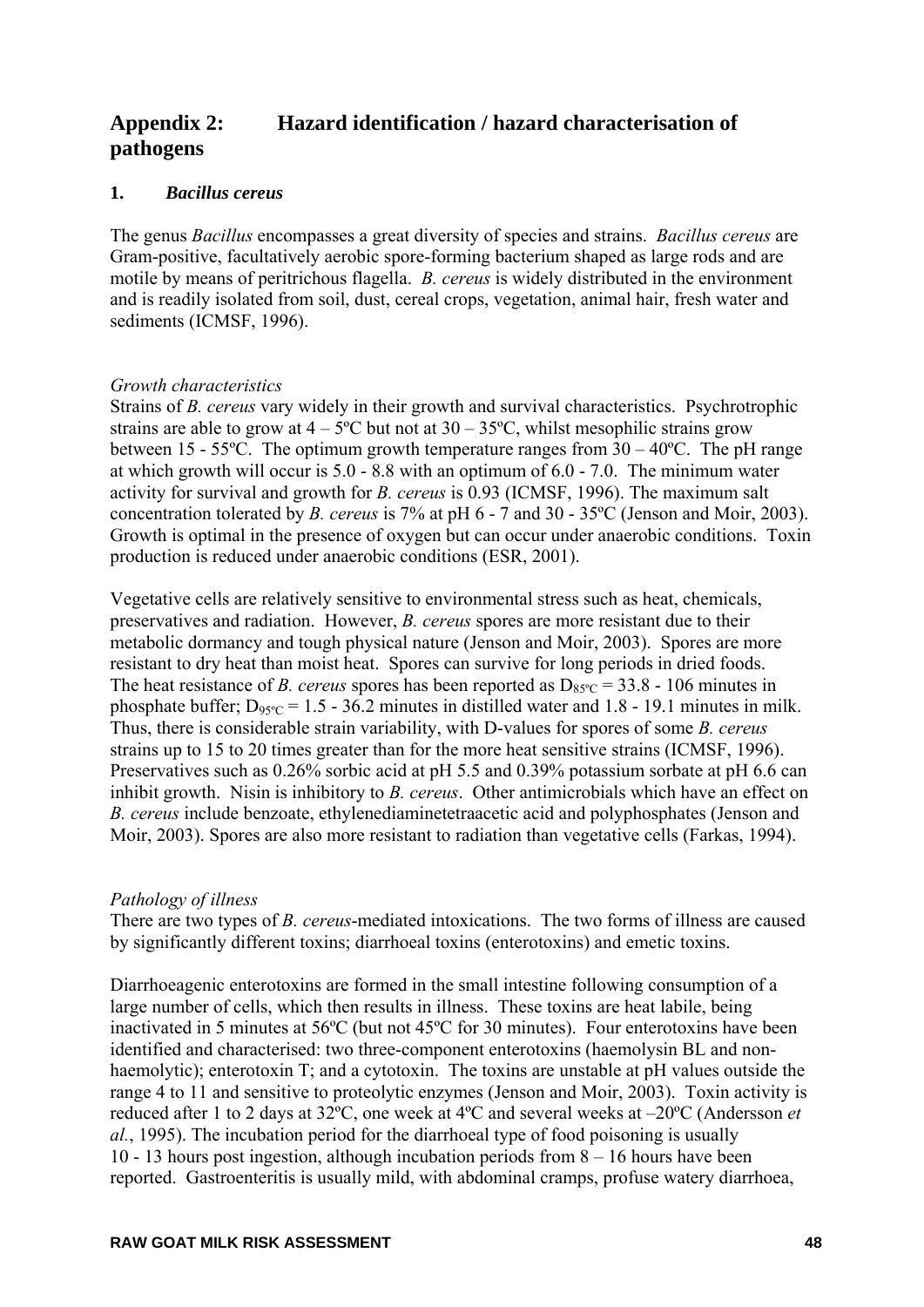rectal spasms and moderate nausea, usually without vomiting. Recovery typically occurs within 24 hours.

The emetic toxin is preformed during *B. cereus* growth in foods, survives the gut environment and causes illness. It has been identified as a small ring form peptide of 1.2 kDa, called cereulide (Hui *et al.*, 2001), and is thought to be an enzymatically synthesised peptide (Granum and Lund, 1997). The emetic toxin is extremely resistant to heat and can survive 90 minutes at 126ºC (ESR 2001). It is also very resistant to pH and proteolysis, but is not antigenic. Illness caused by the ingestion of emetic toxin generally has a short incubation period. Acute nausea and vomiting often occurs 1 - 5 hours post ingestion, with recovery within 12 - 24 hours. Diarrhoeal symptoms are not normally associated with the emetic illness.

Neither form of illness is considered life-threatening to normal healthy individuals; with very few fatal cases have being reported (Jenson and Moir, 2003). Humans may vary in their susceptibility to *B. cereus* illness. Since most strains of *B. cereus* have the potential to produce toxins, the severity of illness is dependent on the quantity and type of toxins produced (Notermans and Batt, 1998). In a small number of cases, both types of symptoms (diarrhoeal and vomiting) have been recorded, and this is probably due to the production of both types of toxin. Characteristics of the two types of illness caused by *B. cereus* are summarised in Table 1.

|                                               | Diarrhoeal syndrome                                                            | <b>Emetic syndrome</b>                                                                                                        |
|-----------------------------------------------|--------------------------------------------------------------------------------|-------------------------------------------------------------------------------------------------------------------------------|
| Infective dose                                | $10^5 - 10^7$ (total)                                                          | $\frac{10^5 - 10^8}{2}$ (cells/g)                                                                                             |
| <b>Toxin produced</b>                         | In the small intestine of the host                                             | Preformed in foods                                                                                                            |
| <b>Type of toxin</b>                          | Protein                                                                        | Cyclic peptide                                                                                                                |
| <b>Incubation period</b>                      | 8 - 16 h (occasionally > 24 h)                                                 | $0.5 - 5h$                                                                                                                    |
| <b>Duration of</b><br>illness                 | 12 - 24 h (occasionally several days)                                          | $6 - 24h$                                                                                                                     |
| <b>Symptoms</b>                               | Abdominal pain, watery diarrhoea and<br>occasionally nausea                    | Nausea, vomiting and malaise<br>(sometimes followed by diarrhoea,<br>potentially due to additional enterotoxin<br>production) |
| <b>Foods most</b><br>frequently<br>implicated | Meat products, soups, vegetables,<br>puddings/sauces and milk/milk<br>products | Fried and cooked rice, pasta, pastry<br>and noodles                                                                           |

**Table 1:** Characteristics of the two types of illness caused by *B. cereus* (Granum and Lund 1997)

*B. cereus* has also been associated with non-foodborne non-gastrointestinal infections such as ocular and wound infections, bacteraemia, central nervous system infections, respiratory tract infections and endocarditis. Individuals who are immunocompromised, either by illness or medication, are more susceptible to all infections and illnesses caused by this organism (Hui *et al.*, 2001).

#### *Mode of transmission*

The enterotoxin (diarrhoeal syndrome) form of *B. cereus* poisonings is caused by the ingestion of a large number of cells and the subsequent production of the toxin in the small intestine. The emetic syndrome of *B. cereus* food poisoning occurs after the ingestion of food in which the organism has grown and formed toxin(s). Most documented reports of *B. cereus*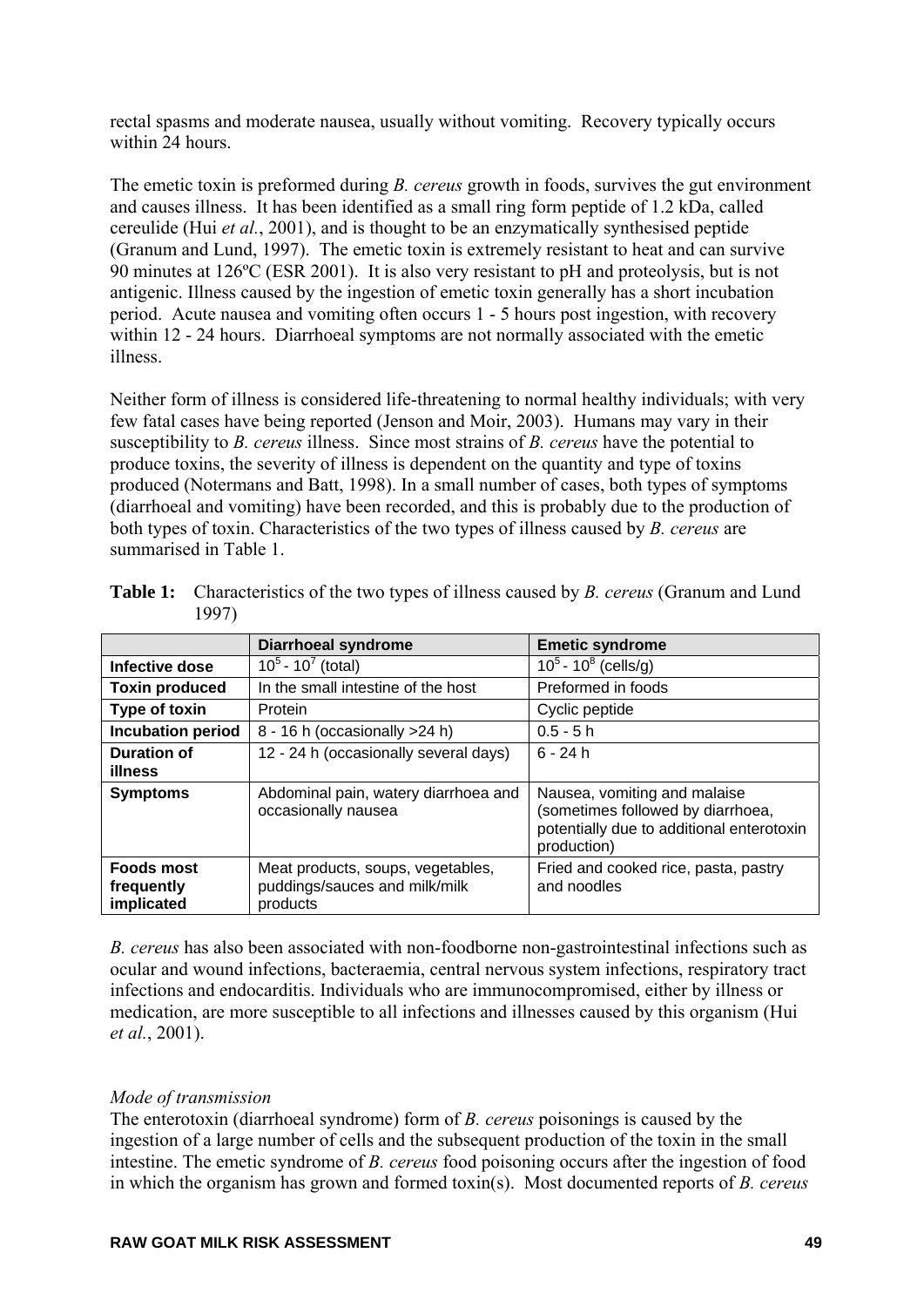intoxication from this toxin have involved a cereal, or cereal- or spice-containing product as the food vehicle (ICMSF, 1996).

#### *Incidence of illness*

*B. cereus* food poisoning is not considered a reportable illness in most countries and therefore incidence data is limited (Granum and Lund 1997). However, France, Germany and the USA report less than 0.1 cases per 10,000,000 population per annum whereas Finland, Scotland, England/Wales, Hungary and Cuba all report more than 4.0 cases per 10,000,000 per annum (Jenson and Moir, 2003).

Within Australia, during the years 1977-1984, *B. cereus* was associated with 39% of foodborne illness incidents investigated in New South Wales, and this was mostly associated with fried rice (Jenson and Moir, 2003). In the period  $1995 - 2000$  there were 2 identified foodborne outbreaks (total of 28 cases) due to *B. cereus* in Australia (Dalton *et al.*, 2004). In 2002 there were two outbreaks, one involving 37 people and the other (in combination with *S. aureus*) involving approximately 270 people (Anon, 2003). A further outbreak was identified during 2004 involving 6 cases (Anon, 2005). It is recognised however, there may be significant under reporting of *B. cereus* illness due to the generally mild, short duration, selflimiting symptoms, in addition to it being infrequently tested for in routine laboratory analyses of stool samples.

Outbreaks of emetic-type illness have resulted from consumption of rice products or starchy foods (such as potato or pasta) that have been cooled slowly and stored incorrectly. Fried or cooked rice has been implicated in approximately 95% of cases with emetic symptoms and only a small proportion of cases have been attributed to the consumption of other foods such as crumpets, vanilla slices, cream and pasta (Kramer and Gilbert, 1989; Lee, 1988). A wide range of foods have been associated with the diarrhoeal syndrome, including meat-based dishes, soups, vegetables, puddings and sauces (Kramer and Gilbert, 1989).

Powdered milk used in the preparation of vanilla slices, a milk-gelatine dessert and macaroni cheese was indicated as the source of the *B. cereus* contamination contributing to outbreaks involving these foods (Holmes *et al.*, 1981; Pinegar and Buxton, 1977; Anon, 1977). A foodborne outbreak involving 35 neonates was linked to *B. cereus* in powdered milk in Chile (Cohen *et al.*, 1984). Levels of *B. cereus* detected in the powder ranged between 50 - 200 spores/g. However, analysis of preparation methods revealed a certain degree of time and temperature abuse. No further cases were detected following changes to preparation systems of infant formula.

#### *Occurrence in foods*

*B. cereus* is distributed widely in the environment and hence foods are often contaminated, particularly raw foods of plant origin. Cereal products are often a source, but numbers are rarely high. Rice is a well recognised source, with most samples containing low levels of the organism. Spices may also frequently be contaminated with *B. cereus* (Jenson and Moir, 2003).

A survey by Nygren (1962) of the incidence of *B. cereus* in food materials revealed that 52% of 1546 food ingredients, 44% of 1911 cream and dessert dishes, and 52% of 431 meat and vegetable products were contaminated, illustrating the widespread distribution of *B. cereus*.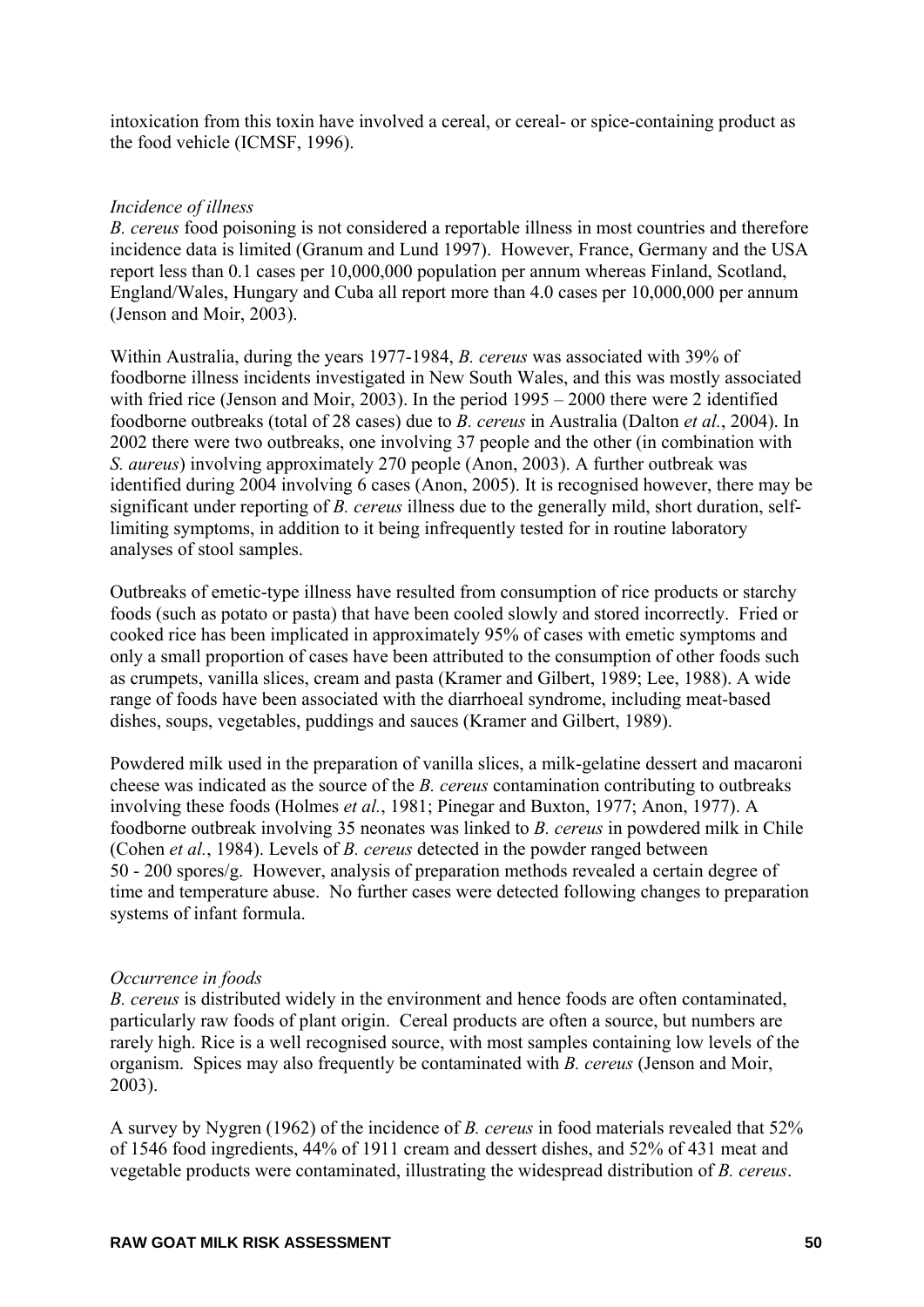A study of milk and dairy products showed contamination rates of 9 - 48% and UHT-treated milk was contaminated in approximately 50% of samples (ICMSF, 1996). The available data indicates that under normal circumstances, *B. cereus* is found in food at concentrations  $\langle 10^3 \text{ cftu/g}$  and mostly  $\langle 10^2 \text{ cftu/g}$  (ICMSF, 1996). The presence of *B. cereus* in processed foods results from contamination of raw materials and the subsequent resistance of spores to heat treatment processes undergone during manufacture.

## *Virulence and infectivity of B. cereus*

The pathogenic mechanism for the emetic toxin has been elucidated. The emetic toxin is a dodecadepsipeptide named cereulide, and causes vacuole formation in Hep-2 cells and emesis.

The pathogenic mechanism for the diarrhoeal form of illness has not been clearly elucidated, although it is known that at least four different enterotoxins are involved (Jenson and Moir, 2003). One of these enterotoxins, Haemolysin BL, consists of three protein components (L2, L1, and B), and causes the destruction of red blood cells. The second enterotoxin, nonhaemolytic enterotoxin, also consists of 3 protein moieties (B, L1 and L2) and all components are needed for maximum cytotoxicity. Both of these enterotoxins have been responsible for outbreaks of diarrhoeal food poisoning. The third enterotoxin, Enterotoxin T, consists of a single protein that is cytotoxin positive in the mouse ileal loop assay and possesses vascular permeability activity but does not appear to be involved in food poisoning (Hui *et al.*, 2001). The role of enterotoxin T is unclear (Jenson and Moir, 2003). Lund *et al.*(2000) identified the fourth enterotoxin which is a single cytotoxin protein (CytK). CytK is necrotic and haemolytic. This toxin was implicated in a severe food poisoning outbreak in France resulting in three deaths (Lund *et al.*, 2000).

Since diarrhoeal enterotoxins are unstable and are inactivated by low pH and digestive enzymes, any preformed toxins should be destroyed during passage through the stomach and are not likely to cause illness (Notermans and Batt 1998; Granum and Lund 1997).

Other potential virulence factors associated with diarrhoeal illness that have been identified include sphingomyelinase, phosphatidylinositol- and phosphatidylcholine-specific phospholipases and haemolysins I and II (Jenson and Moir, 2003).

The involvement of intestinal receptor site(s) for the tripartite enterotoxins in diarrhoeal symptoms has not been fully elucidated. It has been postulated that the enterotoxins disrupt the membrane of epithelial cells (Notermans and Batt 1998). The mechanisms for cereulide synthesis are also unclear, but data suggest the peptide is enzymatically produced (Hui *et al.*, 2001).

# *Dose response*

Kramer and Gilbert (1989) have summarised a large number of outbreaks caused by *B. cereus*. The concentration of *B. cereus* in foods implicated in diarrhoeal illness ranged from 1.2 x  $10^3 - 10^8$  cfu/g. It has also been reported that 10% of outbreaks have been associated with foods containing less than  $10^5$  cfu/g (Kramer and Gilbert, 1989). It has been found that concentrations of *B*. cereus of  $10^3 - 10^5$  cfu/g can result in illness in infants or aged and infirm individuals, although such illness was rare (Becker *et al.*, 1994).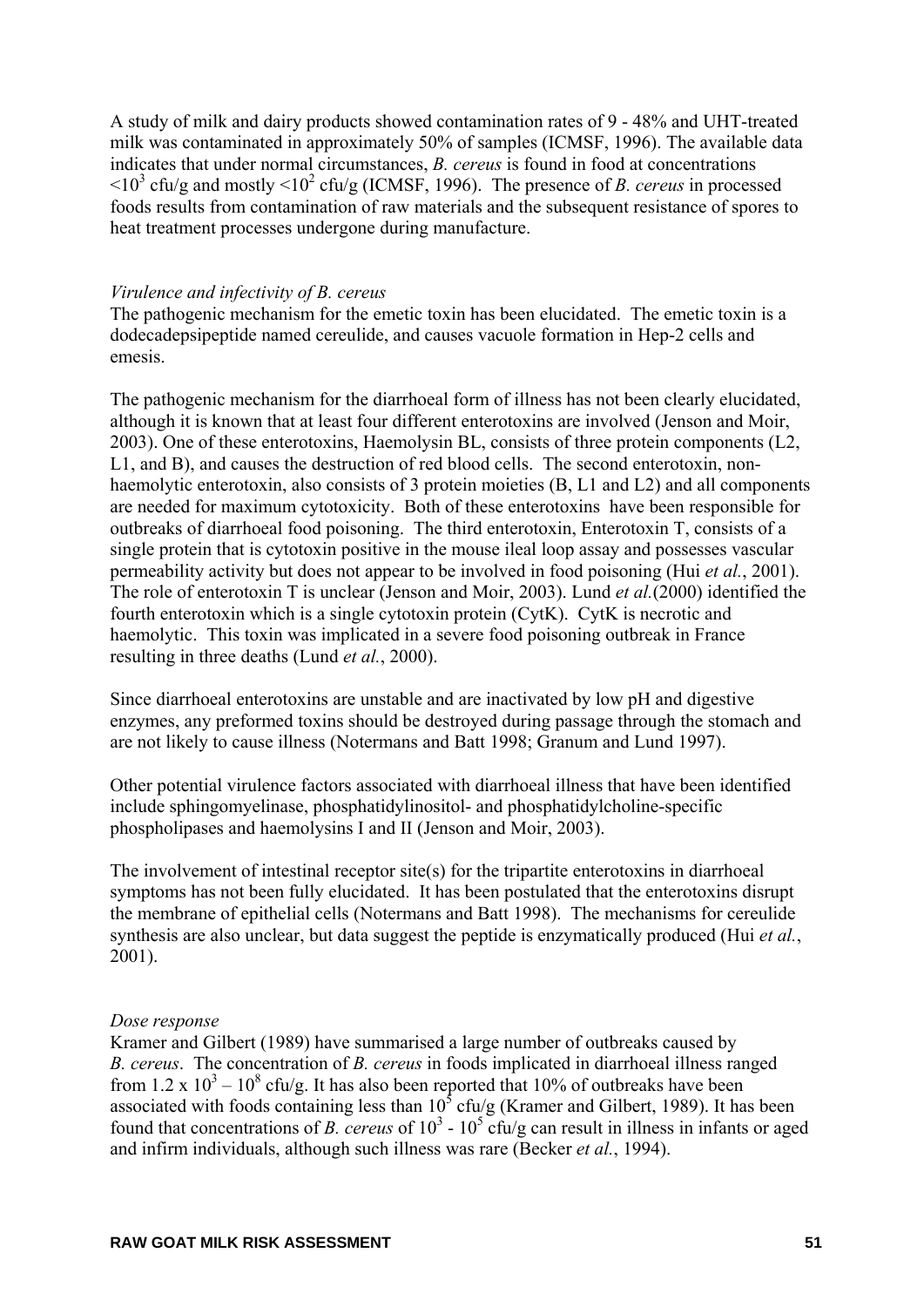A study reported that concentrations ranging from 200 to  $10^9$ cfu/g (or /ml) of *B. cereus* have been reported in foods implicated in food poisoning, giving total infective doses ranging from about  $5 \times 10^4$  to  $10^{11}$ organsims (Granum and Lund 1997). Partly due to the large differences in the amount and type of enterotoxin produced by different strains, the total infective dose seems to vary between about  $10^5$  and  $10^8$  viable cells or spores. Thus it was suggested that an average serving of food containing more than  $10<sup>3</sup> B$ . *cereus*/g cannot be considered completely safe for consumption. It has also been suggested that the infectious dose for *B. cereus* may vary from about 1 x  $10^5$  to 1 x  $10^8$  viable cells or spores (Rowan *et al.*, 1997; Notermans and Batt 1998). Notermans and Batt (1998) also suggest food servings containing greater than  $1 \times 10^4$  *B. cereus*/g may not be safe for consumption. From the available data it is estimated that the minimum total infectious dose is  $10<sup>5</sup>$  viable cells or spores.

#### *Immune status*

All people are believed to be susceptible to *B. cereus* food poisoning. *B. cereus* has the potential to cause mild food-poisoning which does not, as a rule, last more than 12 - 24 hours. However, some individuals, especially young children, are particularly susceptible and may be more severely affected (ICMSF, 1996). Infants, therefore, may be susceptible to illness from a lower infectious dose, but there is no available data to support this.

#### *Food matrix*

The impact of the food matrix on the heat resistance of spores has been investigated. *B. cereus* spores are moderately heat resistant, however resistance is increased in high-fat and oily foods (*e.g.* for soybean oil,  $D_{121^{\circ}C} = 30$  minutes) and in foods with lower water activity (Jenson and Moir, 2003).

#### *References*

Andersson, A., Ronner, U. and Granum, P.E. (1995) What problems does the food industry have with the sporeforming pathogens Bacillus cereus and Clostridium perfringens? *Int.J Food Microbiol.* 28(2):145-155.

Anon. (1977) Communicable Disease Report. *Public Health Lab.Service, London* 77(44): 3.

Anon. (2003) OzFoodNet: Foodborne disease in Australia: incidence, notifications and outbreaks. Annual report of the OzFoodNet network, 2002. *Commun Dis Intell.* 27(2):209-243.

Anon. (2005) OzFoodNet: Foodborne disease in Australia: incidence, notifications and outbreaks. Annual report of the OzFoodNet network, 2004. *CDI* 29(2):164-190.

Becker, H., Schaller, G., Wiese, W.v. and Terplan, G. (1994) Bacillus cereus in infant foods and dried milk products. *International Journal of Food Microbiology.1994* 23(1):1-15.

Cohen, J., Marambio, E., Lynch, B. and Moreno, A. (1984) Bacillus cereus infection in newborn infants. *Rev Chil.Pediatr* 55(1):20-25.

Dalton, C.B., Gregory, J., Kirk, M.D., Stafford, R.J., Givney, R., Kraa, E. and Gould, D. (2004) Foodborne disease outbreaks in Australia, 1995 to 2000. *Commun Dis Intell.* 28(2):211-224.

ESR (2001) *Microbial Pathogen Data Sheet - Bacillus cereus*. http://www.nzfsa.govt.nz/sciencetechnology/data-sheets/bacillus-cereus.pdf.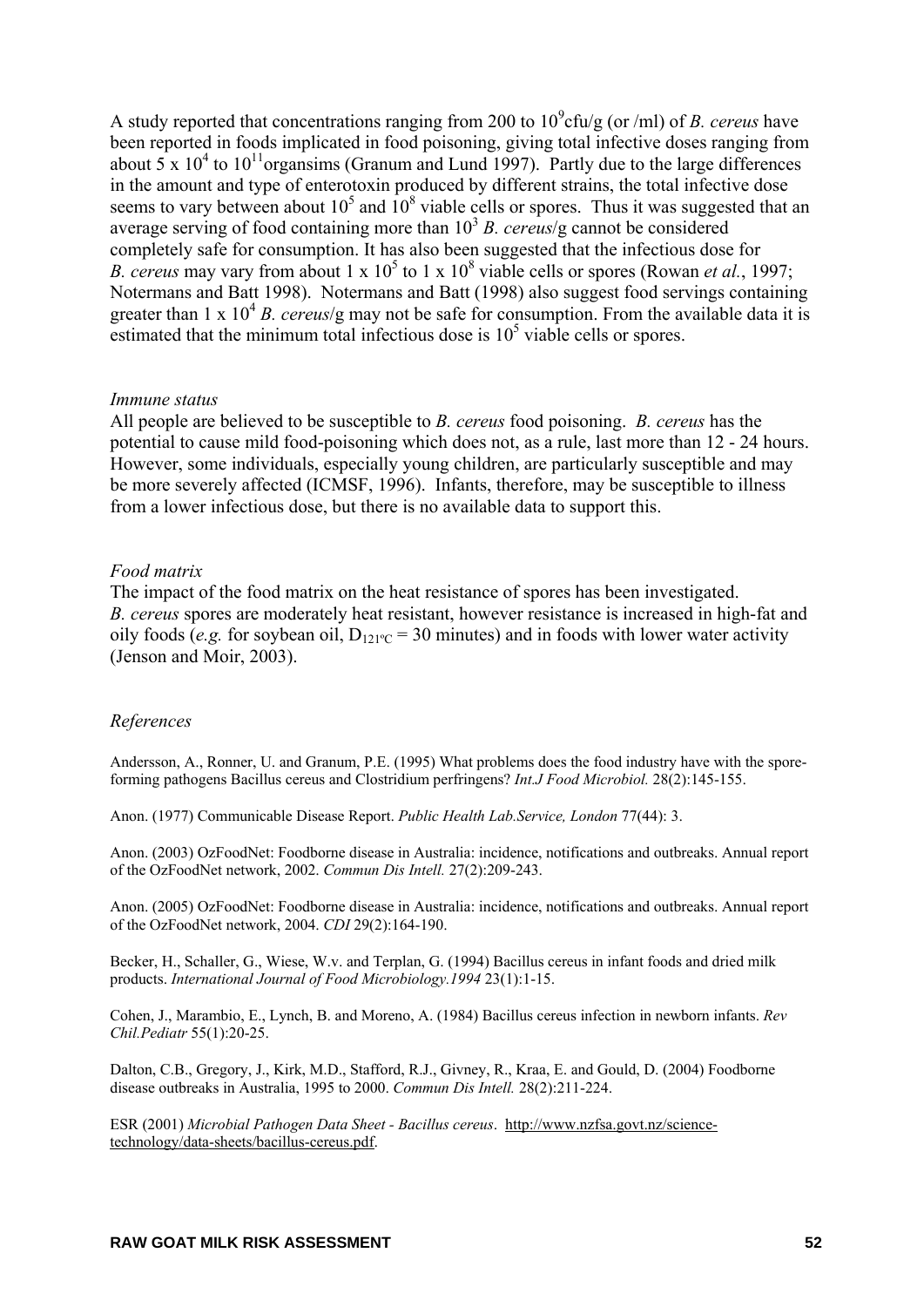Farkas, J. (1994) Tolerance of spores to ionizing radiation: mechanisms of inactivation, injury and repair. *J Appl Bacteriol.* Symp Supp(76):815-905.

Granum, P.E. and Lund, T. (1997) Bacillus cereus and its food poisoning toxins. *FEMS Microbiol Lett*  157(2):223-228.

Holmes, J.R., Plunkett, T., Pate, P., Roper, W.L. and Alexander, W.J. (1981) Emetic food poisoning caused by Bacillus cereus. *Arch.Intern.Med* 141(6):766-767.

Hui, Y.H., Pierson, M.D. and Gorham, J.R. (2001) Food-borne disease handbook. Second edition ed, Marcel Dekker, New York, USA.

ICMSF. (1996) Microorganisms in Food 5: Microbiological Specifications of Food Pathgens. Blackie Academic and Professional, London.

Jenson, I. and Moir, C.J. (2003) *Bacillus cereus* and other *Bacillus* species. In: *Foodborne Microorganisms of Public Health Significance*. 6th ed, Australian Institute of Food Science and Technology Inc., New South Wales Branch Food Microbiology Group, Sydney, pp445-478.

Kramer, J.M. and Gilbert, R.J. (1989) *Bacillus cereus* and other *Bacillus* species. In: Doyle, M.P. eds. *Foodborne bacterial pathogens*. Marcel Dekker, New York, USA, pp21-70.

Lee, W.H. (1988) Lee, W.H. (1988) *Bacillus cereus* food poisoning associated with crumpets. Australian Food Microbiology Conference, Surfers Paradise, Queensland. Australian Institute Food Science and Technology, Abstracts.

Lund, T., De Buyser, M.L. and Granum, P.E. (2000) A new cytotoxin from Bacillus cereus that may cause necrotic enteritis. *Mol.Microbiol* 38(2):254-261.

Notermans, S. and Batt, C.A. (1998) A risk assessment approach for food-borne Bacillus cereus and its toxins. *Symp.Ser.Soc Appl Microbiol* 27:51S-61S.

Nygren, B. (1962) Phospholipase C-producing bacteria and food poisoning. An experimental study on Clostridium perfringens and Bacillus cereus. *Acta Paediatr Scand* Suppl(160):1-88.

Pinegar, J.A. and Buxton, J.D. (1977) An investigation of the bacteriological quality of retail vanilla slices. *J Hyg.(Lond)* 78(3):387-394.

Rowan, N.J., Anderson, J.G. and Anderton, A. (1997) Bacteriological quality of infant milk formulae examined under a variety of preparation and storage conditions. *Journal of Food Protection.1997* 60(9):1089-1094.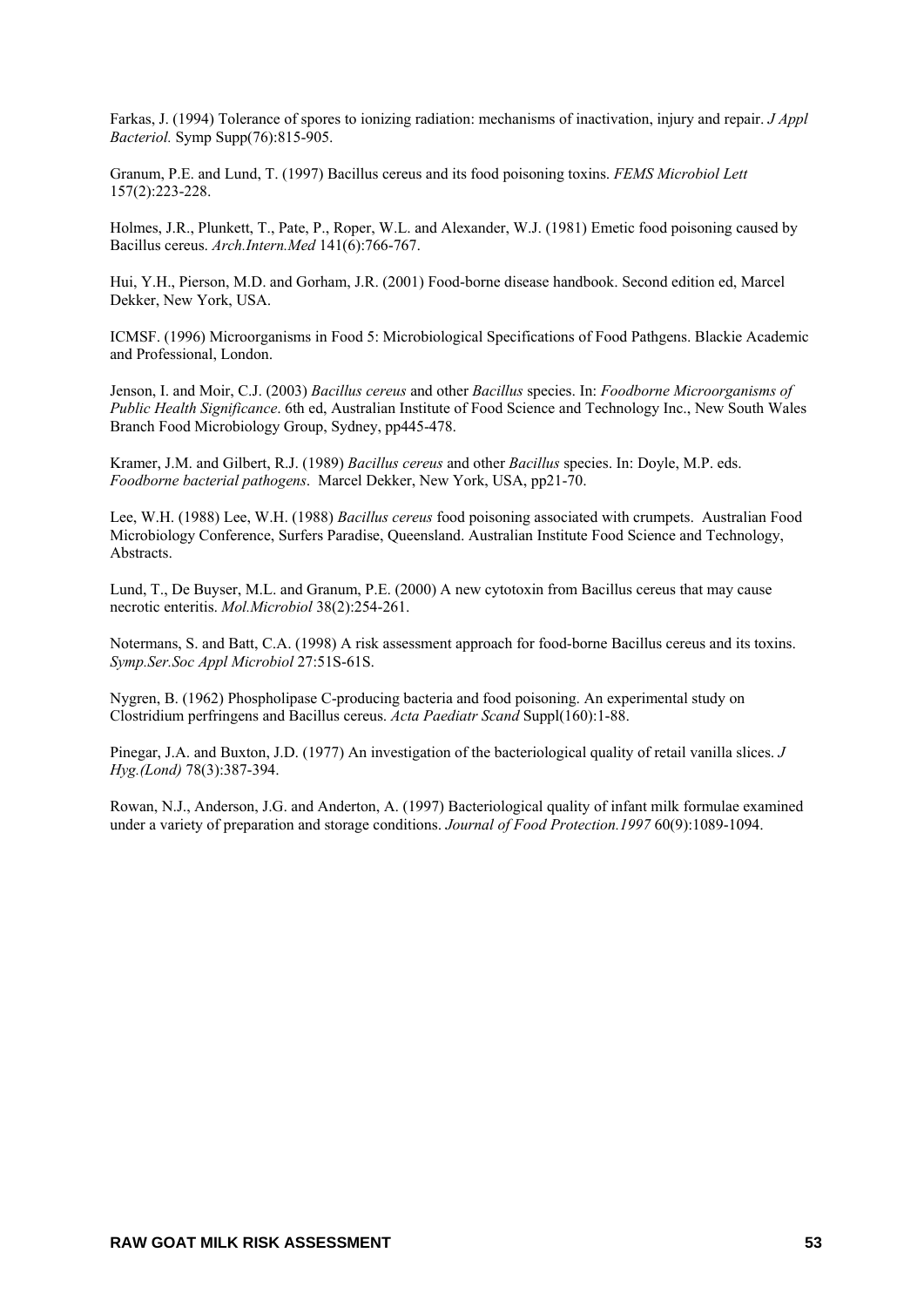# **2.** *Brucella melitensis*

*Brucella* spp. are non-motile, short, Gram-negative coccoid to short rod-shaped cells which grow aerobically. They are catalase-negative and usually oxidase-negative (ICMSF, 1996). *Brucella* spp. are pathogenic for both humans and a wide range of animals and are often located intracellularly in infected animals (Tantillo *et al.*, 2001). Until recently bovine brucellosis was present throughout the world with areas of high incidence including the Mediterranean , Middle East, South America and some areas of Asia (Corbel, 1997). However, a number of countries have now succeeded in eradicating this disease. Australia declared freedom from bovine brucellosis (*Brucella abortus*) in 1989 and there have been no recurrences of the disease since that time (Whittem, 1978; Mylrea, 1991; Cousins and Roberts, 2001).

*Brucella melitensis* (along with *Brucella abortus*, *Brucella suis* and *Brucella ovis*) is a major cause of brucellosis in sheep and goats. The disease affects mainly adult female animals, causing abortion and udder infections. It is a serious zoonosis and is more pathogenic to human than other *Brucella* spp. *B. melitensis* infection has never been reported in sheep or goats in Australia (Animal Health Australia, 2005). However, overseas travellers occasionally arrive in Australia suffering from *B. melitensis* infection and since the organism is excreted in the urine of infected humans, infection of sheep and goats from this source is a possibly, although highly unlikely.

## *Growth and survival characteristics*

Whilst the optimum temperature for growth on artificial media is 37ºC, *Brucella* spp. can grow at temperatures between 20 - 42ºC (ICMSF, 1996). There is some discrepancy regarding what time and temperatures are adequate to kill these bacteria. A time/temperature combination of 75 minutes at 85ºC was necessary to kill all 40 tested strains of *B. abortus* (Swann *et al.*, 1981).

Survival of *Brucella* spp. in milk and milk products declines with increasing storage temperatures. Brucellae at a concentration of  $8 \times 10^9$  cfu/ml survived for 800 days at -40°C, but were eliminated within 2 days at 25ºC (Kuzdas and Morse, 1954). An increase in storage temperature from 2 - 4ºC to 18 - 22ºC reduced survival time by approximately 50% for *Brucella* spp. in Egyptian white cheese of the Domiati and Tallaga variety (Salem *et al.*, 1977). In addition, the high fat content of products may have a protective effect.

A sodium chloride content of 4% will prevent growth of *B. melitensis* on liver agar (Lerche *et al.*, 1960). The survival rate of *Brucella* spp. appears to decrease with increased sodium chloride in milk products. A survival time of 6 months was reported for salted butter (2.3% NaCl), whereas in unsalted butter *Brucella* spp. remained viable for 13 months (ICMSF, 1996). However, *Brucella* spp. may resist high salt concentrations at lower temperatures. A survival time of 45 days was reported for *Brucella* spp. in a sheep cheese brine containing 27% salt and stored at a temperature of between 11 - 14ºC (ICMSF, 1996).

There is a positive correlation between the survival of *Brucella* spp. in different cheeses and the water content of the cheeses. *Brucella* spp. survived six days in hard cheese (Emmentaler and Gruyer: water content of 35 - 36%), 15 days in Tilsit cheese (water content of 39 - 41%), 20 days in 'quarterfat' round cheese (water content 41 - 45%) and 57 days in soft cheeses (Munster and Camembert: water content 50%).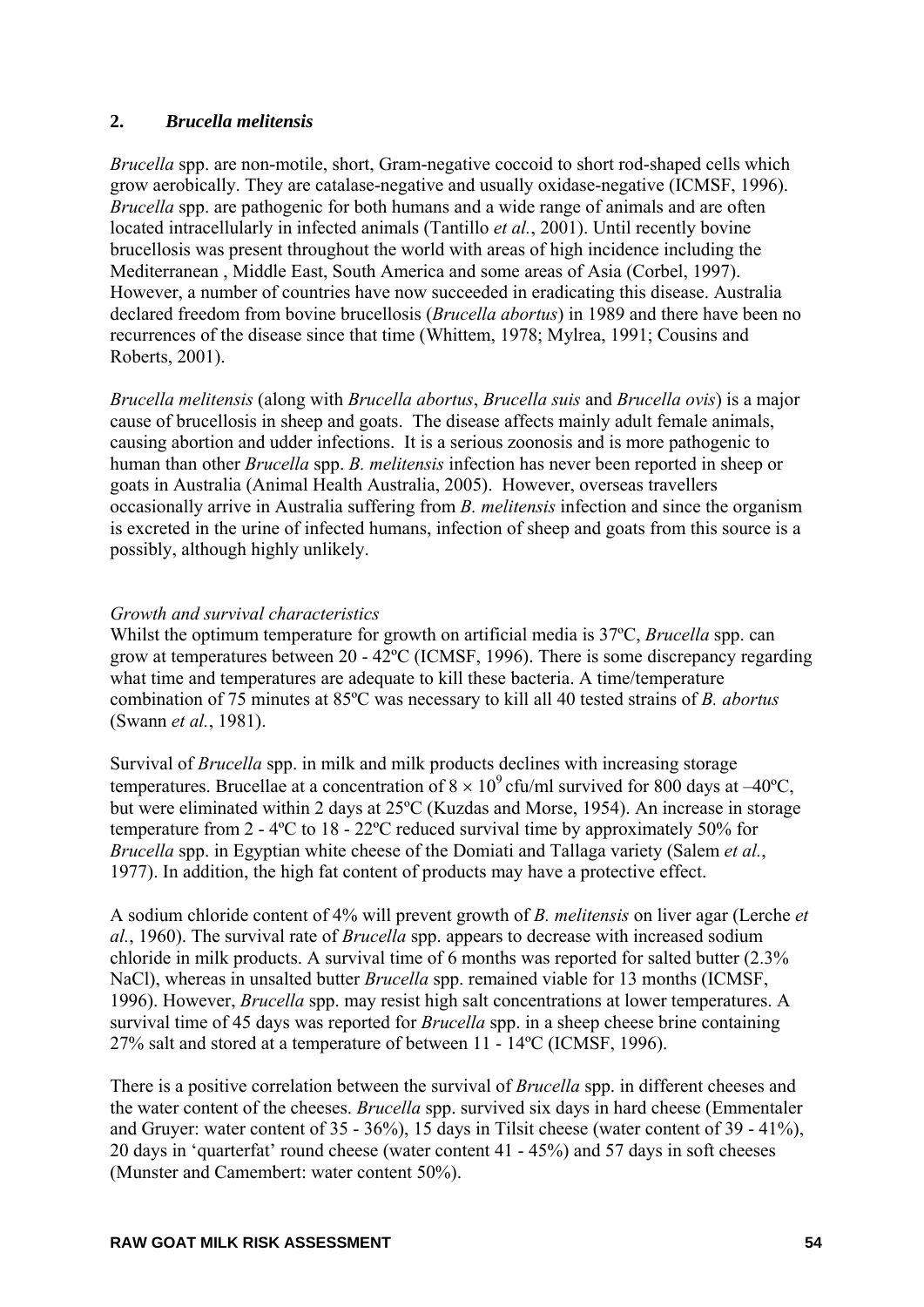The optimum pH for growth in artificial media for all *Brucella* spp. is between 6.6 - 7.4 at 37ºC (Gerhardt, 1958; Corbel and Morgan, 1982). The upper growth limit is between pH 8.4 (Zobell and Meyer, 1932) and 8.7. Huddleson(1954) reported a lower growth limit of between 5.8 - 6.8, whilst Lerche and Entel(1959) reported a lower growth limit of between pH 4.1 - 4.5.

#### *Pathology of illness*

Brucellosis is a significant public health problem in endemic areas such as the Mediterranean region, western Asia, parts of Africa, the Indian subcontinent and Latin America (Kasimoglu, 2002). The signs and symptoms of foodborne illness associated with *B. melitensis* include fever, chills, sweating, weakness, headache, muscle and joint pain, diarrhoea and bloody stools during the acute phase (CDC, 2003; CDC, 2004). The incubation period ranges from 7 - 21 days, with the duration of illness being in the order of weeks. Treatment is usually with a combination of antibiotics such as tetracyclines, streptomycin and sulphonamides/trimethoprim (ICMSF, 1996).

#### *Mode of transmission*

Zoonotic transmission from infected animals to humans may be either via direct or indirect transmission (Kasimoglu, 2002). Direct transmission occurs via close contact with infected animals and involves the respiratory, conjunctival and cutaneous routes. Airborne transmission of *Brucella* spp. is often associated with occupational exposure to infected animals. Indirect transmission to humans is generally foodborne, and is often associated with consumption of raw milk and raw milk products (Lin *et al.*, 2002).

#### *Incidence of illness*

There have been several outbreaks of brucellosis in humans in various parts of the world, these were often caused by the consumption of contaminated raw milk or raw milk products (Eckman, 1975; Young and Suvannoparrat, 1975; Acedo *et al.*, 1997; Wallach *et al.*, 1997; Altekruse *et al.*, 1998; Mendez *et al.*, 2003; Arimi *et al.*, 2005).

During the years 2000 - 2004 there were 139 cases of human brucellosis notified in Australia. The primary source of these infections, in Australia, is thought to be due to overseas infections (often from the consumption of unpasteurised dairy products) or may be related to the feral pig population in northern Queensland (*B. suis*) (Lin *et al.,* 2002; Blumer *et al.*, 2003; Yohannes *et al.*, 2004; Miller *et al.*, 2005; Yohannes *et al.*, 2006).

#### *Occurrence in foods*

*Brucella* spp. are most commonly transmitted via raw milk or raw milk products, such as cheeses (Kasimoglu, 2002). Ewes and goats milk has been found to be a more significant source of *Brucella* spp. than cow's milk. Raw milk, goat cheese made from unpasteurised milk, and contaminated meats are the foods most commonly associated with foodborne transmission.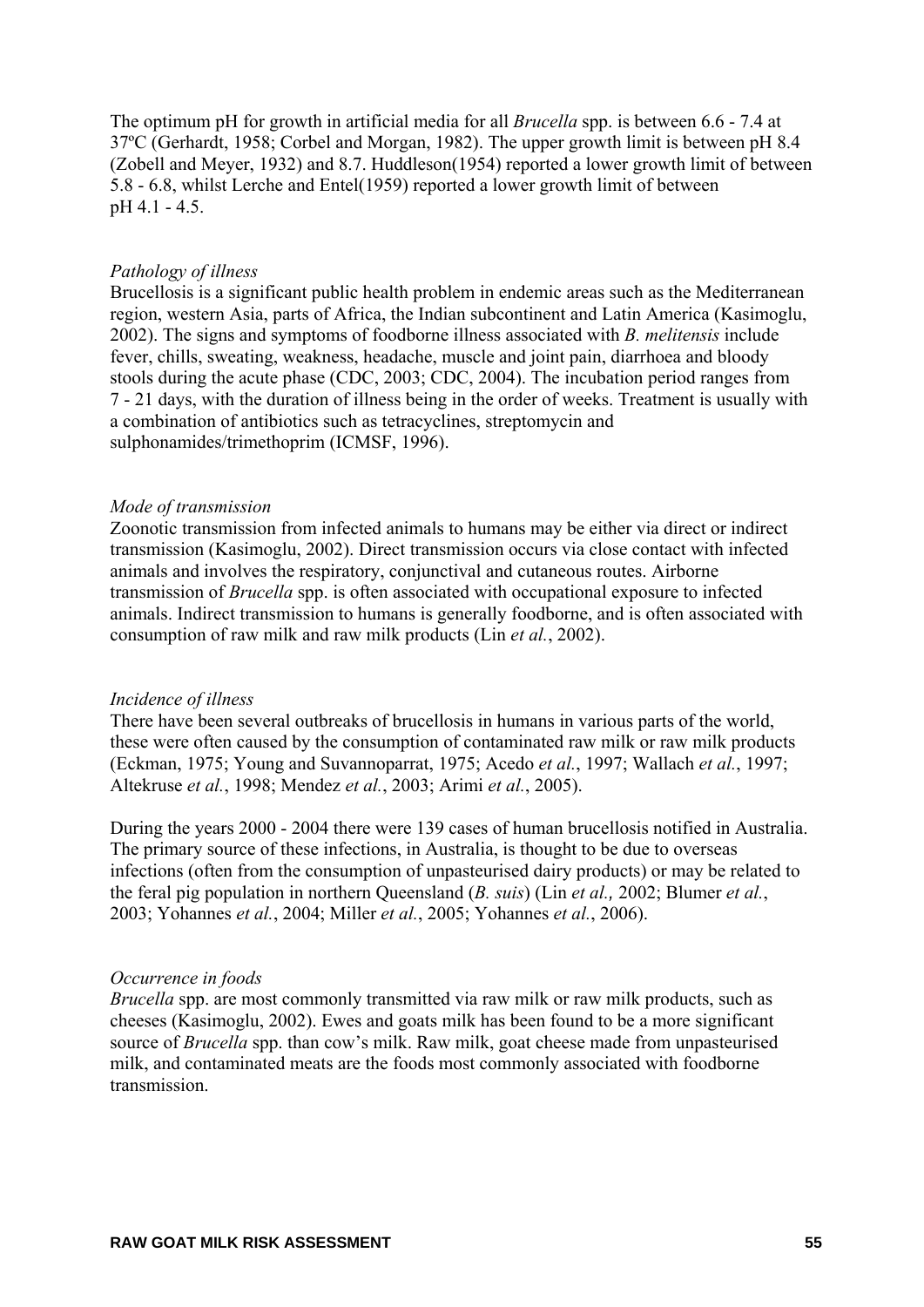#### *Virulence and infectivity*

*Brucella* spp. can infect and multiply in both phagocytic and non-phagocytic cells (Sarinas and Chitkara, 2003). The exact mechanism of *Brucella* spp. pathogenesis is not fully understood, as no cell components specifically promoting cell adhesion and invasion have been characterised (Corbel and Morgan, 1982).

#### *Dose response*

There is no quantitative data on the infective dose (ICMSF, 1996). Precise information is lacking on the minimal effective oral dose of *Brucella* spp., but it is estimated that inhalation of 10 - 100 bacteria is sufficient to cause disease in humans (Kasimoglu, 2002).

#### *Host factors*

Individuals who are generally at greater risk of infection and/or risk of developing more severe outcomes from exposure to *Brucella* spp. include the very young, the elderly, pregnant women and the immunocompromised (organ transplant patients, cancer patients, AIDS patients).

#### *Food matrix*

*Brucella* spp. are unlikely to multiply in food kept under hygienic conditions, and are controlled most effectively by eliminating infected subjects from the animal stock. Pasteurisation or sterilisation of milk pre-market is sufficient to prevent milk-borne brucellosis (ICMSF, 1996). The combined effect of reduced water activity and pH has been found to reduce and/or eliminate *Brucella* spp. during the production of hard cheeses; however, *Brucella* spp. may survive conditions during the production of other types of cheeses such as soft cheeses.

#### *References*

Acedo, E., Diaz, M.E. and Leon, A.B. (1997) Incidence of Brucella sp. in raw milk and fresh regional cheese. *Alimentaria.1997* (281):57-60.

Altekruse, S.F., Timbo, B.B., Mowbray, J.C., Bean, N.H. and Potter, M.E. (1998) Cheese-associated outbreaks of human illness in the United States, 1973 to 1992: sanitary manufacturing practices protect consumers. *J Food Prot.* 61(10):1405-1407.

Animal Health Australia (2005) *National Animal Health Information System (NAHIS) - Bovine brucellosis*. pp1- 4. http://www.aahc.com.au/nahis/disease/BRA.htm. Accessed on 15 January 2006.

Arimi, S.M., Koroti, E., Kang'ethe, E.K., Omore, A.O. and McDermott, J.J. (2005) Risk of infection with Brucella abortus and Escherichia coli O157:H7 associated with marketing of unpasteurized milk in Kenya. *Acta Trop.* 96(1):1-8.

Blumer, C., Roche, P., Spencer, J., Lin, M., Milton, A., Bunn, C., Gidding, H., Kaldor, J., Kirk, M., Hall, R., Della-Porta, T., Leader, R. and Wright, P. (2003) Australia's notifiable diseases status, 2001: Annual report of the National Notifiable Diseases Surveillance System. *Commun Dis Intell.* 27(1):1-78.

CDC (2003) *U.S. Foodborne Disease Outbreaks*. http://www.cdc.gov/foodborneoutbreaks/us\_outb.htm. Accessed on 16 March 2005.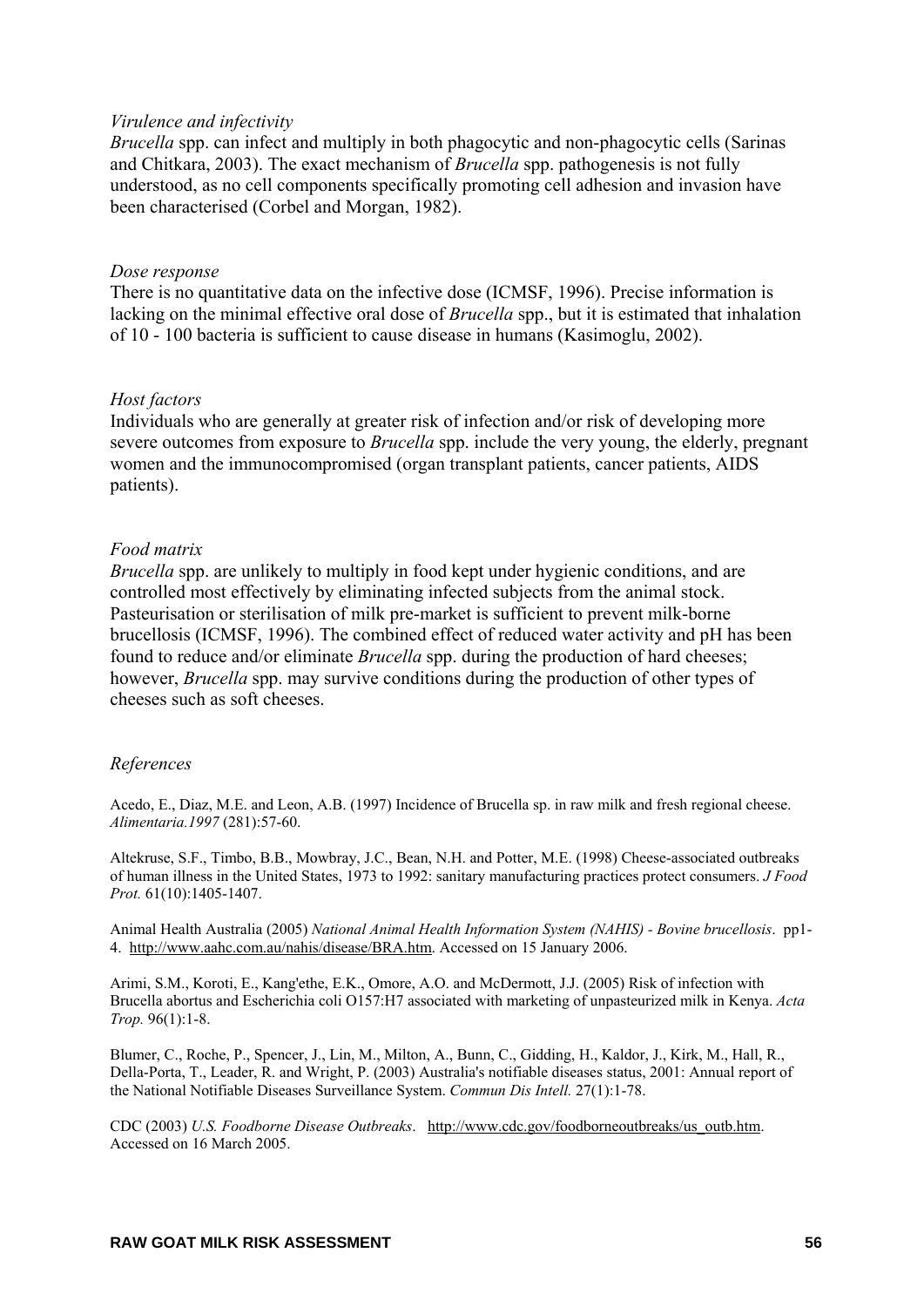CDC (2004) *Diagnosis and Management of Foodborne Illness - A Primer for Physicians and other Health Care Professionals*. (April 16, 2004/53(RR04)). Department of Health and Human Services, pp1-33. http://www.cdc.gov/mmwr/preview/mmwrhtml/rr5304a1.htm. Accessed on 16 February 2005.

Corbel, M.J. and Morgan, W.J.B. (1982) *Classification of Brucella*. In: Blobel, H. and Schliesser, T. eds. *Handbuch der baketeriellen Infektionnend bei Tieren*. Chapter 4. Stuggart: Verlag Gustav Fischer, pp17-52.

Corbel, M.J. (1997) Brucellosis: an overview. *Emerg.Infect Dis* 3(2):213-221.

Cousins, D.V. and Roberts, J.L. (2001) Australia's campaign to eradicate bovine tuberculosis: the battle for freedom and beyond. *Tuberculosis.(Edinb.)* 81(1-2):5-15.

Eckman, M.R. (1975) Brucellosis linked to Mexican cheese. *JAMA* 232(6):636-637.

Gerhardt, P. (1958) *The nutrition of Brucella.* Bacteriological Reviews. *Bacteriological Reviews* 22:81-98.

Huddleson, I.F. (1954) *A study of factors that influence the isolation and growth of Brucella in or on culture mediums*. *Proceedings of the 58th Annual Meeting of the US Livestock Sanitation Association*. Proceedings of the 58th Annual Meeting of the US Livestock Sanitation Association, pp123-134.

ICMSF. (1996) Microorganisms in Food 5: Microbiological Specifications of Food Pathgens. Blackie Academic and Professional, London.

Kasimoglu, A. (2002) Determination of Brucella spp. in raw milk and Turkish white cheese in Kinkkale. *Dtsch Tierarztl Wochenschr.* 109(7):324-326.

Kuzdas, C.D. and Morse, E.V. (1954) The survival of Brucella abortus, U.S.D.A. strain 2308, under controlled conditions in nature. *Cornell Vet.* 44(2):216-228.

Lerche, M. and Entel, H.J. (1959) Uber die Saureresistenz von Brucella-Bakterien und ihr Vehalten während der Fleischreifung. *Archiv für Lebensmittelhygiene* 10:194-198.

Lerche, M., Enterl, H.J. and Mossdorft, R. (1960) *Die Widerstandskraft von Brucella-Bakterien gegenüber Kochsalz und Nitritpökelsalz sowie ihr Verhalten Bie der Pökelung infizierten Fleisches*. *Archiv fur Lebensmittelhygiene* 11:271-276.

Lin, M., Roche, P., Spencer, J., Milton, A., Wright, P., Witteveen, D., Leader, R., Merianos, A., Bunn, C., Gidding, H., Kaldor, J., Kirk, M., Hall, R. and Della-Porta, T. (2002) Australia's notifiable diseases status, 2000. Annual report of the National Notifiable Diseases Surveillance System. *Commun Dis Intell.* 26(2):118-203.

Mendez, M.C., Paez, J.A., Cortes-Blanco, M., Salmoral, C.E., Mohedano, M.E., Plata, C., Varo, B.A. and Martiinez, N.F. (2003) Brucellosis outbreak due to unpasteurized raw goat cheese in Andalucia (Spain), January - March 2002. *Euro.Surveill* 8(7):164-168.

Miller, M., Roche, P., Yohannes, K., Spencer, J., Bartlett, M., Brotherton, J., Hutchinson, J., Kirk, M., McDonald, A. and Vadjic, C. (2005) Australia's notifiable diseases status, 2003 annual report of the National Notifiable Diseases Surveillance System. *Commun.Dis.Intell.* 29(1):1-61.

Mylrea, P.J. (1991) The origins of bovine brucellosis in New South Wales and its eradication. *Aust.Vet.J.*  68(6):189-192.

Salem, A.A., Nour, M.A., Shawkat, M.E. and Fayed, A.A. (1977) *Viability of Brucella abortus in white cheese*. *Veterinary Medical Journal* Cairo(25):215-220.

Sarinas, P.S. and Chitkara, R.K. (2003) Brucellosis. *Semin.Respir.Infect* 18(3):168-182.

Swann, A.I., Garby, C.L., Schnurrenberger, P.R. and Brown, R.R. (1981) Safety aspects in preparing suspensions of field strains of Brucella abortus for serological identification. *Vet.Rec.* 109(12):254-255.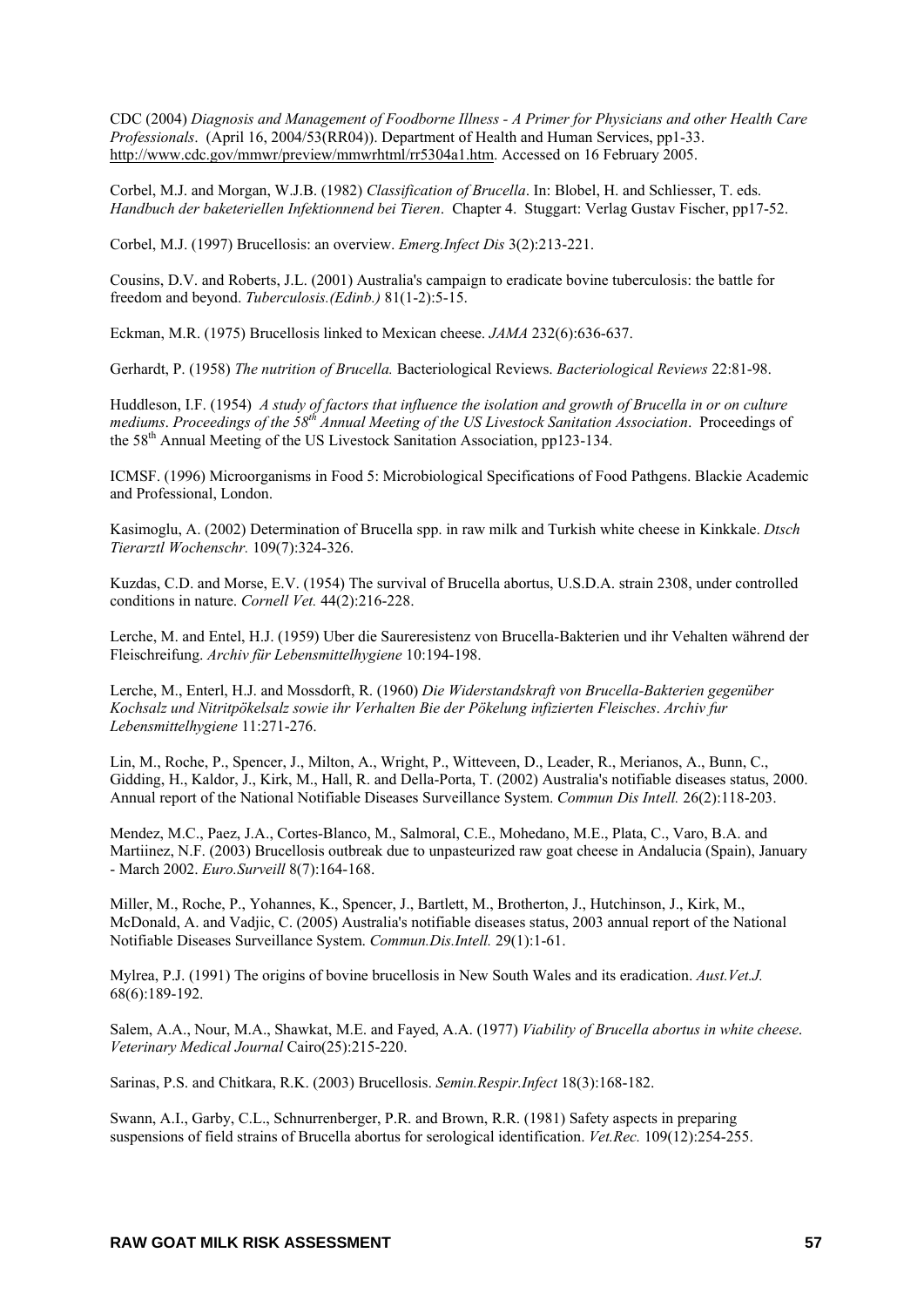Tantillo, G., Pinto, A.d., Vergara, A. and Buonavoglia, C. (2001) Polymerase chain reaction for the direct detection of Brucella spp. in milk and cheese. *Journal of Food Protection.2001* 64(2):164-167.

Wallach, J.C., Samartino, L.E., Efron, A. and Baldi, P.C. (1997) Human infection by Brucella melitensis: an outbreak attributed to contact with infected goats. *FEMS Immunol.Med.Microbiol.* 19(4):315-321.

Whittem, J.H. (1978) Bovine brucellosis eradication Australia. *Proc.Annu.Meet.U.S.Anim Health Assoc.*  (82):139-141.

Yohannes, K., Roche, P., Blumer, C., Spencer, J., Milton, A., Bunn, C., Gidding, H., Kirk, M. and Della-Porta, T. (2004) Australia's notifiable diseases status, 2002: Annual report of the National Notifiable Diseases Surveillance System. *Commun Dis Intell.* 28(1):6-68.

Yohannes, K., Roche, P.W., Roberts, A., Liu, C., Firestone, S.M., Bartlett, M., East, I., Hull, B.P., Kirk, M.D., Lawrence, G.L., McDonald, A., McIntyre, P.B., Menzies, R.I., Quinn, H.E. and Vadjic, C. (2006) Australia's notifiable diseases status, 2004, annual report of the National Notifiable Diseases Surveillance System. *Commun.Dis.Intell.* 30(1):1-79.

Young, E.J. and Suvannoparrat, U. (1975) Brucellosis outbreak attributed to ingestion of unpasteurised goat cheese. *Arch.Intern.Med.* 135(2):240-243.

Zobell, C.E. and Meyer, K.F. (1932) *Metabolism studies on the Brucella group. IX. Physiochemical requirements in synthetic mediums*. *J Infect Dis* 51:361-381.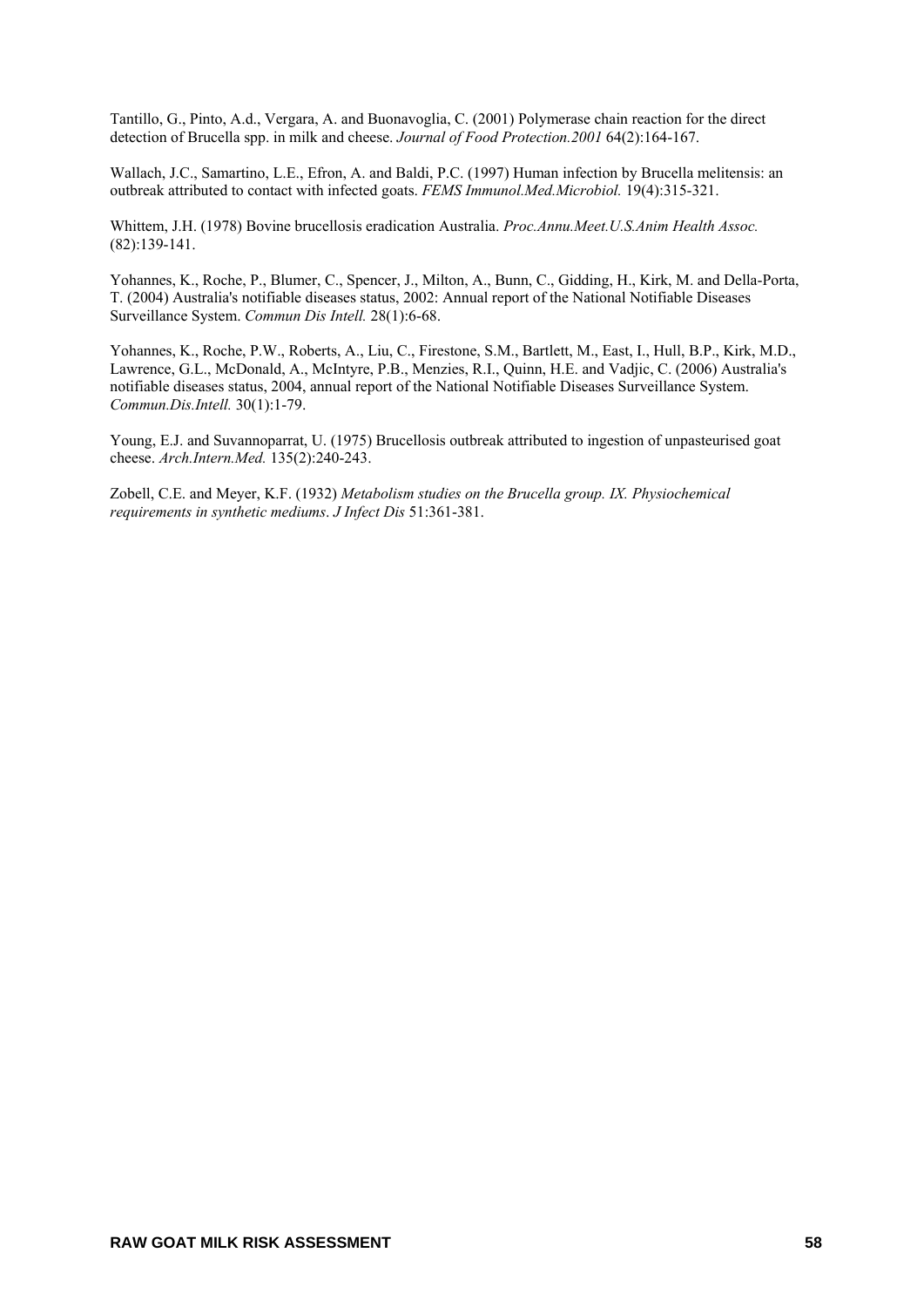## **3.** *Burkholderia pseudomallei*

*Burkholderia pseudomallei* (previously named *Pseudomonas pseudomallei***)** are Gramnegative bacteria often present in soil and surface water of tropical regions. This organism is the aetiologic agent of melioidosis (also called Whitmore's disease); an animal and human disease predominantly found in tropical climates. It has been identified as being endemic in northern Australia, the South Pacific and South East Asia. It is however generally only found within 20° either side of the equator (Munckhof *et al.*, 2001; Howe *et al.*, 1971). Infection occurs in a wide range of animal species, with sheep and goats being particularly susceptible (Choy *et al.*, 2000).

#### *Growth characteristics*

*B. pseudomallei* is an environmental saprophyte which is a oxidase-positive, bacillus. It is a strict aerobe, motile, and can break down arginine. It is easily cultured on blood or nutrient agar incubated at a temperature of 37 - 42°C and shows corrugated, wrinkled, and dry looking colonies in around 1 - 2 days. It may also develop an orange pigmentation on prolonged incubation. *B. pseudomallei* are resistant to aminoglycosides and polymyxins (Thomas *et al.*, 1988a). *B. pseudomallei* is unable to grow at temperatures below 21°C and requires high moisture levels, however it has been known to survive in soil and water samples for up to 36 months (Dance, 2000).

## *Pathology of illness*

*B. pseudomallei* have the ability to cause disease, melioidosis, in humans as well as in a wide range of animal species. Melioidosis is generally a disease only seen in tropical and subtropical regions, predominately during the wet season. The most commonly affected animals in Australia include goats, sheep, pigs, alpacas, camels, horse and deer, with goats and sheep being particularly susceptible with cases of infection often eventuating in the death of the animal (Choy *et al.,* 2000). Wildlife can also be affected with species such as birds, crocodiles and kangaroos having presented with signs of melioidosis disease previously (Choy *et al.,* 2000).

Infections can manifest in a wide variety of clinical symptoms and may involve a latency period. Depending on the mode of transmission melioidosis may manifest as mastitis (especially in goats), pulmonary infection or lung lesions, septicaemia, chronic suppurative infection or localised skin infections. These manifestations may range from acute to chronic and may be also associated with sub-clinical infections in both animals and humans (Choy *et al.,* 2000).

#### *Mode of transmission*

Infection may occur through inhalation or ingestion of the organism, or through contamination of penetrating injuries or skin wounds with dust particles or water containing viable *B. pseudomallei* organisms (Choy *et al.,* 2000).

It is assumed that the majority of infections occur through direct contact of skin wounds and abrasions to contaminated soil and/or water (Dance 2000). Zoonotic transmission is also believed to be a possible means of transmitting *B. pseudomallei*, with evidence that viable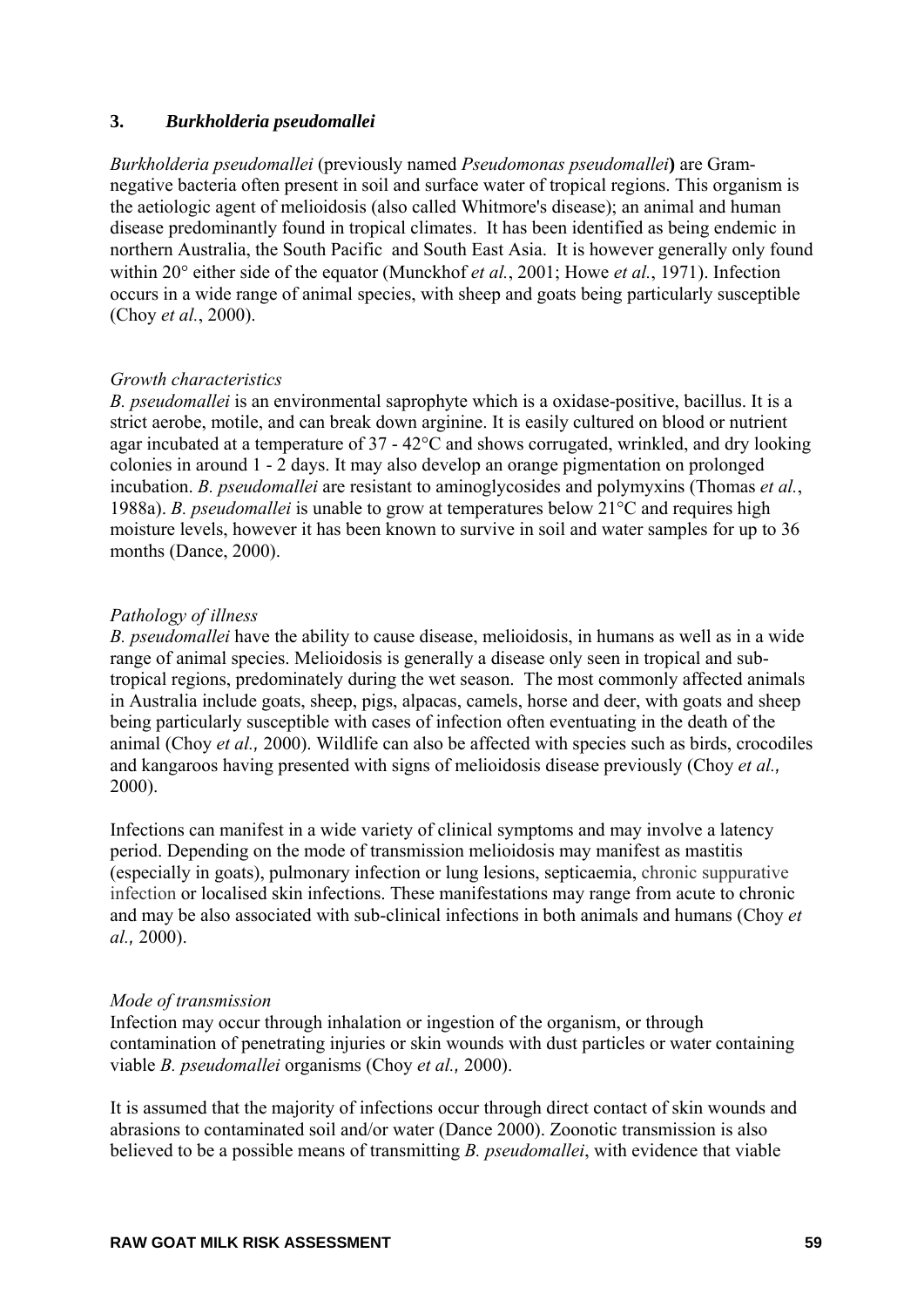organisms are found in infected individual's (animal and human) pus, sputum, urine and faeces, possibly leading to contamination of the individual's surroundings.

It has been suggested that there is a possible public health risk from drinking contaminated milk from an animal infected with the disease melioidosis (Thomas *et al.,* 1988a; Thomas *et al.*, 1988b; Choy *et al.,* 2000). Rarely has person to person transmission (Dance 2000) or transmission in human breast milk been shown to occur (Ralph *et al.*, 2004).

#### *Incidence of illness*

The average annual human incidence of melioidosis in Australia is estimated at 5.8 cases per 100,000 population per annum depending on the rainfall during the year (Cheng *et al.*, 2003), however in the Northern Territory the incidence is estimated at around 16.5 cases per 100,000 population per annum, with one particularly prolonged rainy season in 1997-1998 seeing 34.5 cases per 100,000 (Currie *et al.*, 2000). These cases are thought to be caused by skin contact with contaminated soil and/or water with the risk of infection greatly increasing with rainfall. Melioidosis is a notifiable disease in the Northern Territory.

Two outbreaks in Northern Australia have been attributed to ingestion of contaminated drinking water sourced from the community water supply (Inglis *et al.*, 1999; Cheng *et al.,* 2003).

Only three possible zoonotic cases (direct transmission from animal to human) of melioidosis have been thought to have occurred in Australia, however these manifested as skin infections and were not due to ingestion of the organism (Choy *et al.,* 2000).

#### *Occurrence in foods*

*B. pseudomallei* can be an environmental contaminant and thus may be present on the surface of water-contaminated fruit and vegetables. *B. pseudomallei* has also been isolated from infected goat's udders (Van der Lugt and Henton, 1995) and is excreted in goat faeces (Dance 2000); which suggests that contamination of raw goat's milk is a possibility. However no information is available on the occurrence of *Burkholderia pseudomallei* in raw goat's milk or in any other food source.

#### *Virulence and infectivity*

Melioidosis is known to be a major cause of human morbidity and mortality in the Australian tropics (Dance 2000). There were 12 human deaths out of 33 infections during one outbreak in the Northern Territory during 1990 and 1991. It is however unknown how these infections were acquired and are not thought to be via ingestion (AgriQ, 2000). There is a complete lack of data on virulence and infectivity for *B. pseudomallei* obtained via ingestion.

#### *Dose response*

There is no information available on the dose-response relationship for *B. pseudomallei* in human or animal infections.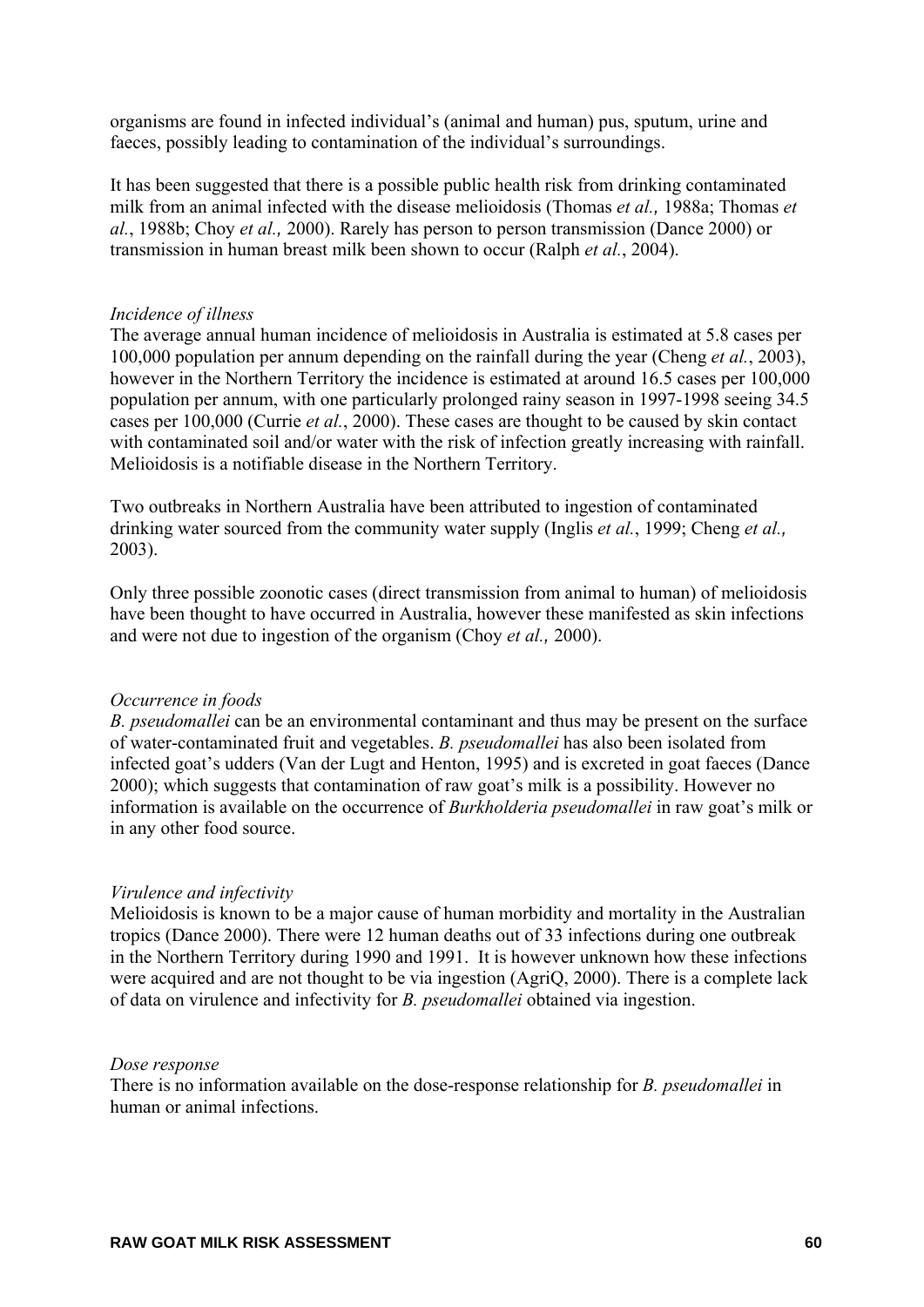#### *Host factors*

Risk factors for human melioidosis include diabetes, high alcohol intake and renal disease (Inglis *et al.*, 1999; Cheng *et al.,* 2003).

#### *References*

AgriQ. (2000) Hazard Analysis of Sheep and Goat Milk Products in New South Wales for SafeFood (Production) NSW. (Unpublished Work).

Cheng, A.C., Hanna, J.N., Norton, R., Hills, S.L., Davis, J., Krause, V.L., Dowse, G., Inglis, T.J. and Currie, B.J. (2003) Melioidosis in northern Australia, 2001-02. *Commun Dis Intell* 27(2):272-277.

Choy, J.L., Mayo, M., Janmaat, A. and Currie, B.J. (2000) Animal melioidosis in Australia. *Acta Trop* 74(2- 3):153-158.

Currie, B.J., Fisher, D.A., Howard, D.M., Burrow, J.N., Selvanayagam, S., Snelling, P.L., Anstey, N.M. and Mayo, M.J. (2000) The epidemiology of melioidosis in Australia and Papua New Guinea. *Acta Trop* 74(2- 3):121-127.

Dance, D.A.B. (2000) Ecology of Burkholderia pseudomallei and the interactions between environmental Burkholderia spp. and human-animal hosts. *Acta Tropica* 74(2-3):159-168.

Howe, C., Sampath, A. and Spotnitz, M. (1971) The pseudomallei group: a review. *J Infect Dis* 124(6):598-606.

Inglis, T.J., Garrow, S.C., Adams, C., Henderson, M., Mayo, M. and Currie, B.J. (1999) Acute melioidosis outbreak in Western Australia. *Epidemiol Infect* 123(3):437-443.

Munckhof, W.J., Mayo, M.J., Scott, I. and Currie, B.J. (2001) Fatal human melioidosis acquired in a subtropical Australian city. *Am J Trop Med Hyg* 65(4):325-328.

Ralph, A., McBride, J. and Currie, B.J. (2004) Transmission of Burkholderia pseudomallei via breast milk in northern Australia. *Pediatr Infect Dis J* 23(12):1169-1171.

Thomas, A.D., Forbes-Faulkner, J.C., Norton, J.H. and Trueman, K.F. (1988a) Clinical and pathological observations on goats experimentally infected with Pseudomonas pseudomallei. *Aust Vet J* 65(2):43-46.

Thomas, A.D., Spinks, G.A., D'Arcy, T.L., Norton, J.H. and Trueman, K.F. (1988b) Evaluation of four serological tests for the diagnosis of caprine melioidosis. *Aust Vet J* 65(9):261-264.

Van der Lugt, J.J. and Henton, M.M. (1995) Melioidosis in a goat. *J S Afr.Vet Assoc* 66(2):71-73.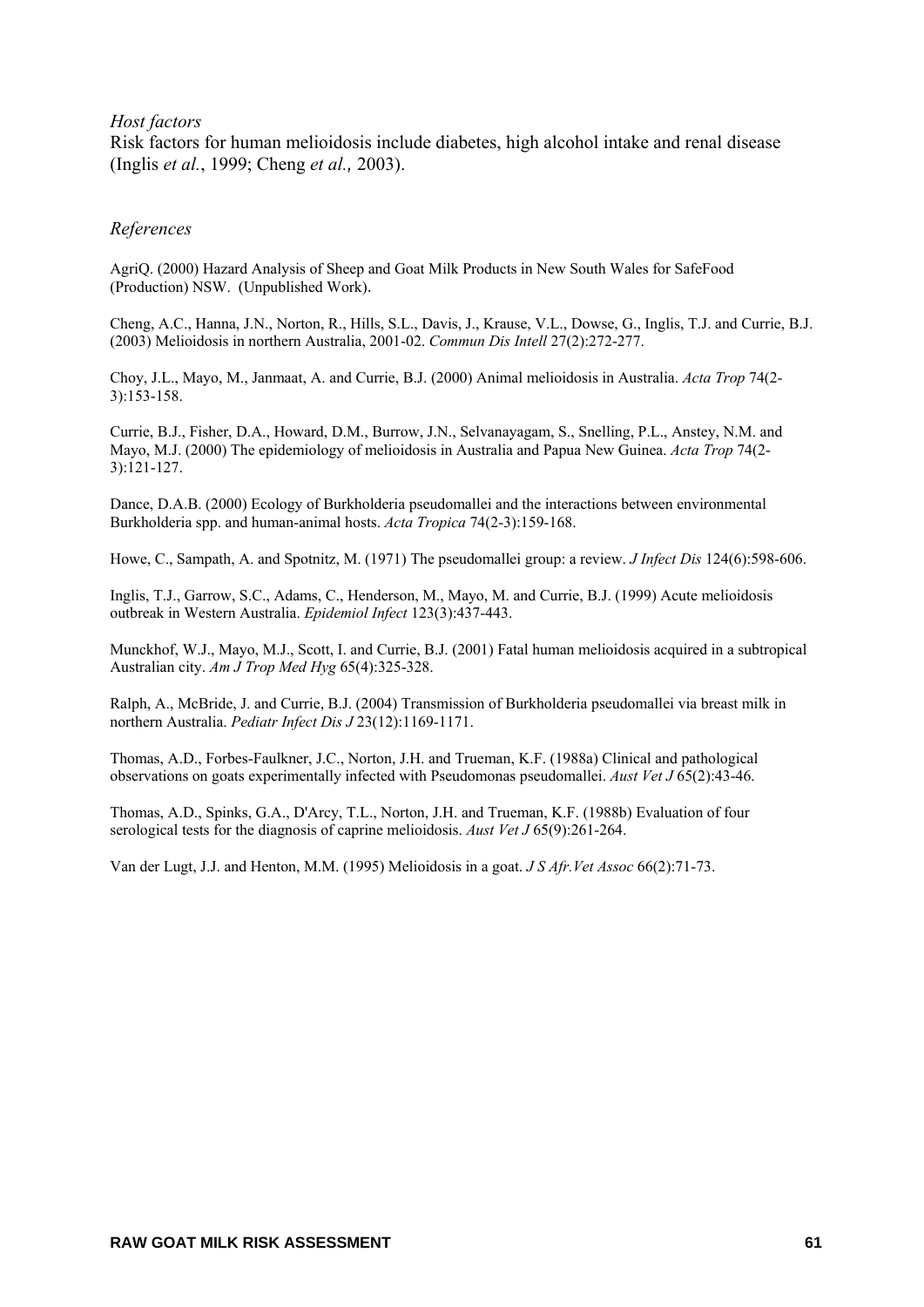# **4.** *Campylobacter* **spp.**

*Campylobacter* spp. are Gram-negative non-spore forming bacteria. Their cells are  $0.2 - 0.8 \mu m$  wide and  $0.5 - 5 \mu m$  long. They are mostly slender, spiral, curved rods, with a single polar flagellum at one or both ends of the cell. They are typically motile with a characteristic rapid darting corkscrew-like mobility (Smibert, 1984; Vandamme, 2000).

*Campylobacter* spp. are classified under *Campylobacteraceae*, a bacterial family comprised of genera *Campylobacter*, *Arcobacter* and *Sulfurospirillum*. Among the 16 species and six subspecies of *Campylobacter*, two are most commonly isolated from stool samples of human gastroenteritis (Vandamme, 2000). They are *Campylobacter jejuni* subspecies *jejuni* and *Campylobacter coli*. *C. jejuni* accounts for approximately 95% of *Campylobacter* spp. caused human gastroenteritis, and *C. coli* are responsible for approximately 3 - 4% of the human illness.

*Campylobacter* spp. are often a normal part of the intestinal flora of young cattle, sheep, goats, dogs, rabbits, monkeys, cats, chickens, turkeys, ducks, seagulls, pigeons, blackbirds, starlings and sparrows pigs (Smibert, 1984; Nielsen *et al.*, 1997), and in blood and faecal material from humans with *Campylobacter* enteritis. They have also been found in the reproductive organs and oral cavity of humans and animals. Healthy puppies and kittens, rodents, beetles and houseflies have also been shown to carry *Campylobacter* spp. (Hartnett *et al.*, 2002).

# *Growth characteristics*

*Campylobacter* spp. require microaerophilic conditions for growth and have varying degrees of oxygen tolerance (3 - 5%) between species (Forsythe, 2000). Optimal growth occurs under conditions of 5% oxygen and 2 - 10% carbon dioxide (Park, 2002). Most strains do not grow in the presence of air, other than a few that may grow slightly under aerobic conditions. Some species can grow under anaerobic conditions with fumarate, formate and fumarate, or fumarate and hydrogen in the medium (Smibert, 1984; Vandamme, 2000).

*Campylobacter* spp. grow optimally at 42 - 43<sup>o</sup>C. *C. jejuni* can grow in the temperature range of 30 - 45<sup>o</sup>C, pH of 4.9 - 9.5 and water activity above 0.99. At 32<sup>o</sup>C, *C. jejuni* may double its biomass in approximately 6 hours (Forsythe, 2000). *Campylobacter* spp. do not multiply at temperatures below 30°C, which means that the numbers of *Campylobacter* in foods will not increase at normal room temperatures ( $20 - 25^{\circ}$ C). Although unable to grow below 30<sup>°</sup>C, *Campylobacter* remain metabolically active, are able to generate ATP, and are motile at temperatures as low as  $4^{\circ}$ C (Park 2002).

Although *Campylobacter* spp. are considered thermotolerant, they are sensitive to heat and are readily inactivated by pasteurisation treatment or domestic cooking processes. Cooking at 55 - 60o C for several minutes readily destroys *Campylobacter* spp. The D value for *C. jejuni* at 50°C is 0.88 - 1.63 minutes (Forsythe, 2000). *Campylobacter* spp. are also sensitive to freezing and/or freeze thawing (Chan *et al.*, 2001).

Other than temperature, a range of other environmental factors including desiccation, oxidation and osmotic stress influences the survival of *Campylobacter* spp. *Campylobacter* spp. are highly sensitive to desiccation and do not survive well on dry surfaces (Fernandez, 1985).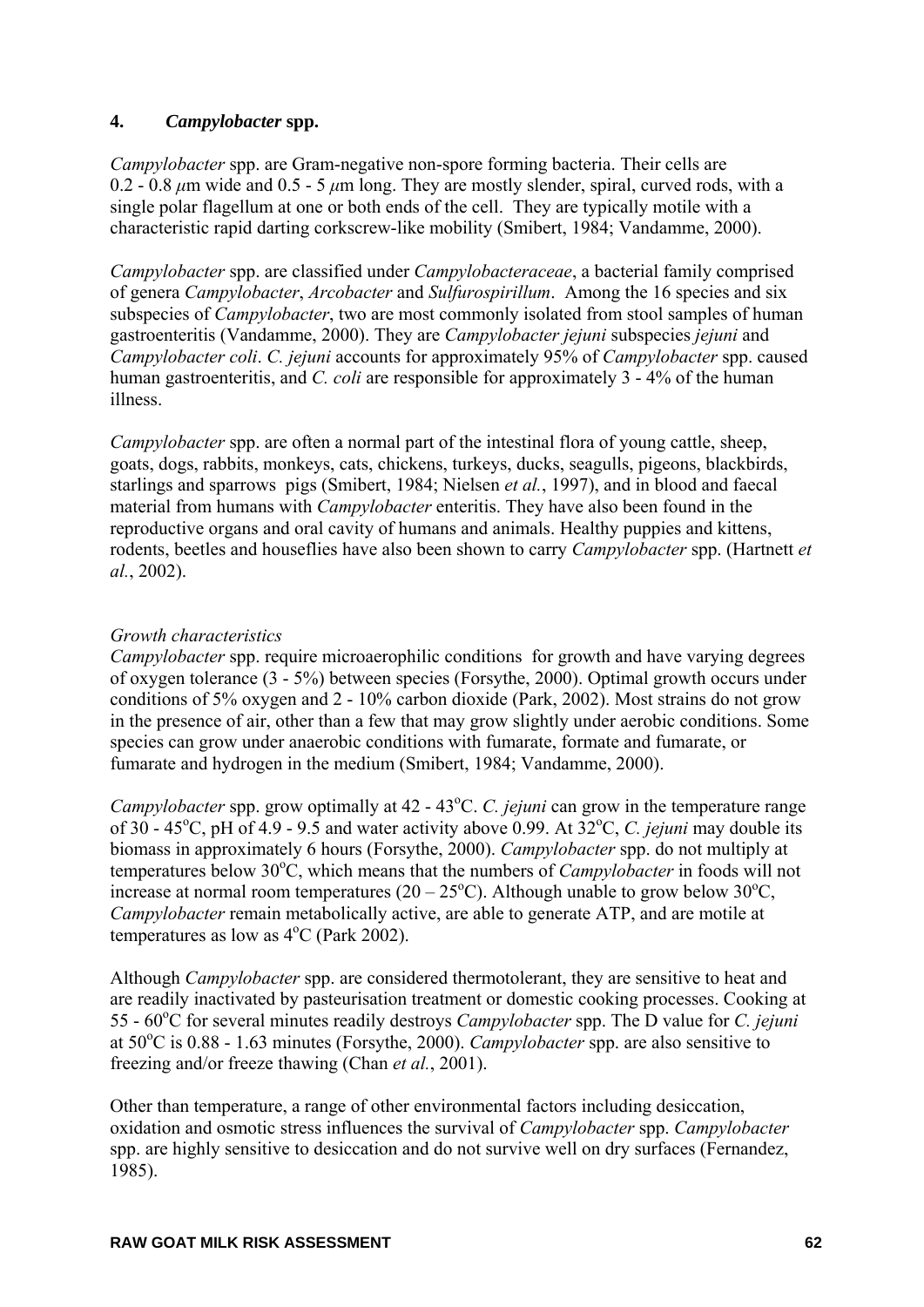The microaerophilic nature of *Campylobacter* spp. means that these organisms are inherently sensitive to oxygen and its reduction substances (Park 2002). *Campylobacter* spp. are much less tolerant to osmotic stress than a number of other foodborne pathogenic bacteria. For example, they are not capable of multiplication in an environment where sodium chloride concentration is 2% or higher (Doyle and Roman, 1982)

Due to its sensitivity to environmental conditions and inability of growth at temperatures below 30°C or under aerobic conditions, the ability of *Campylobacter* spp. to multiply outside of an animal host is severely restricted. Although not capable of multiplication in food during processing or storage, *Campylobacter* spp. may have the ability to survive outside their optimal growth conditions (Park 2002).

#### *Pathology of illness*

*C. jejuni* causes fever and enteritis in human, resulting in acute inflammatory diarrhoea with clinical signs similar to those of other acute bacterial infections of the intestinal tract, such as salmonellosis. Principal symptoms are diarrhoea, nausea, abdominal pain, fever, myalgia, headache, vomiting and blood in faeces (Lastovica and Skirrow, 2000).

The onset of symptoms is often abrupt with cramping abdominal pains quickly followed by diarrhoea. The mean incubation period is approximately 3 days with a range of 18 hours to 8 days. A particular feature of infection is abdominal pain, which may become continuous and sufficiently intense to mimic acute appendicitis. This is the most frequent reason for admission of *Campylobacter* enteritis patients to hospital (Skirrow and Blaser, 2000).

Although incidents are rare, *Campylobacter* spp. have been implicated in causing a range of extra-intestinal infections including appendicitis, haemolytic ureamic syndrome, abortion, hepatitis, cholecystitis, pancreatitis, nephritis and others (Skirrow and Blaser, 2000). *C. jejuni* may cause septicaemia, meningitis and serious neurological disorders such as Guillain-Barré syndrome, an acute neuromuscular paralysis, and reactive arthritis such as Reiter syndrome (Lastovica and Skirrow, 2000).

#### *Mode of transmission*

Friedmann *et al.* (2000) examined data from 111 food and waterborne outbreaks of campylobacteriosis reported in the US between 1978 - 1996. Other than unknown foods, milk and water were the most common food vehicles associated with transmission of *Campylobacter* spp. Raw (unpasteurised) milk is largely responsible for dairy-related transmission. Of four milk-borne outbreaks in the period of 1990 - 1992, three were linked to raw cow's milk and raw goat's milk (CDC, 2003). Surveys in other developed countries, including the United Kingdom, Sweden, Germany, New Zealand, Denmark, US and Norway, indicate milk is the most frequent cause of foodborne *Campylobacter* spp. infection (Friedman *et al.*, 2000). Outbreak data of foodborne campylobacteriosis recorded in Australia between 1992 - 2001 present a similar picture to the above, where approximately 42% of recorded outbreaks were the result of consumption of milk, and among this, raw milk accounted for approximately 80% of milk-borne *Campylobacter* spp. outbreaks.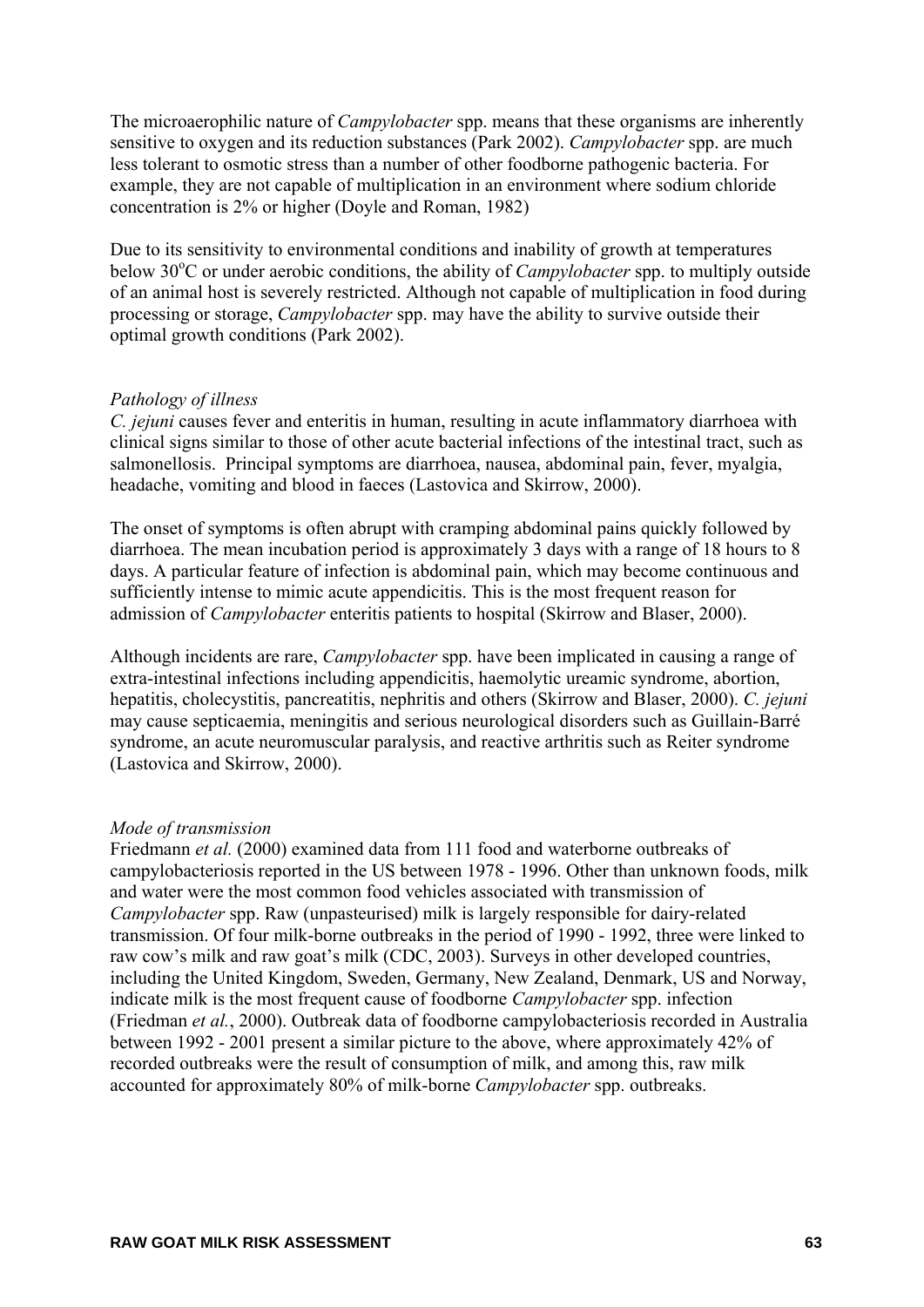Published information by Eberhart-Phillips *et al.* (1997), Friedman *et al.* (2000), WHO (2000) and Vellinga and Loock, (2002) suggests that major routes of *Campylobacter* spp. transmission to humans are:

- Consumption of food contaminated with *Campylobacter* spp., including consumption of raw and unpasteurised milk and milk products, consumption of undercooked meat such as poultry meat, and consumption of raw seafood
- Consumption of water contaminated with *Campylobacter* spp.
- Bathing or swimming in a *Campylobacter* spp. contaminated lake or pool
- Direct contact with infected farm animals, such as cattle, sheep, chicken, etc
- Contact with infected domestic animals, such as pet dogs, cattle and bird

## *Incidence of illness*

*C. jejuni* is one of the most commonly reported aetiological agents of foodborne illness in developed countries, including Australia, NZ, UK and US (Mead *et al.*, 1999; Park 2002). In the US, approximately 80% of all the cases of human campylobacteriosis are foodborne (Mead *et al.,* 1999). In the period of 1998 – 2004, the notification rate of campylobacteriosis in Australia has been 100 – 120 cases per 100,000 population per annum. Notification rates were highest in the  $0 - 4$  year age group (Anon 2005).

#### *Occurrence in foods*

Foods potentially contaminated with *Campylobacter* spp. include raw and unpasteurised milk and milk products, raw poultry, raw beef, raw pork and raw shellfish, as well as foods that may have been exposed to water contaminated with *Campylobacter* spp. (Institute of Food Technologists, 2002).

#### *Virulence and infectivity of campylobacter*

Although not fully understood, *Campylobacter* spp. virulence is thought to involve production of microbial toxins. An enterotoxin Wassenaar (1997) abbreviated as CJT for *C. jejuni* toxin, is immunologically similar to the *Vibrio cholerae* toxin and the *E. coli* heat-liable toxin. At least six cytotoxins have been observed in *Campylobacter* spp., these being a 70-kDa cytotoxin, a Vero/HeLa cell cytotoxin, a cytolethal distending toxin (CDT), a shiga-like toxin, a haemolytic cytotoxin and a hepatotoxin. The CDT toxin has been shown to cause dramatic distension of human tumour epithelial cells, which leads to cell disintegration (Pickett *et al.*, 1996). Active CDT toxin has been found in roughly 40% of the over 700 *Campylobacter* strains tested (Johnson and Lior, 1988). However, the role of enterotoxin and the cytotoxins in *Campylobacter* pathogenesis has not been fully identified.

#### *Dose response*

Dose-response relationships have been developed based on results from human feeding studies, whereby human volunteers were fed known numbers of *Campylobacter* spp. cells and then monitored for their response (Black *et al.*, 1988). These models make the assumption that (1) a single cell has the ability to initiate an infection and (2) the probability of causing infection increases as the level of the pathogen increases. Data from human trial experiments indicates that *Campylobacter* spp. infection correlates proportionally to the dose ingested and gradually reaches saturation. Despite a direct dose-response relationship being observed for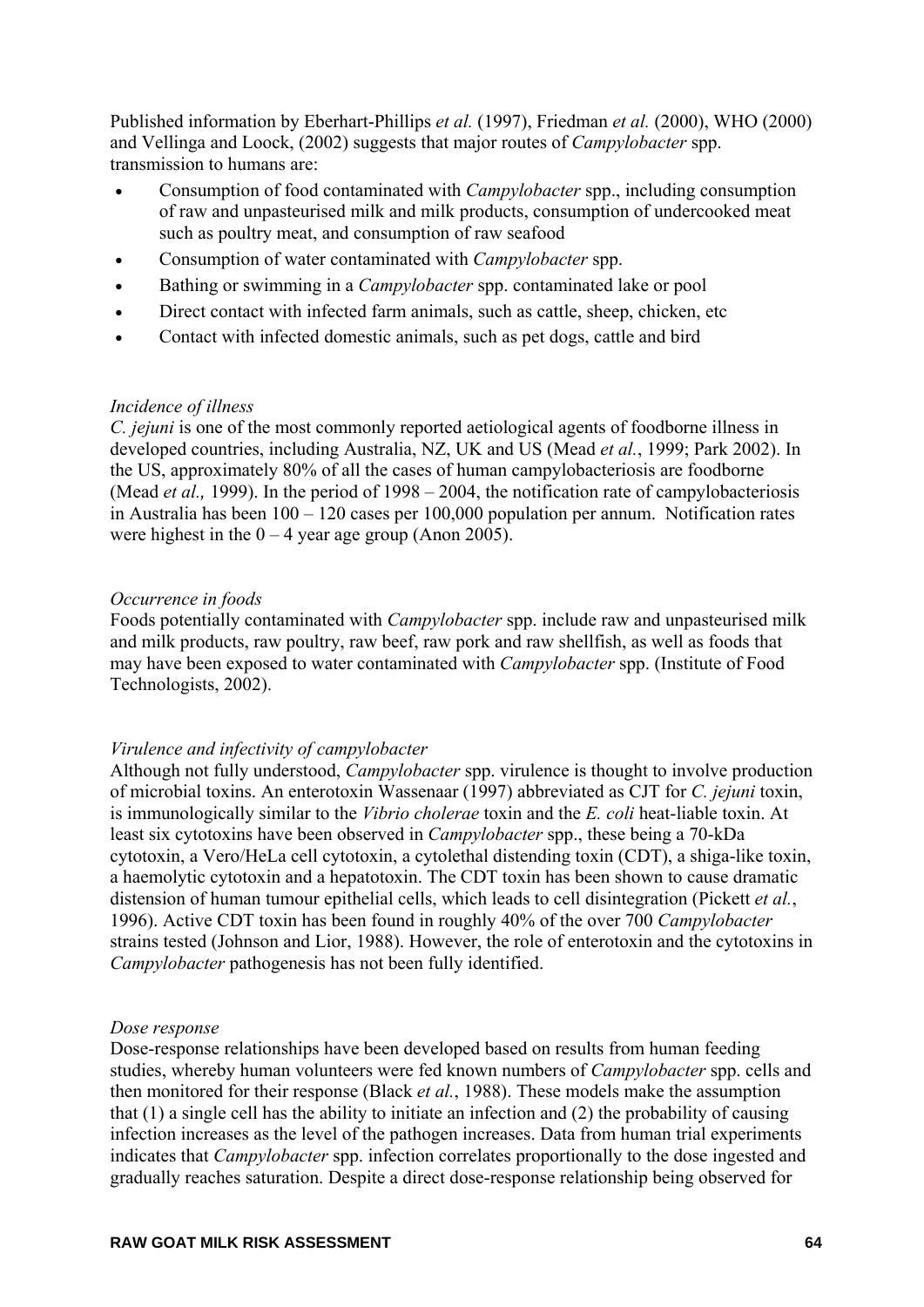the probability of infection, the probability of illness following from infection was independent of the dose ingested. The FAO/WHO Joint Expert Meetings on Microbiological Risk Assessment proposed a conditional probability of illness based on the probability of infection. Beta distribution of this conditional probability Hartnett *et al.* (2002) suggests the probability of illness is 20 - 50% after the establishment of an infection by *Campylobacter*  spp.

For the human feeding trials 50% of individuals who ingested the minimum dose of 800 cells became infected (Black *et al.*, 1988). Taking into consideration the limited size of the study, it has been proposed that the lowest infective dose would be somewhere close to 100 cells, which is comparable with epidemiological data (Prendergast *et al.*, 2004)

#### *Immune status*

People with existing diseases are considered to have a higher susceptibility to campylobacteriosis than the general population (Pigrau *et al.*, 1997). The incidence of *Campylobacter* spp. infection in patients with AIDS has been calculated to be 40-fold higher than that in the general population (Sorvillo *et al.*, 1991). In addition, 16% of *Campylobacter* spp. infections resulted in bacteraemia in these immunocompromised patients, a rate much higher than those occurring in the general population.

#### *References*

Anon. (2005) OzFoodNet: Foodborne disease in Australia: incidence, notifications and outbreaks. Annual report of the OzFoodNet network, 2004. *CDI* 29(2):164-190.

Black, R.E., Levine, M.M., Clements, M.L., Hughes, T.P. and Blaser, M.J. (1988) Experimental Campylobacter jejuni infection in humans 1. *J Infect Dis* 157(3):472-479.

CDC (2003) *U.S. Foodborne Disease Outbreaks*. http://www.cdc.gov/foodborneoutbreaks/us\_outb.htm. Accessed on 16 March 2005.

Chan, K.F., Tran, H.L., Kanenaka, R.Y. and Kathariou, S. (2001) Survival of clinical and poultry-derived isolates of Campylobacter jejuni at a low temperature (4 degrees C). *Applied and Environmental Microbiology*  67(9):4186-4191.

Doyle, M.P. and Roman, D.J. (1982) Prevalence and survival of Campylobacter jejuni in unpasteurized milk. *Appl Environ Microbiol* 44(5):1154-1158.

Eberhart-Phillips, J., Walker, N., Garrett, N., Bell, D., Sinclair, D., Rainger, W., B, a, t, e, s, , M and . (1997) Campylobacteriosis in New Zealand: results of a case-control study. *J Epidemiol Comm Health* 51(6):686-691.

Fernandez, H. (1985) Desiccation resistance in thermotolerant *Campylobacter* species. *Infection* 13:197.

Forsythe, S.T. (2000) The microbiology of safe food. Blackwell Science, Oxford.

Friedman, C.R., Neimann, J., Webner, H.C. and Tauxe, R.V. (2000) Epidemiology of Campylobacter jejuni infections in teh United States and otehr industralized nations. In: Nachamkin, I. and Blaser, M.J. eds. *Campylobacter*. 2nd ed, American Society of Microbiology, Washington D.C., pp121-138.

Hartnett, E., Paoli, G., Fazil, A., Lammerding, A., Anderson, A., Rosenquist, H., Christensen, B.B. and Nauta, M. (2002) *Hazard identification, hazard characterization and exposure assessment of Campylobacter spp. in broiler chickens - Preliminary Report*.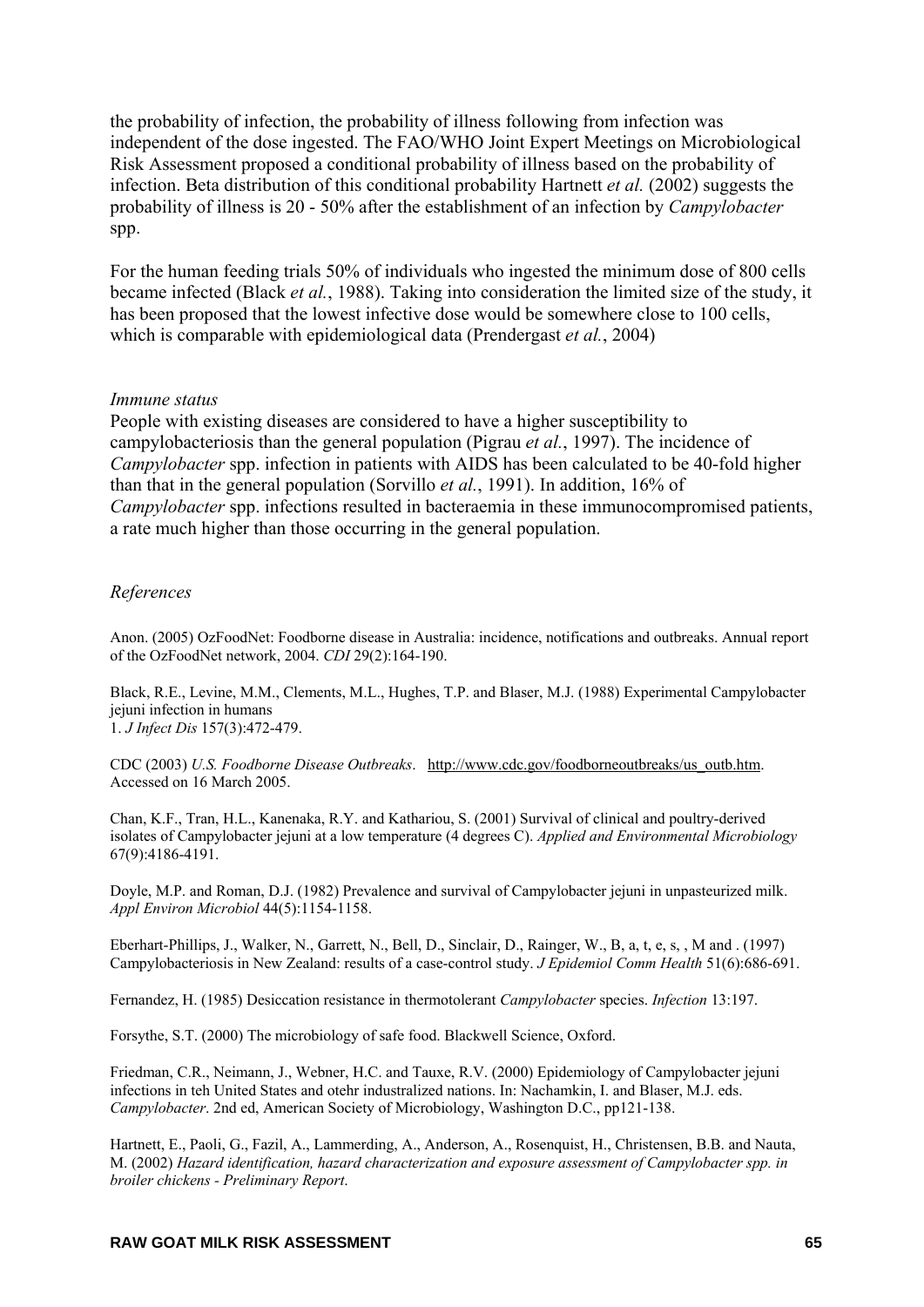Institute of Food Technologists (2002) *Expert report on emerging microbiological food safety issues: implications for control in teh 21st enctry*. http://www.ift.org/cms/?pid=1000379.

Johnson, W.M. and Lior, H. (1988) A new heat-labile cytolethal distending toxin (CLDT) produced by Campylobacter spp. *Microb.Pathog.* 4(2):115-126.

Lastovica, A.J. and Skirrow, M.B. (2000) Clinical significance of *Campylobacter* and related species other than *Campylobacter jejuni* and *C. coli*. In: Nachamkin, I. and Blaser, M.J. eds. *Campylobacter*. 2nd ed, American Society of Microbiology, Washington D.C., pp89-120.

Mead, P.S., Slutsker, L., Dietz, V., McCaig, L.F., Bresee, J.S., Shapiro, C., Griffin, P.M. and Tauxe, R.V. (1999) Food-related illness and death in the United States. *Emerg.Infect Dis* 5(5):607-625.

Nielsen, E.M., Engberg, J. and Madsen, M. (1997) Distribution of serotypes of *Campylobacter jejuni* and *C. coli* from Danish patients, poultry, cattle and swine. *FEMS Immunology and Medical Microbiology* 19:47-56.

Park, S.F. (2002) The physiology of *Campylobacter* species and its relevance to their role as foodborne pathogens. *International Journal of Food Microbiology* 74:177-188.

Pickett, C.L., Pesci, E.C., Cottle, D.L., Russell, G., Erdem, A.N. and Zeytin, H. (1996) Prevalence of cytolethal distending toxin production in Campylobacter jejuni and relatedness of Campylobacter sp. cdtB gene. *Infect.Immun.* 64(6):2070-2078.

Pigrau, C., Bartolome, R., Almirante, B., Planes, A.M., Gavalda, J. and Pahissa, A. (1997) Bacteremia due to Campylobacter species: clinical findings and antimicrobial susceptibility patterns. *Clin.Infect.Dis.* 25(6):1414- 1420.

Prendergast, M.M., Tribble, D.R., Baqar, S., Scott, D.A., Ferris, J.A., Walker, R.I. and Moran, A.P. (2004) In vivo phase variation and serologic response to lipooligosaccharide of Campylobacter jejuni in experimental human infection. *Infect.Immun.* 72(2):916-922.

Skirrow, M.B. and Blaser, M.J. (2000) Clinical aspects of *Campylobacter* infection. In: Nachamkin, I. and Blaser, M.J. eds. *Campylobacter*. 2nd ed, American Society of Microbiology, Washington D.C., pp69-88.

Smibert, R.M. (1984) Genus *Campylobacter*. In: Krieg, N.R. eds. *Bergey's Manual of Systematic Bacteriology*. Williams & Wilkins, Baltimore, pp111-117.

Sorvillo, F.J., Lieb, L.E. and Waterman, S.H. (1991) Incidence of campylobacteriosis among patients with AIDS in Los Angeles County. *J.Acquir.Immune.Defic.Syndr.* 4(6):598-602.

Vandamme, P. (2000) Taxonomy of the family *Campylobacteraceae*. In: Nachamkin, I. and Blaster, M.J. eds. *Campylobacter*. 2nd ed, ASM Press, Washington, DC, pp3-26.

Vellinga, A. and Loock, F.V. (2002) The dioxin crisis as experiment to determine poultry-related *Campylobacter* enteritis. *Emerg.Infect Dis* 8:19-22.

Wassenaar, T.M. (1997) Toxin production by Campylobacter spp. *Clin.Microbiol.Rev.* 10(3):466-476.

WHO (2000) *Campylobacter* (Fact Sheet No 255). http://www.who.int/mediacentre/factsheets/fs255/en/.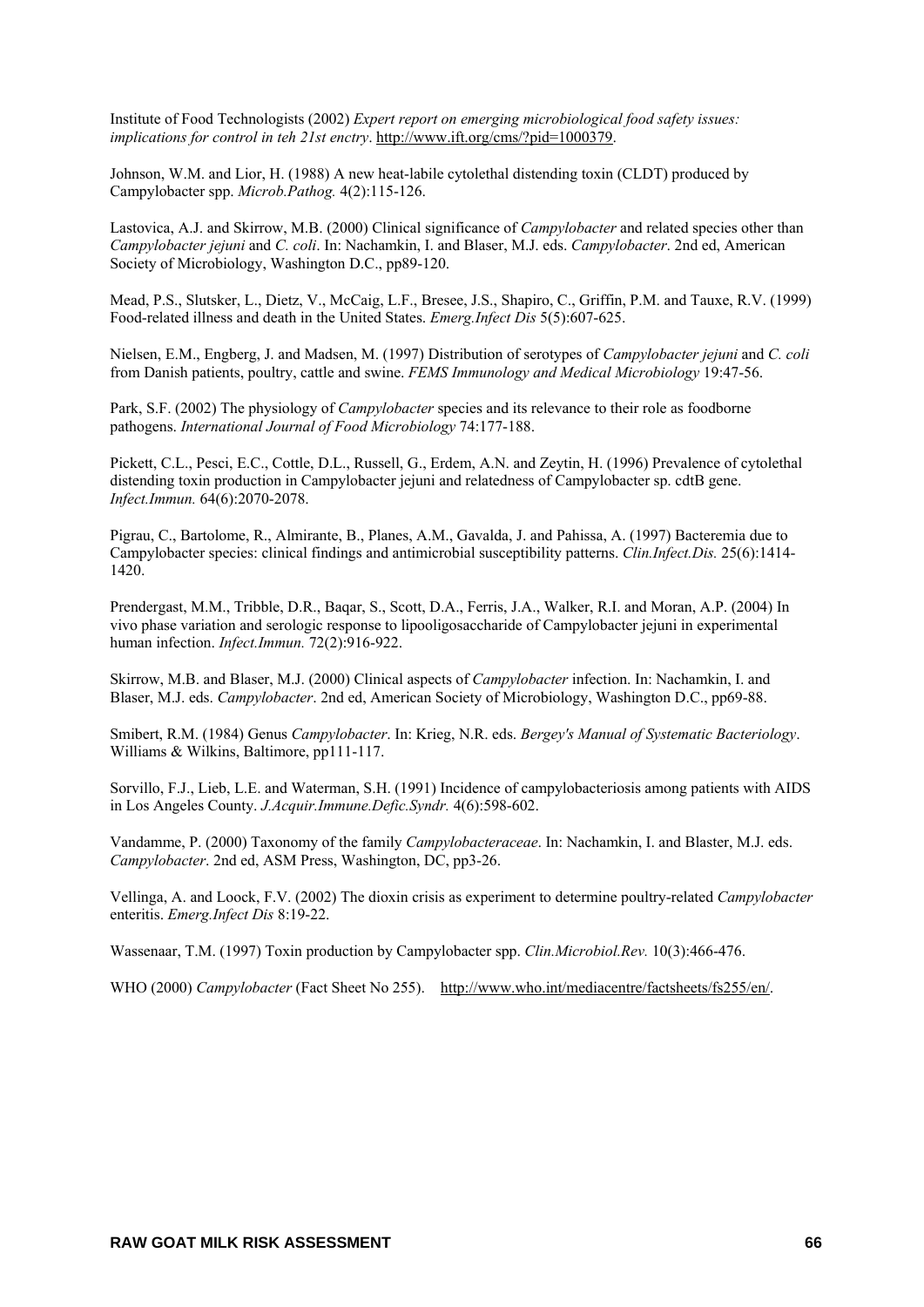# **5.** *Clostridium perfringens*

Clostridia are generally anaerobic, Gram-positive, spore forming bacteria that are considered to be saprophytes. They are widely distributed in the environment and only a few species are known to be pathogenic to humans. *Clostridium perfringens* and *Clostridium botulinum* are thought to be the principal species likely to be transmitted via the foodborne route.

*C. perfringens* is considered to be microaerophilic, widely distributed in soils and vegetation and is part of the normal intestinal flora of humans and animals. *C. perfringens* are grouped into five types (A - E) according to the particular soluble antigens (exotoxins) produced (Labbe, 1989). Only types A, C and D are pathogenic to humans, and only types A and C have been associated with foodborne illness (Bates and Bodnaruk, 2003). *C. perfringens* types A and C also produce an enterotoxin (*Clostridium perfringens* enterotoxin) which is associated with the acute abdominal pain, nausea and diarrhoea of *C. perfringens* foodborne illness.

# *Growth characteristics*

*C. perfringens* requires anaerobic or microaerophilic conditions for growth. Cells of *C. perfringens* will grow between 12 - 50°C, with an optimum temperature of 43 - 45°C (Solberg and Elkind, 1970; Labbe, 1989). This organism is capable of rapid growth. Generation times as short as 7.1 minutes at 41°C were reported in a study of a number of strains, with an average generation time of 13 minutes at 40°C (Willardsen *et al.*, 1978). Vegetative cells die rapidly below 10°C. In experiments in laboratory media it has been shown that the thermal resistance of vegetative cells increases as the growth temperature increases (Roy *et al.*, 1981). It has also been suggested that temperature stability is enhanced in foods, perhaps due to a protective effect of fats (Bradshaw *et al.*, 1977; Labbe, 1989). Optimum pH for growth is in the range 6.0 - 7.0, with growth inhibited below pH 5.5 and cell death occurring slowly below pH 5.0. Growth is also inhibited below a water activity of 0.93 (Bates and Bodnaruk, 2003).

In general, conditions for sporulation are more limited than for growth. The optimal temperature range is between 35 - 40°C, and a pH between 6.0 - 8.0 (Labbe and Duncan, 1974). The water activity must be above 0.98 in order for sporulation to occur (Labbe, 1989). A large amount of enterotoxin formation accompanies sporulation, so the optimal conditions for sporulation and enterotoxin formation are similar. In foodborne outbreaks, sporulation occurs primarily in the small intestine (Labbe, 1989). There is a wide range of thermal resistance in spores of *C. perfringens* strains. In water, D<sub>90</sub>°<sub>C</sub> can be as long as 27.5 minutes (Adams, 1973), and thermal stability is greater in cooked meats than in water (Collee *et al.*, 1961). Germination in some strains of *C. perfringens* is improved by a moderate heat shock, in the range of 65 - 80°C, usually for up to ten minutes (Labbe, 1989). Strains implicated in food poisoning are more likely to require heat-activation of germination.

## *Pathology of illness*

Symptoms of *C. perfringens* food poisoning include diarrhoea and abdominal cramps (sometimes severe), typically without fever being present. There is normally no vomiting, shivering, headache or nausea. Onset of symptoms is usually within 8 - 24 hours after ingestion, and full recovery occurs within 24 - 48 hours. Unlike other toxin-mediated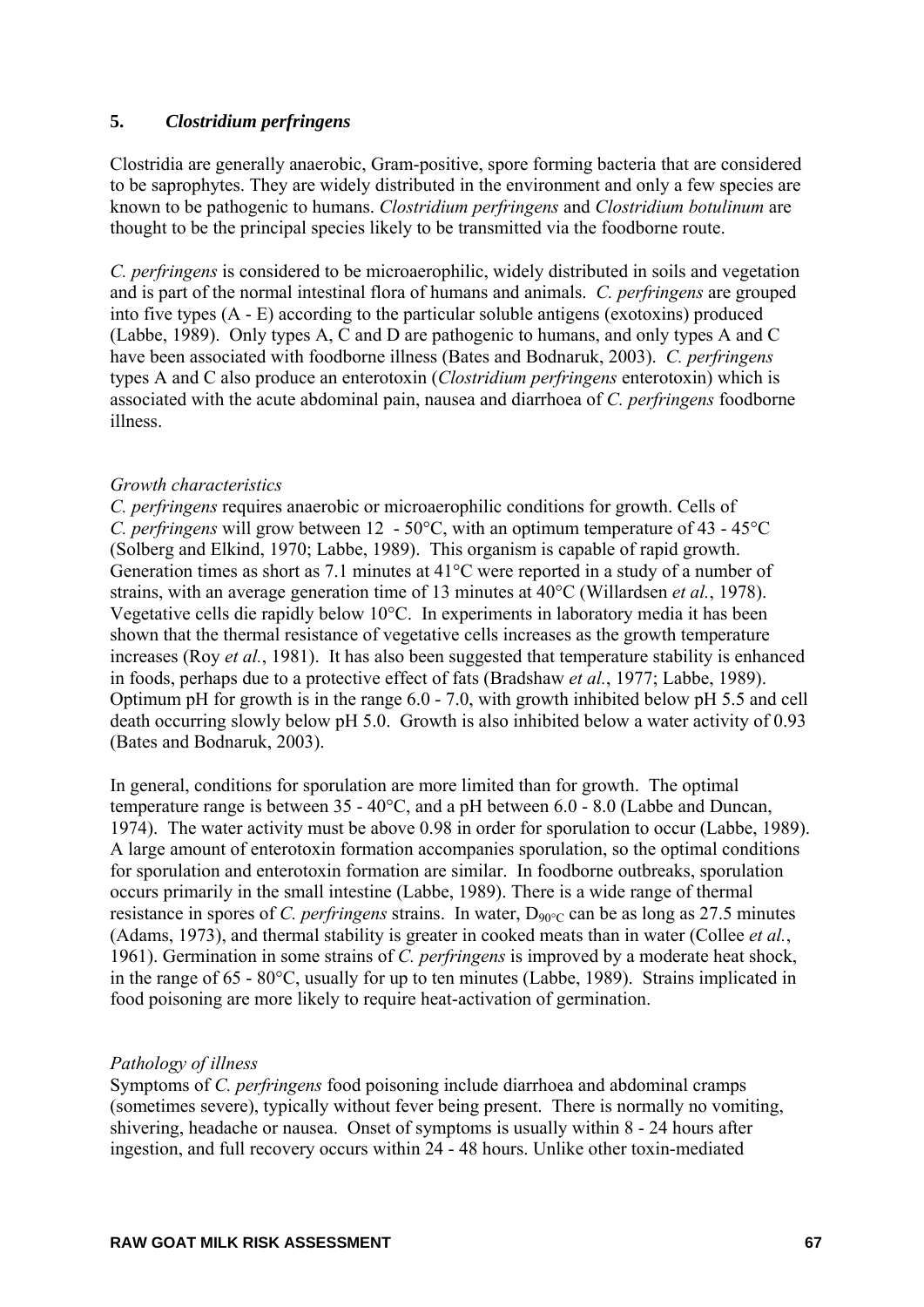foodborne pathogens, toxin production occurs after the organism has been ingested, and is excreted during the process of sporulation (Bates and Bodnaruk, 2003).

Symptoms of enteritis necroticans, caused by *C. perfringens*, include abdominal pain and swelling, vomiting, profuse and often bloody diarrhoea, and patchy necrosis of the upper small intestine that can lead to obstruction requiring surgical intervention. This illness can be fatal (Millar, 1989).

# *Mode of transmission*

*C. perfringens* is transmitted by the faecal-oral route and by contamination of food from the environment. *C. perfringens* produces spores which vary in their heat resistance. Those spores which are highly heat resistant will be more likely to cause food poisoning due to survival and subsequent outgrowth during and after cooking. The food vehicles are usually cooked meat and poultry dishes stored for long periods of time at ambient temperature after cooking (Millar *et al.*, 1985; Millar 1989).

Spores may survive normal cooking procedures, with germination being triggered by the heat shock received during cooking. Slow cooling and non-refrigerated storage can permit growth of vegetative cells to high numbers, particularly in anaerobic environments within food such as in cooked meat and poultry dishes. The high number of vegetative cells produced under these conditions allows some to survive through the acidic environment of the stomach to reach the intestine, where sporulation is accompanied by production of the enterotoxin (Foster, 1978; Brynestad and Granum, 2002).

# *Incidence of illness*

Outbreaks of *C. perfringens* food poisoning are usually associated with inadequately heated or reheated meats, pot pies, stews or gravies. Spores become activated by the temperature shock of cooking, and if the food is not cooled to below 15°C rapidly enough, vegetative cells are able to rapidly multiply to high levels as competing bacteria are greatly reduced in numbers by the cooking process (Brynestad and Granum, 2002).

A summary of the epidemiology of foodborne disease outbreaks in Australia from 1995 - 2000 reported that *C. perfringens* was the responsible agent in 30 outbreaks (14% of 214 identified outbreaks) involving 787 cases (10% of the total reported foodborne illness cases) and 1 death (Dalton *et al.*, 2004). The median number of cases per outbreak was 25, with a range from 2 - 171. Meats were the food vehicles in 60% (18/30) of those outbreaks. The outbreak settings were approximately equally split between restaurants, commercial caterers, institutional and 'other' settings. Dairy products were implicated in one outbreak (27 cases). In 2001 - 2005 OzFoodNet, Australia's enhanced foodborne disease surveillance network, catalogued a further 20 outbreaks of *C. perfringens* food poisoning involving 424 cases. Dairy products were not implicated in any of these outbreaks (Anon, 2002; Anon, 2003; Anon, 2004b; Anon, 2005).

The US Centres for Disease Control and Prevention (CDC) listings of foodborne disease outbreaks for 1990 - 2002 (CDC, 2003), as reported to CDC through the Foodborne Disease Outbreak Surveillance System, demonstrate that *C. perfringens* was responsible for about 6% of outbreaks (10% of cases) of foodborne illness of confirmed aetiology during that period. The number of outbreaks due to *C. perfringens* ranged from 10 - 30 each year.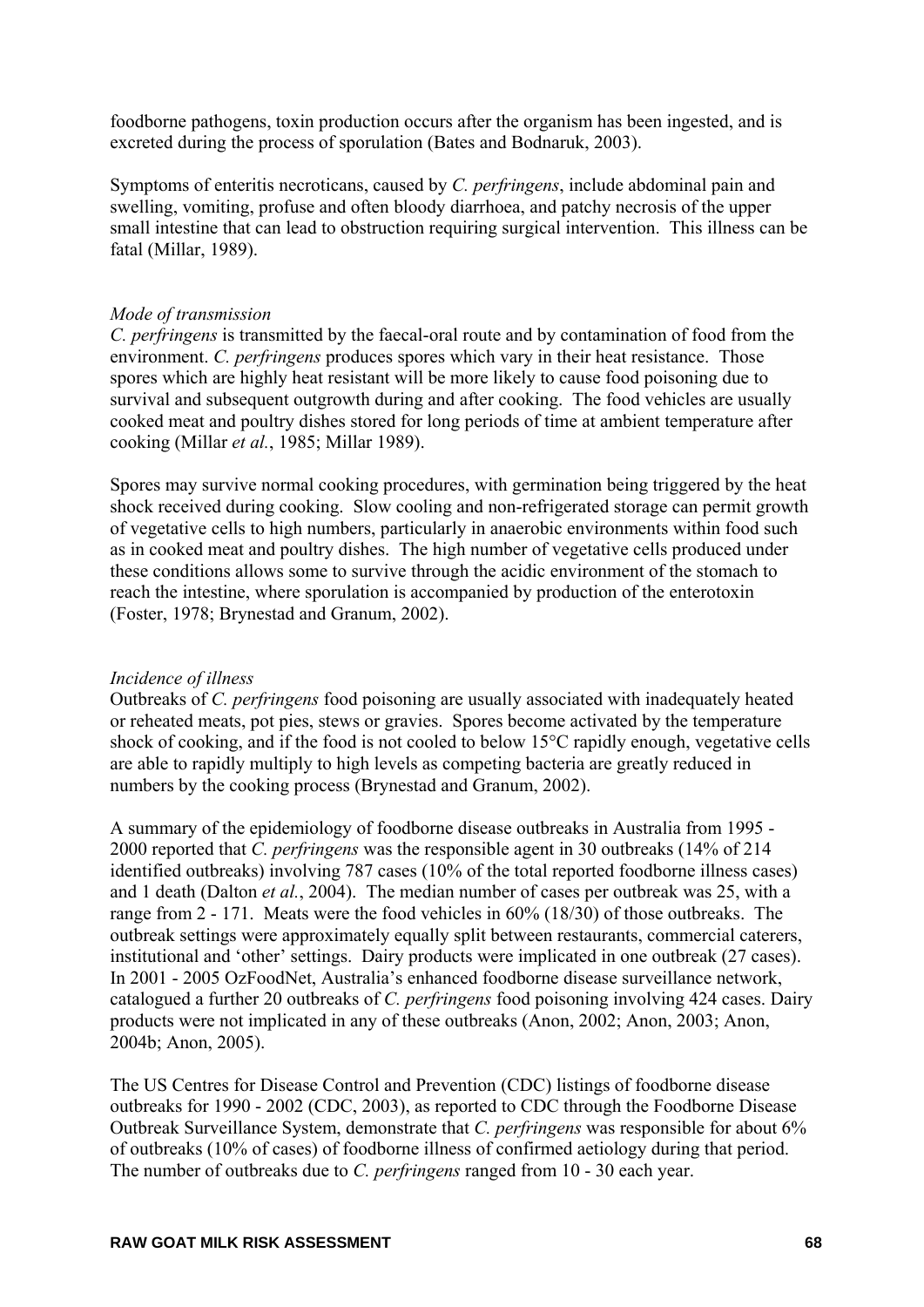Approximately 70% of the *C. perfringens* outbreaks were attributable to meat products or dishes. One outbreak (1995: 9 cases) was due to hard cheese and one was due to white sauce (1997: 7 cases). Vegetable dishes are only rarely implicated in outbreaks of *C. perfringens* poisoning. In an analysis of several databases, only one outbreak due to *C. perfringens* relating to a vegetable product was identified in the period 1969 - 1998 (Roach and Sienko, 1992; Carlin *et al.*, 2000).

Outbreaks are often in institutional or mass-catering settings, where the large volumes of food prepared and/or inherent difficulties in maintaining appropriate standards of hygiene and sanitation may lead to improper cooking, cooling, holding and handling of potentially hazardous food. Because of the specific conditions leading to sporulation and growth of *C. perfringens* to high levels, it is believed that relatively few sporadic cases occur.

There is some data on the incidence of enteritis necroticans (also known as pigbel or darmbrand) due to *C. perfringens*. The disease is most commonly encountered in developing countries and is associated with poor nutrition and protein-poor and/or trypsin-inhibitor rich diets. These conditions allow for survival of the β-toxin of type C strains, a protein which is usually rapidly proteolysed in healthy and well-nourished individuals (Millar 1989).

#### *Occurrence in foods*

*C. perfringens* spores and vegetative cells are likely to be present in uncooked foods of animal origin, vegetables exposed to soil, dust or faecal material, and in some dried spices (ICMSF, 1996). During the mid-1990s, the Food Safety and Inspection Service of the US Department of Agriculture conducted a number of surveys of the microbiological status of raw meat products. The results for *C. perfringens* showed a high prevalence of contamination in poultry meat products, at relatively low levels, while for pork and beef the prevalence was lower but the level of contamination was generally higher (Anon, 2004a).

*C. perfringens* contamination has been found at relatively high prevalence, but usually at low levels, in some dried spices (ICMSF, 1998; Banerjee and Sarkar, 2003). A review of the scientific literature on the incidence of pathogenic spore-forming bacteria (including *C. perfringens*) in vegetables, spices and foods containing vegetables found that of 4040 samples, 3998 had <2 log cfu/g *C. perfringens*, and the remaining 42 samples had less than 5 log cfu/g (Carlin *et al.*, 2000).

## *Virulence and infectivity*

There are four major *C. perfringens* exotoxins, α, β, ε and ι (iota), and eight minor ones. All strains produce the  $\alpha$ -toxin, a phospholipase C (lecithinase C) which causes enzymatic degradation of bilayer phospholipids (Bernheimer and Rudy, 1986) leading to disruption of cell membranes and cell lysis of erythrocytes, leukocytes, platelets, fibroblasts, and muscle cells (Titball, 1993). Several of the other toxins possess enzymatic activities, including a protease (λ-toxin), a deoxyribonuclease (υ-toxin) and a collagenase (κ-toxin). The β-toxin is implicated as the necrotic factor in enteritis necroticans ('pigbel').

## *Dose response*

Ingestion of a large number of vegetative cells is required to cause *C. perfringens* food poisoning. From outbreak investigations, it has been estimated that levels of around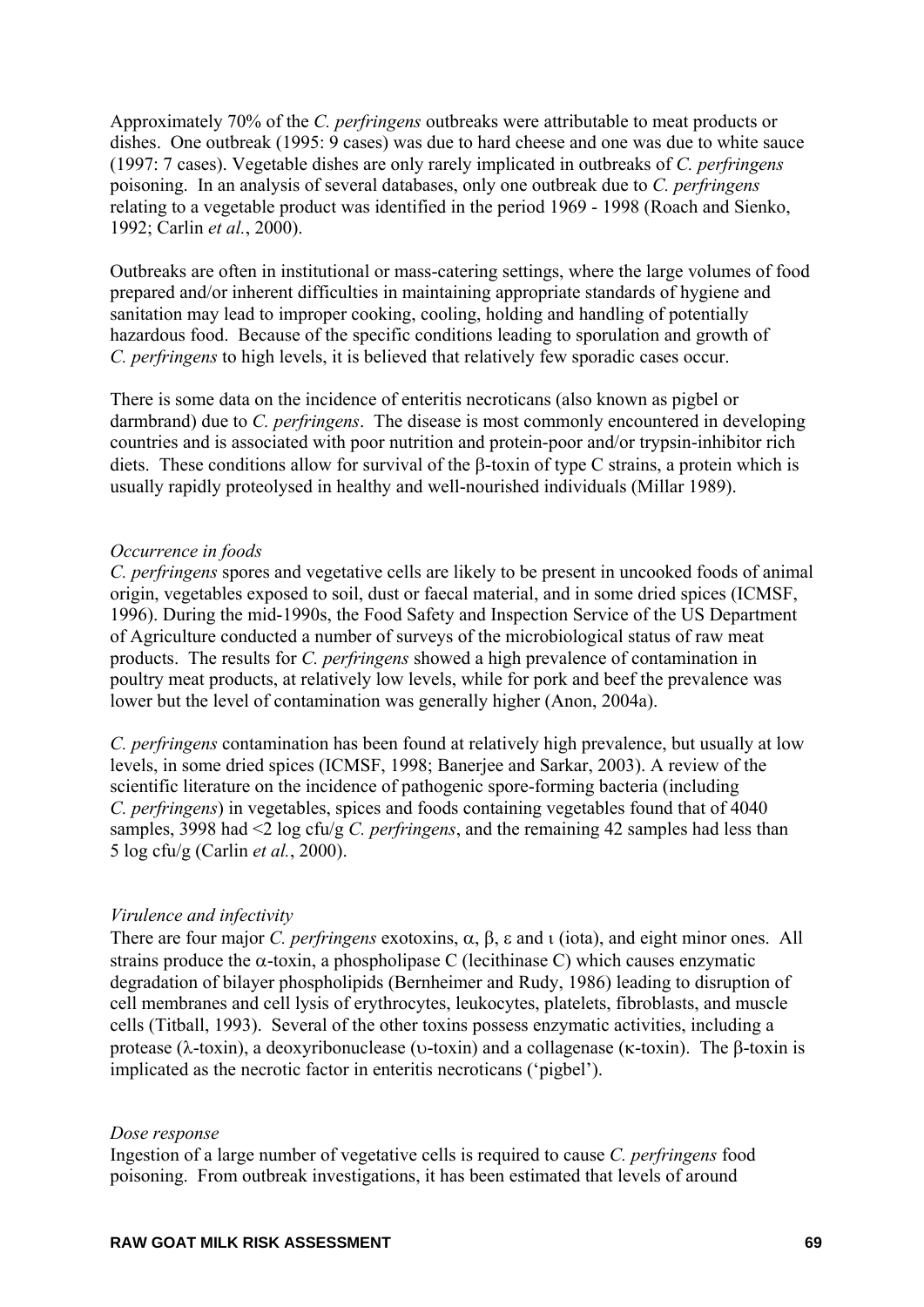10<sup>6</sup> to 10<sup>8</sup> cfu/g in implicated foods will cause illness (Bates and Bodnaruk, 2003). Volunteer feeding studies have suggested a total dose of  $5 \times 10^9$  cells is required to cause illness (Hauschild and Thatcher, 1967). Ingestion of 8 - 10 mg of purified enterotoxin induces symptoms of gastroenteritis (Skjelkvale and Uemura, 1977a; Skjelkvale and Uemura, 1977b). However, food poisoning usually occurs from production of the enterotoxin in the gut, rather than ingestion of preformed toxin, so those levels may not represent a toxic dose under normal conditions of food poisoning.

#### *Host factors*

*C. perfringens* food poisoning may be more serious in the elderly and debilitated, but fatal cases are rare (Bates and Bodnaruk, 2003).

#### *Food matrix*

Germination and outgrowth of *C. perfringens* is enabled by the generation of microaerophilic environments in foods cooked for long periods of time with poor heat penetration and inadequate aeration, and/or prolonged holding of food at insufficient temperatures to prevent growth and/or toxin production (Bates and Bodnaruk, 2003).

It has been suggested that the temperature stability of *C. perfringens* vegetative cells is enhanced in foods, perhaps due to a protective effect of fats (Bradshaw *et al.*, 1977; Labbe, 1989).

#### *References*

Adams, D.M. (1973) Inactivation of Clostridium perfringens type A spores at ultrahigh temperatures. *Appl Microbiol* 26(3):282-287.

Anon. (2002) OzFoodNet: Foodborne disease in Australia: incidence, notifications and outbreaks. Annual report of the OzFoodNet network, 2001. *CDI* 26(3):

Anon. (2003) OzFoodNet: Foodborne disease in Australia: incidence, notifications and outbreaks. Annual report of the OzFoodNet network, 2002. *Commun Dis Intell.* 27(2):209-243.

Anon (2004a) *Baseline Data*. U.S. Department of Agriculture - Food Safety and Inspection Service. http://www.fsis.usda.gov/Science/Baseline\_Data/index.asp. Accessed on 31 August 2004a.

Anon. (2004b) OzFoodNet: Foodborne disease in Australia: incidence, notifications and outbreaks. Annual report of the OzFoodNet network, 2003. *CDI* 28(3):359-389.

Anon. (2005) OzFoodNet: Foodborne disease in Australia: incidence, notifications and outbreaks. Annual report of the OzFoodNet network, 2004. *CDI* 29(2):164-190.

Banerjee, M. and Sarkar, P.K. (2003) Microbiological quality of some retail spices in India. *Food Research International* 36(5):469-474.

Bates, J.R. and Bodnaruk, P.W. (2003) Clostridium perfringens. In: *Foodborne Microorganisms of Public Health Significance*. 6th ed, Australian Institute of Food Science and Technology (New South Wales Branch) Food Microbiology Group, Sydney, pp492-504.

Bernheimer, A.W. and Rudy, B. (1986) Interactions between membranes and cytolytic peptides. *Biochim.Biophys.Acta* 864(1):123-141.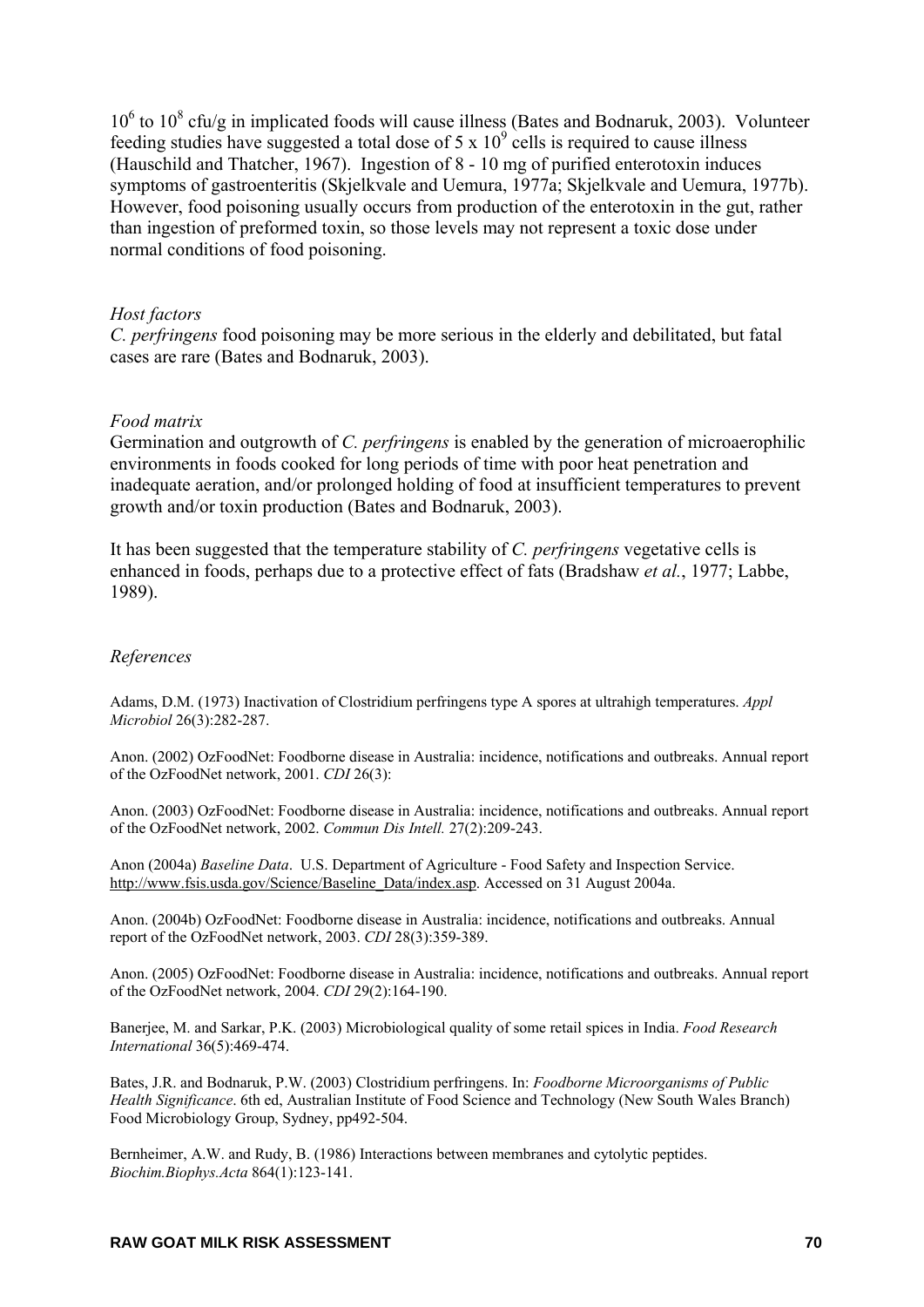Bradshaw, J.G., Peeler, J.T. and Twedt, R.M. (1977) Thermal inactivation of ileal loop-reactive Clostridium perfringens type A strains in phosphate buffer and beef gravy. *Appl Environ Microbiol* 34(3):280-284.

Brynestad, S. and Granum, P.E. (2002) Clostridium perfringens and foodborne infections. *Int.J.Food Microbiol.*  74(3):195-202.

Carlin, F., Girardin, H., Peck, M.W., Stringer, S.C., Barker, G.C., Martinez, A., Fernandez, A., Fernandez, P., Waites, W.M., Movahedi, S., van Leusden, F., Nauta, M., Moezelaar, R., Torre, M.D. and Litman, S. (2000) Research on factors allowing a risk assessment of spore-forming pathogenic bacteria in cooked chilled foods containing vegetables: a FAIR collaborative project. *Int J Food Microbiol* 60(2-3):117-135.

CDC (2003) *U.S. Foodborne Disease Outbreaks*. http://www.cdc.gov/foodborneoutbreaks/us\_outb.htm. Accessed on 16 March 2005.

Collee, J.G., Knowlden, J.A. and Hobbs, B.C. (1961) Studies on the growth, sporulation and carriage of *Clostridium welchii* with special reference to food poisoning traits. *Journal of Applied Bacteriology* 24:326-339.

Dalton, C.B., Gregory, J., Kirk, M.D., Stafford, R.J., Givney, R., Kraa, E. and Gould, D. (2004) Foodborne disease outbreaks in Australia, 1995 to 2000. *Commun Dis Intell* 28(2):211-224.

Foster, E.M. (1978) Foodborne hazards of microbial origin. *Fed.Proc.* 37(12):2577-2581.

Hauschild, A.H. and Thatcher, F.S. (1967) Experimental food poisoning with heat-susceptible *Clostridium perfringens*. *Journal of Food Science* 32:467-471.

ICMSF. (1996) Microorganisms in Food 5: Characteristics of Microbial Pathogens. Blackie Academic & Professional, London.

ICMSF. (1998) Microorganisms in Food 6: Microbial Ecology of Food Commodities. Blackie Academic & Professional, London.

Labbe, R. (1989) Clostridium perfringens. In: Doyle, M.P. eds. *Foodborne Bacterial Pathogens*. Marcel Dekker Inc., New York, pp191-234.

Labbe, R.G. and Duncan, C.L. (1974) Sporulation and enterotoxin production by Clostridium perfringens type A under conditions of controlled pH and temperature. *Can.J Microbiol* 20(11):1493-1501.

Millar, J.S. (1989) Enteritis necroticans: a review. *Trop.Gastroenterol.* 10(1):3-8.

Millar, J.S., Smellie, S. and Coldman, A.J. (1985) Meat consumption as a risk factor in enteritis necroticans. *Int.J.Epidemiol.* 14(2):318-321.

Roach, R.L. and Sienko, D.G. (1992) Clostridium perfringens outbreak associated with minestrone soup. *Am J Epidemiol* 136(10):1288-1291.

Roy, R.J., Busta, F.F. and Thompson, D.R. (1981) Thermal inactivation of *Clostridium perfringens* after growth at several constant and linearly rising temperatures. *Journal of Food Science* 46(5):1586-1591.

Skjelkvale, R. and Uemura, T. (1977a) Detection of enterotoxin in faeces and anti-enterotoxin in serum after Clostridium perfringens food-poisoning. *J Appl Bacteriol.* 42(3):355-363.

Skjelkvale, R. and Uemura, T. (1977b) Experimental Diarrhoea in human volunteers following oral administration of Clostridium perfringens enterotoxin. *J Appl Bacteriol.* 43(2):281-286.

Solberg, M. and Elkind, B. (1970) Effect of processing and storage conditions on the microflora of *Clostridium perfringens*-inoculated frankfurters. *Journal of Food Science* 35(2):126-129.

Titball, R.W. (1993) Bacterial phospholipases C. *Microbiol Rev* 57(2):347-366.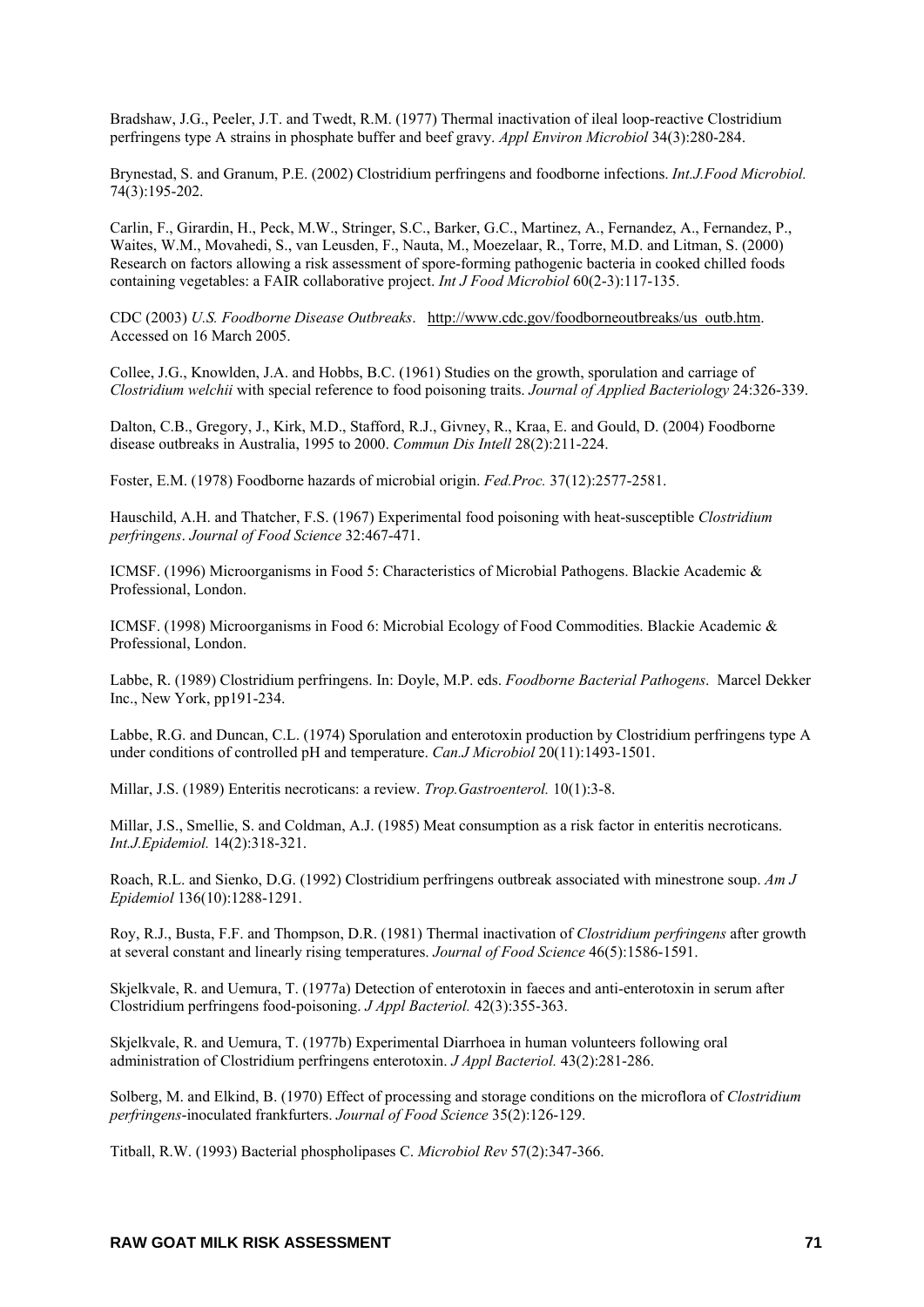Willardsen, R.R., Busta, F.F., Allen, C.E. and Smith, L.B. (1978) Growth and survival of *Clostridium perfringens* during constantly rising temperatures. *Journal of Food Science* 43(2):470-475.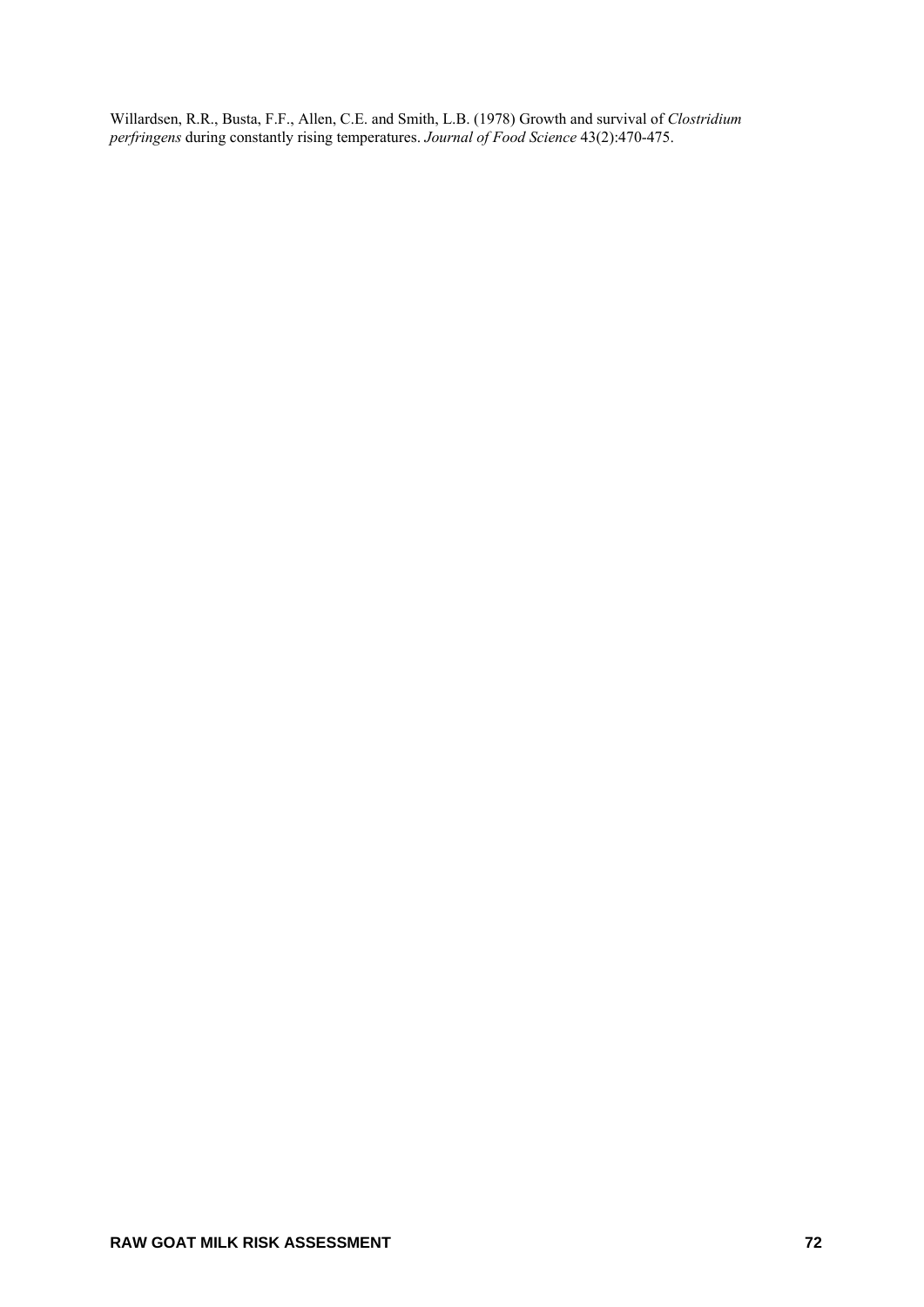# **6.** *Coxiella burnettii*

*Coxiella burnettii* is a Gram-negative-like (non-staining) species of rickettsia. The organisms are variously described as coccobacillus or rod-like and are of the size 0.2 - 0.4μm by 0.4 - 1.0μm (Weiss and Moulder, 1984). *C. burnettii* is distributed globally and is the causative agent of the zoonotic illness 'Q fever' (Vanderlinde, 2004a). The usual animal reservoirs of *C. burnettii* are cattle, sheep and goats. *Coxiella burnettii* is also carried by ticks (Weiss and Moulder, 1984), with transmission to animal hosts occurring through contact, blood sucking and contaminated tick faeces (Hilbink *et al.*, 1993). Infection in animals is usually subclinical but infected animals can shed large quantities of bacteria into the environment. Infected females can shed very large quantities during parturition and the bacteria can survive harsh environmental conditions.

## *Growth characteristics*

*C. burnettii* is an obligate intracellular microorganism - it will not grow in foods or outside host cells. It is however able to survive in a desiccated form in soil and the environment for several months (Hilbink *et al.,* 1993). This may be due its ability to form spore-like structures (Marrie, 2003). *C. burnettii* has a high resistance to drying, elevated temperatures and chemical agents including many common disinfectants . Complete inactivation may not be attained at 63ºC for 30 minutes, or at 85 - 90ºC for a few seconds (Weiss and Moulder, 1984; Vanderlinde, 2004a).

Studies conducted with milk containing 100,000 guinea pig units (10 times that considered the maximum possible in cow's milk) became non-infectious when held at 62.7ºC for 30 minutes, but holding milk at 61.6ºC for the same period of time was insufficient to inactivate the organism. It is strongly recommended that products undergo pasteurisation at 72ºC for 15 seconds to be sure of complete elimination of viable *C. burnettii* from whole raw milk (Enright *et al.*, 1957). *C. burnettii* is also able to retain viability at 4ºC for one or more years in dried fomites such as tick faeces or in wool.

## *Pathology of illness*

Of those people infected with *C. burnettii*, only about half develop clinical signs of illness (Kazar, 2005; Parker *et al.*, 2006). Symptoms of acute infection may include the sudden onset of one or more of the following: high fever, severe headache, general malaise, myalgia, confusions, sore throat, chills, sweats, non-productive cough, nausea, vomiting, diarrhoea, abdominal pain and chest pain (Vanderlinde, 2004a). If a fever is present, it may last 1 - 2 weeks. Longer term symptoms include persistent weight loss, pneumonia (30 - 50% of cases), abnormal liver function tests and hepatitis. The majority of patients will make a full recovery without any treatment. Tetracycline compounds are the antibiotics of choice for treatment if required (Weiss and Moulder, 1984). The mortality rate in patients with acute Q fever is 1 - 2%. Although uncommon, Q fever infection may persist beyond the acute phase of six months and develop into the more serious situation of a chronic illness. This may develop as soon as a year after initial infection, or may occur as long as 20 years later. The chronic form may manifest as endocarditis. Those at risk of developing chronic Q fever are those with a pre-existing valvular heart disease, vascular graft, other transplant patients, patients with cancer and those with chronic kidney disease. The mortality rate for patients with chronic O fever is as high at 65% (Vanderlinde, 2004a).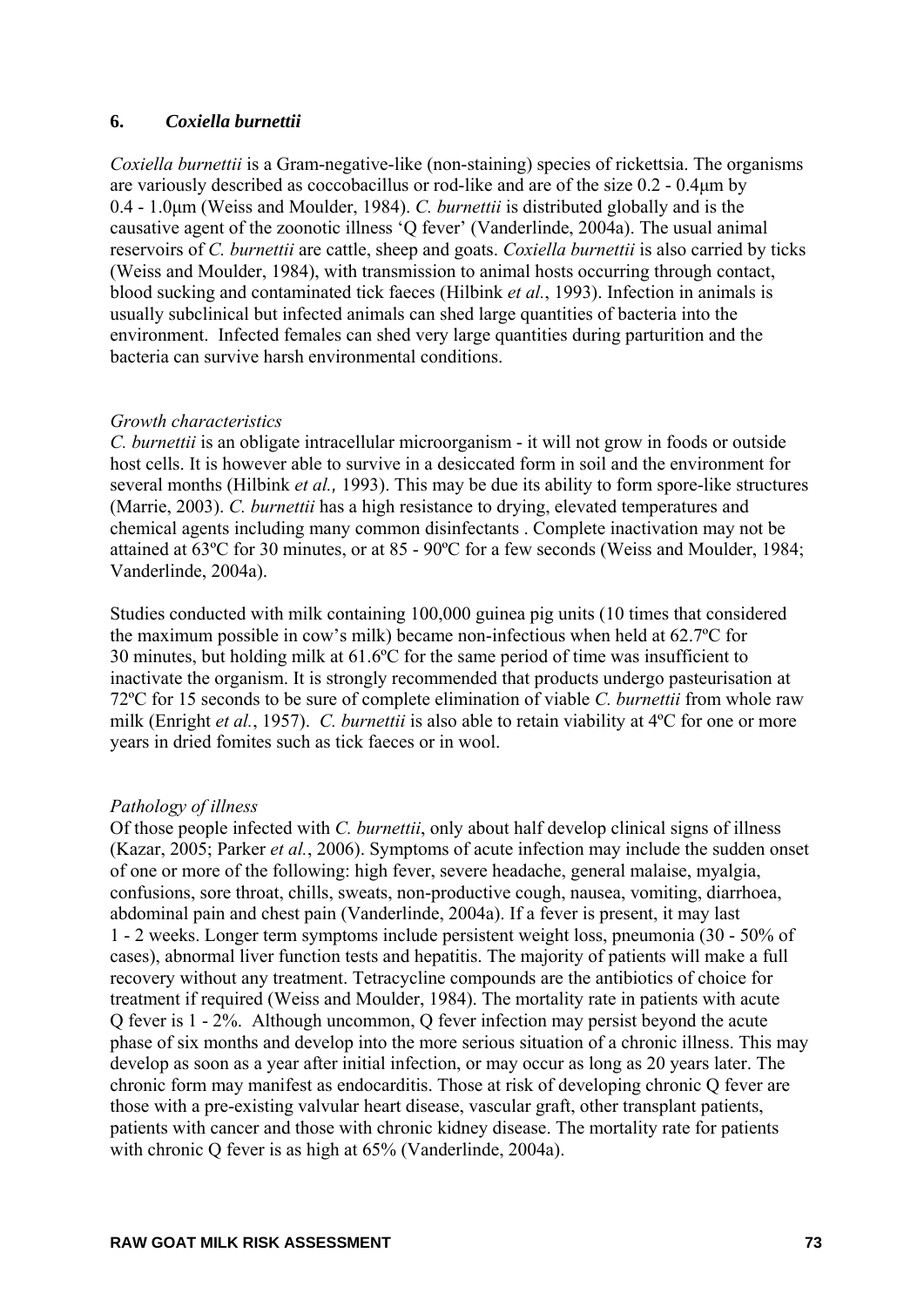#### *Mode of transmission*

Infection in humans usually occurs via inhalation of the organisms from air containing dust contaminated by dried biological fluids from infected herd animals. Ingestion of contaminated raw milk or raw milk products is also suggested as a route of transmission although this is considered a minor route for human infection (Maurin and Raoult 1999; Vanderlinde, 2004a).

## *Incidence of illness*

Reliable estimates of the number of cases of Q fever worldwide are unavailable. This is due to the illness being rare and possibly under reported, with many human infections being subclinical (Vanderlinde, 2004a). Infected herd animals do not usually exhibit clinical disease. Abortion in goats and sheep may occur. Organisms are excreted in milk, urine and faeces. Additionally, high numbers of the organism are present in amniotic fluids and placenta during birthing (Maurin and Raoult 1999).

The incidence rate of Q fever in France is estimated at 50 cases per 100,000 population per annum (Maurin and Raoult 1999). The number of clinical cases of disease increased from one reported case in France in 1982, to 107 reported in 1990 (Tissot *et al.*, 1992). The majority (61%) of these cases presented with hepatitis, which is linked with oral exposure rather than aerosol exposure (Vanderlinde, 2004b). In 1985, five cases of hepatitis were reported from workers at a meat packing plant in California. Further investigation of the workforce found that 31 of the 42 persons tested were positive via serological testing for Q fever rickettsiae, with eight of these having recently experienced clinical symptoms of Q fever (MMWR, 1983). Exposure was concluded to be due to the handling of sheep carcasses.

The notification rate for Q fever in Australia 1999 - 2002 was between 2.7 - 3.9 cases per 100,000 population (Australian Institute of Health and Welfare, 2004). In Australia, the incidence rate was estimated to be between 3.11 - 4.99 cases per 100,000 inhabitants for the period 1991 - 1994, whilst the hospital morbidity data for 2001 - 2002 indicates a case rate of 1.3 cases per 100,000 (Australian Institute of Health and Welfare, 2002). Despite the close proximity with Australia, New Zealand is generally believed to be free of Q fever, with the disease not being established in the ruminant population (Hilbink *et al.,* 1993).

## *Occurrence in foods*

*C. burnettii* has been associated with consumption of unpasteurised goats milk and cheese in Europe, Canada and the USA (Rampling, 1998). On average, 5% of sheep in France tested positive for *C. burnettii* in seroprevalence studies (Rousset *et al.*, 2001), with *C. burnettii* recovered from 50% of milk samples collected from infected ewes (Berri *et al.*, 2000). Infected animals may not show overt signs of clinical infection (Vanderlinde, 2004b). Of 147 goats within a cooperative of eight goat farms in Newfoundland, 82 (55.8%) tested seropositive with antibody titers ranging from 1:8 to > 1:4,096 (Hatchette *et al.*, 2001)*.*

## *Virulence and infectivity*

The incubation period for Q fever is dependent upon the number of organisms that initially infected the patient, with greater numbers of organisms resulting in a shorter incubation period (Maurin and Raoult 1999). On average, most patients will exhibit symptoms within 2 - 3 weeks of exposure. Lifelong immunity against re-infection may be attained should a person fully recover from the infection (Vanderlinde, 2004a).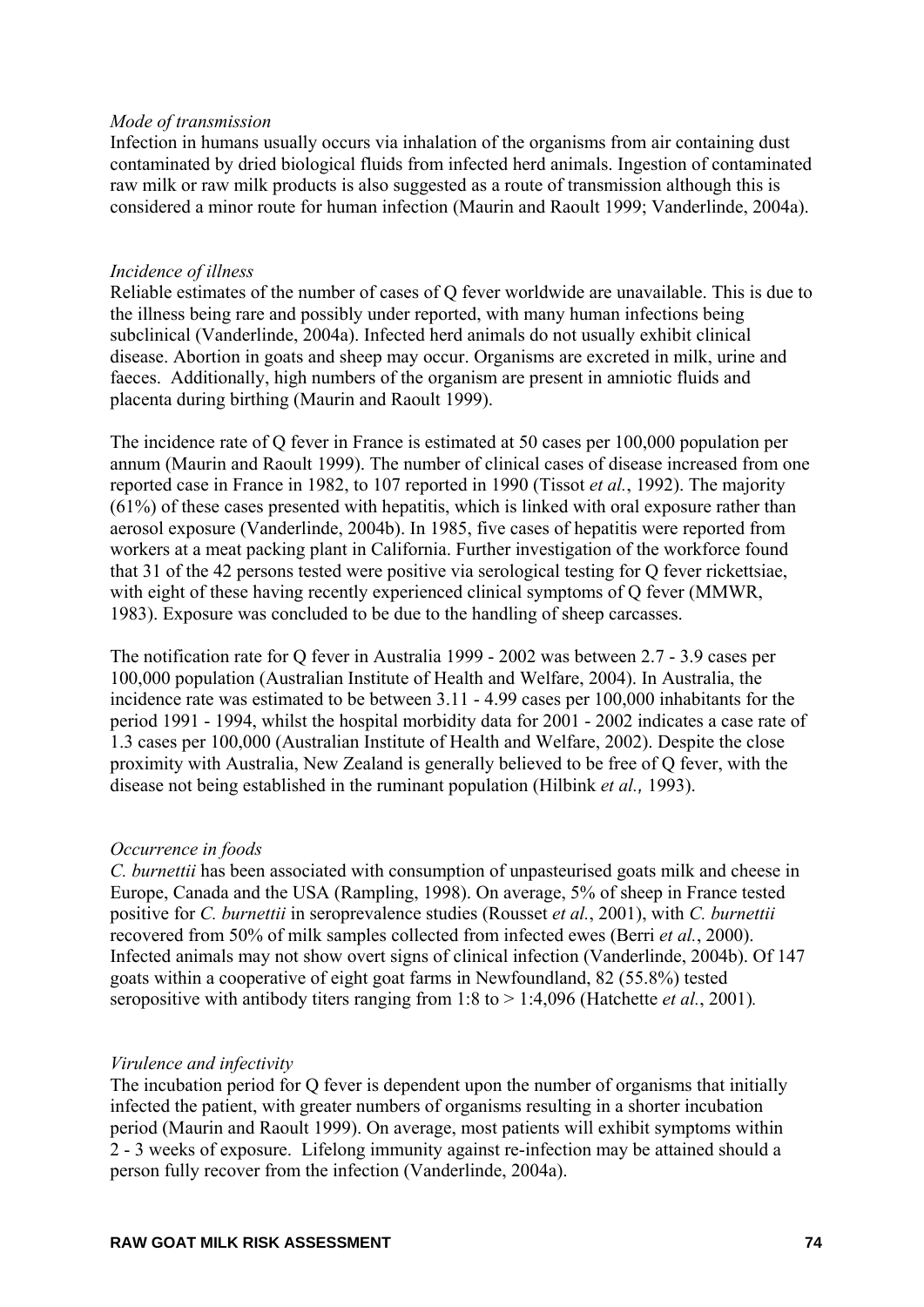#### *Dose response*

As humans are often very susceptible to the disease, very few organisms may be required to cause infections. Vanderlinde (2004a) reports that inhalation of as few as 10 organisms may result in disease in humans. MMWR (1983) and MMWR(1986) indicate a single inhaled organism is sufficient to initiate infection. No information is available on the number of organisms required to cause infection via ingestion.

#### *Host factors*

Persons at greatest risk of exposure to *C. burnettii* fever include those occupationally exposed such as farmers, veterinarians, livestock transport workers, abattoir workers, those in contact with dairy products, laboratory personnel performing *C. burnettii* culture and others working with *C. burnettii*-infected animals.

## *References*

Australian Institute of Health and Welfare (2002) *Australia's Health 2002*. AIHW.

Australian Institute of Health and Welfare (2004) *Australia's Health 2004*. AIHW.

Berri, M., Laroucau, K. and Rodolakis, A. (2000) The detection of Coxiella burnetii from ovine gential swabs, milk and faecal samples by the use of single touchdown polymerase chain reaction. *Vet Microbiology* 72:285- 293.

Enright, J.B., Sadler, W.W. and Thomas, R.C. (1957) Pasteurization of milk containing the organism of Q Fever. *American Journal of Public Health* 47:695-700.

Hatchette, T.F., Hudson, R.C., Schlech, W.F., Campbell, N.A., Hatchette, J.E., Ratnam, S., Raoult, D., Donovan, C. and Marrie, T.J. (2001) Goat-associated Q fever: a new disease in Newfoundland. *Emerg.Infect Dis* 7(3):413- 419.

Hilbink, F., Penrose, M., Kovacova, E. and Kazar, J. (1993) Q fever is absent from New Zealand. *Int.J.Epidemiol.* 22(5):945-949.

Kazar, J. (2005) Coxiella burnetii Infection. *Ann.N.Y.Acad.Sci.* 1063:105-114.

Marrie, T.J. (2003) Coxiella burnetii pneumonia. *Eur.Respir.J.* 21(4):713-719.

Maurin, M. and Raoult, D. (1999) Q fever. *Clin.Microbiol.Rev.* 12(4):518-553.

MMWR. (1983) Leads from the MMWR. Gastrointestinal illness associated with brie cheese. *JAMA*  250(18):2430.

MMWR (1986) *Q fever among slaughterhouse workers - California.* 35, April 11 (14), pp223-226. http://www/cdc/gov/mmwr/preview/mmwrhtml/00000714.htm.

Parker, N.R., Barralet, J.H. and Bell, A.M. (2006) Q fever. *Lancet* 367(9511):679-688.

Rampling, A. (1998) The microbiology of milk and milk products. In: Topley and Wilson's microbiology and microbial infections, 9th edn, Vol. 2, Chapter 16. London: Arnold. In: *Topley and Wilson's microbiology and microbial infections*. 9th Vol 2 ed, Chapter 16. Arnold, London.

Rousset, E., Russo, P., Pepin, M. and Raoult, D. (2001) Epidemiologie de la fiever Q animale. Situation en France. *Medicine et Maladies Infectieuses* 31(2):233-246.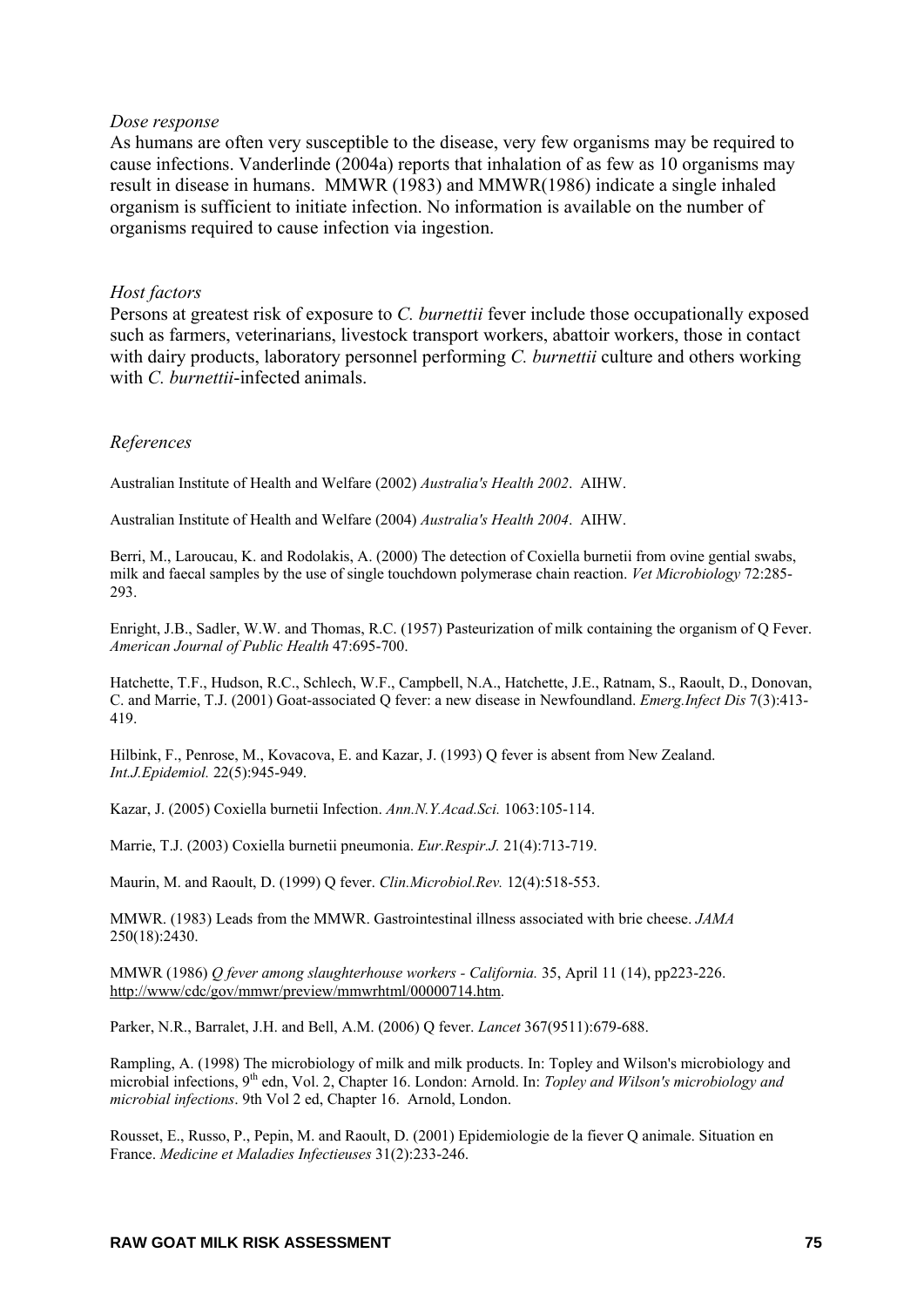Tissot, D.H., Raoult, D., Brouqui, P., Janbon, F., Peyramond, D., Weiller, P.J., Chicheportiche, C., Nezri, M. and Poirier, R. (1992) Epidemiologic features and clinical presentation of acute Q fever in hospitalized patients: 323 French cases. *Am.J.Med.* 93(4):427-434.

Vanderlinde, P. (2004a) *Qualitative Risk Assessment of Raw Milk Roquefort Cheese*. Final Report, Food Science Australia, Prepared for Food Standards Australia New Zealand, October 2004.

Vanderlinde, P. (2004b) *Scientific Evaluation of the Roquefort Cheese Application and HACCP. Final Report.* Prepared for Food Standards Australia New Zealand, March 2004.

Weiss, E. and Moulder, J.W. (1984) Genus III. Coxiella. In: Kreig, N.R. and Hold, J.G. eds. *Bergey's Manula of Systematic Bacteriology*. 1 ed, pp701-704.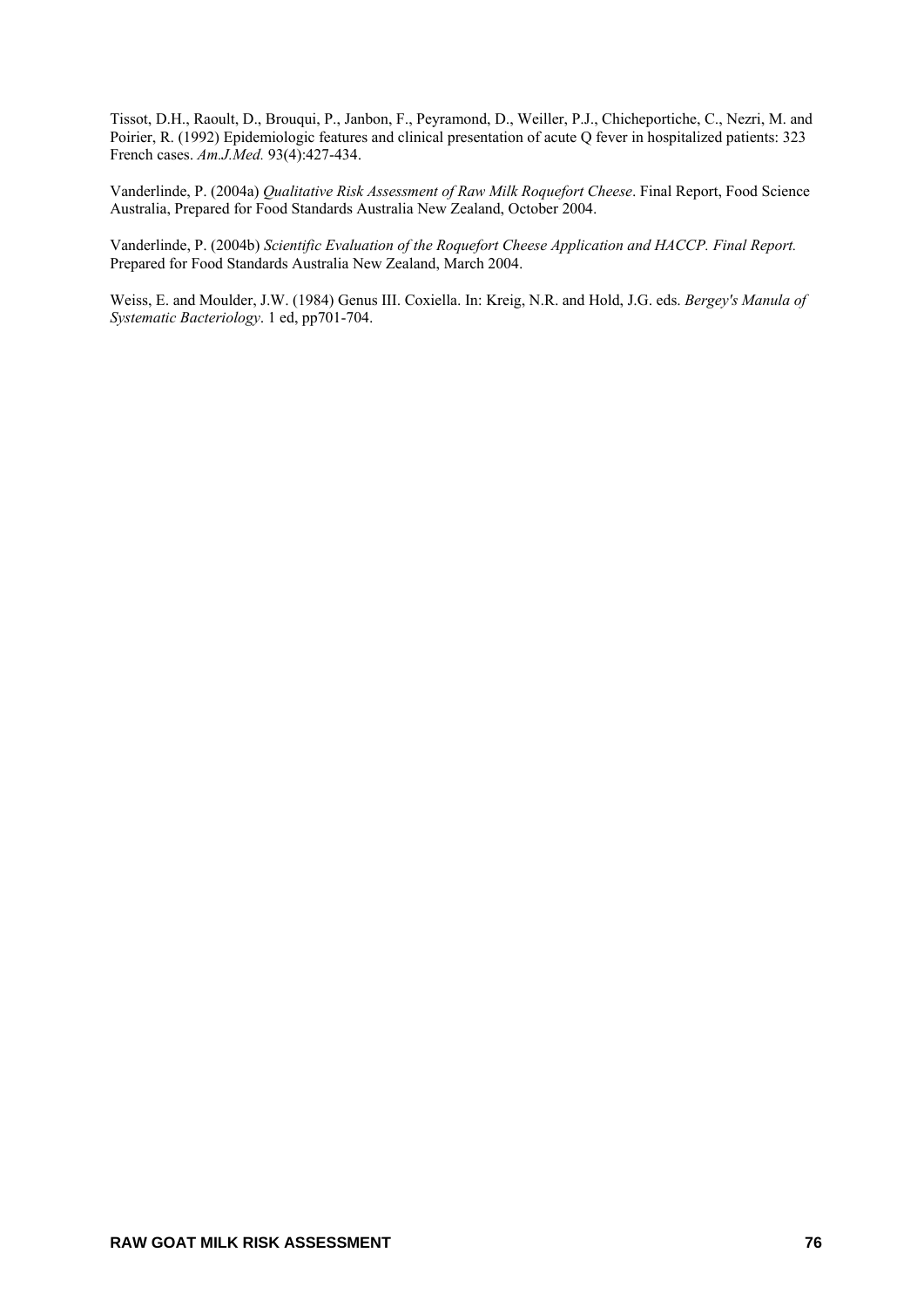# **7.** *Cryptosporidium* **spp.**

*Cryptosporidium* spp. are an intestinal protozoan parasite that induce gastrointestinal symptoms when ingested by humans. Being an obligate parasite, the organism requires a host to reproduce, and is transmitted to humans via ingestion of the environmental stage of its life cycle, the oocyst. The oocysts are approximately  $4 - 6 \mu m$  in diameter and are shed in the faeces of infected hosts in large numbers. *Cryptosporidium* spp. were discovered in 1907 but the first recognised case of human *Cryptosporidium* spp. infection was in 1976 (Berkelman, 1994).

Many species of *Cryptosporidium* have been identified. Some strains appear to be adapted to certain hosts but cross-strain infectivity occurs and may or may not be associated with illness. The most important species in relation to human illness is *Cryptosporidium parvum*; however this species also infects and causes disease in a range of mammals, particularly cattle and sheep (Dawson, 2005).

# *Growth and survival characteristics*

*Cryptosporidium* spp. will not grow outside an animal host. *Cryptosporidium* oocysts appear to be sensitive to heat, loosing infectivity rapidly at >60°C (Rose and Slifko, 1999). Standard high-temperature-short-time (HTST; 72°C/15 seconds) pasteurisation has been demonstrated to be sufficient to destroy the infectivity of *C. parvum* in milk and water (Harp *et al.*, 1996). Low temperatures have also been shown to reduce oocyst infectivity. Fayer and Nerad (1996) investigated the infectivity of *C. parvum* oocysts stored at low temperatures (suspended in deionised water) in mice. Oocysts stored at 5°C and -10°C remained infective for seven days (the duration of study). At temperatures below -15°C, infectivity reduced after 1 day and no infection was noted by 7 days.

Oocysts will survive and remain infective in moist conditions for long periods of time. *C. parvum* oocysts have been shown to be able to survive up to 176 days in drinking water or river water stored at 4°C, with inactivation between 89 99% of the population (Robertson *et al.*, 1992). Desiccation is detrimental to oocyst survival and low water activity has been reported to result in reduced viability (Rose and Slifko, 1999). A study by Robertson *et al* (1992) showed air-drying at room temperature resulted in 97% inactivation within 2 hours and 100% inactivation within 4 hours. Studies have demonstrated survival of *C. parvum* oocysts in different medias (such as yoghurt) down to an acidity level of pH 4.0 (Deng and Cliver, 1999; Dawson *et al.*, 2004).

## *Pathology of illness*

Symptomatic cryptosporidiosis is usually characterised by profuse watery diarrhoea, often leading to rapid weight loss and dehydration. Other symptoms can include abdominal cramping, nausea, vomiting, low grade fever and headache (Smith, 1993). The disease is usually self-limiting, with symptoms normally lasting from 2 - 4 days (FDA, 2003). Severity and duration of symptoms is considerably greater for immunocompromised individuals. In these susceptible populations, infection may extend to other organs including the lungs and the bile duct and may be considered life threatening (Dawson, 2005).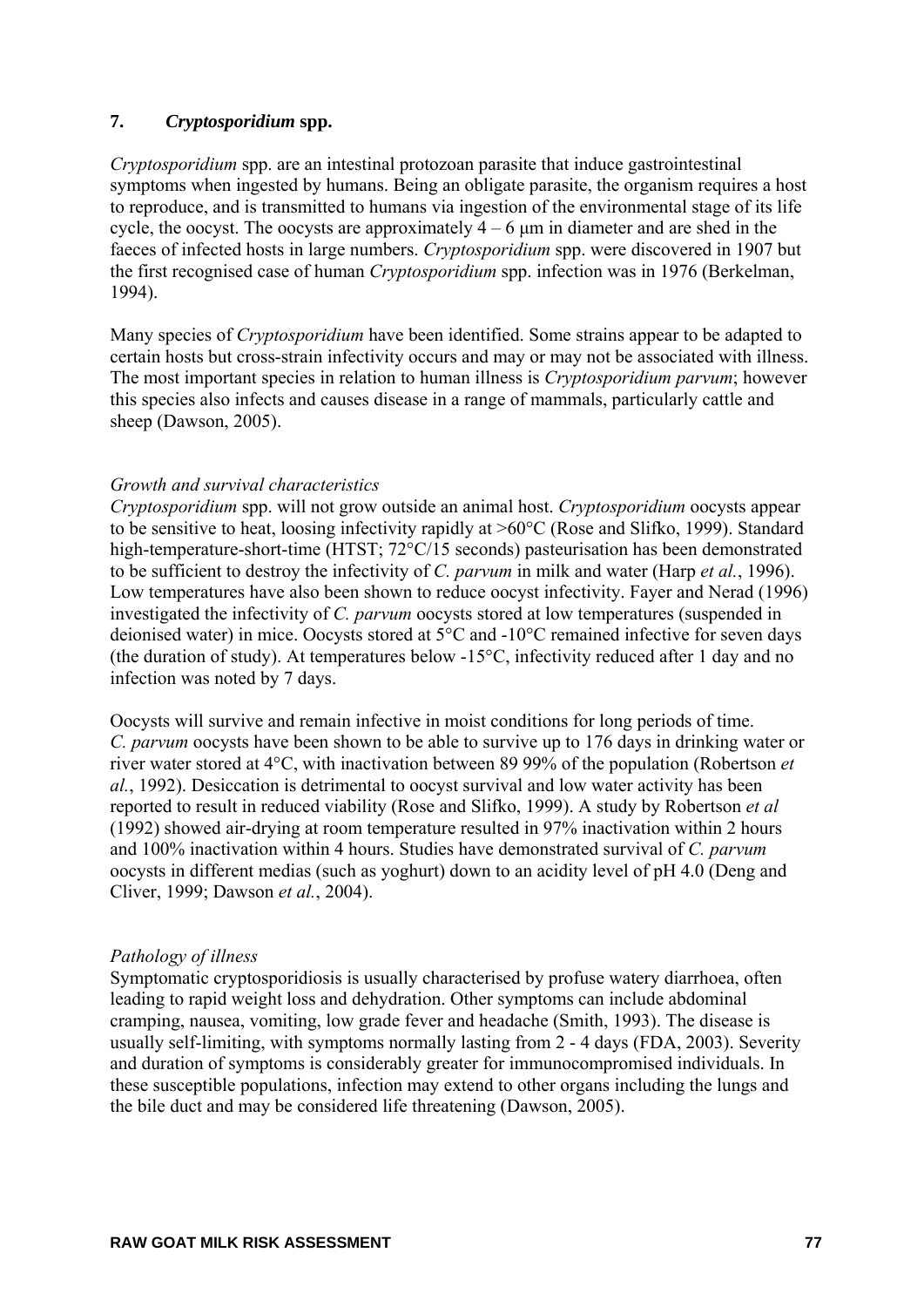#### *Mode of transmission*

*Cryptosporidium* spp. are transmitted via the faecal-oral route. Person-to-person contact with oocysts is of particular concern in settings such as childcare centres (Berkelman, 1994). The majority of documented cryptosporidiosis outbreaks have been associated with waterborne transmission.

# *Epidemiological data*

Cryptosporidiosis became a notifiable disease in Australia in 2001. A total of 3,255 cases (16.6 cases per 100,000 population) were notified to health authorities during 2002 (Yohannes *et al.*, 2004). Children under the age of four have the highest cryptosporidiosis notification rate (129 cases per 100,000 population per annum). This may reflect an increased susceptibility of children to *Cryptosporidium* spp. and/or increased likelihood of exposure.

The most prominent waterborne outbreak occurred in Milwaukee in 1993 and resulted in an estimated 403,000 cases of illness (Mac Kenzie *et al.*, 1994). *Cryptosporidium* spp. oocysts are resistant to many disinfection techniques (Korich *et al.*, 1990). It is for this reason that conventional water treatment plants are not always effective in removing the oocysts.

Although the majority of reported cryptosporidiosis outbreaks are waterborne, a number of foodborne outbreaks have occurred. For example an outbreak was observed in Maine, US that was associated with consumption of fresh-pressed apple cider (Millard *et al.*, 1994). *Cryptosporidium* spp. oocysts were detected in the apple cider, on the cider press and in the stool specimen of a calf on the farm that supplied the apples. The secondary transmission rate to other household members was 15%. Outbreaks have also been linked to consumption of unwashed green onions (MMWR, 1998).

Two outbreaks of cryptosporidiosis occurred in Australia during 2001 which were associated with the consumption of unpasteurised cow's milk (Ashbolt *et al.*, 2002). One outbreak consisted of 8 children developing cryptosporidiosis following consumption of milk labelled as "unpasteurised pet milk" (Harper *et al.*, 2002). For the other outbreak, it was suspected that consumption of unpasteurised milk during school camp was the cause of infection. A cryptosporidiosis outbreak (48 cases) occurred at a school in the UK during 1995 that was associated with consumption of pasteurised milk (Gelletlie *et al.*, 1997). It was suggested that the milk may have been inadequately pasteurised to inactivate the *Cryptosporidium* spp. oocysts.

#### *Occurrence in foods*

Food may be contaminated via a number of sources such as direct contact with faecal material during production (*e.g.* slaughtering or during milking), exposure to contaminated water or exposure via infected food handlers. Once contaminated, *C. parvum* oocysts may survive in wet/moist foods, however they are not able to grow. Very few studies have been undertaken to determine the prevalence of *C. parvum* oocysts in food. Of the data that is available, it is hampered by the lack of consistent methodologies used to isolate oocysts from samples, methods of detection and viability assays.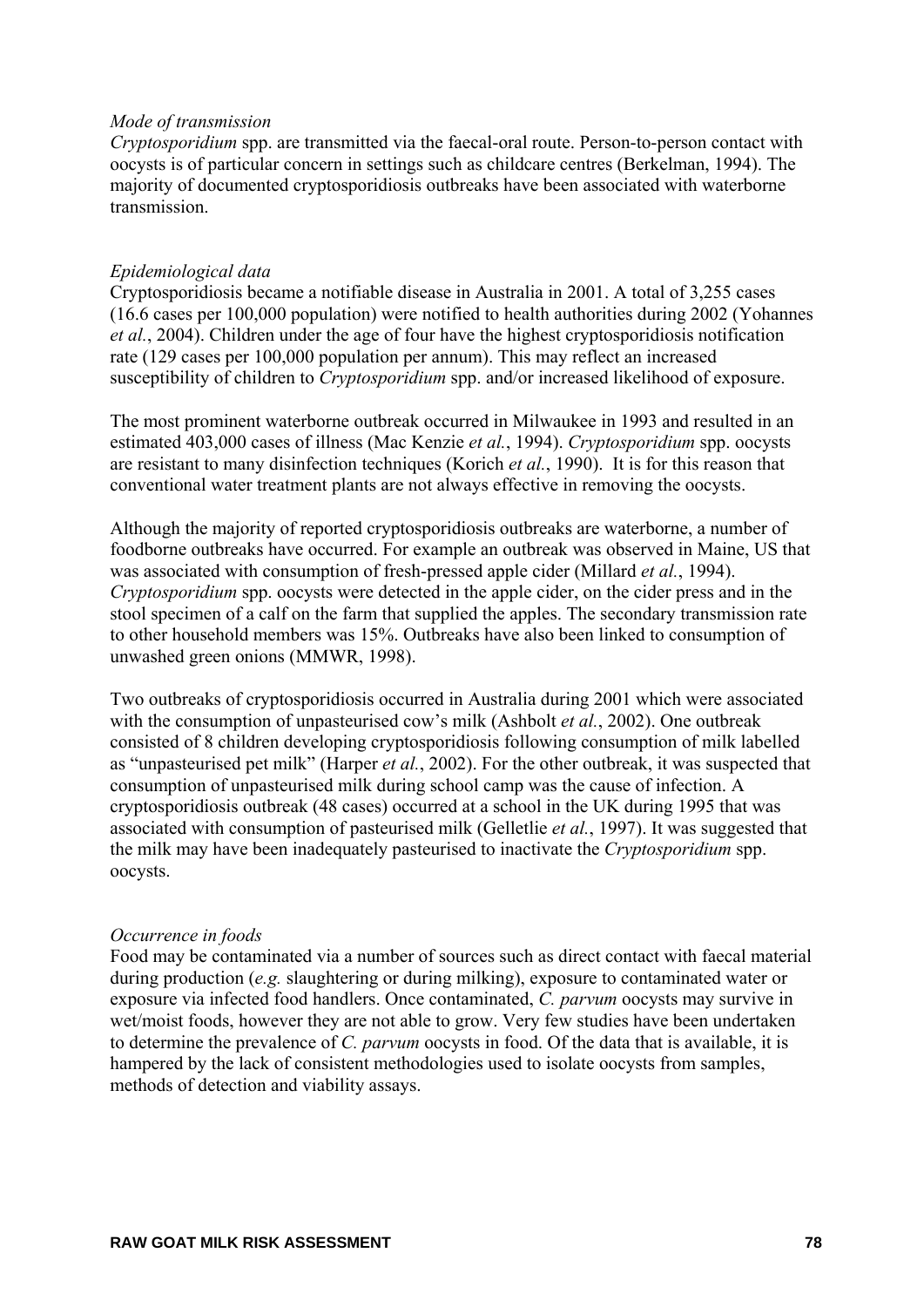#### *Virulence and infectivity*

*Cryptosporidium* spp. are considered highly infective. Once ingested oocysts excysts in the small intestine and release sporozoites that attach to the gut epithelium. The sporozoites undergo several asexual and sexual reproduction cycles within the epithelium, resulting in the formation of both thick- and thin-walled oocysts. Thin-walled oocysts re-infect the same host and start a new life cycle, which can lead to severe tissue damage and changes to the absorptive properties of the small intestine. Thick-walled oocysts are excreted in the faeces.

#### *Dose-response*

DuPont *et al.* (1995) developed an exponential dose-response relationship for *Cryptosporidium* infection based on data from a feeding study using healthy adult volunteers. The median infectious dose was determined mathematically to be 132 oocysts. At the lowest dose of 30 oocysts, a probability of infection of 20% was observed.

#### *Host factors*

Severity and duration of cryptosporidiosis is generally more severe in immunocompromised individuals, including children aged under five years. It is estimated that approximately 1% of the immunocompetent population may be hospitalised with very little risk of mortality, *Cryptosporidium* spp. infections are associated with high rates of mortality, however, in the immunocompromised population (Rose and Slifko, 1999).

#### *Food matrix*

Survival data for *Cryptosporidium* spp. in different food and beverages is limited. Water activity and temperature appear to be major factors that determine oocyst survival (Rose and Slifko, 1999). Studies have shown that *Cryptosporidium* spp. oocysts are not able to survive the ice-cream making processes, largely due to sensitivity to low temperature. Ooycsts inoculated into milk have been found to survive the yoghurt-making process (Deng and Cliver, 1999).

#### *References*

Ashbolt, R., Givney, R., Gregory, J.E., Hall, G., Hundy, R., Kirk, M., McKay, I., Meuleners, L., Millard, G., Raupach, J., Roche, P., Prasopa-Plaizier, N., Sama, M.K., Stafford, R., Tomaska, N., Unicomb, L. and Williams, C. (2002) Enhancing foodborne disease surveillance across Australia in 2001: the OzFoodNet Working Group. *Commun Dis Intell.* 26(3):375-406.

Berkelman, R.L. (1994) Emerging infectious diseases in the United States, 1993. *J Infect Dis* 170(2):272-277.

Dawson, D. (2005) Foodborne protozoan parasites. *International Journal of Food Microbiology* 103(2):207-227.

Dawson, D.J., Samuel, C.M., Scrannage, V. and Atherton, C.J. (2004) Survival of Cryptosporidium species in environments relevant to foods and beverages. *J.Appl.Microbiol.* 96(6):1222-1229.

Deng, M.Q. and Cliver, D.O. (1999) Cryptosporidium parvum studies with dairy products. *Int.J Food Microbiol*  46(2):113-121.

DuPont, H.L., Chappell, C.L., Sterling, C.R., Okhuysen, P.C., Rose, J.B. and Jakubowski, W. (1995) The infectivity of Cryptosporidium parvum in healthy volunteers. *N Engl.J Med* 332(13):855-859.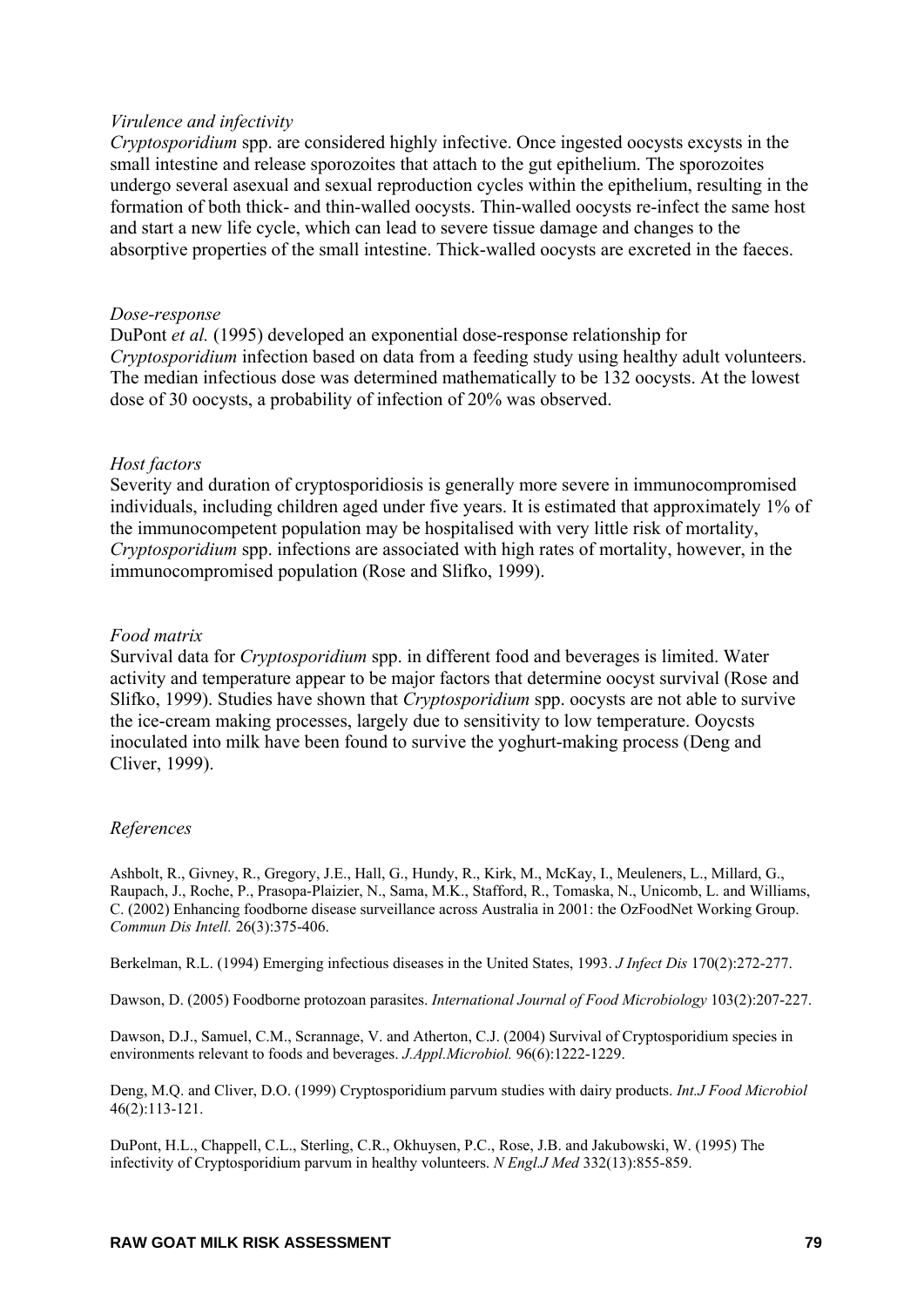Fayer, R. and Nerad, T. (1996) Effects of low temperatures on viability of Cryptosporidium parvum oocysts. *Appl Environ Microbiol* 62(4):1431-1433.

FDA (2003) *The bad bug book (Foodborne Pathogenic Microorganisms and Natural Toxins Handbook )*. US Food and Drug Administration. http://www.cfsan.fda.gov/~mow/intro.html. Accessed on 8 August 2004.

Gelletlie, R., Stuart, J., Soltanpoor, N., Armstrong, R. and Nichols, G. (1997) Cryptosporidiosis associated with school milk. *Lancet* 350(9083):1005-1006.

Harp, J.A., Fayer, R., Pesch, B.A. and Jackson, G.L. (1996) Effect of pasteurization on infectivity of Cryptosporidium parvum oocysts in water and milk. *Appl Environ Microbiol* 62(8):2866-2868.

Harper, C.M., Cowell, N.A., Adams, B.C., Langley, A.J. and Wohlsen, T.D. (2002) Outbreak of Cryptosporidium linked to drinking unpasteurised milk. *Commun Dis Intell* 26(3):449-450.

Korich, D.G., Mead, J.R., Madore, M.S., Sinclair, N.A. and Sterling, C.R. (1990) Effects of ozone, chlorine dioxide, chlorine, and monochloramine on Cryptosporidium parvum oocyst viability. *Appl Environ Microbiol*  56(5):1423-1428.

Mac Kenzie, W.R., Hoxie, N.J., Proctor, M.E., Gradus, M.S., Blair, K.A., Peterson, D.E., Kazmierczak, J.J., Addiss, D.G., Fox, K.R., Rose, J.B. and . (1994) A massive outbreak in Milwaukee of cryptosporidium infection transmitted through the public water supply. *N.Engl.J Med.* 331(3):161-167.

Millard, P.S., Gensheimer, K.F., Addiss, D.G., Sosin, D.M., Beckett, G.A., Houck-Jankoski, A. and Hudson, A. (1994) An outbreak of cryptosporidiosis from fresh-pressed apple cider. *JAMA* 272(20):1592-1596.

MMWR. (1998) Foodborne outbreak of cryptosporidiosis--Spokane, Washington, 1997. *MMWR Morb.Mortal.Wkly.Rep* 47(27):565-567.

Robertson, L.J., Campbell, A.T. and Smith, H.V. (1992) Survival of Cryptosporidium parvum oocysts under various environmental pressures. *Appl Environ Microbiol* 58(11):3494-3500.

Rose, J.B. and Slifko, T.R. (1999) Giardia, Cryptosporidium, and Cyclospora and their impact on foods: A review. *J Food Prot* 62(9):1059-1070.

Smith, J.L. (1993) Cryptosporidium and Giardia as agents of foodborne disease. *Journal of Food Protection*  56(5):451-461.

Yohannes, K., Roche, P., Blumer, C., Spencer, J., Milton, A., Bunn, C., Gidding, H., Kirk, M. and Della-Porta, T. (2004) Australia's notifiable diseases status, 2002: Annual report of the National Notifiable Diseases Surveillance System. *Commun Dis Intell.* 28(1):6-68.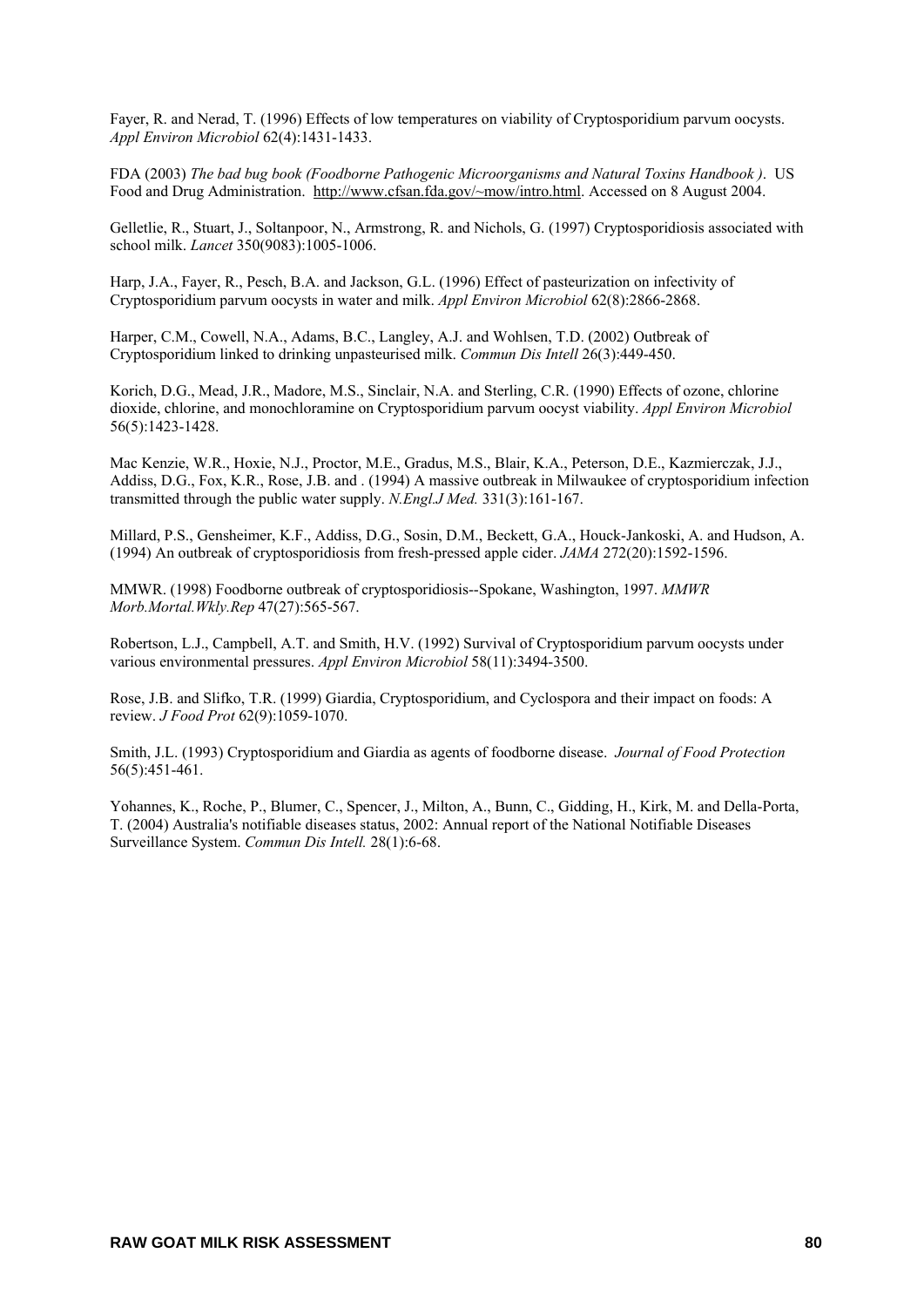# **8.** *Escherichia coli* **(pathogenic)**

*Escherichia coli* are members of the family Enterobacteriaceae and are a common part of the normal intestinal flora of humans and other warm-blooded animals. The organisms are described as gram-negative, facultative anaerobic rod shaped bacteria (Desmarchelier and Fegan, 2003). Although most strains of *E. coli* are considered harmless, the species does contain certain strains that can cause severe illness in humans (Bell and Kyriakides, 1998). Strains of *E. coli* are differentiated serologically, based on O (somatic) and H (flagella) antigens (Lake *et al.*, 2003).

Pathogenic *E. coli* are characterised into specific groups based on virulence properties. mechanisms of pathogenicity and clinical syndromes (Doyle *et al.*, 1997). These groups include enteropathogenic *E. coli* (EPEC), enterotoxigenic *E. coli* (ETEC), enteroinvasive *E. coli* (EIEC), enteroaggregative *E. coli* (EAEC) and enterohaemorrhagic *E. coli* (EHEC). Many synonyms are used to describe EHEC, including Shiga toxin-producing *E. coli* (STEC), Shiga-like toxin-producing *E. coli*, and verocytotoxin-producing *E. coli*.

*E. coli* O157:H7 is the best known and most widely studied serotype of *E. coli.* One of its natural habitats is the intestines of cattle, which creates the potential for contamination of milk and dairy products. In spite of this risk, milk and dairy products have only occasionally been implicated in outbreaks of *E. coli* O157:H7 food poisoning, and even more rarely does an outbreak involve a pasteurised product (Kirk and Rowe, 1999).

# *Growth characteristics*

Growth and survival of pathogenic *E. coli* is dependent on the simultaneous effect of a number of environmental factors such as temperature, pH and water activity. In general, pathogenic *E. coli* strains behave similarly to non-pathogenic strains, however certain EHEC strains have been found to have a higher tolerance to acidic conditions than other groups of *E. coli* (Desmarchelier and Fegan, 2003).

The optimum temperature for growth of *E. coli* is 37°C, and it can grow within the range of 7 - 8°C to 46°C (ICMSF, 1996). Heat sensitivity of pathogenic *E. coli* is similar to that of other Gram-negative bacteria and is dependent on the pH, water activity and composition of the food (Bell and Kyriakides, 1998). Due largely to its importance as a cause of foodborne illness in the US, most studies on the growth and/or survival of pathogenic *E. coli* have been undertaken with *E. coli* O157:H7 (an EHEC organism). Studies on the thermal sensitivity of *E. coli* O157:H7 have revealed that it is no more heat sensitive than *Salmonella* spp. (Doyle and Schoeni, 1984). Therefore, heating a product to kill typical strains of *Salmonella* will also kill *E. coli* O157:H7.

Studies have demonstrated that some EHEC strains are acid-tolerant and can survive for at least five hours at pH 3.0 - 2.5 at 37°C (Benjamin and Datta, 1995). Stationary phase and starved pathogenic *E. coli* have been found to have an increased acid tolerance compared with exponential growth phase organisms (Arnold and Kaspar, 1995). Pathogenic *E. coli* may therefore be able to survive and/or grow in food products previously considered too acidic to support the survival of other foodborne pathogens. The effect of pH on *E. coli* survival is, however, dependent on the type of acid present. For example, *E. coli* O157:H7 can survive in a medium adjusted to pH 4.5 with hydrochloric acid but not when adjusted to the same pH with lactic acid (ICMSF, 1996).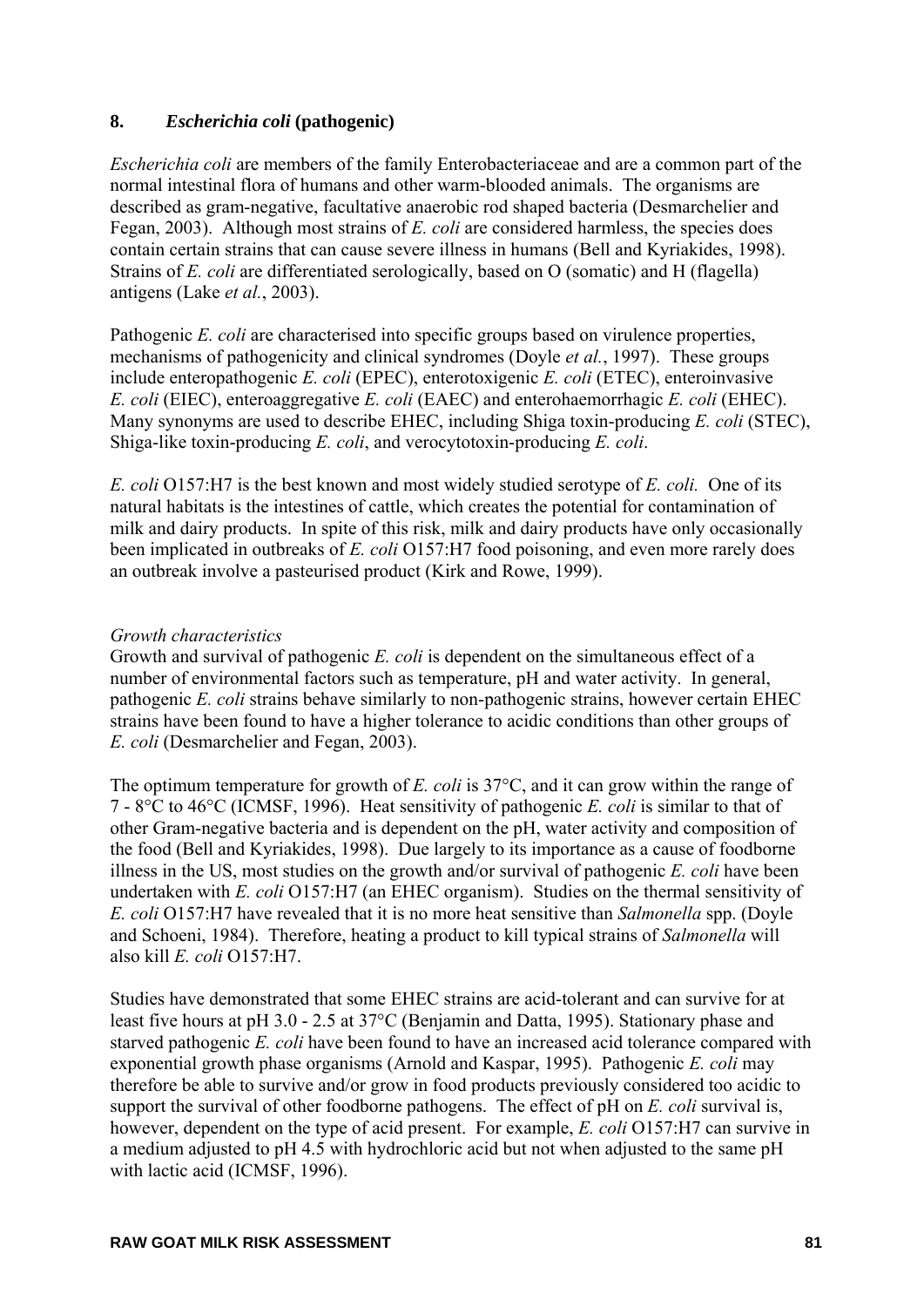The minimum water activity required for growth of pathogenic *E. coli* is 0.95, or approximately 8% sodium chloride (ICMSF, 1996). In sub-optimal temperature or pH conditions, the water activity required for growth increases (Desmarchelier and Fegan, 2003).

# *Pathology of illness*

EPEC causes illness primarily in infants and young children in developing countries. Symptoms include watery diarrhoea, with fever, vomiting and abdominal pain. The diarrhoea is usually self-limiting and of short duration, but can become chronic (more than 14 days). EPEC is also recognised as a foodborne and waterborne pathogen of adults, where it causes severe watery diarrhoea (with mucus, but no blood) along with nausea, vomiting, abdominal cramps, fever, headache and chills. Duration of illness is typically less than three days (Doyle and Padhye, 1989; Dalton *et al.*, 2004)

ETEC is another major cause of diarrhoea in infants and children in developing countries, as well as being recognised as the main cause of 'travellers diarrhoea' (Doyle and Padhye, 1989). Symptoms include watery diarrhoea, low-grade fever, abdominal cramps, malaise and nausea. In severe cases the illness resembles cholera, with severe 'rice-water' diarrhoea and associated dehydration. Duration of illness is 3 - 21 days (Doyle and Padhye, 1989).

EIEC cause a dysenteric illness similar to shigellosis. Along with profuse diarrhoea, symptoms include chills, fever, headache, muscle pain and abdominal cramps. Onset of symptoms is usually rapid (<24 hours) and may last several weeks (Doyle and Padhye, 1989).

EHEC infection normally results in diarrhoea-like symptoms. Haemorrhagic colitis, an acute illness caused by EHEC organisms, is characterised by severe abdominal pain and diarrhoea. This diarrhoea is initially watery but becomes grossly bloody. Symptoms such as vomiting and low-grade fever may be experienced. The illness is usually self-limiting and lasts for an average of 8 days. The duration of the excretion of EHEC is about one week or less in adults, but it can be longer in children (ICMSF, 1996).

Complications resulting from EHEC infections vary. About 5% of haemorrhagic colitis victims may develop haemolytic ureamic syndrome (HUS) (European Commission, 2000). This involves the rupture of red blood cells (haemolysis), subsequent anaemia, low platelet count and kidney failure. The case-fatality rate of HUS has been reported to be  $3 - 7\%$ (Codex, 2002). Shiga toxins produced by EHEC attack the lining of the blood vessels throughout the body, predominantly affecting the kidney. However other organs such as the brain, pancreas, gut, liver and heart are also affected and may result in further complications such as thrombotic thrombocytopenic purpura.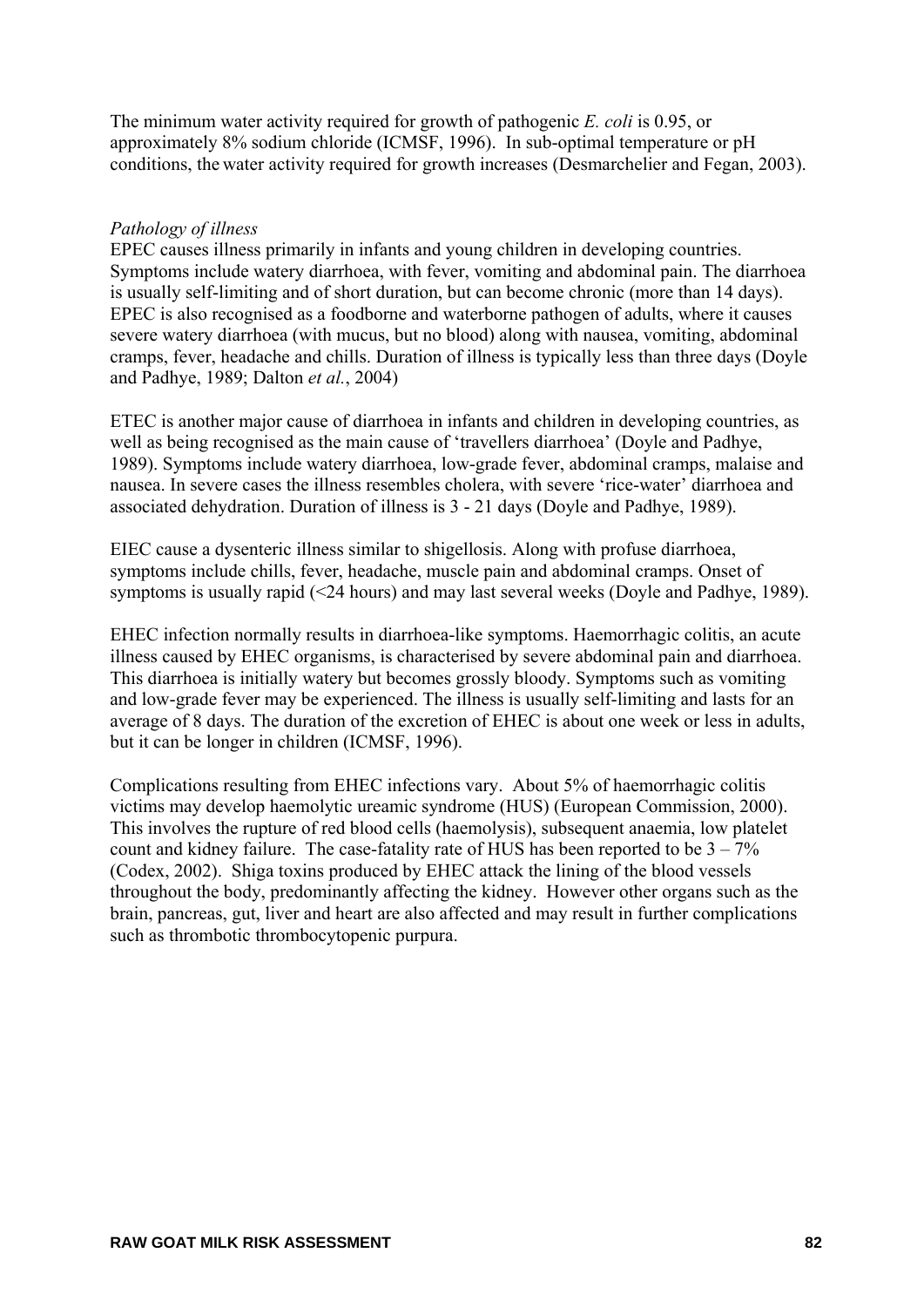| <b>Table 1:</b> | Clinical, pathological and epidemiological characteristics of disease caused by |  |  |
|-----------------|---------------------------------------------------------------------------------|--|--|
|                 | the five principal pathotypes of <i>E. coli</i> (Robins-Brown, 1987)            |  |  |

| Pathotype   | <b>Clinical</b><br>symptoms          | <b>Intestinal pathology</b>                                                                                              | <b>Susceptible population</b>                                      |
|-------------|--------------------------------------|--------------------------------------------------------------------------------------------------------------------------|--------------------------------------------------------------------|
| <b>ETEC</b> | Watery,<br>cholera-like<br>diarrhoea | No notable change                                                                                                        | Children in developing countries;<br>travellers to those countries |
| <b>EIEC</b> | <b>Bacillary</b><br>dysentery        | Inflammation and disruption<br>of the mucosa, mostly of the<br>large intestine                                           | All ages; more common in<br>developing countries                   |
| <b>EPEC</b> | Non-specific<br>gastroenteritis      | Attaching-effacing lesions<br>throughout the intestine                                                                   | Children under 2 years of age in<br>developing countries           |
| <b>EHEC</b> | <b>Bloody</b><br>diarrhoea           | "Haemorrhagic colitis";<br>attaching-effacing lesions<br>confined to the large<br>intestine; necrosis in severe<br>cases | Children and the elderly in<br>developed countries.                |
| <b>EAEC</b> | Persistent<br>diarrhoea              | Inflammation, cytotoxic<br>changes in enterocytes (data<br>from experimental studies)                                    | Children in developing countries;<br>travellers to those countries |

# *Mode of transmission*

Pathogenic *E. coli* are transmitted by the faecal-oral route. Sources of transmission include person-to-person, foodborne, waterborne (drinking water and direct contact with faecal contaminated water) and direct contact with infected animals (ICMSF, 1996).

## *Incidence and outbreak data*

Infection with pathogenic *E. coli* is a cause of significant morbidity and mortality worldwide. Outbreaks caused by EPEC, ETEC and EIEC occur infrequently in developed countries (ICMSF, 1996). In contrast, outbreaks caused by EHEC are more common, with a number of large foodborne outbreaks being reported in many countries, including Australia (Goldwater and Bettelheim, 1998). In developing countries, the incidence of EHEC infection is reported to be much lower than that of ETEC and EPEC infection (Nataro and Kaper, 1998).

EIEC stains have been isolated with low frequency from diarrhoeal cases in both industrialised and less developed countries (Nataro and Levine, 1994). Outbreaks have occurred in hospitals, on a cruise ship, and from contaminated water (Desmarchelier and Fegan, 2003).

ETEC stains are a major cause of diarrhoea in infants and young children in developing countries, particularly in the tropics, and are a leading cause of travellers' diarrhoea (Gross and Rowe, 1985; Doyle and Padhye, 1989; Nataro and Levine, 1994). Although uncommon, a number of foodborne outbreaks due to ETEC have occurred internationally (Olsvik *et al.*, 1991). Mead *et al.* (1999) estimated that ETEC infection is responsible for approximately 0.4% of foodborne illnesses in the US. In 1983 a multi-state ETEC outbreak occurred in the US that was associated with consumption of imported Brie and Camembert cheese (Anon, 1984; MacDonald *et al.*, 1985).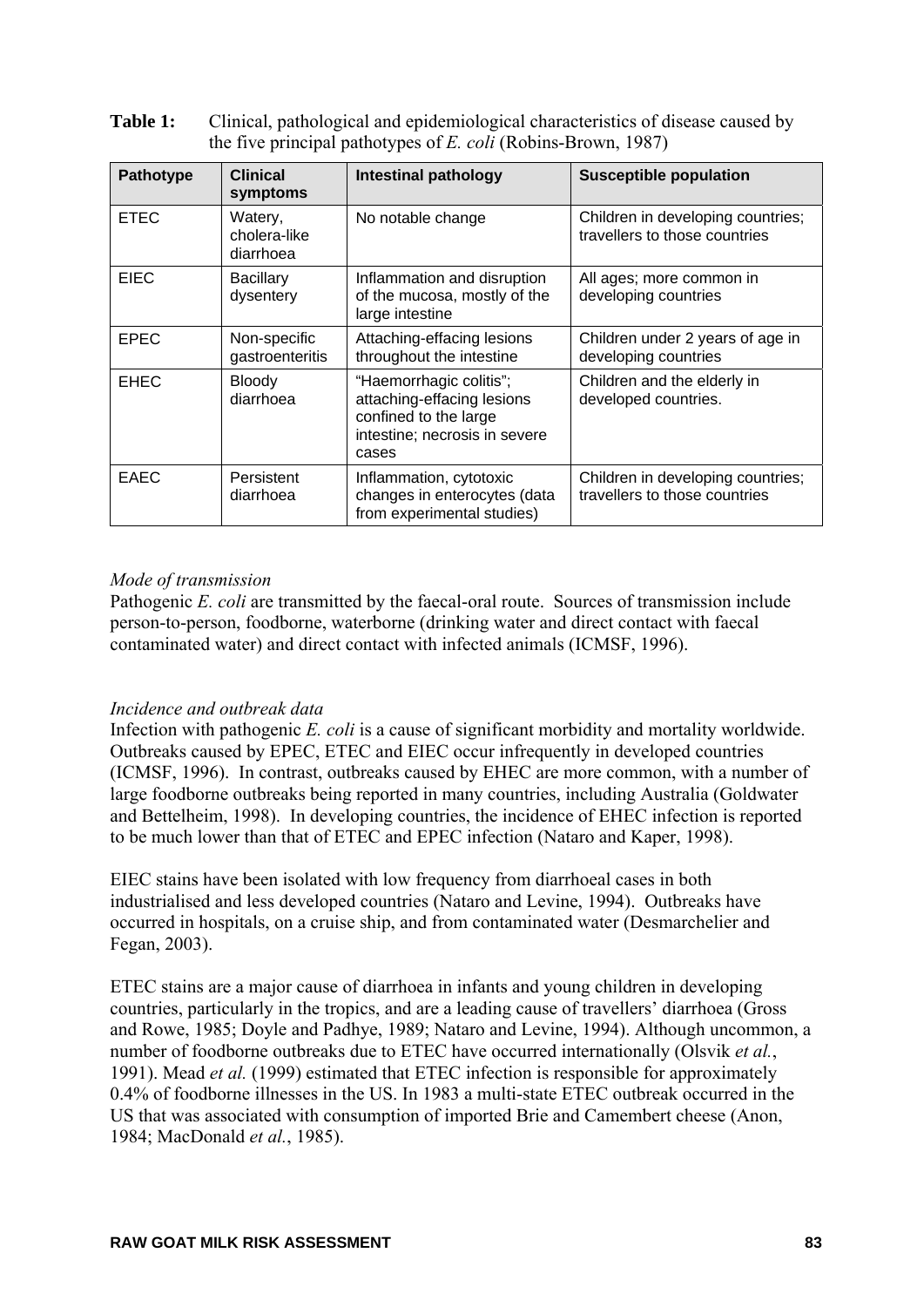EPEC stains have caused infantile diarrhoea in hospitals and nurseries in the UK and the US (Robins-Brown 1987; Nataro and Levine, 1994). In developing countries, EPEC stains are still responsible for a high incidence of sporadic infant diarrhoea. Limited information is available on foodborne outbreaks associated with EPEC. An outbreak of EPEC (serotype O111) occurred amongst people on a coach trip to France, although no specific food was identified. The infection was believed to have been the result of consuming food at a restaurant in northern France (Wight *et al.*, 1997).

In the US, consumption of undercooked hamburger meat has been an important cause of EHEC outbreaks (Nataro and Kaper 1998). Since its identification as a human pathogen in 1982, and implication in a number of outbreaks in the US, *E. coli* O157:H7 has become identified as the most predominant cause of EHEC related disease (FAO/WHO, 2000). It is estimated that 85% of EHEC infections in the US are foodborne (Mead *et al.,* 1999). A large multi-state *E. coli* O157:H7 outbreak involving consumption of contaminated hamburgers occurred in December 1992 – January 1993 with 732 cases identified, of which 195 were hospitalised and 4 died (Nataro and Kaper 1998). Foodborne outbreaks of *E. coli* O157:H7 have also been associated with consumption of contaminated fresh produce. In the US, outbreaks occurred in 1995 and 1996 (70 and 49 cases respectively), which were traced to consumption of lettuce (Tauxe, 1997). Studies have shown that *E. coli* O157:H7 can be transmitted to lettuce plant tissue from soil contaminated with manure and contaminated irrigation water (Solomon *et al.*, 2002). Another large *E. coli* O157:H7 outbreak occurred in the US in 1996 which was linked to apple juice. Although the low pH of fruit juices will generally not allow the survival and growth of many Enterobacteriaceae, some strains of *E. coli* O157:H7 may survive due to their high acid-tolerance. In 2002, an outbreak of *E. coli* O157:H7 in Canada was attributed to the consumption of unpasteurised Gouda cheese (Honish *et al.*, 2005).

Over 200 non-O157 STEC serotypes have been isolated from humans, with the World Health Organisation identifying O26, O103, O111 and O145 as the most important foodborne non-O157 serogroups worldwide (WHO, 1998). STEC has been a notifiable disease in most Australia States and Territories since August 1998 (Roche *et al.*, 2001). During the period of 2001 – 2005, the notification rate for STEC (excluding HUS cases) in Australia has been 0.2 – 0.3 cases per 100,000 population per annum (Ashbolt *et al.*, 2002; OzFoodNet, 2003; OzFoodNet, 2004; OzFoodNet, 2005). *E. coli* O157 has been the most commonly reported serotype. Significant variations in notifications exist between states and territories, and part of this variation is likely to be a result of different practices employed by pathology laboratories when screening faecal samples for toxin producing *E. coli* (OzFoodNet, 2003).

A large EHEC outbreak occurred in South Australia during 1995, which resulted in approximately 200 cases of illness. Twenty-two people aged between 4 months and 12 years developed HUS and were hospitalised and a 4 year old child died. Investigations of the outbreak identified EHEC strain O111:NM (or strain O111:H-, NM for non-motile) as the principal cause of the outbreak. A locally produced uncooked, fermented mettwurst was identified as the vehicle for the pathogen. The product was found to contain a variety of EHEC strains in addition to O111 (Paton and Paton, 1998).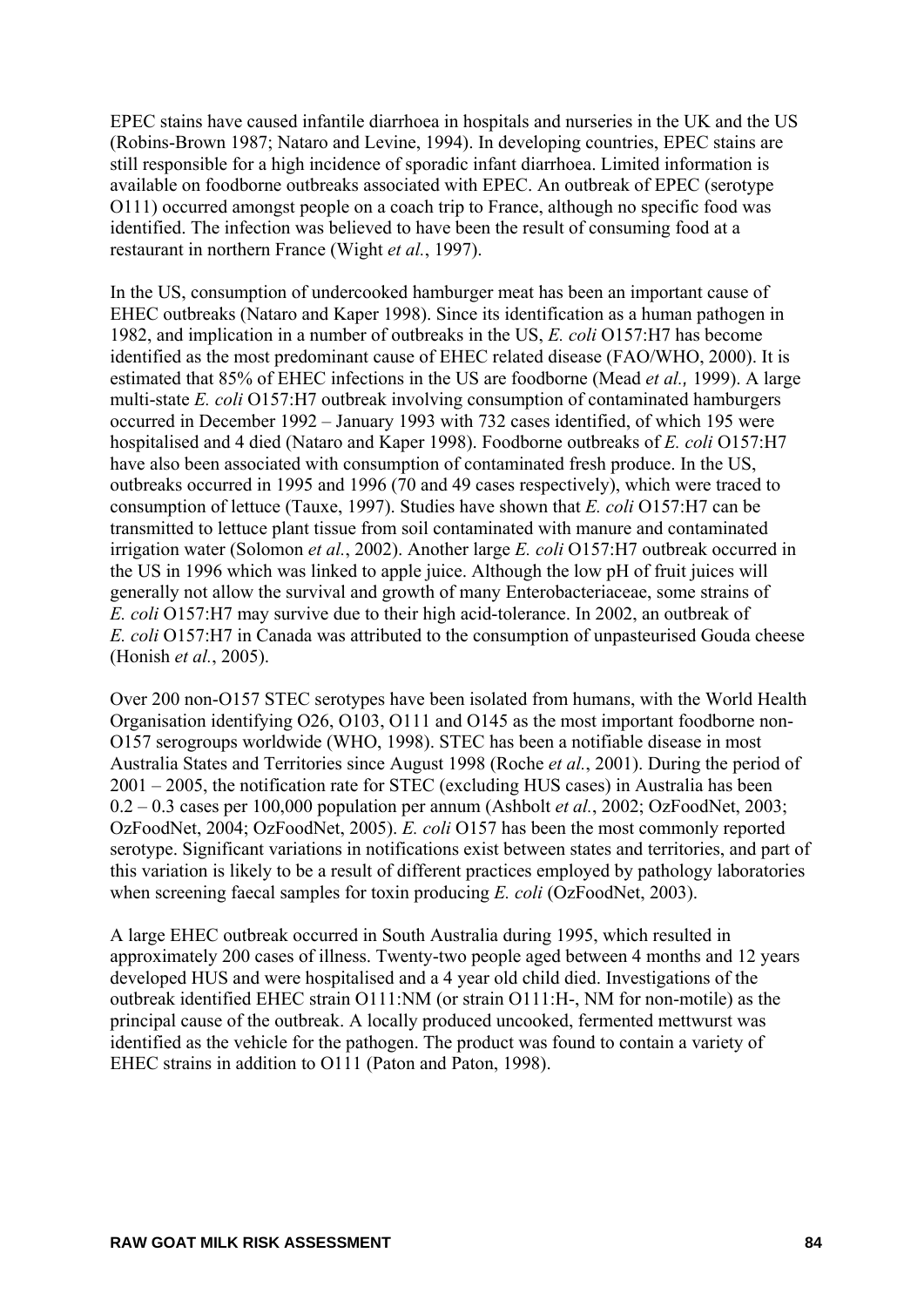## *Occurrence in food*

Humans appear to be the primary reservoir of EIEC, ETEC and EPEC organisms (Desmarchelier and Fegan, 2003). Therefore, contamination of food with these organisms is often due to human faecal contamination, either directly from an infected food handler or indirectly via contaminated water. Very little information is available on the occurrence of these organisms in food. The detection of these organisms in food is difficult, requiring sophisticated methodology and therefore food is not routinely screened for these organisms.

In general, EPEC and ETEC organisms are more commonly isolated in foods from developing countries and their presence is associated with poor hygiene (Desmarchelier and Fegan, 2003). EPEC has been isolated from milk products in Iraq as well as from a variety of raw and cooked food in Malaysia (Abbar and Kaddar, 1991; Norazah *et al.*, 1998). In Brazil, EPEC has been isolated from 21.1% of soft cheeses sampled  $(n=45)$  and has frequently been isolated from pasteurised milk (da Silva *et al.*, 2001; Araújo *et al.*, 2002). EIEC has only sporadically been isolated from foods (Olsvik *et al.,* 1991).

In addition to being a major cause of infantile diarrhoea in developing countries, ETEC organisms are a leading cause of traveller's diarrhoea, which has been linked to the consumption of contaminated food and water (Nataro and Kaper 1998). ETEC has been isolated from Brazilian fish and shrimp which were harvested from waters contaminated with raw sewage (Teophilo *et al.*, 2002). ETEC has also been detected in sauces at Mexican-style restaurants, and in chilli sauce sold by street vendors in Mexico (Adachi *et al.*, 2002; Estrada-Garcia *et al.*, 2002). In general, these sauces had been prepared and handled under poor hygienic conditions. The major reservoir of EHEC organisms appears to be the intestinal tract of ruminants, in particular cattle and sheep (Desmarchelier and Fegan, 2003). *E. coli* O157:H7 and other EHEC species have been isolated from both healthy and diarrhoeic animals, and individual animals can carry more than one serotype (Handysides and Cowden, 1998). Foods derived from these animals may become contaminated via exposure to faecal material during processing.

Prevalence of STEC in raw milk has been determined in a limited number of studies. Caution must be exercised when comparing results between independent studies due to differences in sample size, stage of production where the samples were taken and different methodologies used to isolate the organisms. *E. coli* O157:H7 is the most widely studied EHEC serovar due to it being associated with a large number of outbreaks worldwide. In general, prevalence of STEC in raw milk is low. Adequate pasteurisation will ensure that STEC is inactivated. Very little information is available of the prevalence of EHEC organisms in food in Australia. Of the limited studies undertaken, the prevalence of *E. coli* O157:H7 in beef and sheep meat appears to be low, however, the prevalence of non-O157:H7 EHEC serotypes is unknown (Vanderlinde *et al.*, 1998; Vanderlinde *et al.*, 1999; Phillips *et al.*, 2001a; Phillips *et al.*, 2001b).

## *Virulence and infectivity*

Clinical, pathological and epidemiological characteristics of disease caused by pathogenic *E. coli* vary between pathotypes and are discussed below.

EPEC have technically been defined as "diarrhoeagenic *E. coli* belonging to serogroups epidemiologically incriminated as pathogens but whose pathogenic mechanisms have not been proven to be related either to heat-labile enterotoxins or heat-stable enterotoxins or to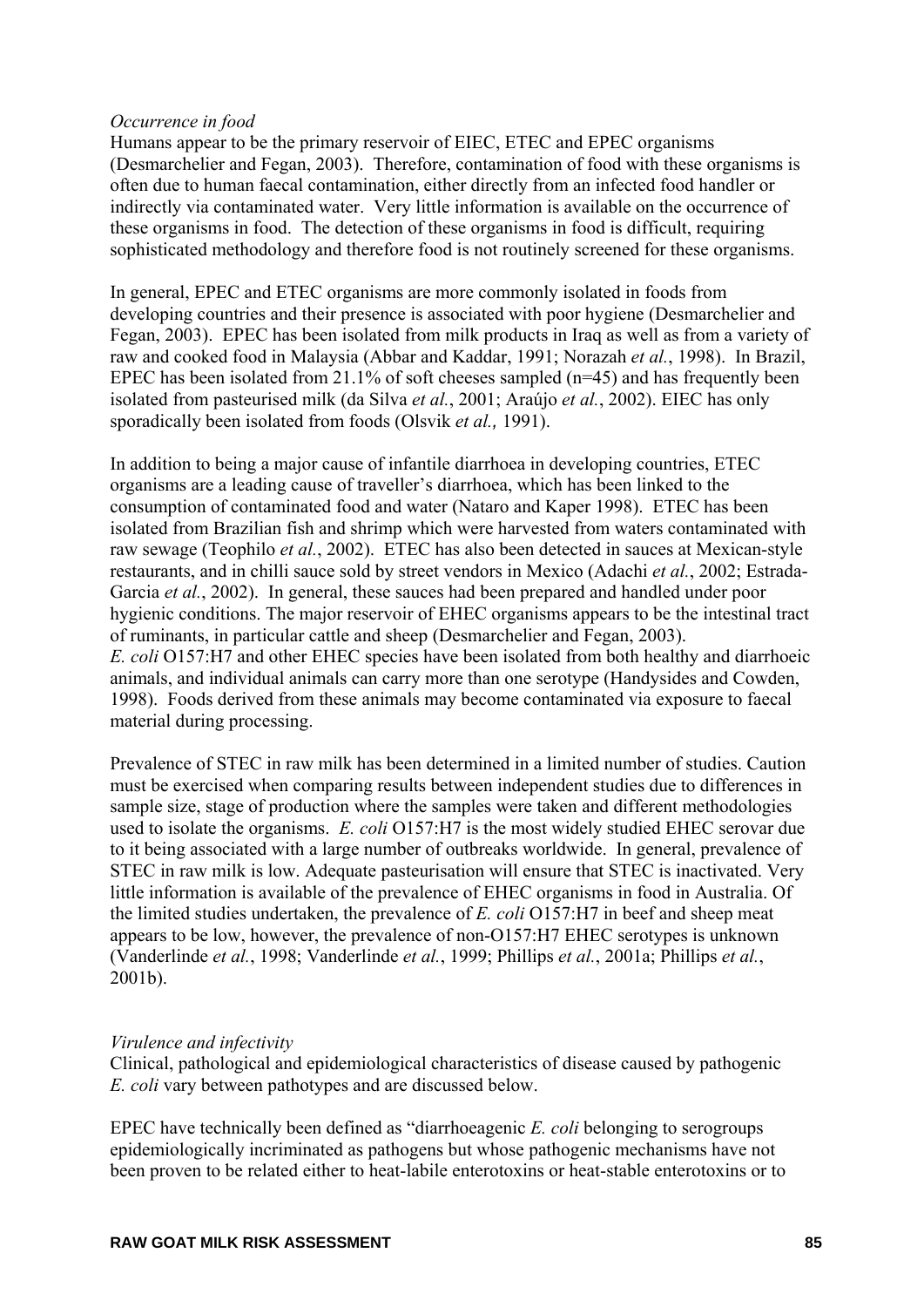Shigella-like invasiveness" (Edelman and Levine, 1983). EPEC cause characteristic attaching and effacing lesions in the intestine, similar to those produced by EHEC, but do not produce Shiga toxins. Attachment to the intestinal wall is mediated by a plasmid-encoded outer membrane protein called the EPEC Adherence Factor in type I EPEC. However, pathogenicity is not strictly correlated to the presence of the EPEC Adherence Factor, indicating that other virulence factors are involved (ICMSF, 1996).

ETEC that survive passage through the stomach adhere to mucosal cells of the proximal small intestine and produce a heat-labile toxin and/or a heat-stable toxin. The heat-labile toxins are similar in structure and mode of action to cholera toxin, interfering with water and electrolyte movement across the intestinal epithelium (Desmarchelier and Fegan, 2003). If the volume of accumulated fluid exceeds the normal absorptive capacity of the large intestine, the excess is evacuated as watery diarrhoea.

EAEC strains are defined as *E. coli* strains that do not secrete heat-labile or heat-stable toxins. These strains adhere to cultured human epithelial cells in a characteristic aggregative or "stacked-brick" pattern (Yatsuyanagi *et al.*, 2002). The mechanisms causing enteric disease are not fully understood, however EAEC have been associated with persistent diarrhoea, primarily in infants and children (Desmarchelier and Fegan, 2003).

Following ingestion, EIEC invade epithelial cells of the distal ileum and colon. The bacteria multiply within the cytoplasm of the cells, causing cell destruction and ulceration. Pathogenicity is associated with a plasmid-encoded type III secretory apparatus and other plasmid-encoded virulence factors (Desmarchelier and Fegan, 2003).

The Shiga toxins (Stx1 and Stx2) of EHEC are closely related, or identical, to the toxins produced by *Shigella dysenteriae*. Additional virulence factors allow the organism to attach tightly to intestinal epithelial cells, causing what is commonly referred to as attaching-andeffacing lesions.

## *Dose response*

EPEC: It is thought that only a few EPEC cells are necessary to cause illness in children (FDA 2003). Volunteer studies in adults demonstrated that illness could be caused by ingesting  $10^6 - 10^{10}$  cells with sodium bicarbonate to neutralise stomach acidity (Doyle and Padhye, 1989).

ETEC: Volunteer studies have shown that  $10^8 - 10^{10}$  cells of ETEC are necessary for illness in adults (DuPont *et al.*, 1971) although the infective dose is probably less for infants and children (FDA, 2003).

EIEC: Volunteer studies have shown that  $10<sup>8</sup>$  EIEC cells are necessary to cause illness in adults, with the infectious dose reduced to  $10<sup>6</sup>$  when ingested with sodium bicarbonate (DuPont *et al.,* 1971). However, the US Food and Drug Administration suggest that as few as 10 cells may be needed to cause illness in adults, based on the organisms similarity with *Shigella* (FDA 2003).

The dose-response relationship for EHEC is complicated by the large number of serotypes and the association of EHEC with a variety of foods. Haas *et al.* (2000) developed a doseresponse relationship for *E. coli* O157:H7 based on data from a prior animal study undertaken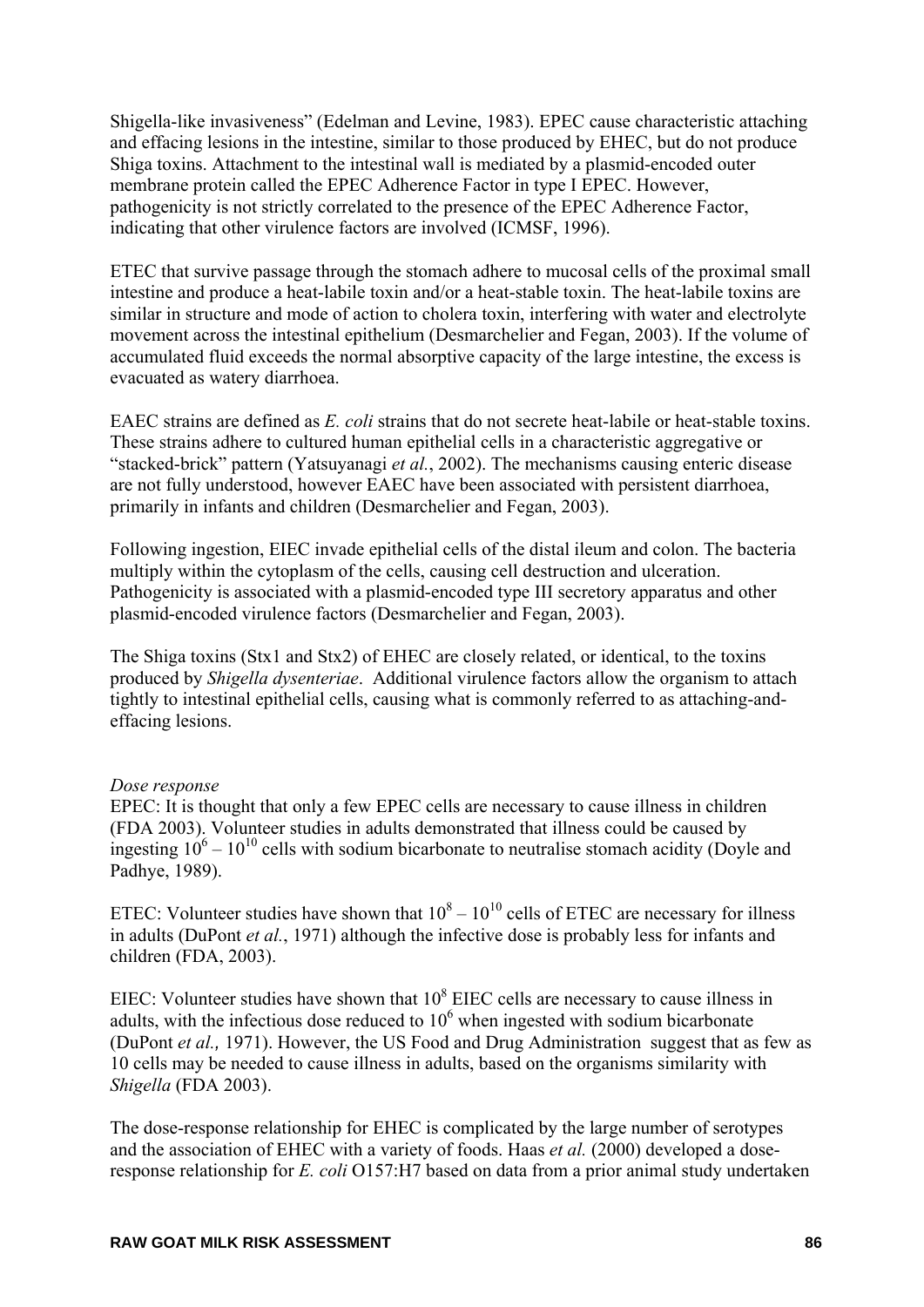by Pai *et al.* (1997) which involved oral administration of bacterial suspension to infant rabbits. The model was validated by comparison with two well-documented human outbreaks, one foodborne and the other waterborne. The model estimated that the dose required to result in 50% of the exposed population to become ill was  $5 \times 10^5$  organisms. The corresponding probability of illness for the ingestion of 100 organisms was  $2.6 \times 10^{-4}$ .

Dose-response relationships for *E. coli* O111 and O55 have been developed from human feeding trial data (Haas *et al.,* 2000). The relationship estimated a dose required for 50% of the exposed population to become ill was  $2.55 \times 10^6$  and the probability of illness for ingestion of 100 organisms was  $3.5 \times 10^{-4}$ . Investigations of other known outbreaks of foodborne illness due to *E. coli* O157:H7 and systematic studies aimed at quantifying the dose–response relationship suggest as few as  $1 - 700$  EHEC organisms can cause human illness (FDA 2003).

## *Host susceptibility*

A variety of host factors may be important in the pathogenesis of specific *E. coli* serotypes. In general, the young and the elderly appear to be more susceptible to pathogenic *E. coli* infection. Epidemiological studies have identified that children are at higher risk of developing post-diarrhoeal HUS than other age groups (Cummings *et al.*, 2002).

## *References*

Abbar, F. and Kaddar, H.K. (1991) Bacteriological studies on Iraqi milk products. *J Appl Bacteriol.* 71(6):497- 500.

Adachi, J.A., Mathewson, J.J., Jiang, Z.D., Ericsson, C.D. and DuPont, H.L. (2002) Enteric pathogens in Mexican sauces of popular restaurants in Guadalajara, Mexico, and Houston, Texas. *Ann.Intern.Med*  136(12):884-887.

Anon. (1984) Update: gastrointestinal illness associated with imported semi-soft cheese. *Morbidity and Mortality Weekly Review* 33(2):22.

Anon (1998) *Zoonotic non-O157 shiga toxin-producion Escherichia coli (STEC). Report of a WHO Scientific Working Group meeting.* World Health Organization, Geneva, Switzerland.

Araújo, V.S., Pagliares, V.A., Queiroz, M.L.P. and Freitas-Almeida, A.C. (2002) Occurrence of *Staphylococcus* and enteropathogens in soft cheese commercialized in the city of Rio de Janeiro, Brazil. *Journal of Applied Microbiology* 92(6):1172-1177.

Arnold, K.W. and Kaspar, C.W. (1995) Starvation- and stationary-phase-induced acid tolerance in Escherichia coli O157:H7. *Appl Environ.Microbiol* 61(5):2037-2039.

Ashbolt, R., Givney, R., Gregory, J.E., Hall, G., Hundy, R., Kirk, M., McKay, I., Meuleners, L., Millard, G., Raupach, J., Roche, P., Prasopa-Plaizier, N., Sama, M.K., Stafford, R., Tomaska, N., Unicomb, L. and Williams, C. (2002) Enhancing foodborne disease surveillance across Australia in 2001: the OzFoodNet Working Group. *Commun Dis Intell.* 26(3):375-406.

Bell, C. and Kyriakides, A. (1998) E. coli: a practical approach to the organism and its control in foods. Blackwell Science, Oxford, UK.

Benjamin, M.M. and Datta, A.R. (1995) Acid tolerance of enterohemorrhagic Escherichia coli. *Applied and Environmental Microbiology* 61(4):1669-1672.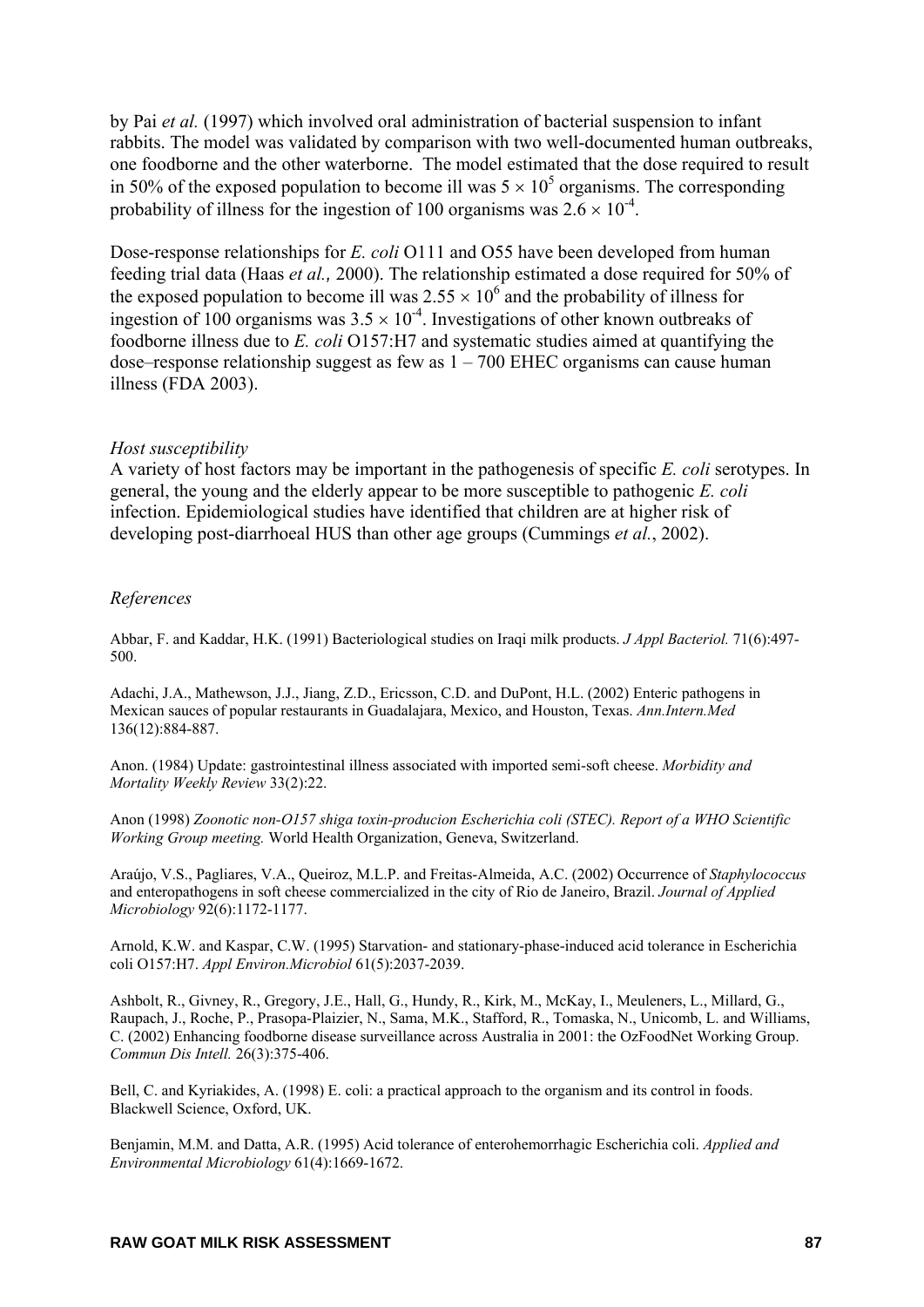Codex (2002) *Risk profile for enterohemorragic E. coli including the identification of commodities of concern, including sprouts, ground beef and pork (CX/FH 03/5-Add .4)*. Codex Alimentarius Commission, Rome, Italy. ftp://ftp.fao.org/codex/ccfh35/fh0305de.pdf.

Cummings, K.C., Mohle-Boetani, J.C., Werner, S.B. and Vugia, D.J. (2002) Population-based trends in pediatric hemolytic uremic syndrome in California, 1994-1999: substantial underreporting and public health implications. *Am J Epidemiol* 155(10):941-948.

da Silva, Z.N., Cunha, A.S., Lins, M.C., de AM, C.L., Almeida, A.C. and Queiroz, M.L. (2001) Isolation and serological identification of enteropathogenic Escherichia coli in pasteurized milk in Brazil. *Rev Saude Publica*  35(4):375-379.

Dalton, C.B., Gregory, J., Kirk, M.D., Stafford, R.J., Givney, R., Kraa, E. and Gould, D. (2004) Foodborne disease outbreaks in Australia, 1995 to 2000. *Commun Dis Intell.* 28(2):211-224.

Desmarchelier, P.M. and Fegan, N. (2003) Enteropathogenic *Escherichia coli*. In: Hocking, A.D. eds. *Foodborne microorganisms of public health significance*. Sixth ed, Australian Institute of Food Science and Technology (NSW Branch), Sydney, Australia, pp267-310.

Doyle, M.P. and Padhye, V.V. (1989) *Escherichia coli*. In: Doyle, M.P. eds. *Foodborne bacterial pathogens*. Marcel Dekker Inc, New York, USA, pp235-281.

Doyle, M.P. and Schoeni, J.L. (1984) Survival and growth characteristics of Escherichia coli associated with hemorrhagic colitis. *Appl Environ.Microbiol* 48(4):855-856.

Doyle, M.P., Zhao, T., Meng, J. and Zhao, S. (1997) Escherichia coli O157H:7. In: Doyle, M.P., Beuchat, L.R., and Montville, T.J. eds. *Food Microbiology: Fundamentals and frontiers*. ASM Press, Washington, USA, pp171-191.

DuPont, H.L., Formal, S.B., Hornick, R.B., Snyder, M.J., Libonati, J.P., Sheahan, D.G., LaBrec, E.H. and Kalas, J.P. (1971) Pathogenesis of Escherichia coli diarrhea. *N Engl.J Med* 285(1):1-9.

Edelman, R. and Levine, M.M. (1983) From the National Institute of Allergy and Infectious Diseases. Summary of a workshop on enteropathogenic Escherichia coli. *J.Infect.Dis.* 147(6):1108-1118.

Estrada-Garcia, T., Cerna, J.F., Thompson, M.R. and Lopez-Saucedo, C. (2002) Faecal contamination and enterotoxigenic Escherichia coli in street-vended chili sauces in Mexico and its public health relevance. *Epidemiol Infect* 129(1):223-226.

European Commission (2000) *Opinion of the scientific committee on veterinary measures relating to public health on food-borne zoonoses*. Health and Consumer Protection Directorate-General, European Commission, Brussels, Belgium.

FAO/WHO (2000) *Joint FAO/WHO expert consultation on risk assessment of microbiological hazards in foods*.

FDA (2003) *The bad bug book (Foodborne Pathogenic Microorganisms and Natural Toxins Handbook )*. US Food and Drug Administration. http://www.cfsan.fda.gov/~mow/intro.html. Accessed on 8 August 2004.

Goldwater, P.N. and Bettelheim, K.A. (1998) New perspectives on the role of Escherichia coli O157:H7 and other enterohaemorrhagic E. coli serotypes in human disease. *J.Med.Microbiol.* 47(12):1039-1045.

Gross, R.J. and Rowe, B. (1985) Escherichia coli diarrhoea. *J Hyg.(Lond)* 95(3):531-550.

Haas, C.N., Thayyar-Madabusi, A., Rose, J.B. and Gerba, C.P. (2000) Development of a dose-response relationship for *Escherichia coli* O157:H7. *Int J Food Microbiol* 56(2-3):153-159.

Honish, L., Predy, G., Hislop, N., Chui, L., Kowalewska-Grochowska, K., Trottier, L., Kreplin, C. and Zazulak, I. (2005) An outbreak of E. coli O157:H7 hemorrhagic colitis associated with unpasteurized gouda cheese. *Can.J Public Health* 96(3):182-184.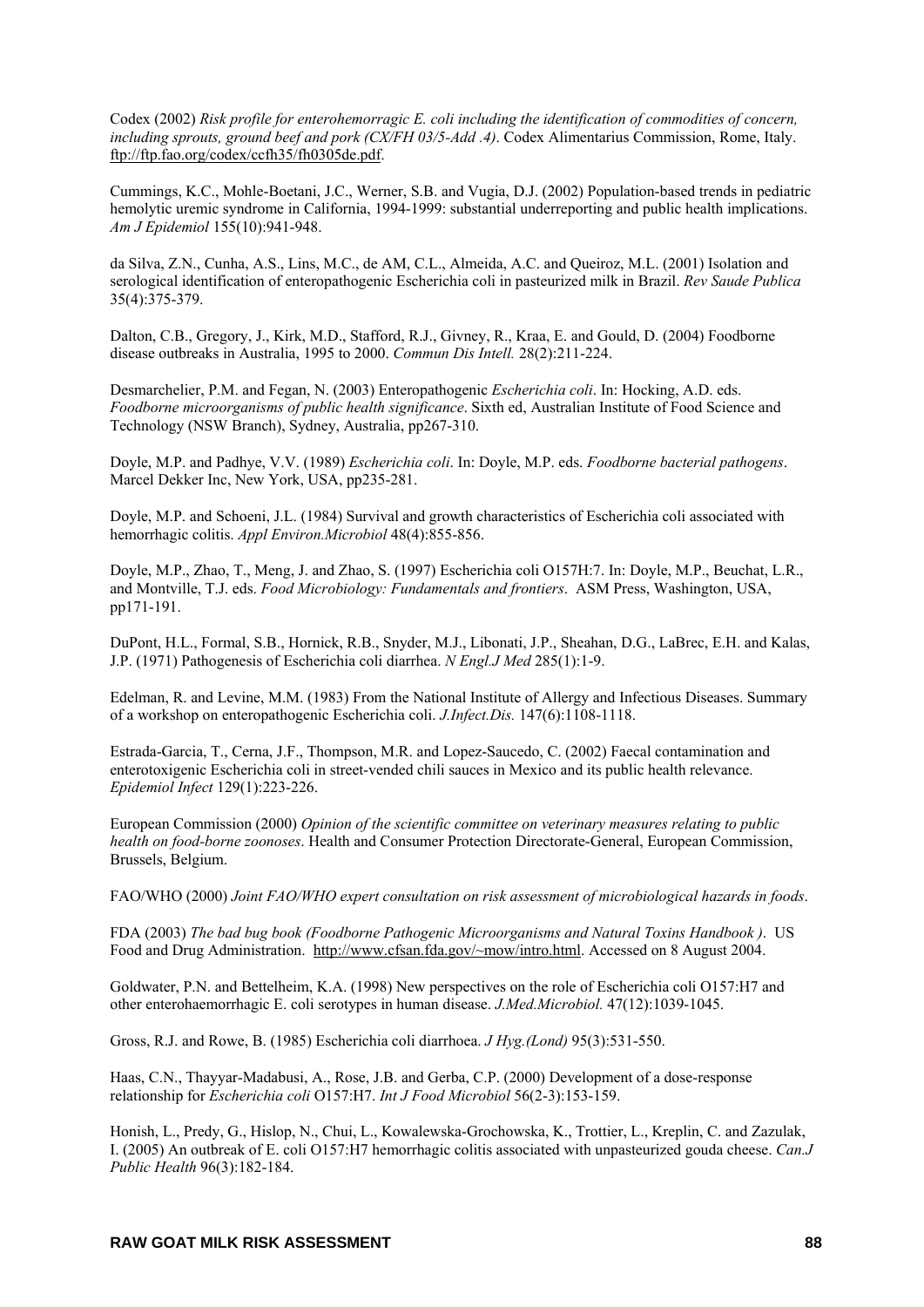ICMSF. (1996) Intestinally pathogenic Escherichia coli. In: Roberts, T.A., Baird-Parker, A.C., and Tompkin, R.B. eds. *Microorganisms in foods 5: Microbiological specifications of food pathogens*. First ed, Blackie Academic & Professional, London, UK, pp217-264.

Kirk, R. and Rowe, M. (1999) Pathogenic E. coli and milk. *Milk Industry Int* 101((Technical and Research Supplement MII)):4.

Lake, R., Hudson, A. and Cressey, P. (2003) *Risk Profile: Shiga-like toxin producing Escherichia coli in uncooked comminuted fermented meat products*. Institute of Environmental Science and Research Limited, Christchurch, New Zealand.

MacDonald, K.L., Eidson, M., Strohmeyer, C., Levy, M.E., Wells, J.G., Puhr, N.D., Wachsmuth, K., Hargrett, N.T. and Cohen, M.L. (1985) A multistate outbreak of gastrointestinal illness caused by enterotoxigenic Escherichia coli in imported semisoft cheese. *J Infect Dis* 151(4):716-720.

Mead, P.S., Slutsker, L., Dietz, V., McCaig, L.F., Bresee, J.S., Shapiro, C., Griffin, P.M. and Tauxe, R.V. (1999) Food-related illness and death in the United States. *Emerg.Infect Dis* 5(5):607-625.

Nataro, J.P. and Kaper, J.B. (1998) Diarrheagenic Escherichia coli. *Clin Microbiol Rev* 11(1):142-201.

Nataro, J.P. and Levine, M.M. (1994) *Escherichia coli* diseases in humans. In: Gyles, C.L. eds. *Escherichia coli in domestic animals and humans*. CAB International, Wallingford, UK, pp285-333.

Norazah, A., Rahizan, I., Zainuldin, T., Rohani, M.Y. and Kamel, A.G. (1998) Enteropathogenic Escherichia coli in raw and cooked food. *Southeast Asian J Trop.Med Public Health* 29(1):91-93.

Olsvik, Ø., Wasteson, Y., Lund, A. and Hornes, E. (1991) Pathogenic *Escherichia coli* found in food. *Int J Food Microbiol* 12(1):103-113.

OzFoodNet (2003) Foodborne disease in Australia: incidence, notification and outbreaks. Annual Report of the OzFoodNet Network, 2002. *Communicable Diseases Intelligence*  27(2):http://www.cda.gov.au/pubs/cdi/2003/cdi2702/htm/cdi2702g.htm.

OzFoodNet (2004) Foodborne disease investigations across Australia: Annual report of the OzFoodNet network, 2003. *Commun Dis Intell.* 28(3):359-389.

OzFoodNet (2005) *Foodborne outbreaks associated with dairy products — Analysis of OzFoodNet data, 1995 – June 2004*. Unpublished.

Pai, M., Kang, G., Ramakrishna, B.S., Venkataraman, A. and Muliyil, J. (1997) An epidemic of diarrhoea in south India caused by enteroaggregative Escherichia coli. *Indian J.Med.Res.* 106:7-12.

Paton, J.C. and Paton, A.W. (1998) Pathogenesis and diagnosis of Shiga toxin-producing Escherichia coli infections. *Clin Microbiol Rev* 11(3):450-479.

Phillips, D., Sumner, J., Alexander, J.F. and Dutton, K.M. (2001a) Microbiological quality of Australian beef. *J Food Prot.* 64(5):692-696.

Phillips, D., Sumner, J., Alexander, J.F. and Dutton, K.M. (2001b) Microbiological quality of Australian sheep meat. *J Food Prot.* 64(5):697-700.

Robins-Brown, R.M. (1987) Traditional enteropahogenic *Escherichia coli* of infantile diarrhea. *Rev.Infect.Dis.*  9:28-53.

Roche, P., Spencer, J., Lin, M., Gidding, H., Kirk, M., Eyeson-Annan, M., Milton, A., Witteveen, D. and Merianos, A. (2001) Australia's notifiable diseases status, 1999: annual report of the National Notifiable Diseases Surveillance System. *Commun Dis Intell.* 25(4):190-245.

Solomon, E.B., Potenski, C.J. and Matthews, K.R. (2002) Effect of irrigation method on transmission to and persistence of Escherichia coli O157:H7 on lettuce. *J Food Prot.* 65(4):673-676.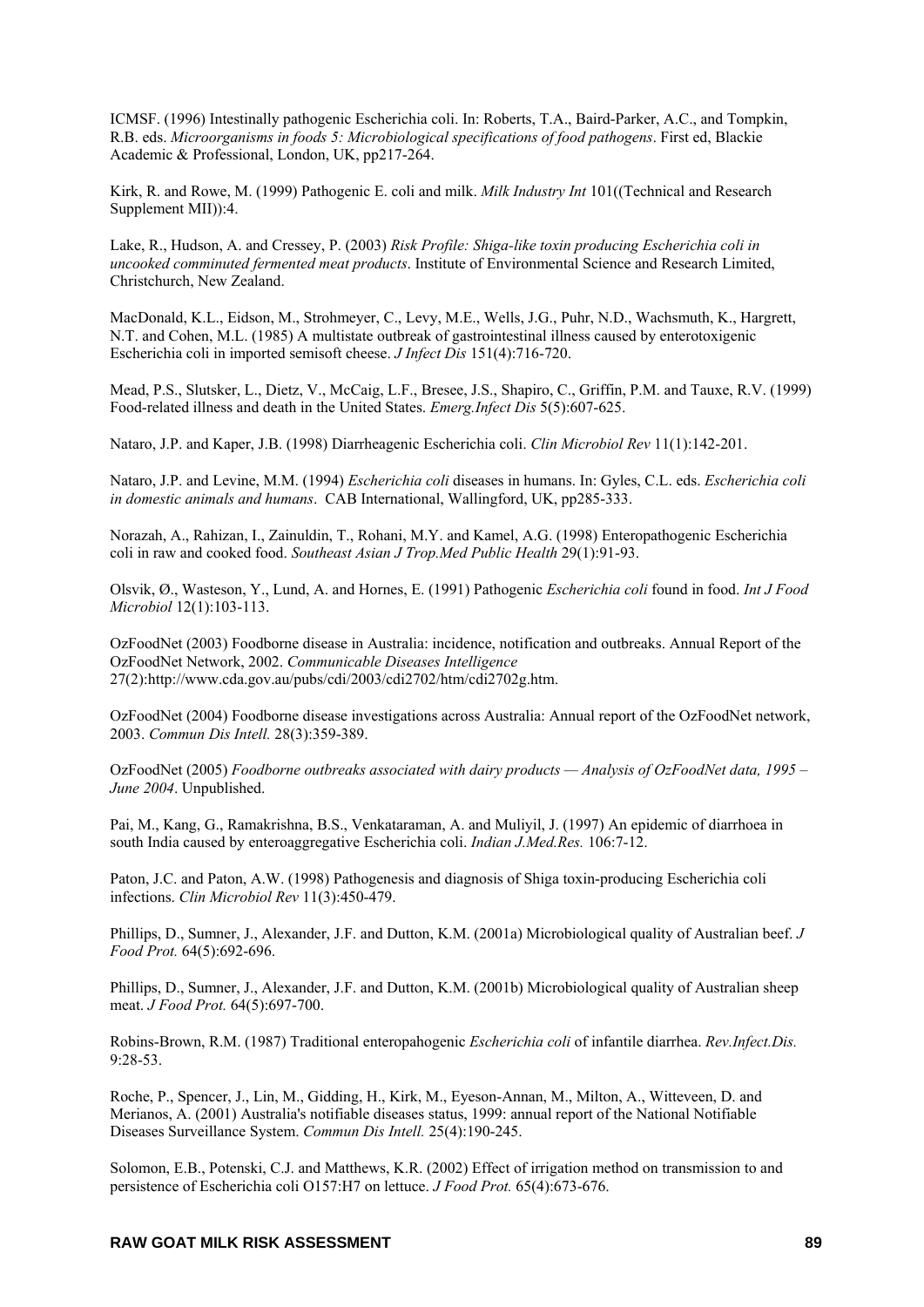Tauxe, R.V. (1997) Emerging foodborne diseases: an evolving public health challenge. *Emerg.Infect Dis*  3(4):425-434.

Teophilo, G.N., dos, F., V, dos Prazeres, R.D. and Menezes, F.G. (2002) Escherichia coli isolated from seafood: toxicity and plasmid profiles. *Int Microbiol* 5(1):11-14.

Vanderlinde, P.B., Shay, B. and Murray, J. (1998) Microbiological quality of Australian beef carcass meat and frozen bulk packed beef. *Journal of Food Protection* 61(4):437-443.

Vanderlinde, P.B., Shay, B. and Murray, J. (1999) Microbiological status of Australian sheep meat. *Journal of Food Protection* 62(4):380-385.

WHO (1998) *Zoonotic non-O157 shiga toxin-producing Escherichia coli (STEC). Preport of a WHO Scientific Working Group Meeting. Berlin, Germany, 26-26 June 1998*. World Health Organization, Geneva.

Wight, J.P., Rhodes, P., Chapman, P.A., Lee, S.M. and Finner, P. (1997) Outbreaks of food poisoning in adults due to Escherichia coli O111 and campylobacter associated with coach trips to northern France. *Epidemiol Infect*  119(1):9-14.

Yatsuyanagi, J., Saito, S., Sato, H., Miyajima, Y., Amano, K. and Enomoto, K. (2002) Characterization of enteropathogenic and enteroaggregative Escherichia coli isolated from diarrheal outbreaks. *J Clin Microbiol*  40(1):294-297.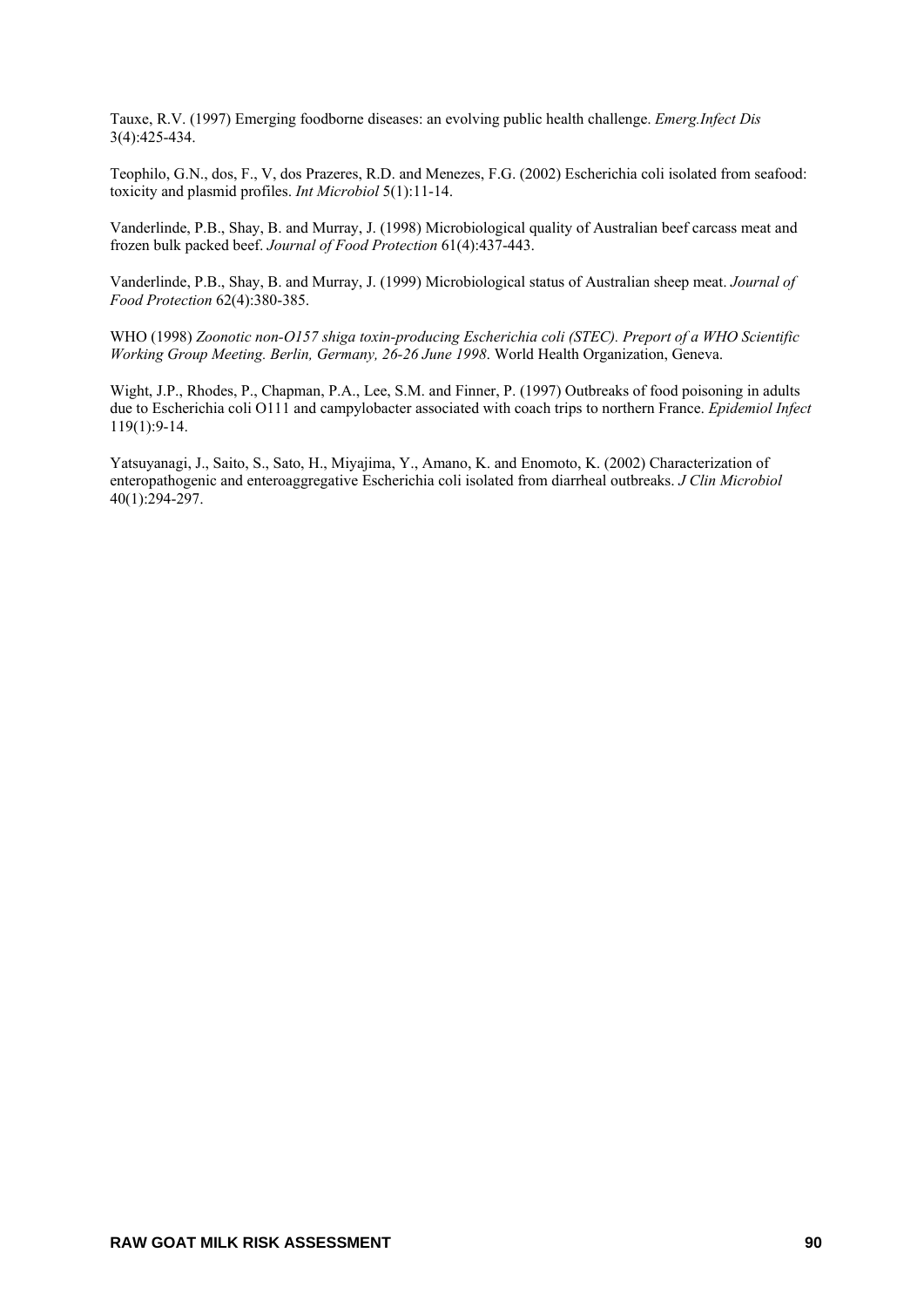# **9.** *Leptospira interrogans*

*Leptospires* are aerobic spirochetes whose cells are flexulous, motile, tightly coiled and have a single axial filament. They are generally about 0.1 µm in diameter and 5 - 25µm in length. They are Gram-negative, although they share features of both Gram-positive and Gramnegative cellular walls (Bharti *et al.*, 2003).

The genus Leptospira is an incredibly varied group of organisms, containing hundreds of serovars and genetic types. There are over 200 known serovars with pathogenic bacteria almost entirely within the *Leptospira interrogans* genomospecies. Approximately 24 serovars are currently identified within the *L. interrogans* genomospecies with *L. interrogans* serovar Icterohaemorrhagiae best known for human infection (Anon, 2004).

*Leptospira* spp. are ubiquitous environmental bacteria found around the world (Zhou *et al.*, 2004). Infections due to the organism *L. interrogans* occur in both animals and humans, however they are more prevalent in developing and tropical areas (Baranton and Postic, 2006).

Serovars Hardjo, Pomona and Grippotyphosa are common in cattle, sheep and goats, while Canicola and Icterohaemorrhagiae are further associated with cattle and Ballum associated with sheep and goats.

## *Growth characteristics*

This organism requires high humidity for survival and is killed by dehydration or temperatures greater than 50°C, however they can remain viable for many weeks or months in contaminated soil and several weeks in cattle slurry. This organism is also easily destroyed be pasteurisation (Anon, 2005). Optimum growth temperatures are between 28 - 30°C with pH levels between 6.8 - 7.4 being required for growth (Bharti *et al.,* 2003).

## *Pathology of illness*

Leptospirosis (also called "Weil's syndrome" or "Cane cutters disease - in its more extreme forms of infection) is the disease caused by the bacterium *L. interrogans* and other species of the genus *Leptospira* including *L. noguchii*, *L. santarosai, L. meyeri, L. borgpetersenii, L. kirschneri, L. weilii, L .inadai, L .fainei* and *L. alexanderi* (Anon, 2005).

The symptoms of the infection may include fever, weakness, rash and headaches and possibly lead to more severe complications such as liver and kidney malfunction, febrile illness and jaundice (Brito *et al.*, 2006). Leptospirosis can occur as a biphasic illness where sudden onset of febrile illness is reported with a typical duration of one week. This may then be followed by aseptic meningitis which occurs in up to 25% of all cases. Alternatively, Weil's syndrome will progress and is distinguished by development of renal failure and jaundice. It is only in the most severe cases of Leptospirosis that Weil's disease will develop without prior onset of febrile illness (Bharti *et al.*, 2003).

Infection of this organism in cattle, sheep or goats can lead to decreased milk productivity and cause abortions (Faine, 2000; Anon, 2000).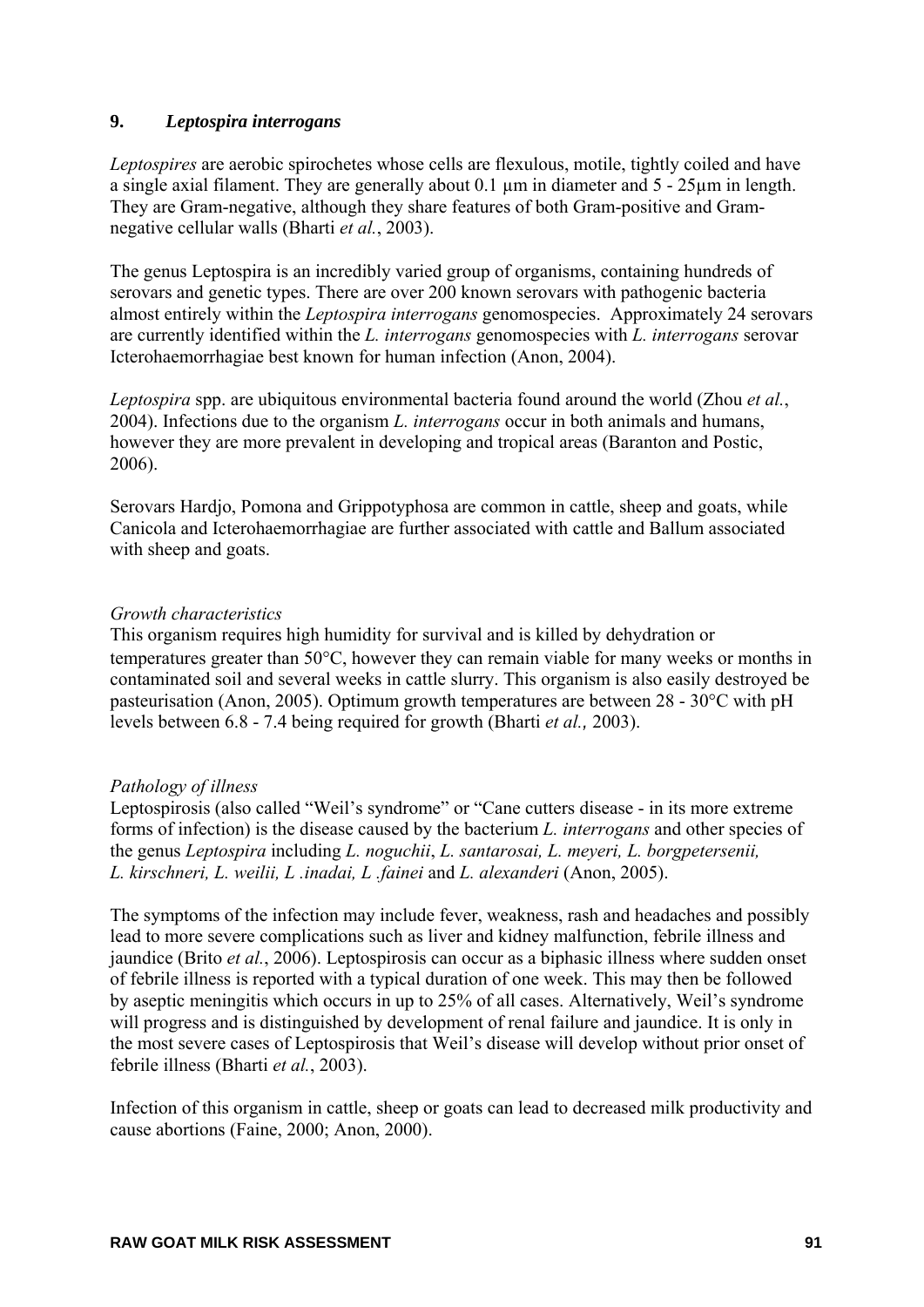#### *Mode of transmission*

*L. interrogans* is a very common zoonotic pathogen of cattle, sheep, goats, domestic and feral pigs, dogs, cats, rabbits, horses, deer, possums, and various rodents including rats and mice (Anon, 2000). *L. interrogans* can be spread by contact directly between infected animals and humans; by ingestion or absorption of contaminated water, soil or food; through aerosolized urine particles, animal foetal fluids or through direct contact with skin (Anon 2000; Baranton and Postic, 2006). This organism is excreted via the urine and other body fluids of acutely infected animals and can enter its host through mucosa or broken skin (Zhou *et al.,* 2004). This bacterium is frequently found as the cause of complications following surgical operations, recreational water exposure and rural occupational injuries (Anon 2000; Zhou *et al.,* 2004).

#### *Incidence of illness*

It has been estimated that in the US between 100 - 200 human cases of leptospirosis are reported each year (CDC, 2005). The incidence of infection seems to increase during warmer periods (*e.g.* summer) and during the rainy season (Baranton and Postic, 2006). In Australia prevalence of Leptospirosis is much higher in the tropical and wetter areas of the country, such as Far North Queensland and the Northern Territory (Anon, 2000). Incidence of *L. interrogans* due to foodborne contamination is unknown due to a lack of available data.

Cases of infection often go unreported if symptoms are only mildly exhibited. This was illustrated in 1995 when an outbreak of Leptospirosis was recorded in Nicaragua. Investigations found that of the tested population, only 25 of a possible 85 serotype positive inhabitants reported febrile illness in the 2 months prior to the study. It has been shown in other studies that symptom-less infections are common in endemic areas (Bharti *et al.*, 2003).

In the case of acute infections, fatality rates are estimated at between 5 - 15%. Acute renal failure is reported in 16 - 40% of cases whilst pulmonary involvement is estimated to occur within 20 - 70% of cases (Bharti *et al.*, 2003).

## *Occurrence in foods*

No evidence in the literature can be identified that indicates this organism is shed in the milk of infected animals, or if it occurs naturally in any food source, other than undercooked infected kidney (Anon 2000). However cross-contamination of foods with infected urine or water is a possible mechanism for foodstuffs to be contaminated with *L. interrogans* and thus have the ability to cause infection upon ingestion (Bharti *et al.,* 2003; Baranton and Postic, 2006)*.* 

## *Virulence and infectivity*

Motility is thought to be one of the most important virulence factors for this organism. Additionally, studies have shown evidence of other virulence factors including phospholipase, sphingomyelinase and haemytic activities *in vitro* and pore forming proteins have also been identified when involved with a mammalian cells. Some virulent serovars have also been found to express fibronectin-binding proteins on the cellular surface and this is thought to aid in adhesion and invasion of host organisms (Bharti *et al.*, 2003).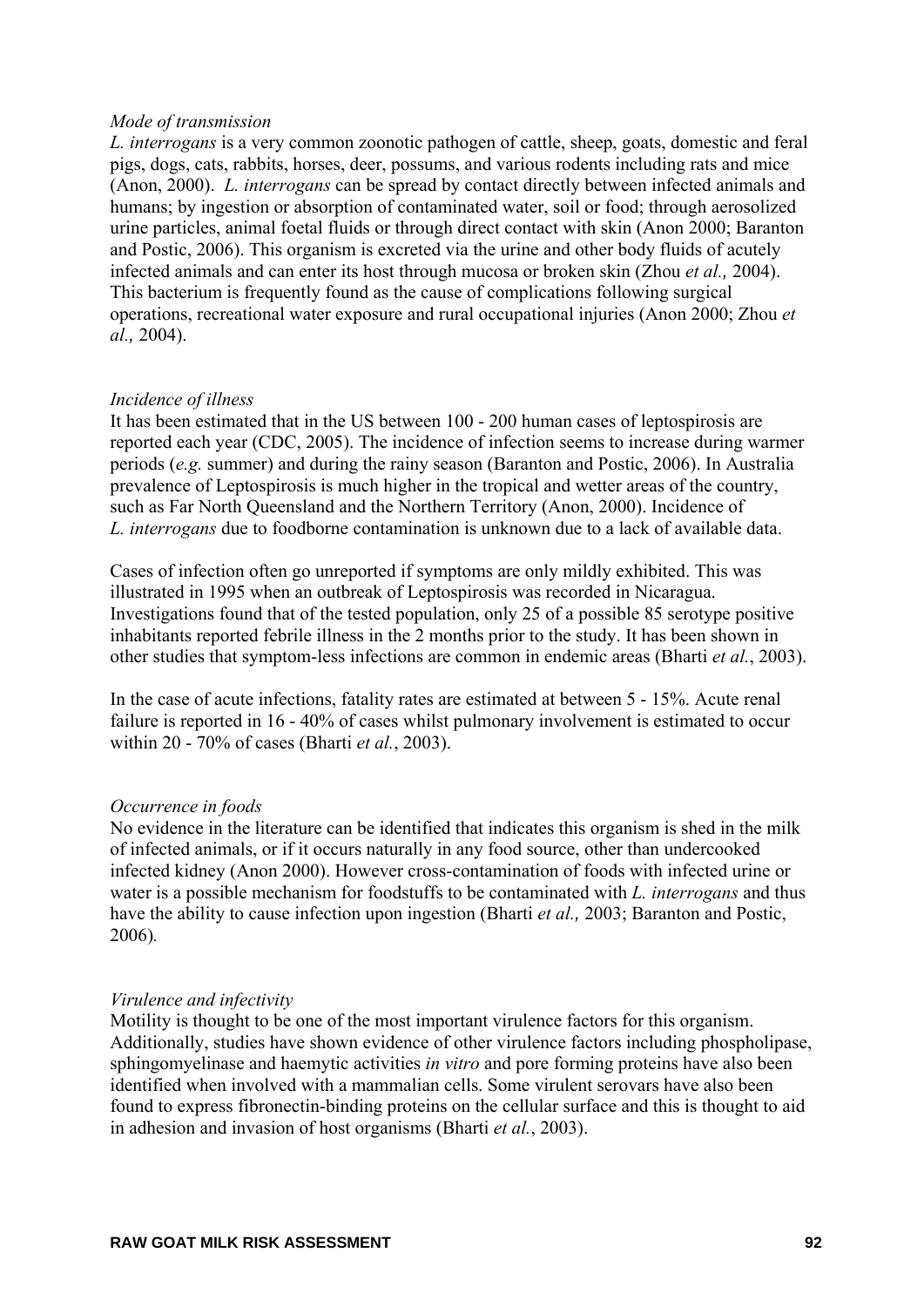#### *Dose response*

There is a lack of information on the dose-response relationship for *L. interrogans* for humans, however it has been suggested that invasion of some highly susceptible animals with less than 10 leptospires is sufficient to cause infection (Anon, 2000).

#### *References*

Anon (2000) *A Scientific Review of Leptospirosis and Implication for Quarantine Policy*. Biosecurity Austra, Canberra, Australia.

http://www.affa.gov.au/corporate\_docs/publications/pdf/market\_access/biosecurity/animal/leptoreviewfinal.pdf. Accessed on 22 June 2006.

Anon (2004) *Leptospirosis - Bacteriological Information*. The Leptospirosis Information Centre. http://www.leptospirosis.org/bacteria. Accessed on 21 June 2006.

Anon (2005) *Leptospirosis*. OIE, Institute for International Cooperation in Animal Biologics. http://www.cfsph.iastate.edu/Factsheets/pdfs/leptospirosis.pdf. Accessed on 20 June 2006.

Baranton, G. and Postic, D. (2006) Trends in leptospirosis epidemiology in France. Sixty-six years of passive serological surveillance from 1920 to 2003. *International Journal of Infectious Diseases* 10(2):162-170.

Bharti, A.R., Nally, J.E., Ricaldi, J.N., Matthias, M.A., Diaz, M.M., Lovett, M.A., Levett, P.N., Gilman, R.H., Willig, M.R., Gotuzzo, E. and Vinetz, J.M. (2003) Leptospirosis: a zoonotic disease of global importance. *Lancet Infect.Dis.* 3(12):757-771.

Brito, T., Menezes, L., Lima, D., Lourenco, S., Silva, A. and Alves, V. (2006) Immunohistochemical and in situ hybridization studies of the liver and kidney in human leptospirosis. *Virchows Archiv* :

CDC (2005) Centres for Disease Control and Prevension – Leptospirosis. http://www.cdc.gov/ncidod/dbmd/diseaseinfo/leptospirosis\_t.htm

Faine, S. (2000) Leptospira species. *Antimicrobial* :272-275.

Zhou, Z., Song, X., Li, Y. and Gong, W. (2004) Unique structural characteristics of peptide deformylase from pathogenic bacterium Leptospira interrogans. *J.Mol.Biol.* 339(1):207-215.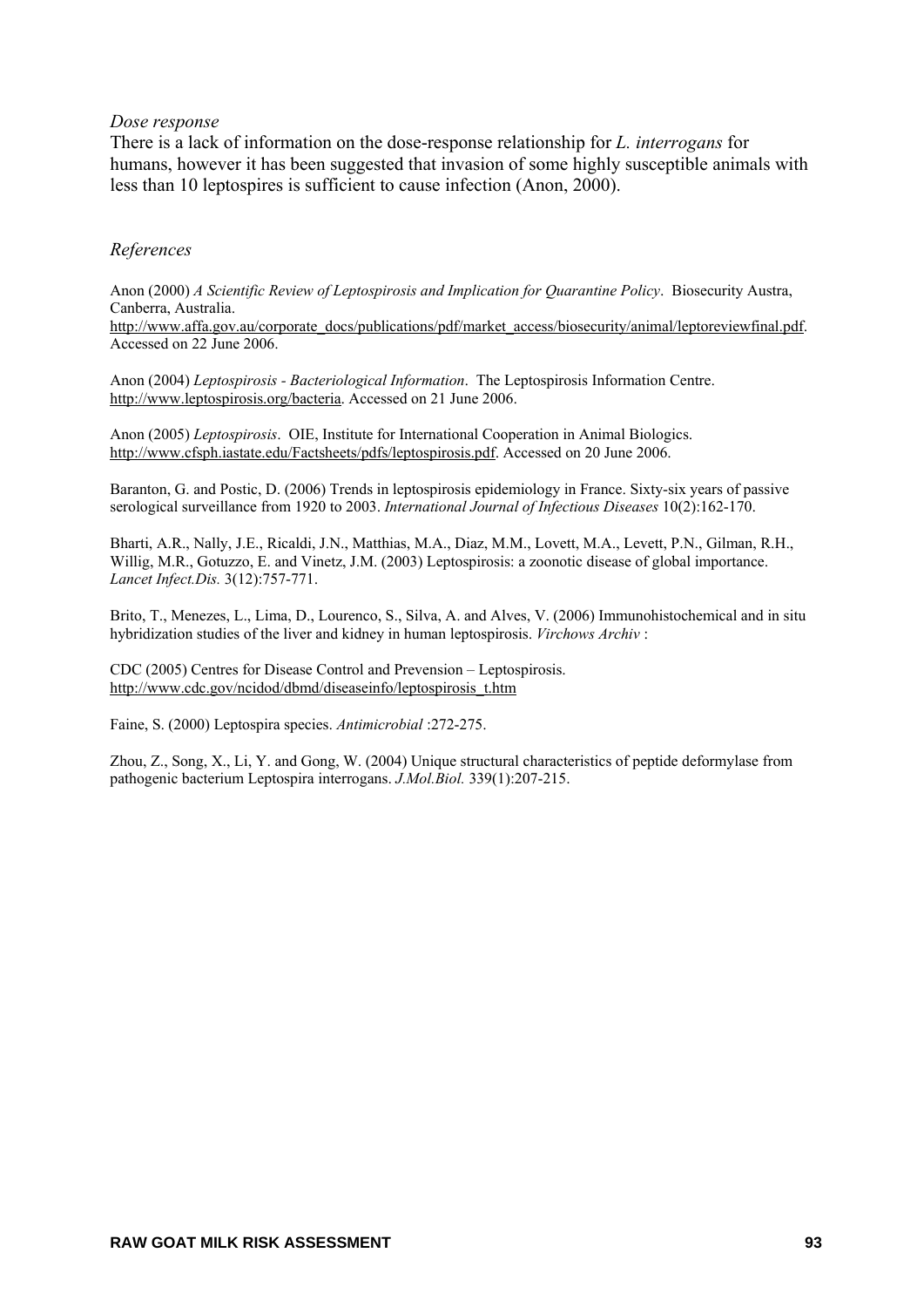# **10.** *Listeria monocytogenes*

*Listeria monocytogenes* is a Gram-positive, non-spore forming rod-shaped bacteria that may be isolated from a variety of sources including soil, silage, sewage, food-processing environments, raw meats and the faeces of healthy humans and animals (FDA, 2003). *L. monocytogenes* belongs to the genus *Listeria* along with *L. innocua, L. welshimeri, L. selligeri, L. ivanovii and L. grayi*. Thirteen serotypes are associated with *L. monocytogenes* (1/2a, 1/2b, 1/2c, 3a, 3b, 3c, 4a, 4ab, 4b, 4c, 4d, 4e, 7).

# *Growth characteristics*

Growth of *L. monocytogenes* in foods is influenced by a variety of factors, including the nature and concentration of essential nutrients, pH, temperature, water activity, the presence of food additives that could enhance or inhibit growth and presence of other microbial flora (Lovett *et al.*, 1987). Under conditions outside the growth range, the bacteria may survive and growth may recommence once suitable conditions are encountered. Temperatures of >50ºC are lethal to *L. monocytogenes*. When in a suitable medium, *L. monocytogenes* can grow between ~0 - 45°C. Although *L. monocytogenes* does not grow below –1.5ºC, it can readily survive at much lower temperatures. Nonetheless, freezing and frozen storage will cause a limited reduction in the viable population of *L. monocytogenes*. Optimal conditions for growth are between 30 - 37ºC (Ryser and Marth, 1999).

*L. monocytogenes* will grow in a broad pH range with the upper limit being approximately 9.3 and the lower limit being 4.6 - 5.0 (ICMSF, 1996). Although growth at pH <4.3 has not yet been documented, *L. monocytogenes* appears to be relatively acid tolerant. It has been suggested that food fermentations, which involve a gradual lowering of pH, could lead to acid adaptation of *L. monocytogenes*.

Like many bacterial species, *L. monocytogenes* grows optimally at a of approximately 0.97. However, when compared with most foodborne pathogens, the bacterium has the unique ability to multiply at water activity values as low as 0.90. While it does not appear to be able to grow below 0.90, the bacterium can survive for extended periods at lower values (Ryser and Marth, 1999).

*L. monocytogenes* is reasonably tolerant to salt and can grow in NaCl concentrations up to 10%. Extended survival occurs at a wide range of salt concentrations and *L. monocytogenes* has survived for up to eight weeks in a concentration of 20% NaCl (Sutherland *et al.*, 2003). Survival in the presence of salt varies with storage temperature and studies have indicated that survival of *L. monocytogenes* in concentrated salt solutions can be increased dramatically by lowering the incubation temperature (Ryser and Marth, 1999). *L. monocytogenes* grows well under both aerobic and anaerobic conditions (Ryser and Marth, 1999; Sutherland *et al.*, 2003).

The listericidal effect of preservatives is strongly influenced by the interactive effects of temperature, pH, type of acidulant, salt content, water activity, and type and concentration of food additives present in the food. For example, the ability of potassium sorbate to prevent growth of *L. monocytogenes* is related to temperature and pH. The lower the storage temperature and pH of the medium, the greater the effectiveness of sorbates against *L. monocytogenes*. Sodium benzoate is more inhibitory to *L. monocytogenes* than is either potassium sorbate or sodium propionate. Inhibition and inactivation of *L. monocytogenes* in the presence of sodium benzoate is affected by temperature (more rapid at higher than lower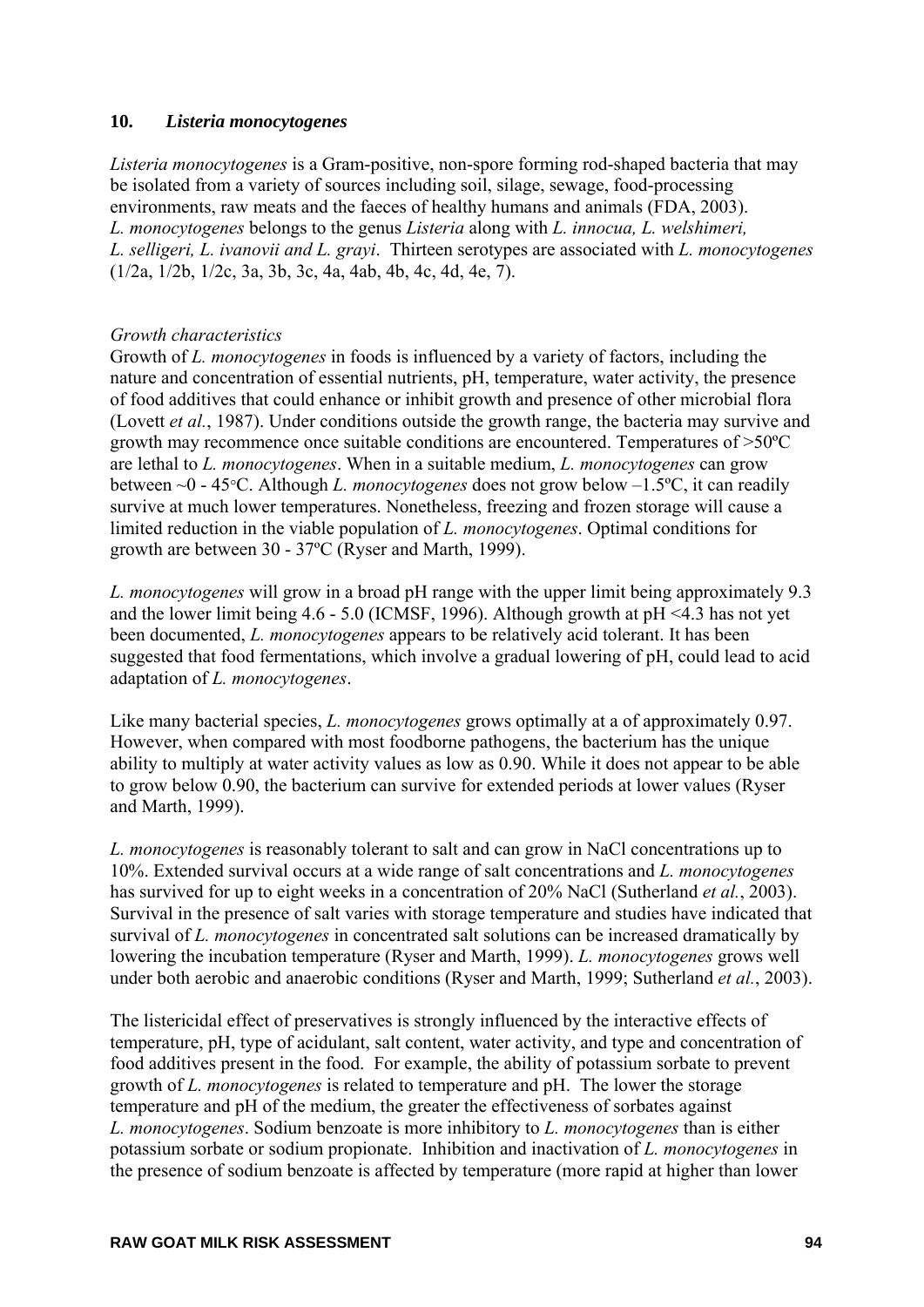incubation temperatures), concentration of benzoic acid (more rapid at higher than lower concentrations) and pH (more rapid at lower rather than higher pH values) as well as the type of acid used to adjust the growth medium (Ryser and Marth, 1999).

#### *Pathology of illness*

There are two main forms of illness associated with *L. monocytogenes* infection: listerial gastroenteritis, where usually only mild symptoms are reported, and invasive listeriosis, where the bacteria penetrate the gastrointestinal tract and invade normally sterile sites within the body (FDA 2003).

Symptoms of the mild form of *L. monocytogenes* infection are primarily those generally associated with gastrointestinal illness: chills, diarrhoea, headache, abdominal pain and cramps, nausea, vomiting, fatigue, and myalgia (FDA, 2003). The onset of illness is usually greater than 12 hours.

Invasive listeriosis is clinically defined when the organism is isolated from blood, cerebrospinal fluid or an otherwise normally sterile site (*e.g.* placenta, foetus). The manifestations include septicaemia, meningitis (or meningoencephalitis), encephalitis, and intrauterine or cervical infections in pregnant women, which may result in spontaneous abortion in the second or third trimester, or stillbirth (FDA, 2003). The onset of these manifestations is usually preceded by influenza-like symptoms including persistent fever. Gastrointestinal symptoms such as nausea, vomiting and diarrhoea may also precede the serious forms of listeriosis. Listeriosis typically has a 2 - 3 week incubation time, but onset time may extend to 3 months (FDA/Centre for Food Safety and Applied Nutrition, 2003).

It is estimated that approximately  $2 - 6\%$  of the healthy human population harbour *L. monocytogenes* in their intestinal tract, which suggests that people are frequently exposed to *L. monocytogenes* (Farber and Peterkin, 1991; Rocourt and Bille, 1997). This may also suggest that most people have a tolerance to infection by *L. monocytogenes*, and given the relatively low number of reported cases, exposure rarely leads to serious illness in healthy individuals (Hitchins, 1996; Marth, 1988).

#### *Mode of transmission*

Foodborne exposure is the primary route of transmission for listeriosis, however listeriosis can be transmitted vertically (*i.e.* mother to child), zoonotically and through hospital acquired infections (Ryser and Marth, 1999; Bell and Kyriakides, 2005).

#### *Incidence of illness*

Most cases of listeriosis are sporadic. The number of reported cases of invasive listeriosis in Australia between 2001 - 2004 varied between 61 – 72 cases (Ashbolt *et al.*, 2002; Anon, 2002; Anon, 2003; Anon, 2004b), which equates to approximately  $3 - 4$  cases per million population per annum. In Australia, the exact mortality rate is not known, although the data available would suggest a rate of approximately 23%. The case fatality rate in New Zealand is approximately 17% (Anon, 2004a).

The estimated incidence of invasive listeriosis in European countries has been reported to between 0.3 - 7.5 cases per million of the general population per annum (European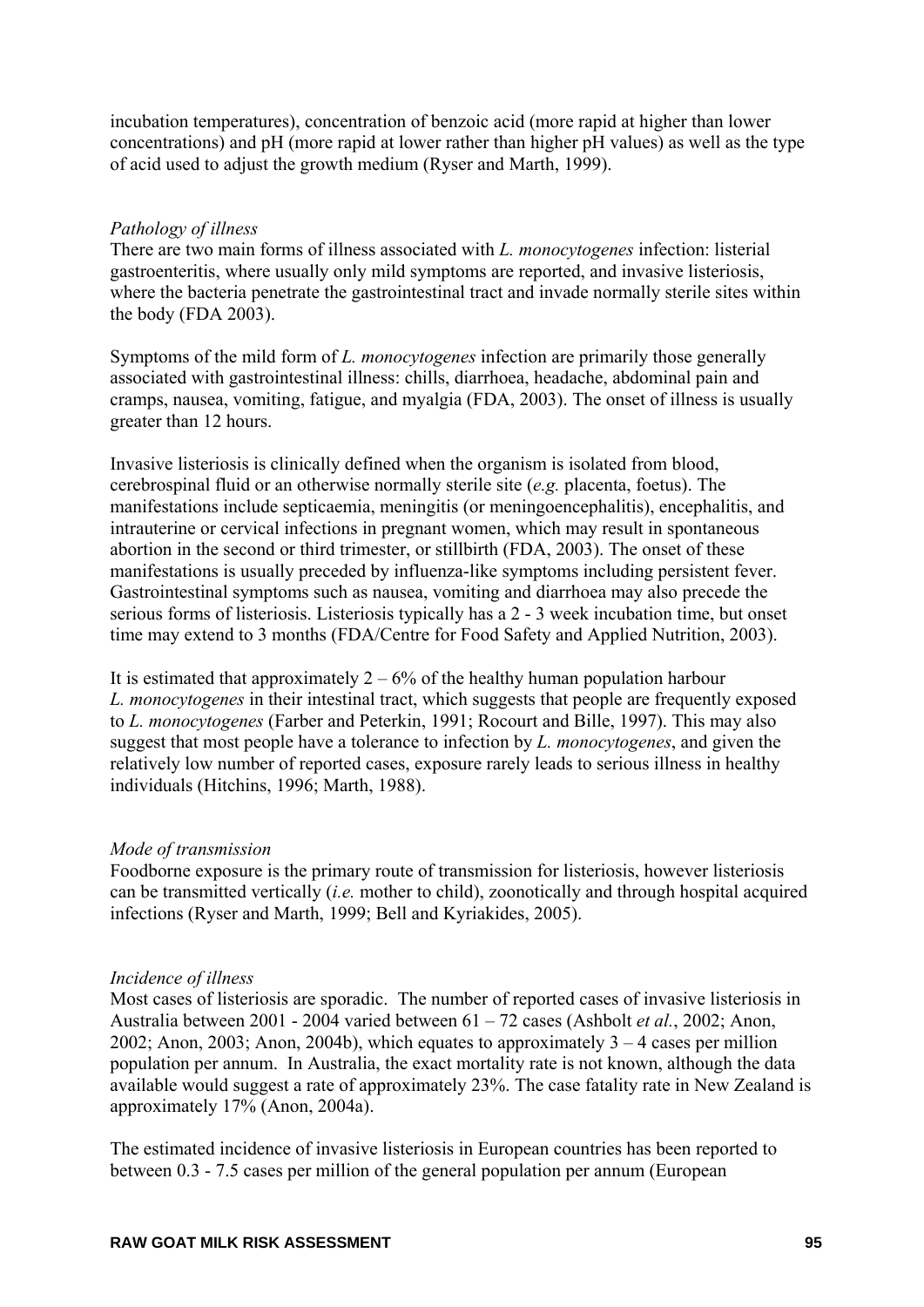Commission, 2003). In France, the estimated incidence is sixteen cases per million (general population) per annum (Bille, 1990; ICMSF, 1996). The annual incidence of listeriosis in the United States has been estimated to range from 3.4 per million (CDC, 2002) to 4.4 per million (Tappero *et al.*, 1995). Of all foodborne pathogens, *L. monocytogenes* results in the highest hospitalisation rate in the US, with fatality rates of 20 - 30% being common (WHO/FAO, 2004).

Outbreaks of invasive listeriosis have been linked to Hispanic-style soft cheeses; soft, semisoft and mould-ripened cheeses; hot dogs; pork tongue jelly; processed meats; pate; salami; pasteurised chocolate flavoured milk; pasteurised and unpasteurised milk; butter; cooked shrimp; smoked salmon; maize and rice salad; maize and tuna salad; potato salad; raw vegetables; and coleslaw (FDA 2003). In addition, sporadic cases have been linked to the consumption of raw milk; unpasteurised ice cream; ricotta cheese; goat, sheep and feta cheeses; soft, semi-soft and mould-ripened cheeses; Hispanic-style cheese; salami; hot dogs; salted mushrooms; smoked cod roe; smoked mussels; undercooked fish; pickled olives; raw vegetables; and coleslaw (WHO/FAO, 2004).

#### *Occurrence in foods*

*L. monocytogenes* has been found in foods such as milk, dairy products (particularly softripened cheeses), meat, poultry, seafood and vegetables. The worldwide prevalence of *L. monocytogenes* in raw milk is estimated to be around 3-4% (Hayes *et al.*, 1986; Lovett *et al.,* 1987; Doores and Amelang, 1988). In Australian surveys on soft and surface ripened cheeses and ice-cream, *L. monocytogenes* has been isolated from 2% of locally produced cheese samples and 6% of ice-cream samples (Sutherland *et al.*, 2003). For imported cheeses, camembert and blue vein, 7% were positive for *L. monocytogenes* (Sutherland *et al.*, 2003). For European soft and surface-ripened cheeses, 25% have been found to be positive for *L. monocytogenes* (Terplan, 1988).

Meat products from which *L. monocytogenes* has been isolated include beef, lamb, pork, minced meat products, sausages, salami, ham, mettwurst, pate, frankfurters and vacuumed packed meat, chicken products, and processed seafood (Farber and Peterkin 1991; Cox *et al.*, 1999; Ojeniyi *et al.*, 2000). Additionally vegetable products have also been shown to be contaminated (Heisick *et al.*, 1989; Brackett, 1999).

## *Virulence and infectivity of L. monocytogenes*

When ingested, *L. monocytogenes* penetrates the intestinal tissue and is taken up by macrophages and non-phagocytic cells in the host. *L. monocytogenes* is disseminated throughout the host via blood or lymphatic circulation to various tissues. Its presence intracellularly in phagocytic cells permits access to the brain and probably transplacental migration to the foetus in pregnant women. The pathogenesis of *L. monocytogenes* relies on its ability to survive and multiply in phagocytic host cells. Not all strains appear to be equally virulent. The 4b and occasionally 1/2a and 1/2b serovars account for most cases of human listeriosis (ICMSF, 1996). The virulence of *L. monocytogenes* is increased when the bacterium is grown at low rather than high temperatures. The possibility exists that cold storage may enhance the virulence of some *L. monocytogenes* strains isolated from refrigerated foods (Ryser and Marth, 1999).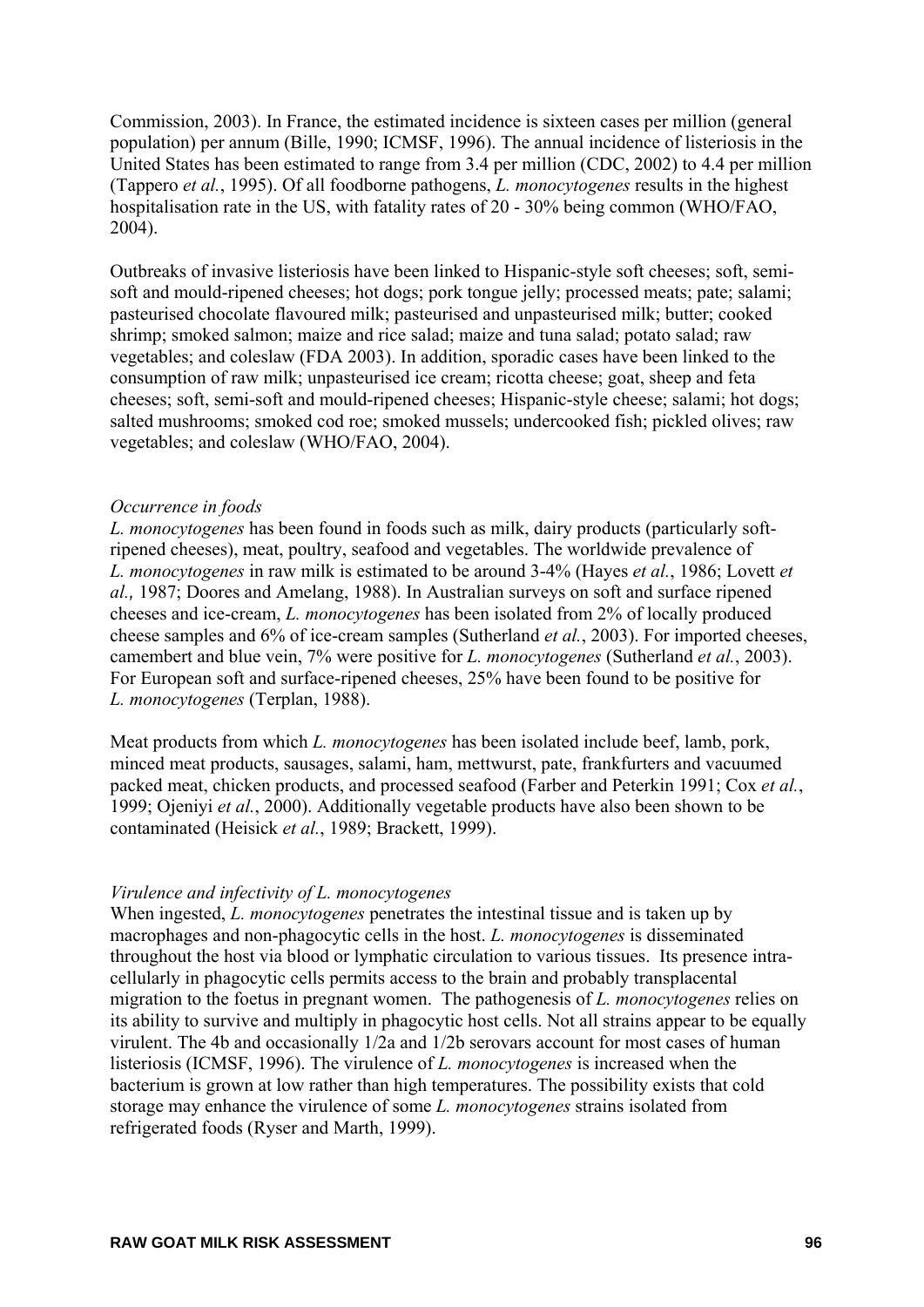#### *Dose response*

Cases of non-invasive listeriosis (also referred to as febrile listerial gastroenteritis) have been observed during outbreaks, involving symptoms such as diarrhoea, fever, headache and myalgia, generally following a short incubation period (WHO/FAO, 2004). Insufficient quantitative data is available to develop a dose-response model for this milder form of listeriosis, however, outbreak situations have generally involved the ingestion of high doses of *L. monocytogenes*.

The dose-response relationship for invasive listeriosis is highly dependent on a number of factors, such as the virulence characteristics of the organism, the number of cells ingested, the general health and immune status of the host, and the attributes of the food matrix that may alter the microbial or host status. WHO/FAO (2004) and FDA/FSIS (2003) developed separate dose-response models for both healthy and susceptible populations by combining data from surrogate animal models with epidemiological data. The Exponential dose-response model was used for both populations. This dose-response model has a single parameter, the *r*-value. The *r*-value is the probability that a person will become ill from the consumption of a single *L. monocytogenes* cell. For the healthy population (classified as "intermediate-age") the median r-value was estimated to be 2.37 x  $10^{-14}$ . For more susceptible populations the median *r*-value was estimated to be  $1.06 \times 10^{-12}$ . A more recent assessment of US epidemiological data on invasive Listeriosis in susceptible sub-populations which included genetic information regarding different *L. monocytogenes* strains (lineages), determined average *r*-values of 1.31 x  $10^{-8}$  for lineage I and 5.01 x  $10^{-11}$  for lineage II (Chen *et al.*, 2006). Further analysis of the epidemiological data by the *L. monocytogenes* ribotype found *r*-values as small as  $6.29 \times 10^{-3}$ . These results suggest that there are large differences in virulence between *L. monocytogenes* strains.

The infectious dose is unknown but it is believed to vary depending on the strain and susceptibility of the individual. There is a lack of information concerning the minimal infectious dose, although it is generally thought to be relatively high (>100 viable cells) (ICMSF, 1996). From cases contracted via raw or inadequately pasteurised milk, it is assumed that for susceptible individuals, ingestion of fewer than 1,000 organisms may cause disease (FDA/FSIS, 2003). It is thought the consumption of food with exceptionally high levels of L. monocytogenes  $(>10^7/g)$  is required to cause the mild gastrointestinal form of illness in healthy persons (Sutherland *et al.*, 2003).

## *Host factors*

Specific sub-populations at risk for invasive listeriosis include pregnant women and their foetuses, neonates, the elderly and persons with a compromised immune system, whose resistance to infection is lowered (*e.g.* transplant patients, patients on corticosteroid treatments, AIDS patients and alcoholics). Less frequently reported diabetic, cirrhotic, asthmatic and ulcerative colitis patients are also at a higher risk (FDA 2003). Another physiological parameter thought to be relevant to susceptibility is a reduced level of gastric acidity (WHO/FAO, 2004).

## *Food matrix*

To date, the properties of the food vehicle have been viewed as having little effect on the infective dose of *L. monocytogenes*. However, it is possible that food vehicles with high buffering capacity may protect the bacteria from inactivation by the pH of gastric acids in the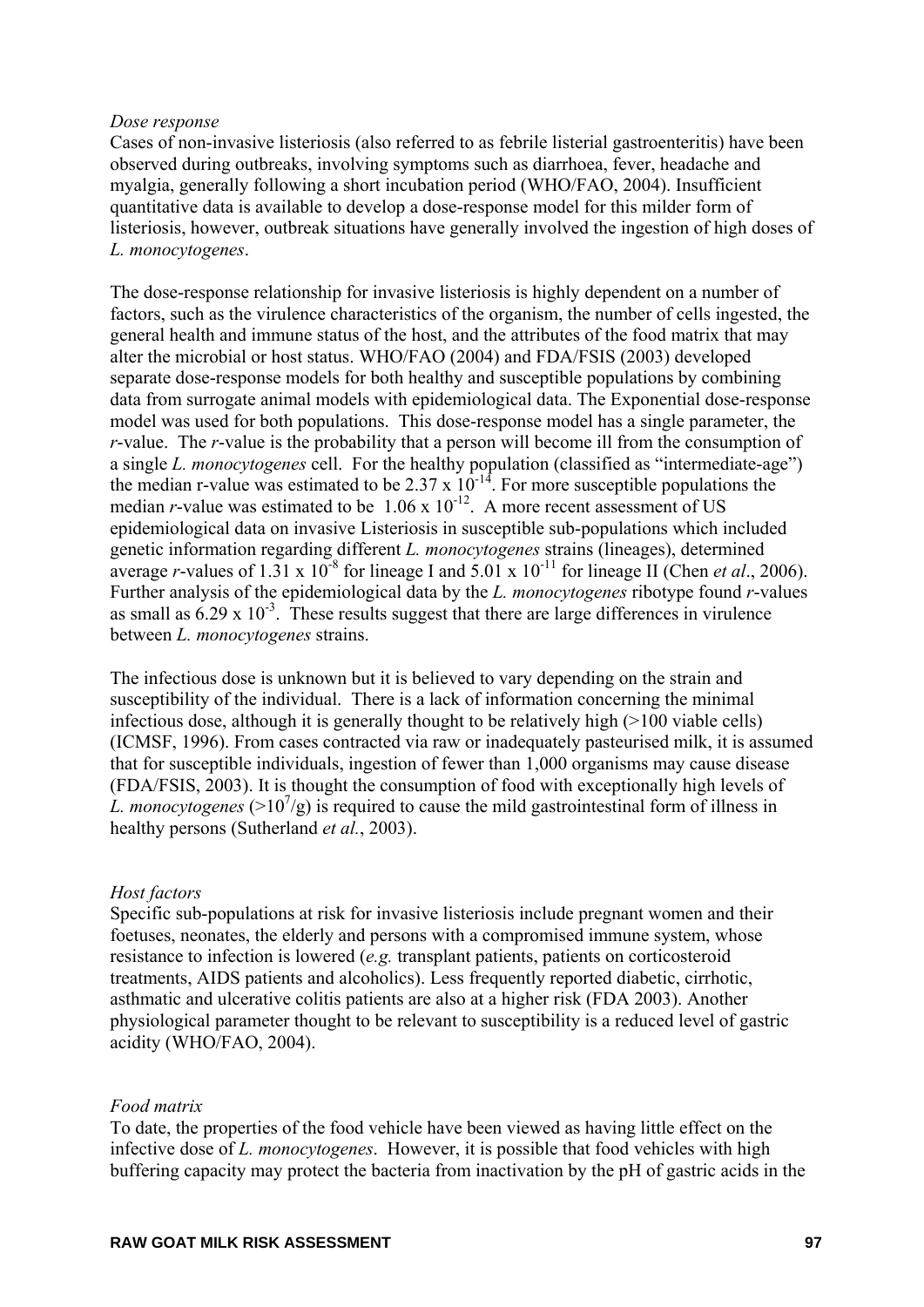stomach. In general, there are insufficient data available as to whether the food matrix affects the dose-response curve for *L. monocytogenes* (WHO/FAO, 2004).

#### *References*

Anon. (2002) OzFoodNet: enhancing foodborne disease surveillance across Australia: quarterly report, April to June 2002. *Commun Dis Intell.* 26(4):546-551.

Anon. (2003) Foodborne disease in Australia: incidence, notifications and outbreaks. Annual report of the OzFoodNet network, 2002. *Commun Dis Intell.* 27(2):209-243.

Anon (2004a) *Notifiable and other diseases in New Zealand: Annual report, 2004.* Ministry of Health, Wellington, New Zealand.

Anon. (2004b) OzFoodNet: enhancing foodborne disease surveillance across Australia: quarterly report, 1 October to 31 December 2003. *Commun Dis Intell.* 28(1):86-89.

Ashbolt, R., Givney, R., Gregory, J.E., Hall, G., Hundy, R., Kirk, M., McKay, I., Meuleners, L., Millard, G., Raupach, J., Roche, P., Prasopa-Plaizier, N., Sama, M.K., Stafford, R., Tomaska, N., Unicomb, L. and Williams, C. (2002) Enhancing foodborne disease surveillance across Australia in 2001: the OzFoodNet Working Group. *Commun Dis Intell.* 26(3):375-406.

Bell, C. and Kyriakides, A. (2005) Listeria. Second ed, Blackwell Publishing, UK.

Bille, J. (1990) Anatomy of a foodborne listeriosis outbreak. In: Miller, B., Smith, J.L., and Somkuti, G. eds. *Foodborne Listeriosis*. Elsevier, London, pp39-46.

Brackett, R.E. (1999) Incidence and behaviour of *Listeria monocytogenes* in products of plant origin. In: Ryser, E.T. and Marth, E.H. eds. *Listeria, Listeriosis and food safety*. Marcel Dekker, New York, pp631-655.

CDC (2002) *Foodborne Outbreak Response Surveillance Unit*. http://www2a.cdc.gov/ncidod/foodborne/fbsearch.asp. Accessed on 10 May 5 A.D.

Cox, N.A., Bailey, J.S. and Ryser, E.T. (1999) Incidence and behaviour of *Listeria monocytogenes* in poultry and egg products. In: Ryser, E.T. and Marth, E.H. eds. Marcel Dekker, New York, pp565-600.

Doores, S. and Amelang, J. (1988) Incidence of *Listeria monocytogenes* in the raw milk supply in Pennsylvania. (1) *IFT Ann. Meeting, 19-22 June*., FT Chicago, New Orleans, pp157.

European Commission (2003) *Opinion of the Scientific Committee of Veterinary Measures Relating to Public Health on Staphylococcal Enterotoxins in Milk Products, particularly cheeses*. http://europa.eu.int/comm/food/fs/sc/scv/out61\_en.pdf.

Farber, J.M. and Peterkin, P.I. (1991) Listeria monocytogenes, a food-borne pathogen. *Microbiol.Rev.*  55(3):476-511.

FDA (2003) *The bad bug book (Foodborne Pathogenic Microorganisms and Natural Toxins Handbook )*. US Food and Drug Administration. http://www.cfsan.fda.gov/~mow/intro.html. Accessed on 8 August 2004.

FDA/Centre for Food Safety and Applied Nutrition (2003) *Quantitative Assessment of the Relative Risk to Public Health from Foodborne Listeria monocytogenes Among Selected Categories of Ready-to-Eat Foods*. http://www.foodsafety.gov/~dms/lmr2-toc.html.

FDA/FSIS. (2003) *Quantitative assessment of relative risk to public health from foodborne Listeria monocytogenes among selected categories of ready-to-eat foods*. Food and Drug Administration, US Dept of Health and Human Services; Food Safety Inspection Service, United States Department of Agriculture, USA.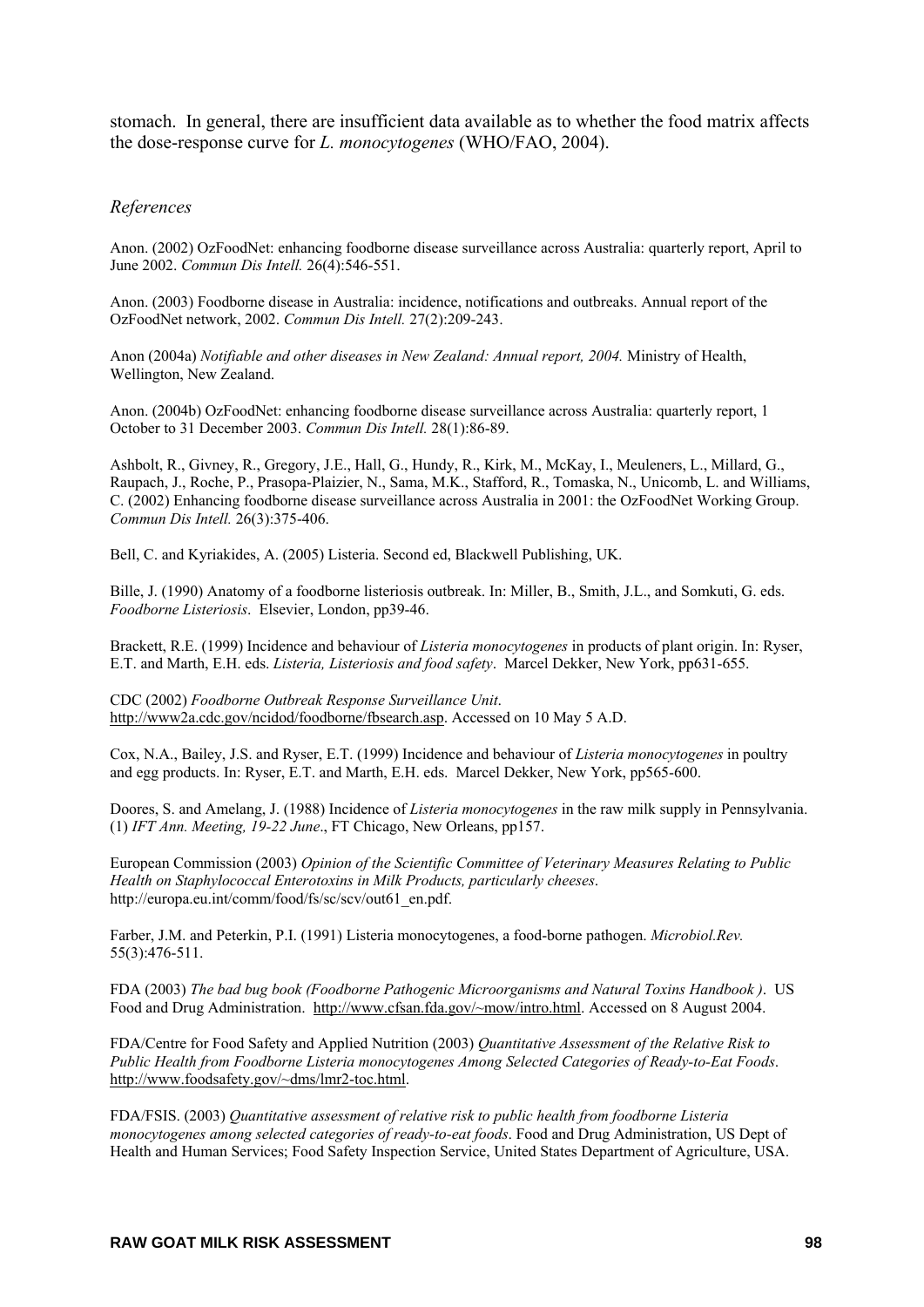Hayes, P.S., Feeley, J.C., Graves, L.M., Ajello, G.W. and Fleming, D.W. (1986) Isolation of Listeria monocytogenes from raw milk. *Appl.Environ.Microbiol.* 51(2):438-440.

Heisick, J.E., Wagner, D.E., Nierman, M.L. and Peeler, J.T. (1989) Listeria spp. found on fresh market produce. *Appl.Environ.Microbiol.* 55(8):1925-1927.

Hitchins, A.D. (1996) Assessment of alimentary exposure to Listeria monocytogenes. *Int.J Food Microbiol.*  30(1-2):71-85.

ICMSF. (1996) Microorganisms in Food 5: Microbiological Specifications of Food Pathgens. Blackie Academic and Professional, London.

Lovett, J., Francis, D.W. and Hunt, J.M. (1987) *Listeria monocytogenes* in raw milk; detection, incidence and pathogenicity. *J Food Prot* 50:188-192.

Marth, E.H. (1988) Disease Characteristics of *Listeria monocytogenes*. *Food Technol* 42(4):165-168.

Ojeniyi, B., Christensen, J. and Bisgaard, M. (2000) Comparative investigations of Listeria monocytogenes isolated from a turkey processing plant, turkey products, and from human cases of listeriosis in Denmark. *Epidemiol.Infect.* 125(2):303-308.

Rocourt, J. and Bille, J. (1997) Foodborne listeriosis. *World Health Stat.Q.* 50(1-2):67-73.

Ryser, E.T. and Marth, E.H. (1999) Listeria, Listeriosis, and Food Safety. Marcel Dekker, Inc., New York.

Sutherland, P.S., Miles, D.W. and Laboyrie, D.A. (2003) *Listeria monocytogenes*. In: Hocking, A.D. eds. *Foodborne microorganisms of public health significance*. Australian Institute of Food Science and Technology (NSW Branch, Food Microbiology Group), Waterloo DC, NSW, Australia, pp381-443.

Tappero, J.W., Schuchat, A., Deaver, K.A., Mascola, L. and Wenger, J.D. (1995) Reduction in the incidence of human listeriosis in the United States. Effectiveness of prevention efforts? The Listeriosis Study Group. *JAMA*  273(14):1118-1122.

Terplan, G. (1988) Listeria in the dairy industry. *Proceedings of Gehr's seminar on problems of foodborne Listeriosis, European Symposium*. (7 Sept) European Symposium, Wiesbaden, Germany.

WHO/FAO (2004) *Risk assessment of Listeria monocytogenes in ready-to-eat foods*. World Health Organization and Food and Agriculture Organization of the United Nations, Geneva, Switzerland. http://www.fao.org/es/ESN/food/risk\_mra\_riskassessment\_listeria\_en.stm.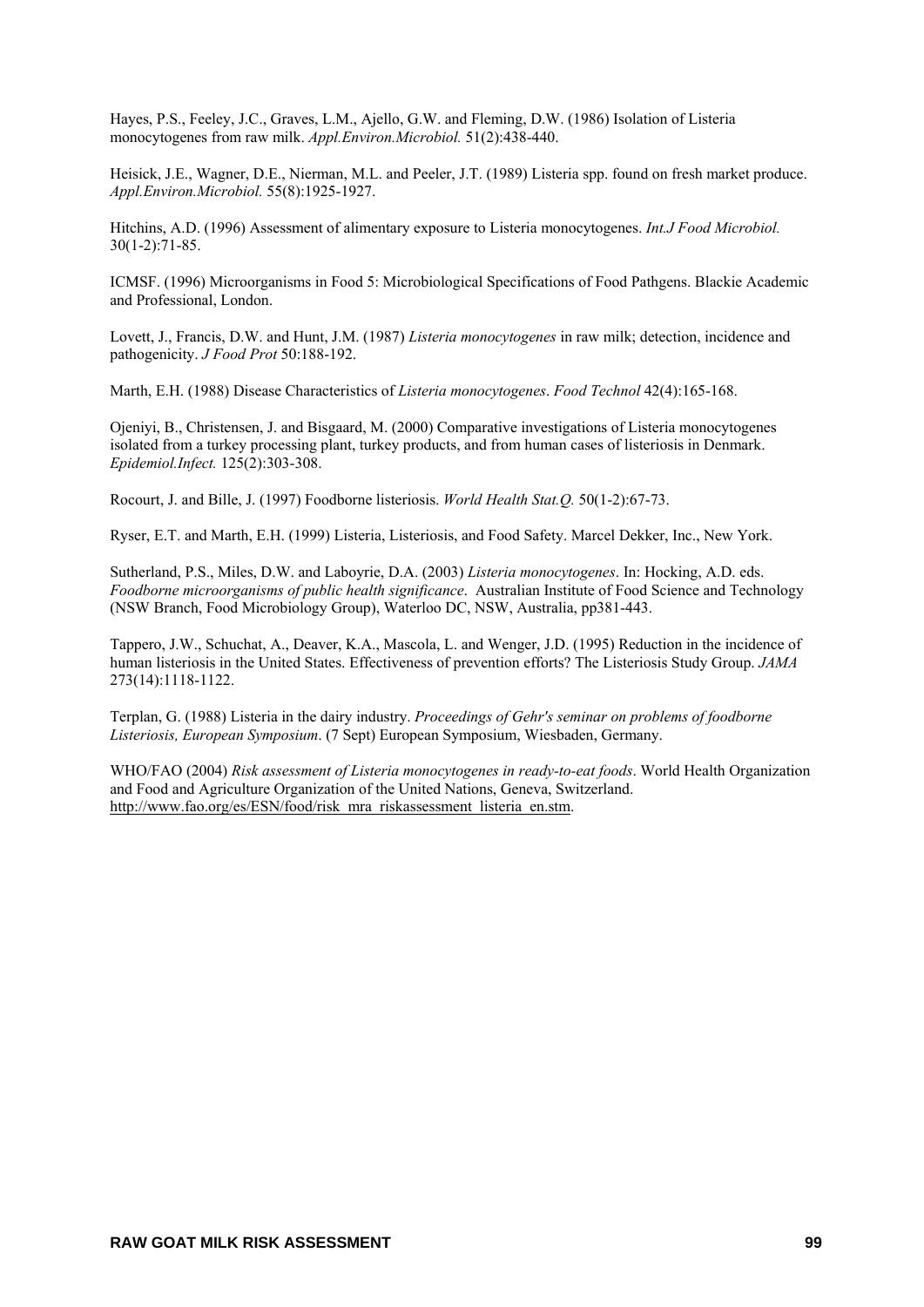# **11.** *Mycobacterium avium subsp. paratuberculosis*

The genus *Mycobacterium* comprises approximately 95 species, of which over 30 have been associated with disease in humans (Katoch, 2004). *Mycobacterium* spp. are also pathogens of food producing animals such as cattle, sheep, other ruminants and fish. Some *Mycobacterium* spp. have zoonotic potential in humans (Sutherland, 2003). *Mycobacteria* spp. are aerobic, non-sporeforming, Gram-positive (though difficult to stain) acid-fast rodshaped bacilli without flagellae. They are slow growing and difficult to culture, having fastidious and nutritionally-exacting growth requirements (Anon, 1998).

*Mycobacterium* spp. are widely distributed in the environment, being found in soil and water. They readily form biofilms in drinking water distribution systems (Falkinham, 2002; Sutherland, 2003). *Mycobacterium* spp. have particularly hydrophobic cell walls, giving them a propensity to form aerosols, to clump together in liquid media and to form biofilms (Sattar *et al.*, 1995; Anon 1998; Woelk *et al.*, 2003).

## The position of *M. avium subsp. paratuberculosis* (hereafter *M. avium subsp.*

*paratuberculosis* or MAP) as a human pathogen is still unclear. Debate centres on the possible role of MAP in Crohn's disease, a chronic intestinal enteritis in humans. Similarities have been observed between Crohn's disease and Johne's disease in cattle and sheep, a disease which is known to be caused by MAP (Anon, 1998). The debate is characterised by firmly entrenched opinions on either side, and the subject has been comprehensively reviewed several times (Chiodini, 1989; Thompson, 1994; Anon 1998; Harris and Lammerding, 2001; Lipiec, 2003; Chacon *et al.*, 2004).

## *Growth characteristics*

MAP is an obligate parasite and is absolutely dependent on mycobactin, an iron-chelating siderophore, for *in vitro* growth (Anon 1998; Motiwala *et al.*, 2004). The temperature range for growth of MAP is 25 - 45ºC with an optimum of around 39ºC (Anon 1998). Batch (63ºC for 30 minutes) and HTST (72ºC for 15 seconds) pasteurisation are sufficient to inactivate high levels of pathogenic Mycobacteria in milk, although they will survive thermisation (treatment at 62ºC for 15 seconds for cheese production) (Stabel and Lambertz, 2004). MAP does not grow in the presence of 5% sodium chloride but is able to grow in microbiological media at pH 5.5. The organism is resistant to drying and may survive in faeces on pasture land for approximately one year (Anon 1998).

## *Pathology of illness*

Although there is ongoing disagreement regarding the role of MAP in human Crohn's disease, the following brief description of the disease is included for information. Crohn's disease is a chronic, granulomatous inflammatory disease of humans, which primarily affects the terminal ileum and colon (Anon, 2000; Rubery, 2002). The disease is characterised by periods of activity interspersed with periods of remission. The clinical signs of Crohn's disease include weight loss, abdominal pain, diarrhoea, reduced appetite and fatigue. Crohn's disease has also been associated with arthritis, skin lesions, anaemia and, in the younger age group, reduced growth rate (Anon, 2004). It has also been observed that mycobacterial illnesses can reactivate many years after recovery from overt illness (Rutala *et al.*, 1991; Gregory *et al.*, 1999; Kubica *et al.*, 2003; Gibson *et al.*, 2004).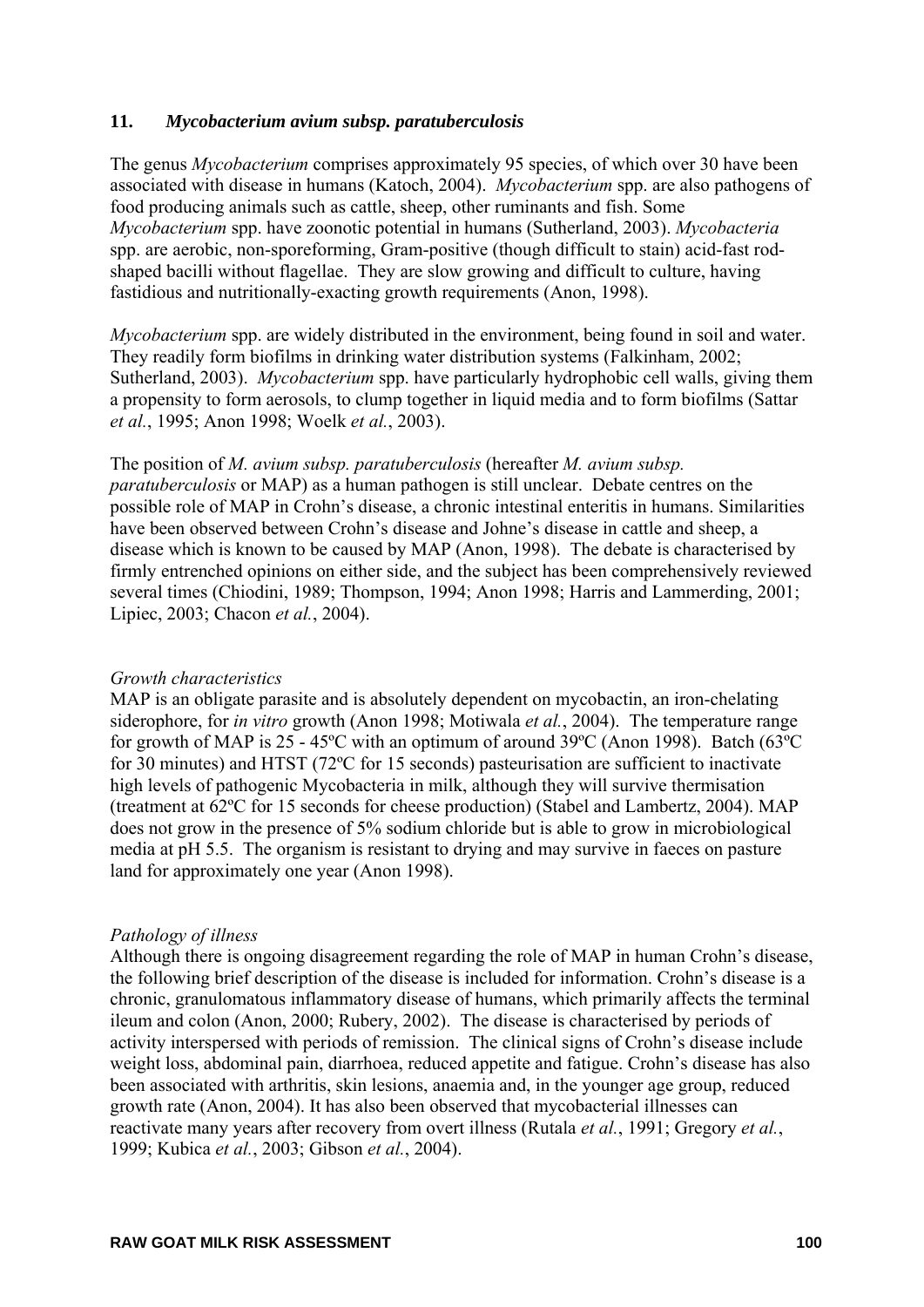#### *Mode of transmission*

MAP is excreted primarily in the faeces of infected animals and is excreted during both the subclinical and clinical stages of disease. In dairy animals, MAP can be transmitted both vertically through the placenta to the foetus in advanced infection and also through the calf ingesting colostrum, milk or faeces from an infected animal. MAP is also transmitted horizontally through the faecal-oral route (Sweeney *et al.*, 1992; Streeter *et al.*, 1995; Scientifc Committee on Animal Health and Animal Welfare, 2000; Anon 2004). Young animals are most susceptible to MAP infection (Morgan, 1987).

Although there has been concern that MAP could survive the time and temperature combinations routinely used for batch and HTST milk pasteurisation, recent studies have confirmed the efficacy of these processes (Pearce *et al.*, 2001; Pearce *et al.*, 2004; Stabel and Lambertz 2004). However, the potential for its presence and survival in unpasteurised dairy products still exists. Other potential sources of human infection include water supplies, raw vegetables and undercooked meat, although there are no definitive studies on these routes of exposure (Anon 1998). Pickup *et al.* (2005) demonstrated the survival of MAP in river water and inferred a link to clusters of Crohn's disease. DNA fingerprinting studies have indicated that water was the source of *Mycobacterium avium* infection in AIDS patients (von Reyn *et al.*, 1994).

Goat's milk, which is often drunk unpasteurised, may also contain MAP and may therefore pose a potential source of human exposure (Anon 1998; Muehlherr *et al.*, 2003). Human to human transmission occurs rarely, mainly among immuno-compromised patients suffering pulmonary symptoms (Kubica *et al.,* 2003; Gibson *et al.,* 2004).

## *Incidence of illness*

There is ongoing uncertainty regarding any role of MAP in human Crohn's disease. The current estimated prevalence of Crohn's disease in Australia is 50 cases per 100,000 population (estimated 1 per 1,000 in western countries world-wide: (Selby, 2003; Anon 2004). The incidence of Crohn's disease is highest in the 15 - 35 year age group, followed by the 55-65 year age group. Crohn's disease incidence appears to be increasing worldwide. However, this may be due to more sensitive diagnostic measures and an increased awareness of the disease. There is currently no cure for Crohn's disease (Rubery 2002).

## *Occurrence in foods*

Infected cattle may shed MAP in their faeces at levels up to 108 cfu/g. MAP has been cultured from the milk of 35% of infected cattle and 11.6% of asymptomatic carriers, the latter having been found to contain 2 - 8 cfu/50ml of milk (Sweeney *et al.,* 1992; Anon 1998).

Concern regarding the ability of MAP to survive pasteurisation has been prompted by a number of surveys for the organism in pasteurised milk. Interpretation of the results of these surveys is complicated because of large discrepancies between results of polymerase chain reaction (PCR) methods (detecting the presence of DNA) and culture methods (detecting viable organisms). For example, 15% (110/710) of retail milk samples collected in southwest Ontario, Canada, tested positive for the presence of MAP DNA by PCR, although broth and agar culture of 44 of those positives failed to demonstrate any survivors (Gao *et al.*, 2002).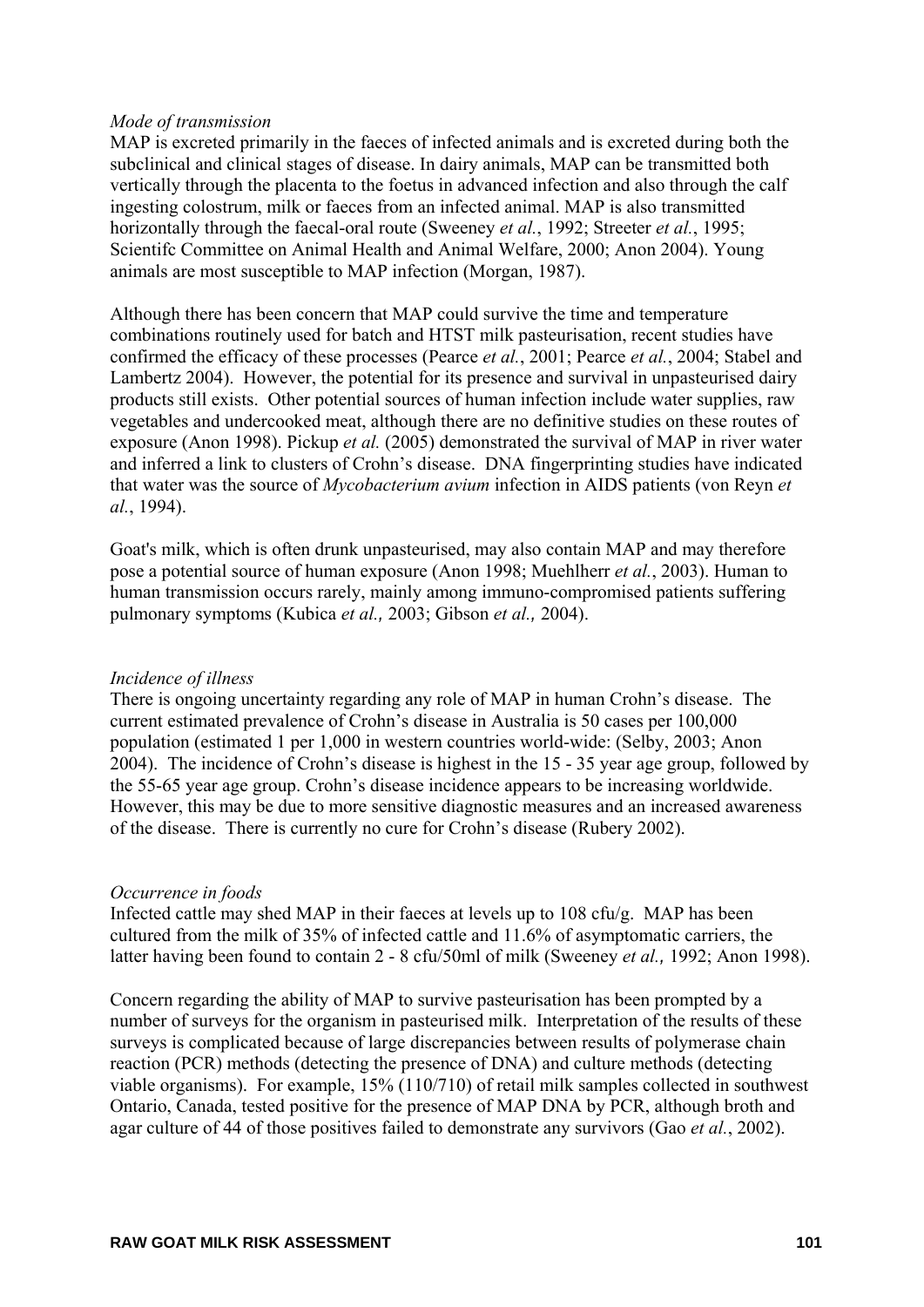A survey for MAP in milk in England and Wales conducted by (Millar *et al.*, 1996) raised significant concern regarding the possible survival of MAP during pasteurisation. 7% (22/312) of samples tested positive by PCR, and the authors concluded that since the positive PCR signal segregated to either (or both) the pellet and/or cream fractions, the results were indicative of the presence of intact mycobacterial cells. 50% of PCR positive samples and 16% of PCR negative samples yielded MAP-positive cultures. However, other researchers questioned the conclusion drawn that MAP could survive pasteurisation (Stabel, 2000).

A survey of 104 samples of raw sheep and goat's milk from bulk tanks on farms throughout England, Wales and Northern Ireland identified 1 goat milk sample positive by PCR and no positive MAP culture results (Grant *et al.*, 2001). Grant *et al.* (2002) tested a total of 814 cow's milk samples, 244 bulk raw and 567 commercially pasteurised (228 whole, 179 semiskim, and 160 skim), over a 17-month period to July 2000. MAP DNA was detected by PCR in 19 (7.8%) and 67 (11.8%) of the raw and pasteurised milk samples, respectively. Confirmed MAP isolates were cultured from 4 (1.6%) and 10 (1.8%) of the raw and pasteurised milk samples, respectively. The authors noted that pasteurisation conditions complied with the legal requirement for the HTST process, and considered that post-process or laboratory contamination was unlikely to have occurred, leading them to conclude that viable MAP is occasionally present at low levels in commercially pasteurised cow's milk in the UK.

A similar 13-month study of 389 bulk raw and 357 commercially pasteurised liquid milk supplies was conducted in Ireland (O'Reilly *et al.*, 2004). MAP DNA was detected by PCR in 50 (12.9%) of raw milk samples and 35 (9.8%) of pasteurised milk samples. Confirmed MAP was cultured from one raw milk sample and no pasteurised milk samples. It was concluded that MAP DNA is occasionally present at low levels in both raw and commercially pasteurised cow's milk but, since no viable MAP was isolated from pasteurised milk samples, current pasteurisation procedures were considered to be effective.

## *Virulence and infectivity*

Virulence factors of MAP remain largely unknown (Collins *et al.*, 1995; Collins, 1996). MAP is an intracellular pathogen, able to grow and multiply inside macrophage cells, thus effectively avoiding attack by the host's immune system. A major distinguishing feature of MAP is its requirement of exogenous mycobactin for growth. Mycobactin is an iron-chelating agent produced by all other mycobacteria, which MAP does not produce, or only produces an insufficient amount. The other main virulence factor identified is a catalase-peroxidase which appears to protect the cells from destruction by macrophages (Collins 1996).

## *Dose response*

As described earlier, there is ongoing debate around the role of MAP in human Crohn's disease. There is no data available on a likely dose-response relationship.

#### *Host factors*

It has been well documented that there is a genetic component associated with developing Crohn's disease (Rubery 2002). It has been linked to mutations in the NOD2 gene (chromosome 16) which regulates the activity of macrophages against bacterial pathogens.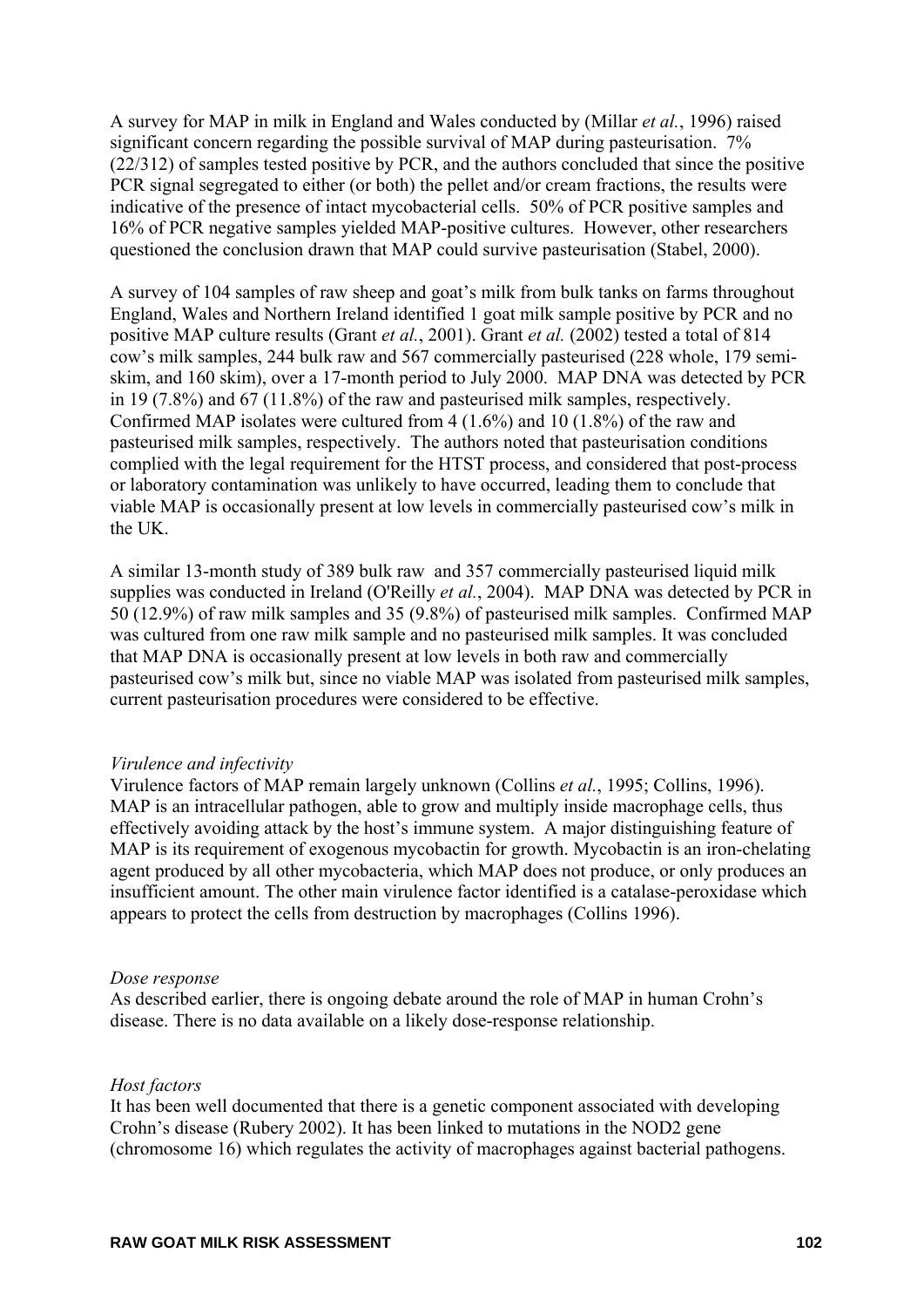## *Food matrix*

Limited studies have investigated the survival of MAP in foods, with most research being undertaken on dairy products. For cheddar cheese, Donaghy *et al.* (2004) observed an increased concentration of MAP in oneday old cheese compared to the original concentration inoculated into the milk, then a gradual decrease during the ripening period. When numbers of MAP in one day old cheese was high  $(>3.6 \log 10)$ , the organism was able to be cultured after a 27 week ripening period. D-values for a different MAP strains ranged from 90 – 107 days.

Spahr and Schafroth (2001) studied the survival of MAP in Swiss Emmentaler (hard) and Swiss Tisliter (semi-hard) cheeses. For both cheeses, MAP numbers decreased steadily, although slowly, during ripening. Calculated D-values for the hard and semi-hard cheese were 27.8 and 45.5 days, respectively. Based on ripening periods of between 90 – 120 days, the estimated reduction during the cheese making process would be between  $3 - 4 \log 10$ . Factors that were identified as having the greatest impact on MAP survival were the temperatures applied during the cheese making process and the low pH at the early stages of ripening.

#### *References*

Anon. (1998) IFST position statement - Mycobacterium paratuberculosis and milk. *Food Science & Technology Today* 12(4):223-228.

Anon (2000) *Possible links between Crohn's disease and Paratuberculosis*. European Commission Scientific Committee on Animal Health and Animal Welfare. http://www.europa.eu.int/comm/food/fs/sc/scah/out38\_en.pdf. Accessed on 8 May 2005.

Anon (2004) *Association Between Johne's Disease and Crohn's Disease: A Microbiological Review*. Food Standards Australia New Zealand - Technical Report Series No. 35. http://www.foodstandards.gov.au/\_srcfiles/edit\_Report\_JD and CD- Final Dec 2004.pdf. Accessed on 10 May 2005.

Chacon, O., Bermudez, L.E. and Barletta, R.G. (2004) Johne's disease, inflammatory bowel disease, and Mycobacterium paratuberculosis. *Annual Review of Microbiology* 58:329-363.

Chiodini, R.J. (1989) Crohn's disease and the mycobacterioses: a review and comparison of two disease entities. *Clin Microbiol Rev* 2(1):90-117.

Collins, D.M. (1996) In search of tuberculosis virulence genes. *Trends Microbiol* 4(11):426-430.

Collins, D.M., Kawakami, R.P., de Lisle, G.W., Pascopella, L., Bloom, B.R. and Jacobs, W.R., Jr. (1995) Mutation of the principal sigma factor causes loss of virulence in a strain of the Mycobacterium tuberculosis complex. *Proc Natl Acad Sci U S A* 92(17):8036-8040.

Donaghy, J.A., Totton, N.L. and Rowe, M.T. (2004) Persistence of Mycobacterium paratuberculosis during manufacture and ripening of cheddar cheese. *Appl.Environ.Microbiol.* 70(8):4899-4905.

Falkinham, J.O. III. (2002) Nontuberculous mycobacteria in the environment. *Clin Chest Med* 23(3):529-551.

Gao, A., Mutharia, L., Chen, S., Rahn, K. and Odumeru, J. (2002) Effect of pasteurization on survival of Mycobacterium paratuberculosis in milk. *J Dairy Sci* 85(12):3198-3205.

Gibson, A.L., Hewinson, G., Goodchild, T., Watt, B., Story, A., Inwald, J. and Drobniewski, F.A. (2004) Molecular epidemiology of disease due to Mycobacterium bovis in humans in the United Kingdom. *J Clin Microbiol* 42(1):431-434.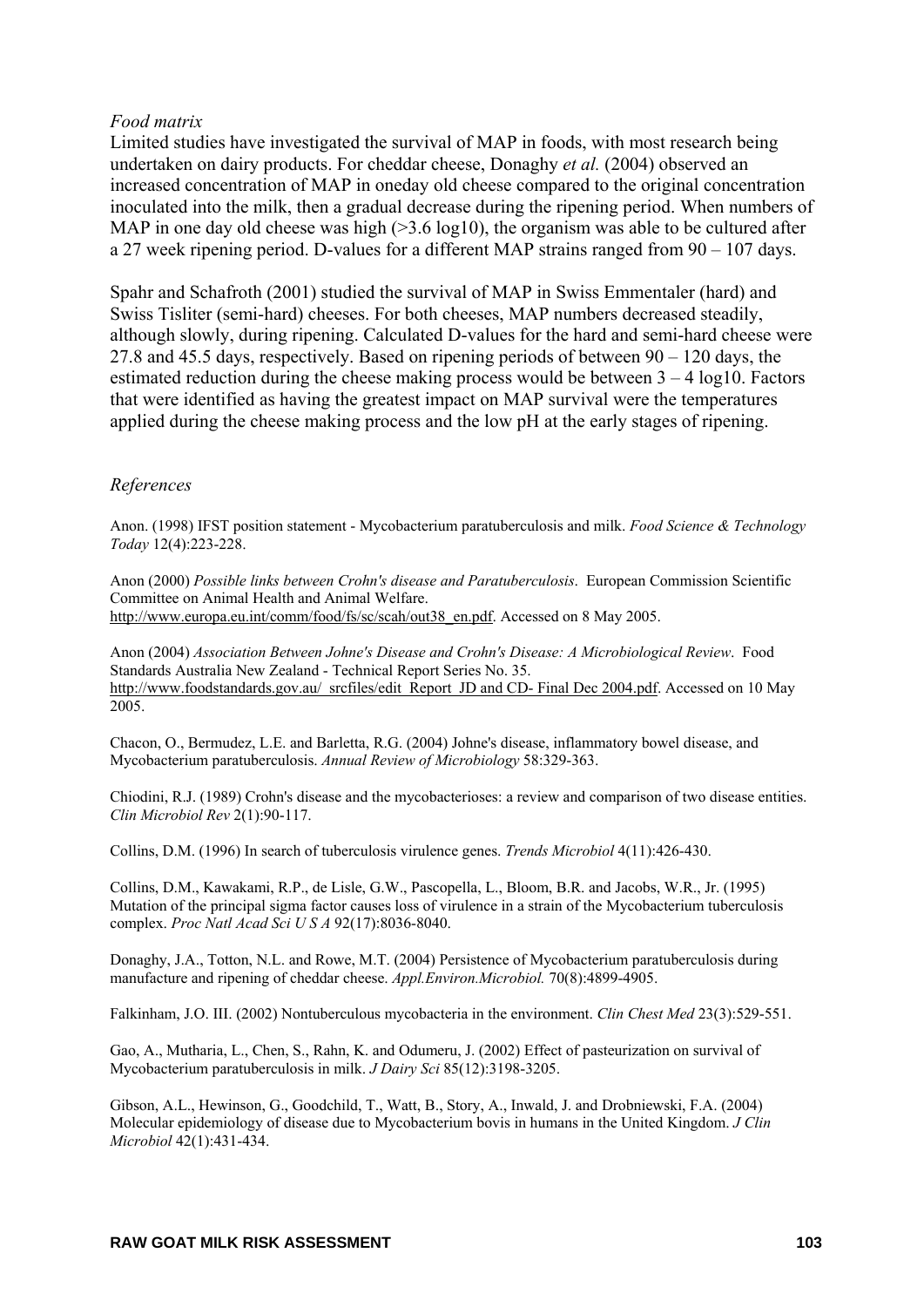Grant, I.R., Ball, H.J. and Rowe, M.T. (2002) Incidence of Mycobacterium paratuberculosis in bulk raw and commercially pasteurized cows' milk from approved dairy processing establishments in the United Kingdom. *Applied and Environmental Microbiology* 68(5):2428-2435.

Grant, I.R., O'Riordan, L.M., Ball, H.J. and Rowe, M.T. (2001) Incidence of Mycobacterium paratuberculosis in raw sheep and goats' milk in England, Wales and Northern Ireland. *Veterinary Microbiology* 79(2):123-131.

Gregory, A.W., Schaalje, G.B., Smart, J.D. and Robison, R.A. (1999) The mycobactericidal efficacy of orthophthalaldehyde and the comparative resistances of Mycobacterium bovis, Mycobacterium terrae, and Mycobacterium chelonae. *Infect Control Hosp.Epidemiol* 20(5):324-330.

Harris, J.E. and Lammerding, A.M. (2001) Crohn's disease and Mycobacterium avium subsp paratuberculosis: Current issues. *Journal of Food Protection* 64(12):2103-2110.

Katoch, V.M. (2004) Infections due to non-tuberculous mycobacteria (NTM). *Indian Journal of Medical Research* 120(4):290-304.

Kubica, T., Rusch-Gerdes, S. and Niemann, S. (2003) Mycobacterium bovis subsp. caprae caused one-third of human M. bovis-associated tuberculosis cases reported in Germany between 1999 and 2001. *J Clin Microbiol*  41(7):3070-3077.

Lipiec, M. (2003) Paratuberculosis as a zoonosis. *Medycyna Weterynaryjna* 59(3):191-194.

Millar, D., Ford, J., Sanderson, J., Withey, S., Tizard, M., Doran, T. and HermonTaylor, J. (1996) IS900 PCR to detect Mycobacterium paratuberculosis in retail supplies of whole pasteurized cows' milk in England and Wales. *Applied and Environmental Microbiology* 62(9):3446-3452.

Morgan, K.L. (1987) Johne's and Crohn's. Chronic inflammatory bowel diseases of infectious aetiology? *Lancet*  1(8540):1017-1019.

Motiwala, A.S., Amonsin, A., Strother, M., Manning, E.J., Kapur, V. and Sreevatsan, S. (2004) Molecular epidemiology of Mycobacterium avium subsp. paratuberculosis isolates recovered from wild animal species. *J Clin Microbiol* 42(4):1703-1712.

Muehlherr, J.E., Zweifel, C., Corti, S., Blanco, J.E. and Stephan, R. (2003) Microbiological quality of raw goat's and ewe's bulk-tank milk in Switzerland. *Journal of Dairy Science* 86(12):3849-3856.

O'Reilly, C.E., O'Connor, L., Anderson, W., Harvey, P., Grant, I.R., Donaghy, J., Rowe, M. and O'Mahony, P. (2004) Surveillance of bulk raw and commercially pasteurized cows' milk from approved Irish liquid-milk pasteurization plants to determine the incidence of Mycobacterium paratuberculosis. *Appl Environ Microbiol*  70(9):5138-5144.

Pearce, L.E., Truong, H.T., Crawford, R.A. and de Lisle, G.W. (2004) Kinetic studies on the heat inactivation of Mycobacterium avium subsp. paratuberculosis (MAP) during turbulent-flow pasteurisation. *Bulletin of the International Dairy Federation* 392:49-52.

Pearce, L.E., Truong, H.T., Crawford, R.A., Yates, G.F., Cavaignac, S. and de Lisle, G.W. (2001) Effect of turbulent-flow pasteurization on survival of Mycobacterium avium subsp paratuberculosis added to raw milk. *Applied and Environmental Microbiology* 67(9):3964-3969.

Pickup, R.W., Rhodes, G., Arnott, S., Sidi-Boumedine, K., Bull, T.J., Weightman, A., Hurley, M. and Hermon-Taylor, J. (2005) Mycobacterium avium subsp. paratuberculosis in the catchment area and water of the River Taff in South Wales, United Kingdom, and its potential relationship to clustering of Crohn's disease cases in the city of Cardiff. *Appl Environ Microbiol* 71(4):2130-2139.

Rubery, E. (2002) *A review of the evidence for a link between exposure to Mycobacterium Paratuberculosis (MAP) and Crohn's disease (CD) in humans*. UK Food Standards Agency. http://www.food.gov.uk/multimedia/pdfs/mapcrohnreport.pdf. Accessed on 8 May 2005.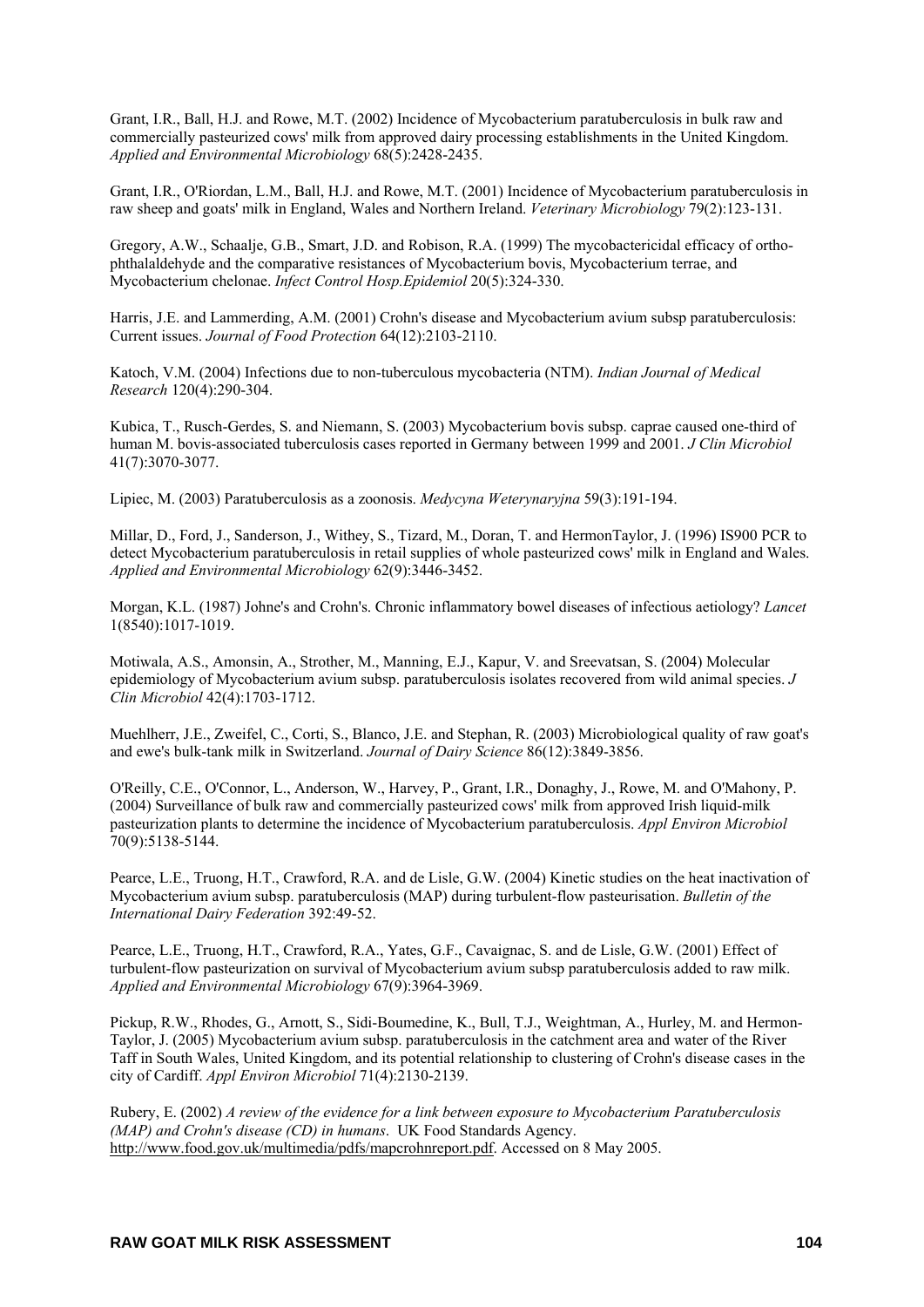Rutala, W.A., Cole, E.C., Wannamaker, N.S. and Weber, D.J. (1991) Inactivation of Mycobacterium tuberculosis and Mycobacterium bovis by 14 hospital disinfectants. *Am J Med* 91(3B):267S-271S.

Sattar, S.A., Best, M., Springthorpe, V.S. and Sanani, G. (1995) Mycobactericidal testing of disinfectants: an update. *J Hosp.Infect* 30 Suppl:372-382.

Scientifc Committee on Animal Health and Animal Welfare (2000) *Possible links between Crohn's disease and Paratuberculosis*. European Commission, Directorate-General Health & Consumer Protection, Brussels, Belgium.

Selby, W.S. (2003) Current issues in Crohn's disease. *Med J Aust* 178(11):532-533.

Spahr, U. and Schafroth, K. (2001) Fate of Mycobacterium avium subsp paratuberculosis in Swiss hard and semihard cheese manufactured from raw milk. *Applied and Environmental Microbiology* 67(9):4199-4205.

Stabel, J.R. (2000) Johne's disease and milk: Do consumers need to worry? *Journal of Dairy Science*  83(7):1659-1663.

Stabel, J.R. and Lambertz, A. (2004) Efficacy of pasteurization conditions for the inactivation of Mycobacterium avium subsp paratuberculosis in milk. *Journal of Food Protection* 67(12):2719-2726.

Streeter, R.N., Hoffsis, G.F., BechNielsen, S., Shulaw, W.P. and Rings, M. (1995) Isolation of Mycobacterium-Paratuberculosis from Colostrum and Milk of Subclinically Infected Cows. *American Journal of Veterinary Research* 56(10):1322-1324.

Sutherland, P.S. (2003) Mycobacteria. In: Hocking, A.D. eds. *Foodborne Microorganisms of Public Health Significance*. 6th ed, AIFST Inc. (NSW Branch) Food Microbiology Group, Sydney, pp597-604.

Sweeney, R.W., Whitlock, R.H. and Rosenberger, A.E. (1992) Mycobacterium paratuberculosis cultured from milk and supramammary lymph nodes of infected asymptomatic cows. *J Clin Microbiol* 30(1):166-171.

Thompson, D.E. (1994) The role of mycobacteria in Crohn's disease. *J Med Microbiol* 41(2):74-94.

von Reyn, C.F., Maslow, J.N., Barber, T.W., Falkinham, J.O. III and Arbeit, R.D. (1994) Persistent colonisation of potable water as a source of Mycobacterium avium infection in AIDS. *Lancet* 343(8906):1137-1141.

Woelk, E., Goroncy-Bermes, P. and Sand, W. (2003) Influence of storage on monodispersed cells of Mycobacterium terrae used for quantitative carrier test prEN 14563. *Appl Environ Microbiol* 69(11):6932-6934.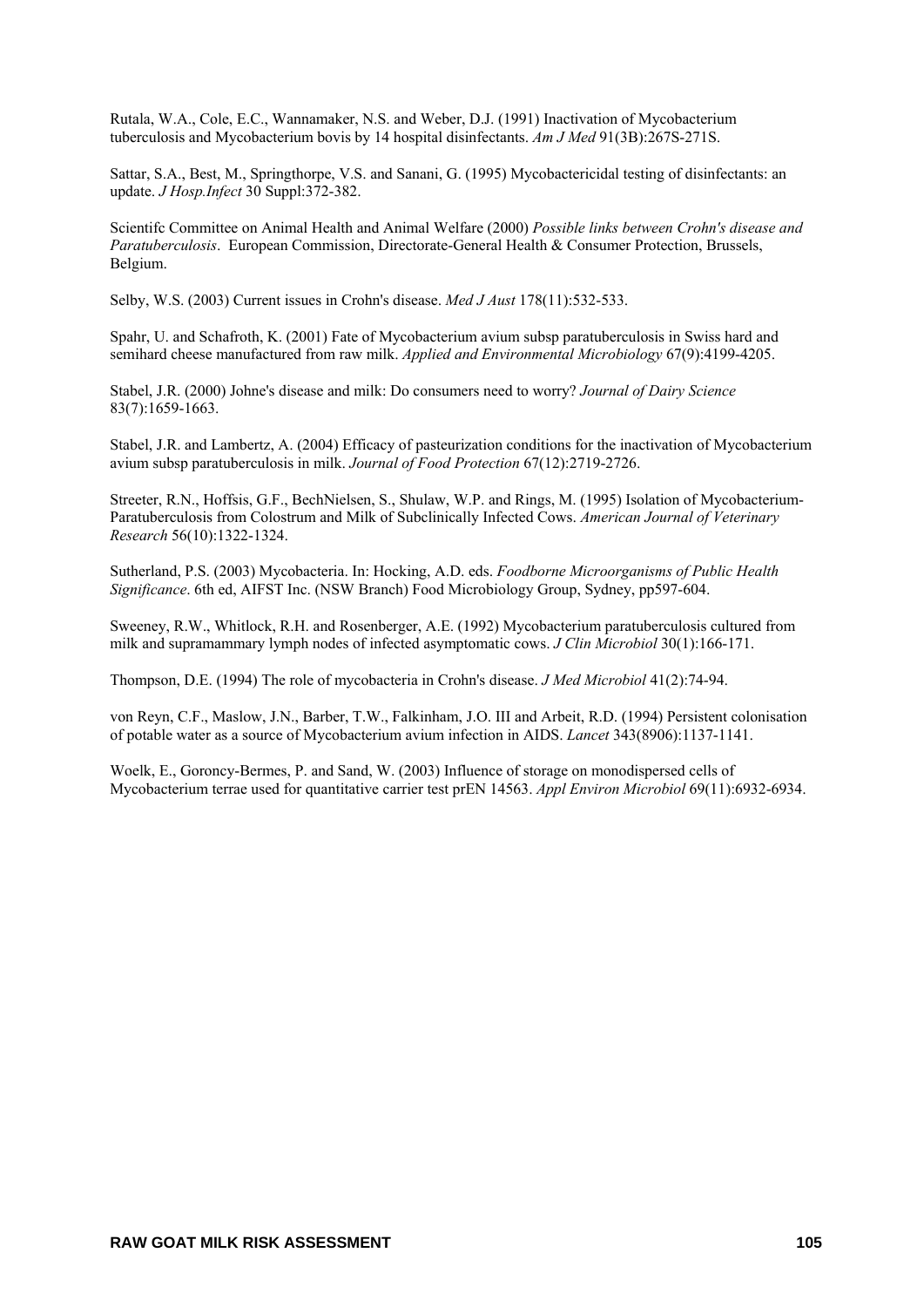## **12.** *Salmonella* **spp.**

Salmonellosis is a leading cause of enteric illness, with symptoms ranging from mild gastroenteritis to systemic illness such as septicaemia and other longer-term conditions. A wide range of foods have been implicated in foodborne salmonellosis. However, as the disease is primarily zoonotic, foods of animal origin have been consistently implicated as the main sources of human salmonellosis (FAO/WHO, 2002). The genus *Salmonella* is currently divided into two species: *Salmonella enterica* (comprising six subspecies) and *Salmonella bongori* (Brenner *et al.*, 2000). The subspecies of most concern in relation to food safety is *S. enterica* subsp. *enterica,* as over 99% of human pathogens belong to this subspecies (Bell and Kyriakides, 2002).

Over 1,400 *S. enterica* subsp. *enterica* serotypes are currently recognised, and all are regarded as capable of causing illness in humans (Brenner *et al.,* 2000). The formal names to describe *Salmonella* serotypes are rather cumbersome, for example *S. enterica* subsp. *enterica* serotype Typhimurium (formerly *Salmonella typhimurium*). For practical reasons, the shortened versions of these names are commonly used, such as *Salmonella* Typhimurium. Some *Salmonella* serotypes are host-adapted to individual animal species. For example *S*. Typhi and *S*. Paratyphi are specifically associated with infections leading to severe illness in humans (Bell and Kyriakides, 2002).

## *Growth characteristics*

Salmonellae have relatively simple nutritional requirements and can survive for long periods of time in foods and other substrates. The rate of growth and extent of survival of the organism in a particular environment is influenced by the simultaneous effect of a number of factors such as temperature, pH, and water activity. Being facultative anaerobic, salmonellae also have the ability to grow in the absence of oxygen. Growth and survival is also influenced by the presence of inhibitors such as nitrite and short-chain fatty acids (Jay *et al.*, 2003).

The growth of most salmonellae is substantially reduced at temperatures <15°C and prevented at <7°C. Growth generally does not occur at temperatures >46.2°C. The optimum temperature for growth is 35 – 43°C. Freezing can be detrimental to *Salmonella* spp. survival, although it does not guarantee destruction of the organism (ICMSF, 1996). There is an initial rapid decrease in the number of viable organisms at temperatures close to freezing point as a result of freezing damage. However, at lower temperatures (-17 to -20°C) there is a significantly less rapid decline in the number of viable organisms. *Salmonella* spp. have the ability to survive long periods of time at storage temperatures < -20°C (Jay *et al.*, 2003). Heat resistance of *Salmonella* spp. in foods is dependant on the composition, nature of solutes, pH, and water activity of the food (Jay *et al.*, 2003). In general, heat resistance increases as the water activity of the food decreases. A reduction in pH results in a reduction of heat resistance (ICMSF, 1996).

The minimum pH at which *Salmonella* spp. can grow is dependent on the temperature of incubation, the presence of salt and nitrite and the type of acid present. However, growth can usually occur between pH  $3.8 - 9.5$  (Jay *et al.*, 2003). The optimum pH range for growth is 7.0 – 7.5. Volatile fatty acids are more bactericidal than acids such as lactic and citric acid.

Water activity has a significant effect on the growth of *Salmonella* spp., with the lower limit for growth being 0.94 (ICMSF, 1996). *Salmonella* spp. can survive for long periods of time in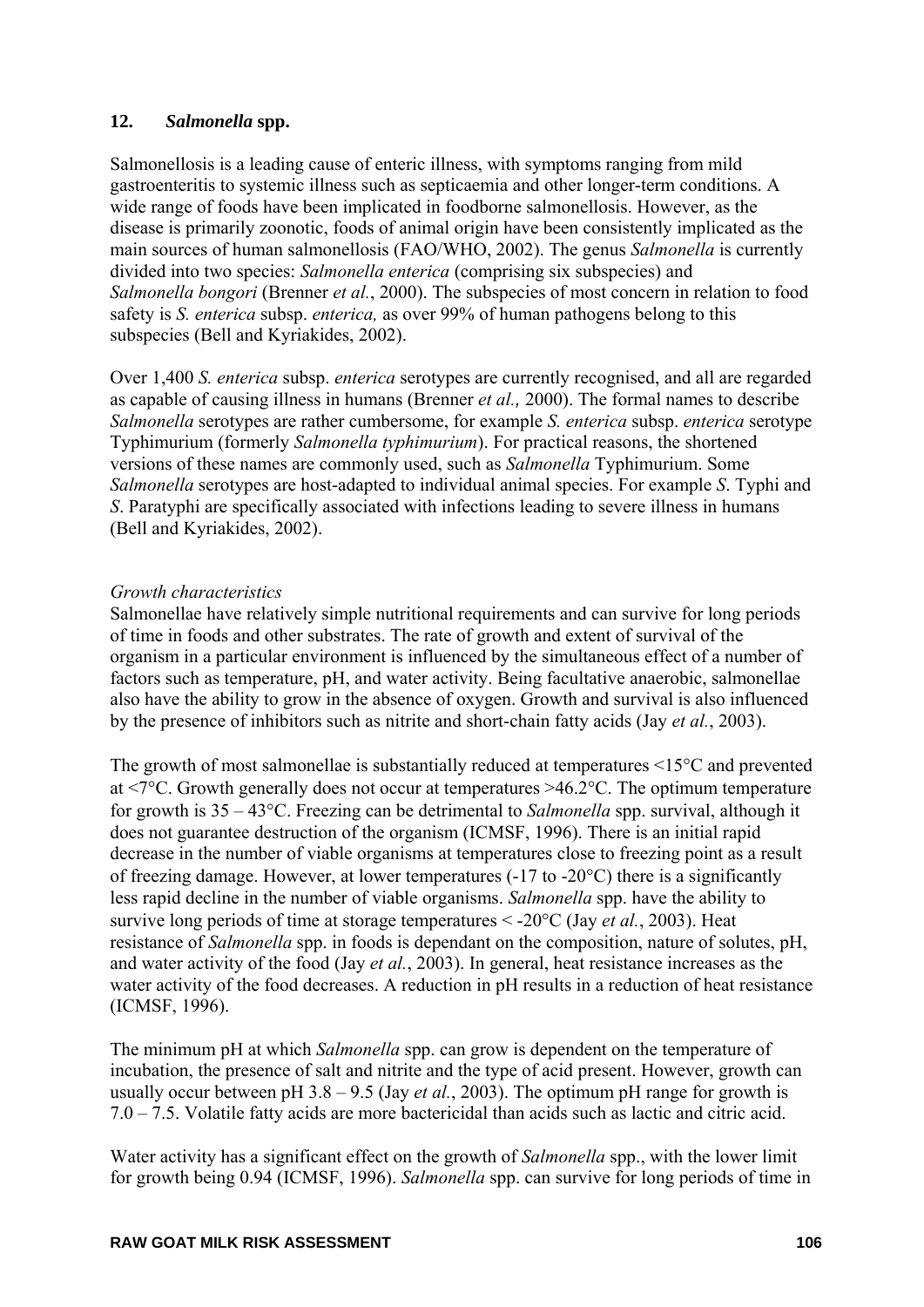foods with a low water activity (such as black pepper, chocolate, gelatine). Exposure to low water activity environments can greatly increase the heat resistance of *Salmonella* spp.

## *Pathology of illness*

Outcomes of exposure to *Salmonella* spp. can range from having no effect, to colonisation of the gastrointestinal tract without symptoms of illness (asymptomatic), or colonisation with the typical symptoms of acute gastroenteritis (FAO/WHO, 2002). Gastroenteritis symptoms may include abdominal pain, nausea, diarrhoea, mild fever, vomiting, headache and/or prostration, with clinical symptoms lasting  $2 - 5$  days. Most symptoms of salmonellosis are mild, and only a low proportion of cases within the community are reported to public health agencies (Mead *et al.*, 1999). In a small number of cases, *Salmonella* spp. infection can lead to more severe invasive diseases characterised by septicaemia and sometimes death. In a study of 48,857 patients with gastroenteritis (of which 26,974 were salmonellosis), Helms *et al.* (2003) found an association with increased short-term (mortality within 30 days of infection) and long-term (mortality within a year of infection) risk of death compared with controls.

In cases of acute gastroenteritis, the incubation period is usually 12 - 72 hours (commonly 12 - 36 hours) and is largely dependant on the sensitivity of the host and size of the dose ingested (Hohmann, 2001; FAO/WHO, 2002). Illness is usually self-limiting, with patients fully recovering within one week, although in some severe cases of diarrhoea, significant dehydration can ensue which may require medical intervention such as intravenous fluid replacement. Septicaemia is caused when *Salmonella* spp. enters the bloodstream, with symptoms including high fever, pain in the thorax, chills, malaise and anorexia (FAO/WHO, 2002). Although uncommon, long-term effects or sequelae may occur including arthritis, appendicitis, cholecystitis, endocarditis, local abscesses, meningitis, osteomyelitis, osteoarthritis, pericarditis, peritonitis, pleurisy, pneumonia and urinary tract infection (ICMSF, 1996). At the onset of illness large numbers of *Salmonella* spp. are excreted in the faeces. Numbers decrease with time, but the median duration of excretion after acute nontyphoid salmonellosis has been estimated at five weeks, and approximately 1% of patients become chronic carriers (Jay *et al.*, 2003).

Due to the general self-limiting nature of the disease, antibiotics are not usually recommended for healthy individuals suffering from mild to moderate *Salmonella* spp. gastroenteritis (Hohmann 2001). Antibiotics should be used, however, for those who are severely ill and for patients with risk factors for extra intestinal spread of infection, after appropriate blood and faecal cultures are obtained.

Of recent concern worldwide is the emergence of multiple antibiotic resistant strains of *Salmonella* spp., an example being *S*. Typhimurium definitive phage type 104 (DT104). Multi-resistant *S*. Typhimurium DT104 is a significant human and animal pathogen, with high morbidity observed in cattle and poultry (Crerar *et al.*, 1999). To date, this organism is not endemic in Australia, although it is a significant health problem in European countries, North America, the Middle East, South Africa and South-East Asia (Jay *et al.*, 2003). *S*. Typhimurium DT104 constitutes 8 – 9% of human *Salmonella* spp. isolates in the US. Sporadic human cases are reported in Australia, although these are commonly acquired overseas (Blumer *et al.*, 2003). During 2001 an outbreak of *S*. Typhimurium DT104 occurred in Victoria and was linked to contaminated imported halva (a sesame seed product).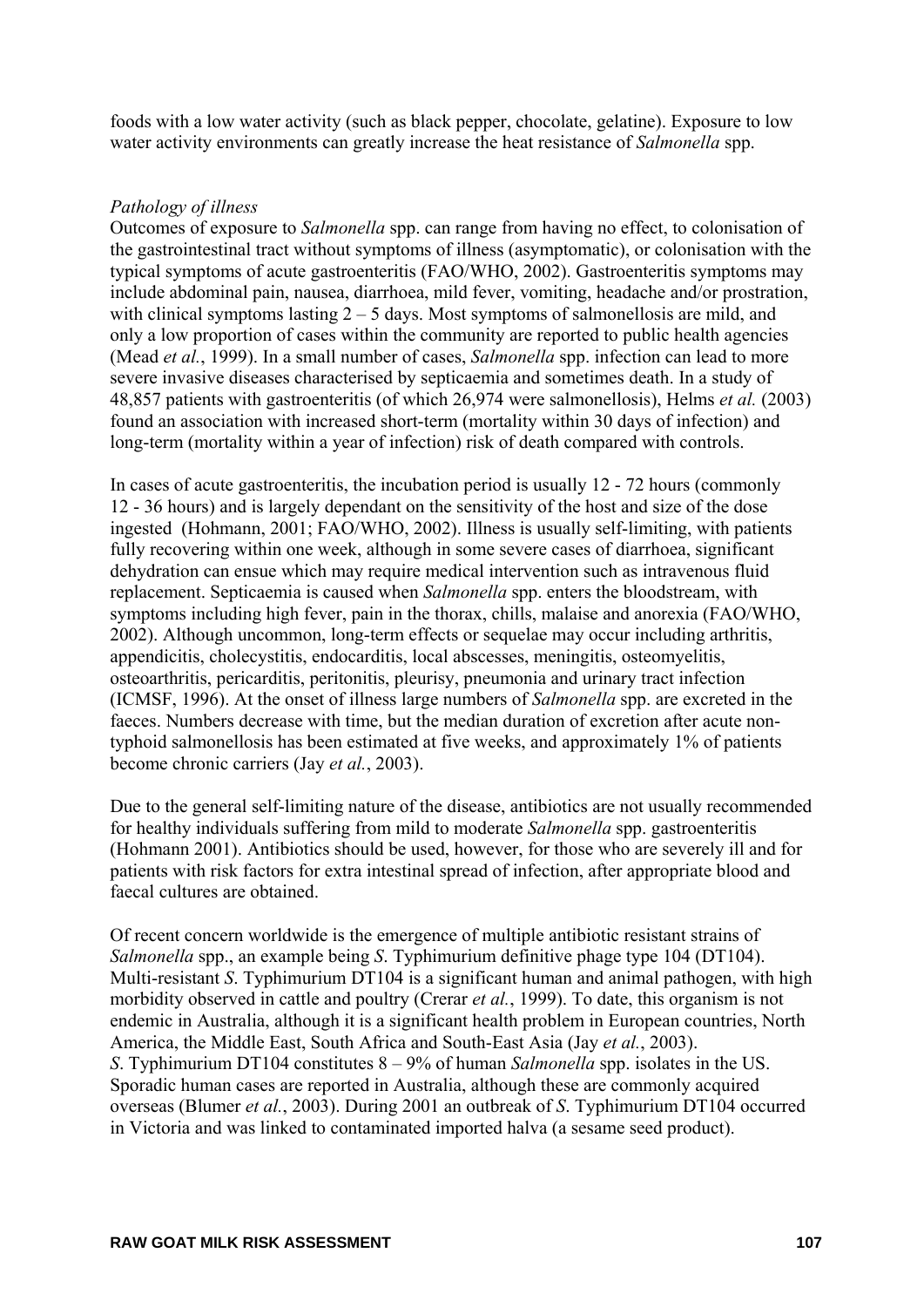#### *Mode of transmission*

Salmonellae are transmitted by the faecal-oral route. Sources of transmission include personto-person, foodborne, waterborne (drinking water and direct contact with faecally contaminated water) and direct contact with infected animals.

#### *Incidence and outbreak data*

Salmonellosis is one of the most commonly reported enteric illnesses worldwide (FAO/WHO, 2002). Approximately 7,000 - 8,000 cases of salmonellosis per annum are formally notified to health authorities in Australia. Taking into account under-reporting it has been estimated (based on published rates of under-reporting) that 80,000 cases of foodborne salmonellosis occur annually (Hall, 2003). The salmonellosis notification rate in Australia for 2002 was 40.3 cases per 100,000 population. This varied from 24.8 cases per 100,000 population in Victoria to 166.7 cases per 100,000 population in the Northern Territory (Anon, 2003). Children less than five years of age have by far the highest notification rate, with a rate of 210.6 cases per 100,000 population reported for 2002 (Yohannes *et al.*, 2004). The higher rate of notified salmonellosis cases in this age group may reflect an increased susceptibility upon first exposure, but may also be a result of other factors such as an increased likelihood of exposure and increased likelihood to seek medical care and be tested.

Of the total number of *Salmonella* serovars reported to Australian health authorities during 2002, *S*. Typhimurium 135 was the most commonly reported. Distribution of *Salmonella* serovars varies geographically, with the most commonly reported serovars in Queensland, Tasmania and the Northern Territory being *S*. Virchow (10%), *S*. Mississippi (48%) and *S*. Ball (15%) respectively. Of the other States and Territories, *S*. Typhimurium was the most commonly reported serovar, representing 34% of cases in the Australian Capital Territory, 28% in New South Wales, 60% in South Australia, 66% in Victoria and 15% in Western Australia. Salmonellosis notifications in Australia fluctuate seasonally, from a low in August - September to a peak in January - March, with 36% of salmonellosis cases notified during this period (Yohannes *et al.,* 2004).

It has been estimated that in the US (Mead *et al.,* 1999) and England and Wales (Adak *et al.*, 2002), 95% and 91.6%, respectively of salmonellosis cases are foodborne. Other sources of infection may be via contaminated water, person-to-person transmission and direct contact with infected animals. Based on results from national and international epidemiological data (primarily outbreak investigations) a wide range of foods have been implicated in human salmonellosis. Foods of animal origin (*e.g.* meat, eggs, and dairy) are important sources of human salmonellosis.

Following notifications of salmonellosis to Australian health authorities, over 50 epidemiological investigations are initiated each year in an attempt to identify a common source of infection (Anon 2003). It is often difficult, however, to confirm a single food commodity as a source due to the difficulty of investigating commonly consumed foods, conducting trace-back, and lack of systematically collected microbiological data from foods.

In a review of reported foodborne disease outbreaks in Australia during 1995 – 2000, meats (in particular poultry meat) were associated with 33% of identified salmonellosis outbreaks (Dalton *et al.*, 2004). A large outbreak (consisting of 502 cases) of *S*. Typhimurium 135a occurred in 1999 and was associated with consumption of unpasteurised commercial orange juice (Roche *et al.*, 2001). In 2001 a community-wide outbreak of *S*. Typhimurium 126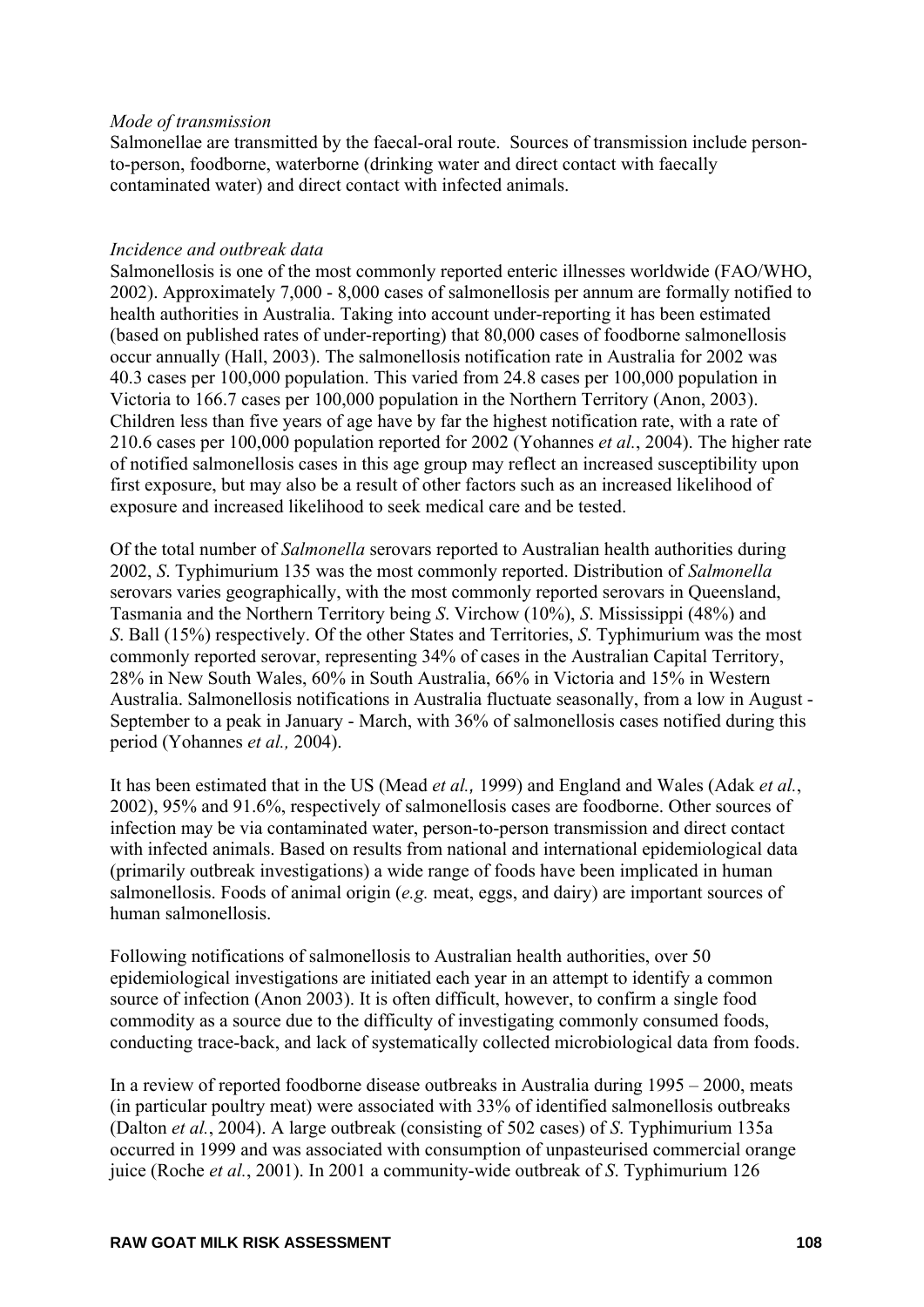occurred in South Australia (Ashbolt *et al.*, 2002). A subsequent case-control study associated illness with the consumption of chicken meat. This link was corroborated with microbiological testing of raw poultry, and the likely source of contaminated products was traced to a single poultry processing facility.

#### *Occurrence in food*

The primary reservoir of *Salmonella* spp. is the intestinal tract of warm and cold-blooded vertebrates. Infected animals shed large numbers in their faeces, and this leads to contamination of the surrounding environment including soil, pasture, streams and lakes. *Salmonella* spp. have been isolated from a wide range of foods, particularly those of animal origin and those foods that have been subject to faecal contamination (ICMSF, 1996). Raw meat products (in particular poultry) have frequently been associated with the presence of *Salmonella* spp. *Salmonella* spp. positive animals at the time of slaughter may have high numbers of organisms in their intestines as well as on external surfaces (faecal contamination of hides, fleece, skin or feathers). Cross contamination during processing may also lead to increased prevalence of *Salmonella* spp. in finished products (Bryan and Doyle 1995). Pasteurisation of dairy products effectively inactivates *Salmonella* spp., however contamination of milk has occurred due to improper pasteurisation and/or post-processing contamination (Jay *et al.*, 2003).

#### *Virulence and infectivity*

Once ingested, *Salmonella* spp. must be able to overcome the low pH of the stomach, adhere to the small intestine epithelial cells and overcome host defence mechanisms to enable infection (Jay *et al.*, 2003). *Salmonella* spp. possess a number of structural and physiological virulence factors enabling them to cause acute and chronic disease in humans.

Virulence of *Salmonella* spp. varies with the length and structure of the O side chains of lipopolysaccharide molecules at the surface of the cell. Resistance of *Salmonella* spp. to the lytic action of complement is directly related to the length of the O side chain (Jay *et al.*, 2003). The presence of virulence plasmids has been associated with the ability to spread rapidly after colonisation and overwhelm the host immune response (D'Aoust, 1997). These virulence plasmids are large cytoplasmic DNA structures that replicate independently of the chromosomal DNA. Virulence plasmids are present in a limited number of *Salmonella* serovars and have been confirmed in *S.* Typhimurium*, S.* Dublin*, S.* Gallinarum*, S.* Pullorum*, S.* Enteritidis*, S.* Choleraesuis and *S.* Abortusovis. It is notable, however, that virulence plasmids are absent from *S*. Typhi, which is host-adapted and highly infectious.

Once attached to small intestine epithelial cells, the organism is drawn into the host cell in a vesicle (endosome) where it can multiply in the mildly acidic environment. Heat labile enterotoxin may be released during *Salmonella* spp. growth, resulting in the loss of intestinal fluids. This enterotoxin is closely related functionally, immunologically and genetically to cholera toxin and the heat labile toxin of pathogenic *E. coli* (Jay *et al.*, 2003). Most *Salmonella* strains also produce heat labile cytotoxin which may cause damage of the intestinal mucosal surface and general enteric symptoms and inflammation. For non-typhoidal *Salmonella* spp., infection is generally limited to a localised intestinal event.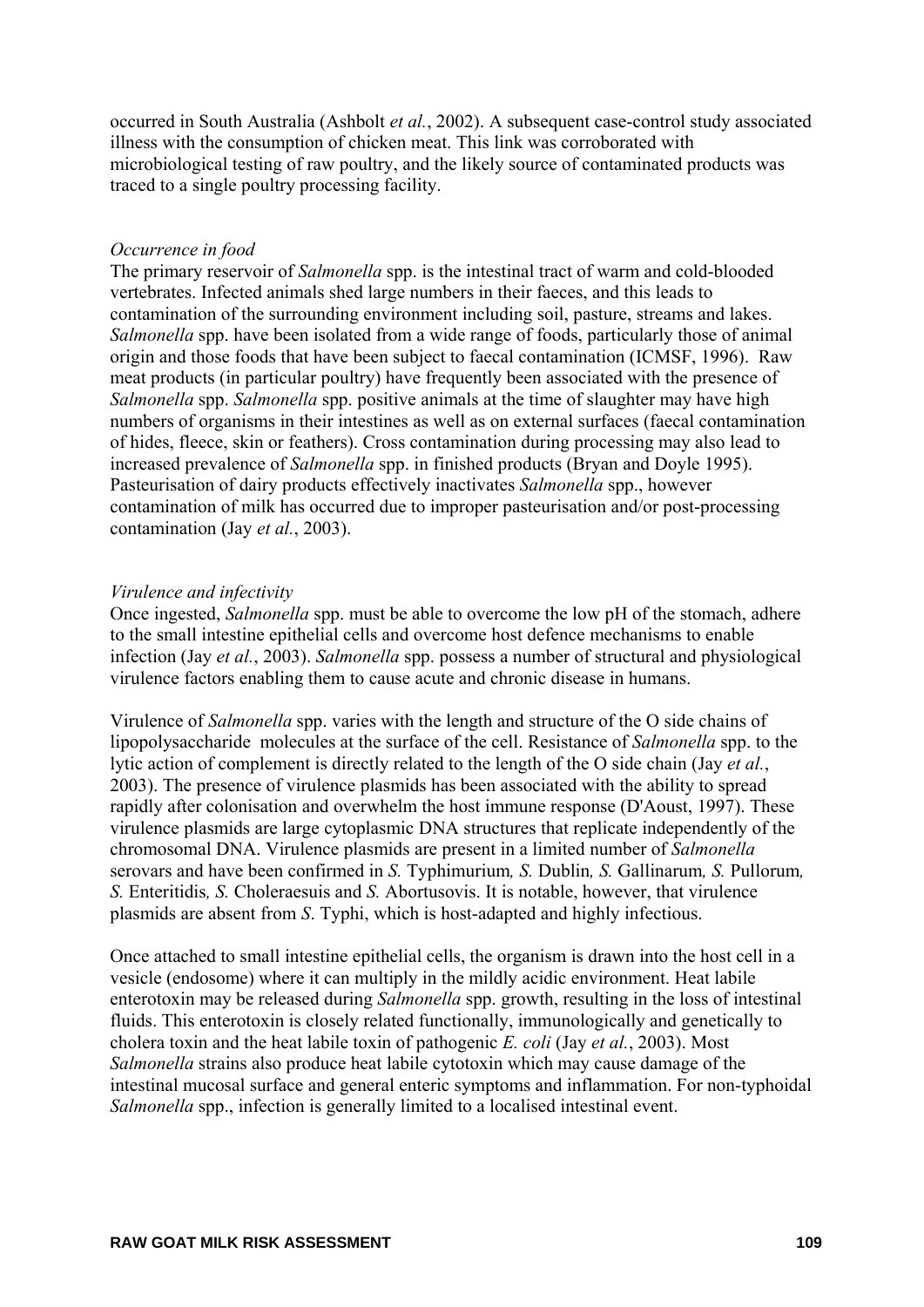#### *Dose response*

Human feeding trials for a range of *Salmonella* serovars were undertaken during the 1950's to determine the relationship between the dose of pathogen ingested and the response of the individual (McCullough and Eisele.C.W, 1951a; McCullough and Eisele.C.W, 1951b; McCullough and Eisele.C.W, 1951c; McCullough and Eisele.C.W, 1951d). The study population consisted of healthy males confined in an institutional setting who were fed known doses of an individual *Salmonella* serovar. Infection was confirmed by recovering the administered *Salmonella* serovar from faecal samples.

Fazil (1996) combined all the data from the feeding trials and found that a single beta-Poisson relationship could adequately describe the dose-response for all serovars. However, a number of limitations exist on the use of such feeding trial data. Firstly the use of healthy adult male volunteers could underestimate the pathogenicity to the overall population. In addition, volunteers were exposed to high doses of *Salmonella* spp., with the minimum dose being  $10^4$  cells.

In dose-response analysis, the critical region is the lower-dose region, as these are the doses that are most likely to exist in real food contamination events. This requires extrapolation of the model to doses much lower than those used in the human feeding trials. It must also be noted that the dose-response models are based on the risk of infection as an endpoint rather than illness, and therefore may introduce a level of conservatism into the dose-response relationship.

It has been shown through salmonellosis outbreak investigations, that doses resulting in illnesses (gastroenteritis) were often several orders of magnitude lower than the doses reported in the feeding trials (D'Aoust, 1994). Using a reasonably large data set, the FAO/WHO in 2002 developed a dose-response model based on actual outbreak data. Although not subject to some of the inherent flaws associated with using purely experimental data, the data used in this model have a certain degree of uncertainty, which required assumptions to be made. This uncertainty is primarily due to the uncontrolled settings under which the information and data were collected. It is often difficult to determine the actual dose ingested (based on the level of the organism in the food at the time of consumption and the amount of food consumed), as well as determining the actual number of people exposed or ill during the outbreak.



**Figure 1:** Uncertainty bounds for dose-response curves compared with expected value for the outbreak data (FAO/WHO, 2002).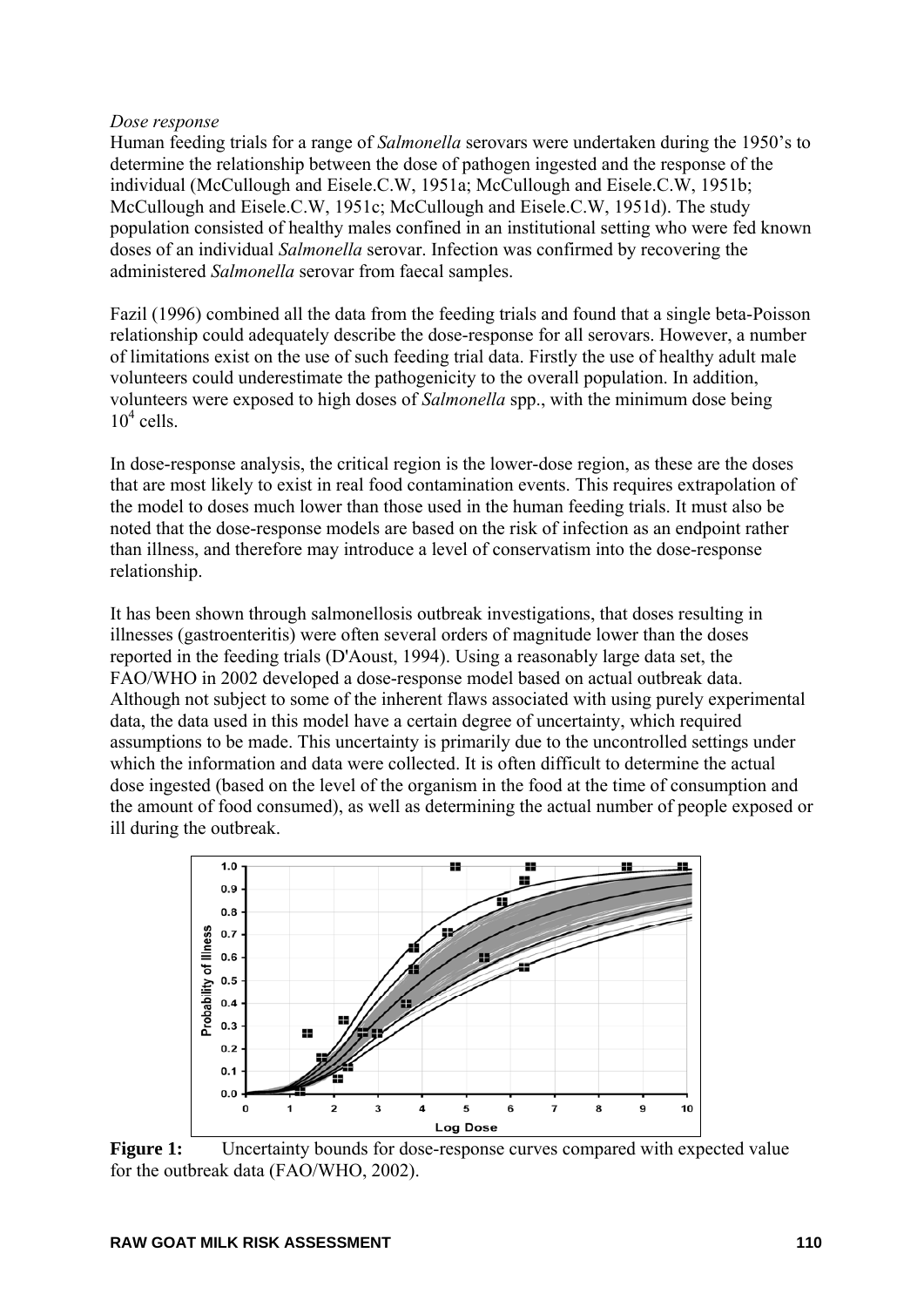#### *Host factors*

Individual susceptibility to *Salmonella* spp. infection and/or disease can vary significantly, depending on host factors such as pre-existing immunity, nutrition, age, ability to elicit an immune response, structural and functional anomalies of the intestinal tract, or pre-existing disease (Gerba *et al.*, 1996; Jay *et al.*, 2003). Individuals who are generally at greater risk of infection and/or risk of developing more severe outcomes from exposure to *Salmonella* spp. include the very young, the elderly, pregnant women and the immunucompromised (organ transplant patients, cancer patients and AIDS patients) (Gerba *et al.,* 1996).

#### *References*

Adak, G.K., Long, S.M. and O'Brien, S.J. (2002) Trends in indigenous foodborne disease and deaths, England and Wales: 1992 to 2000. *Gut* 51(6):832-841.

Anon. (2003) Foodborne disease in Australia: incidence, notifications and outbreaks. Annual report of the OzFoodNet network, 2002. *Commun Dis Intell.* 27(2):209-243.

Ashbolt, R., Givney, R., Gregory, J.E., Hall, G., Hundy, R., Kirk, M., McKay, I., Meuleners, L., Millard, G., Raupach, J., Roche, P., Prasopa-Plaizier, N., Sama, M.K., Stafford, R., Tomaska, N., Unicomb, L. and Williams, C. (2002) Enhancing foodborne disease surveillance across Australia in 2001: the OzFoodNet Working Group. *Commun Dis Intell.* 26(3):375-406.

Bell, C. and Kyriakides, A. (2002) Salmonella: a practical approach to the organism and its control in foods. Blackwell Science, Oxford, UK.

Blumer, C., Roche, P., Spencer, J., Lin, M., Milton, A., Bunn, C., Gidding, H., Kaldor, J., Kirk, M., Hall, R., Della-Porta, T., Leader, R. and Wright, P. (2003) Australia's notifiable diseases status, 2001: annual report of the National Notifiable Diseases Surveillance System. *Commun Dis Intell.* 27(1):1-78.

Brenner, F.W., Villar, R.G., Angulo, F.J., Tauxe, R. and Swaminathan, B. (2000) Salmonella nomenclature. *J Clin Microbiol* 38(7):2465-2467.

Bryan, F.L. and Doyle, M.P. (1995) Health risks and consequences of *Salmonella* and *Campylobacter* jejuni in raw poultry. *J Food Prot.* 58(3):326-344.

Crerar, S.K., Nicholls, T.J. and Barton, M.D. (1999) Multi-resistant Salmonella Typhimurium DT104- implications for animal industries and the veterinary profession. *Aust Vet J* 77(3):170-171.

D'Aoust, J.Y. (1994) Salmonella and the international food trade. *Int J Food Microbiol* 24(1-2):11-31.

D'Aoust, J.Y. (1997) *Salmonella* species. In: Doyle, M.P., Beuchat, L.R., and Montville, T.J. eds. *Food Microbiology: fundamentals and frontiers*. ASM Press, Washington DC, USA, pp129-158.

Dalton, C.B., Gregory, J., Kirk, M.D., Stafford, R.J., Givney, R., Kraa, E. and Gould, D. (2004) Foodborne disease outbreaks in Australia, 1995 to 2000. *Commun Dis Intell.* 28(2):211-224.

FAO/WHO (2002) *Risk Assessments of Salmonella in eggs and broiler chickens*. Food and Agriculture Organization/World Health Organization, Geneva, Switzerland. ftp://ftp.fao.org/docrep/fao/005/y4392e/y4392e00.pdf.

Fazil, A.M. (1996) A quantitative risk assessment model for salmonella. Drexel University, Philadelphia P.A, Accessed on 1996.

Gerba, C.P., Rose, J.B. and Haas, C.N. (1996) Sensitive populations: who is at the greatest risk? *Int J Food Microbiol* 30(1-2):113-123.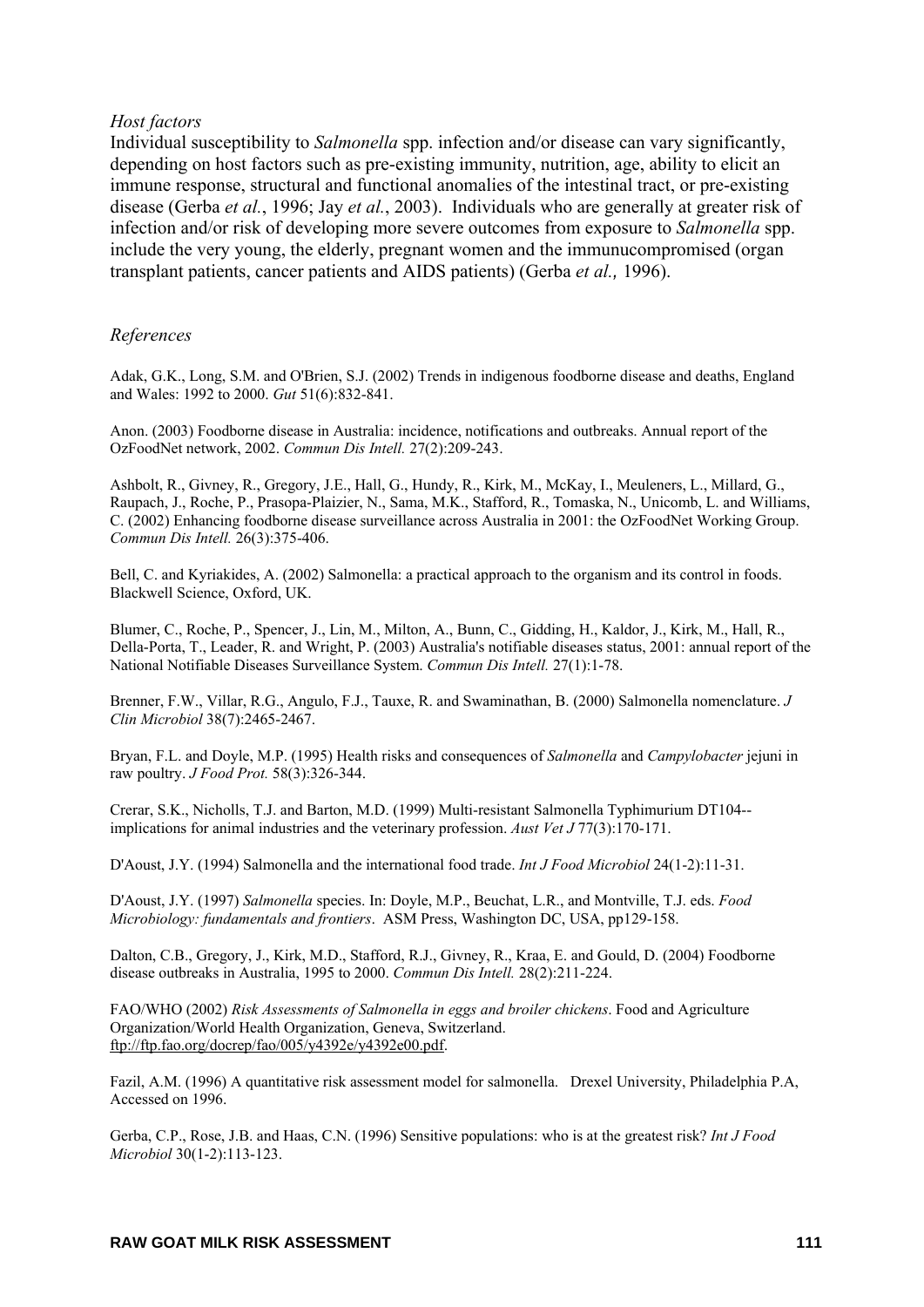Hall, G.V. (2003) *Gastroenteritis survey and foodborne disease in Australia 2002*. Working paper series. National Centre for Epidemiology and Population Health, Australian National University, Canberra, ACT.

Helms, M., Vastrup, P., Gerner-Smidt, P. and Molbak, K. (2003) Short and long term mortality associated with foodborne bacterial gastrointestinal infections: registry based study. *BMJ* 326(7385):357.

Hohmann, E.L. (2001) Nontyphoidal salmonellosis. *Clin Infect Dis* 32(2):263-269.

ICMSF. (1996) Salmonellae. In: Roberts, T.A., Baird-Parker, A.C., and Tompkin, R.B. eds. *Microorganisms in foods 5: Microbiological specifications of food pathogens*. First ed, Blackie Academic & Professional, London, UK, pp217-264.

Jay, S., Davos, D., Dundas, M., Frankish, E. and Lightfoot, D. (2003) *Salmonella*. In: Hocking, A.D. eds. *Foodborne microorganisms of public health significance*. 6 ed, Australian Institute of Food Science and Technology, NSW Branch, Food Microbiology Group, Waterloo, NSW, pp207-266.

McCullough, N. and Eisele.C.W. (1951a) Experimental human salmonellosis. I. Pathogenicity of strains of Salmonella meleagridis and Salmonella anatum obtained from spray-dried whole egg. *J Infect Dis* 88(3):278- 289.

McCullough, N. and Eisele.C.W. (1951b) Experimental human salmonellosis. II. Immunity studies following experimental illness with Salmonella meleagridis and Salmonella anatum. *J Immunol.* 66(5):595-608.

McCullough, N. and Eisele.C.W. (1951c) Experimental human salmonellosis. III. Pathogenicity of strains of Salmonella newport, Salmonella derby, and Salmonella bareilly obtained from spray-dried whole egg. *J Infect Dis* 89(3):209-213.

McCullough, N. and Eisele.C.W. (1951d) Experimental human salmonellosis. IV. Pathogenicity of strains of Salmonella pullorum obtained from spray-dried whole egg. *J Infect Dis* 89(3):259-265.

Mead, P.S., Slutsker, L., Dietz, V., McCaig, L.F., Bresee, J.S., Shapiro, C., Griffin, P.M. and Tauxe, R.V. (1999) Food-related illness and death in the United States. *Emerg.Infect Dis* 5(5):607-625.

Roche, P., Spencer, J., Lin, M., Gidding, H., Kirk, M., Eyeson-Annan, M., Milton, A., Witteveen, D. and Merianos, A. (2001) Australia's notifiable diseases status, 1999: annual report of the National Notifiable Diseases Surveillance System. *Commun Dis Intell.* 25(4):190-245.

Yohannes, K., Roche, P., Blumer, C., Spencer, J., Milton, A., Bunn, C., Gidding, H., Kirk, M. and Della-Porta, T. (2004) Australia's notifiable diseases status, 2002: Annual report of the National Notifiable Diseases Surveillance System. *Commun Dis Intell.* 28(1):6-68.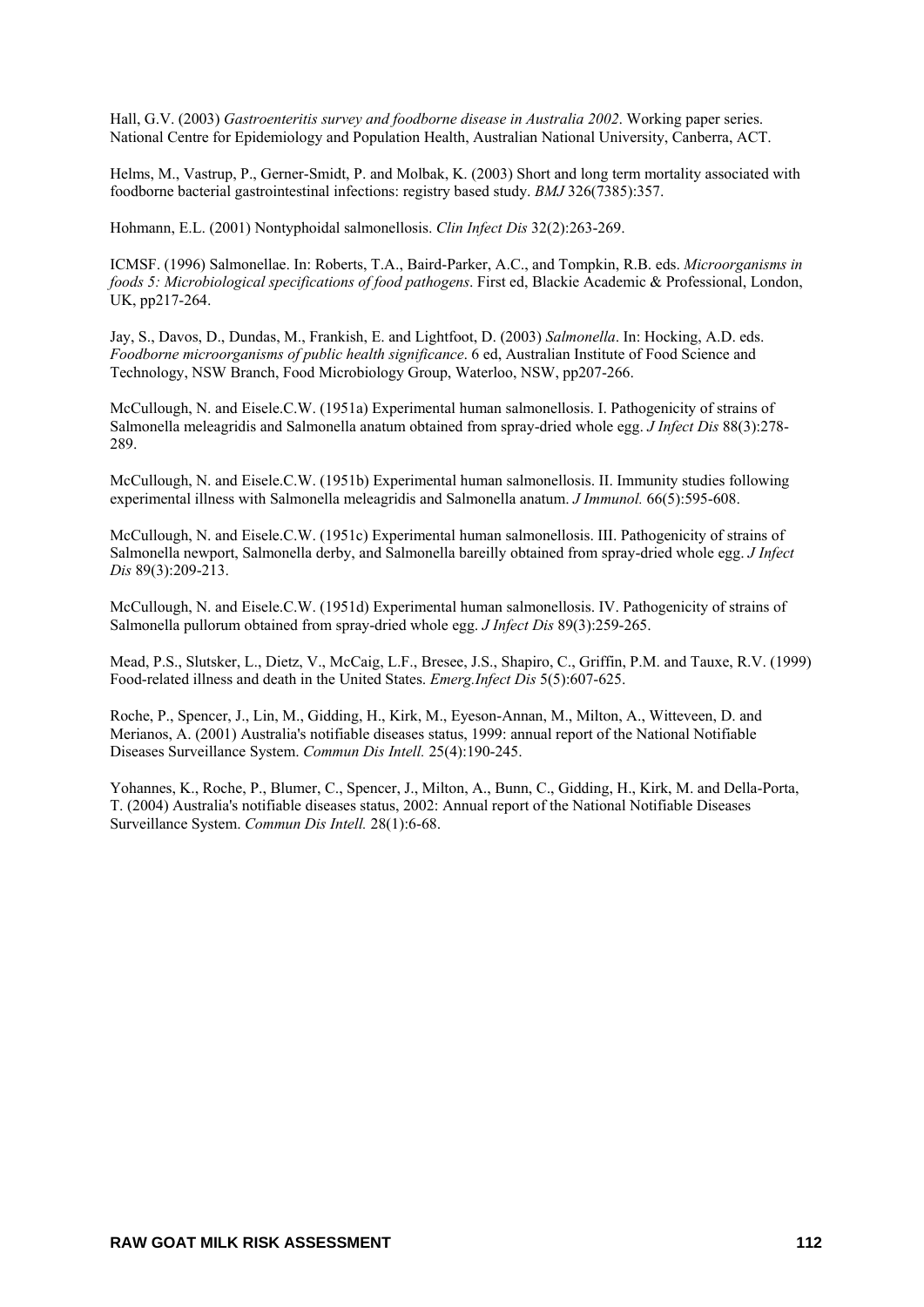## **13.** *Staphylococcus aureus*

The genus *Staphylococcus* is subdivided into 28 species and 8 subspecies. *Staphylococcus aureus* is a non-motile, Gram-positive, non-spore forming spherical bacterium. On microscopic examination, *S. aureus* appears in pairs, short chains, or bunched, grape-like clusters (Stewart, 2003). *S*. *aureus* is ubiquitous and inhabits the mucous membranes and skin of most warm-blooded animals, including all food animals and humans. Up to 50% of humans may carry this organism in their nasal passages and throats and on their hair and skin (FDA, 2003).

*S. aureus* counts are often estimated by detecting coagulase-positive staphylococci, with further confirmatory tests required to specifically identify *S. aureus*. Nevertheless, the identification of coagulase-positive staphylococci or *S. aureus* is essentially an indicator test for the likelihood of enterotoxin production, as not all of these organisms have the ability to produce toxin, in addition, some strains of enterotoxin-producing staphylococci do not possess the coagulase enzyme (Stewart, 2003).

## *Growth characteristics*

The temperature range for growth of *S. aureus* is 7 - 48°C with optimum growth occurring at 35 - 40°C. The temperature range for toxin production is 10 - 48°C with the optimum temperature being from 40 - 45°C. *S. aureus* grows over a wide water activity range  $(0.83 - 0.99)$  with an optimum water activity of  $> 0.99$ . The pH range for growth is 4.0 - 10 and the pH range for toxin production is 4.5 - 9.6 (ICMSF, 1996). *S. aureus* is tolerable to salt up to 25% NaCl (water activity of 0.85). *S. aureus* grows under both aerobic and anaerobic conditions; however growth is better in the presence of oxygen. Toxins are also produced under both aerobic and anaerobic conditions with greatest toxin production in the presence of oxygen (Bergdoll, 1989). *S. aureus* is generally considered a poor competitor with other bacteria.

*S. aureus* is readily killed at cooking and pasteurisation temperatures, however heat resistance is increased in dry, high-fat and high-salt foods. In contrast, *S. aureus* enterotoxins are extremely resistant to heat. Heat resistance for enterotoxin B has been reported at D149 = 100 minutes (water activity of 0.99) (ESR, 2001). Heat resistances for *S. aureus* vegetative cells have been reported at  $D60 = 0.43 - 8.0$  minutes whereas a time/temperature equivalent for enterotoxin is 121°C for 3 - 8 minutes (Baird-Parker, 1990; ICMSF, 1996). The enterotoxin is not affected by frozen storage.

Preservatives such as sorbate and benzoate are inhibitory to *S. aureus*, with their effectiveness increasing with a reduction in pH. Methyl and propyl parabens also have an effect on *S. aureus*, and high concentrations of carbon dioxide cause a substantial reduction in growth rates of *S. aureus* (Molin, 1985).

Most chemical sanitisers used routinely in the food industry such as chlorine, other halogens and quaternary ammonium compounds destroy *S. aureus* on surfaces. However some strains, for example those that become established on poultry processing equipment, have increased resistance (Bolton *et al.*, 1988).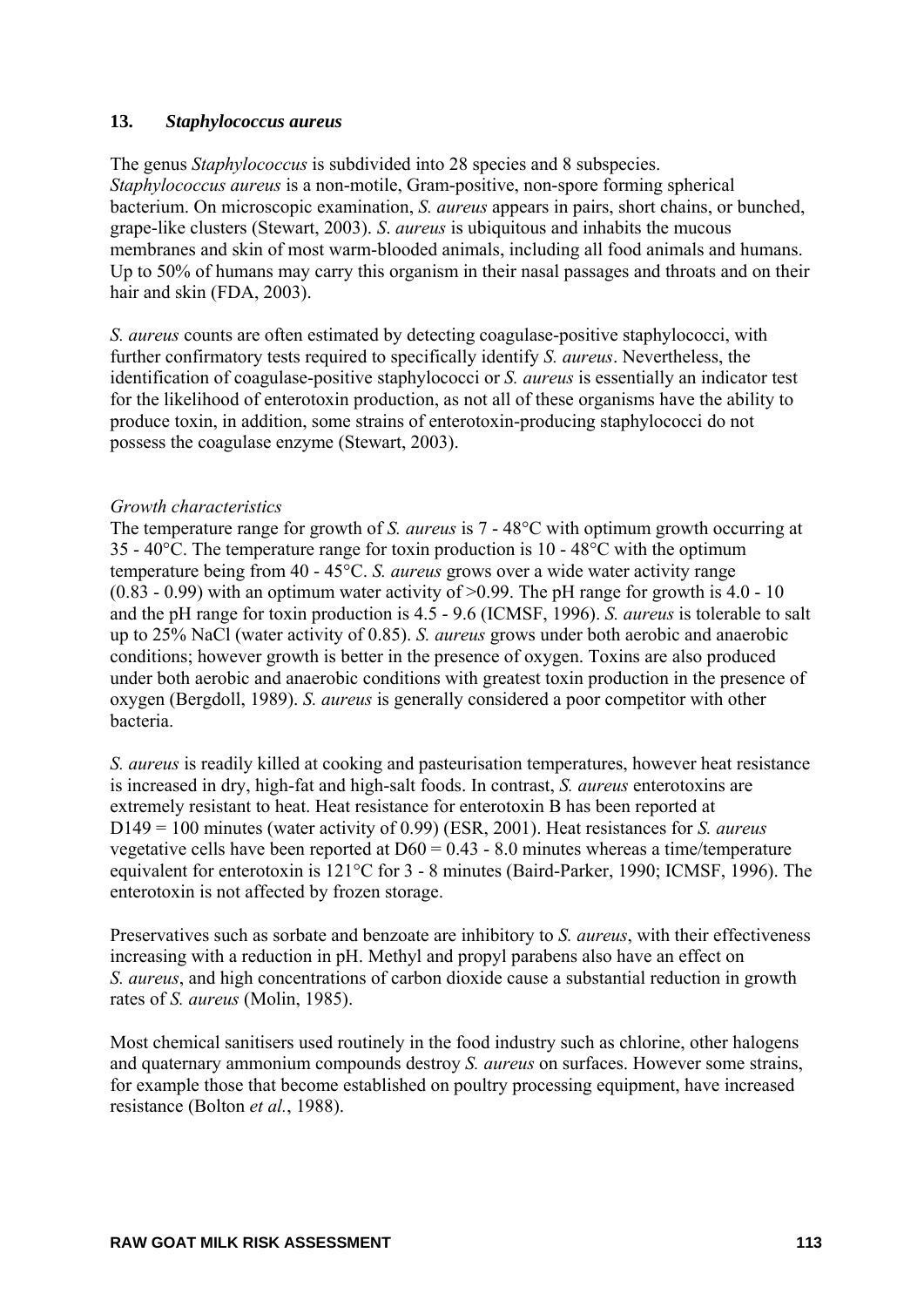## *Pathology of illness*

Staphylococcal foodborne illness is caused by the ingestion of food that contains preformed toxins produced by *S. aureus*. Usually this occurs when *S. aureus* is introduced into a food that will support growth of the organism, and that food is stored under conditions allowing the organism to grow and produce sufficient quantities of enterotoxin (Ash, 1997).

Symptoms generally appear around 3 hours after ingestion but can occur in as little as 1 hour (range 1 - 6 hours) and are self-limiting (Ash, 1997; Stewart, 2003). Symptoms include nausea, vomiting, abdominal cramps of varying severity and diarrhoea. Some individuals may not demonstrate all of the symptoms associated with the illness. In severe cases, blood and mucus may be observed in stools and vomitus. Marked prostration, headaches and sweating accompany severe attacks and there may be fever or shock with subnormal temperatures and lowered blood pressure. Recovery is usually between 1 - 3 days requiring no medical treatment. Fatalities are rare, but are occasionally reported in young children and the elderly (Ash, 1997). All people are susceptible to staphylococcal food poisoning; however the intensity/severity may vary, depending on individual sensitivities.

*S. aureus* is also an opportunistic pathogen that causes infections via open wounds. *S. aureus* causes several types of infection including skin eruptions and inflammations (boils, acne, sties, etc) and wounds (Ash, 1997). *S. aureus* can also cause respiratory infections or may become established in the gut causing enteritis. *S. aureus* is an important bacterial cause of mastitis (an inflammatory disease of the mammary gland) in cows (Akineden *et al.*, 2001). Mastitis in dairy cattle is characterised by changes in the udder tissue, clots and changes in milk quality, and is sometimes accompanied by heat and pain in the udder.

## *Mode of transmission*

Staphylococcal food poisoning is caused by the consumption of food containing enterotoxins produced by certain strains of *S. aureus*. Despite wide-spread association of *S. aureus* with animals, humans tend to be the main reservoir for *S. aureus* infections in humans. Hand contact by food handlers with ready-to-eat foods is an important means by which *S. aureus* may enter the food supply. Foods that present the greatest risk of causing illness are those in which the normal flora has been destroyed (*e.g.* cooked meats) or inhibited (*e.g.* cured meats containing high salt content) (Stewart, 2003).

## *Incidence of illness*

Food poisoning caused by *S. aureus* is one of the most common types of foodborne diseases world-wide (ICMSF, 1996). The incidence of staphylococcal food poisoning is often underreported due largely to the self-limiting nature of illness, with most people recovering within 1 - 2 days without requiring medical attention. Foods commonly associated with staphylococcal food poisoning are meat and poultry, dairy products (particularly cheese and cream due to inappropriate handling, as well as contaminated raw milk), salads, cream filled bakery products and processed meat. Improper storage/temperature abuse of food is the greatest factor attributing to outbreaks (Homberg and Blake, 1984).

In July 2000, an extremely large outbreak of staphylococcal food poisoning occurred in Japan, with an estimate 13,420 people being affected (Asao *et al.*, 2003). The source of the outbreak was traced to powdered low-fat milk produced at a single factory in Osaka and was used as an ingredient in a number of dairy products. Staphylococcal enterotoxin was detected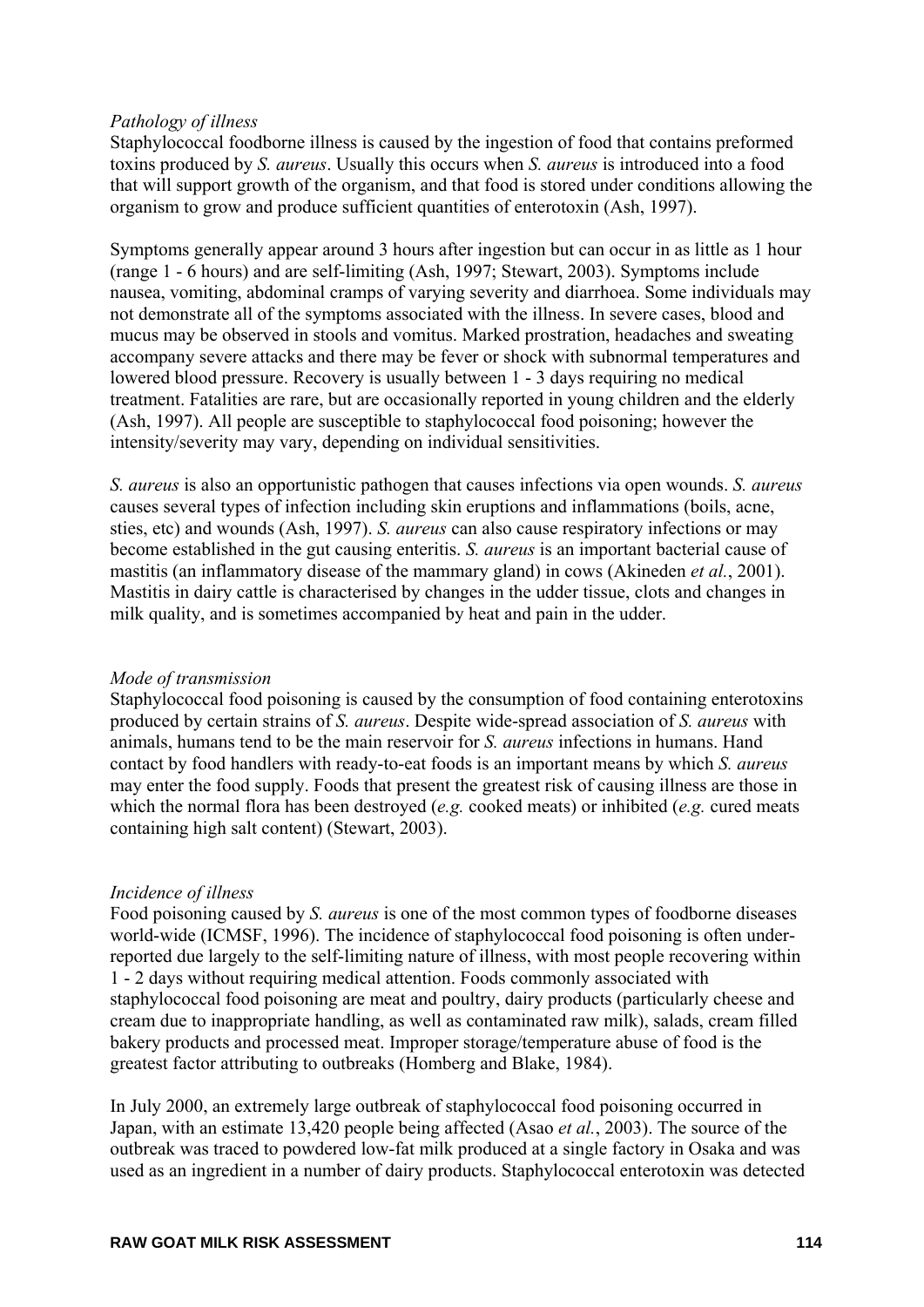in the implicated milk powder; however, viable *S. aureus* was not isolated. This suggests that staphylococci were able to produce enterotoxin in the milk prior to pasteurisation, and remained immunologically and biologically active despite being pasteurised three times at 130 $\degree$ C for 2 – 4 seconds.

Despite *S. aureus* not being a notifiable illness in Australia, in 2002, three outbreaks of food poisoning attributed to *S. aureus* were reported. In one outbreak, a meal of lamb, rice and potatoes was implicated, in which *Bacillus cereus* was also identified. Other outbreaks implicated rice served in a childcare centre and pizza as the causative agent (Ashbolt *et al.*, 2002; Anon, 2003). An outbreak was also reported in 2001 from consumption of barbequed chicken strongly suggesting an enterotoxin-producing bacterium as the causative agent, possibly *S. aureus* (Armstong *et al.*, 2002). In 2003, *S. aureus* was also implicated in foodborne illness after the consumption of a rice, beef and black bean sauce meal (Anon 2003).

Mead *et al.* (1999) stated that sporadic illness from *S. aureus* is not reportable in the US through either passive or active systems. The authors estimated 185,060 illnesses, 1753 hospitalisations and 2 deaths per year are attributed to *S. aureus* illness via contaminated food (Mead *et al.*, 1999). Between 1975 and 1982, 36% of all reported *S. aureus* illness in the US were attributed to red meat, 12.3% to salads, 11.3% to poultry, 5.1% to pastries and 1.4% attributed to milk products and seafoods. In 17.1% of cases the food involved was unknown (Genigeorgis, 1989).

In Canada, the average number of cases of illness from *S. aureus* for the years 1975 - 1984 was 232 cases per year (Todd, 1992). Foods implicated included pork (ham), turkey, chicken, cheese, pasta, salads and sandwiches. In France, *S. aureus* was attributed to 16 of 530 foodborne disease outbreaks recorded between 1999 - 2000 (Le Loir *et al.*, 2003). Of these outbreaks, 32% were attributed to milk products (especially cheeses),22% were attributed to meats, 15% were attributed to sausages and pies, 11% were attributed to fish and seafood, 11% were attributed to eggs and egg products and 9.5% were attributed to poultry 95% (Haeghebaert *et al.*, 2002). In the UK for the years 1969 - 1981, 1 - 6% of all cases of bacterial food poisoning were attributed to *S. aureus*. From 1982 - 1990, 0.5 - 1% of all cases of bacterial food poisoning was attributed to staphylococcal food poisoning. For the years 1969 - 1990 a study of 359 incidents of staphylococcal food poisoning was investigated. Poultry and poultry products accounted for 22% of incidents, most attributed to cold cooked chicken and in nine incidents turkey was the food vehicle (Wieneke *et al.*, 1993; Bertolatti *et al.*, 1996).

## *Occurrence in foods*

Animals carry *S. aureus* on various parts of their bodies. Cow's udders and teats, and the tonsils and skin of pigs, chickens and turkeys are also known sources. Occurrence of staphylococci is common in raw milk. *S. aureus* in milk is related to the health status of the herd in respect to mastitis, and organisms numbers can range from <10 to several thousands per ml of milk with occasional counts of 105 cfu/ml (Asperger and Zangerl, 2002).

The prevalence of coagulase-positive staphylococci (which can include *S. aureus, S. intermedius* and some *S. hyicus*) in Australian beef and sheep carcasses and boneless beef and sheep surveyed in 1998 were 24.3% (beef carcasses), 24.1% (sheep carcasses), 17.5%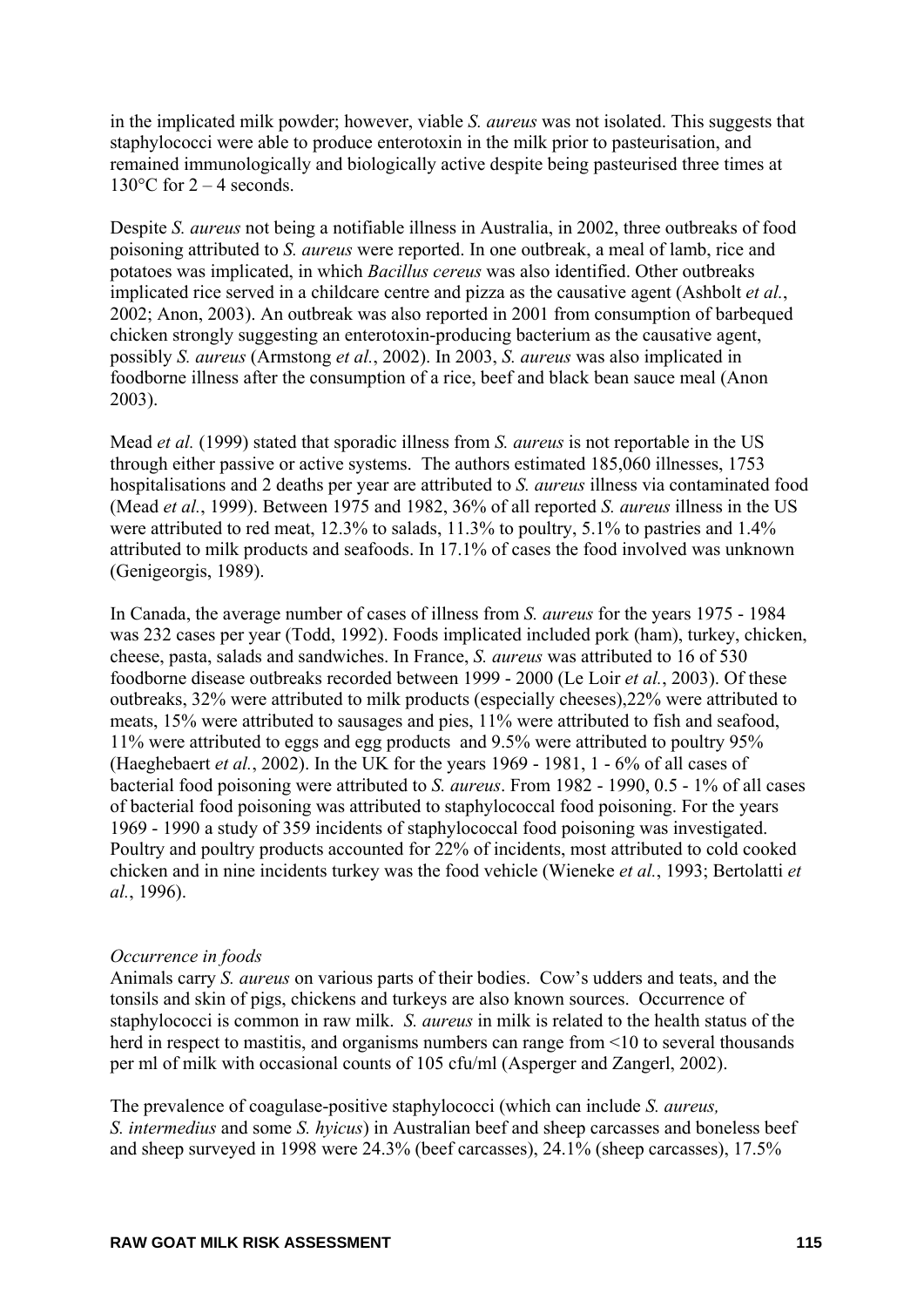(boneless beef) and 38.6% (boneless sheep), respectively (Phillips *et al.*, 2001a; Phillips *et al.*, 2001b; Phillips *et al.*, 2005).

#### *Virulence and infectivity*

*S. aureus* forms a wide range of substances associated with infectivity and illness, including the heat stable enterotoxins that cause food poisoning (Ash, 1997). Eleven antigenic types of staphylococcal enterotoxins are currently recognised, with types A and D being most commonly involved in food poisoning outbreaks. To date, staphylococcal enterotoxins A, B, C1, C2, C3, D, E, G, H, I and J toxins have been identified (Balaban and Rasooly, 2000). These enterotoxins are single-chain proteins comprising a polypeptide chain containing relatively large amounts of lysine, tyrosine and aspartic and glutamic acids and characterised by containing only two residues of half cystine and one or two residues of tryptophan. Most of them possess a cystine loop required for proper conformation and which is probably involved in the emetic activity. They are highly stable, resist most proteolytic enzymes, such as pepsin or trypsin, and thus keep their activity in the digestive tract after ingestion. They also resist chymotrypsine, rennin and papain (Bergdoll, 1989).

The production of enterotoxins is dependent on *de novo* synthesis within the cell. The quantity of toxin produced is variable and can be categorised by the type of toxin produced. Although weakly antigenic, enterotoxin antibodies have been produced in a variety of animal hosts. The mode of action of the toxin causing illness is not fully understood. However, it is thought that vomiting in response to ingestion of preformed toxin occurs due to the stimulation of local neuroreceptors in the intestinal tract which transmit the stimuli to the vomiting centre of the brain via the vagus nerve and other parts of the sympathetic nervous system (ICMSF, 1996). A number of studies have identified toxin genes present in *S. aureus* isolates from the milk of cows with mastitis (Akineden *et al.,* 2001; Cenci-Goga *et al.*, 2003; Lim *et al.*, 2004; Zschock *et al.*, 2004; Loncarevic *et al.*, 2005). The rate of enterotoxigenic *S. aureus* isolates from dairy cattle is highly variable and demonstrates the diversity of *S. aureus* strains (Cenci-Goga *et al.,* 2003).

#### *Dose response*

The amount of enterotoxin that must be ingested to cause illness is not known exactly, but it is generally believed to be in the range 0.1 - 1.0 µg/kg (ICMSF, 1996). Toxin levels within this range are typically reached when *S. aureus* populations exceed 100,000/g (Ash, 1997).

## *Immune status*

All people are believed to be susceptible to staphylococcal intoxication, but the severity of symptoms may vary depending on the amount of food ingested and the susceptibility of the individual to the toxin.

## *Food matrix*

The range of conditions that allow growth of staphylococci and the production of toxin vary with food type. The amount of starch and protein present in the food may enhance toxin production (Frazier and Westhoff, 1988).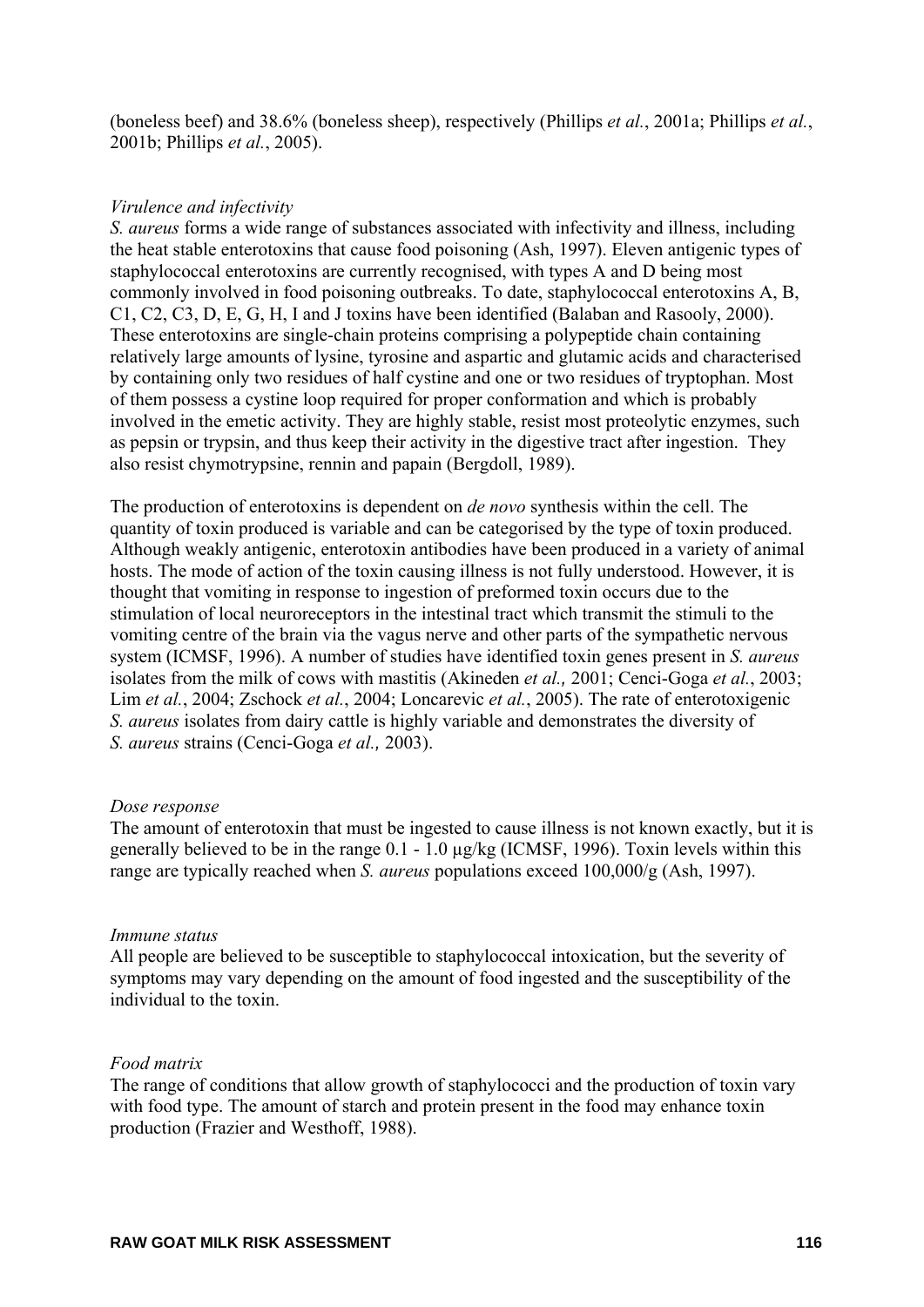#### *References*

Akineden, O., Annemuller, C., Hassan, A.A., Lammler, C., Wolter, W. and Zschock, M. (2001) Toxin genes and other characteristics of Staphylococcus aureus isolates from milk of cows with mastitis. *Clin.Diagn.Lab Immunol.* 8(5):959-964.

Anon. (2003) Foodborne disease in Australia: incidence, notifications and outbreaks. Annual report of the OzFoodNet network, 2002. *Commun Dis Intell.* 27(2):209-243.

Armstong, P., Peacock, D. and Cameron, S. (2002) Gastroenteritis outbreak in a sporting team linked to a barbequed chicken. *Communicable Disease Intelligence* 26(3): http://www.cda.gov.au/pubs/cdi/2002/cdi2603/htm/cdi2603.htm,.

Asao, T., Kumeda, Y., Kawai, T., Shibata, T., Oda, H., Haruki, K., Nakazawa, H. and Kozaki, S. (2003) An extensive outbreak of staphylococcal food poisoning due to low-fat milk in Japan: estimation of enterotoxin A in the incriminated milk and powdered skim milk. *Epidemiol Infect* 130(1):33-40.

Ash, M. (1997) Staphylococcus aureus and staphylococcal enterotoxins In. A. D. Hocking, G. Arnold, I. Jenson, K. Newton and P. Sutherland (eds), Foodborne Microorganisms of Public Health Significance, 5th Edition. 313- 332. AIFST (NSW Branch) Food Microbiology Group, Sydney.

Ashbolt, R., Bell, R., Crerar, S., Dalton, C., Givney, R., Gregory, J., Hall, G., Hardy, B., Hogg, G., Hundy, R., Kirk, M., Lalor, K., McKay, I., Madden, V., Markey, P., Meuleners, L., Merrett, T., Millard, G., Raupach, J., Roche, P., Sarna, M., Shadbolt, C., Stafford, R., Tomaska, N., Unicomb, L. and Williams, C. (2002) OzFoodNet: enhancing foodborne disease surveillance across Australia: quarterly report, January to March 2002. *Commun Dis Intell.* 26(3):430-435.

Asperger, H. and Zangerl, P. (2002) Staphlococcus aureus. In Encyclopedia of Dairy Science (eds. Roginski, Hl, Fuquay, J. W., Fox, P.). 2563-2569. Elsevier Science, London.

Baird-Parker, A.C. (1990) The stapylococci: an introduction. *Journal Applied Bacteriology* Symposium Supplement:1S-8S.

Balaban, N. and Rasooly, A. (2000) Staphylococcal enterotoxins. *Int.J.Food Microbiol.* 61:1-10.

Bergdoll, M.S. (1989) Staphylococcus aureus. In M.P Doyle (ed.), Foodborne Bacterial Pathogens. 463-513. Marcel Dekker Inc., New York.

Bertolatti, D., Hanelly, T., Bishop, M., French, E. and Marendoli, M. (1996) *Staphylococcus aureus* in Western Australian poultry. *International Journal of Environmental Health Research* 6(4):277-287.

Bolton, K.J., Dodd, E.E.R., Mead, G.C. and Waites, W.M. (1988) Chlorine resistance of strains of *Staphylococcus aureus* isolated from poultry processing plants. *Letters in Applied Microbiology* 6:31-34.

Cenci-Goga, B.T., Karama, M., Rossitto, P.V., Morgante, R.A. and Cullor, J.S. (2003) Enterotoxin production by Staphylococcus aureus isolated from mastitic cows. *J.Food Prot.* 66(9):1693-1696.

ESR. (2001) *Staphylococcus aureus*. Microbial Pathogen Datasheet. http://www.nzfsa.govt.nz/sciencetechnology/data-sheets/staphylococcus-aureus.pdf.

FDA (2003) *The bad bug book (Foodborne Pathogenic Microorganisms and Natural Toxins Handbook )*. US Food and Drug Administration. http://www.cfsan.fda.gov/~mow/intro.html. Accessed on 8 August 2004.

Frazier, W.C. and Westhoff, D.C. (1988) Food Microbiology, 4th edition. McGraw Hill, Singapore.

Genigeorgis, C.A. (1989) Present state of knowledge on staphlococcal intoxication. *Int.J.Food Microbiol.* 9: 327-360.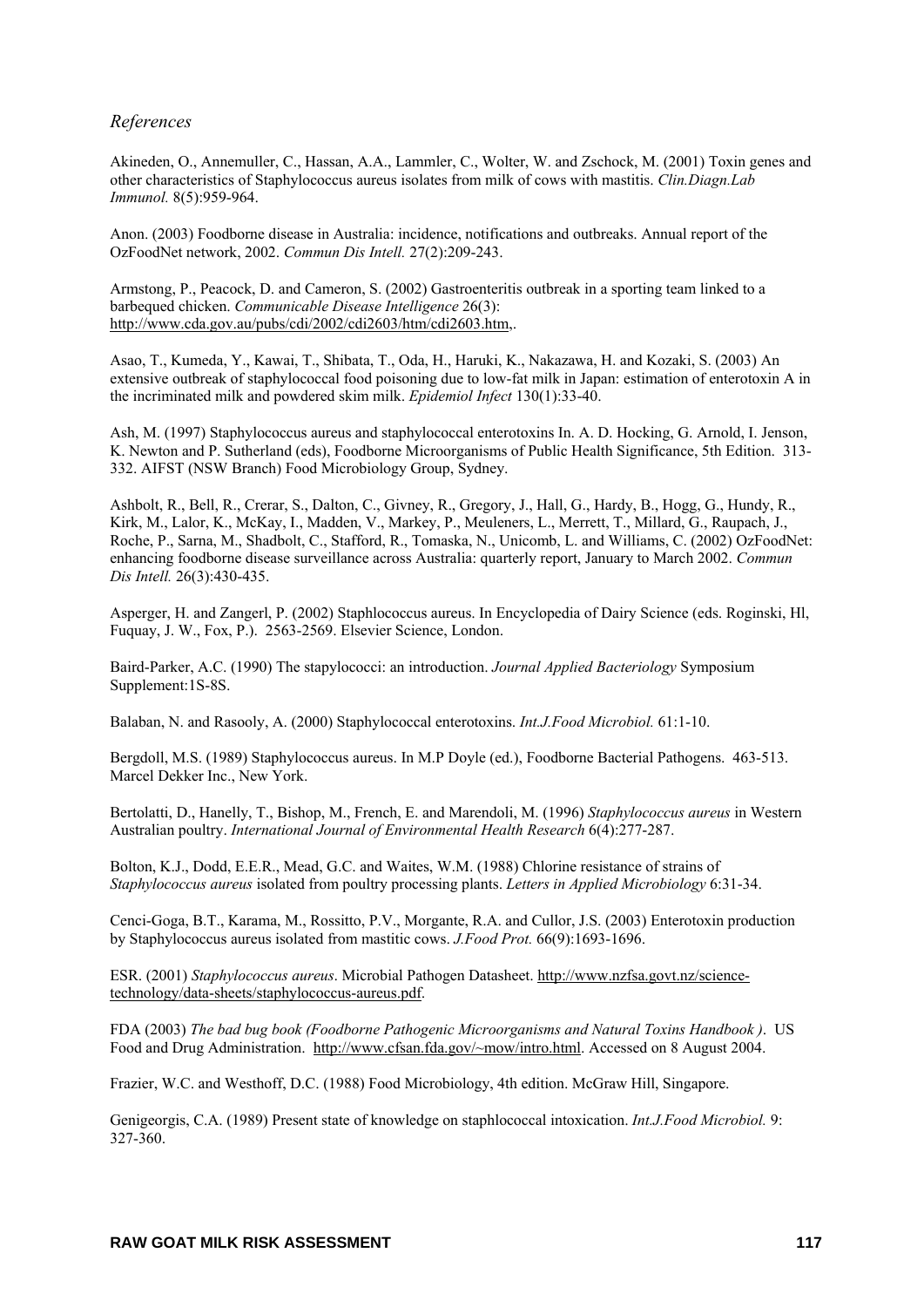Haeghebaert, S., Le Querrec, F., Gallay, A., Bouvet, P. and Gomez, M. (2002) les toxi-infections alimentaries collectives en France, en 1999 et 2000. *Bull.Epidemiol.Hebdo.* 23: 105-109.

Homberg, S.D. and Blake, P.A. (1984) Staphyloccocal food poisoning in the United States. *J.Am.Med.Assoc.*  251:487-489.

ICMSF (1996) Microorganisms in Food 5: Microbiological Specifications of Food Pathgens. Blackie Academic and Professional, London.

Le Loir, Y., Baron, F. and Gautier, M. (2003) Staphlococcus aureus and food posioning. *Genetics and Molecular Reseach* 2(1): 63-76.

Lim, S.K., Joo, Y.S., Moon, J.S., Lee, A.R., Nam, H.M., Wee, S.H. and Koh, H.B. (2004) Molecular typing of enterotoxigenic Staphylococcus aureus isolated from bovine mastitis in Korea. *J.Vet.Med.Sci.* 66(5):581-584.

Loncarevic, S., Jorgensen, H.J., Lovseth, A., Mathisen, T. and Rorvik, L.M. (2005) Diversity of Staphylococcus aureus enterotoxin types within single samples of raw milk and raw milk products. *J Appl Microbiol* 98(2):344- 350.

Mead, P.S., Slutsker, L., Dietz, V., McCaig, L.F., Bresee, J.S., Shapiro, C., Griffin, P.M. and Tauxe, R.V. (1999) Food-related illness and death in the United States. *Emerg.Infect Dis* 5(5):607-625.

Molin, G. (1985) The resistance to carbon dioxide of some food related bacteria. *Eur.J.Appl.Microbiol.Biotechnol.* 18:214-217.

Phillips, D., Jordan, D., Morris, S. and Sumner, J.J.I. (2005) *Microbiological quality fo Australian beef and sheepmeat - results of the industry's thrid national abattoir study*. Meat & Livestock Australia.

Phillips, D., Sumner, J., Alexander, J.F. and Dutton, K.M. (2001a) Microbiological quality of Australian beef. *J Food Prot.* 64(5):692-696.

Phillips, D., Sumner, J., Alexander, J.F. and Dutton, K.M. (2001b) Microbiological quality of Australian sheep meat. *J Food Prot.* 64(5):697-700.

Stewart, C.M. (2003) *Staphylococus aureus and staphylococcal enterotoxins*. In Foodborne Microorganisms of Public Health Significance, 6th Edition, AIFST (NSW) Branch. 359-380. Southwood Press Pty Ltd, Marrickville.

Todd, E.C.D. (1992) Foodborne disease in Canada – a 10 year summary from 1975 to 1984. *Journal Applied Microbiology* 55(2):123-132.

Wieneke, A.A., Roberts, D. and Gilbert, R.J. (1993) Staphylococcal food poisoning in the United Kingdom, 1969-90. *Epidemiology and Infection* 110(3):519-531.

Zschock, M., Risse, K. and Sommerhauser, J. (2004) Occurrence and clonal relatedness of sec/tst-gene positive Staphylococcus aureus isolates of quartermilk samples of cows suffering from mastitis. *Lett.Appl.Microbiol.*  38(6):493-498.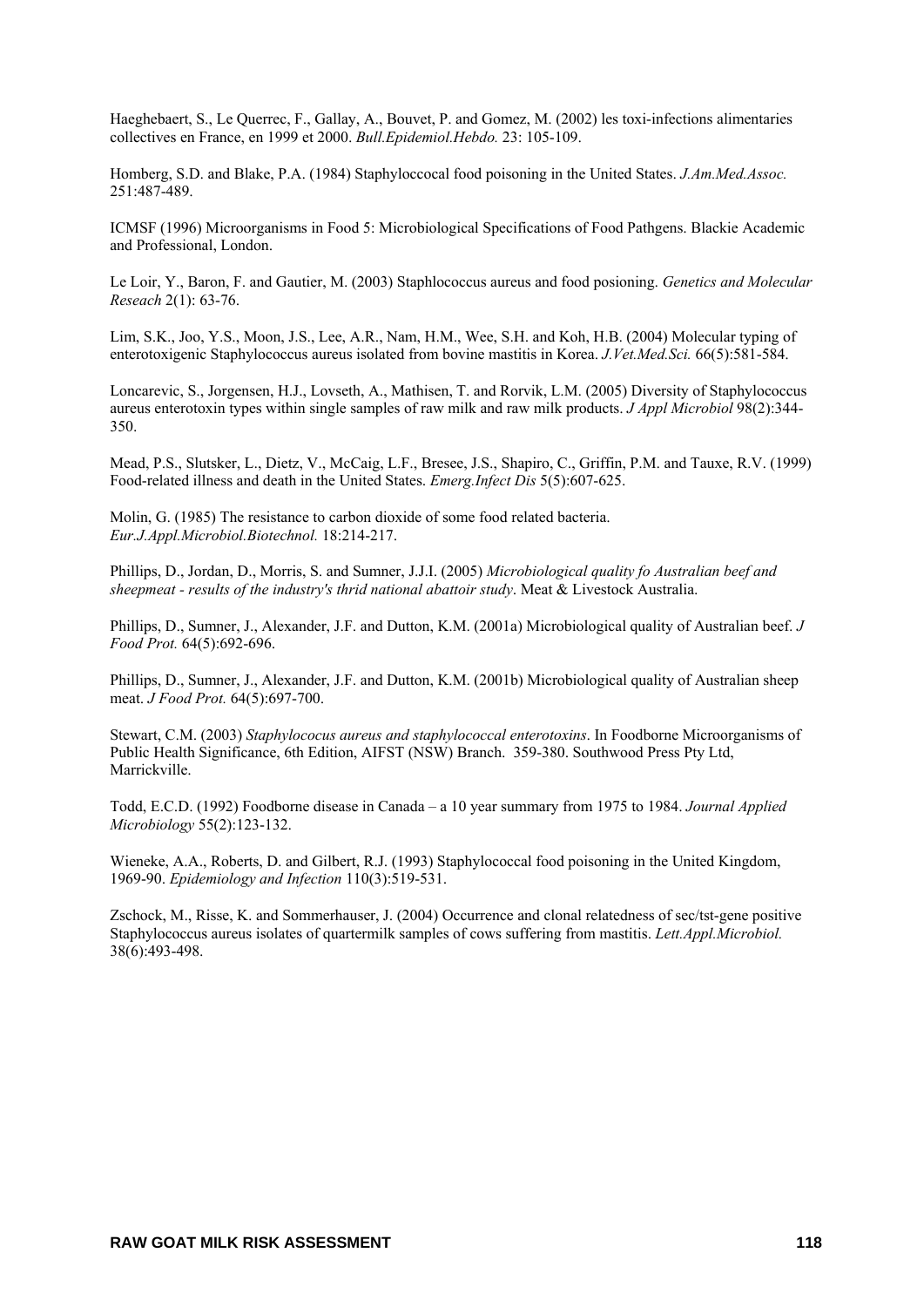## **14.** *Streptococcus* **spp.**

The term, '*Streptococcus*', was first used to describe the chain-forming, coccoid bacteria that had been observed in wounds and discharges of animals (ICMSF, 1996). Streptococci are Gram-positive, spherical or ovoid, non-motile bacteria. The classification of the genus *Streptococcus* has long been in a state of flux (Jones, 1978), however, current information groups them into pyogenic streptococci and enterococci. Pyogenic streptococci include *Strptococcus pyogenes* and *Streptococcus agalactiae.* Enterococci include *Enterococcus faecalis* and *Enterococcus faecium.*

The genus is sorted into Groups A, B, C, D, F and G on the basis of antigenic, haemolytic and physiological characteristics. Streptococci from Groups A and D can be transmitted to humans via food (FDA, 2003). *Streptococcus zooepidemicus* (Group C) has been implicated in several episodes of human illness, including death (Barrett, 1986). *S. agalactiae* is a major cause of bovine mastitis (ICMSF, 1996) and is a highly contagious obligate parasite of the mammary gland (Martinez *et al.*, 2000).

## *Growth characteristics*

The temperature range for growth of *S. pyogenes* is 10 - 45°C with optimum growth occurring at 37<sup>o</sup> C. The pH range for growth is 4.8 - 9.3 (ICMSF, 1996). *S. pyogenes* is tolerable to salt between 4 - 6.5%. *S. pyogenes* have the ability to grow aerobically or microaerophilically.

Experiments conducted by Obiger (1976) found that *S. pyogenes* would not survive exposure to  $66^{\circ}$ C for  $20 - 40$  seconds resulting in a calculated D-value at  $66^{\circ}$ C of 0.1 -0.2 minutes. Heat resistance figures reported by (Stumbo, 1973) included a D-value at  $65.6^{\circ}$ C of 0.2 - 2.0 and a z value of 4.4 - 6.7 $^{\circ}$ C. Based on these figures, ICMSF (1996) conclude that pasteurisation at 62ºC for 30 minutes and 70ºC for 30 seconds would ensure only a 1.6 - 2.3 decimal reduction of *S. pyogenes*. However, using the D-value at 66ºC of 0.2 as per Obiger (1976), pasteurisation would result in a 20 decimal reduction of *S. pyogenes* in milk.

Group A streptococci grow poorly in raw milk, but there is some evidence that pyogenic streptococci may multiply in raw meat held at ambient temperature (Fraser *et al.*, 1977).

## *Pathology of illness*

The symptoms of group A streptococcal infection include sore and red throat, pain on swallowing, tonsillitis, high fever, headache, nausea, vomiting, malaise and rhinorrhea. A rash may occur within the first few days. Group A streptococci may also cause acute rheumatoid fever following infection of the upper respiratory tract, and acute glomerulonephritis after skin infection (ICMSF, 1996).

Although rare, complications may occur when the bacteria enter the blood, muscles or lungs. These infections are termed "invasive group A streptococcal disease". Two of the least common but most severe forms of thisdisease are necrotising fasciitis and Streptococcal Toxic Shock Syndrome. Necrotising fasciitis destroys the muscles, fat and skin tissue. Streptococcal Toxic Shock Syndrome causes blood pressure to drop rapidly and organs, such as the kidneys, liver and lungs, to fail. About 20% of patients with necrotising fasciitis and more than 50% with STSS die.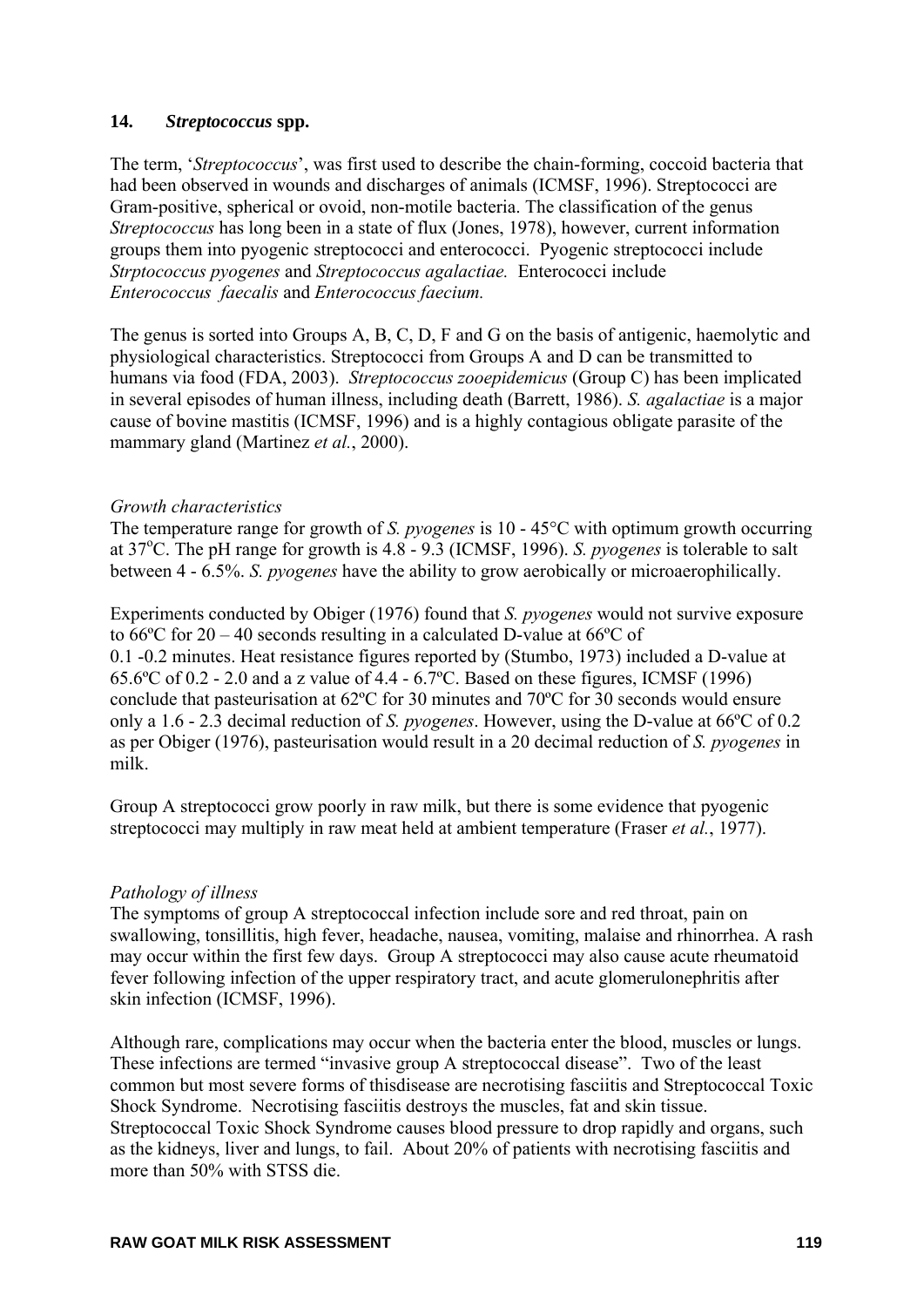Group D streptococci infections may result in a clinical syndrome similar to staphylococcal intoxication. The symptoms commence within 2 - 36 hours of infection and include diarrhoea, abdominal cramps, nausea, vomiting, fever, chills and dizziness (FDA 2003).

## *Mode of transmission*

Humans are usually the source of contamination of pyogenic streptococcal infections. Transmission occurs from infected hosts to foods. The bacteria are generally spread via direct contact with mucus from the nose or throat of infected persons, or through contact with infected wounds or sores on the skin (FDA 2003). Group A streptococci may be carried in the throat or on the skin of people with no symptoms of illness (CDC, 2005).

Group C streptococci (*e.g. S. zooepidemicus*) is found in the nasopharynx, tonsils, respiratory tract and genital mucous of cattle and horses and has been associated with mastitis in goats, sheep and cows along with other mammals. Human infection with these organisms is most often due to direct contact with animals or the ingestion of unpasteurised milk and milk products (Kuusi *et al.*, 2006).

## *Incidence of illness*

Outbreaks of septic sort throat and scarlet fever were numerous prior to the introduction of milk pasteurisation. Most current outbreaks have involved foods such as salads, with the source of infection being an infected food handler. Outbreaks of Group D streptococcal infections are not common and have usually been the result of unsanitary preparation, storing or handling of food (FDA 2003).

In 2006 an outbreak occurred involving7 cases of *S. zooepidemicus* caused by the consumption of unpasteurised goats milk cheese in Finland (Kuusi *et al.*, 2006). A further outbreak of foodborne illness due to *S. zooepidemicus* (Group C) involving at least 11 cases occurred in the UK in 1984, with 7 deaths occurring during the outbreak. Unpasteurised milk from a dairy herd that had experienced intermittent mastitis was implicated as the source of infection (Edwards *et al.*, 1988).

Sixteen cases of invasive group C streptococcal infection were identified in northern Mexico between July 25 - September 9 1983. The organism was isolated from the blood of 15 patients and from the pericardial fluid of one patient. A homemade white cheese produced from raw cow's milk at a small family dairy in northern Mexico was indicated as the food source of the infection, with samples testing positive for streptococci. The cows at the dairy were found to have mammary infections due to *S. zooepidemicus* (MMWR, 1983).

In 1984, there was one outbreak of *S. zooepidemicus* associated with the consumption of raw milk in England. Twelve people were admitted to hospital with meningitis or endocarditis. Eight of the twelve died, although the infection was not necessarily the primary cause of death. Ten of the patients were aged over 70 years, and one was a one-day-old infant. Cows at a local dairy that had supplied the milk were subsequently found to be excreting *S. zooepidemicus* in their milk (Barrett 1986).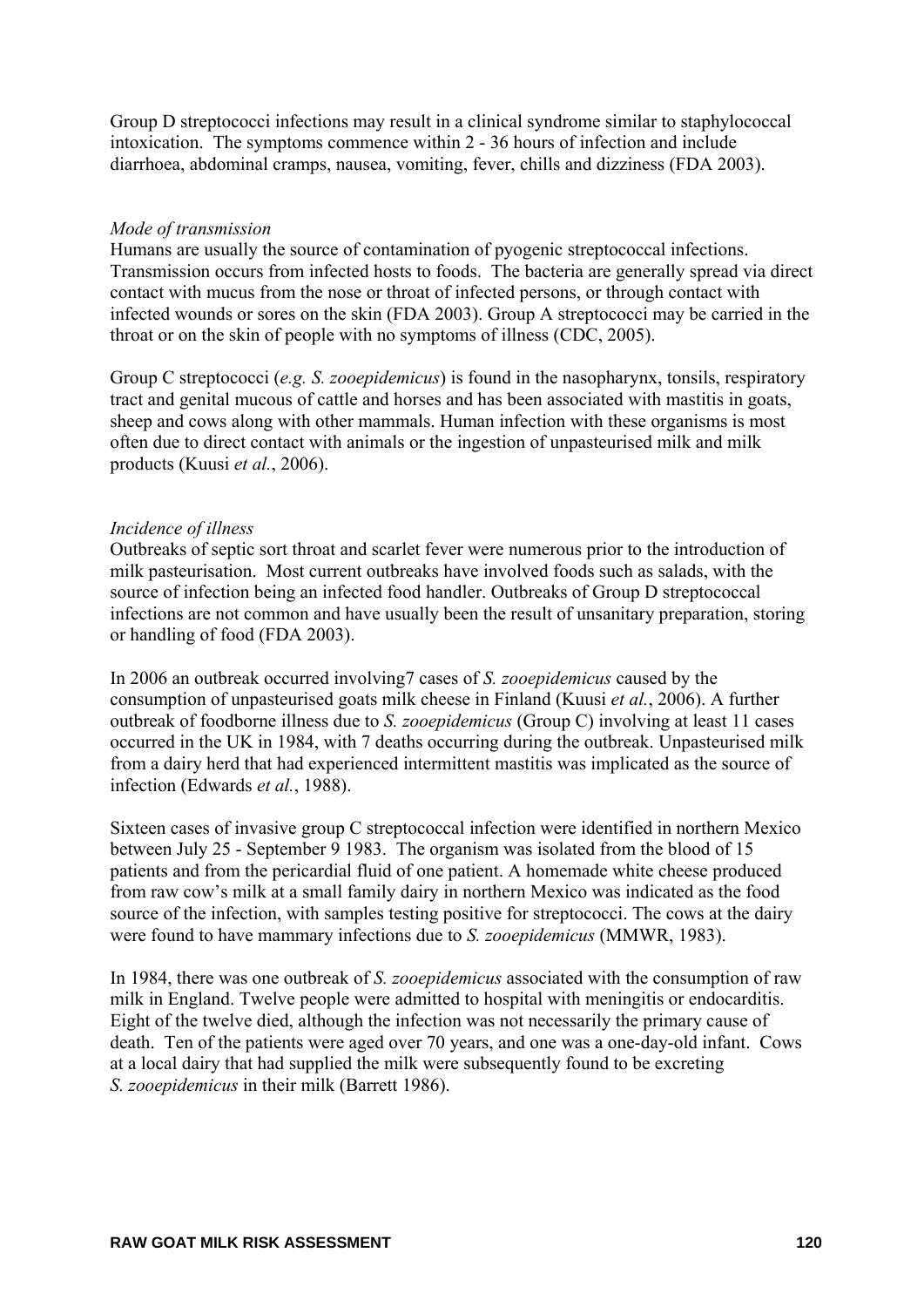#### *Occurrence in foods*

Food associated with streptococcus Group A foodborne illness include milk, ice cream, eggs, steamed lobster, ground ham, potato salad, egg salad, custard, rice pudding and shrimp salad. Foodstuffs were allowed to stand at room temperature for several hours between preparation and consumption in almost all cases. Poor hygiene, ill food handlers or the use of unpasteurised milk were the main routes for streptococcus Group A into food (FDA 2003). Food sources for streptococcus Group D foodborne illness include sausage, evaporated milk, cheese, meat croquettes, meat pie, pudding, raw milk and pasteurised milk. Under processing and/or poor food preparation is the usual mechanisms for entrance into the food chain (FDA 2003).

200 samples of raw milk from Zulia State, Venezuela were examined, with 19 samples testing positive for the presence of *Streptococcus* spp. Seventeen samples were positive for Enterococcus (Faria-Reyes *et al.*, 2002). Results from the microbiological testing of 77,172 milk samples submitted to the Wisconsin Veterinary Diagnostic laboratory from January 1994 - June 2001 were analysed. Milk samples obtained included cases of clinical and subclinical mastitis as well as samples obtained from mastitis surveillance programmes. The proportion of samples from which *Streptococcus* spp. were isolated decreased from 8.1% in 1994 to 3.0% in 2001 (Makovec and Ruegg, 2003).

Raw bulk tank milk samples from 48 dairy farms in New York State were tested over a five month testing period. Streptococci accounted for 69% of the total bacterial counts. The most commonly identified streptococcal species were *Streptococcus uberis* (found in 81% of the bulk milk samples), *Aerococcus viridans* (found in 50% of the bulk milk samples) and *S. agalactiae* (found in 31% of the bulk milk samples) (Zadoks *et al.*, 2004).

#### *Virulence and infectivity*

Pyogenic streptococci possess specific virulence proteins which enable the organism to adhere to epithelial cells and protect the streptococci from phagocytosis (ICMSF, 1996).

## *Dose response*

The infectious dose for streptococcus Group A is likely to be quite low, with less than 1,000 organisms required for infection (FDA 2003). In contrast, it is estimated that foodborne streptococcus Group D has a high infectious dose of greater than  $10^7$  organisms.

## *Host factors*

All individuals in a population are equally susceptible to streptococcal illness (FDA 2003). People with chronic illnesses such as cancer, diabetes and kidney dialysis and those using medications such as steroids have a higher risk of getting invasive group A streptococcal disease (CDC, 2005).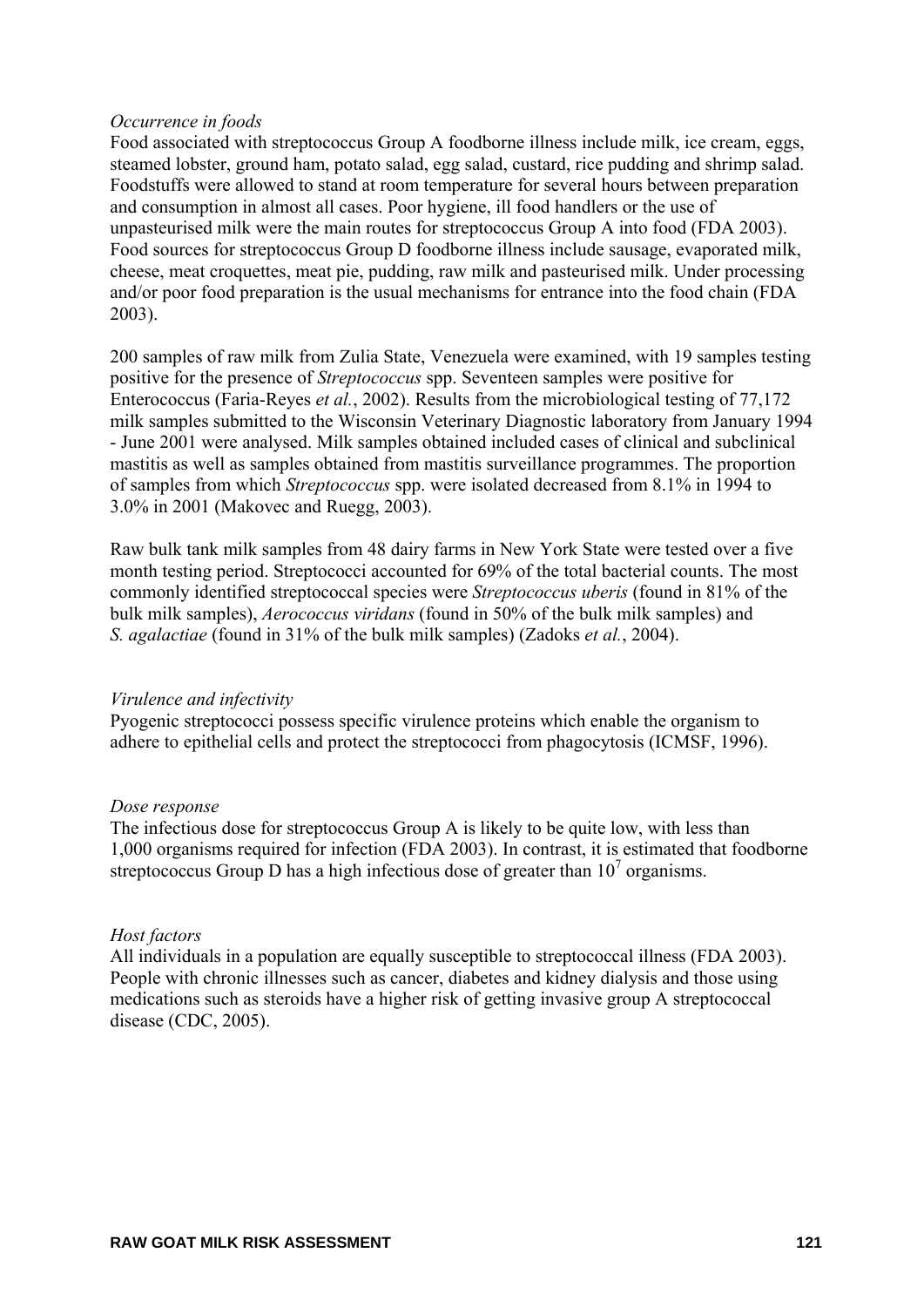#### *References*

Barrett, N.J. (1986) Communicable disease associated with milk and dairy products in England and Wales: 1983-1984. *J Infect* 12(3):265-272.

CDC (2005) *Group A streptococcal (GAS) disease*. Centers for Disease Control and Prevention. Department of Heath and Human Services. http://www.cdc.gov/ncidod/dbmd/diseaseinfo/groupastreptococcal\_g.htm. Accessed on 1 February 2005.

Edwards, A.T., Roulson, M. and Ironside, M.J. (1988) A milk-borne outbreak of serious infection due to Streptococcus zooepidemicus (Lancefield Group C). *Epidemiol.Infect.* 101(1):43-51.

Faria-Reyes, J., Garcia-Urdaneta, A., Izquierdo-Corser, P., Allara-Cagnasso, M. and Valero-Leal, K. (2002) Isolation of Gram-positive bacteria from raw milk with antimicrobial residues. *Archivos Latinoamericanos de Nutricion.2002* 52(1):68-73.

FDA (2003) *The bad bug book (Foodborne Pathogenic Microorganisms and Natural Toxins Handbook )*. US Food and Drug Administration. http://www.cfsan.fda.gov/~mow/intro.html. Accessed on 8 August 2004.

Fraser, C.A., Ball, L.C., Morris, C.A. and Noah, N.D. (1977) Serological characterization of group-A streptococci associated with skin sepsis in meat handlers. *J.Hyg.(Lond)* 78(2):283-296.

ICMSF (1996) Microorganisms in Food 5: Microbiological Specifications of Food Pathgens. Blackie Academic and Professional, London.

Jones, D. (1978) Composition and differentiation of the genus Streptococcus. *Soc.Appl.Bacteriol.Symp.Ser.* 7:1- 49.

Kuusi, M., Lahti, E., Virolainen, A., Hatakka, M., Vuento, R., Rantala, L., Vuopio-Varkila, J., Seuna, E., Karppelin, M., Hakkinen, M., Takkinen, J., Gindonis, V., Siponen, K. and Huotari, K. (2006) An outbreak of Streptococcus equi subspecies zooepidemicus associated with consumption of fresh goat cheese. *BMC.Infect Dis*  6(1):36.

Makovec, J.A. and Ruegg, P.L. (2003) Results of milk samples submitted for microbiological examination in Wisconsin from 1994 to 2001. *Journal of Dairy Science.2003* 86(11):3466-3472.

Martinez, G., Harel, J., Higgins, R., Lacouture, S., Daignault, D. and Gottschalk, M. (2000) Characterization of Streptococcus agalactiae isolates of bovine and human origin by randomly amplified polymorphic DNA analysis. *J.Clin.Microbiol.* 38(1):71-78.

MMWR (1983) *Group C streptococcal infections associated with eating homemade cheese - New Mexico.* 1983/32 (39), pp510-516. http://www.cdc.gov/epo/mmwr/preview/mmwrhtml/00000150.htm. Accessed on 9 May 2005.

Obiger, G. (1976) [Studies of heat resistance of important pathogens during milk pasteurization.]. *Archiv fuer Lebensmittelhygiene* 27(4):137-144.

Stumbo, C.R. (1973) Thermal resistance in bacteria. In: Stumbo, C.R. eds. *Thermbacteriology in Food Processing*. Academic Press, New York and London, pp99-120.

Zadoks, R.N., Gonzalez, R.N., Boor, K.J. and Schukken, Y.H. (2004) Mastitis-causing streptococci are important contributors to bacterial counts in raw bulk tank milk. *Journal of Food Protection* 67(12):2644-2650.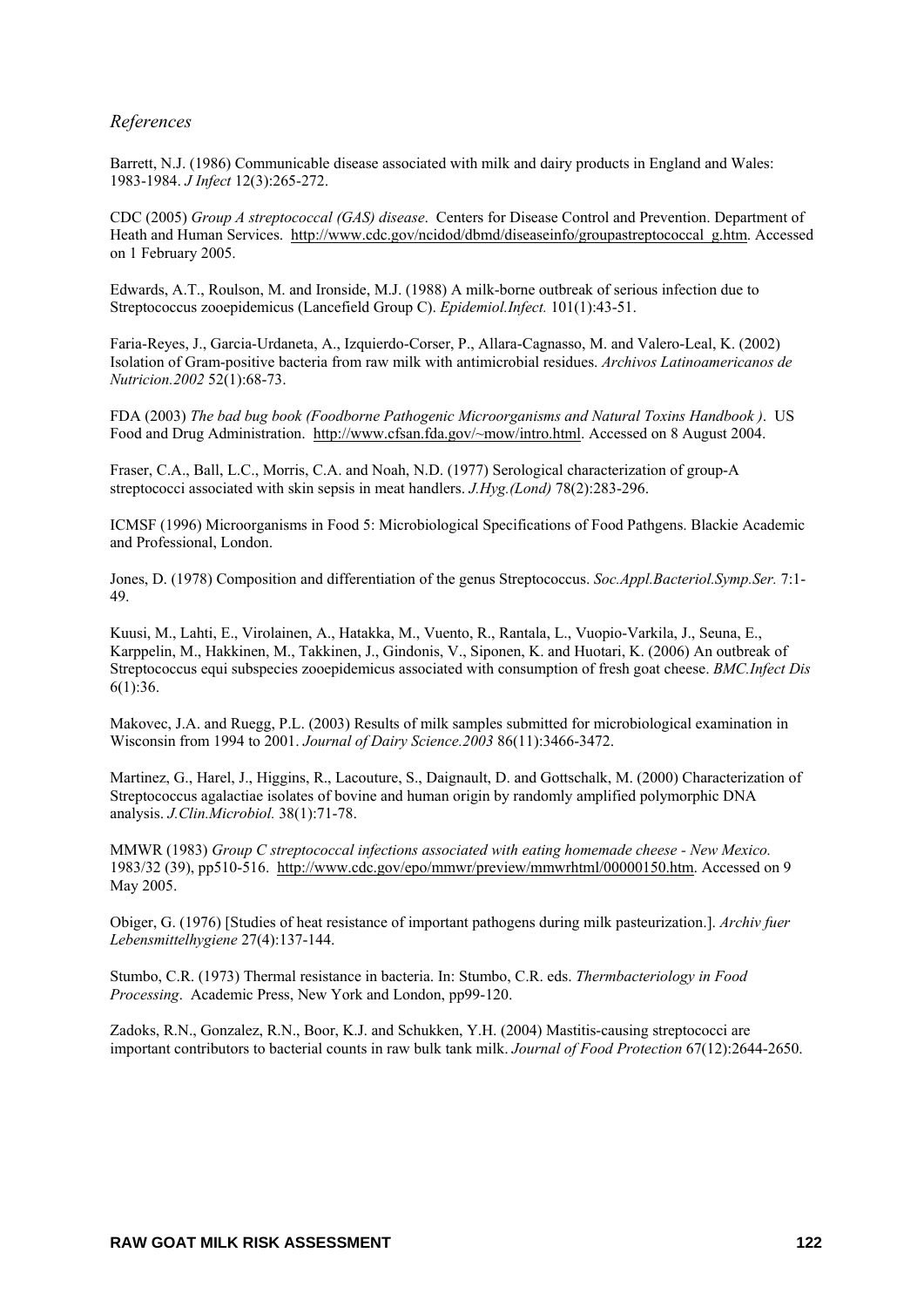## **15.** *Toxoplasma gondii*

The protozoan parasite *Toxoplasma gondii* is the cause of the potentially severe disease toxoplasmosis. *T. gondii* is a ubiquitous parasite that occurs in all areas of the world. It can infect a wide range of animals with the primary host belonging to the cat family (Felidae) and secondary hosts including all warm blooded animals (such as mammals and birds) (Tenter *et al.*, 2000). *T. gondii* causes great losses in sheep and goats; however the disease is more severe in goats (Hill and Dubey, 2003). *T. gondii* also has the ability to survive in faeces, soil and in other environments.

## *Growth characteristics*

*T. gondii* is an obligate intracellular coccidian protozoan which has a complex lifecycle involving sexual reproduction and oocyst production in a primary carnivorous host (cats) and asexual reproductions phase in the secondary host (generally mammals and birds, including livestock and humans). The life cycle is completed when the primary host consumes the secondary host and is infected with cysts, which have been formed previously in its tissues and the cycle continues (Jones *et al.*, 2000).There are three identified infectious stages of *T. gondii* during its lifecycle; these are tachyzoites and bradyzoites, which are found within the tissue cysts of infected animals, and oocysts (containing sporozoites) (Tenter *et al.,* 2000).

## *Pathology of illness*

The majority of infections in humans tend to be asymptomatic. Additionally, initial infection usually results in lifelong immunity against further infection. It is generally only in immunocompromised individuals and in pregnancies where clinical manifestations of *T. gondii* arise (Tenter *et al.,* 2000). However, immunocompetent individuals may exhibit self- limiting mild flu-like symptoms such as swollen lymph glands, malaise, fatigue, joint and muscle pain (Dawson, 2005).

In immunocompromised individuals *T. gondii* may cause severe encephalitis (especially in patients with AIDS), eye infections, damage to the central nervous system and pulmonary infections. *T. gondii* infection is very serious in cases where the secondary host is pregnant as this organism has the ability to cause spontaneous abortion or severe congenital defects in the off-spring of the host (Tenter *et al.,* 2000). If a pregnant woman, who has not been previously infected with *T. gondii*, becomes infected during her pregnancy the parasite can pass through the placenta to the foetus and cause congenital defects in the unborn child. These may include loss of the child's vision, damage to the child's central nervous system, mental retardation, abnormalities and possible neonatal death/abortion (Goldsmid *et al.*, 2003).

## *Mode of transmission*

Transmission of *T. gondii* occurs via the faecal-oral route, transplacental transfer between mother and foetus, and through the consumption of infected meat and/or milk containing tachyzoites or other forms of the infective parasite from the secondary host (Chiari and Neves, 1984; Skinner *et al.*, 1990; Tenter *et al.,* 2000; Smith, 2006).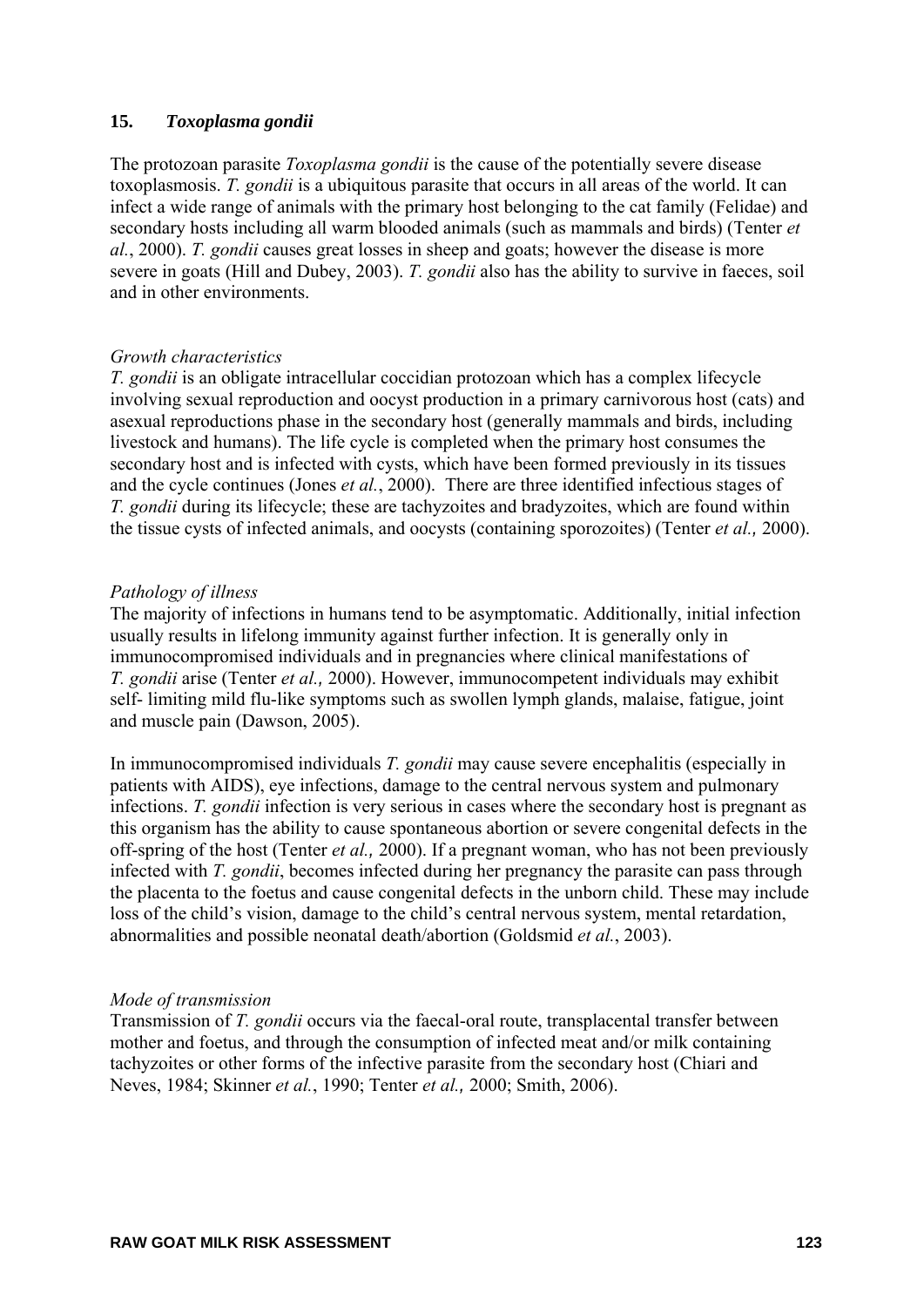#### *Incidence of illness*

Toxoplasmosis is widespread in humans, being one of the most common parasitic zoonoses worldwide (Tenter *et al.,* 2000). It is estimated that up to one third of the human population may have been infected with *T. gondii*, the majority of cases being asymptomatic (Montoya and Liesenfeld, 2004). Clinical manifestations of toxoplasmosis, caused by *T. gondii*, are generally confined to immunocompromised individuals and during pregnancies.

#### *Occurrence in foods*

Infectious oocysts tend to be very resistant particles and hence have the ability to survive well in many different environments. Contaminated drinking water and other foods exposed to water containing the organism, such as horticultural produce, may be a method of transmission of the organism to humans (Dawson 2005). One study suggests that *T. gondii* has the ability to survive in refrigerated unpasteurised goat's milk (Walsh *et al.*, 1999).

Food sources that have been linked as the probable route of infection in outbreaks of *T. gondii*  include raw goat's milk, raw or rare lamb, beef and venison (Smith 2006). Viable infectious tissue cysts may be present in raw or undercooked meats and consumption can lead to infection. Additionally, the organism may be transmitted through the raw milk of an infected mammal such as goat or sheep's milk (Sacks *et al.*, 1982; Skinner *et al.*, 1990; Tenter *et al.,* 2000; Goldsmid *et al.*, 2003). Consumer hygiene may be an important factor in toxoplasmosis, especially after contact with domestic cats, their faeces or through gardening and before handling and consuming foods. Cross contamination of raw meat and ready-to-eat products may also be a possible mechanism of transmission (Jones *et al.,* 2000).

## *Virulence and infectivity*

*T. gondii* has a high level of virulence with the ability to survive well in a wide range of environments and to infect a large variety of animals either as primary or secondary hosts (Tenter *et al.,* 2000).

#### *Dose response*

There is a lack of information on the dose-response relationship for *T. gondii.* However, it is assumed that consumption of a single oocysts or tissue cysts is able to initiate infection in humans (Tenter *et al.,* 2000; Hill and Dubey, 2003; Montoya and Liesenfeld 2004).

## *Host factors*

Epidemiologic studies have identified risk factors such as immunocompromised individuals and those who are pregnant. Additionally, factors such as owning a cat and having poor food hygiene skills, may also place a consumer at additional risk of infection (Jones *et al.,* 2000).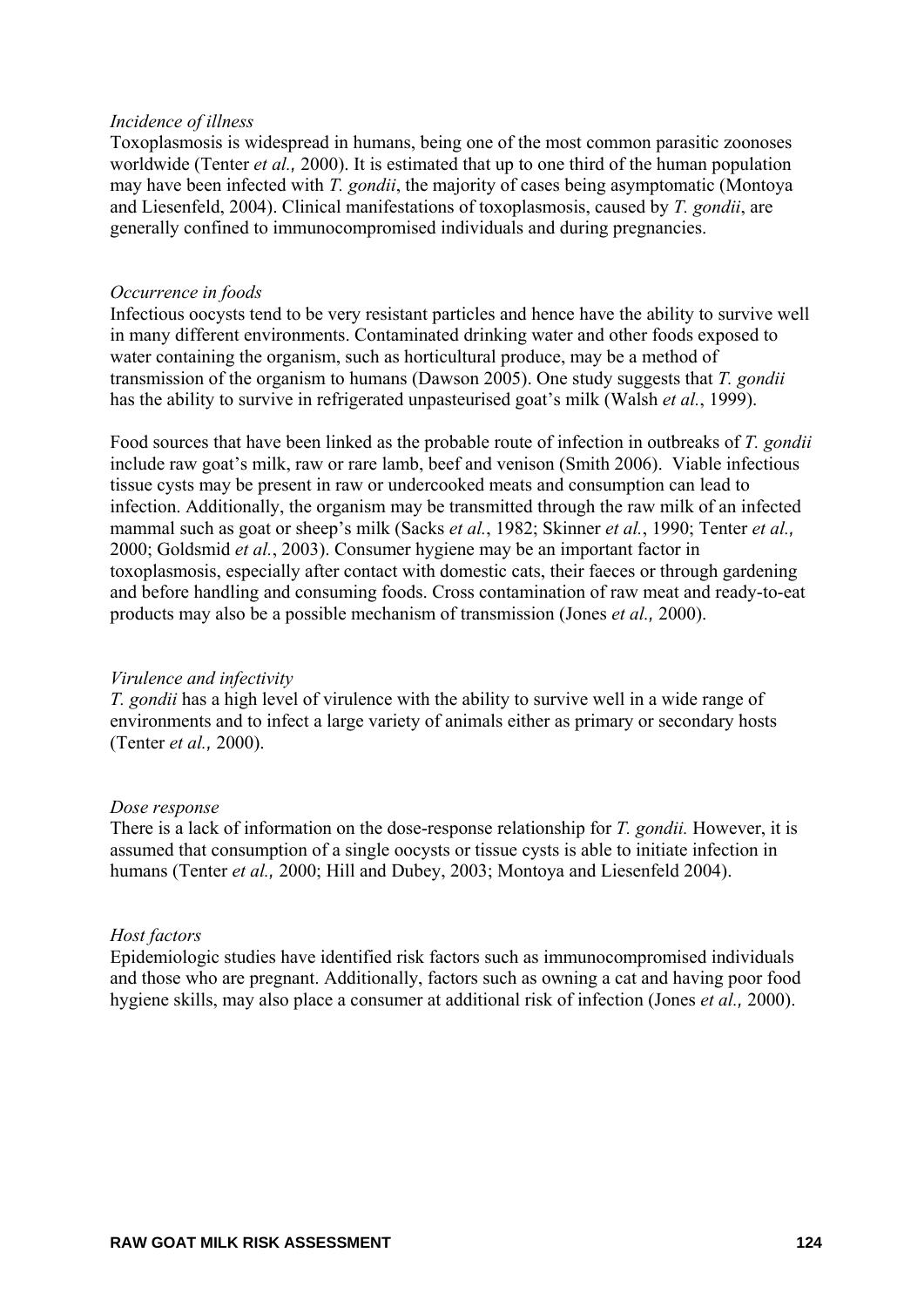#### *References*

Chiari, C.A. and Neves, D.P. (1984) Human toxoplasmosis acquired by ingestion of goat's milk. *Mem.Inst.Oswaldo Cruz* 79(3):337-340.

Dawson, D. (2005) Foodborne protozoan parasites. *International Journal of Food Microbiology* 103(2):207-227.

Goldsmid, J.M., Speare, R. and Bettiol, S. (2003) The Parasitology of Foods. In: Hocking, A.D. eds. *Foodborne Microorganisms of Public Health Significance*. 6th Edition ed, AIFST, Sydney, pp703-721.

Hill, D.H. and Dubey, J.P. (2003) Toxoplasma gondii. In: Torrence, M.E. and Isaacson, R.E. eds. *Microbial food safety in animal agriculture*. Chapter 36. Iowa State Press, Iowa, pp359-367.

Jones, J.L., Kruszon-Moran, D., Wilson, M., McQuillan, G., Navin, T. and McAuley, J.B. (2000) *Toxoplasma gondii* Infection in the United States: Seroprevalence and Risk Factors. *Americal Journal of Epidemiology*  154(4):357-365.

Montoya, J.G. and Liesenfeld, O. (2004) Toxoplasmosis. *Lancet* 363(9425):1965-1976.

Sacks, J.J., Roberto, R.R. and Brooks, N.F. (1982) Toxoplasmosis infection associated with raw goat's milk. *JAMA* 248(14):1728-1732.

Skinner, L.J., Timperley, A.C., Wightman, D., Chatterton, J.M.W. and Ho-Yen, D.O. (1990) Simultaneous diagnosis of toxoplasmosis in goats and goatowner's family. *Scandinavian Journal of Infectious Diseases*  22(3):359-361.

Smith, J.L. (2006) Documented outbreaks of toxoplasmosis: Transmission of *Toxoplasma gondii* to humans. *Journal of Food Protection* 56:630-639.

Tenter, A.M., Heckeroth, A.R. and Weiss, L.M. (2000) Toxoplasma gondii: from animals to humans. *International Journal for Parasitology* 30(12-13):1217-1258.

Walsh, C.P., Hammond, S.E., Zajac, A.M. and Lindsay, D.S. (1999) Survival of Toxoplasma gondii tachyzoites in goat milk: potential source of human toxoplasmosis. *J Eukaryot.Microbiol* 46(5):73S-74S.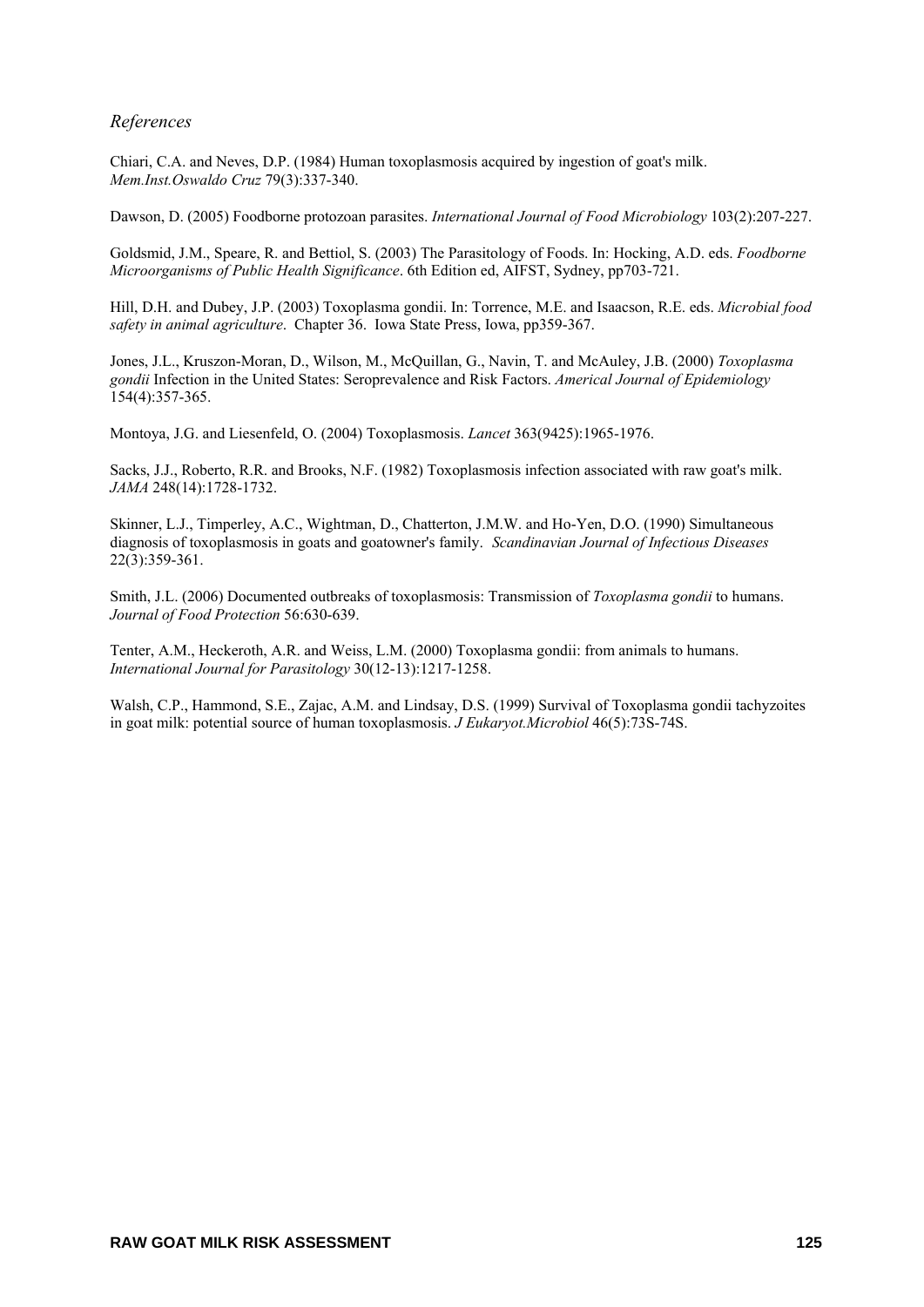## **16.** *Yersinia enterocolitica*

*Yersinia* is a facultative anaerobic organism, a member of the *Enterobacteriaceae* family (Farmer, 1995). Among 11 named species in the genus *Yersinia*, 3 are considered important human pathogens. *Yersinia pestis* is the cause of the plague. *Yersinia pseudotuberculosis* and *Yersinia enterocolitica* are enteropathogenic strains. *Y. pestis* and *Y. pseudotuberculosis* do not frequently infect humans. *Y. enterocolitica* is more commonly found in human clinical specimens.

*Y. enterocolitica* are Gram-negative, small rods with dimension in the range of  $0.5 - 0.81 \mu m$ by 1 - 3 µm. Young cells of *Y. enterocolitica* are oval or coccoid shape. The organism produces peritrichous flagella and is actively motile when it is grown at  $25^{\circ}$ C but not at  $35^{\circ}$ C (Forsythe, 2000). *Y. enterocolitica* is often isolated from faeces but also from wounds, sputum and mesenteric lymph nodes of patients and sick animals. *Y. enterocolitica* is found in cows, pigs, cats, dogs and birds; and in water, soil and a variety of food. However, they are not part of the normal human flora (FDA, 2003).

## *Growth characteristics*

Optimal growth temperature for *Y. enterocolitica* is at approximately 22 - 28<sup>°</sup>C, however the organism can grow at refrigerated temperatures and up to 44 °C. The ability to grow at  $-5^{\circ}$ C has also been reported (Barton and Ribins-Browne, 2003). Its optimum pH for growth is between 7 - 8, with growth occurring between 4.6 - 10. Minimum water activity for growth is 0.945. *Y. enterocolitica* is able to grow in the presence or absence of oxygen, but growth in the absence of oxygen is retarded at refrigerated temperatures.

It has been reported that *Y. enterocolitica* can survive in spring water stored at 4<sup>o</sup>C for up to 64 weeks. Survival of *Y. enterocolitica* is enhanced at low temperatures when the environment pH is below the minimum allowing for its growth. The D values for *Y. enterocolitica* are approximately 2 minutes at 55°C, 0.5 minutes at 60°C and 2 seconds at 65<sup>o</sup>C (Forsythe, 2000). The D value for *Y. enterocolitica* in milk at  $62.8$ <sup>o</sup>C is  $0.24 - 0.96$ minutes (Lovett *et al.*, 1982). As such, cells of *Y. enterocolitica* in milk are readily inactivated by pasteurisation.

## *Pathology of illness*

Yersiniosis refers to the illness caused by *Y. enterocolitica*. Yersiniosis is characterised by gastroenteritis with diarrhoea and/or vomiting, fever and abdominal pain. Many patients seek medical attention for persistent fever, night sweats, or secondary features of the disease. Selflimiting enterocolitis is the most usual syndrome and often seen in young children (Barton and Ribins-Browne, 2003). Mesenteric lymphadenitis caused by *Y. enterocolitica* shows symptoms similar to appendicitis, and can be seen in older children or adolescents. Long-term sequelae as a result of infection by *Y. enterocolitica* include reactive arthritis, erythema nodosum, uveitis and others.

Incubation period for enterocolitis is 24 - 36 hours or longer and the illness lasts usually 1 - 3 days. Duration of excretion of the organisms in the stool of infected patients ranges from 14 - 97 days (Cover and Aber, 1989).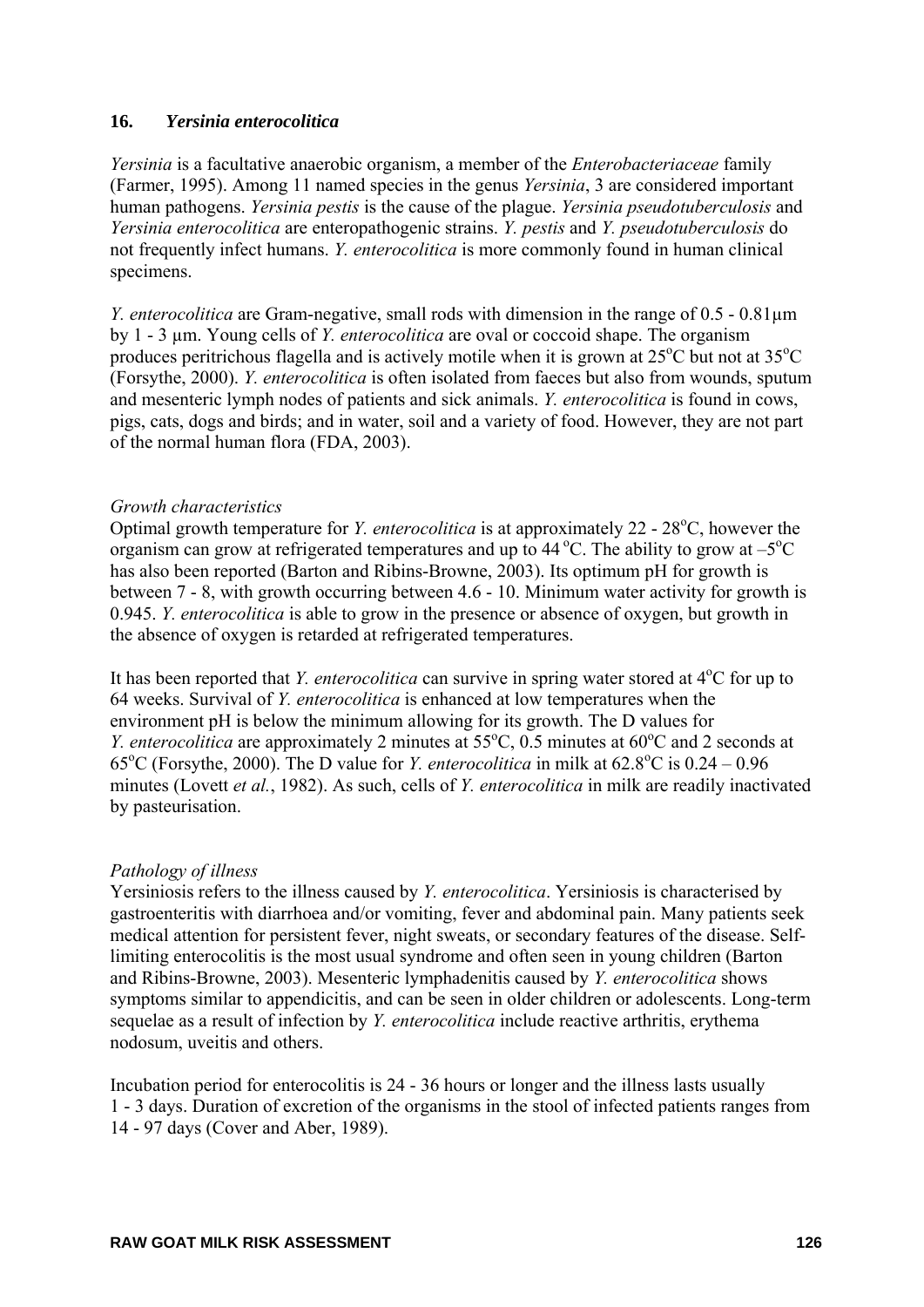#### *Mode of transmission*

Cells of pathogenic *Y. enterocolitica* that are ingested and travelled through the gastrointestinal tract can bind to the epithelial cells of the ileum, penetrate the intestinal mucosa and colonise the Peyer's Patches. Cells that multiply may spread to the mesenteric lymph nodes via the lymphatics and in rare situations may spread to the bloodstream, liver and spleen (Barton and Ribins-Browne, 2003). Pigs are the primary source of human infections of yersiniosis. *Y. enterocolitica* is carried in healthy pigs worldwide. Tonsils and oral cavities of pigs are generally heavily contaminated. Consumption and handling of raw pork meat are a primary source of human infection by *Y. enterocolitica* (Barton and Ribins-Browne, 2003).

## *Incidence of illness*

Since its peak in the early 1990s, there has been a continuing decline in the number of yersiniosis in Australia, as reported by the National Notifiable Disease Surveillance Systems. As such, yersiniosis is no longer a notifiable disease since 2001 (Lin *et al.*, 2002). The OzFoodNet recorded 117 cases of yersiniosis in 2002, representing 1.7 cases per 100,000 of the population.

Most cases of foodborne yersiniosis are sporadic, but some outbreaks have been reported. In September - October of 1976, an outbreak of illness due to consumption of *Y. enterocolitica* contaminated chocolate milk in the US affected 218 people including 36 hospitalisation and 16 appendectomies. Investigations found that pasteurised milk was contaminated during the mixing by hand of chocolate syrup (Black *et al.*, 1978). In October 1995, another outbreak in the US reported 10 cases of yersiniosis associated with consumption of pasteurised milk with 3 hospitalisations and 1 appendectomy. The research found that the pasteurised milk was possibly contaminated post-pasteurisation by unchlorinated rinsing water and dairy pigs were identified as the most likely source of *Y. enterocolitica* (Ackers *et al.*, 2000). An investigation of an Australian outbreak of yersiniosis associated with consumption of pasteurised milk in 1987 - 1988 reported 11 cases of *Y. enterocolitica* enteritis among which three were presented as appendicitis (Butt *et al.*, 1991b). Other than milk, tofu (Tacket *et al.*, 1985), pig meat products and bean sprouts have been implicated as vehicles of outbreaks of yersiniosis.

Yersiniosis caused by *Y. enterocolitica* appears to be a particular health problem in northern Europe, Scandinavia, parts of North America, Japan and New Zealand (Barton and Ribins-Browne, 2003). The number of reported yersiniosis is high in New Zealand where the incidence of yersiniosis is 15.1 cases per 100,000 population in 1998 and 13.9 cases in 1999 (ESR, 2001). In Finland, the reported varied from 11.7 - 17.5 cases per 100,000 population.

#### *Occurrence in foods*

*Y. enterocolitica* is ubiquitous; frequently found in soil, water, animals and can grow in a variety of foods even at refrigeration temperatures. It has been found in many food sources such as raw milk and cream, meat and meat products, oysters, vegetables, fish, and poultry (Barton and Ribins-Browne, 2003). It has also been isolated from well water, streams, lakes, and soil.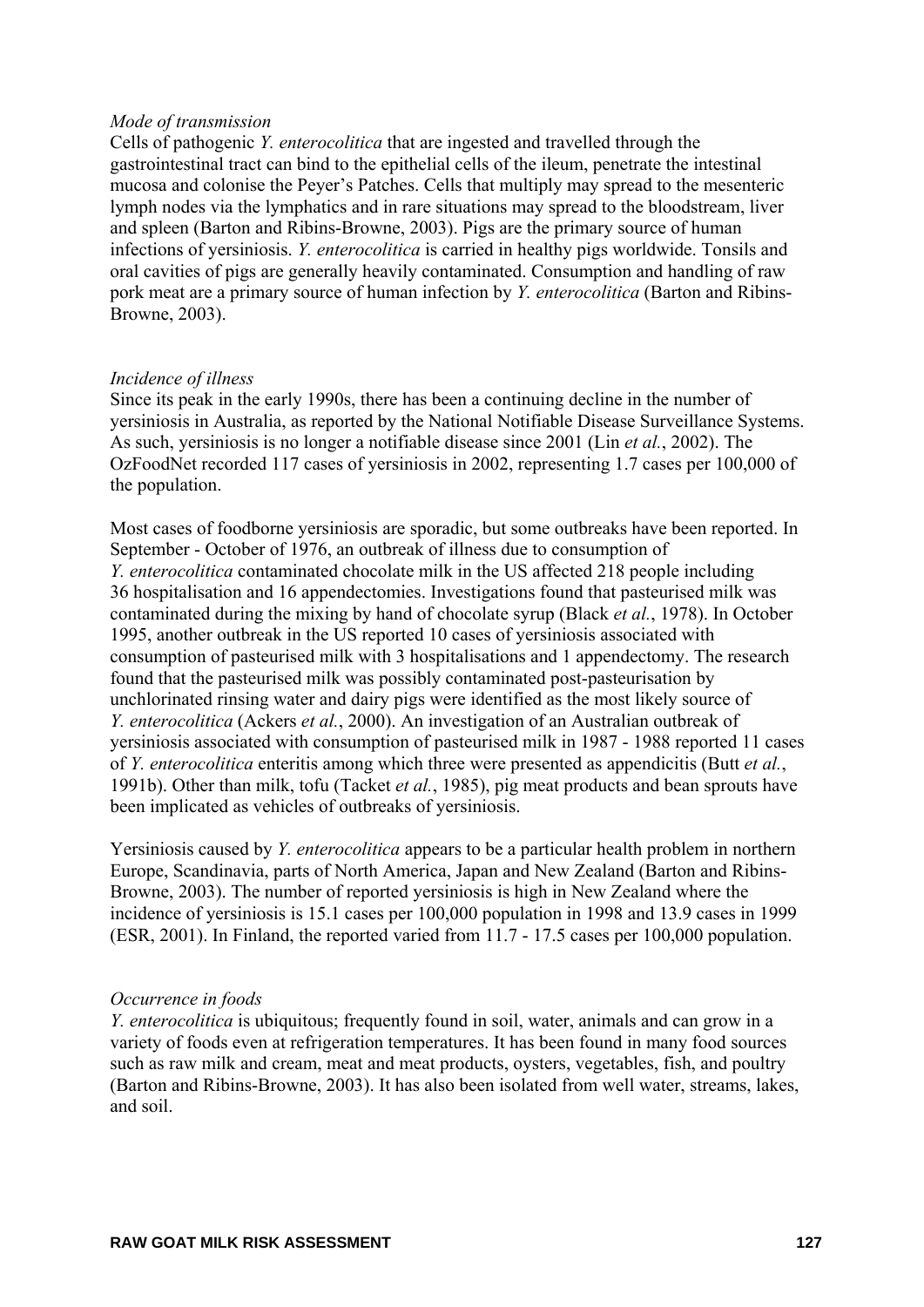## *Virulence and infectivity*

There are 5 biotypes (described as biotype 1A, 1B, 2, 3, 4 and 5) and at least 60 O-antigen<sup>14</sup> serological groups. Human infections are mainly caused by a small number of pathogenic bioserotypes that carry a plasmid encoding a number of virulence factors (Barton and Ribins-Browne, 2003). Bioserotype 4,O:3 is the most common pathogenic *Y. enterocolitica* found in humans worldwide. In addition, bioserotype 2, O.9, 2, O.5, 27 and 3, O.5, 27 are important human pathogens reported in Northern Europe, and Bioserotype 1B,O:8; 1B,O:13a,13b, 1B,O:20, 1B,O:21 are important pathogens in North America. The North American biotypes are more virulent than those of the Northern Europe (Barton and Ribins-Browne, 2003). The genes encoding for invasion of mammalian cells are located on the chromosome, and other virulence factors are associated with a 70-kb virulence plasmid in pathogenic bioserotypes (Forsythe, 2000). The North American biotype 1B strains carry a high pathogenicity island on their chromosome, which enhances their virulence (Barton and Ribins-Browne, 2003). In Australia, biotype O:3 and O:6,30 have been reported in outbreak investigations (Butt *et al.*, 1991a).

## *Dose response*

Although the minimum infectious dose of *Y. enterocolitica* is not known (Forsythe, 2000), there is estimation that the infective dose is around  $10^6$  (Health Canada, 2001) to  $10^7$  cells (Granum *et al.*, 1995).

## *Immune status*

People most susceptible to yersiniosis and the subsequent complications are the very young, the debilitated, the very old and persons undergoing immunosuppressive therapy (FDA 2003). In 2000, notification rate of yersiniosis in Australia was 3.6 cases per 100,000 for the 0 - 4 years old sub-population (male) and 1.5 cases per 100,000 for 0-4 years old (female) sub-population, and the remaining populations was at 0 - 1 cases per 100,000 (Lin *et al.*, 2002).

## *Food matrix*

Survival and growth of *Y. enterocolitica* in food is influenced by pH, water activity, salt content, temperature of storage, oxygen availability and carbon dioxide levels, competing microflora, and food additives in the food matrix. *Y. enterocolitica* has been found to multiply in cottage cheese that contained no sorbic acid. Conversely, *Y. enterocolitica* could not be isolated from ripening hard goats' milk cheeses (Tornadijo *et al.*, 1993) or Swiss-hard or semi-hard cheeses made with raw milk (Bachmann and Spahr, 1995). In the absence of competing microflora, *Y. enterocolitica* can multiply to high numbers in foods, such as pasteurised milk (Black *et al.*, 1978). However, the presence of starter culture on the other hand, had an inhibitory effect on the growth of *Y. enterocolitica* in Turkish Feta cheese (Bozkurt and Erkmen, 2001). It has been demonstrated that the growth of *Y. enterocolitica* in milk could be inhibited by the presence of a bacteriocin producing *Yersinia kristensenii* (Toora *et al.*, 1994) or propionicin producing *Propionibacterium thoenii* (Lyon *et al.*, 1993).

 $14$ 

Refers to lipopolysaccharide-protein somatic antigens of the microorganism.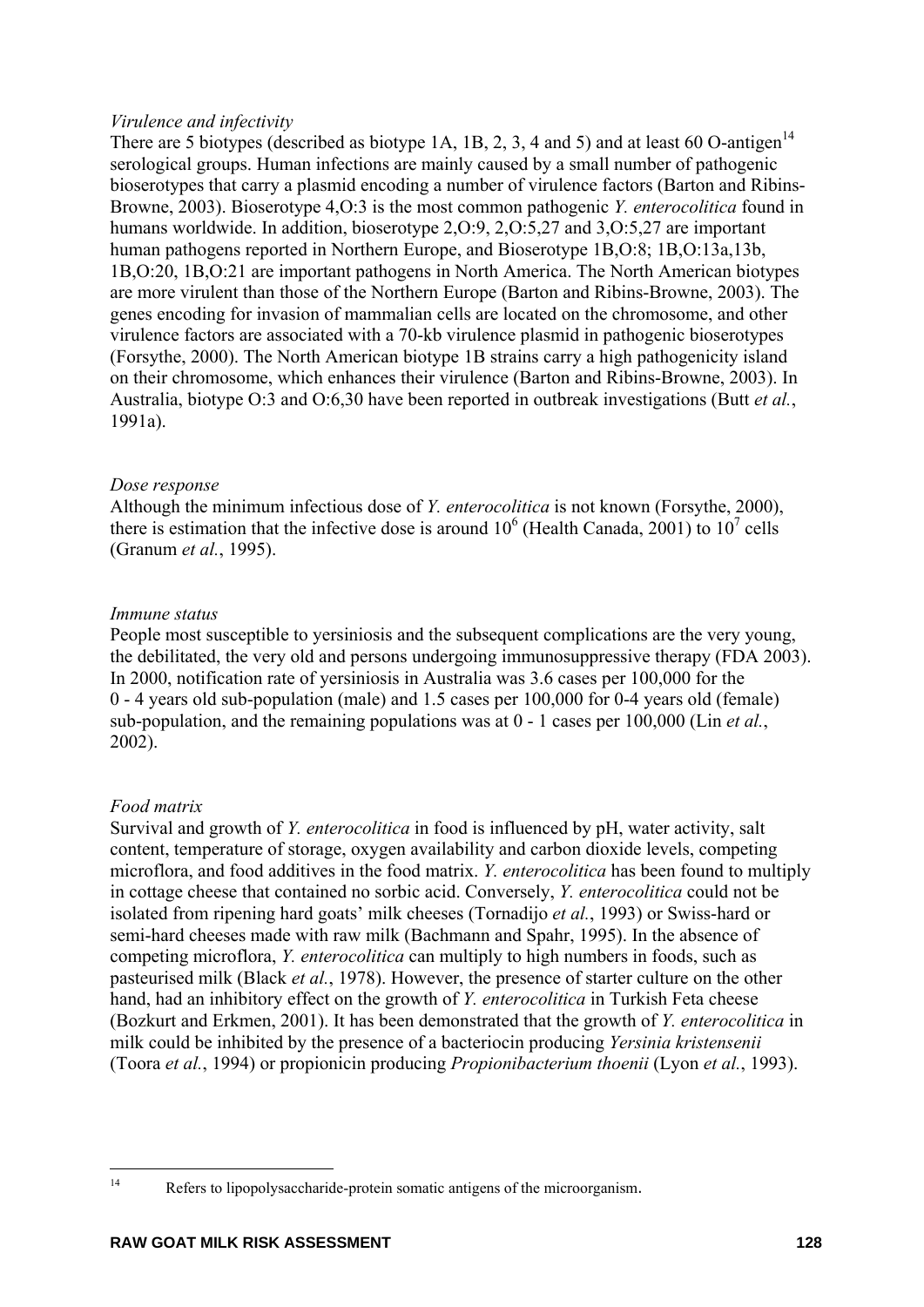#### *References*

Ackers, M.L., Schoenfeld, S., Markman, J., Smith, M.G., Nicholson, M.A., DeWitt, W., Cameron, D.N., Griffin, P.M. and Slutsker, L. (2000) An outbreak of Yersinia enterocolitica O:8 infections associated with pasteurized milk 20. *J Infect Dis* 181(5):1834-1837.

Bachmann, H.P. and Spahr, U. (1995) The fate of potentially pathogenic bacteria in Swiss hard and semihard cheeses made from raw milk. *J Dairy Sci* 78(3):476-483.

Barton, M.D. and Ribins-Browne, R.M. (2003) *Yersinia enterocolitica*. In: Hocking, A.D. eds. *Foodborne Microorganisms of Public Health Significance*. Sixth ed, Chapter 19. Australian Institute of Food Science and Technology Incorporated, Waterloo DC NSW, pp577-596.

Black, R.E., Jackson, R.J., Tsai, T., Medvesky, M., Shayegani, M., Feeley, J.C., MacLeod, K.I. and Wakelee, A.M. (1978) Epidemic Yersinia enterocolitica infection due to contaminated chocolate milk 140. *N.Engl .J.Med.*  298(2):76-79.

Bozkurt, H. and Erkmen, O. (2001) Predictive modelling of Yersinia enterocolotica inactivation in Turkish Feta cheese during storage. *J Food Eng* 47:81-87.

Butt, H.L., Gordon, D.L., Lee-Archer, T., Moritz, A. and Merrell, W.H. (1991a) Relationship between clinical and milk isolates of Yersinia enterocolitica 64. *Pathology* 23(2):153-157.

Butt, H.L., Gordon, D.L., Lee-Archer, T., Moritz, A. and Merrell, W.H. (1991b) Relationship between clinical and milk isolates of Yersinia enterocolitica 64. *Pathology* 23(2):153-157.

Cover, T.L. and Aber, R.C. (1989) Yersinia enterocolitica. *N.Engl.J.Med.* 321:16-24.

ESR. (2001) Fact sheet of *Yersinia enterocolitica*.

Farmer, J.J. (1995) *Enterobacteriaceae*: introduction and identification. In: Murray, P.R., Baron, E.J., Pfaller, M.A., Tenover, F.C., and Yolken, R.H. eds. *Manual of Clinical Microbiology. 6th editon. Washington DC: ASM Press 1995:438-48.* 6th edition ed, ASM, Washington DC, pp438-448. Manual of Clinical Micobiology.

FDA (2003) *The bad bug book (Foodborne Pathogenic Microorganisms and Natural Toxins Handbook )*. US Food and Drug Administration. http://www.cfsan.fda.gov/~mow/intro.html. Accessed on 8 August 2004.

Forsythe, S.T. (2000) The microbiology of safe food. Blackwell Science, Oxford.

Granum, P.E., Thomas, J.M. and Alouf, J.E. (1995) A survey of bacterial toxins involved in food poisoning: a suggestion for bacterial food poisoning toxin nomenclature. *Int J Food Microbiol* 28(2):129-144.

Lin, M., Roche, P., Spencer, J., Milton, A., Wright, P., Witteveen, D., Leader, R., Morianos, A., Bunn, C., Gidding, H., Kaldor, J., Kirk, M., Hall, R. and Delia-Porta, A. (2002) Australia's notifiable disease status 2000. *Communicable Diseases Intelligence* 26(2):118-203.

Lovett, J., Bradshaw, J.G. and Peeler, J.T. (1982) Thermal inactivation of Yersinia enterocolitica in milk 117. *Appl Environ Microbiol* 44(2):517-519.

Lyon, W.J., Sethi, J.K. and Glatz, B.A. (1993) Inhibition of psychrotrophic organisms by propionicin PLG-1 a bacteriocin rpoduced by Propiobacterium thoenii. *J Dairy Sci* 76:1506-1531.

Tacket, C.O., Ballard, J., Harris, N., Allard, J., Nolan, C., Quan, T. and Cohen, M.L. (1985) An outbreak of *Yersinia enterocolitica* infections caused by contaminated tofu (soybean curd). *Am J Epidemiol* 121(5):705-711.

Toora, S., Buda-Amoaka, E., Ablett, R.F. and Smith, J. (1994) Inhibition and inactivation of pathogenic serotypes of *Yersinia enterocolitica* by a bacteriocin produced by *Yersinia kristensenii*. *Lett Appl Microbiol*  19:40-43.

Tornadijo, E., Fresno, J.M., Carballo, J. and Martin-Sarmiento, R. (1993) Study of Enterobacteriaceae throughout the manufacturing and ripening of hard goats' cheese 51. *J Appl Bacteriol.* 75(3):240-246.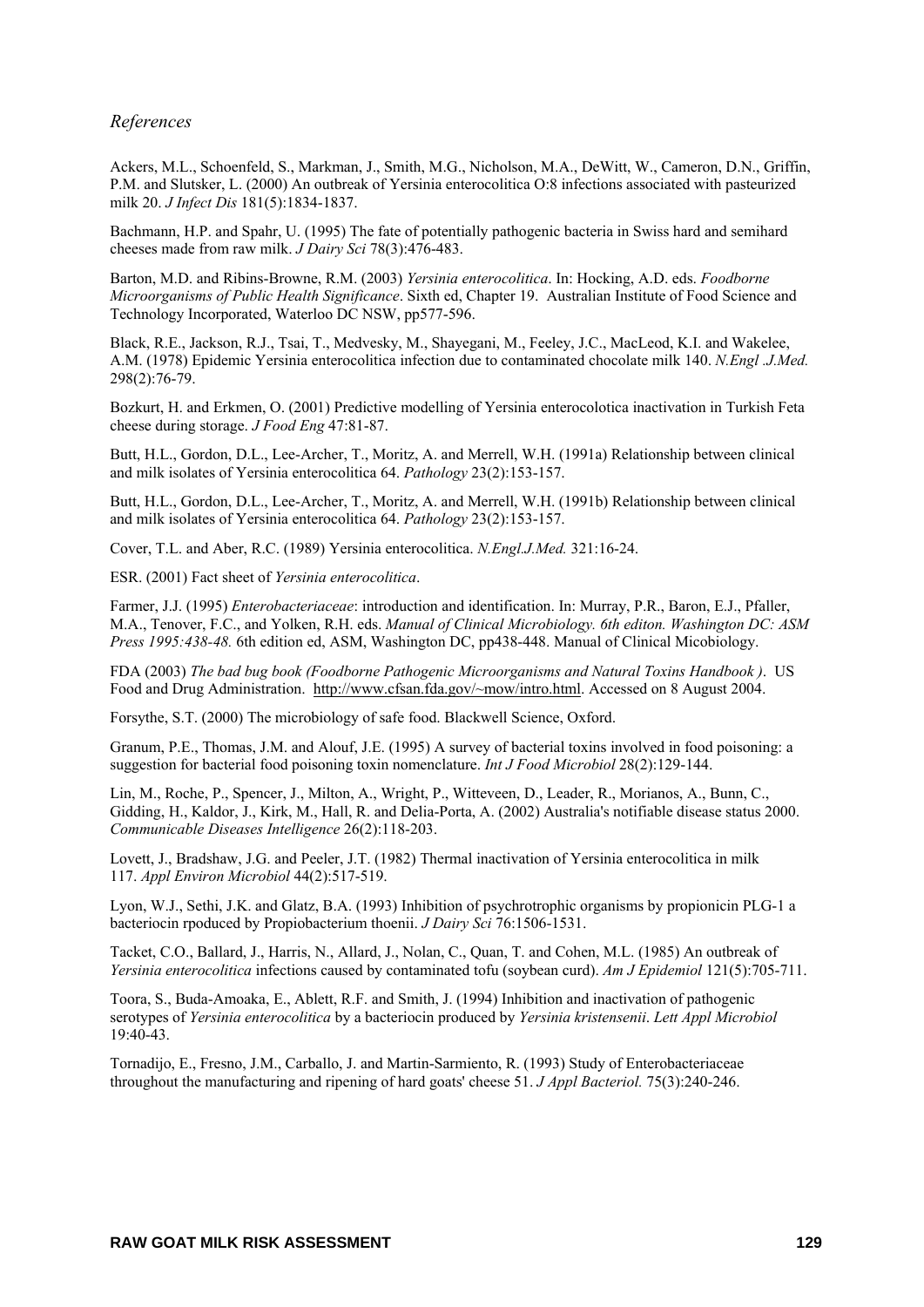## **17.** *Yersinia pseudotuberculosis*

*Yersinia pseudotuberculosis* is a Gram-negative rod shaped bacterium that has the ability to cause human gastroenteritis. It is predominately a zoonotic disease of wild and domesticated mammals and birds, with humans being involved as incidental hosts. This organism has been implicated as a waterborne and foodborne pathogen and has been recognised as a significant pathogen in many mammalian and avian animals, including humans; specifically in New Zealand, Europe, Japan, northern North America and Scandinavia (Fukushima *et al.*, 2001; Barton and Ribins-Browne, 2003). Three species of the Yersinia genus are considered pathogenic to humans and these include *Yersinia pestis* (cause of the bubonic plague), *Yersinia enterocolitica* and *Yersinia pseudotuberculosis* (Revell and Miller, 2001).

#### *Growth characteristics*

*Y. pseudotuberculosis* has the ability to survive easily in water and the environment (Jalava *et al.*, 2004), and is often particularly found in environments with cool climates (Bakholdina *et al.*, 2004). *Y. pseudotuberculosis* is psychrotropic and can survive in a wide range of ecological niches, including both abiotic (water and soil) and biotic (infection of animals and humans) (Bakholdina *et al.*, 2004).

#### *Pathology of illness*

Symptoms of infection with *Y. pseudotuberculosis* include fever, abdominal pain, diarrhoea and vomiting. These symptoms are often self-limiting and have a very low case fatality rate. More serious complications, however, may include reactive arthritis and bacteraemia. The incubation period tends to be around 5 - 10 days. This organism is not recognised as part of the normal human micro-flora (FDA, 2003).

## *Mode of transmission*

*Y. pseudotuberculosis* is transmitted to humans and animals through the ingestion of contaminated food-stuffs, such as meats and unpasteurised milk and drinking water (Prober *et al.*, 1979; Fukushima *et al.*, 1997; Jalava *et al.,* 2004).

#### *Incidence of illness*

There is a lack of data is available on the incidence of illness caused by *Y. pseudotuberculosis.* Infection, however, does seems to occur more frequently in the northern hemisphere and in cooler climate areas (Fukushima *et al.*, 2001).

#### *Occurrence in foods*

An outbreak in Finland was caused by contaminated iceberg lettuce (Jalava *et al.*, 2004). Other foods which have been implicated in previous outbreaks include drinking water and foods contaminated with infected water, It has also been postulated that this organism may be contained in the meat products of infected animals (Fukushima *et al.*, 1997). There is a lack of information on the occurrence of *Y. pseudotuberculosis* in other foods. There has also been no identified links made between *Y. pseudotuberculosis* and raw milk contamination in the literature extensively searched (AgriQ, 2002).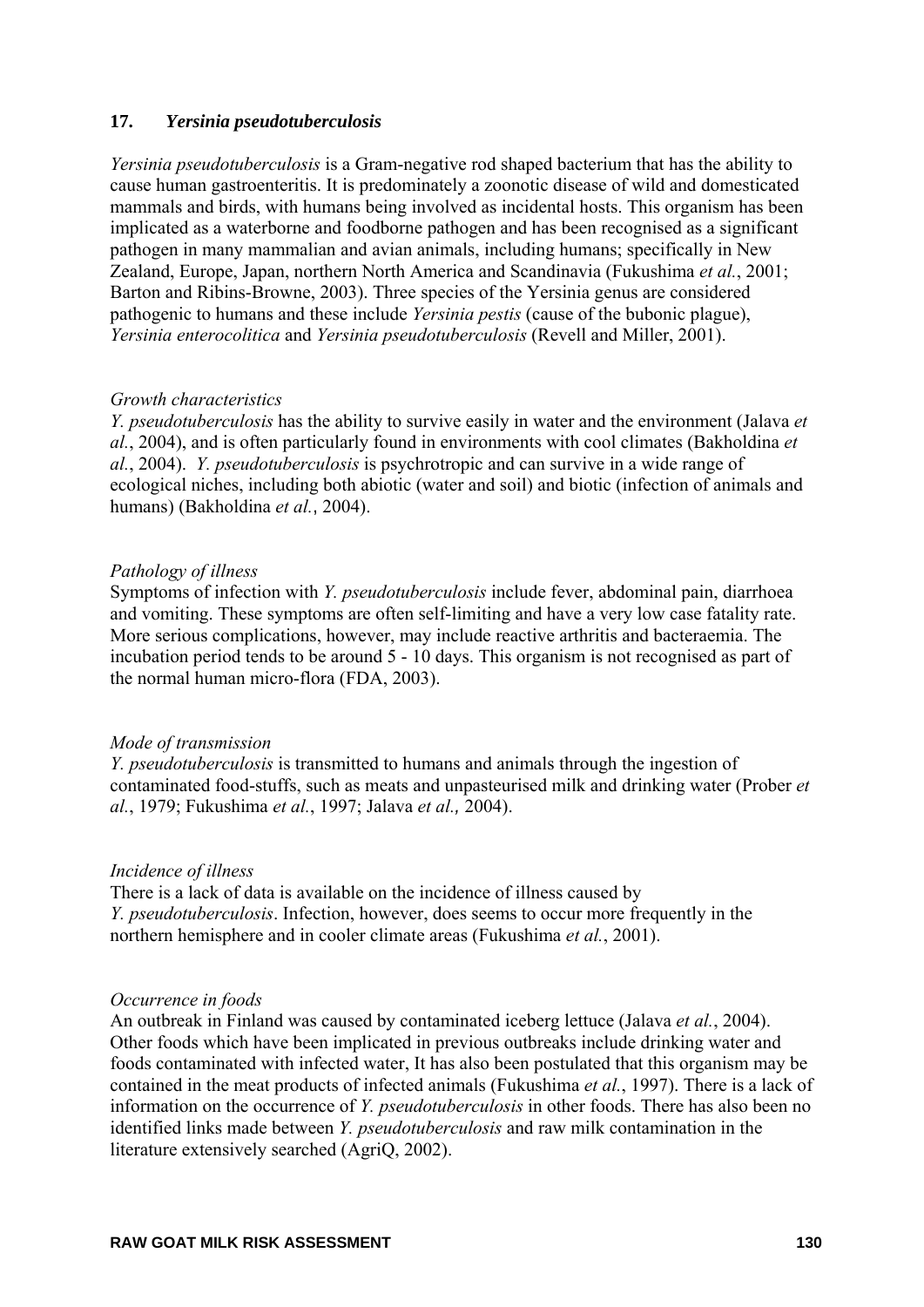#### *Virulence and infectivity*

The major mechanism of virulence of *Y. pseudotuberculosis* is its invasiveness of cells (Martins *et al.*, 1998) and ability to survive in macrophages and avoid destruction by the body's immune response (Revell and Miller 2001).

#### *Dose response*

A large dose of around  $10<sup>9</sup>$  organisms is generally required for infection to occur in humans (Martins *et al.*, 1998).

#### *References*

AgriQ. (2002) Risk Assessment of Sheep and Goat Milk for Safefood (Production) NSW 4.0. (Unpublished Work) .

Bakholdina, S.I., Sanina, N.M., Krasikova, I.N., Popova, O.B. and Solov'eva, T.F. (2004) The impact of abiotic factors (temperature and glucose) on physicochemical properties of lipids from Yersinia pseudotuberculosis. *Biochimie* 86(12):875-881.

Barton, M.D. and Ribins-Browne, R.M. (2003) *Yersinia enterocolitica*. In: Hocking, A.D. eds. *Foodborne Microorganisms of Public Health Significance*. Sixth ed, Chapter 19. Australian Institute of Food Science and Technology Incorporated, Waterloo DC NSW, pp577-596.

FDA (2003) *The bad bug book (Foodborne Pathogenic Microorganisms and Natural Toxins Handbook )*. US Food and Drug Administration. http://www.cfsan.fda.gov/~mow/intro.html. Accessed on 8 August 2004.

Fukushima, H., Hoshina, K., Itogawa, H. and Gomyoda, M. (1997) Introduction into Japan of pathogenic Yersinia through imported pork, beef and fowl. *Int.J.Food Microbiol.* 35(3):205-212.

Fukushima, H., Matsuda, Y., Seki, R., Tsubokura, M., Takeda, N., Shubin, F.N., Paik, I.K. and Zheng, X.B. (2001) Geographical heterogeneity between Far Eastern and Western countries in prevalence of the virulence plasmid, the superantigen Yersinia pseudotuberculosis-derived mitogen, and the high-pathogenicity island among Yersinia pseudotuberculosis strains. *Journal of Clinical Microbiology* 39(10):3541-3547.

Jalava, K., Hallanvuo, S., Nakari, U.M., Ruutu, P., Kela, E., Heinasmaki, T., Siitonen, A. and Nuorti, J.P. (2004) Multiple outbreaks of Yersinia pseudotuberculosis infections in Finland. *J.Clin.Microbiol.* 42(6):2789-2791.

Martins, C.H., Bauab, T.M. and Falcao, D.P. (1998) Characteristics of Yersinia pseudotuberculosis isolated from animals in Brazil. *J.Appl.Microbiol.* 85(4):703-707.

Prober, C.G., Tune, B. and Hoder, L. (1979) Yersinia pseudotuberculosis septicemia 133. *Am J Dis Child* 133(6):623-624.

Revell, P.A. and Miller, V.L. (2001) Yersinia virulence: more than a plasmid. *FEMS Microbiol.Lett.* 205(2):159- 164.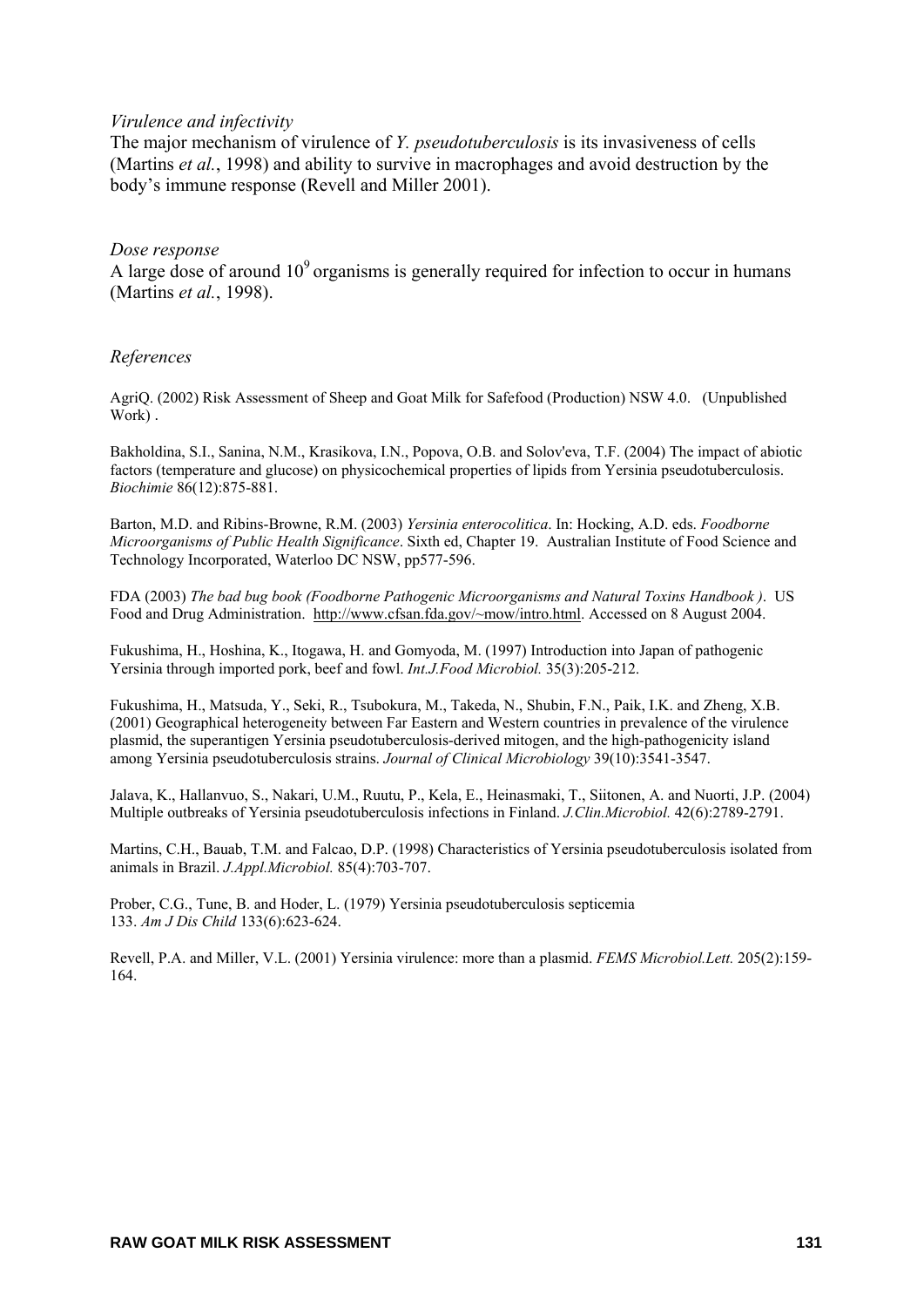# **Appendix 3: Occurrence of microbiological hazards associated with raw goat milk**

#### **1. Australian data**

**Table 1:** *Salmonella* isolates from raw goat milk (NEPPS data 1983 - 2004)

| Organism                                | Origin and times isolated |
|-----------------------------------------|---------------------------|
| S. Anatum                               | INSW 1. Qld 1             |
| S. Choleraesuis by Kunzendorf Australia | WA <sub>7</sub>           |
| S. Saintpaul                            | <b>NSW3</b>               |
| S. subsp IIIb ser 61:I, v: z 35         | Qld 2                     |

**Table 2:** Summary of data from State testing programmes (1993 - 2006)

| <b>State</b>      | Campylobacter   | Coag + Staph      | <b>Coliforms</b> | E.coli            | Listeria         | <b>Salmonella</b> |
|-------------------|-----------------|-------------------|------------------|-------------------|------------------|-------------------|
| $NSW 93 - 99*$    |                 | 5.9%<br>(2/34)    | 17.2%<br>(17/99) | 2%<br>(1/51)      |                  | 50%<br>(1/2)      |
| NSW 02 $-05$ *    | 0%<br>(0/263)   | 12.8%<br>(34/266) |                  | 10.5%<br>(28/266) | $0\%$<br>(0/266) | $0\%$<br>(0/266)  |
| $SA 95 - 01***$   | 0%<br>(0/38)    | 7.9%<br>(3/38)    | 9.5%<br>(26/274) |                   | $0\%$<br>(0/38)  | 0%<br>(0/38)      |
| $SA$ 00 $-$ 05**  |                 | 34.1%<br>(30/88)  |                  | 12.5%<br>(3/24)   | 0%<br>(0/77)     | $0\%$<br>(0/77)   |
| $QLD 03 - 06$ #   | $0\%$<br>(0/19) | $0\%$<br>(0/24)   | 1.5%<br>(1/65)   | $0\%$<br>(0/39)   | $0\%$<br>(0/21)  | 0%<br>(0/21)      |
| WA 03 $-06^{***}$ | 5.3%<br>(6/113) | 21.6%<br>(24/111) | 31%<br>(38/122)  | $4\%$<br>(5/122)  | 0%<br>(0/120)    | $0\%$<br>(0/107)  |

\* NSW Food Authority, \*\* Dairy Authority of South Australia, # Safefood Queensland, ## Department of Health Western Australia

| Table 3: |  |  | Summary of outcomes of testing data from other programs (Pointon <i>et al.</i> , 2004) |  |
|----------|--|--|----------------------------------------------------------------------------------------|--|
|          |  |  |                                                                                        |  |

| <b>State</b>                               | <b>Campylobacter</b> | Coag + Staph     | <b>Coliforms</b> | E.coli           | Listeria                            | <b>Salmonella</b> | Y. enterocolitica |
|--------------------------------------------|----------------------|------------------|------------------|------------------|-------------------------------------|-------------------|-------------------|
| <b>NSW</b><br>1972<br>(survey)             |                      | 5.6%<br>(4/72)   | 34.7%<br>(25/72) |                  |                                     |                   |                   |
| <b>NSW</b><br>2001<br>(survey)             |                      | 23.3%<br>(14/60) |                  | 21.7%<br>(13/60) | $0\%$<br>(0/60)                     | 0%<br>(0/60)      | 1.7%<br>(1/60)    |
| <b>NSW</b><br>2002<br>(study)              | 0%<br>(0/59)         |                  |                  | 20.4%<br>(12/59) | 6.8%<br>$(4/59)^*$<br>0%<br>(0/59)# | 0%<br>(0/59)      | $0\%$<br>(0/59)   |
| <b>SA</b><br>$1995 -$<br>2003<br>(testing) | 0%<br>(0/79)         | 12%<br>(10/81)   | 7%<br>(26/392)   |                  | $0\%$<br>(0/79)                     | $0\%$<br>(0/79)   | $0\%$<br>(0/54)   |

**\*** *L. innocua***, #** *L. monocytogenes*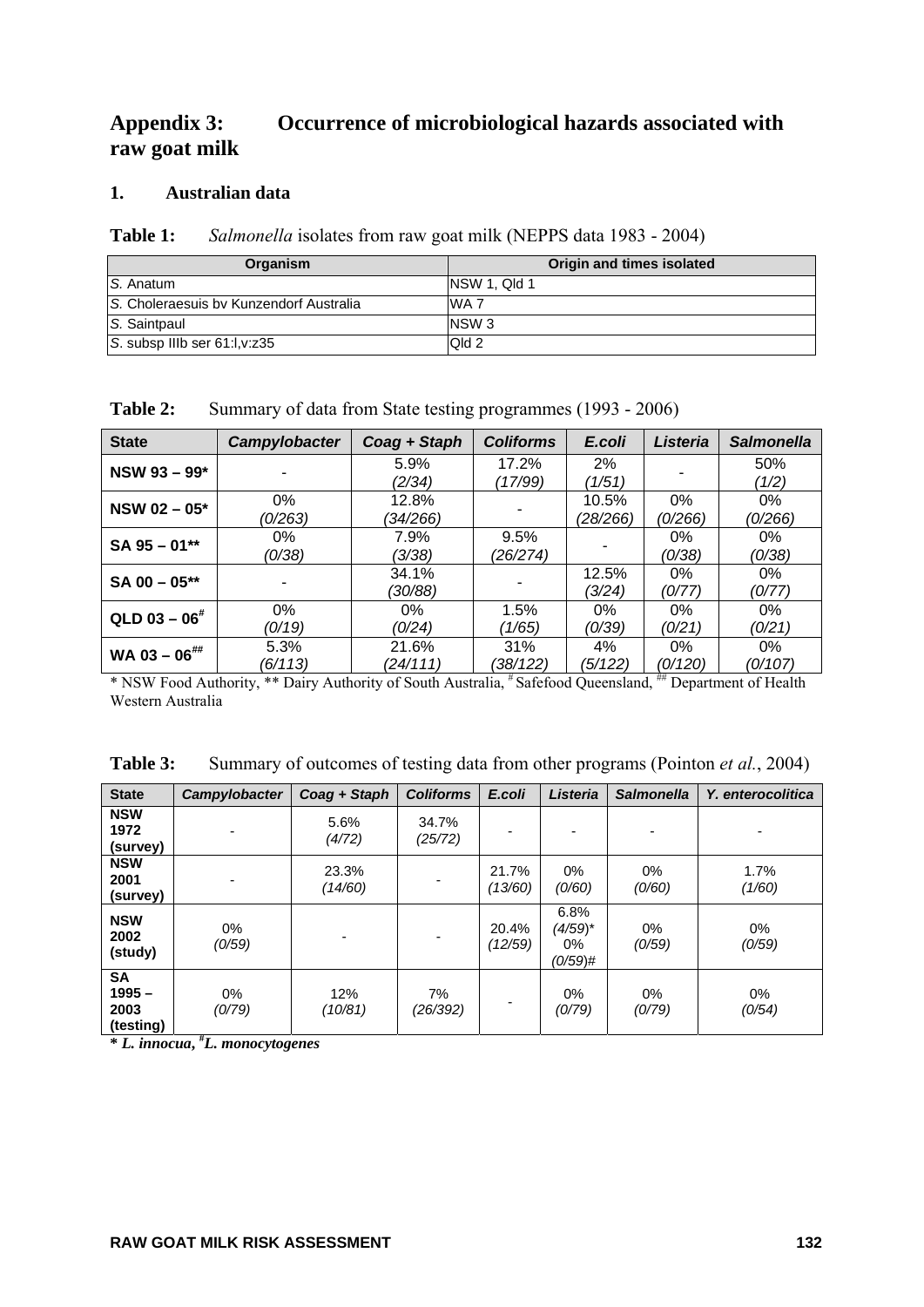| Organism          | <b>Sampling period</b> | % Positive                | <b>Reference</b>           |
|-------------------|------------------------|---------------------------|----------------------------|
| B. cereus         | Aug - Dec 1978         | 6.9%<br>(20/291)          | (Jensen and Hughes, 1980)  |
| E. coli           | Aug - Dec 1978         | 60.5%<br>(176/291)        | (Jensen and Hughes, 1980)  |
| Salmonella spp.   | Aug - Dec 1978         | 0.34%<br>(Level=3.44E-05) | (Jensen and Hughes, 1980)  |
| S. aureus         | Aug - Dec 1978         | 5.5%<br>(16/291)          | (Jensen and Hughes, 1980)  |
| S. aureus         |                        | $< 1\%$<br>(<8/896)       | (Ryan and Greenwood, 1990) |
| L. monocytogenes  |                        | 1.4%<br>(9/69)            | (Arnold and Coble, 1995)   |
| Y. enterocolitica | Aug - Dec 1978         | 12.8%<br>(35/274)         | (Hughes and Jensen, 1981)  |

**Table 4:** Surveys from scientific literature in Australia

Table 5: Food recalls notified to FSANZ (1990 – 2009)

| <b>Product</b>                              | <b>Reason for recall</b>              |
|---------------------------------------------|---------------------------------------|
| Frozen raw goat milk, soft cheese and fetta | Unacceptable levels of microorganisms |
| Fetta made from goat milk                   | E. coli                               |
| Goat milk yoghurt                           | E. coli                               |
| Unpasteurised frozen goat milk              | Salmonella Zanzibar                   |

## **2. International data**

Table 6: Prevalence of *Brucella* sp. in raw goat milk

| <b>Organism</b>      | Country | <b>Samples</b> | % Positive | Reference                    |
|----------------------|---------|----------------|------------|------------------------------|
| B. abortus           | Mexico  | 24             | 6.4        | (Acedo <i>et al.</i> , 1997) |
| <b>B.</b> melitensis | Mexico  | 24             | 8.4        | (Acedo <i>et al.</i> , 1997) |

**Table 7:** Prevalence of *Campylobacter* spp. in raw goat milk

| Organism           | <b>Country</b> | <b>Samples</b> | % Positive | Reference                     |
|--------------------|----------------|----------------|------------|-------------------------------|
| Campylobacter spp. | UK             | ΝA             | 0.04       | (Burden, 1989)                |
| Campylobacter spp. | Switzerland    | 344            |            | (Muehlherr et al., 2003)      |
| Campylobacter spp. | UK             | 100            |            | (Little and De Louvois, 1999) |

## **Table 8:** Prevalence of *Coxiella* in raw goat milk

| Organism      | lCountrv | <b>Samples</b> | % Positive | <b>Reference</b>                 |
|---------------|----------|----------------|------------|----------------------------------|
| C.a burnettii | บร       | 29             |            | (Ruppanner <i>et al.</i> , 1978) |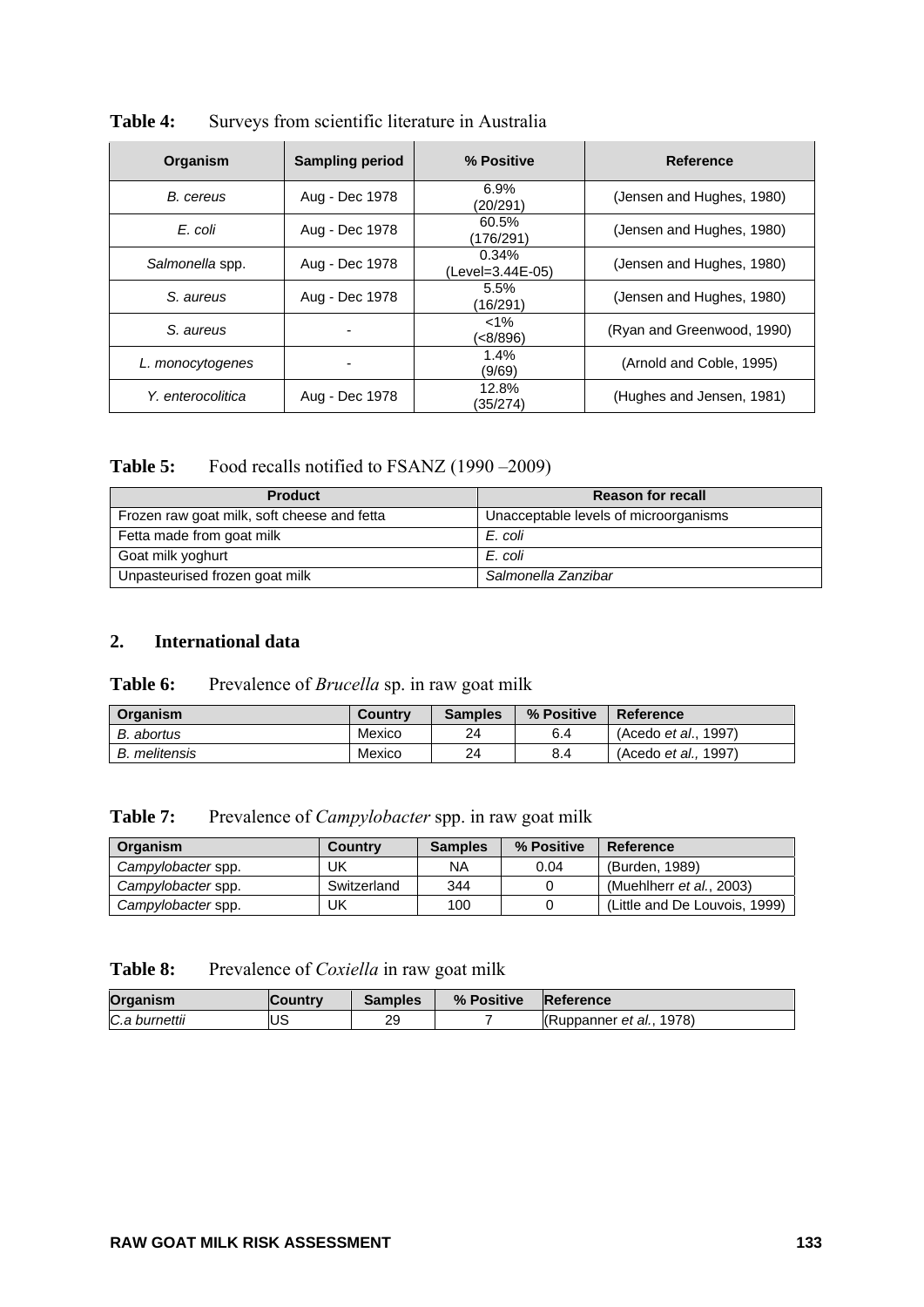| Organism        | Country     | <b>Samples</b> | % Positive | <b>Reference</b>              |
|-----------------|-------------|----------------|------------|-------------------------------|
| <b>STEC</b>     | Switzerland | 344            | 16.3       | (Muehlherr et al., 2003)      |
| <b>EHEC</b>     | UK          | 94             | 0.7        | (Anon, 1999)                  |
| E. coli         | UK          | 2462           | 10         | (Roberts, 1985)               |
| E. coli         | US          | 2911           | 1.6        | (White and Hinckley, 1999)    |
| E coli          | Austria     | 204            | 1.5        | (Pernthaner et al., 1993)     |
| E. coli 0157:H7 | Italy       | 60             | 1.7        | (Foschino et al., 2002)       |
| E. coli 0157:H7 | UK          | 100            | 0          | (Little and De Louvois, 1999) |

**Table 9:** Prevalence of *E. coli* in raw goat milk

**Table 10:** Prevalence of *Listeria* spp. in raw goat milk

| Organism         | <b>Country</b> | <b>Samples</b> | % Positive | <b>Reference</b>              |
|------------------|----------------|----------------|------------|-------------------------------|
| L. monocytogenes | UΚ             | 100            | O          | (Little and De Louvois, 1999) |
| L. monocytogenes | India          | 64             | 1.56       | (Barbuddhe et al., 2000)      |
| L. monocytogenes | UΚ             | 94             | 2.09       | (Anon, 1999)                  |
| L. monocytogenes | Spain          | 1445           | 2.56       | (Gaya et al., 1996)           |
| L. monocytogenes | US             | 450            | 3.8        | (Abou-Eleinin et al., 2000)   |
| L. monocytogenes | Portugal       | 39             | 0          | (Guerra et al., 2001)         |
| L. innocua       | Spain          | 1445           | 1.73       | (Gaya et al., 1996)           |
| L. innocua       | US             | 450            | 5.8        | (Abou-Eleinin et al., 2000)   |
| Listeria spp.    | Portugal       | 39             | 5          | (Guerra et al., 2001)         |

**Table 11:** Prevalence of *Mycobacterium avium* subsp. *paratuberculosis* in raw goat milk

| Organism                                                   | <b>Country</b> | <b>Samples</b> | % Positive  | Reference                |
|------------------------------------------------------------|----------------|----------------|-------------|--------------------------|
| MAP                                                        | Norway         | 340            | 7.1 (PCR)   | (Dionne et al., 2003)    |
| (Mycobacterium)                                            |                |                | 0 (culture) |                          |
| <b>MAP</b>                                                 | Switzerland    | 344            | 23          | (Muehlherr et al., 2003) |
| MAP (Goat identified was infected<br>with Johne's disease) | India          | 20             |             | (Singh and Vihan, 2004)  |
| <b>MAP</b>                                                 | UK             | 90             | $<$ 1 (PCR) | (Grant et al., 2001)     |

|  | <b>Table 12:</b> Prevalence of Salmonella spp. in raw goat milk |  |
|--|-----------------------------------------------------------------|--|
|--|-----------------------------------------------------------------|--|

| Organism        | <b>Country</b>  | <b>Samples</b> | % Positive | <b>Reference</b>              |
|-----------------|-----------------|----------------|------------|-------------------------------|
| Salmonella spp. | Spain           | 1445           |            | (Gaya et al., 1996)           |
| Salmonella spp. | Europe          | 50             |            | (Abo-Elnaga et al., 1985)     |
| Salmonella spp. | IUК             | 2463           |            | (Roberts, 1985)               |
| Salmonella spp. | Switzerland     | 344            |            | (Muehlherr et al., 2003)      |
| Salmonella spp. | Italy           | 60             |            | (Foschino et al., 2002)       |
| Salmonella spp. | IUК             | 100            |            | (Little and De Louvois, 1999) |
| Salmonella spp. | <b>Bulgaria</b> | 60             |            | (Vashin et al., 1999)         |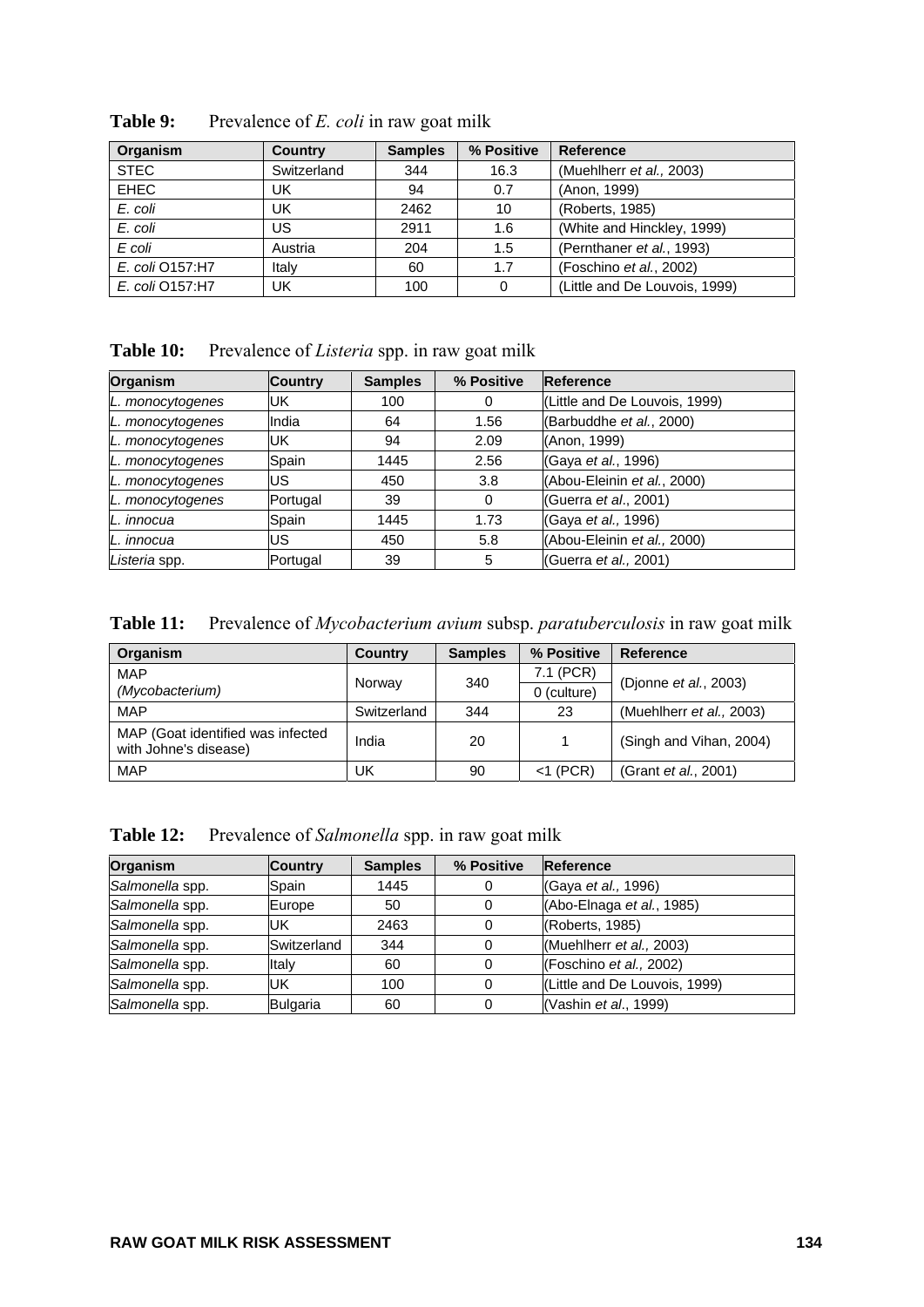| Organism            | <b>Country</b> | <b>Samples</b> | % Positive     | <b>Reference</b>                 |
|---------------------|----------------|----------------|----------------|----------------------------------|
| S. aureus           | Europe         | 50             | 0              | (Abo-Elnaga et al., 1985)        |
| S. aureus           | lUS.           | 2911           | 11             | (White and Hinckley, 1999)       |
| S. aureus           | lFrance        | 238            | $\overline{2}$ | (De Buyser et al., 1987)         |
| S. aureus           | Norway         | 213            | 96.2           | (Jorgensen et al., 2005)         |
| S. aureus           | Switzerland    | 344            | 31.7           | (Muehlherr et al., 2003)         |
| S. aureus           | Italy          | 60             | 43             | (Foschino et al., 2002)          |
| S. aureus           | Austria        | 359            | 17.6           | (Deinhofer and Pernthaner, 1995) |
| S. aureus           | UK.            | 2,493          | 4              | (Roberts, 1985)                  |
| S. aureus           | UK.            | 100            | 15             | (Little and De Louvois, 1999)    |
| S. aureus           | Greece         | 1350           | 10             | (Kalogridou-Vassiliadou, 1991)   |
| S. aureus           | Iraq           | 297            | 3              | (Al-Graibawi et al., 1986)       |
| Coag -ve staph      | Austria        | 204            | 55             | (Pernthaner et al., 1993)        |
| Coag +ve staph      | Austria        | 204            | 37.3           | (Pernthaner et al., 1993)        |
| Staphylococcus spp. | Austria        | 204            | 1.5            | (Pernthaner et al., 1993)        |

**Table 13:** Prevalence of *Staphylococcus* spp. in raw goat milk

**Table 14:** Prevalence of *Streptococcus* spp.in raw goat milk

| Organism<br>Country |         | <b>Samples</b> | % Positive | Reference                        |
|---------------------|---------|----------------|------------|----------------------------------|
| Streptococcus spp.  | US      | 2911           | 4.1        | (White and Hinckley, 1999)       |
| Streptococcus spp.  | Austria | 204            | 6.2        | (Pernthaner et al., 1993)        |
| Streptococcus spp.  | Austria | 2243           | 1.6        | (Deinhofer and Pernthaner, 1995) |

**Table 15:** Prevalence of *Toxoplasma* spp. in raw goat milk

| Organism    | <b>Country</b> | <b>Samples</b> | % Positive Reference |                      |
|-------------|----------------|----------------|----------------------|----------------------|
| $T.$ gondii | บร             | 232            |                      | (Smith, 1993a)       |
| $T.$ gondii | บร             |                |                      | (Walsh et al., 1999) |

**Table 16:** Prevalence of *Yesinia* spp. in raw goat milk

| Organism          | <b>Country</b> | <b>Samples</b> | % Positive Reference |                 |
|-------------------|----------------|----------------|----------------------|-----------------|
| Y. enterocolitica | IUК            | 2.493          | 0.08                 | (Roberts, 1985) |
| Y. enterocolitica | ΙUΚ            |                | 0.08                 | (Burden, 1989)  |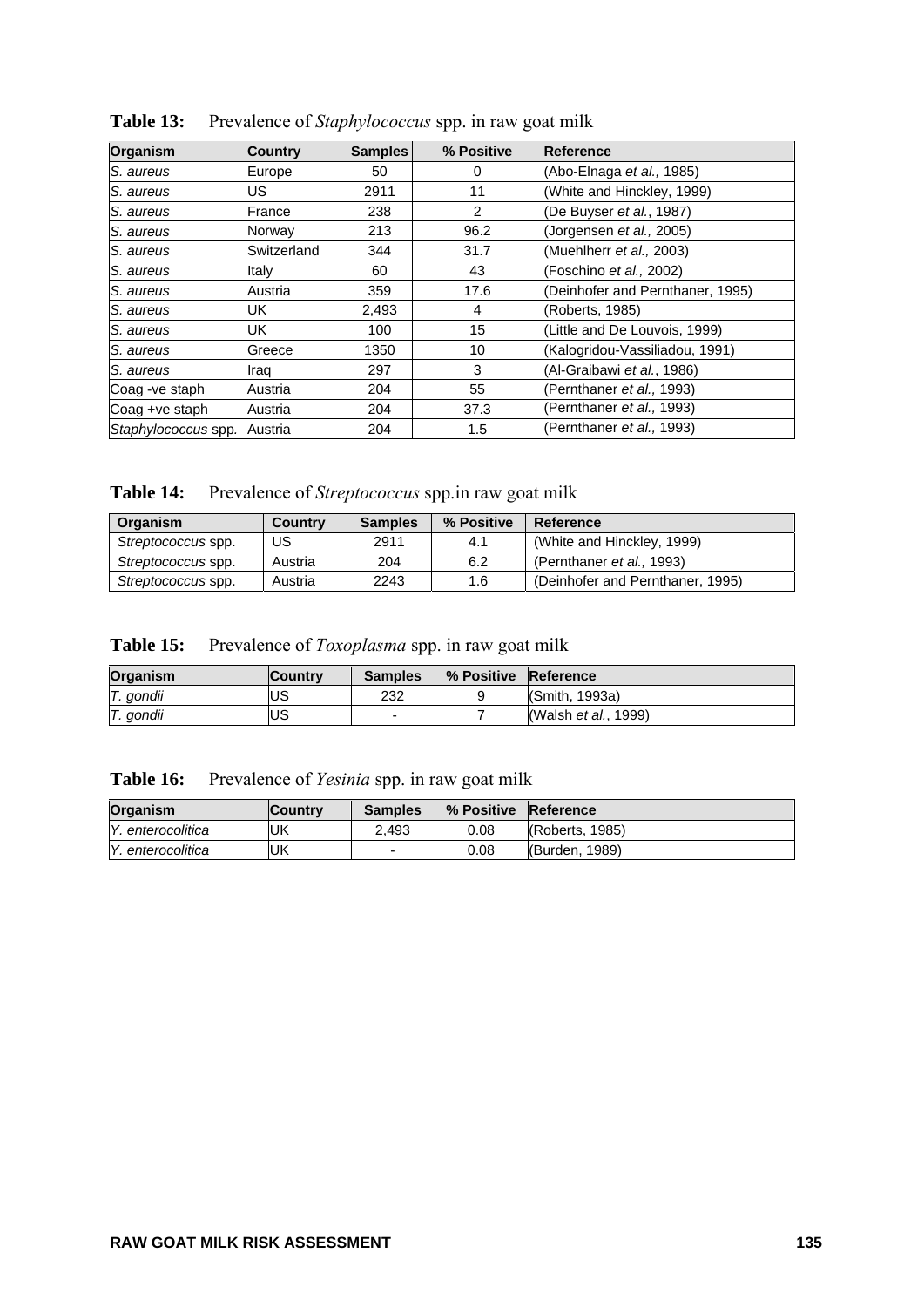# **Appendix 4: Foodborne illness associated with consumption of raw goat milk**

## **1. Australian data**

| Outbreaks of illness associated with raw goat milk<br>Table 1: |
|----------------------------------------------------------------|
|----------------------------------------------------------------|

| Year | Country   | <b>Cases</b> | <b>Causative Agent</b>                     | <b>Comment</b>                                                                                               | Reference                     |
|------|-----------|--------------|--------------------------------------------|--------------------------------------------------------------------------------------------------------------|-------------------------------|
| 1990 | Australia | 9            | Salmonella choleraesuis<br>var. Kunzendorf | Consumption of unpasteurised goats milk                                                                      | (Iveson <i>et al.</i> , 1990) |
| 1984 | Australia | 2            | Cryptosporidium parvum                     | Consumption of unpasteurised goats milk<br>five days prior to onset of illness - mother<br>and 1yr old child | (Smith, 1993a)<br>(WHO, 1984) |

## **2. International data**

| Year | <b>Country</b>    | <b>Cases</b><br>(deaths) | <b>Causative Agent</b><br><b>Comment</b> |                                                                           | Reference                                  |
|------|-------------------|--------------------------|------------------------------------------|---------------------------------------------------------------------------|--------------------------------------------|
| 2001 | Austria           | $\overline{2}$           | E. coli 0157                             | Isolated from dairy cow and<br>goat, raw milk                             | (Allerberger et al., 2001)                 |
| 2001 | Canada            | 5                        | E. coli 0157:H7                          | Source of implicated goat's<br>milk was a co-operative<br>farm            | (McIntyre, 2001)                           |
| 2001 | Sweden            | $\mathbf{1}$             | E. coli 0157                             | Consumption of<br>unpasteurised goats milk                                | (Steen et al., 2001) SA risk<br>assessment |
| 1998 | Scotland          | $\mathbf{1}$             | E. coli 0157                             | Unpasteurised goat milk<br>from farm gate                                 | (Handysides and Cowden,<br>1998)           |
| 1995 | Czech<br>Republic | 5                        | E. coli 0157                             | Unpasteurised goat milk<br>from farm                                      | (Bielaszewska et al., 1997)                |
| 1992 | France            | 40                       | Coxiella burnettii                       | Persons who worked on<br>farm and consumed<br>unpasteurised milk products | (Fishbein and Raoult, 1992)                |
| 1991 | <b>USA</b>        | 3                        | Campylobacter jejuni                     | Consumed on farm                                                          | (CDC, 2002)                                |
| 1990 | UK                | 1                        | Toxoplasma gondii                        | Consumption of<br>unpasteurised goats milk                                | (Skinner et al., 1990)                     |
| 1989 | UK                | 3                        | Campylobacter jejuni                     | Consumption of<br>unpasteurised goats milk                                | (Burden, 1989)                             |
| 1988 | Israel            | 3                        | Staphylococcus aureus                    | Milk from a goat with overt<br>mastitis                                   | (Gross et al., 1988)                       |
| 1985 | Scotland          | 2                        | Staphylococcus aureus                    | Goats milk from farm -<br>unpasteurised                                   | (Sharp, 1989)                              |
| 1985 | <b>UK</b>         | 1                        | Campylobacter jejuni                     | Consumption of<br>unpasteurised goats milk                                | (Hutchinson et al., 1985a)                 |
| 1985 | UK                | 3                        | Campylobacter jejuni                     | Consumption of<br>unpasteurised goats milk                                | (Hutchinson et al., 1985b)                 |
| 1984 | Brazil            | 6                        | <b>Brucella melitensis</b>               | Consumption of<br>unpasteurised goats milk<br>and / or cheese             | (Chiari and Neves, 1984)                   |
| 1984 | <b>USA</b>        | $\overline{2}$           | Toxoplasma gondii                        | Consumption of raw goats<br>milk                                          | (Smith, 1993a)                             |
| 1984 | <b>USA</b>        | 6                        | Toxoplasma gondii                        | Consumption of raw goats<br>milk                                          | (Smith, 1993a)                             |
| 1983 | <b>USA</b>        | 6                        | Campylobacter jejuni                     | Associated with dairy that<br>produced raw goat milk                      | (Harris et al., 1987)                      |
| 1978 | <b>USA</b>        | 10                       | Toxoplasma gondii                        | Consumption of<br>unpasteurised goats milk                                | (Sacks et al., 1982)                       |
| 1975 | <b>USA</b>        | 1                        | Toxoplasma gondii                        | Consumption of<br>unpasteurised goats milk                                | (Riemann et al., 1975)                     |

Table 2: Outbreaks of illness associated with raw goat milk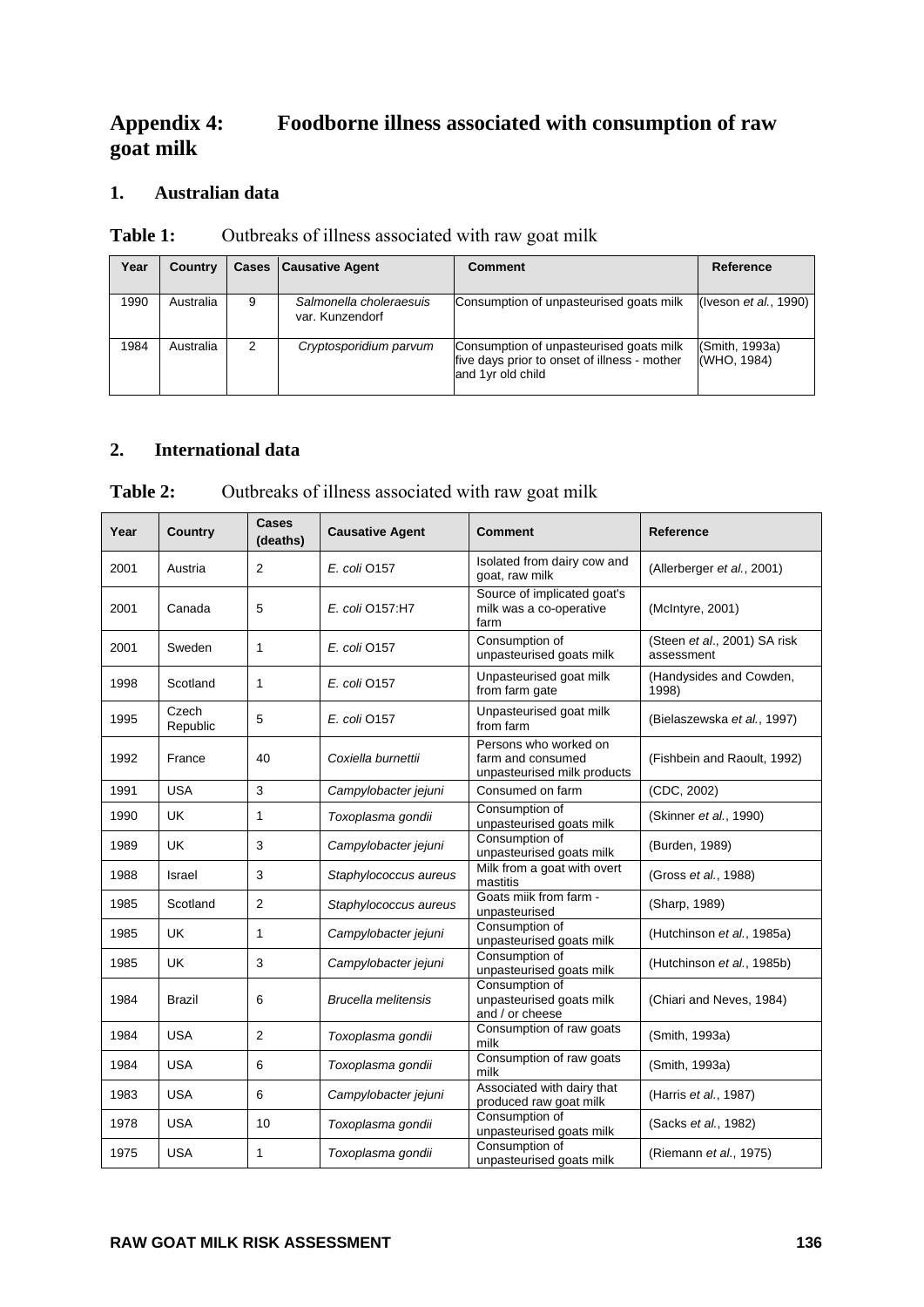| Year | Country    | Cases<br>(deaths) | <b>Product</b>                                         | Causative<br>Agent                                  | <b>Comment</b>                                                                                                       | Reference                             |
|------|------------|-------------------|--------------------------------------------------------|-----------------------------------------------------|----------------------------------------------------------------------------------------------------------------------|---------------------------------------|
| 2006 | Finland    | 7                 | Soft<br>unpasteurised<br>goats milk<br>cheese          | Streptococcus<br>equi subspecies<br>zooepidemicus   | Small farm production                                                                                                | (Kuusi et al., 2006)                  |
| 2006 | France     | 3                 | Raw goats milk<br>cheese                               | E. coli 0157                                        | Unpasteurised raw goat<br>cheese produced by a local<br>provider                                                     | (Espie <i>et al.</i> , 2006)          |
| 2005 | France     | 18                | Raw goats milk<br>cheese                               | Salmonella<br>Stourbridge                           | Cheese was made from the<br>unpasteurised milk of a single<br>herd of 260 goats                                      | (Vaillant and Espie,<br>2005)         |
| 2004 | Italy      | 4                 | Unpasteurised<br>goats milk<br>cheese                  | Brucella<br>melitensis                              | Symptoms included fever and<br>lumbar pain                                                                           | (Taliani et al., 2004)                |
| 2002 | Spain      | 11                | Raw goats<br>cheese                                    | Brucella<br>melitensis<br>serovar <sub>3</sub>      | Unpasteurised raw goat<br>cheese produced in a<br>farmhouse                                                          | (Mendez et al.,<br>2003)              |
| 1999 | Canada     | ?                 | Cheese from<br>goats milk                              | Coxiella burnettii                                  | Associated with contact with<br>goat placenta, smoking<br>tobacco                                                    | (Hatchette et al.,<br>2001)           |
| 1995 | Malta      | 135(1)            | Soft cheese<br>made with raw<br>goats milk             | Brucella<br>mellitensis                             | Consumption of raw milk<br>cheese                                                                                    | (Anon, 1995)                          |
| 1994 | France     | 4                 | Raw goats milk<br>cheese                               | E. coli 0103                                        | Goats milk suspected                                                                                                 | (Ammon, 1997)                         |
| 1993 | France     | 273(1)            | Unpasteurised<br>goats milk<br>cheese                  | S. enterica<br>Paratyphi B<br>phage type 1 var<br>3 | Brand A unpasteurised goat<br>milk cheese, Out break was<br>possibly related to<br>contaminated goats milk<br>cheese | (Desenclos et al.,<br>1996)           |
| 1992 | France     | 4(1)              | Unpasteurised<br>fromage frais<br>goats/cows<br>cheese | E. coli                                             | Acute haemolytic uraemic<br>syndrome (HUS)                                                                           | (Deschenes et al.,<br>1996)           |
| 1990 | France     | 277               | Contaminated<br>goats milk<br>cheese                   | S. enterica<br>Paratyphi B                          | Out break was possibly related<br>to contaminated goats milk<br>cheese                                               | (Desenclos et al.,<br>1996)           |
| 1988 | England    | 1                 | Goats milk soft<br>cheese                              | Listeria spp.                                       | Immuno-compromised case                                                                                              | (Azadian et al.,<br>1989)             |
| 1983 | <b>USA</b> | 31                | Raw goats<br>cheese                                    | <b>Brucella</b><br>melitensis                       | Mexican raw goats milk<br>cheese                                                                                     | (Thapar and Young,<br>1986)           |
| 1973 | <b>USA</b> | 3                 | Mexican fresh<br>raw cheese                            | <b>Brucella</b><br>melitensis                       | Mexican raw goats milk<br>cheese                                                                                     | (Eckman, 1975)                        |
| 1973 | Mexico     | 6                 | Fresh raw goats<br>cheese                              | <b>Brucella</b><br>melitensis                       | Mexican raw goats milk<br>cheese                                                                                     | (Young and<br>Suvannoparrat,<br>1975) |

| Table 3: | Outbreaks of illness associated with raw goat milk cheese |  |
|----------|-----------------------------------------------------------|--|
|          |                                                           |  |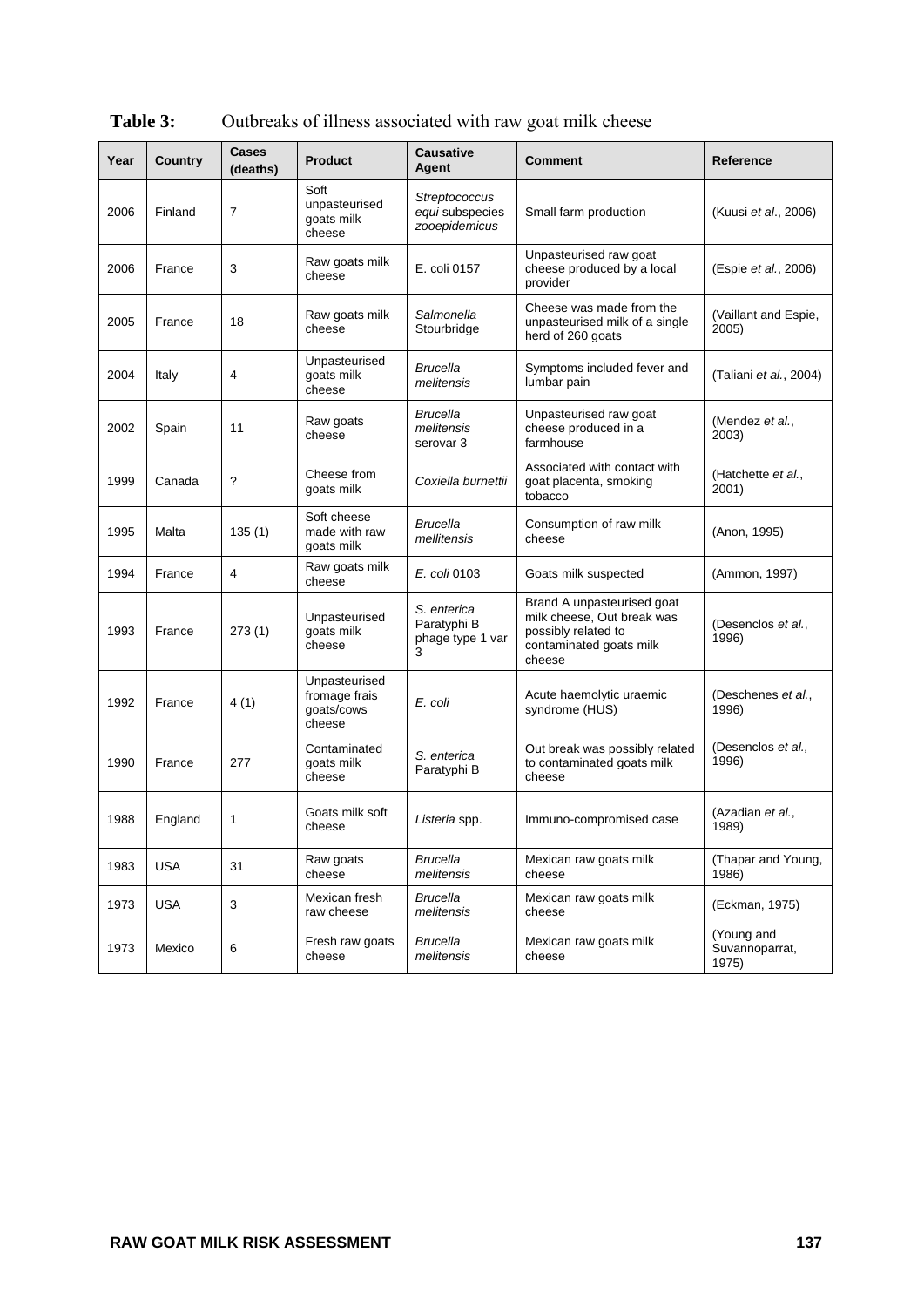# **Appendix 5: Qualitative framework for categorising hazards**



#### **Hazard characterisation (Severity of Hazard)**

| $\mathbf{v}$     | <b>Consequences of exposure</b> |          |         |        |  |  |
|------------------|---------------------------------|----------|---------|--------|--|--|
| "Infective dose" | Mild                            | Moderate | Serious | Severe |  |  |
| $<$ 10           |                                 |          |         |        |  |  |
| $10 - 100$       |                                 |          |         |        |  |  |
| $100 - 1,000$    |                                 |          |         |        |  |  |
| >1,000           |                                 |          |         |        |  |  |

## **Exposure assessment**

|                              | <b>Effect of processing</b> |           |                  |               |          |              |  |  |
|------------------------------|-----------------------------|-----------|------------------|---------------|----------|--------------|--|--|
| Raw product<br>contamination | Eliminates                  | 99%       | 50%<br>reduction | No.<br>effect | 10 fold  | 1000<br>fold |  |  |
|                              |                             | reduction |                  |               | increase | increase     |  |  |
| Rare (1:1,000)               |                             |           |                  |               |          |              |  |  |
| Infrequent (1%)              |                             |           |                  |               |          |              |  |  |
| Sometimes (10%)              |                             |           |                  |               |          |              |  |  |
| Common (50%)                 |                             |           |                  |               |          |              |  |  |
| Always (100%)                |                             |           |                  |               |          |              |  |  |

## **Risk Characterisation**

|                 | <b>Hazard Characterisation (Severity of Hazard)</b> |          |     |          |      |  |  |  |  |
|-----------------|-----------------------------------------------------|----------|-----|----------|------|--|--|--|--|
| <b>Exposure</b> | Negligible                                          | Very Low | Low | Moderate | High |  |  |  |  |
| Negligible      |                                                     |          |     |          |      |  |  |  |  |
| Very Low        |                                                     |          |     |          |      |  |  |  |  |
| Low             |                                                     |          |     |          |      |  |  |  |  |
| Moderate        |                                                     |          |     |          |      |  |  |  |  |
| High            |                                                     |          |     |          |      |  |  |  |  |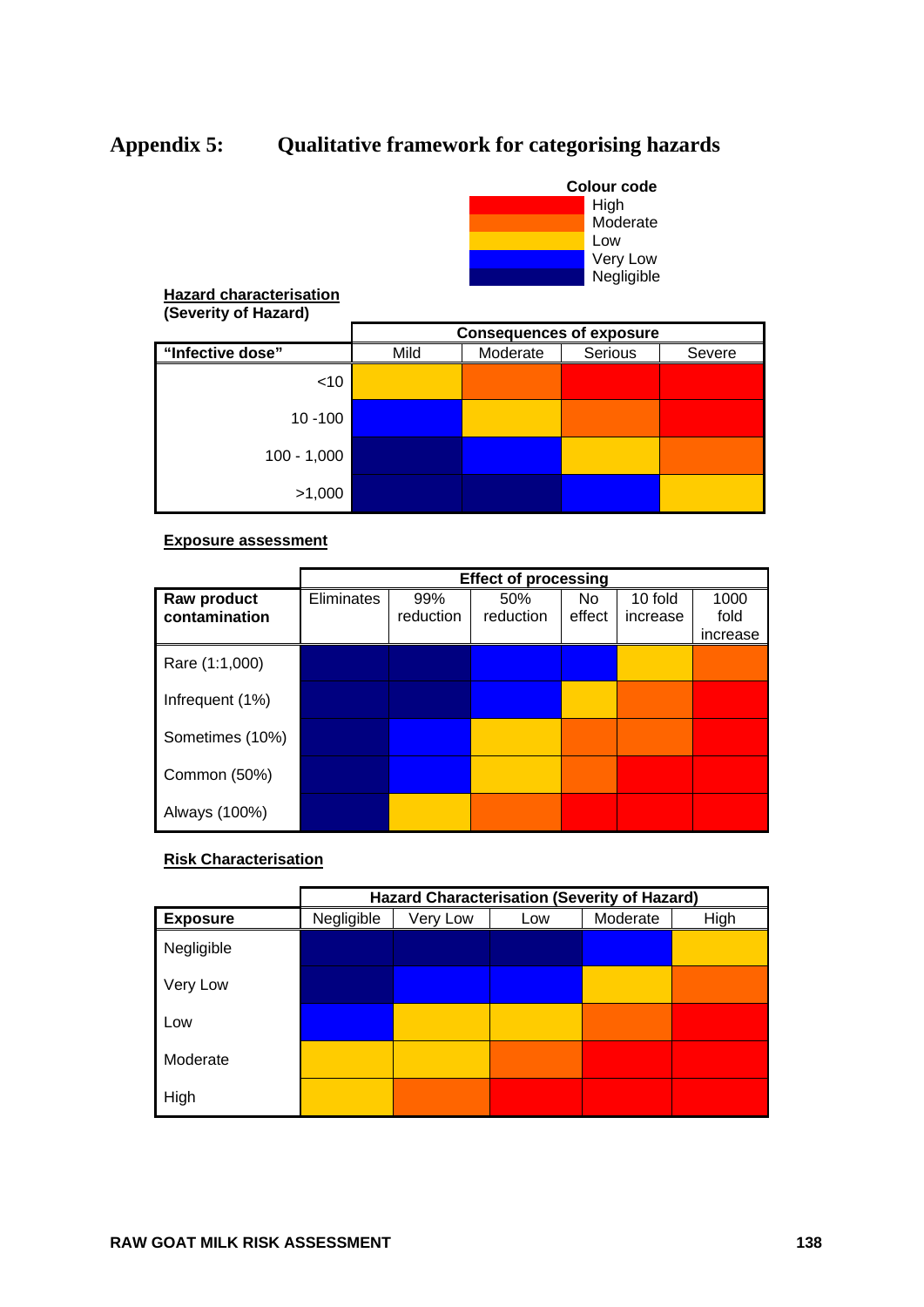**Figure 1:** Example of risk categorisation of EHEC in raw goat milk for the general population

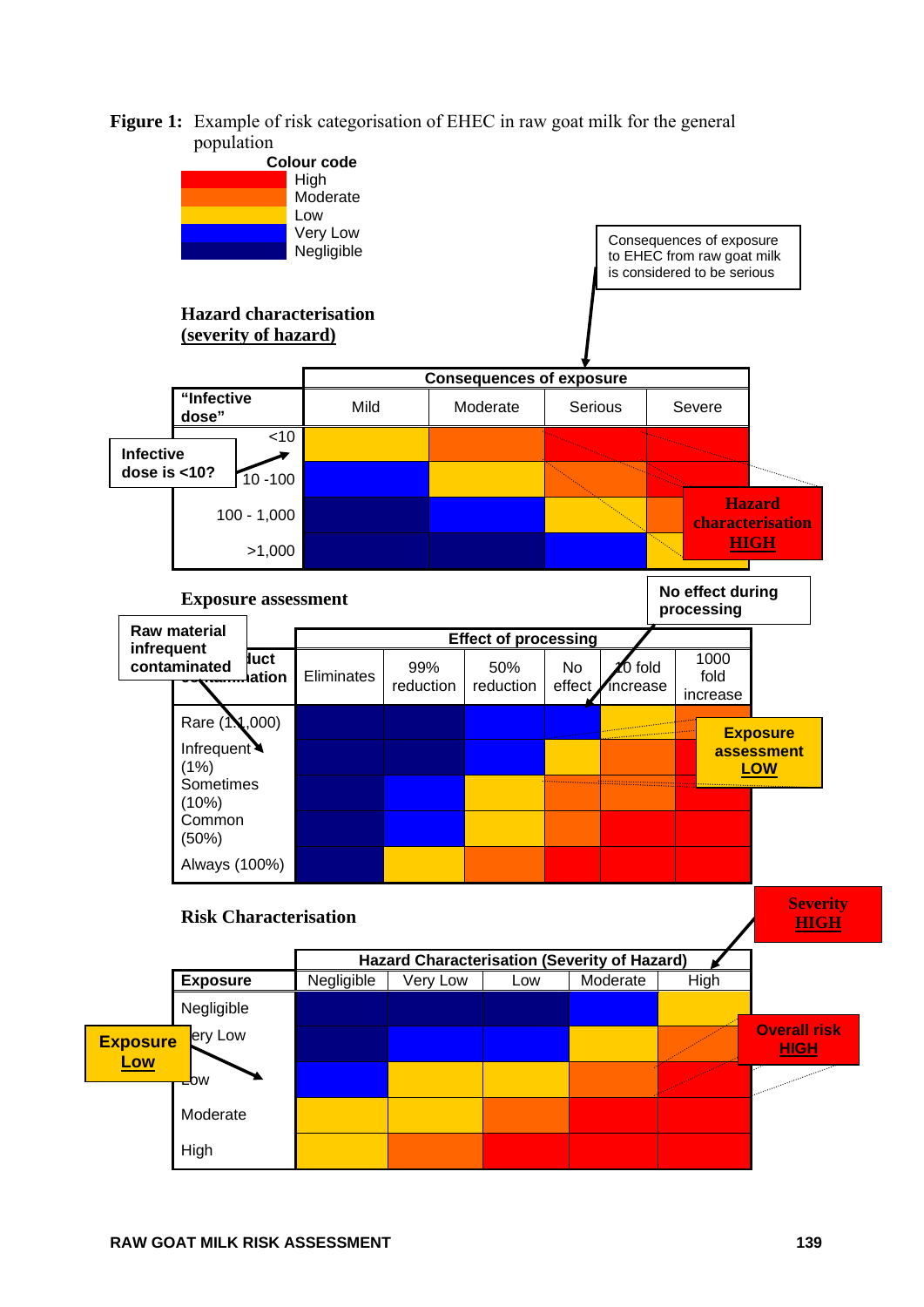# **Appendix 6: Qualitative framework inputs**

# Table 1: Hazard and exposure

| <b>Hazard Characterisation Module</b>         |                      |                                              |                    | <b>Exposure assessment Module</b> |                           |                             |                  |                 |
|-----------------------------------------------|----------------------|----------------------------------------------|--------------------|-----------------------------------|---------------------------|-----------------------------|------------------|-----------------|
| <b>Hazard</b>                                 | <b>Infective</b>     | <b>Consequences of exposure<sup>15</sup></b> |                    |                                   | <b>Severity of Hazard</b> |                             | <b>Effect of</b> | <b>Exposure</b> |
|                                               | dose                 | General                                      | <b>Susceptible</b> | <b>General</b>                    | <b>Susceptible</b>        | contamination <sup>16</sup> | processing       |                 |
| <b>Bacillus cereus</b>                        | >1.000               | Mild                                         | Mild               | <b>Negligible</b>                 | Negligible                | Sometimes                   | No effect        | Moderate        |
| <b>Brucella melitensis</b>                    | 10-100               | Serious                                      | Serious            | Moderate                          | <b>Moderate</b>           | Infrequent                  | No effect        | Low             |
| <b>Burkholderia</b><br>pseudomallei           | $>1,000*$            | Moderate                                     | Severe             | <b>Negligible</b>                 | Low                       | Rare                        | No effect        | <b>Very Low</b> |
| Campylobacter jejuni                          | 100-1,000            | Moderate                                     | Serious            | Very low                          | Low                       | Infrequent                  | No effect        | Low             |
| <b>Clostridium perfringens</b>                | >1,000               | Mild                                         | Mild               | <b>Negligible</b>                 | Negligible                | Sometimes                   | No effect        | Moderate        |
| Coxiella burnettii                            | < 10                 | Mild                                         | Serious            | Low                               | High                      | Infrequent                  | No effect        | Low             |
| Cryptosporidium parvum                        | 100-1.000            | Moderate                                     | Serious            | <b>Very Low</b>                   | Low                       | Infrequent                  | No effect        | Low             |
| Enterohaemorrhagic<br>E. coli                 | $<$ 10               | Serious                                      | Serious            | High                              | High                      | Infrequent                  | No effect        | Low             |
| Leptospira interrogans                        | $>1,000*$            | Moderate                                     | Moderate           | <b>Negligible</b>                 | <b>Negligible</b>         | Rare                        | No effect        | <b>Very Low</b> |
| Listeria monocytogenes                        | >1,000<br>$(10-100)$ | Moderate                                     | Severe             | <b>Negligible</b>                 | High                      | Infrequent                  | No effect        | Low             |
| Mycobacterium avium<br>subs. paratuberculosis | $>1,000*$            | Mild                                         | Moderate           | <b>Negligible</b>                 | <b>Negligible</b>         | Sometimes                   | No effect        | Moderate        |
| Salmonella spp.                               | 10-100               | Moderate                                     | Serious            | Low                               | <b>Moderate</b>           | Infrequent                  | No effect        | Low             |
| Staphylococcus aureus                         | >1,000               | Mild                                         | Mild               | <b>Negligible</b>                 | Negligible                | Common                      | No effect        | Moderate        |
| Streptococcus spp.                            | >1,000               | Mild                                         | Mild               | <b>Negligible</b>                 | Negligible                | Sometimes                   | No effect        | Moderate        |
| Toxoplasma gondii                             | $10 - 100*$          | Mild                                         | Serious            | Very low                          | <b>Moderate</b>           | Sometimes                   | No effect        | Moderate        |
| Yersinia<br>pseudotuberculosis                | >1,000               | Mild                                         | Moderate           | <b>Negligible</b>                 | <b>Negligible</b>         | Infrequent                  | No effect        | Low             |
| Yersinia enterocolitica                       | >1,000               | Mild                                         | Moderate           | <b>Negligible</b>                 | Negligible                | Infrequent                  | No effect        | Low             |

*\* assumed as no data* 

<sup>15</sup> Refer to Table 2 – Consequences of exposure determinations

 $^{16}$  Refer to Table 4 – Raw Product Contamination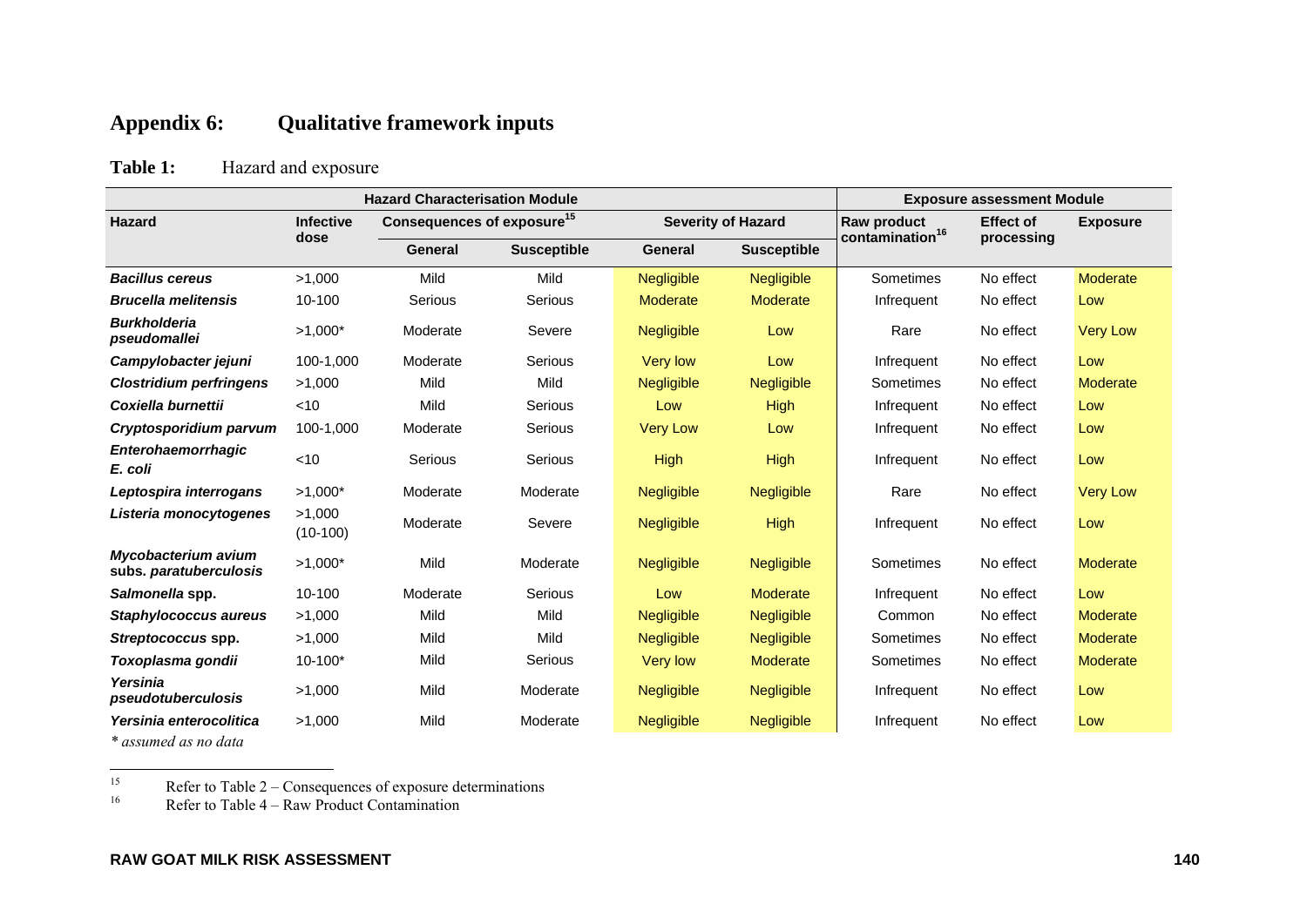|                                                  |                       | <b>Severity of illness (ICMSF)</b> | <b>Consequences of exposure</b><br>(Qualitative Framework) |                    |  |
|--------------------------------------------------|-----------------------|------------------------------------|------------------------------------------------------------|--------------------|--|
| Organism                                         | General<br>population | <b>Susceptible</b>                 | General<br>population                                      | <b>Susceptible</b> |  |
| Bacillus cereus                                  |                       | Moderate                           | Mild                                                       | Mild               |  |
| Brucella melitensis*                             |                       | Severe                             | Serious                                                    | Serious            |  |
| Burkholderia pseudomallei                        |                       |                                    | Moderate                                                   | Severe             |  |
| Campylobacter jejuni/coli                        |                       | Severe                             | Moderate                                                   | Serious            |  |
| Clostridium perfringens                          | $\blacksquare$        | Severe                             | Mild                                                       | Mild               |  |
| Coxiella burnettii**                             |                       |                                    | Mild                                                       | Serious            |  |
| Cryptosporidium parvum                           | Serious               | Severe                             | Moderate                                                   | Serious            |  |
| Enterohaemorrhagic E. coli                       |                       | Severe                             | Serious                                                    | Serious            |  |
| Leptospira interrogans                           | ۳                     | ۰                                  | Moderate                                                   | Moderate           |  |
| Listeria monocytogenes                           | Serious               | Severe                             | Moderate                                                   | Severe             |  |
| Mycobacterium avium subs.<br>Paratuberculosis*** |                       |                                    | Mild                                                       | Moderate           |  |
| Salmonella spp                                   | Serious               |                                    | Moderate                                                   | Serious            |  |
| Staphylococcus aureus                            | Moderate              |                                    | Mild                                                       | Mild               |  |
| Streptococcus spp.                               |                       | ۰                                  | Mild                                                       | Mild               |  |
| Toxoplasma gondii                                | $\blacksquare$        |                                    | Mild                                                       | Serious            |  |
| Yersinia enterocolitica<br>Serious               |                       |                                    | Mild                                                       | Moderate           |  |
| Yersinia pseudotuberculosis                      |                       |                                    | Mild                                                       | Moderate           |  |

#### **Table 2:** Consequences of exposure determinations

\*Organism is not in Australian goat herds, \*\*Foodborne transmission not proven, \*\*\*Role in human illness is not confirmed.

The qualitative framework was developed by Food Science Australia. It employs elements of Risk Ranger (Ross and Sumner, 2002) as well as using ICMSF (ICMSF, 2002) classifications for judging the severity of foodborne illness caused by selected pathogenic organisms. The descriptors used in the framework are an amalgamation of information from these sources combined with expert elicitation and information from epidemiological investigations.

| Table 3: |  |  | Definitions used for consequence of exposure determinations |
|----------|--|--|-------------------------------------------------------------|
|          |  |  |                                                             |

| <b>ICMSF</b>                                                                                                                         | <b>Risk Ranger</b>                                                | <b>Qualitative Framework</b>                                                                                                                                                                                        |
|--------------------------------------------------------------------------------------------------------------------------------------|-------------------------------------------------------------------|---------------------------------------------------------------------------------------------------------------------------------------------------------------------------------------------------------------------|
| <b>SEVERE</b><br>Life threatening, or<br>substantial sequelae, or                                                                    | <b>SEVERE</b><br>Causes death to most<br>victims                  | <b>SEVERE</b> – Life threatening, with substantial<br>sequelae, or long duration, Causes death to many<br>victims, with a case fatality rate of >10%                                                                |
| long duration<br><b>SERIOUS</b><br>Incapacitating but not life                                                                       | <b>MODERATE</b><br>Requires medical<br>intervention in most cases | <b>SERIOUS</b> - Incapacitating and potentially life<br>threatening, with or without substantial sequelae, or<br>long duration. Requires medical intervention in<br>>20% of cases                                   |
| threatening; sequelae<br>infrequent; moderate<br>duration<br><b>MODERATE</b>                                                         | <b>MILD</b><br>Sometimes requires medical<br>intervention         | <b>MODERATE</b> - Incapacitating but not life<br>threatening, sequelae infrequent and of moderate<br>duration. Require medical attention in <20% of<br>cases                                                        |
| Not usually life threatening;<br>no sequelae; normally<br>short duration; symptoms<br>are self-limiting; can be<br>severe discomfort | <b>MINOR</b><br>Patient rarely seeks medical<br>intervention      | <b>MILD</b> - Not usually life threatening; no sequelae;<br>normally of short duration; symptoms are self-<br>limiting, although may cause severe discomfort.<br>Patient rarely seeks medical attention (<5% cases) |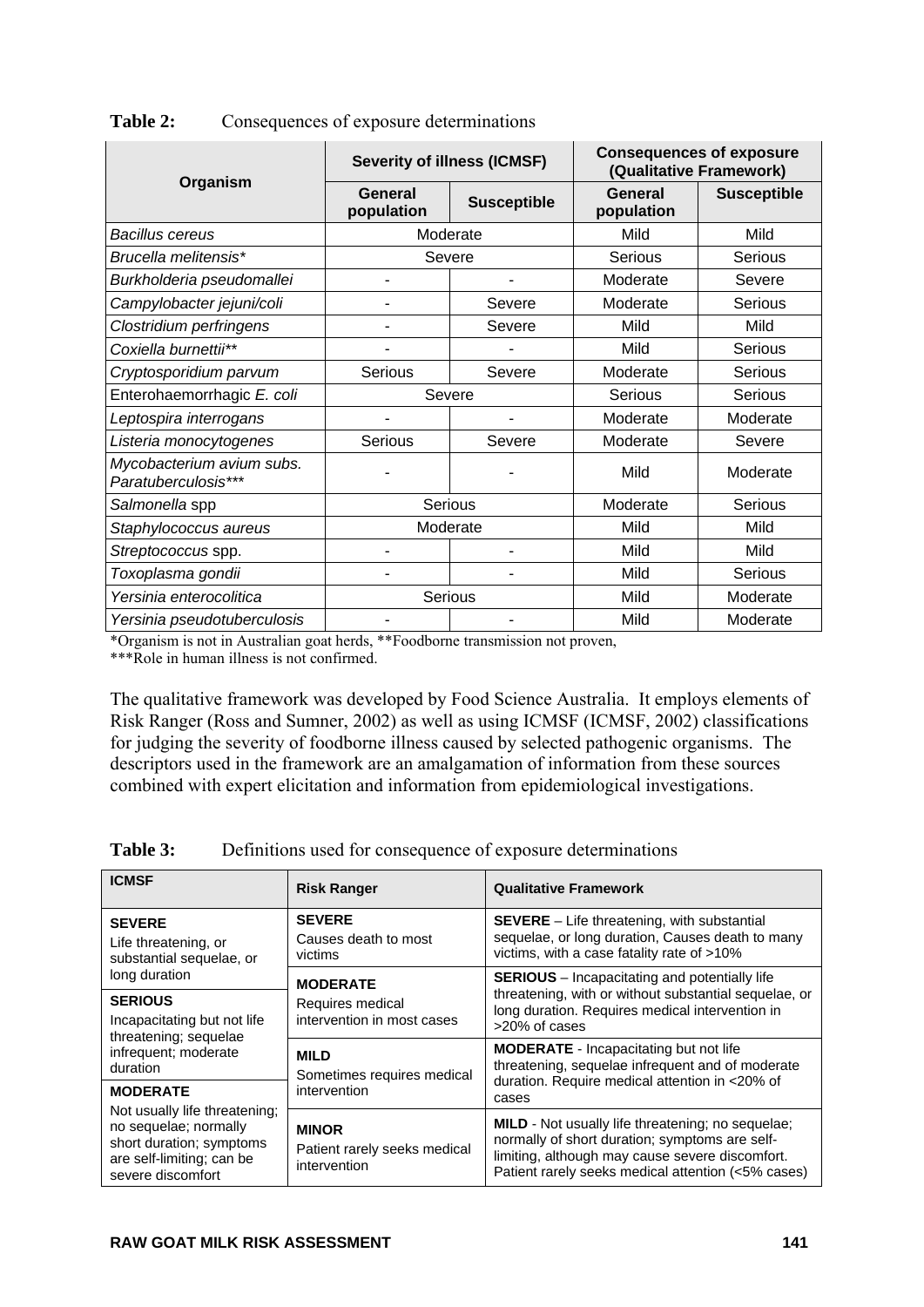| Organism                                      | Raw product<br>contamination                     | <b>Justification</b>                                                                         |
|-----------------------------------------------|--------------------------------------------------|----------------------------------------------------------------------------------------------|
| <b>Bacillus cereus</b>                        | Sometimes (10%)                                  | No data. Expert panel consultation.                                                          |
| <b>Brucella melitensis</b>                    | Infrequent (1%)                                  | International data 6.4 - 8.4%, Disease not<br>found in Australia. Expert panel consultation. |
| <b>Burkholderia</b><br>pseudomallei           | Rare (1:1000)                                    | No data. Expert panel consultation.                                                          |
| Campylobacter jejuni                          | Infrequent (1%)                                  | Australian data 1.39%, International data 0 -<br>0.04%. Expert panel consultation.           |
| <b>Clostridium perfringens</b>                | Sometimes (10%)                                  | No data. Expert panel consultation.                                                          |
| Coxiella burnettii                            | Infrequent (1%)                                  | International data 7%. Expert panel<br>consultation.                                         |
| Cryptosporidium parvum                        | Infrequent (1%)                                  | No data. Expert panel consultation.                                                          |
| Enterohaemorrhagic E.<br>coli                 | Infrequent (1%)<br>(Assumed from E.coli<br>data) | Australian data 7.37% (E. coli), International<br>data 0 - 16.3%. Expert panel consultation. |
| Leptospira interrogans                        | Rare (1:1000)                                    | No data. Expert panel consultation.                                                          |
| Listeria monocytogenes                        | Infrequent (1%)                                  | Australian data 0-6.8 %, International data 0<br>- 5.8%. Expert panel consultation.          |
| Mycobacterium avium<br>subs. paratuberculosis | Sometimes (10%)                                  | International data 0 - 23%. Expert panel<br>consultation.                                    |
| Salmonella spp.                               | Infrequent (1%)                                  | Australian data 0.2 %, International data 0 %.<br>Expert panel consultation.                 |
| <b>Staphylococcus aureus</b>                  | Common (50%)                                     | Australian data up to 23.3%, International<br>data 0 - 96.2%. Expert panel consultation.     |
| Streptococcus spp.                            | Sometimes (10%)                                  | International data 1.6 - 6.2%. Expert panel<br>consultation.                                 |
| Toxoplasma gondii                             | Sometimes (10%)                                  | International data 7 - 9%. Expert panel<br>consultation.                                     |
| Yersinia<br>pseudotuberculosis                | Infrequent (1%)                                  | No data. Expert panel consultation.                                                          |
| Yersinia enterocolitica                       | Infrequent (1%)                                  | International data 0.08%. Expert panel<br>consultation.                                      |

# Table 4: Raw product contamination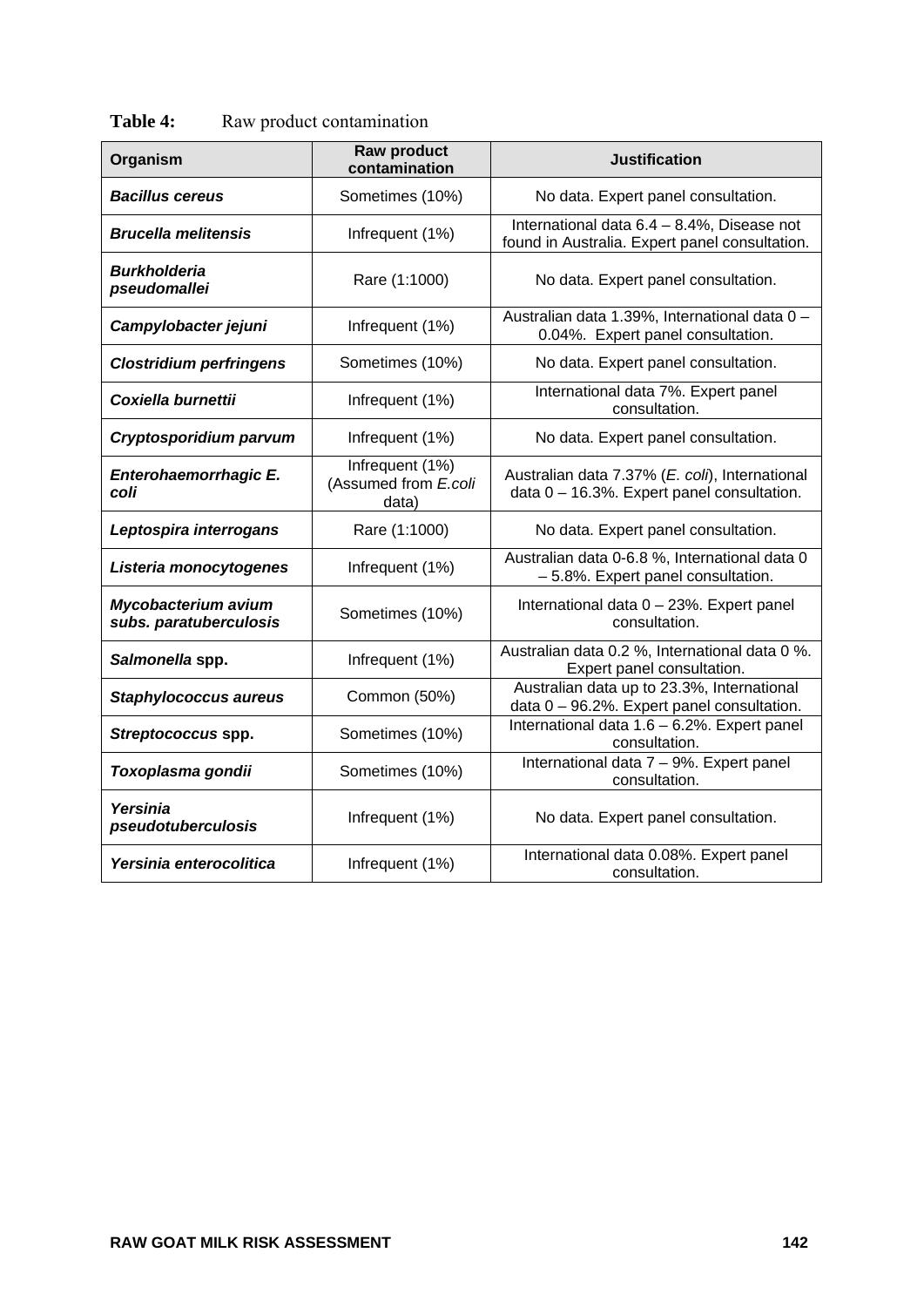# **Appendix 7: Outcomes of State risk assessments**

# **1. Overview**

#### South Australia

This study was undertaken following a risk profile of the primary industry sector commissioned by the Department of Primary Industries and Resources (Sumner, 2002). The study aimed to identify appropriate food safety risk management options, both policy and regulation for the dairy goat milk industry. The study adopted a qualitative risk ranking approach, based on ICMSF principles and considered hazard severity; occurrence of the hazard in foods; potential for growth; effects of production, processing and handling (including a consumer terminal step); and epidemiological data.

#### **Oueensland**

The risk assessment utilised methodology developed to rank food safety hazards based on internationally accepted principles of risk assessment including Codex Alimentarius Commission CAC/GL-30 1999. The semi-quantitative approach assigned risk scores (maximum of 100) to hazards and determined total assessed risk scores for each of four population segments based on exposure and severity of consequence.

#### New South Wales

A risk assessment was conducted to analyse the risks associated with the production, sale and consumption of products made from goat milk. Conclusions are based on the assessment of risk relating to the 11 licensed operators working in the goat industry in NSW. The risk assessment was conducted as two separate parts; a qualitative analysis of risk for each hazard identified in the Hazard Analysis, and; a stochastic semi-quantitative model (Excel-@Risk) to scope the public health significance of *Salmonella*, *Staphylococcus aureus* and *Listeria monocytogenes*.

# **2. Uncertainty and assumptions**

# South Australia

The study reported several areas of uncertainty in the assessment:

- susceptibility of the exposed population (an assumption was made that goat milk is fed disproportionately to infants)
- frequency of consumption and distribution of consumption within the population
- probability of raw product contamination
- the effect of existing controls
- dose response
- frequency of use of a terminal kill step (*e.g.* boiling)
- underreporting of illness
- emergence of new microbiological hazards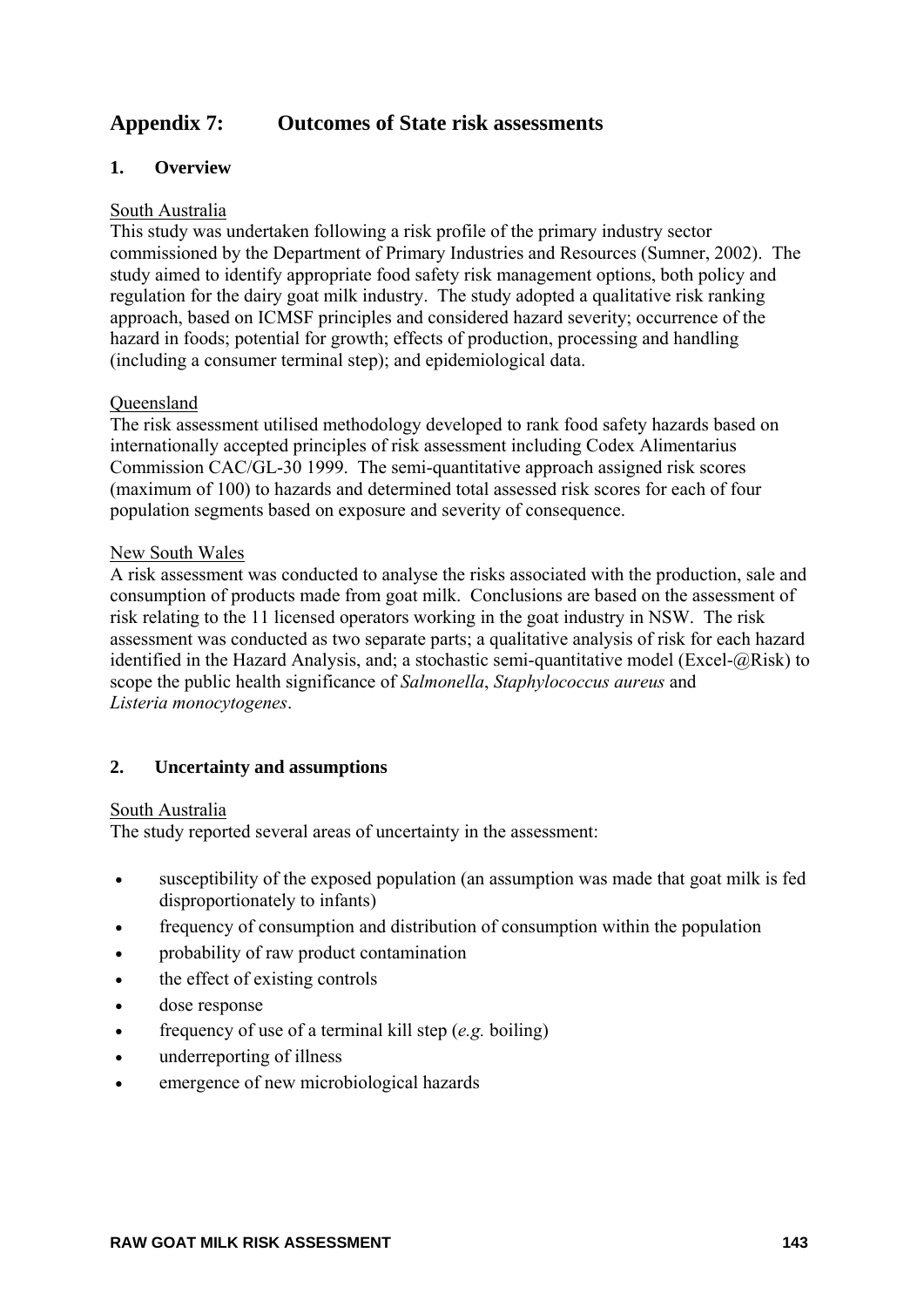# **Oueensland**

The Queensland study reported the following assumptions:

- it was estimated that consumption of raw goat milk in the 'general population' was between 1 and 20%
- it was estimated that consumption of raw goat milk in the 'niche population' was between 81 and 99%
- dose response data used was in the form of published point estimates of infective dose where available

#### New South Wales

Several areas of constraint were identified in the study including:

- knowledge of current industry hygiene and processing practices for dairy goat farmers outside of the industry quality assurance scheme
- significant lack of information in the literature on the incidence, prevalence and growth of organisms in goat's milk
- information pertaining to the consumer population and consumption patterns

An estimate of 8% of the adult population in New South Wales was used to calculate consumption figures however it was noted that very little data was available. The study further stated that evidence suggested that products were consumed on a daily basis in some households and more frequently where goat's milk was being used to feed infants.

Assumptions for growth predictions modelled using the USDA Pathogen Modelling Program included; growth conditions, competitive microflora, temperature ranges, initial microbial load, composition of goat's milk and the pathogen level of concern (LOC). The LOC for pathogens was based on 1 x  $10^6$  cfu/g, except for pathogens with a reported low infective dose, such as *E. coli* and *Salmonella* spp.

Assumptions for the stochastic semi-quantitative model included:

- conditions for the milk harvesting, processing and storage/transport of product
- hazard ranking utilising decision analysis-like methodology
- consumption and exposure information

# **3. Conclusions**

#### South Australia

The study reported that a broad range of microbiological hazards have been recorded internationally and domestically as causing illness due to consumption of raw goat milk. Many of these hazards are capable of causing severe illness and death.

A number of hazards were rated as **high** risk for susceptible populations (*C. parvum, EHEC, L. monocytogenes, Salmonella* and *T. gondii*). *C. jejuni/coli, Salmonella* and EHEC were rated as **medium** risk for the general population. *C. parvum*, *L. monocytogenes*, *S. aureus* and *T. gondii* were all rated as **low** risk for the general population.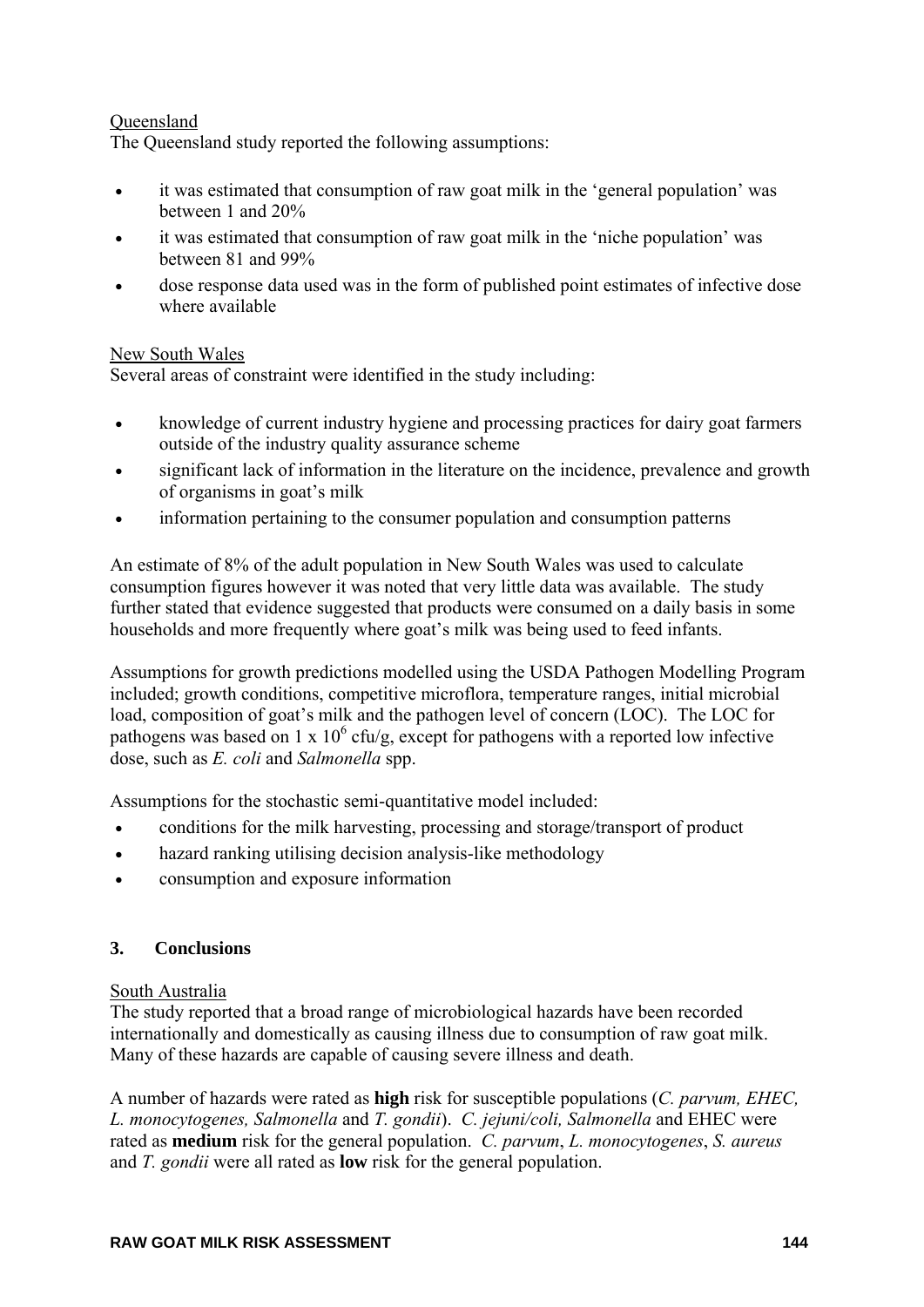The reported stated the low general exposure must be weighed against the exposure of lactose intolerant, susceptible infants.

#### Queensland study

Findings were reported for four population segments within each of two groups. The two groups consisted of the general population group where consumption of raw goat milk was likely to be consumed by less than 20% of the population, and the "niche" market where raw goat milk is the milk of choice. Each of these groups was then categorised into four segments: general population, babies/infants, immunocompromised/very old and hypersensitive/intolerant.

For the normal population where goat milk is generally not consumed there was an overall **low** risk, with *E. coli* O157:H7 and other pathogenic *E. coli* a **medium** risk to babies and infants, and *L. monocytogenes* a **medium** risk to babies/infants and the immunocompromised.

For the niche market where raw goat milk is consumed as the milk of choice, there was an overall increase in risk compared to the normal market population. *S. aureus* enterotoxin and *Burkholderia pseudomallei* were considered a **medium** risk to all populations segments, while *E. coli* O157:H7 was a **medium** risk to the general population and immunocompromised and a **high** risk to babies/infants. *L. monocytogenes*, while considered a **low** risk to the general population, was a **high** risk to both babies/infants and the immunocompromised.

#### NSW study

The study concluded that insufficient data was available to make any statement, qualitative or quantitative on the risks and public health significance associated with the hazards identified in the hazard analysis.

Particular mention was made of the paucity of information relating to the incidence of specific hazards in goat's milk, incidence of food poisoning outbreaks, consumption data, consumer handling of product prior to consumption and the lack of information pertaining to unlicensed operators.

Modelling of the public health significance for *Salmonella*, *S. aureus* and *L. monocytogenes* indicates that a single contamination event resulting from contamination and subsequent abuse of the product could lead to severe public health consequences. A major contamination of product (all product from one farm) over 2 to 3 days resulted in some deaths expected for *Salmonella* and *L. monocytogenes*, while contamination with *S. aureus* could result in 30 to 40 people requiring intensive medical treatment. Item contamination (a single package of cheese or litre of milk) would be less serious with *Salmonella* and *S. aureus* causing 2 to 3 people to experience mild illness, although one high risk event with *L. monocytogenes* and a pregnant woman could not be dismissed.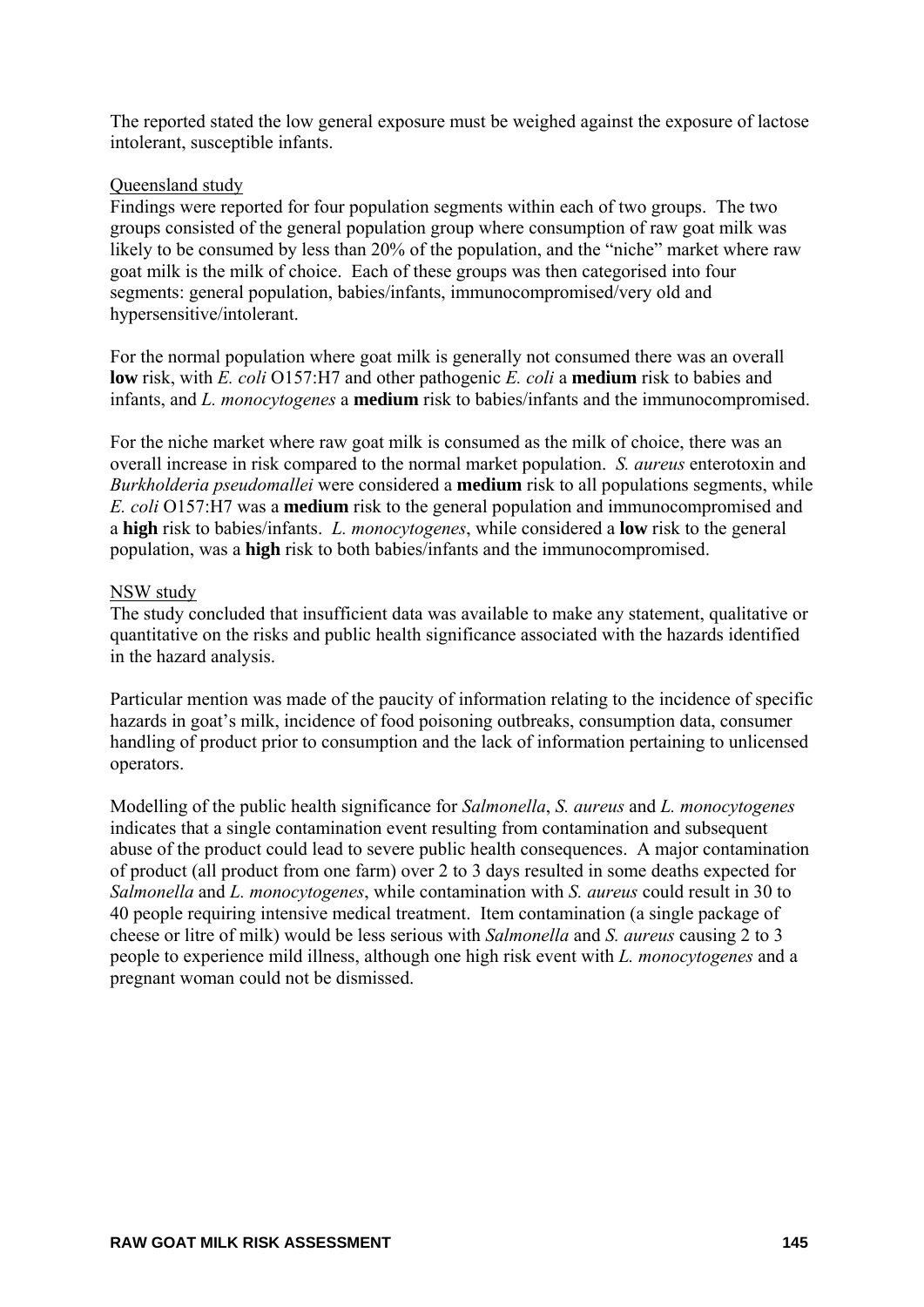# **Appendix 8: Regulation of dairy products in Australia**

Australia currently has State-based regulations for the dairy sector that cover on-farm activities, milk collection and dairy product manufacture. For most jurisdictions this includes the requirement for HACCP-based food safety programs for on-farm and dairy processing activities. The Authorities responsible for maintaining and implementing requirements are:

- NSW Food Authority
- Safe Food Queensland
- Dairy Authority of South Australia
- Tasmanian Dairy Industry Authority
- Dairy Food Safety Victoria
- Health Department of Western Australia

The Risk Profile of Dairy Products in Australia outlines the requirements for the regulation of dairy products in Australia.

Table 1 provides a summary of each State's legislative requirements for the dairy industry, and covers the production of goat milk. No requirements are listed for the Northern Territory and the ACT as there are no dairy farms in these localities. Requirements for the processing and packaging of milk products in these jurisdictions are covered under the relevant Food Acts.

| <b>State</b> | Legislation                                                                                                 | <b>Requirements for Food Safety Programs</b>    |
|--------------|-------------------------------------------------------------------------------------------------------------|-------------------------------------------------|
| <b>NSW</b>   | Food Act 2003 (& Food Standards Code)<br>٠<br>Food Production (Dairy Food Safety Scheme)<br>Regulation 1999 | <b>NSW Dairy Manual</b>                         |
| QLD          | Food Production (Safety) Act 2000<br>$\bullet$<br>Food Production (Safety) Regulations 2002<br>$\bullet$    | Food Production (Safety) Regulations 2002       |
|              | Food Act 1981 (QLD Health Dept)                                                                             |                                                 |
| <b>SA</b>    | Food Act 2001 and Regulations under the<br>$\bullet$<br>Food Act 2001                                       | Code of Practice for Dairy Food Safety,<br>2005 |
|              | Primary Produce (Food Safety Schemes) Act<br>٠<br>2004                                                      |                                                 |
|              | Primary Produce (Food Safety Schemes)<br>$\bullet$<br>(Dairy Industry) Regulations 2005                     |                                                 |
| <b>TAS</b>   | Dairy Industry Act 1994<br>$\bullet$                                                                        | Tasmanian Code of Practice for Dairy Food       |
|              | Food Act, 2003<br>٠                                                                                         | Safety                                          |
| <b>VIC</b>   | Dairy Act 2000<br>$\bullet$                                                                                 | Code of Practice for Dairy Food Safety,         |
|              | Food Act, 1984<br>$\bullet$                                                                                 | 2002                                            |
| <b>WA</b>    | Health Act 1911<br>$\bullet$                                                                                | Code of Practice for Dairy Food Safety          |
|              | Health (Food Hygiene) Regulations 1993                                                                      | (Under development)                             |

**Table 1:** Regulations for the dairy industry

# **1. Regulations for unpasteurised goat milk**

The permission for the sale of unpasteurised goat milk is enacted under the relevant Food Acts of South Australia, Western Australia, New South Wales and Queensland.

In addition to the requirements currently prescribed for the production of dairy products, further requirements for the production of unpasteurised goat milk exist within each State. The requirements are briefly summarised in the following table (Table 2).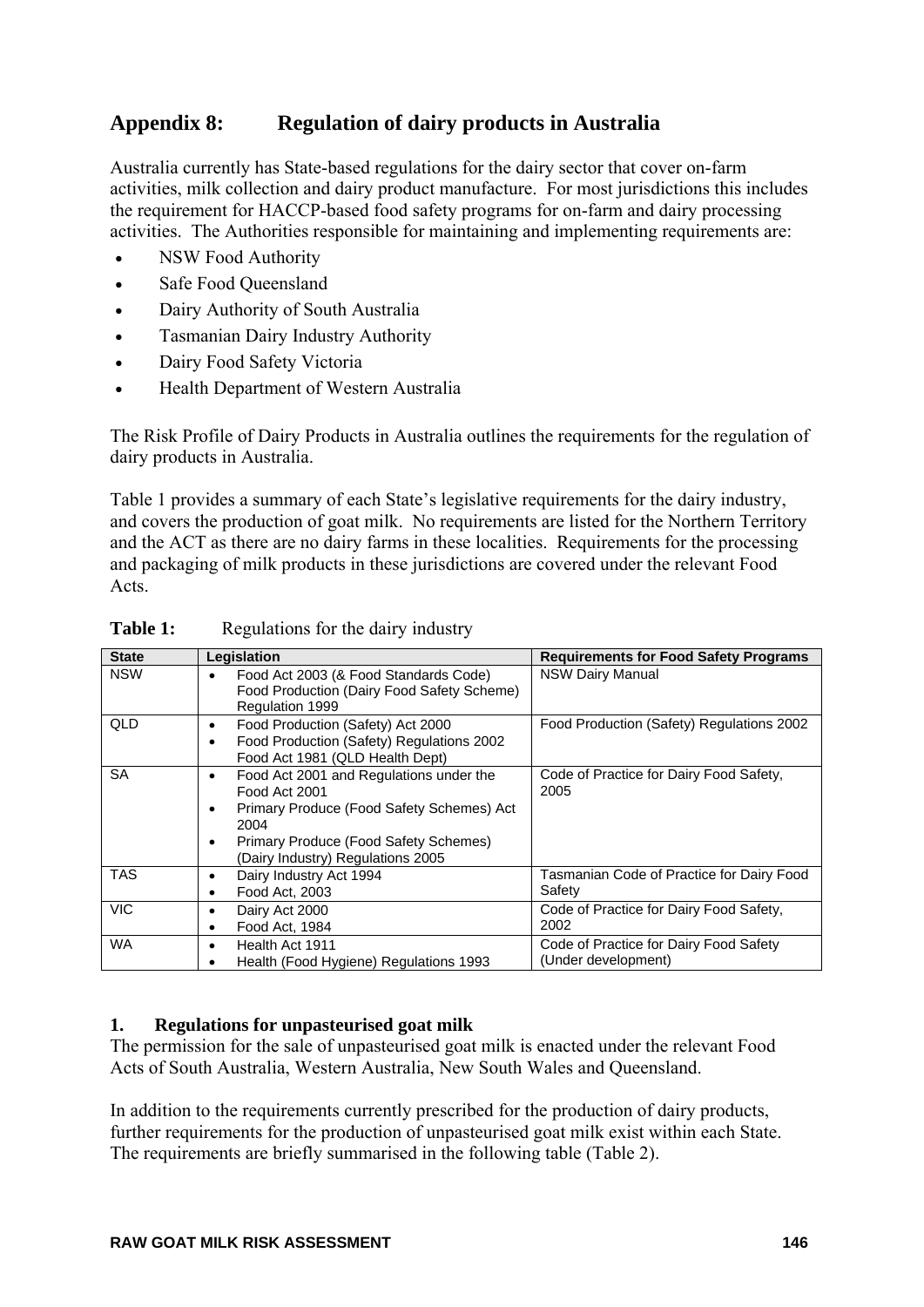| <b>State</b><br>(Responsible<br><b>Authority)</b> | Legislation                                                                                                                              | <b>Additional Food Safety Program</b><br><b>Requirements</b>                                                                                                                                                                            |
|---------------------------------------------------|------------------------------------------------------------------------------------------------------------------------------------------|-----------------------------------------------------------------------------------------------------------------------------------------------------------------------------------------------------------------------------------------|
| <b>NSW</b><br>(NSW Food Safety)<br>Authority)     | Regulations under the Food Production<br>(Safety) Act 1998<br>Food Production (Dairy Food Safety<br>$\bullet$<br>Scheme) Regulation 1999 | Code of Practice for Dairy Buildings<br>$\bullet$<br>(Goat/Sheep Farms)<br>Code of Practice for the Goat Milk<br>$\bullet$<br>Industry<br>Goat Dairy Farm HACCP Manual<br>NSW Dairy Manual - Unpasteurised<br><b>Goat Milk Producer</b> |
| QLD<br>(SafeFood<br>Queensland)                   | Food Production (Safety) Act 2000                                                                                                        | Part 3 of the Food Production<br>$\bullet$<br>(Safety) Regulation 2002                                                                                                                                                                  |
| SA<br>(Dairy Authority of SA)                     | Code of Practice for Dairy Food Safety<br>$\bullet$                                                                                      | Guidelines for Raw or Unpasteurised<br>$\bullet$<br>Goat Milk (under Section 3.4.2 of the<br>Code of Practice for Dairy Food<br>Safety)                                                                                                 |
| <b>WA</b><br>(Health Department of<br>WA)         | Health Act 1911 Part VIIA Division 4<br>$\bullet$                                                                                        | Code of Practice for the Goat Dairy<br>$\bullet$<br>Industry Part 1 Building and Facilities<br>1990 revised 1995<br>Code of Practice for the Goat Dairy<br>٠<br>Industry Part 2 Hygiene 1990 revised<br>1995                            |

| Table 2: | Additional regulations |  |
|----------|------------------------|--|
|          |                        |  |

Producers of unpasteurised goat milk are required to be licensed or accredited by the relevant Authority in New South Wales, Queensland and South Australia. Accredited goat milk producers in South Australia operate under food safety program system called "QDairy". The main focus of QDairy is to minimise microbiological hazards in milk and this is achieved by controlling Good Manufacturing Practices (GMP) and Good Agricultural Practices (GAP). According to the risk assessment conducted for the Dairy Authority of South Australia, QDairy should not be considered a HACCP based program as it lacks a hazard analysis step and does not identify critical control points for the reduction or elimination of microbiological hazards (Pointon *et al.*, 2004).

New South Wales had previously employed a raw milk quality scheme which focused on endpoint testing and inspections rather than systems designed to prevent contamination. During the reign of the Raw Milk Quality Scheme there was no obligation to implement HACCP programs in NSW. Under the current requirements raw goat's milk producers must be licensed by the NSW Food Authority and abide by strict requirements for both facilities and manufacturing practices. Buildings or equipment must comply with the Code of Practice for Dairy Buildings (Goat/Sheep Farms) and premises used for bottling raw milk must comply with Standard 3.2.2 – Food Safety Practices and General Requirements and Standard 3.2.3 Food Premises and Equipment of the Food Standards Code. Operators must also develop an approved HACCP based food safety program.

The Code of Practice for the Goat Dairy Industry in Western Australia is currently not enforceable under any legislation in WA but is used by local government enforcement officers who may be required to approve a goat dairy if a development application is received by their local authority.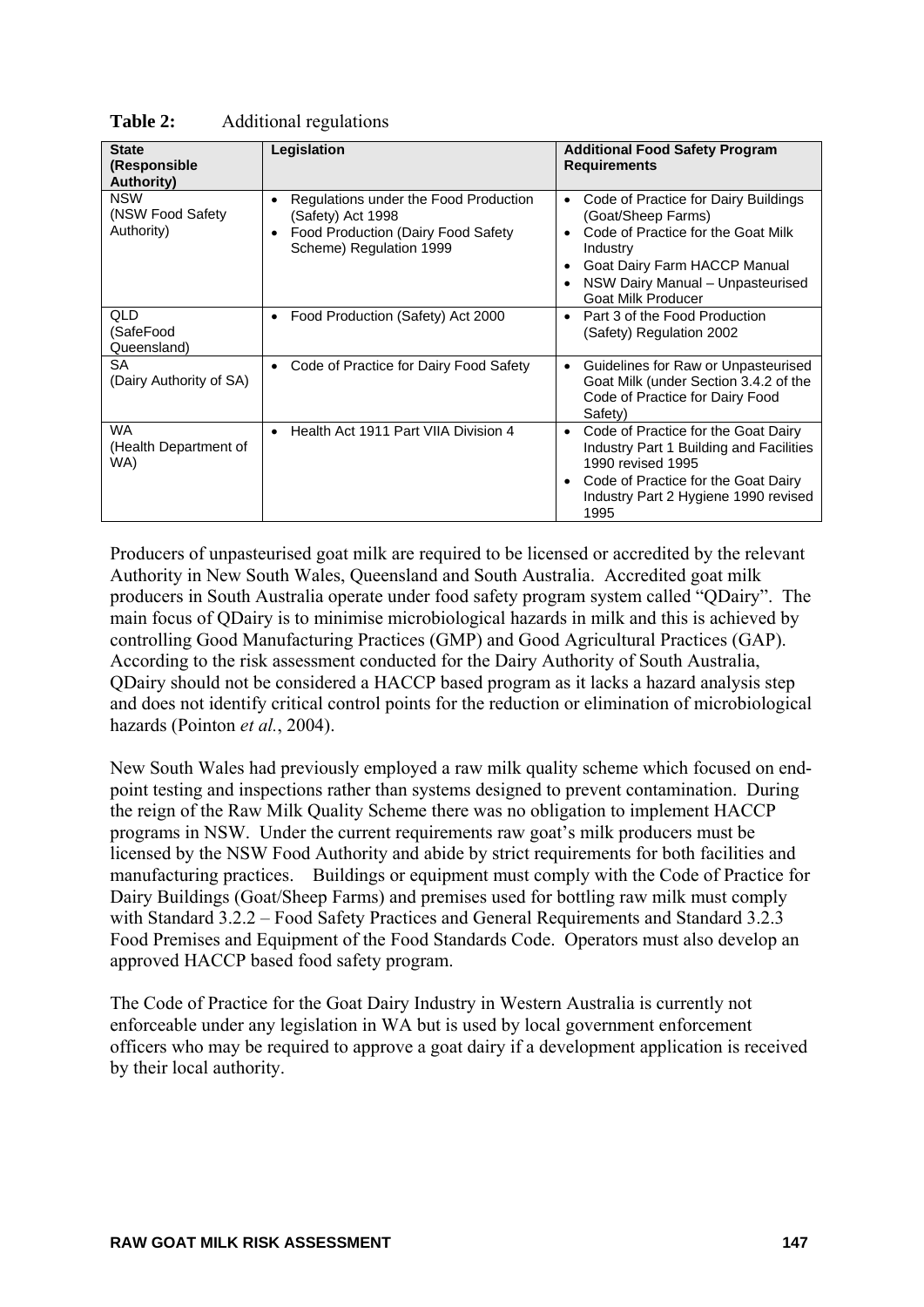# **Appendix 9: Testing requirements for unpasteurised goat milk**

Microbiological limits for unpasteurised milk in the *Australia New Zealand Food Standards Code* Standard 1.6.1, Microbiological limits in Foods, lists the maximum permissible levels of foodborne microorganisms that pose a risk to human health in nominated foods, or classes of foods. This Standard includes mandatory sampling plans used to sample lots or consignments of nominated foods or classes of foods, and the criteria for determining when a lot or consignment of food poses a risk to human health and therefore should not be offered for sale, or further used in the preparation of food for sale. The microbiological standards included in the Schedule to this Standard are applicable to the foods listed in the Schedule.

The below table describes the microbiological requirements set out in the Schedule for unpasteurised milk.

**Table 1:** Microbiological sampling plan for unpasteurised milk from the *Australia New Zealand Food Standards Code*

| <b>Criteria</b>              |  | m      |        |
|------------------------------|--|--------|--------|
| Campylobacter spp./25 ml     |  |        |        |
| Coliforms/ml                 |  |        |        |
| Escherichia coli/ml          |  |        |        |
| Listeria monocytogenes/25 ml |  |        |        |
| Salmonella spp./25 ml        |  |        |        |
| SPC/ml                       |  | 2.5x10 | 2.5x10 |

- **n** means the minimum number of sample units which must be examined from a lot of food.
- **c** means the maximum allowable number of defective sample units.
- **m** means the acceptable microbiological level in a sample unit.
- **M** means the level which when exceeded in one or more samples would cause the lot to be rejected.

#### *Dairy Authority of South Australia*

The Dairy Authority of South Australia implemented its Code of Practice for Raw or Unpasteurised Milk on 1 July 1995, which included a requirement for testing for total plate count and coliforms on a monthly basis. Testing for coagulase positive *Staphylococci*, *Listeria monocytogenes*, *Salmonella* spp., *Campylobacter jejuni* and *Yersinia* spp. were required on a six monthly basis and subsequently increased to three monthly, however testing for *Yersinia* spp. was discontinued as of 1 July 1996.

Table 2 outlines the testing requirements and standards applicable to unpasteurised goat milk in South Australia.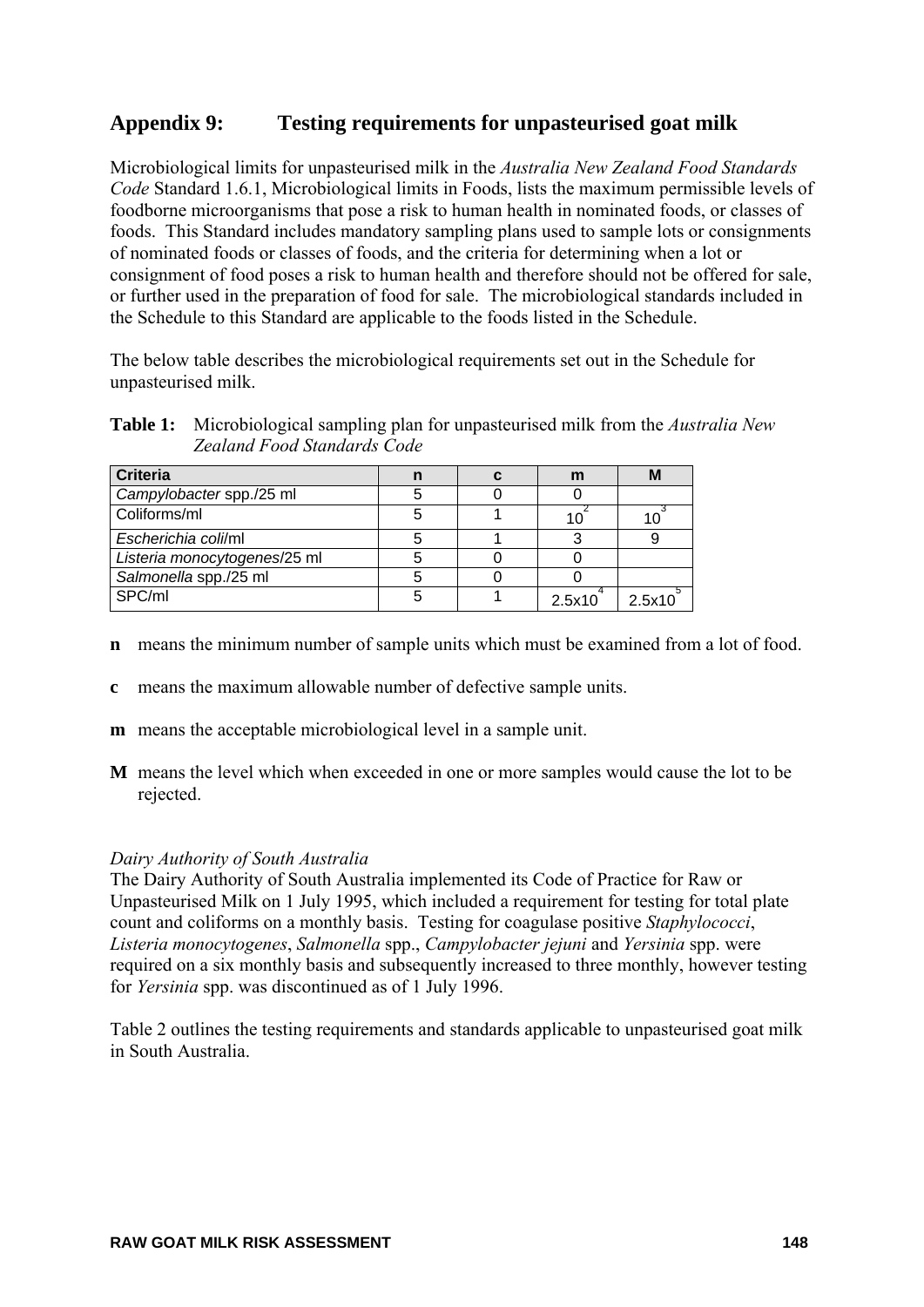| <b>Test Frequency</b> | <b>Test</b>                  | <b>Standard</b> |
|-----------------------|------------------------------|-----------------|
| Monthly               | <b>Standard Plate Count</b>  | <50,000 cfu/ml  |
|                       | Coliforms                    | $<$ 100 cfu/ml  |
|                       | Antibmicrobial substances    | Nil             |
| Three Monthly         | Salmonella spp.              | Nil             |
|                       | Camplylobacter jejuni        | Nil             |
|                       | Coagulase positive S. aureus | $<$ 100 cfu/ml  |
|                       | Listeria monocytogenes       | Nil             |

**Table 2:** Tests conducted by the Dairy Authority of South Australia

# *Department of Health, Western Australia*

The Western Australian Code of Practice for the Goat Dairy Industry Part 2 – Hygiene refers to the Australian Food Standards Code for testing parameters for Standard Plate Count (SPC) and Coliforms. The limits referenced include a standard of less <150,000 cfu/ml for SPC and a coliform count of <100 cfu/ml. The Code of Practice states that a well run goat dairy should produce milk with a SPC below 10,000 cfu/ml and a coliform count of < 10 cfu/ml.

# *The New South Wales Food Authority*

Microbiological standards for goat milk were adopted as a regulation under the Pure Food Act, 1908 (now the Food Act 1989) of New South Wales on 31 January 1989. The NSWFA carries out testing according to the limits contained within the Food Standards Code. The now defunct Goat Milk Quality Scheme recommended a farm gate total plate count of  $\leq$  20,000 cfu/ml and a farm gate coliform count of  $\leq$  10 cfu/ml. This standard was elected by industry to remain the same after the Goat Milk Quality Scheme ceased to exist.

Microbiological testing requirements are specified within the NSW Food Authority's Dairy Manual – Unpasteurised Goat Milk Producer documentation and are detailed in the following table.

| <b>Test Frequency</b> | Test                        | <b>Standard</b> |
|-----------------------|-----------------------------|-----------------|
| Fortnightly           | <b>Standard Plate Count</b> | <25,000 cfu/ml  |
|                       | Coliforms                   | $<$ 10 cfu/ml   |
| Three Monthly         | E. coli                     | $<$ 10 cfu/ml   |
|                       | Salmonella spp.             | $NiI/25$ ml     |
|                       | Camplylobacter              | Nil/25 ml       |
|                       | Listeria monocytogenes      | Nil/25 ml       |

**Table 3:** Microbiological analysis of goat milk in NSW

# *SafeFood Queensland*

It appears that testing limits in Queensland are in accordance with the criteria listed in the Food Standards Code.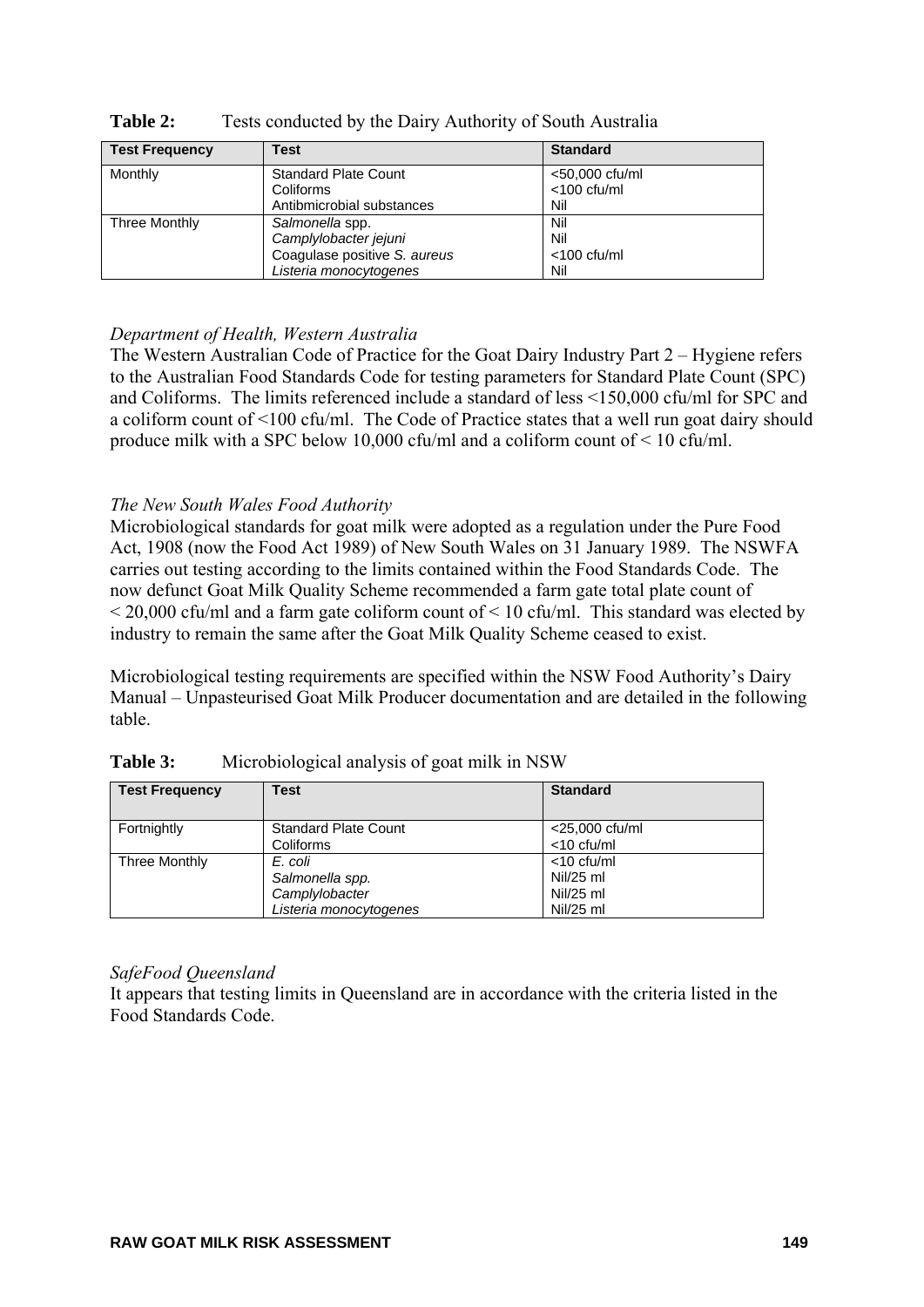# **Appendix 10: References**

Abo-Elnaga, I.G., Hessain, A. and Sarhan, H.R. (1985) Bacteria and food poisoning organisms in milk. *Nahrung* 29(4):375-380.

Abou-Eleinin, A.A., Ryser, E.T. and Donnelly, C.W. (2000) Incidence and seasonal variation of Listeria species in bulk tank goat's milk. *J Food Prot* 63(9):1208-1213.

Abud, G. (2005) Goat milk volumes produced in 2003-4. 12 April 2006.

Abud, G. and Stubbs, A. (2005) *Farming and Marketing Goat and Sheep Milk Products - Progress Report, December 2005*. Rural Industries Research and Development Corporation.Accessed on December 2005.

Acedo, E., Diaz, M.E. and Leon, A.B. (1997) Incidence of *Brucella* spp. in raw milk and fresh regional cheese. *Alimentaria* 281:57-60.

AgriQ. (2000) Hazard Analysis of Sheep and Goat Milk Products in New South Wales for SafeFood (Production) NSW. (Unpublished Work).

AgriQ. (2002) Risk Assessment of Sheep and Goat Milk for Safefood (Production) NSW 4.0. (Unpublished Work).

Al-Graibawi, M.A., Sharma, V.K. and Al-Shammari, A.J. (1986) Microbial pathogens from goat mastitis and phage-typing of Staphylococcus aureus isolates. *Comp Immunol.Microbiol.Infect.Dis.* 9(1):23-28.

Allerberger, F., Wagner, M., Schweiger, P., Rammer, H.P., Resch, A., Dierich, M.P., Friedrich, A.W. and Karch, H. (2001) Escherichia coli O157 infections and unpasteurised milk. *Euro.Surveill* 6(10):147-151.

Ammon, A. (1997) Surveillance of enterohaemorrhagic E. coli (EHEC) infections and haemolytic uraemic syndrome (HUS) in Europe. *Euro.Surveill* 2(12):91-96.

Anon. (1995) Brucellosis associated with unpasteurised milk products abroad. *Commun Dis Rep Weekly* 5(32): 151.

Anon. (1998) IFST position statement - Mycobacterium paratuberculosis and milk. *Food Science & Technology Today* 12(4):223-228.

Anon. (1999) *Microbiological survey of unpasteurised sheep, goats and buffaloes milk*. http://archive.food.gov.uk/maff/pdf/microsurv/sheep\_goats\_buff.pdf.

Anon. (2002) Annual report of the National Notifiable Diseases Surveillance System. *CDI*  26(2):178.

Anon (2004a) *Association between Johne's Disease and Crohn's Disease: A Microbiological Review*. Food Standards Australia New Zealand - Technical Report Series No. 35. http://www.foodstandards.gov.au/\_srcfiles/edit\_Report\_JD and CD- Final Dec 2004.pdf. Accessed on 10 May 2005.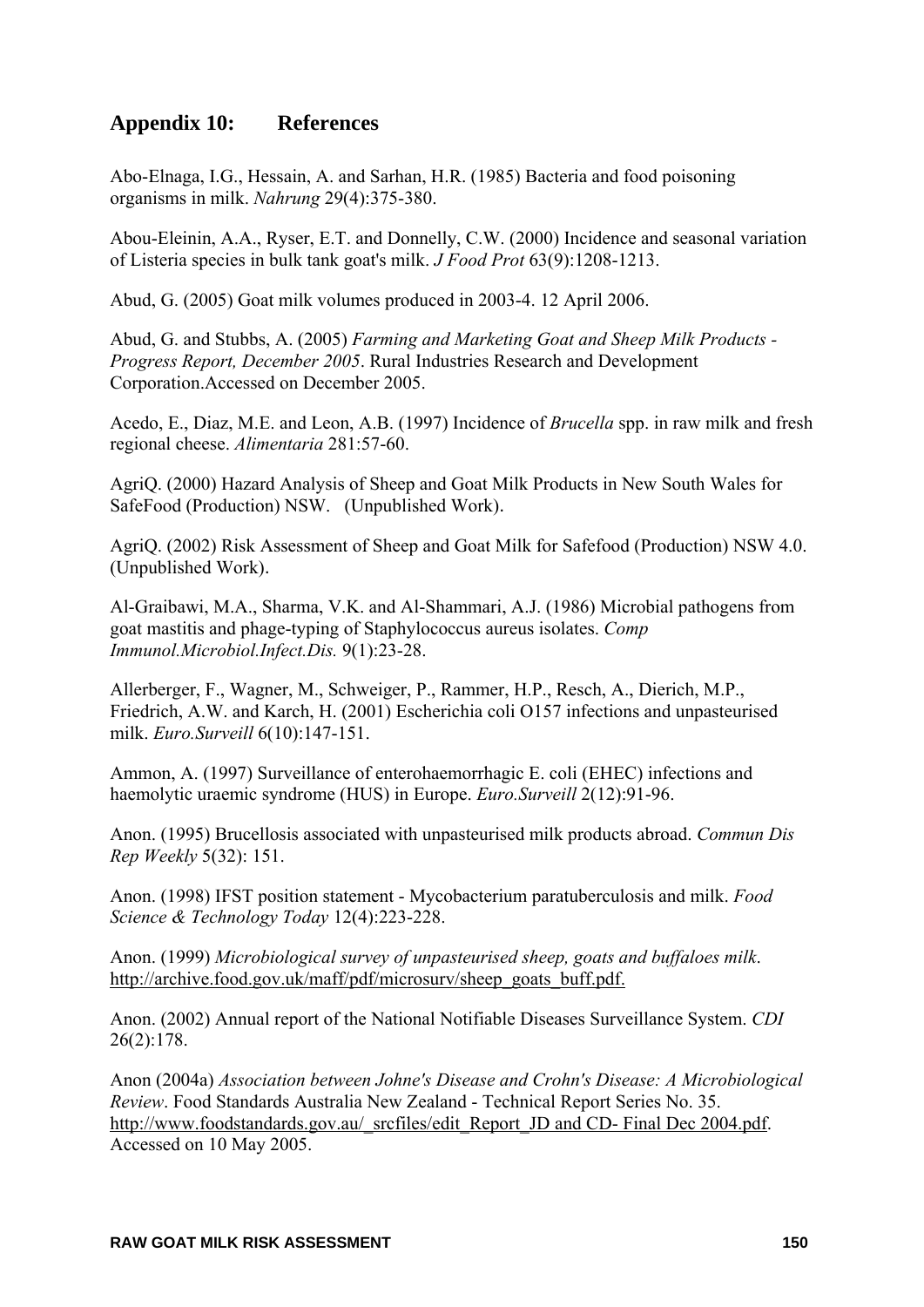Anon (2004b) *Leptospirosis - Bacteriological Information*. The Leptospirosis Information Centre. http://www.leptospirosis.org/bacteria. Accessed on 21 June 2006.

Arnold, G.J. and Coble, J. (1995) Incidence of Listeria species in foods in NSW. *Food Australia* 47(2):71-75.

Australian Quarantine and Inspection Service (1999) *Importation of dairy products into Australia for human consumption*. pp1-105. http://www.daff.gov.au/content/publications.cfm?ObjectID=D3144F08-E8DF-4446- AB164EEE55209326.

Azadian, B.S., Finnerty, G.T. and Pearson, A.D. (1989) Cheese-borne listeria meningitis in immunocompetent patient. *Lancet* 1(8633):322-323.

Baranton, G. and Postic, D. (2006) Trends in leptospirosis epidemiology in France. Sixty-six years of passive serological surveillance from 1920 to 2003. *International Journal of Infectious Diseases* 10(2):162-170.

Barbuddhe, S.B., Malik, S.V., Bhilegaonkar, K.N., Kumar, P. and Gupta, L.K. (2000) Isolation of *Listeria monocytogenes* and anti-listeriolysin O detection in sheep and goats. *Small Ruminant Research* 38:151-155.

Bergoinier, D., De Cremoux, R., Rupp, R., Lagriffoul, G. and Berthelot, X. (2003) Mastitis of dairy small ruminants. *Vererinary Research* 34(5):689-716.

Bielaszewska, M., Janda, J., Blahova, K., Minarikova, H., Jikova, E., Karmali, M.A., Laubova, J., Sikulova, J., Preston, M.A., Khakhria, R., Karch, H., Klazarova, H. and Nyc, O. (1997) Human Escherichia coli O157:H7 infection associated with the consumption of unpasteurized goat's milk. *Epidemiol Infect* 119(3):299-305.

Billon, P. (2002) Goat Husbandry - Milking Management. In: Roginski, H., Fuquay, J.W., and Fox, P.F. eds. *Encyclopedia of Dairy Sciences*. Chapter Goat Husbandry. Elsevier Science, Academic Press, London, pp. 1243-1253.

Bolin, C.A. and Koellner, P. (1988) Human to human transmission of leptospira interrogans by milk. *The Journal of Infectical Diseases* 158(1):246-247.

Burden, P. (1989) Public health aspects of milk and milk products. *Goat Veterinary Society Journal* 10(2):73-78.

Bureau of Animal Welfare. (2001) Agriculture Notes - Code of accepted farming practice for the welfare of goats (Victoria). AG0591: Victorian Department of Natural Resources and Environment, .

Cappucci, D.T.J., Daniels, R.B., Perelli-Minetti, J.E., Furlong, H.J. and Wilcox, M.A. (1978) Caprine mastitis associated with Yersinia pseudotuberculosis. *J.Am.Vet.Med.Assoc.*  173(12):1589-1590.

CDC (2005) Centres for Disease Control and Prevension – Leptospirosis. http://www.cdc.gov/ncidod/dbmd/diseaseinfo/leptospirosis\_t.htm.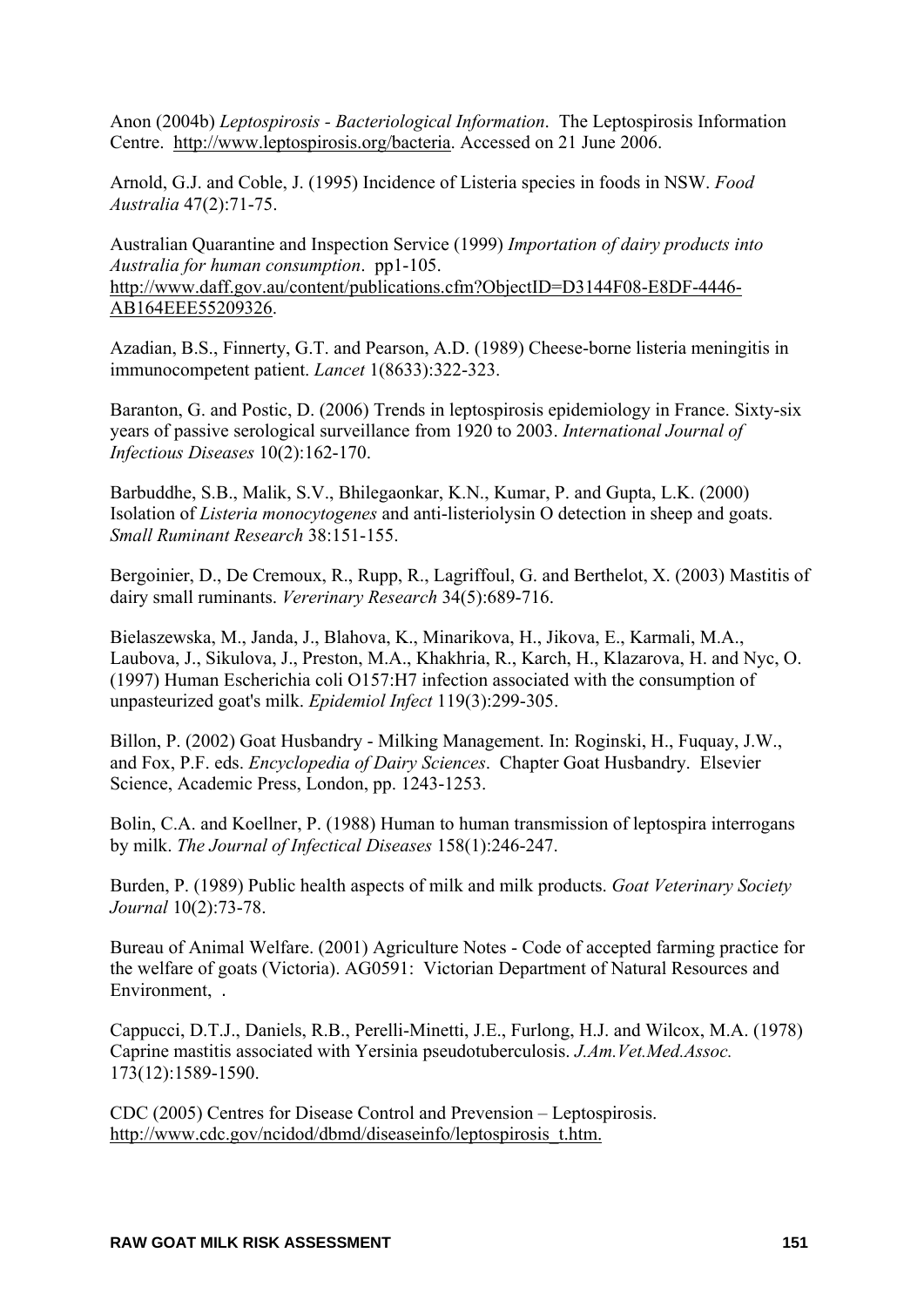CDC (2002) *Foodborne Outbreak Response Surveillance Unit*. http://www2a.cdc.gov/ncidod/foodborne/fbsearch.asp. Accessed on 10 May 2005.

Chacon, O., Bermudez, L.E. and Barletta, R.G. (2004) Johne's disease, inflammatory bowel disease, and Mycobacterium paratuberculosis. *Annual Review of Microbiology* 58:329-363.

Chen,Y., Ross, W.H., Gray, M.J., Wiedmann, M., Whiting, R.C., Scott, V.N. (2006) Attributing risk to *Listeria monocytogenes* subgroups: Dose response in relation to genetic lineages. *Journal of Food Protection* 69(2):335-344.

Chiari, C.A. and Neves, D.P. (1984) Human toxoplasmosis acquired by ingestion of goat's milk. *Mem.Inst.Oswaldo Cruz* 79(3):337-340.

Chiodini, R.J. (1989) Crohn's disease and the mycobacterioses: a review and comparison of two disease entities *Clin Microbiol Rev* 2(1):90-117.

Choy, J.L., Mayo, M., Janmaat, A. and Currie, B.J. (2000) Animal melioidosis in Australia. *Acta Trop* 74(2-3):153-158.

Christiansson, A., Bertilsson, J. and Svensson, B. (1999) Bacillus cereus spores in raw milk: factors affecting the contamination of milk during the grazing period. *Journal of Dairy Science.1999* 82(2):305-314.

Cook, G.M. and Sandeman, R.M. (2000) Sources and characterisation of spore-forming bacteria in raw milk. *Australian Journal of Dairy Technology* 55(3):119-126.

Dairy Authority of South Australia (2005) *Dairy Authority of South Australia Annual Report 2004-2005*. Report No. 12th Annual Report, Dairy Authority of South Australia.

Dance, D.A.B. (2000) Ecology of Burkholderia pseudomallei and the interactions between environmental Burkholderia spp. and human-animal hosts. *Acta Tropica* 74(2-3):159-168.

De Buyser, M.L., Dilasser, F., Hummel, R. and Bergdoll, M.S. (1987) Enterotoxin and toxic shock syndrome toxin-l production by staphylococci isolated from goat's milk. *Int J Food Microbiol* 5:301-309.

de Graaf, D.C., Vanopdenbosch, E., Ortega-Mora, L.M., Abbassi, H. and Peeters, J.E. (1999) A review of the importance of cryptosporidiosis in farm animals. *International Journal for Parasitology* 29:1269-1287.

Deinhofer, M. and Pernthaner, A. (1995) Staphyloccous spp. as mastitis-related pathogens in goats milk. *Veterinary Microbiology* 43:161-166.

Deschenes, G., Casenave, C., Grimont, F., Desenclos, J.C., Benoit, S., Collin, M., Baron, S., Mariani, P., Grimont, P.A. and Nivet, H. (1996) Cluster of cases of haemolytic uraemic syndrome due to unpasteurised cheese. *Pediatr.Nephrol.* 10(2):203-205.

Desenclos, J.C., Bouvet, P., Benz-Lemoine, E., Grimont, F., Desqueyroux, H., Rebiere, I. and Grimont, P.A. (1996) Large outbreak of Salmonella enterica serotype paratyphi B infection caused by a goats' milk cheese, France, 1993: a case finding and epidemiological study. *BMJ*  312(7023):91-94.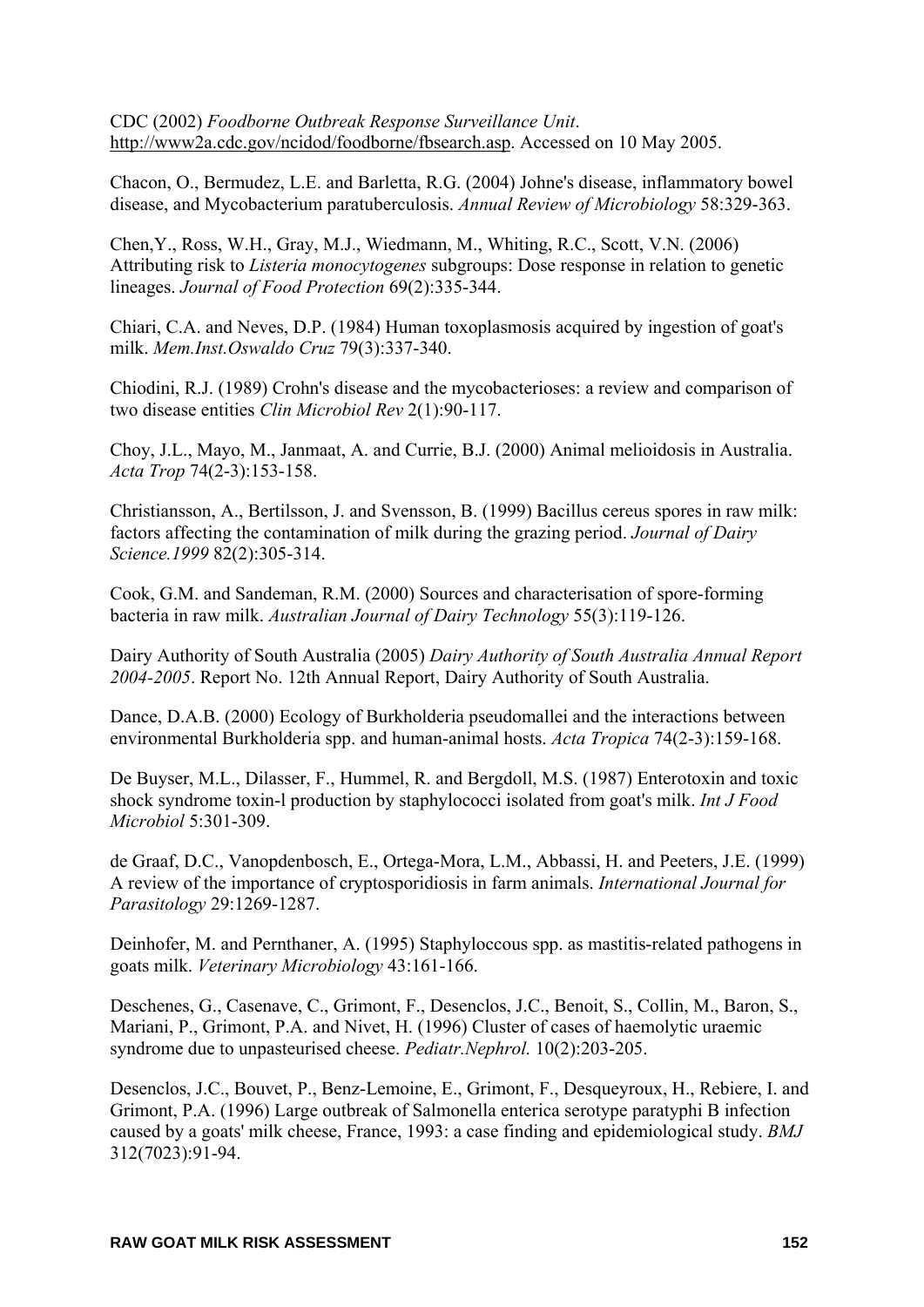Desmarchelier, P.M. (2001) Pathogenic microbiological contaminants of milk. *Australian Journal of Dairy Technology* 56(2):123-125.

Djonne, B., Jensen, M.R., Grant, I.R. and Holstad, G. (2003) Detection by immunomagnetic PCR of Mycobacterium avium subsp paratuberculosis in milk from dairy goats in Norway. *Veterinary Microbiology* 92(1-2):135-143.

Dontorou, A., Papadopolou, C., Filioussis, G., Apostolou, I., Economou, V., Kansouzidou, A. and Levidiotou, S. (2004) Isolation of a rare Escherichia coli O157:H7 strain from farm animals in Greece. *Comp Immunol.Microbiol Infect Dis* 27(3):201-207.

Eckman, M.R. (1975) Brucellosis linked to Mexican cheese. *JAMA* 232(6):636-637.

Espie, E., Vaillant, V., Mariani-Kurkdjian, P., Grimont, F., Martin-Schaller, R., De Valk, H. and Vernozy-Rozand, C. (2006) Escherichia coli O157 outbreak associated with fresh unpasteurized goats' cheese. *Epidemiology and Infection* 134(1):143-146.

Feller, M., Huwiler, K., Stephan, R., Altpeter, E., Shang, A., Furrer, H., Pfyffer, G.E., Jemmi, T., Baumgartner, A., Egger, M. (2007) Mycobacterium avium subspecies paratuberculosis and Crohn's disease; a systematic review and meta-analysis. *Lancet Infectious Diseases* 7:607-613.

Fenlon, D.R., Wilson, J. and Donachie, W. (1996) The incidence and level of Listeria monocytogenes contamination of food sources at primary production and initial processing. *J Appl Bacteriol.* 81(6):641-650.

Fishbein, D.B. and Raoult, D. (1992) A cluster of Coxiella burnetii infections associated with exposure to vaccinated goats and their unpasteurized dairy products. *Am J Trop.Med Hyg.*  47(1):35-40.

Foschino, R., Invernizzi, A., Barucco, R. and Stradiotto, K. (2002) Microbial composition, including the incidence of pathogens, of goat milk from the Bergamo region of Italy during a lactation year. *Journal of Dairy Research* 69(2):213-225.

FSANZ (2006) *A Risk Profile of Dairy Products in Australia*. Food Standards Australia New Zealand.

http://www.foodstandards.gov.au/standardsdevelopment/proposals/proposalp296primaryp280 6.cfm.

Gaya, P., Saralegui, C., Medina, M. and Nunez, M. (1996) Occurrence of Listeria monocytogenes and other Listeria spp. in raw caprine milk. *J.Dairy Sci.* 79(11):1936-1941.

Grant, I.R., O'Riordan, L.M., Ball, H.J. and Rowe, M.T. (2001) Incidence of Mycobacterium paratuberculosis in raw sheep and goats' milk in England, Wales and Northern Ireland. *Veterinary Microbiology* 79(2):123-131.

Grau, F.H., Brownlie, L.E., Roberts, E.A. (1968) Effect of some preslaughter treatments on the *Salmonella* population in the bovine reumen and faeces. *Journal Applied Bacteriology* 31(1)157-163.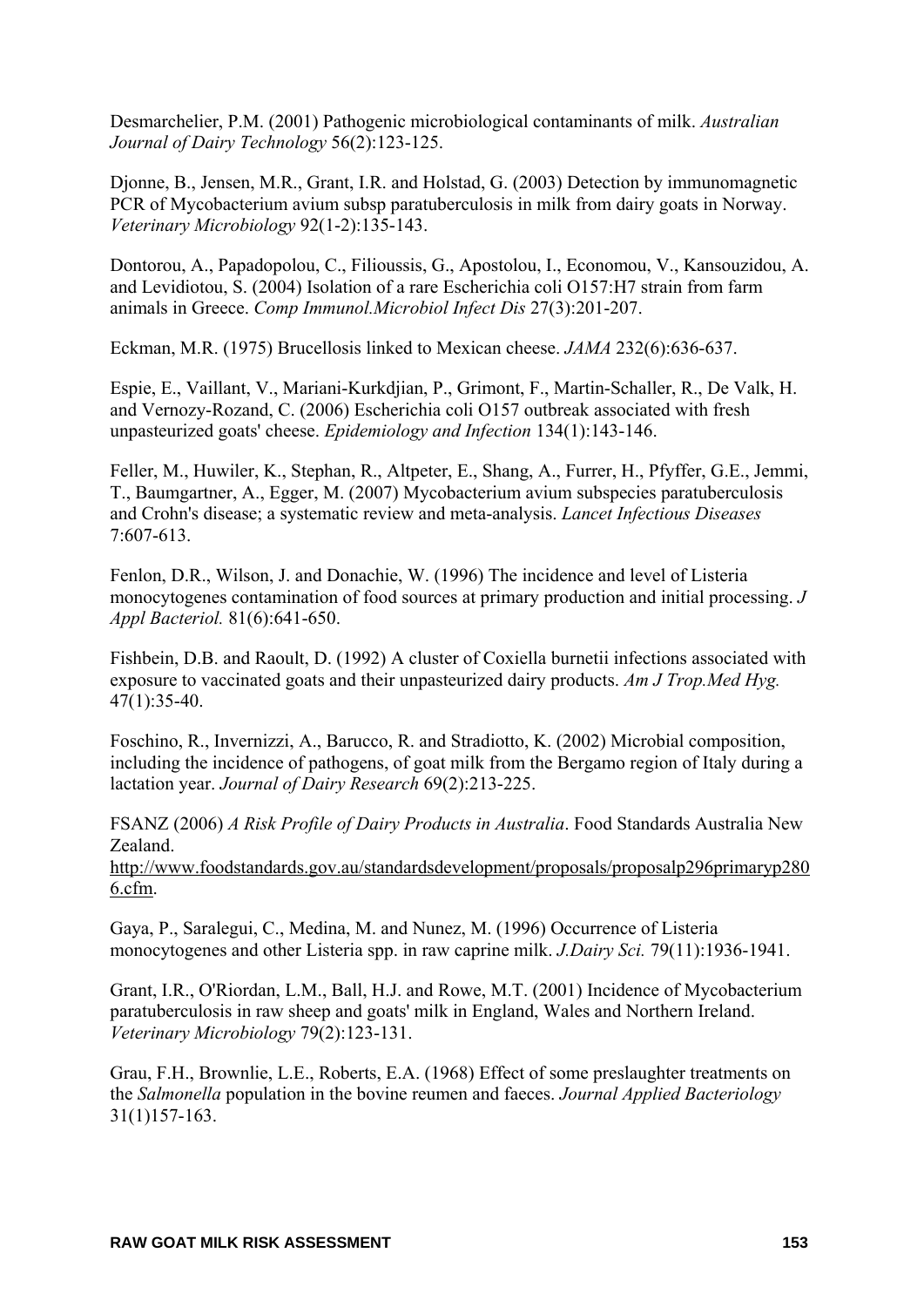Grau, F.H., Brownlie, L.E., Smith, M.G. (1969) Effects of food intake on numbers of *Salmonellae* and *Escherichia coli* in rumen and faeces of sheep. *Journal Applied Bacteriology*  32(1)112-117.

Gross, E.M., Wolff, A., Sheinman, R., Weizman, Z., Picard, E. and Platzner, N. (1988) Milkborne gastroentertis due to Staphylococcus aureus enterotoxin B from a goat with mastitis. *Am J Trop Med Hyg* 39(1):103-104.

Guerra, M.M., McLauchlin, J. and Berndtson, E. (2001) *Listeria* in ready-to-eat and unprocessed foods produced in Portugal. *Food Microbiology* 18(4):423-429.

Haenlein, G.F.W. (2002) Relationship of somatic cell counts in goat milk to mastitis and productivity. *Small Ruminant Research* 45(2):163-178.

Handysides, S., Cowden, J. (1998) Unpasteurised milk. *Euro.Surveill* 2(11):1246.

Harris, N.V., Kimball, T.J., Bennett, P., Johnson, Y., Wakely, D. and Nolan, C.M. (1987) Campylobacter jejuni enteritis associated with raw goat's milk. *Am J Epidemiol* 126(2):179- 186.

Harris, J.E. and Lammerding, A.M. (2001) Crohn's disease and Mycobacterium avium subsp paratuberculosis: Current issues. *Journal of Food Protection* 64(12):2103-2110.

Hatchette, T.F., Hudson, R.C., Schlech, W.F., Campbell, N.A., Hatchette, J.E., Ratnam, S., Raoult, D., Donovan, C. and Marrie, T.J. (2001) Goat-associated Q fever: a new disease in Newfoundland. *Emerg.Infect Dis* 7(3):413-419.

Health Canada (2001) *Yersinia enterocolitica* and *Yersinia pseudotuberculosis*, Material Safety Data Sheet, http://www.phac-aspc.gc.ca/msds-ftss/msds168e.html Accessed 26 April 2005

Herd Improvement and Producers Association. (2006) Goat Milk and Cheese Supermarket Sales. (Unpublished Work).

Hill, D.H. and Dubey, J.P. (2003) Toxoplasma gondii. In: Torrence, M.E. and Isaacson, R.E. eds. *Microbial food safety in animal agriculture*. Chapter 36. Iowa State Press, Iowa, pp. 359-367.

Hughes, D. and Jensen, N. (1981) Yersinia enterocolitica in raw goat's milk 128. *Appl Environ Microbiol* 41(1):309-310.

Hutchinson, D.N., Bolton, F.J., Hinchliffe, P.M., Dawkins, H.C., Horsley, S.D., Jessop, E.G., Robertshaw, P.A. and Counter, D.E. (1985a) Evidence of udder excretion of Campylobacter jejuni as the cause of milk-borne campylobacter outbreak. *J Hyg.(Lond)* 94(2):205-215.

Hutchinson, D.N., Bolton, F.J., Jelley, W.C., Mathews, W.G., Telford, D.R., Counter, D.E., Jessop, E.G. and Horsley, S.D. (1985b) Campylobacter enteritis associated with consumption of raw goat's milk. *Lancet* 1(8436):1037-1038.

ICMSF. (1996) *Microorganisms in Food 5: Microbiological Specifications of Food Pathgens*. In: International Commission on Microbiological Specifications for Foods. eds. 1st ed, Blackie Academic and Professional, London.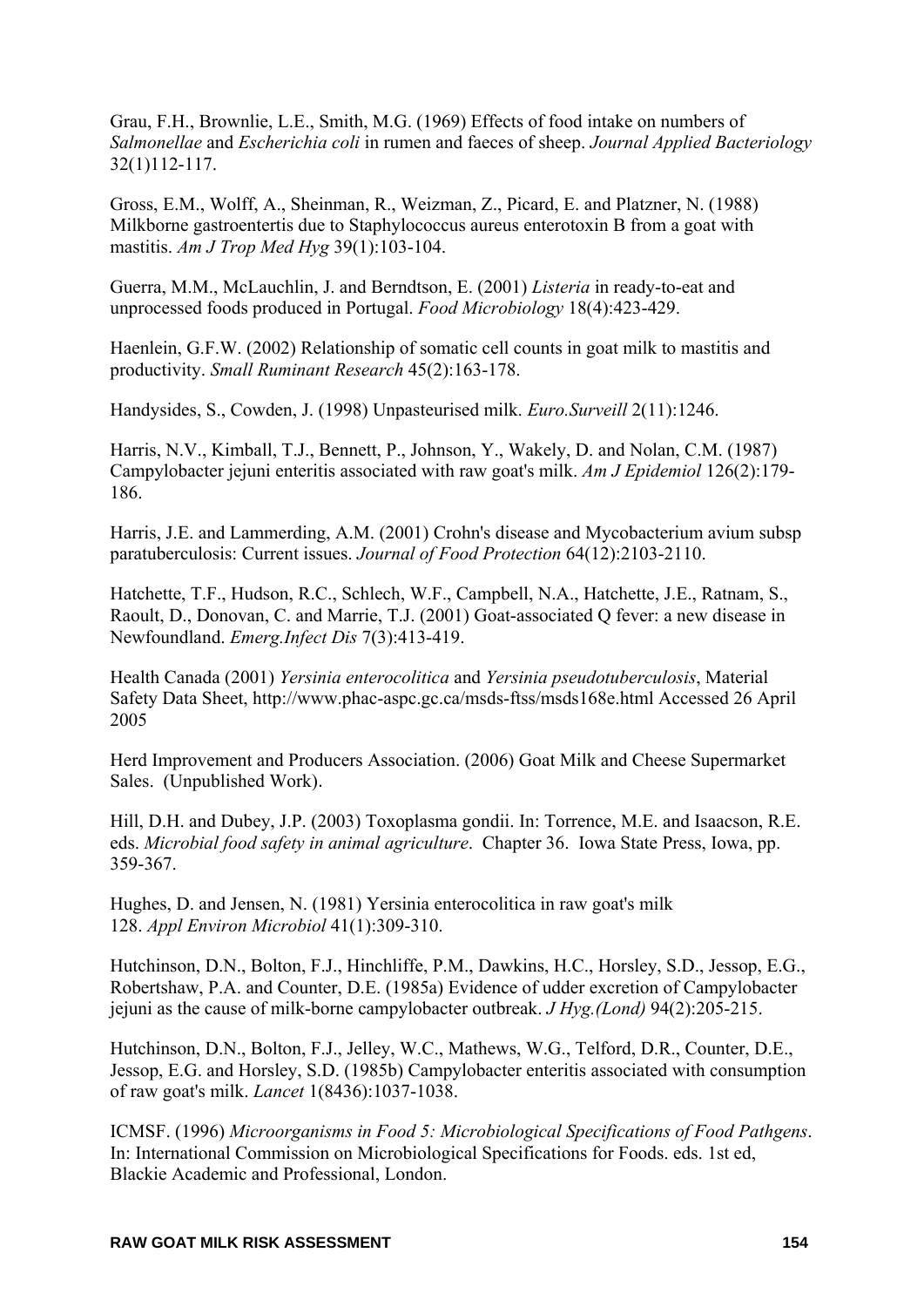ICMSF. (2002) *Microorganisms in Foods 7: Microbiological Testing in Food Safety Management*. In: International Commission on Microbiological Specifications for Foods. eds. Kluwer Academic/Plenum Publishers, New York.

Iveson J B, Wymer V, Kittson E M, Curtis R B and Mogyorosy R. (1990) *Salmonella* cholersesuis var. Kunzendorf Australia a new bioserovar isolated from humans and goats milk Western Australia. *Commun Dis Intell Bull* 90(24):19-21.

Jensen, N. and Hughes, D. (1980) Public health aspects of raw goats milk produced throughout New South Wales. *Food Technology in Australia* 32(7):336-341.

Jorgensen, H.J., Mork, T., Hogasen, H.R. and Rorvik, L.M. (2005) Enterotoxigenic Staphylococcus aureus in bulk milk in Norway. *Journal of Applied Microbiology.2005*  99(1):158-166.

Kalogridou-Vassiliadou, D. (1991) Mastitis-related pathogens in goat milk. *Small Ruminant Research* 4(2):203-212.

Kaneene, J.B. and Potter, R.C. (2003) Campylobacter spp. In: Torrence, M.E. and Isaacson, R.E. eds. *Microbial Food Safety in Animal Agriculture - Current Topics*. First ed, Chapter 19. Iowa State Press, Iowa, pp. 175-182.

Kasimoglu, A. (2002) Determination of Brucella spp. in raw milk and Turkish white cheese in Kinkkale. *Dtsch Tierarztl Wochenschr.* 109(7):324-326.

Kuusi, M., Lahti, E., Virolainen, A., Hatakka, M., Vuento, R., Rantala, L., Vuopio-Varkila, J., Seuna, E., Karppelin, M., Hakkinen, M., Takkinen, J., Gindonis, V., Siponen, K. and Huotari, K. (2006) An outbreak of Streptococcus equi subspecies zooepidemicus associated with consumption of fresh goat cheese. *BMC.Infect Dis* 6(1):36.

Kyozaire, J.K., Veary, C.M., Petzer, I.M., Donkin, E.F. (2005) Microbiological quality of goat's milk obtained under different production systems. *J S Afr Vet Assoc* 76(2):69-73.

Lejeune, J.T., Besser, T.E., Merrill, N.L., Rice, D.H. and Hancock, D.D. (2001) Livestock drinking water microbiology and the factors influencing the quality of drinking water offered to cattle. *J Dairy Sci* 84(8):1856-1862.

Lipiec, M. (2003) Paratuberculosis as a zoonosis. *Medycyna Weterynaryjna* 59(3):191-194.

Little, C.L. and De Louvois, J. (1999) Health risks associated with unpasteurized goats' and ewes' milk on retail sale in England and Wales. A PHLS Dairy Products Working Group Study. *Epidemiol Infect* 122(3):403-408.

Maurin, M. and Raoult, D. (1999) Q fever. *Clin.Microbiol.Rev.* 12(4):518-553.

McGregor, B. (1997) Dairy Goats and goat milk products. In: Hyde, K. eds. *The New Rural Industries - A handbook for Farmers and Investors*. Rural Industries Research and Development Corporation.

McIntyre, L. (2001) Escherichia Coli O157 Outbreak Associated With The Ingestion Of Unpasteurized Goat's Milk In British Columbia, 2001. *Canada Communicable Diseases Report* 28-01.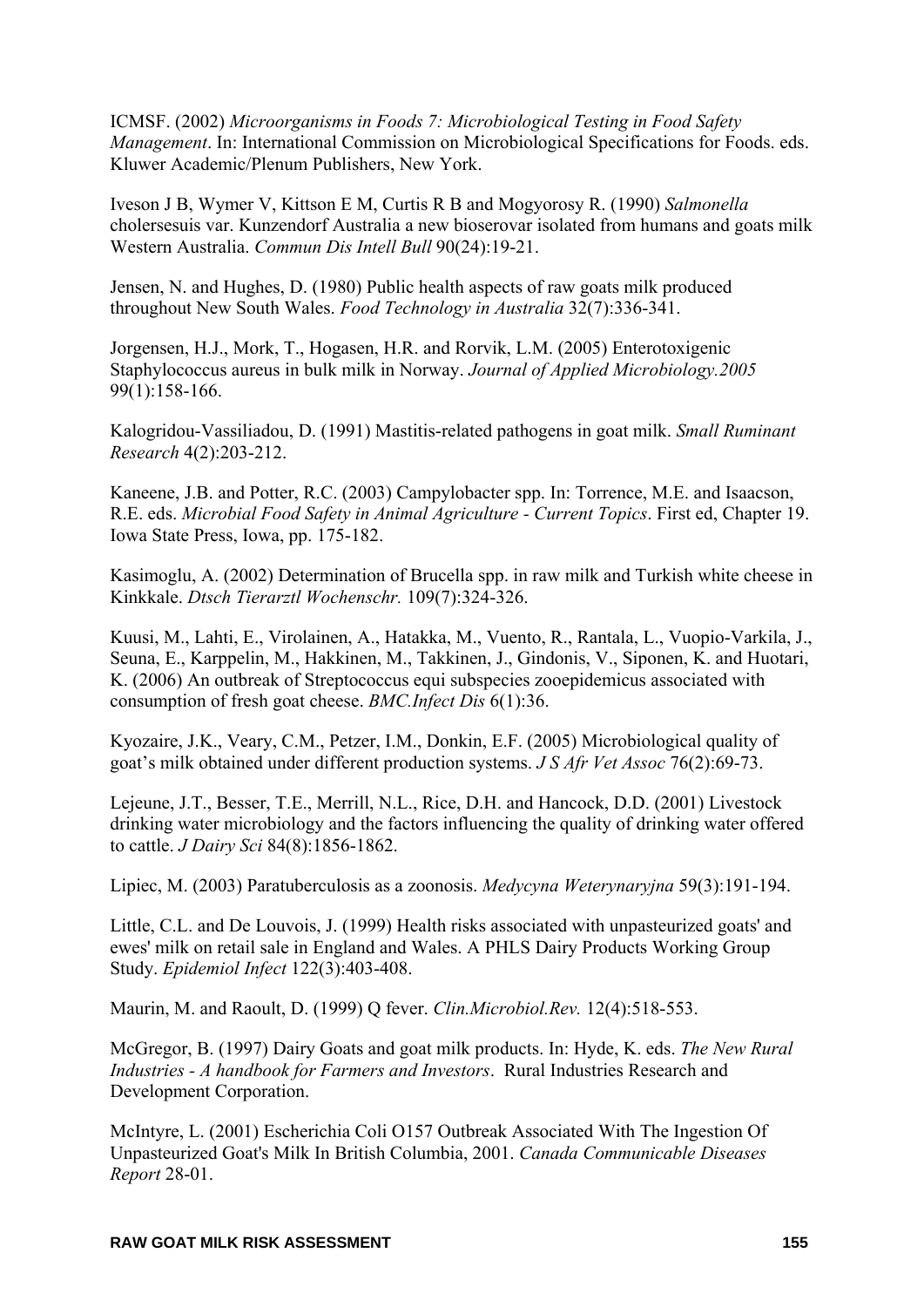Mendez, M.C., Paez, J.A., Cortes-Blanco, M., Salmoral, C.E., Mohedano, M.E., Plata, C., Varo, B.A. and Martiinez, N.F. (2003) Brucellosis outbreak due to unpasteurized raw goat cheese in Andalucia (Spain), January - March 2002. *Euro.Surveill* 8(7):164-168.

Miles, D. and Van Den Hout, S. (2000) *Business Profile - Sheep and goat Dairy Industries in NSW*. Report No. Final report, Safe Food Production NSW - Dairy Division.

Muehlherr, J.E., Zweifel, C., Corti, S., Blanco, J.E. and Stephan, R. (2003) Microbiological quality of raw goat's and ewe's bulk-tank milk in Switzerland. *Journal of Dairy Science*  86(12):3849-3856.

Olechnowicz, J. and Jaskowski, J.M. (2004) Somatic cells in goat milk. *Medycyna Weterynaryjna* 60(12):1263-1266.

OzFoodNet (2005) *Foodborne outbreaks associated with dairy products — Analysis of OzFoodNet data, 1995 – June 2004*. (Unpublished Work).

Pernthaner, A., Piroutz-Pittmann, M.E., Schoder, G., Deutz, A. and Baumgartner, W. (1993) The effect of stage of lactation on cell counts in goats milk. *Tieraerztliche Umschau*  48(4):222-225.

Peterson,R.E., Klopfenstein, T.J., Moxley, R.A., Erickson, G.E., Hinkley, S., Bretschneider, G., Berberov, E.M., Rogan, D., Smith, D.R. (2007) Effect of a vaccine product containing type III secreted proteins on the probability of *Escherichia coli* O157:H7 fecal shedding and mucosal colonization in feed lot cattle. *Journal of Food Protection* 70:2568-2577.

Pointon, A., Slade, J., Dowsett, P., Lennon, P., Little, F., Holds, G., Kiermeier, A. and Rice, S. (2004) *Risk-Based Assessment of Unpasteurised Goat Milk*. South Australian Research and Development Institute.

QDPI. (2004) *Queensland Raw Goat Milk Risk Assessment*. Safe Food Queensland. (Unpublished Work).

QHSS (2004) *National Leptospirosis Surveillance Report Number 13*. In: Queensland Health Scientific Services. eds. Report No. 13, WHO/FAO/OIE Collaborating Centre for Reference and Research on Leptospirosis. Accessed on 2004.

Ralph, A., McBride, J. and Currie, B.J. (2004) Transmission of Burkholderia pseudomallei via breast milk in northern Australia. *Pediatr Infect Dis J* 23(12):1169-1171.

Rampling, A. (1998) The microbiology of milk and milk products. In: Topley and Wilson's microbiology and microbial infections,  $9<sup>th</sup>$  edn, Vol. 2, Chapter 16. London: Arnold. In: *Topley and Wilson's microbiology and microbial infections*. 9th Vol 2 ed, Chapter 16. Arnold, London.

Rice, E.W. and Johnson, C.H. (2000) Short communication: survival of Escherichia coli O157:H7 in dairy cattle drinking water. *J Dairy Sci* 83(9):2021-2023.

Riemann, H.P., Meyer, M.E., Theis, J.H., Kelso, G. and Behymer, D.E. (1975) Toxoplasmosis in an infant fed unpasteurized goat milk. *J Pediatr* 87(4):573-576.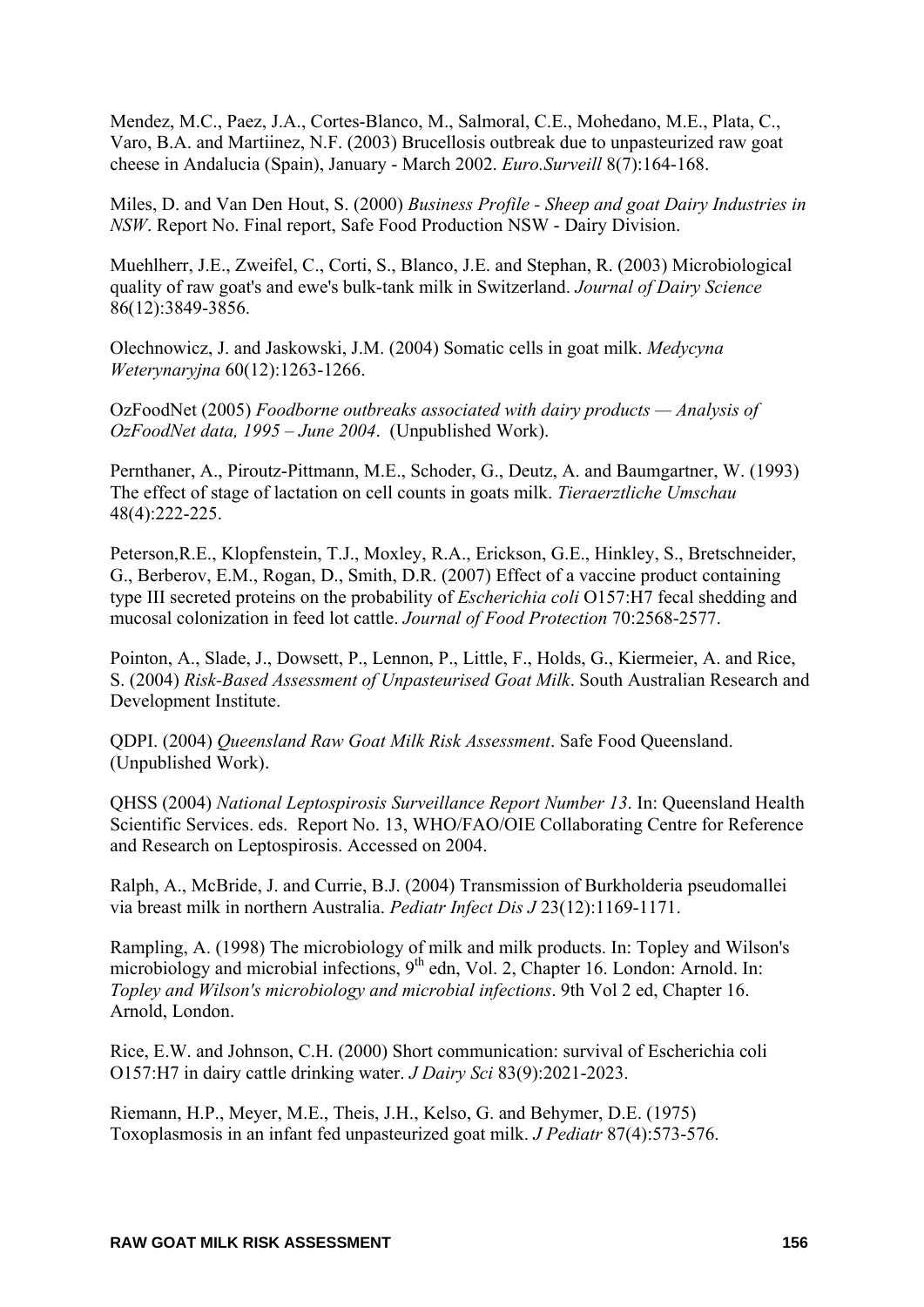Roberts, D. (1985) Microbiological aspects of goat's milk. A Public Health Laboratory Service survey. *J Hyg.(Lond)* 94(1):31-44.

Robertson, L.J., Campbell, A.T. and Smith, H.V. (1992) Survival of Cryptosporidium parvum oocysts under various environmental pressures. *Appl Environ Microbiol* 58(11):3494-3500.

Ross, T. and Sumner, J. (2002) A simple spreadsheet-based food safety risk assessment tool. *International-Journal-of-Food-Microbiology* 77:39-53.

Ruppanner, R., Riemann, H.P., Farver, T.B., West, G., Behymer, D.E. and Wijayasinghe, C. (1978) Prevalence of Coxiella burnetii (Q fever) and Toxoplasma gondii among dairy goats in California. *Am J Vet Res* 39(5):867-870.

Ryan, D. and Greenwood, P.L. (1990) Prevalence of udder bacteria in milk samples from four dariy goat herds. *Aust Vet J* 67(10):362-363.

Sacks, J.J., Roberto, R.R. and Brooks, N.F. (1982) Toxoplasmosis infection associated with raw goat's milk. *JAMA* 248(14):1728-1732.

Schukken, Y.H., Grohn, Y.T. and Wiedmann, M. (2003) Epidemiology of Listeria. In: Torrence, M.E. and Isaacson, R.E. eds. *Microbial Food Safety in Animal Agriculture*. First ed, Chapter 23. IOWA State Press, IOWA, pp. 221-232.

Scientific Committee on Animal Health and Animal Welfare (2000) *Possible links between Crohn's disease and Paratuberculosis*. European Commission, Directorate-General Health & Consumer Protection, Brussels, Belgium.

Sharp, J.C. (1989) Milk-borne infection. *J.Med.Microbiol.* 29(4):239-242.

Sheldrake, R.F. and Hoare, R.J.T. (1980) Unknown. *Journal Dairy Research* 43(27).

Singh, S.V. and Vihan, V.S. (2004) Detection of Mycobacterium avium subspecies paratuberculosis in goat milk. *Small Ruminant Research* 54(3):231-235.

Skinner, L.J., Timperley, A.C., Wightman, D., Chatterton, J.M.W. and Ho-Yen, D.O. (1990) Simultaneous diagnosis of toxoplasmosis in goats and goatowner's family. *Scandinavian Journal of Infectious Diseases* 22(3):359-361.

Smith, J.L. (1993a) Cryptosporidium and Giardia as agents of foodborne disease. *Journal of Food Protection* 56(5):451-461.

Smith, J.L. (1993b) Documented outbreaks of toxoplasmosis: Transmission of *Toxoplasma gondii* to humans. *Journal of Food Protection* 56(7):630-639.

Stanley, K., Cunningham, R. and Jones, K. (1998) Isolation of Campylobacter jejuni from groundwater. *J Appl Microbiol* 85(1):187-191.

Steen, M., Hedin, G., Hokeberg, I., Eriksson, E., Wallden, B. and Nagelhus, O. (2001) Enterohaemorrhagic Escherichia coli from goat milk was the cause of gastrointestinal disease in a young woman. *Svensk Veterinartidning.2001* 53(16):861-865.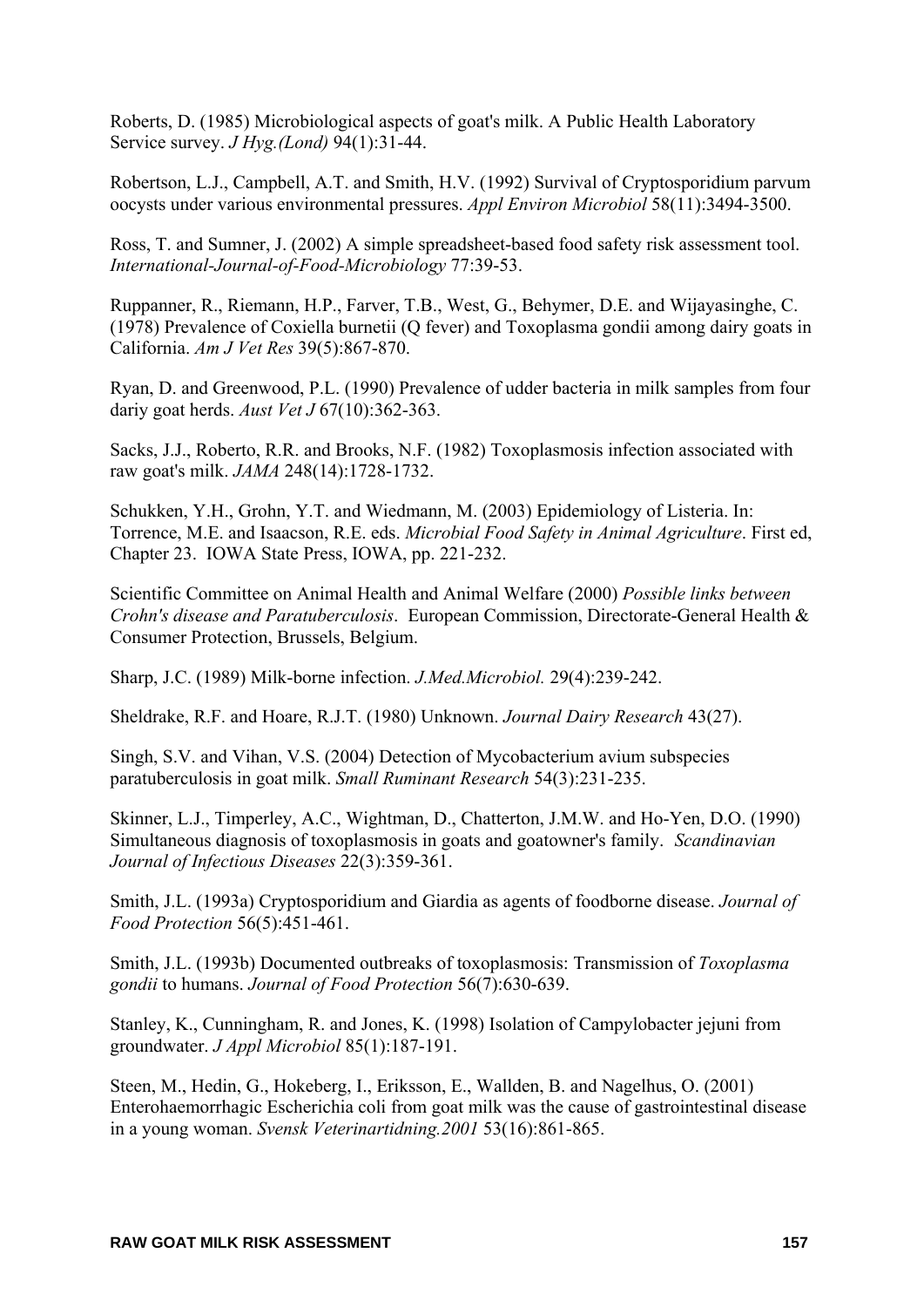Streeter, R.N., Hoffsis, G.F., BechNielsen, S., Shulaw, W.P., Rings, M. (1995) Isolation of Mycobacterium-Paratuberculosis from colostrum and milk of subclinically infected cows *American Journal of Veterinary Research* 56(10):1322-1324.

Stubbs, A. and Abud, G. (2002) *Dairy Goat Manual - A report for the Rural Industries Research and Development Corporation*. Report No. 02/025, Rural Industries Research and Development Corporation.

Stubbs, A. and Abud, G. (2003) *Dairy Goat Farming Practices for Specialty Cheese and Other Products*. Report No. 03/057, Rural Industries Research and Development Corporation.

Sumner, J. (2002) *Food safety risk profile for primary industries in South Australia*. Primary Industries and Resources South Australia. http://www.foodsafetysa.com.au/files/pages/SA\_PI\_Risk\_profile.pdf.

Sweeney, R.W., Whitlock, R.H. and Rosenberger, A.E. (1992) Mycobacterium paratuberculosis cultured from milk and supramammary lymph nodes of infected asymptomatic cows. *J Clin Microbiol* 30(1):166-171.

Taliani, G., Bartoloni, A., Tozzi, A., Bartalesi, F., Corti, G. and Paradisi, F. (2004) Lumbar pain in a married couple who likes cheese: brucella strikes again! *Clin.Exp.Rheumatol.*  22(4):477-480.

Tenter, A.M., Heckeroth, A.R. and Weiss, L.M. (2000) Toxoplasma gondii: from animals to humans. *International Journal for Parasitology* 30(12-13):1217-1258.

Thapar, M.K. and Young, E.J. (1986) Urban outbreak of goat cheese brucellosis. *Pediatr.Infect.Dis.* 5(6):640-643.

Thomas, A.D., Spinks, G.A., D'Arcy, T.L., Norton, J.H. and Trueman, K.F. (1988) Evaluation of four serological tests for the diagnosis of caprine melioidosis. *Aust Vet J* 65(9):261-264.

Thompson, D.E., (1994) The role of mycobacteria in Crohn's disease. *J Med Microbiol* 41(2):74-94.

Tomita, G.M. and Hart, S.P. (2000) *The Mastitis Problem*. E (Kika) de la Garza American Institute for Goat Research. www.luresext.edu/goats/library/field/tomita01.pdf.

Uzal, F.A. (2004) Diagnosis of Clostridium perfringens intestinal infections in sheep and goats. *Anaerobe* 10:135-143.

Vaillant V, Espie, E. (2005) Cases of *Salmonella* Stourbridge infection in France, April-June 2005. *Eurosurveillance Weekly* 10(29):2752.

Vanderlinde, P. (2004) *Qualitative Risk Assessment of Raw Milk Roquefort Cheese*. Final Report, Food Science Australia, Prepared for Food Standards Australia New Zealand, October 2004.

Van der Lugt, J.J. and Henton, M.M. (1995) Melioidosis in a goat. *J S Afr.Vet Assoc* 66(2):71- 73.